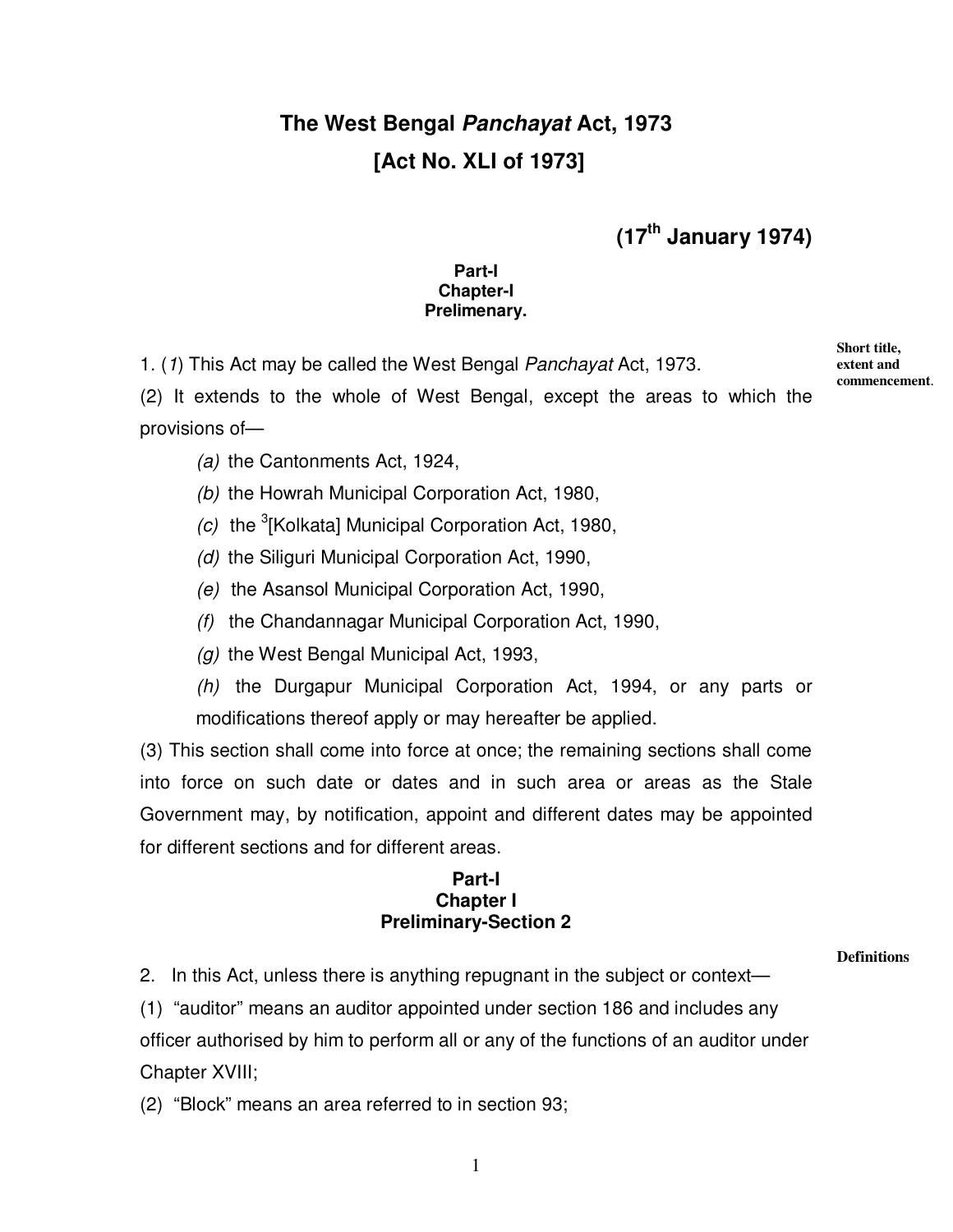(3) "Block Development Officer" means an officer appointed as such by the State Government <sup>2</sup> [and includes the Joint Block Development Officer-in-charge of the Block];

(4) "case" means a criminal proceeding in respect of an offence triable by a Nyaya Panchayat

 $3(4a)$  "Collector" means an officer appointed as such by the State Government;

<sup>4</sup>(4b) "Council" means the Darjeeling Gorkha Hill Council constituted under the Darjeeling Gorkha Hill Council Act, 1988

(5) "District Magistrate" includes an Additional District Magistrate, a Deputy Commissioner, an Additional Deputy Commissioner and any other Magistrate appointed by the State Government to discharge all or any of the functions of a District Magistrate under this Act;

 $5(6)$  "Director of Panchayats" means the Director of Panchayats and Rural Development, Government of West Bengal, and includes a Joint Director of Panchayats and Rural Development, a Deputy Director of Panchayats and Rural Development and an Assistant Director of Panchayats and Rural Development;

'(7) "District Panchayat Officer" means a District Panchayat and Rural Development Officer appointed as such by the State Government;

(8) "District Planning Committee" means the District Planning Committee established by the State Government for a district;

(9) "Extension Officer, Panchayats" means an officer appointed as such by the State Government;

 $2$ (9a) "general election" means an election of members held simultaneously for constitution of Gram Panchayats, Panchayat Samitis, Mahakuma Parishad, or Zilla Parishads or any two or more of Gram Panchayats, Panchayat Samitis, Mahakuma Parishad, or Zilla Parishads in such area as the State Government may by notification specify;

 $3(10)$  "Gram" means an area referred to in section 3;

(10) "Gram Panchayat" means a Gram Panchayat constituted under section 4;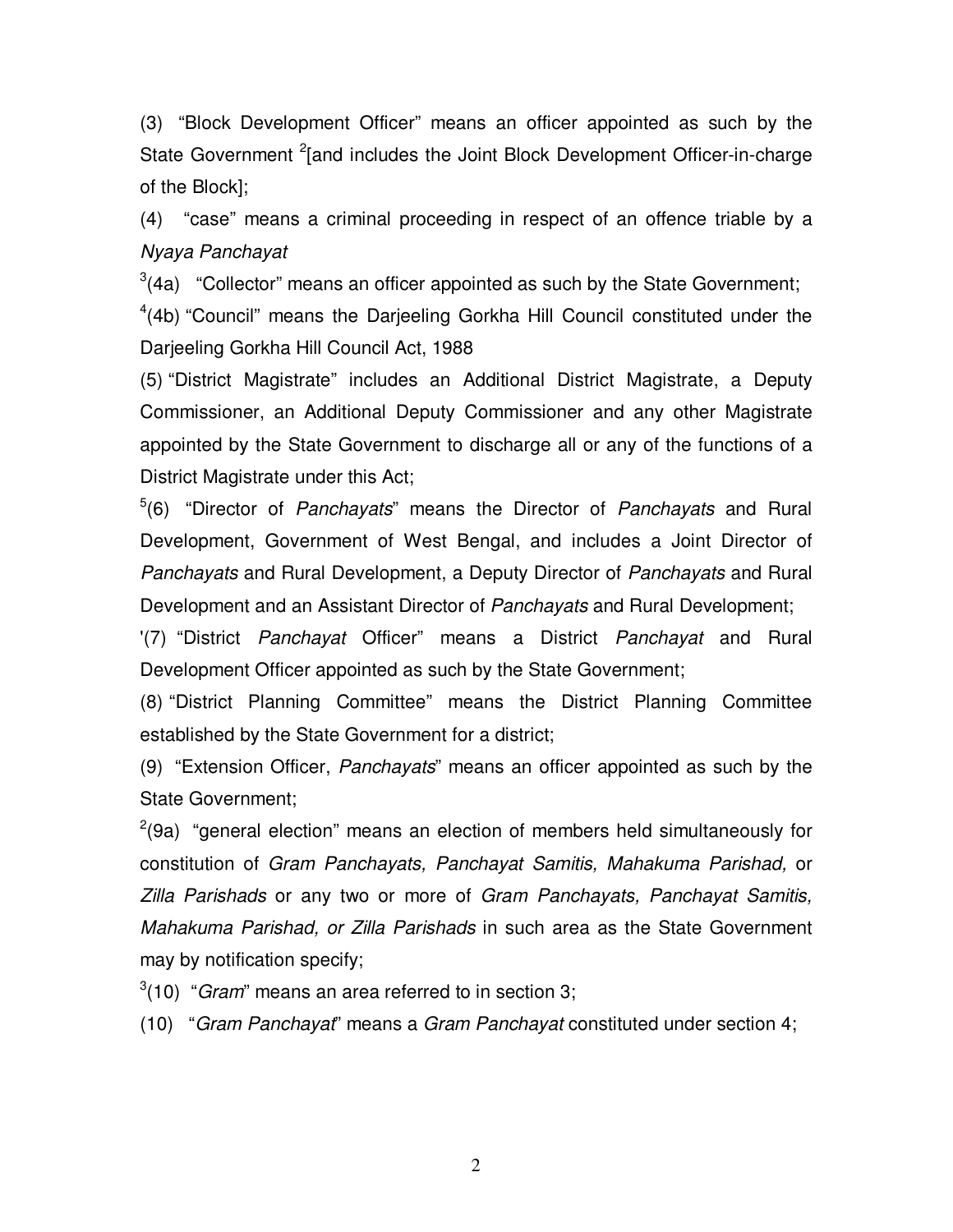$4(1|a)$ "Gram Sabha" means a body consisting of persons registered in the electoral rolls pertaining to a Gram declared as such under sub-section (/) of section 3;

 $4(11b)$  "Gram Sansad" means a body consisting of persons registered at any time in the electoral rolls pertaining to a constituency of a Gram Panchayat delimited for the purpose of last preceding general election to the Gram Panchayat;

 $4(11c)$  "hill areas" has the same meaning as in the Darjeeling Gorkha Hill Council Act, 1988;

(12) "Karmadhyaksha" means the Karmadhyaksha of a Sthayee Samiti of a Panchayat Samiti elected under section 125 or of a Sthayee Samiti of a Zilla Parishad elected under section 172, as the case may be;

 $(12a)$ "Mahakuma Parishad" means the Mahakuma Parishad for the subdivision of Siliguri in the district of Darjeeling constituted under section 185B;

 $^{2}(13)$ "mouza" means an area defined, surveyed and recorded as such in the revenue record of a district and referred to in clause  $(q)$  of article 243 of the Constitution of India as the lowest unit of area for the purpose of public notification for specifying a village; '

<sup>3</sup>(13a) "Municipality" means an institution of self-government constituted under article 243Q of the Constitution of India;

(14) "notification" means a notification published in the Official Gazette;

(15) "Nyaya Panchayat" means a Nyaya Panchayat constituted under section 51;

 $4/5a$ ) "office bearer" means the Pradhan, Upa-Pradhan, Sabhapati, Sahakari Sabhapati, Sabhadhipati or Sahakari Sabhadhipati or any two or more of them together;

 $^{4}(15b)$  "Panchayat" means an institution of  $^{5}$ [self-government constituted under article 243B of the Constitution of India], and includes Gram Panchayat, Panchayat Samiti, Mahakuma Parishad or Zilla Parishad;

(16) "Panchayat Samiti" means a Panchayat Samiti constituted under section 94;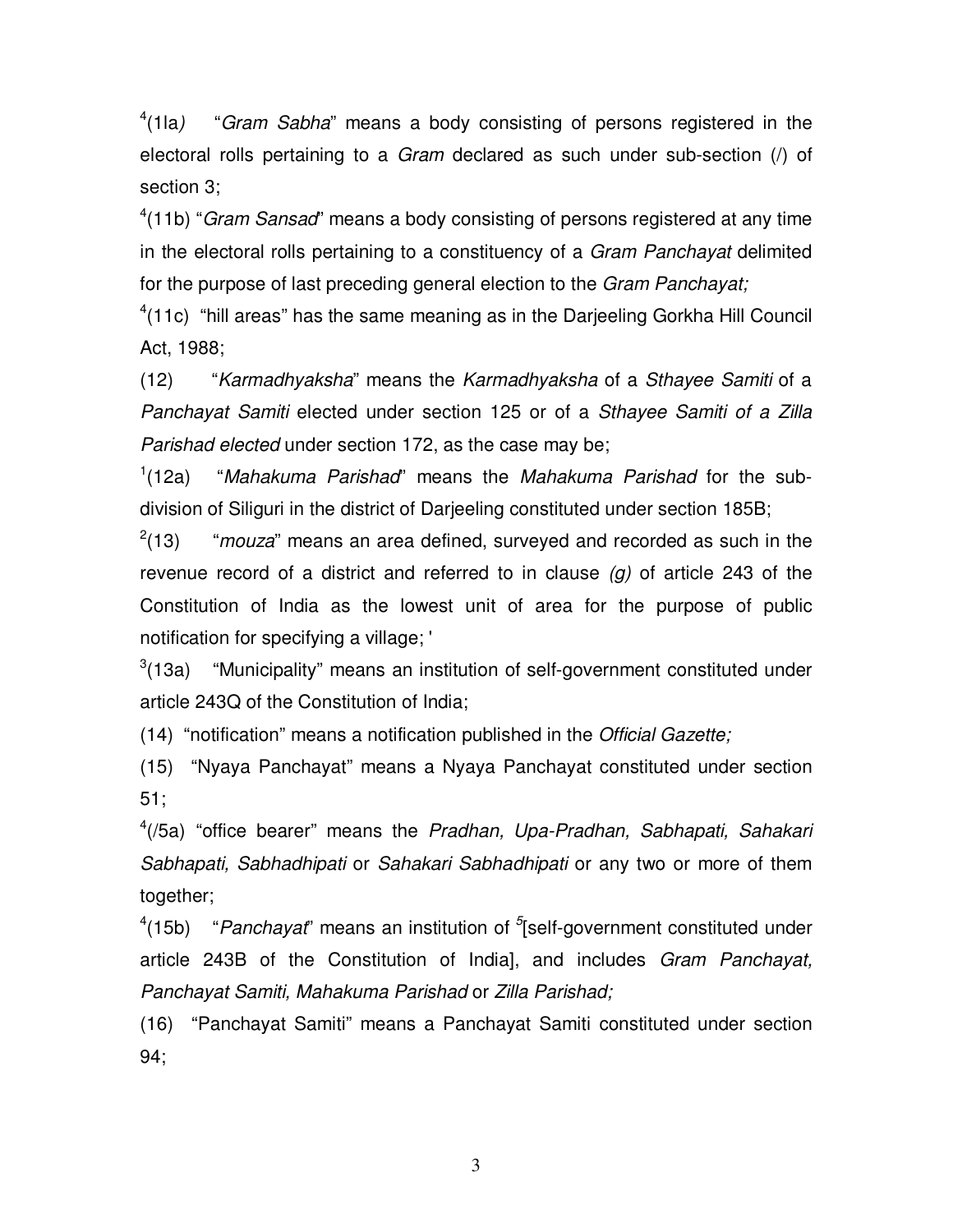$6(16a)$  "population" means the population as ascertained at the last preceding census of which the relevant figures have been published;

(17) "Pradhan" means a Pradhan of a Gram Panchayat elected under section 9;

(18) "prescribed" means prescribed by rules made under this Act;

(19) "prescribed authority" means an authority appointed by the State Government, by notification, for all or any of the purposes of this Act;

(20) "public street" means any street, road, lane, *gully*, alley, passage, pathway, bridge, square or court, whether a thoroughfare or not, over which the public have a right of way, and includes side drains or gutters and the land up to the boundary of any abutting property, notwithstanding the projection over such land or any verandah or other superstructure;

 $1$ (20A) "recognised political party" means a national party or a State party recognised as such by the Election Commission of India by notification for the time being in force;

(21) "Sabhapati" means a Sabhapati of a Panchayat Samiti, elected under section 98;

(22) "Sabhadhipati" means a Sabhadhipati of a Zilla Parishad <sup>2</sup>[elected under section 143, and includes the Sabhadhipati of Mahakuma Parishad];

(23) "Sahakari Sabhapati" means a Sahakari Sabhapati of a Panchayat Samiti, elected under section 98;

(24) "Sahakari Sabhadhipati" means a Sahakari Sabhadhipati of a Zilla Parishad, <sup>3</sup> [elected under section 143, and includes the Sahakari Sabhadhipati of the Mahakuma Parishad];

(25) "Scheduled Castes" means such castes, races or tribes or parts of, or groups within, such castes, races or tribes as are deemed to be Scheduled Castes, in relation to the State of West Bengal under article 341 of the Constitution of India;

(26) "Scheduled Tribes" means such tribes or tribal communities or parts of, or groups within, such tribes or tribal communities as are deemed to be Scheduled Tribes in relation to the State of West Bengal under article 342 of the Constitution of India;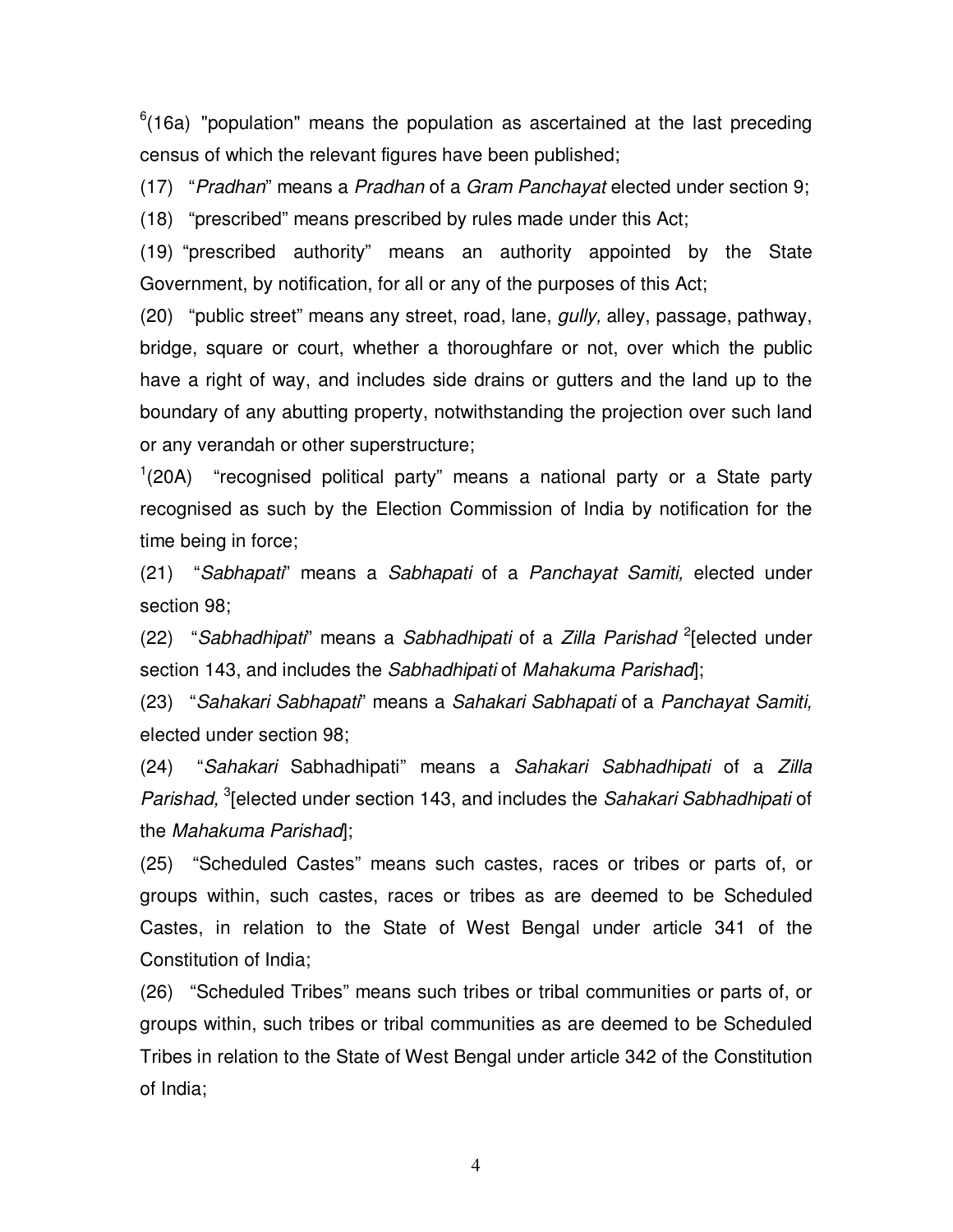<sup>4</sup>(26A) "State Election Commissioner" means the State Election Commissioner referred to in sub-section (/) of section 3 of the West Bengal State Election Commission Act, 1994;

'(26B) "State Government" means the State Government in the Department of Panchayats and Rural Development;

(27) "State Planning Board" means the West Bengal State Planning Board established by the State Government;

 $2(27A)$  "Sub-divisional Officer" means an officer appointed as such by the State Government, and includes an Additional Sub-divisional Officer having jurisdiction;

(28) "suit" means a civil suit triable by a Nyaya Panchayat,

(29) "Upa-Pradhan" means an Upa-Pradhan of a Gram Panchayat, elected under section 9;

(30) "year" means the year beginning on the first day of April;

(31) "Zilla Parishad" means a Zilla Parishad of a district constituted under section 140.

### **Part II Gram Panchayat. Chapter II. Constitution of Gram Panchayat**

Gram **3.** (1) The State Government may, by notification, declare for the purposes of this Act any *mauza* or part of a mauza or group of contiguous mauzas or parts thereof to be a Gram:

<sup>3</sup>Provided that any group of mamas or parts thereof, when they are not contiguous or have no common boundaries and are separated by an area to which this Act does not extend or in which the remaining sections of this Act referred to in sub-section (3) of section 1 have not come into force, may also be declared to be a Gram.

 $(2)$  The notification under sub-section  $(1)$  shall specify the name of the *Gram* by which it shall be known and shall specify the local limits of such Gram.

(3) The Slate Government may, after making such enquiry as it may think fit and after consulting the views of the Gram Panchayat or Panchayats concerned, by notification—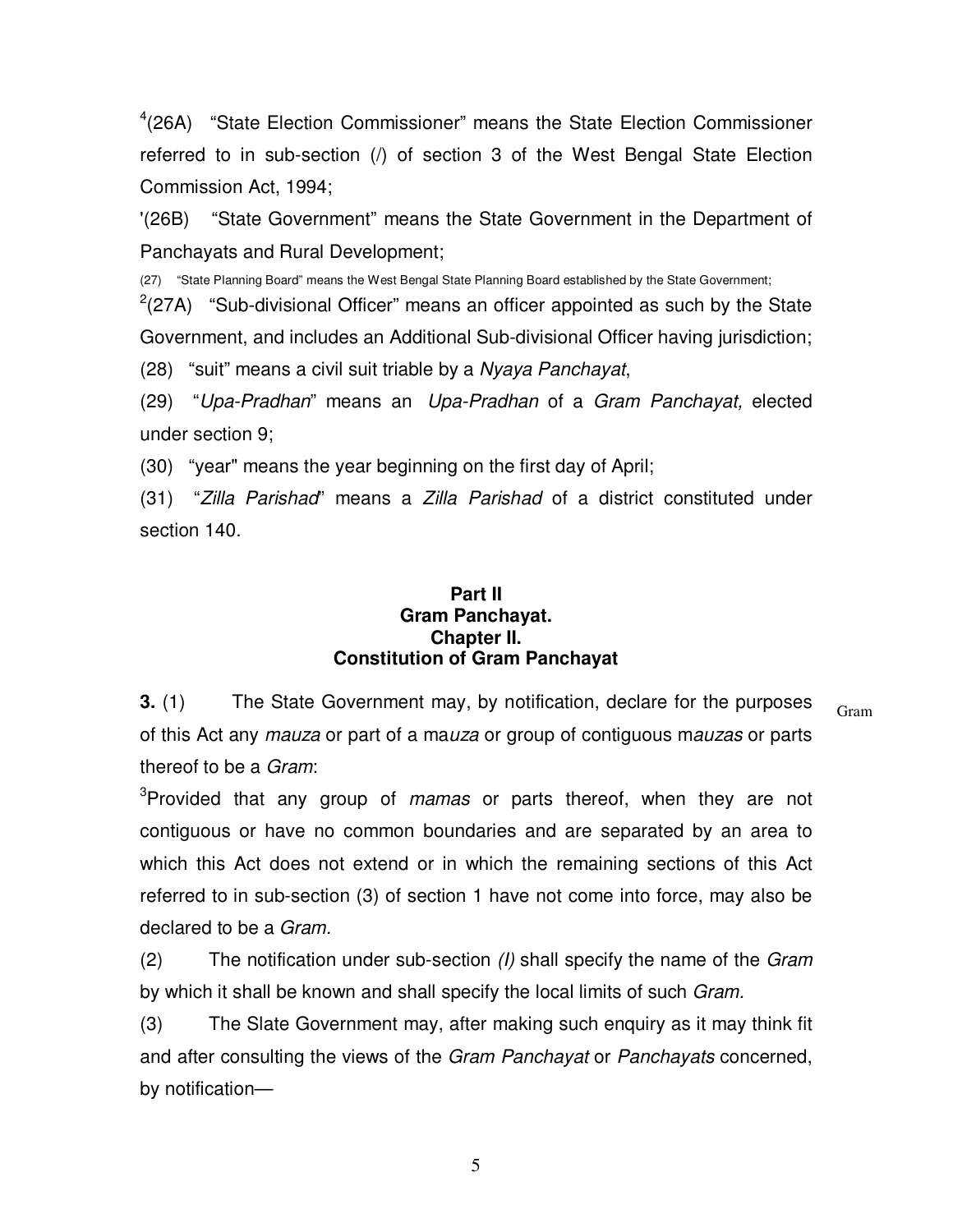(a) exclude from any Gram any area comprised therein; or

(b) include in any *Gram* any area contiguous to such *Gram* or separated by an area to which this Act does not extend or in which the remaining sections of this Act referred to in sub-section (3) of section 1 have not come into force; or

(c) divide the area of a Gram so as to constitute two or more Grams, or

(d) unite the area of two or more Grams so as to constitute a single Gram.

**4.** (1) For every Gram the State Government shall constitute a Gram Panchayat bearing the name of the Gram.

Gram Panchayat and its constitutions

(2) Persons whose names are included in the electoral roll <sup>2</sup>[prepared in accordance with such rules as may be made by the State Government in this behalf and in force on such date as the State Election Commissioner may declare for the purpose of an election] pertaining to the area comprised in the Gram, shall elect by secret ballot at such time and in such manner as may be prescribed, from among themselves such number of members <sup>3</sup>[not being less than five] or <sup>4</sup>[more than thirty] <sup>5</sup>[as the prescribed authority may, having regard to the number of voters in hill areas and other areas and in accordance with such rules as may be made in this behalf by the State Government, determine]  $6***$ 

<sup>1</sup>Provided that seats shall be reserved for the Scheduled Castes and the Scheduled Tribes in a Gram Panchayat, and the number of seats so reserved shall bear, as nearly as may be and in the manner and in accordance with such rules as may be made in this behalf by the State Government, the same proportion to the total number of seats in that Gram Panchayat to be filled up by election as the population of the Scheduled Castes in that Gram or of the Scheduled Tribes in that *Gram*, as the case may be, bears to the total population of that Gram and such seats shall be subject to allocation by rotation, in the manner prescribed, to such different constituencies having Scheduled Castes or Scheduled Tribes population which bears with the total population in that constituency not less than half of the proportion that the total Scheduled Castes population or the Scheduled Tribes population in that Gram, as the case may be, bears with the total population in that Gram: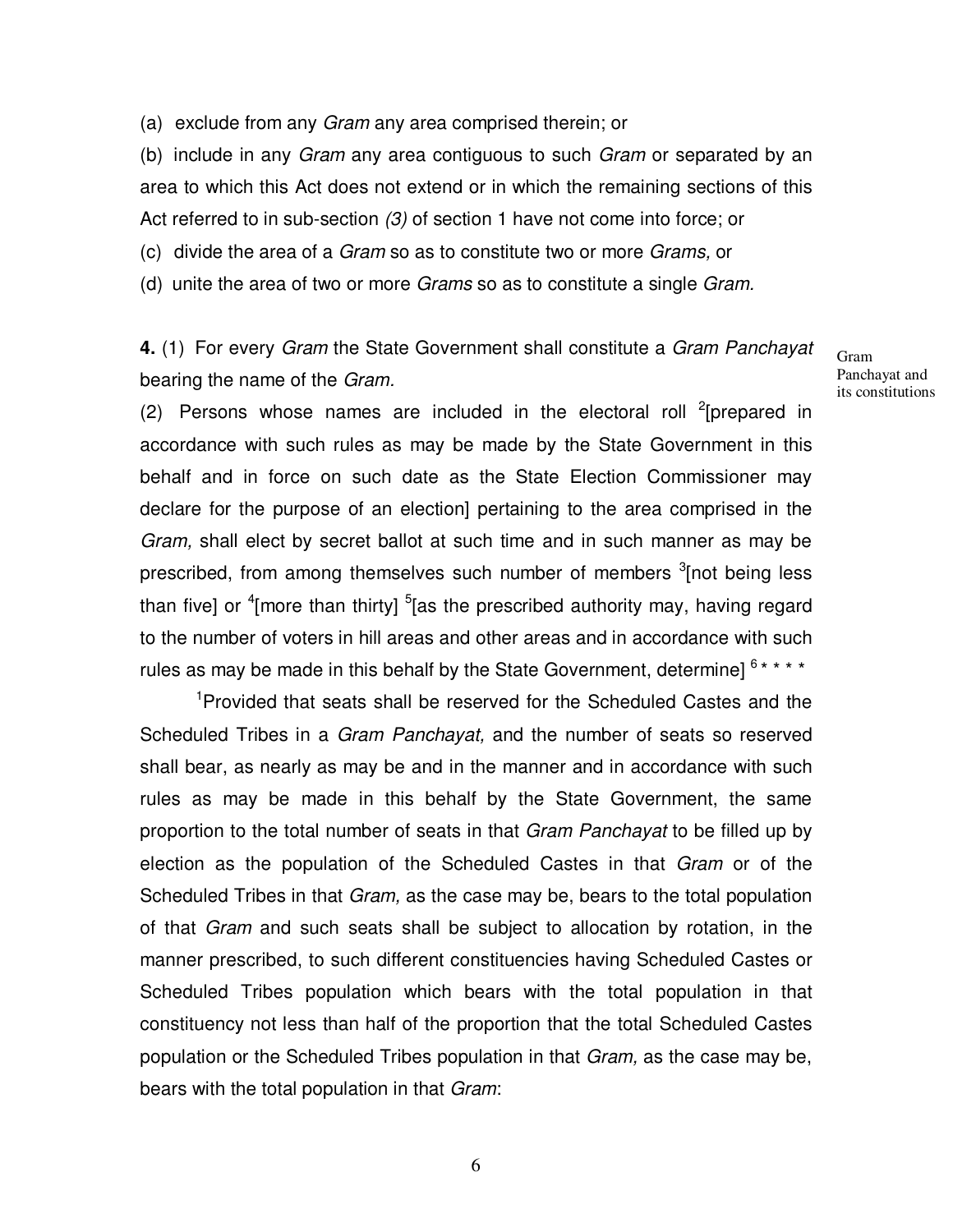<sup>1</sup>Provided further that not less than one-third of the total number of seats reserved for the Scheduled Castes and the Scheduled Tribes shall be reserved for women belonging to the Scheduled Castes or the Scheduled Tribes, as the case may be:

<sup>1</sup>Provided also that not less than one-third of the total number of seats, including the seats reserved for the Scheduled Castes and the Scheduled Tribes, in a Gram Panchayat shall be reserved for women, and the constituencies for the seats so reserved for women shall be determined by rotation, in such manner as may be prescribed:

<sup>1</sup>Provided also that notwithstanding anything contained in the foregoing provisions of this sub-section  $2***$ , when the number of members to be elected to a Gram Panchayat is determined by the prescribed authority or when seats are reserved for the Scheduled Castes and the Scheduled Tribes in a Gram Panchayat in the manner as aforesaid, the number of members so determined or the number of seats so reserved shall not be varied for three successive general elections:

<sup>1</sup>Provided also that no member of the Scheduled Castes or the Scheduled Tribes and no woman for whom seats are reserved under this sub-section, shall, if eligible for election to a *Gram Panchayat*, be disqualified for election to any seat not so reserved:

<sup>1</sup>Provided also that the State Election Commissioner may, at any time, for reasons to be recorded in writing  $2$ [, by order, direct the prescribed authority to make fresh determination] of the number of members of a Gram Panchayat or fresh reservation on rotation of the number of seats in such Gram Panchayat and, on such order being issued by the State Election Commissioner, the determination of the number of members  $3$  [or the number of seats (o be reserved or the sequence of rotation of reservation of seats or any combination of them as may be specified in such order] shall not be varied for  ${}^{4}$ [the next] three successive general elections: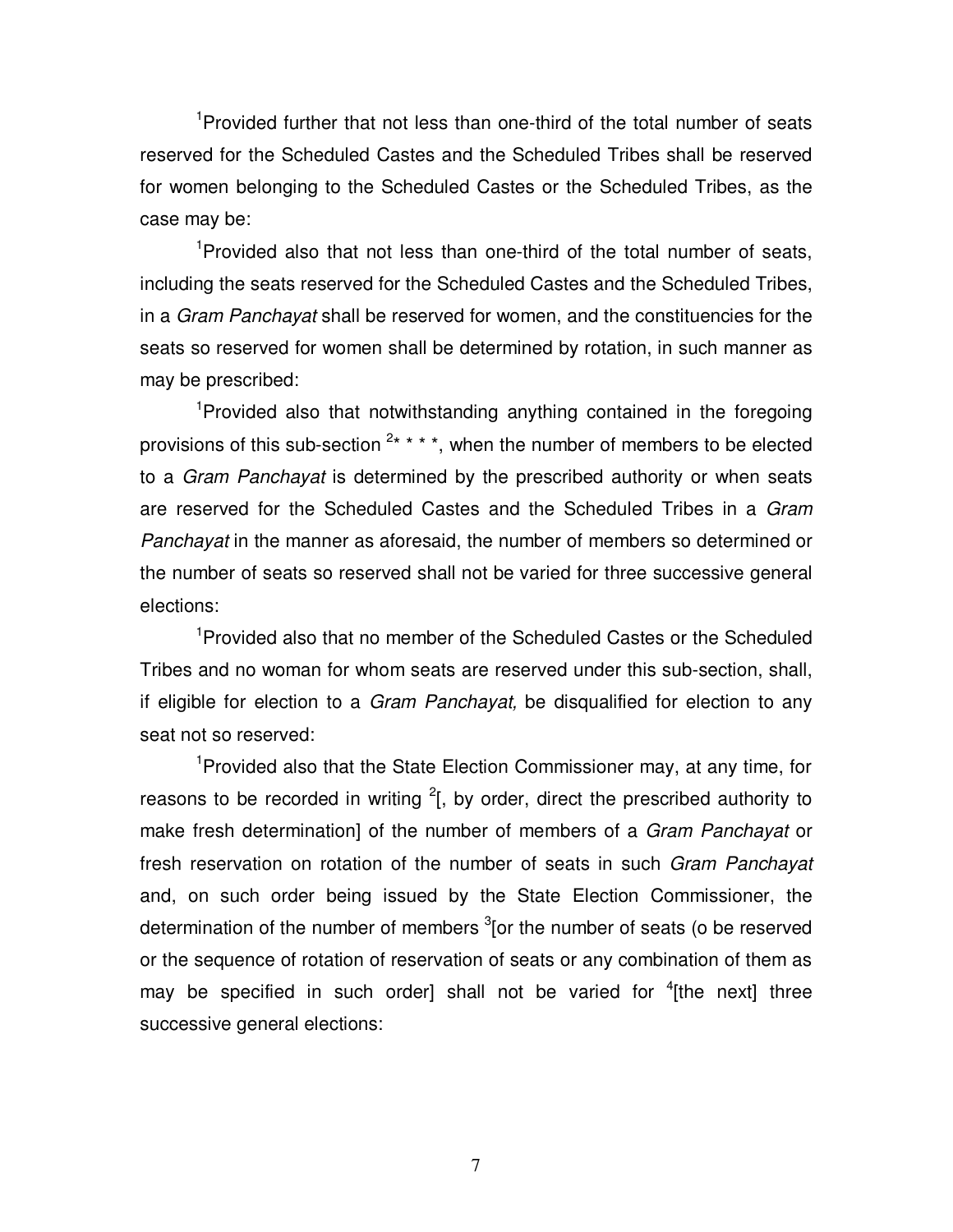<sup>1</sup>Provided also that the provisions for reservation of seats for the Scheduled Castes and the Scheduled Tribes shall cease to have effect on the expiry of the period specified in article 334 of the Constitution of India.

 $5$ (2A) The *Gram Panchayat* shall consist of the following members:—

i. members elected under sub-section (2);

ii. members of the Panchayat Samiti, not being Sabhapati or Sahakari Sabhapati, elected thereto from the constituency comprising any part of the Gram.

(3) For the convenience of the election the prescribed authority shall, in accordance with such rules as may be made in this behalf by the State Government,—

(a) divide the area of a *Gram* into constituencies,  $6***$  on the basis of number of members of *Gram Panchayat* determined under sub-section (2);

(b) allocate to each such constituency seats,  $^7$ [not exceeding two], on the basis of electorate of the Gram:

<sup>8</sup>Provided that such division into constituencies and such allocation of seats shall be made in such manner that the ratio between the population of the Gram and the number of seats in the Gram Panchayat shall, so far as practicable, be the same in any Gram Panchayat. 1 \* \* \* \* \* \* \* \*

(4) Every Gram Panchayat constituted under this section shall  $2******$ be notified in the Official Gazette and shall come into office with effect from the date of its first meeting at which a quorum is present.

(5) Every Gram Panchayat shall be a body corporate having perpetual succession and a common seal and shall, by its corporate name, sue and be sued.

**5.** (1) When an area is excluded from a Gram under clause (a) of sub-section (3) of section 3, such area shall, as from the date of the notification referred to in that sub-section, cease to be subject to the jurisdiction of the Gram Panchayat of that Gram and, unless the State Government otherwise directs,

Effect of alteration of the area of Gram.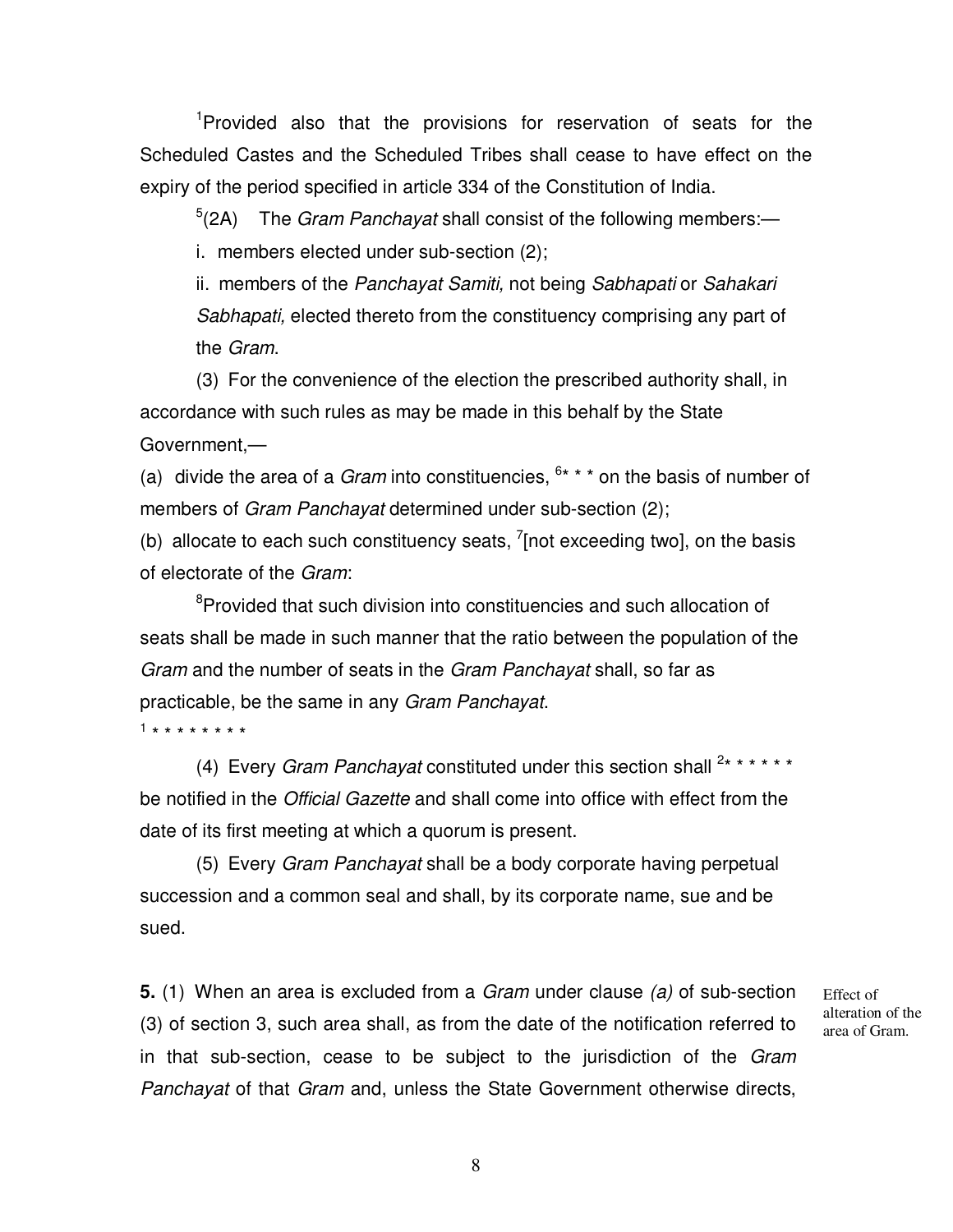to the rules, orders, directions and notifications in force therein.

(2) When an area is included in a  $Gram$  under clause (b) of subsection (3) of section 3, the Gram Panchayat for that Gram shall, as from the date of the notification referred to in that sub-section, have jurisdiction over such area and, unless the State Government otherwise directs, all rules, orders, directions and notifications in force in that Gram shall apply to the area so included.

(3) When the area of any Gram is divided under clause (c) of subsection (3) of section 3 so as to constitute two or more *Grams*, there shall be reconstitution of the Gram Panchayat for the newly constituted Grams in accordance with the provisions of this Act, and the Gram Panchayat of the Gram so divided shall, as from the date of coming into office of the newly constituted Gram Panchayats, cease to exist. $3$ 

(4) When the areas of two or more Grams are united under clause  $(d)$  of subsection (3) of section 3 so as to constitute a single Gram, there shall be reconstitution of the Gram Panchayat for the newly constituted Gram in accordance with the provisions of this Act, and the Gram Panchayats of the Grams so united shall, as from the date of coming into office of the newly constituted Gram Panchayat, cease to exist.<sup>4</sup>

(5) When under sub-section (3) of section 3 any area is excluded from, or included in, a *Cram*, or a *Gram* is divided so as to constitute two or more *Grams*, or two or more *Grams* are united to constitute a single *Gram*, the properties, funds and liabilities of the Gram Panchayat or Panchayats affected by such reorganization shall vest in such Gram Panchayat or Panchayats, and in accordance with such allocation, as may be determined by order in writing by the prescribed authority, and such determination shall be final.

(6) An order made under sub-section (5) may contain such supplemental, incidental and consequential provisions as may be necessary to give effect to such reorganization.

<sup>1</sup>Explanation—For the purpose of reconstitution of the Gram Panchayat after division referred to in sub-section  $(3)$  or after unification referred to in sub-section  $(4)$ ,—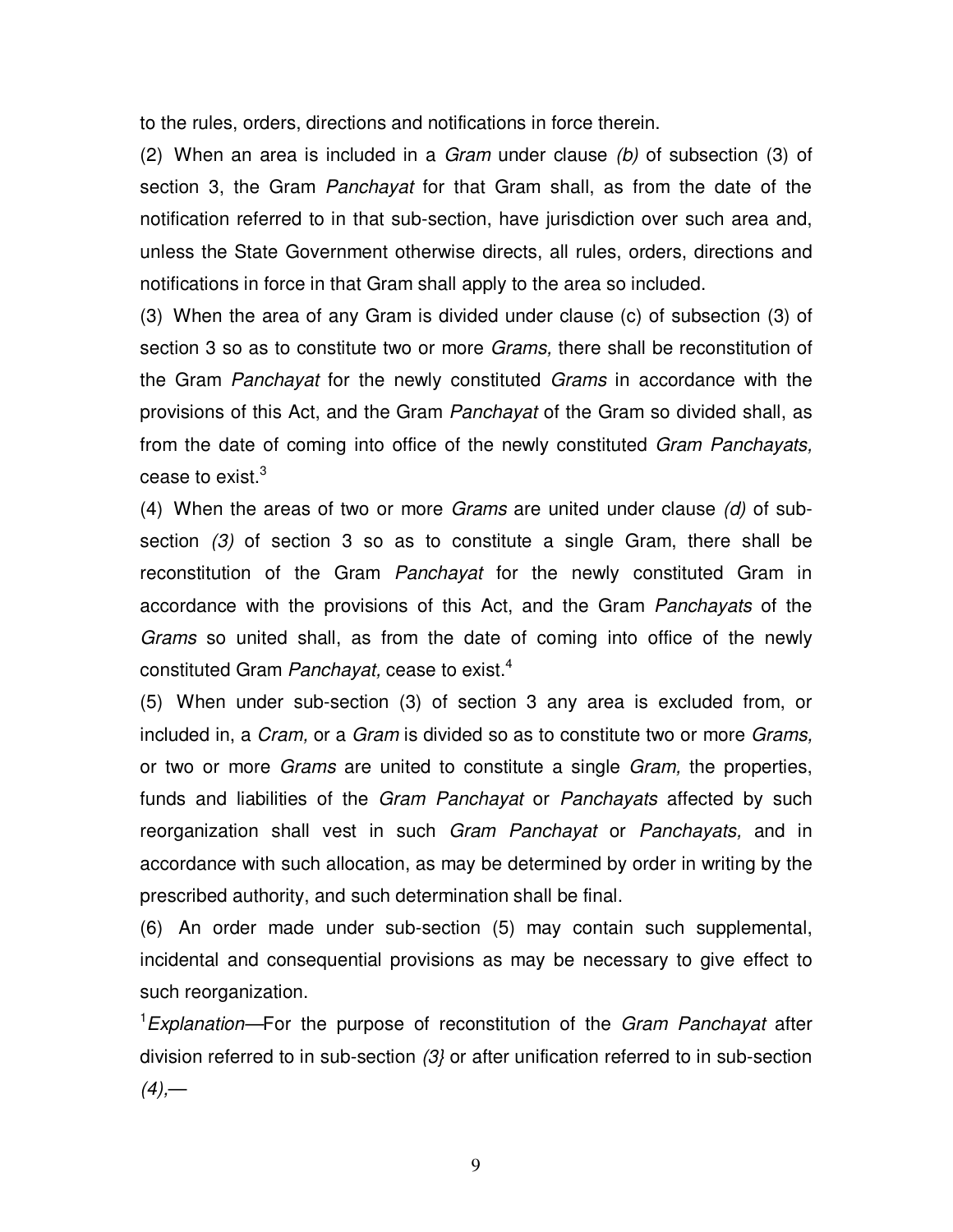(a) it shall not be necessary to hold general election to the newly constituted Gram Panchayat or Gram Panchayats when the terms of office of the members of the former Gram Panchayats within the scope and meaning of sub-section (/) of section 7, do not expire; and

(b) such members having unexpired terms of office shall be declared by the State Government or such authority as may be empowered, by order, by the State Government in this behalf, by notification in the Official Gazette, as members to the newly constituted Gram Panchayat that comprises the constituencies, wholly or in part, from which such members were elected to the former Gram Panchayats and any such member shall hold office in the newly constituted Gram Panchayat for the unexpired portion of the term of his office.

### **(Part II- Gram Panchayat-Chapter II – Constitution of Gram Panchayat-Section-6)**

**6.** (1) If, at any time, the whole of the area of a Gram is included in a municipality  $2$ [by a notification under any law for the time being in force or in an area under the authority of a Town Committee or a Cantonment, the Gram Panchayat concerned shall cease to exist  $J$ [within six months from the date of the notification or with effect from such date as may be specified in the notification or with effect from the date on which elections to the newly constituted body are completed, whichever is earlier,] and the properties, funds and other assets vested in such Gram Panchayat and all the rights and liabilities of such Gram Panchayat shall vest in and devolve on the Commissioners of the Municipality '\* \* \* \* \* . \* or on the Town Committee or on the Cantonment Authority, as the case may be,  ${}^{2}$ [in accordance with the orders of the prescribed authority. The persons employed under such *Gram Panchayat* shall, <sup>3</sup>[with effect from the date on which the *Gram* Panchayat ceases to exist,) be deemed to be employed by the Municipality  $4***$ 

\* \* or the Town Committee or the Cantonment Authority, as the case may be, on terms and conditions not being less advantageous than what they were entitled to immediately before such inclusion.]

(2) If, at any time, a part of the area of a Gram is included in a Municipality by a notification under any law for the time being in force or in an area under the Effect of inclusion of a Gram or part thereof in municipality, etc.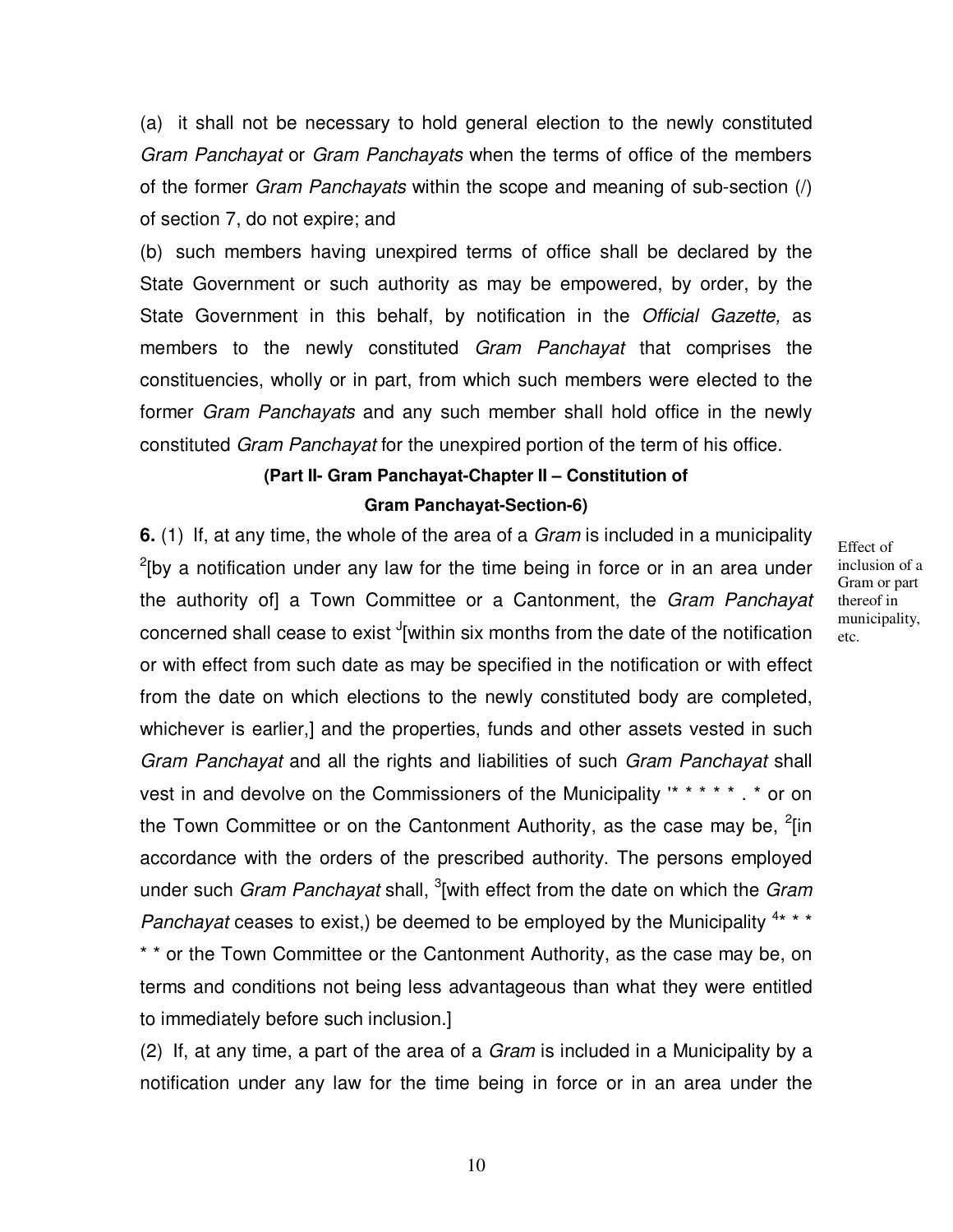authority of a Town Committee or a Cantonment, the area of the Gram shall be deemed to have been reduced to the extent of the part so included in such Municipality or under the authority of such Town Committee or Cantonment on expiry of six months from the date of the notification or with effect from such date as may be specified in the notification or with effect from the date on which election to the newly constituted body from the area so included are completed, whichever is earlier and the properties, funds and liabilities of the Gram Panchayat in respect of the part so included shall vest in and devolve on the Municipality, Town Committee or Cantonment Authority, as the case may be, in accordance with such allocations as may be determined by the prescribed authority and such determination shall be final and, unless the State Government otherwise directs, all rules, orders, directions and notifications in force in the area under the authority of the Municipality, town Committee or Cantonment, as the case may be, shall apply to the part of the area of the *Gram* so included.<sup>5</sup>

Constitution of Gram Panchayat comprising whole or part of area of Municipality

**6 6A.** (1) If the State Government is of opinion that the whole or any part of the area of a Municipality has changed its character and should constitute one or more Gram Panchayats, the State Government may, by notification, after previous publication of the draft of the notification in the Official Gazette,—

(a) include such area in an existing Gram Panchayat to be specified in the notification, or

(b) constitute one or more Gram Panchayat in such area:

Provided that the draft of the notification shall also be published in at least two local newspapers published from any place within the district in which the area of the Municipality is situated, inviting objections and suggestions within a period of two months from the date of such publication, and any objection or suggestion which may be received, shall be considered by such authority as may be appointed by the State Government in this behalf, within three months, from the date of such publication, after giving the persons concerned an opportunity of being heard.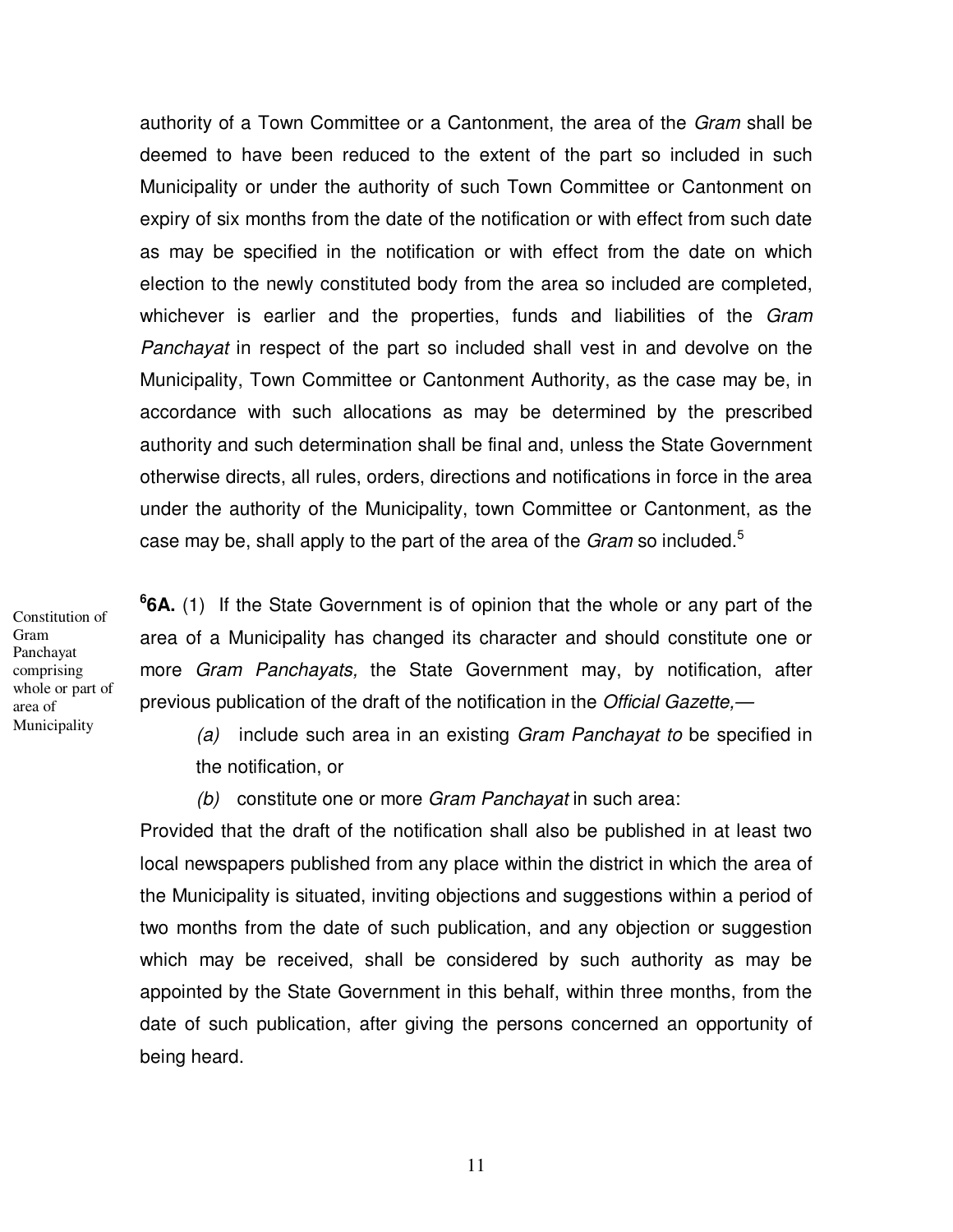(2) Within six months from the date of publication of the notification under subsection (*i*), elections shall be held to the *Gram Panchayat* from the area specified in the notification and, with effect from the date of completion of such elections, the area shall be deemed to be included in the *Gram Panchayat* so specified or so constituted, as the case may be, and the Municipality in the area so notified shall cease to exist:

Provided that if such area or any part thereof constitutes under any law for the time being in force one or more constituencies of a Panchayat Samiti or Zilla Parishad or of the Mahakuma Parishad, elections to that Panchayat Samiti or Zilla Parishad or to the Mahakuma Parishad, as the case may be, from such constituency-or constituencies shall be held simultaneously with the elections to the Gram Panchavat:

Provided further that if such area cannot constitute one or more constituencies of a Panchayat Samiti or Zilla Parishad or of the Mahakuma Parishad, the area shall be included in a contiguous constituency and no election shall be held from that constituency to the Panchayat Samiti or the Zilla Parishad or the Mahakuma Parishad, as the case may be, during the unexpired term of the members of such body holding office at that time.

(3) With effect from the date on which the area as aforesaid is included in a Gram Panchayat,—

- (a) the properties, funds and liabilities of the Municipality in respect of the area so included, shall vest in and develop on the Gram Panchayat, the Panchayat Samiti, the Zilla Parishad or the Mahakuma Parishad in accordance with such allocation as may be determined by the prescribed authority, and
- (b) the persons among those employed by the Municipality in respect of the area so included shall be deemed to be employed by the Gram Panchayat, the Panchayat Samiti, the Zilla Parishad or the Mahakuma Parishad in accordance with such allocation as may be determined by the prescribed authority.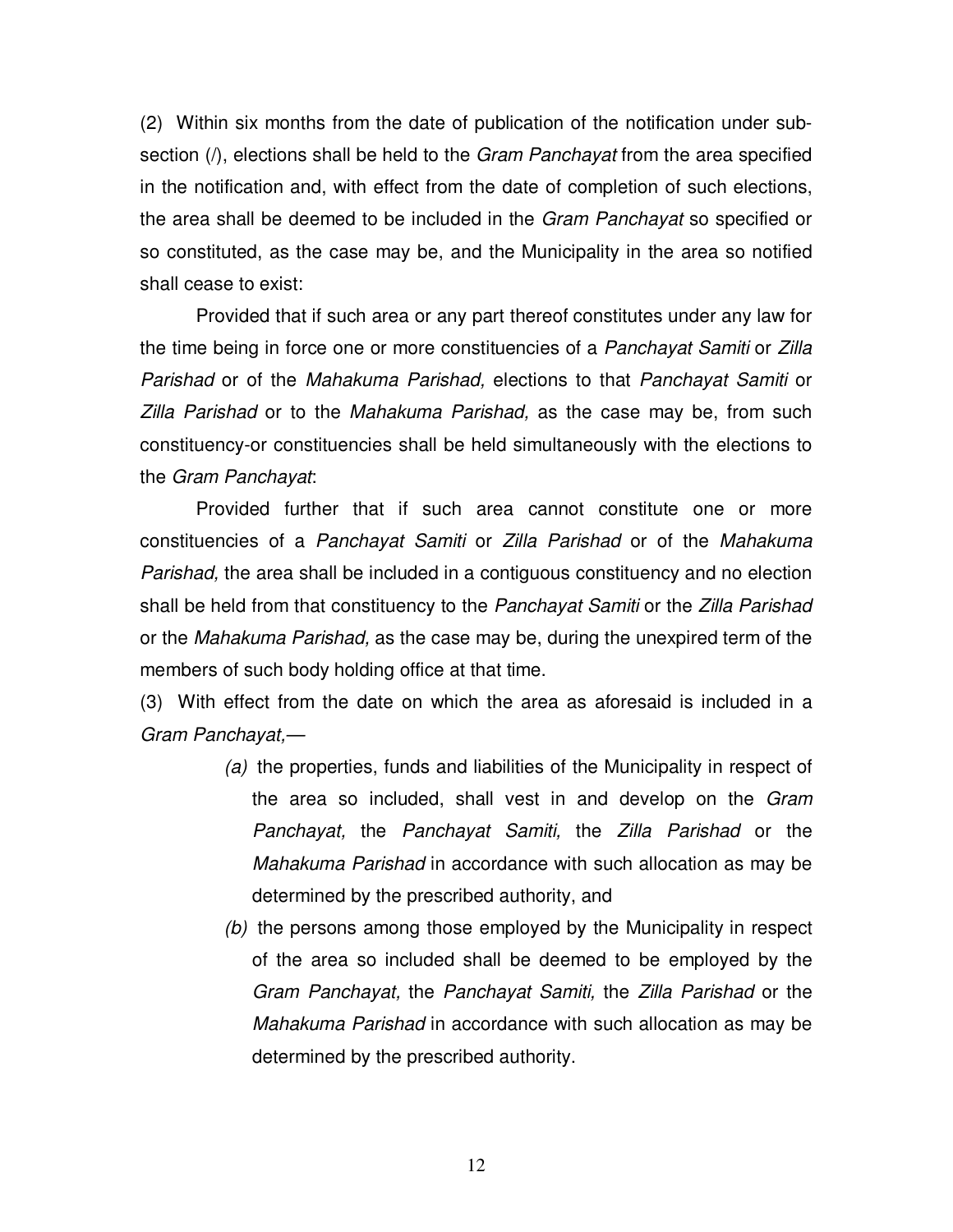# **(Part II.- Gram Panchayat-Chapter II – Constitution of Gram Panchayat-Section-7)**

Term of office of members of Gram Panchayat.

**7.** (1) The members of a Gram Panchayat shall, subject to the provisions of sections 11 and 213 A, hold office for a period of five years from the date appointed for its first meeting and no longer.

(2) There shall be held a general election for the constitution of a Gram Panchayat within a period not exceeding five years from the date of the previous general election held for that Gram Panchayat:

Provided that if the first meeting of the newly-formed Gram Panchayat cannot be held before the expiry of the period of five years under subsection (/), the State Government may, by order, appoint any authority, person or persons to exercise and perform, subject to such conditions as may be specified in the order, the powers and functions of the Gram Panchayat under this Act or any other law for the time being in force, for a period not exceeding three months or until the date on which such first meeting of the newly-formed Gram Panchayat is held, whichever is earlier.

**2 7A.** [(General election to Gram Panchayat.)—Omitted by s. 6 of the West Bengal Panchayat (Amendment) Act, 1994 (West Ben. Act XVIII of 1994}}.

**Disqualificatio** ns of members of Gram Panchayat.

**8.** Subject to the provisions contained in sections 94 and 97, a person shall not be qualified to be a member of a Gram Panchayat, if-

(a) he is a member of  $3* * *$  any municipal authority constituted under any of the Acts referred to in sub-section (2) of section 1; or

 $(b)$  he is in the service of the Central or the State Government or a Gram Panchayat or a Panchayat Samiti <sup>5</sup>[or a Zilla Parishad or the Mahakuma Parishad or the Council;] and for the purposes of this clause, it is hereby declared that a person in the service of any undertaking of the Central or the State Government or any statutory body or Corporation or any public or Government company or any local authority or any co-operative society or any banking company or any university or any Government sponsored institution or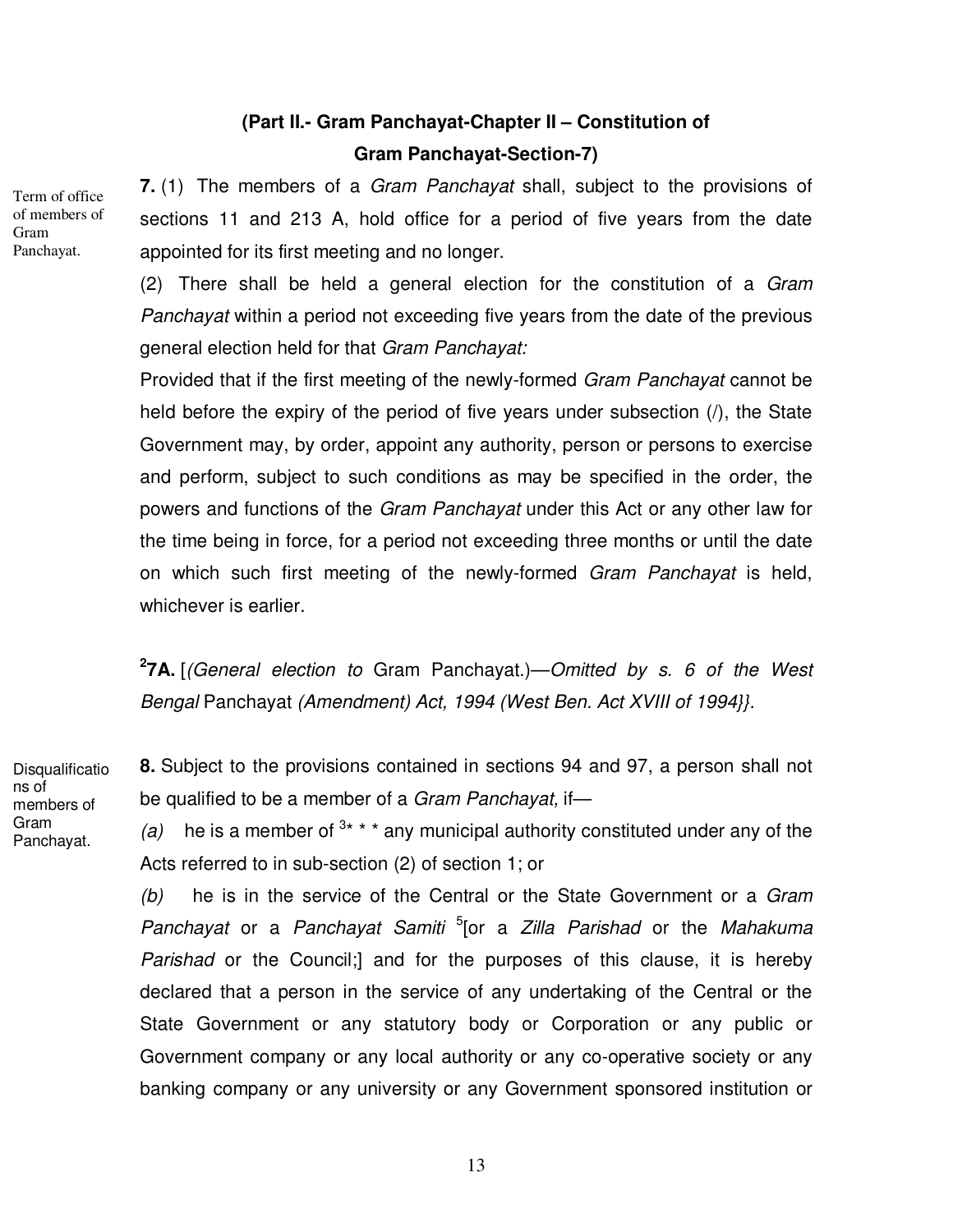any educational or other institution or undertaking or body receiving any aid from the Government by way of grant or otherwise or a person not under the rulemaking-authority of the Central or the State Government or a person receiving any remuneration from any undertaking or body or organisation or association of persons as the employee or being in the service of such undertaking or body or organisation or association of persons out of funds provided or grants made or aids given by the Central or the State Government, shall not be deemed to be in the service of the Central or the State Government; or

(c) he has, directly or indirectly by himself or by his partner or employer or an employee, any share or interest in any contract with, by or on behalf of, the Gram Panchayat, or the Panchayat Samiti of the Block comprising the Gram concerned, '[or the Zilla Parishad of the district, or the Mahakuma Parishad, or the Council:]

Provided that no person shall be deemed to be disqualified for being elected a member of a *Gram Panchayat* by reason only of his having a share or interest in any public company as defined in the Companies Act, 1956, which contracts with or is employed by the Gram Panchayat or Panchayat Samiti of the Block comprising the Gram <sup>2</sup>[or the Zilla Parishad or the Mahakuma Parishad or the Council;] Or

 $(d)$  he has been dismissed from the service of the Central or a State Government or a local authority or a co-operative society, or a Government company or a corporation owned or controlled by the Central or a State Government for misconduct involving moral turpitude and five years have not elapsed from the date of such dismissal; or

(e) he has been adjudged by a competent court to be of unsound mind; or

(f) he is an undischarged insolvent; or

 $(q)$  he being a discharged insolvent has not obtained from the court a certificate that his insolvency was caused by misfortune without any misconduct on his part; or

 $\frac{1}{h}$ 

(i) he has been convicted by a court—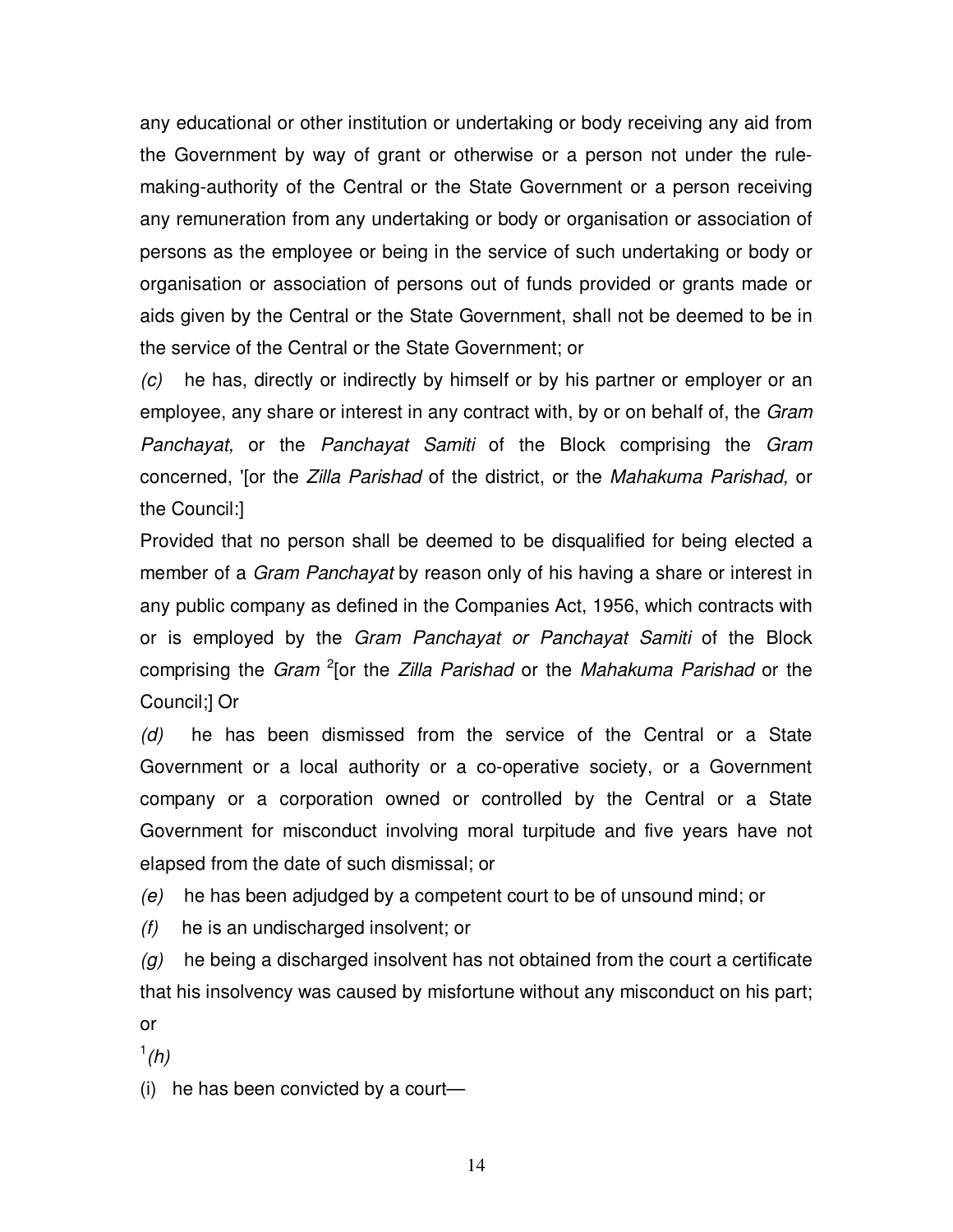(A) of an offence involving moral turpitude punishable with imprisonment for a period of more than six months, or

(B) of an offence under Chapter IXA of the Indian Penal Code, or

(C) under section 3 or section 9 of the West Bengal Local Bodies (Electoral Offences and Miscellaneous Provisions) Act, 1952 and five years have not elapsed from the date of the expiration of the sentence; or

(ii) he is disqualified for the purpose of election to the State Legislature under the provisions of Chapter III of Part II of the Representation of the People Act, 1951; or

 $(i)$  he has not attained the age of twenty-one years on the date fixed for the scrutiny of nominations for any election; or

 $(i)$  he has been convicted under section 9A at any time during the last ten years; or

 $(k)$  he has been convicted under section 189 at any time during the last ten years; or

(l) he has been surcharged or charged under section 192 at any time during the last ten years; or

 $(m)$  he has been removed under section 213 at any time during the period of last five years.

Pradhan and Upa-Pradhan. ( Part II.- Gram Panchayat-Chapter II – Constitution of Gram Panchayat-Section-9)

(1) Every Gram Panchayat shall, at its first meeting at which a quorum is present, elect, in the prescribed manner, one of its members to be the Pradhan and another member to be the Upa-Pradhan of the Gram Panchayat:

<sup>3</sup>Provided that the members referred to in clause (ii) of sub-section (2A) of section 4<sup>4</sup> [shall neither participate in, nor be eligible for such election]:

'Provided further that subject to such rules as may be made in this behalf by the State Government, a member shall not be eligible for such election unless he declares in writing that on being elected, he shall be a whole time functionary of his office and that during the period for which he holds or is due to hold such office, he shall not hold any office of profit unless he has obtained leave of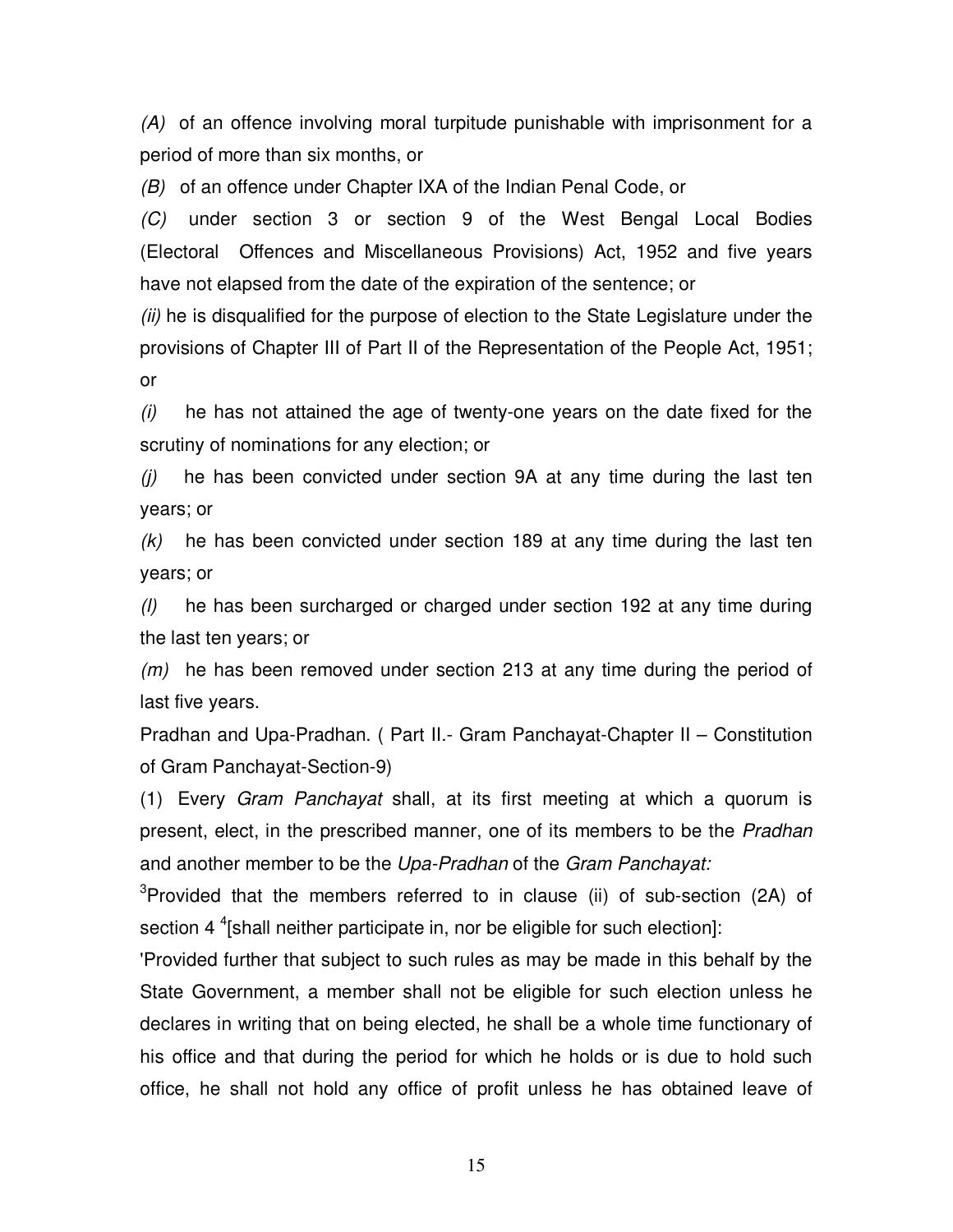absence from his place of employment or shall not carry on or-be associated with any business, profession or calling in such manner that shall or is likely to interfere with due exercise of his powers, performance of his functions or due discharge of his duties:

 $2$ [Provided also] that subject to such rules as may be made by the State Government in this behalf, the offices of the Pradhan and the Upa-Pradhan shall be reserved for the Scheduled Castes and the Scheduled Tribes in such manner that the number of offices so reserved at the time of any general election shall bear, as nearly as may be, the same proportion to the total number of such offices within a district as the population of the Scheduled Castes or the Scheduled Tribes, as the case may be, in all the Blocks within such district taken together bears with the total population in the same area, and such offices shall be subject to allocation by rotation in the manner prescribed:

<sup>2</sup>Provided also that the offices of the Pradhan and the Upa-Pradhan in any Gram Panchayat having the Scheduled Castes or the Scheduled Tribes population, as the case may be, constituting not more than five per cent of the total population in the Gram, shall not be considered for allocation by rotation:

<sup>2</sup>Provided also that in the event of the number of *Grams* having the Scheduled Castes or the Scheduled Tribes population constituting more than five per cent of the total population, falling short of the number of the offices of the *Pradhan* and the Upa-Pradhan required for reservation in a district, the State Election Commissioner may, by order, include, for the purpose of reservation, other such offices of the Pradhan and the Upa-Pradhan beginning from the Gram having higher proportion of the Scheduled Castes or the Scheduled Tribes, as the case may be, until the total number of seats required for reservation is obtained:

<sup>3</sup>Provided also that in a district, determination of the offices of the Pradhan reserved for the Scheduled Castes, the Scheduled Tribes and women shall precede such determination of the offices of the Upa-Pradhan:

'Provided also that if, for any term of election (hereinafter referred to in this proviso as the said term of election), the office of the *Pradhan* in a Gram Panchayat is reserved for any category of persons in accordance with the rules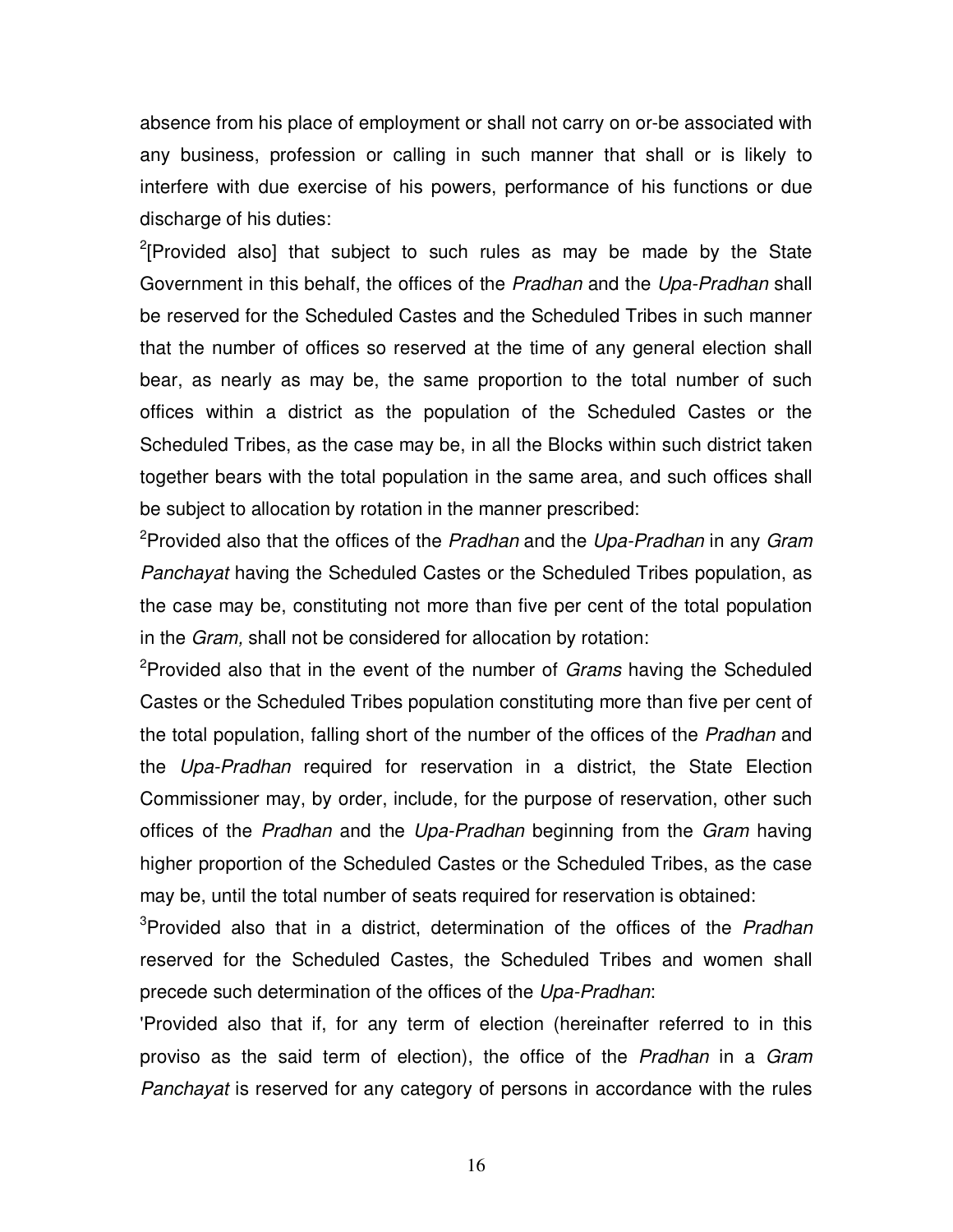in force, the office of the Upa-Pradhan in that Cram Panchayat shall not be reserved for the said term of election for any category, and if, in accordance with the rules applicable to the office of the Upa-Pradhan, such office is required to be reserved for the said term of election, such reservation for the same category shall be made in another office of the Upa-Pradhan within the district in the manner prescribed, keeping the total number of offices so reserved for the said term of election equal to the number of such offices required to be reserved in accordance with the rules in force:

'Provided also that when in any term of election, an office of the Upa-Pradhan is not reserved on the ground that the corresponding office of the *Pradhan* is reserved in the manner prescribed, such office of the Upa-Pradhan not reserved on the ground as aforesaid, shall be eligible for consideration for reservation during the next term of election in the manner prescribed:

<sup>2</sup>Provided also that not less than one-third of the total number of offices of the Pradhan and the Upa-Pradhan in a district including the offices reserved for the Scheduled Castes and the Scheduled Tribes shall be reserved for the women, and the offices so reserved shall be determined by rotation in such manner as may be prescribed:

'Provided also that notwithstanding anything contained in the foregoing provisions of this sub-section or elsewhere in this Act, the principle of rotation for the purpose of reservation of offices under this sub-section shall commence from the first general elections to be held after the coming into force of section 8 of the West Bengal Panchayat (Amendment) Act, 1994, and the roster for reservation by rotation shall continue for every three successive terms for the complete rotation unless the State Election Commissioner, for reasons to be recorded in writing and by notification, directs fresh commencement of the rotation at any stage excluding one or more terms from the operation of the rotation:

'Provided also that no member of the Scheduled Castes or the Scheduled Tribes and no woman, for whom the offices are reserved under this sub-section, shall, if eligible for the office of the Pradhan or the Upa-Pradhan, be disqualified for election to any office not so reserved;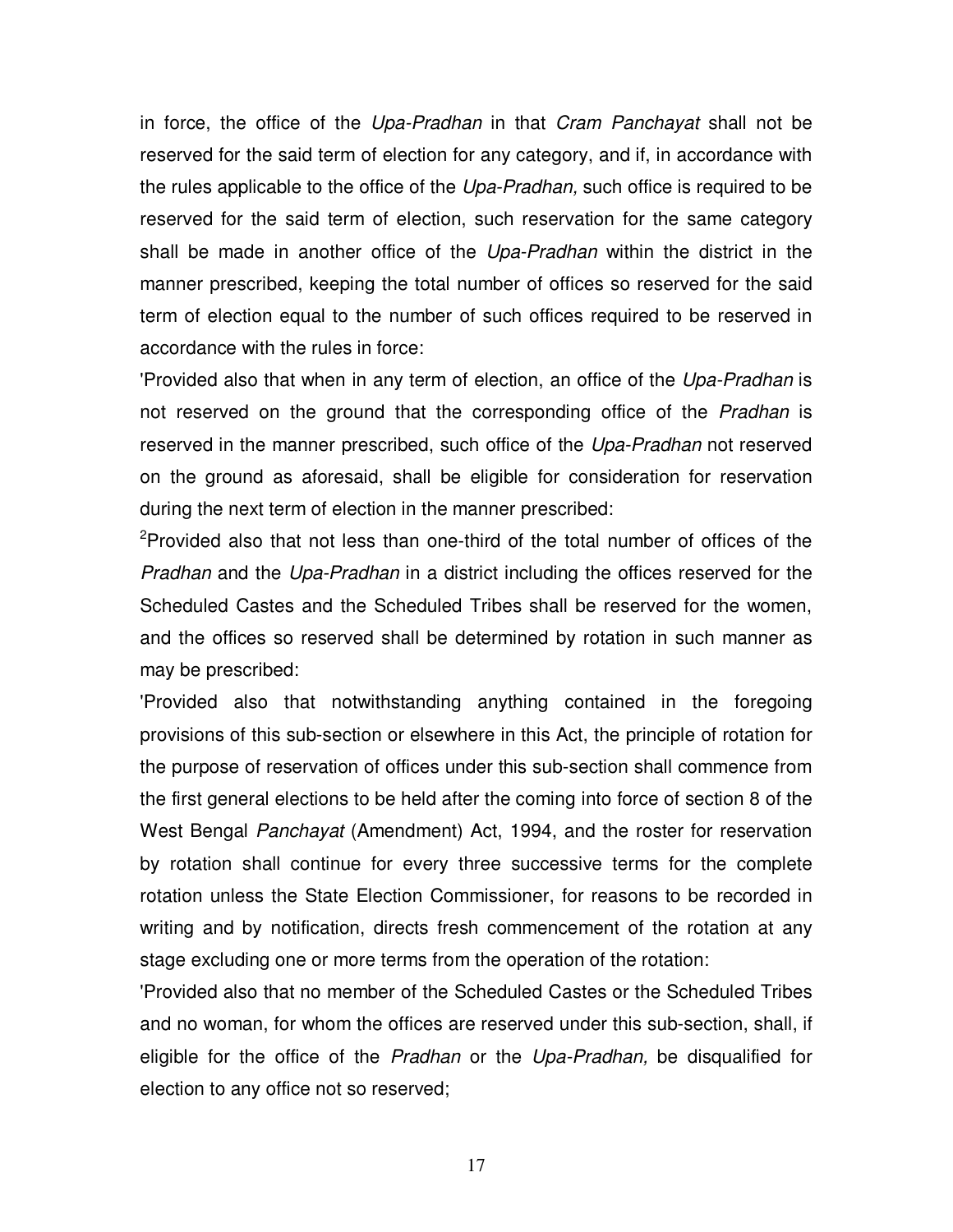'Provided also that the provisions for reservation of the offices of the Pradhan and the Upa-Pradhan for the Scheduled Castes and the Scheduled Tribes shall cease to have effect on the expiry of the period specified in article 334 of the Constitution of India.

(2) The meeting to be held under sub-section (/) shall be convened by the prescribed authority in the prescribed manner.

(3) The Pradhan and the Upa-Pradhan shall, subject to the provisions of section 12 and to their continuing as members, hold office for a period of  $2$ [five years].  $3******$ 

(4) When—

(a) the office of the Pradhan falls vacant by reason of death, resignation, removal or otherwise, or

(b) the Pradhan is, by reason of leave, illness or other cause, temporarily unable to act,

the Upa-Pradhan shall exercise the powers, perform the functions and discharge the duties of the Pradhan until a new Pradhan is elected and assumes office or until the Pradhan resumes his duties, as the case may be.

(5) When—

(a) the office of the Upa-Pradhan falls vacant by reason of death, resignation, removal or otherwise, or

(b) the Upa-Pradhan is, by reason of leave, illness or other cause, temporarily unable to act,

the Pradhan shall exercise the powers, perform the functions and discharge the duties of the Upa-Pradhan until a new Upa-Pradhan is elected and assumes office or until the Upa-Pradhan resumes his duties, as the case may be.

(6) When the offices of the Pradhan and the Upa-Pradhan are both vacant, or the Pradhan and the Upa-Pradhan are temporarily unable to act, the prescribed authority may appoint ' [for a period of thirty days at a time] a Pradhan and an Upa-Pradhan from among the members of the Gram Panchayat to act as such until a Pradhan or an Upa-Pradhan is elected and assumes office <sup>2</sup>[or until the Pradhan or the Upa-Pradhan resumes duties, as the case may be].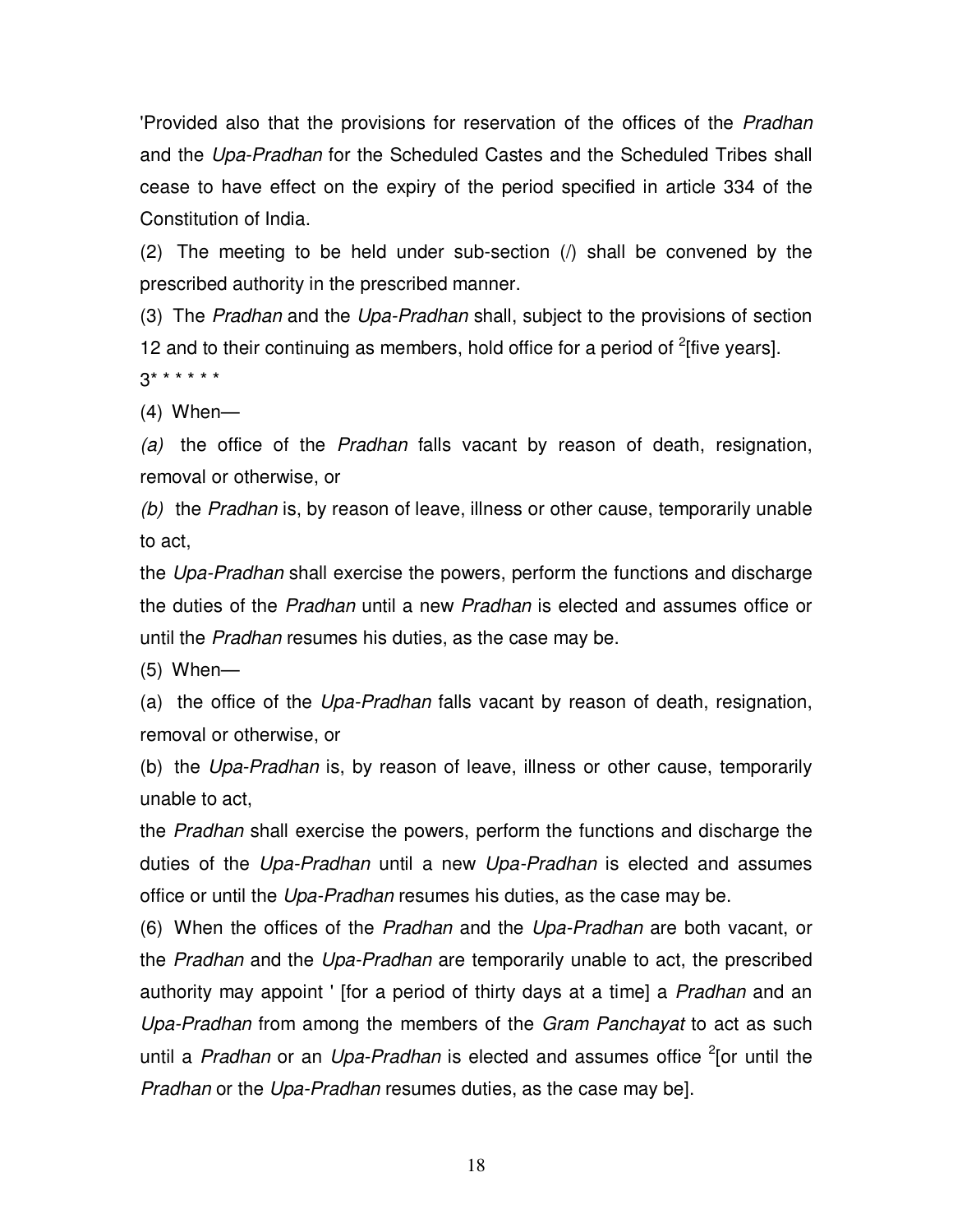(7) The Pradhan and the Upa-Pradhan of a Gram Panchayat shall be entitled to leave of absence for such period or periods as may be prescribed.

 $3(8)$  On election of the *Pradhan* following a general election or the office of the Pradhan otherwise falling vacant, the Pradhan holding office for the time being or the Upa-Pradhan or any authority or any other member exercising the powers, performing the functions and discharging the duties of the Pradhan shall make over all case, assets, documents, registers and seals which he may have in his possession, custody or control as soon thereafter as possible on such date, place and hour as may be fixed by the Block Development Officer to the newly elected Pradhan, or, in the case of a vacancy occurring otherwise, to the Upa-Pradhan or to the authority or person, as the case may be referred to in the proviso to sub-section (2) of section 1 or sub-section (6) of this section or clause (b) of sub-section (/) of section 215  $^{4}$  [or section 216] in the presence of the Block Development Officer or any other officer authorised in writing by him in this behalf.

 $5(9)$  On the alteration of the area of a *Gram* under sub-section (3) of section 3 or sub-section (2) of section 6 or inclusion of a Gram in a municipality or a notified area or a Municipal Corporation or a Town Committee or a Cantonment under sub-section (1) of section 6, and the effect of such alteration or inclusion, as the case may be, coming into force, the Pradhan or the Upa-Pradhan or any other authority or any other person exercising the powers, performing the functions and discharging the duties of the Pradhan immediately before such alteration or inclusion of the area of the Gram concerned shall make over the properties, funds and other assets vested in such Gram Panchayat and all the rights and liabilities of such *Gram Panchayat* in compliance with the order of the prescribed authority under sub-section (5) of section 5 and sub-sections (7) and (2) of section 6.

 $1(10)$  Notwithstanding anything to the contrary contained in this Act, the State Government may, by an order in writing, remove a Pradhan or an Upa-Pradhan from his office if, in its opinion he holds any office of profit or carries on or is associated with any business, profession or calling in such manner that shall, or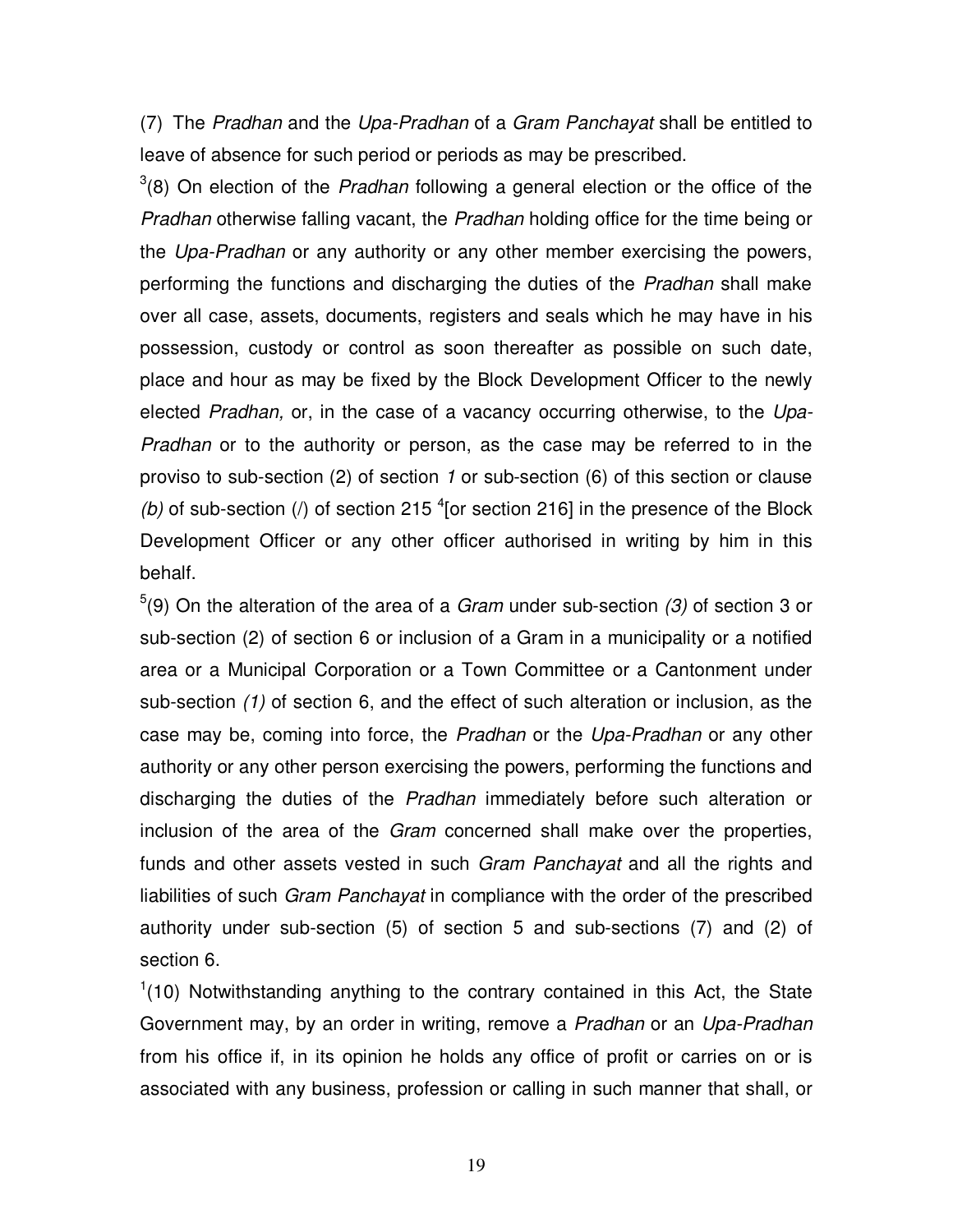is likely to, interfere with due exercise of his powers, performance of his functions or discharge of his duties:

Provided that the State Government shall, before making any such order, give the person concerned an opportunity of making a representation against the proposed order.

 $^{2}9A.$ If a Pradhan or an Upa-Pradhan or an authority or a person referred to in sub-section  $(8)$  <sup>3</sup>[and sub-section  $(9)$ ] of section 9 fails to comply with the provisions of that sub-section, he shall be punishable with imprisonment for a term which may extend to three years or liable to pay fine not exceeding two thousand rupees or both and the offence shall be cognizable:

Provided that without prejudice to the foregoing penal provisions such default shall also be construed as a misconduct for which he may be debarred from standing as a candidate in any election in any capacity under this Act for such term as may be determined by the prescribed authority after giving the person concerned an opportunity of being heard and any order debarring him shall be in writing stating the reasons therefore and shall also be published in the Official Gazette.

### **(Part II.- Gram Panchayat-Chapter II – Constitution of Gram Panchayat-Section-9)**

**9.** (1) Every Gram Panchayat shall, at its first meeting at which a quorum is present, elect, in the prescribed manner, one of its members to be the Pradhan and another member to be the Upa-Pradhan of the Gram Panchayat: Pradhan and Upa-Pradhan.

 $3$ Provided that the members referred to in clause (ii) of sub-section (2A) of section 4<sup>4</sup> [shall neither participate in, nor be eligible for such election]:

'Provided further that subject to such rules as may be made in this behalf by the State Government, a member shall not be eligible for such election unless he declares in writing that on being elected, he shall be a whole time functionary of his office and that during the period for which he holds or is due to hold such office, he shall not hold any office of profit unless he has obtained leave of absence from his place of employment or shall not carry on or-be associated with any business, profession or calling in such manner that shall or is likely to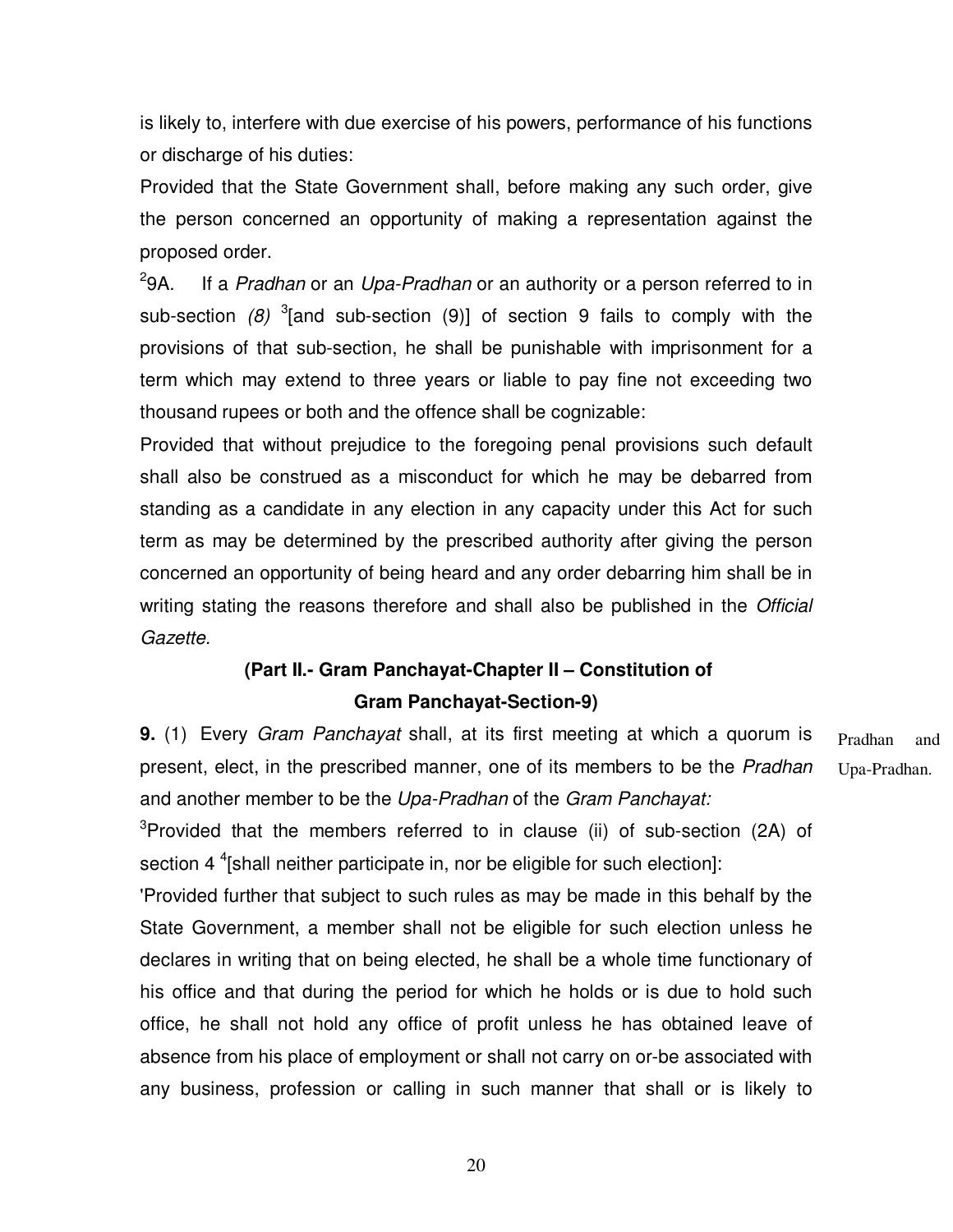interfere with due exercise of his powers, performance of his functions or due discharge of his duties:

 $2$ [Provided also] that subject to such rules as may be made by the State Government in this behalf, the offices of the Pradhan and the Upa-Pradhan shall be reserved for the Scheduled Castes and the Scheduled Tribes in such manner that the number of offices so reserved at the time of any general election shall bear, as nearly as may be, the same proportion to the total number of such offices within a district as the population of the Scheduled Castes or the Scheduled Tribes, as the case may be, in all the Blocks within such district taken together bears with the total population in the same area, and such offices shall be subject to allocation by rotation in the manner prescribed:

<sup>2</sup>Provided also that the offices of the Pradhan and the Upa-Pradhan in any Gram Panchayat having the Scheduled Castes or the Scheduled Tribes population, as the case may be, constituting not more than five per cent of the total population in the Gram, shall not be considered for allocation by rotation:

<sup>2</sup>Provided also that in the event of the number of *Grams* having the Scheduled Castes or the Scheduled Tribes population constituting more than five per cent of the total population, falling short of the number of the offices of the *Pradhan* and the Upa-Pradhan required for reservation in a district, the State Election Commissioner may, by order, include, for the purpose of reservation, other such offices of the Pradhan and the Upa-Pradhan beginning from the Gram having higher proportion of the Scheduled Castes or the Scheduled Tribes, as the case may be, until the total number of seats required for reservation is obtained:

<sup>3</sup>Provided also that in a district, determination of the offices of the Pradhan reserved for the Scheduled Castes, the Scheduled Tribes and women shall precede such determination of the offices of the Upa-Pradhan:

'Provided also that if, for any term of election (hereinafter referred to in this proviso as the said term of election), the office of the Pradhan in a Gram Panchayat is reserved for any category of persons in accordance with the rules in force, the office of the Upa-Pradhan in that Cram Panchayat shall not be reserved for the said term of election for any category, and if, in accordance with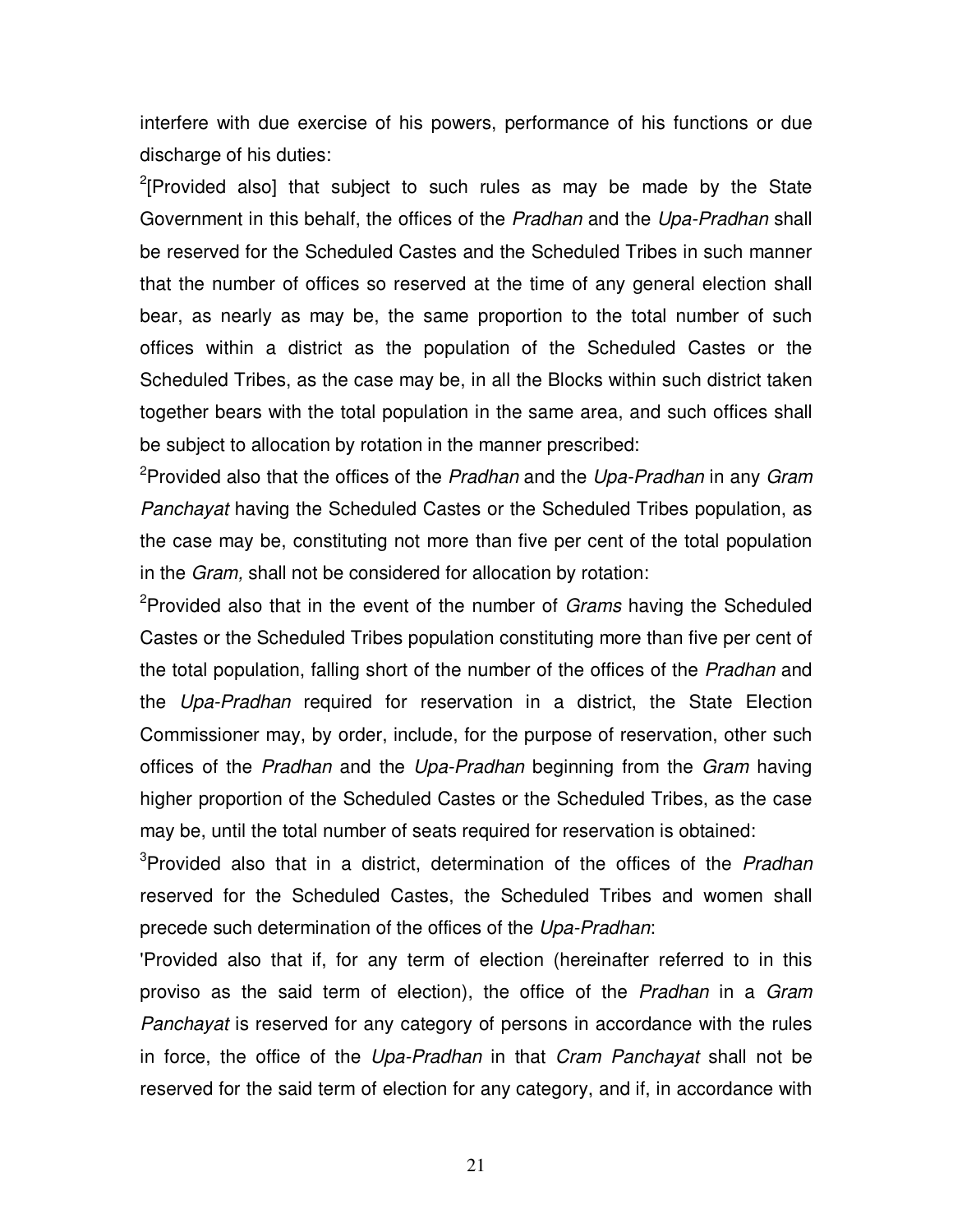the rules applicable to the office of the Upa-Pradhan, such office is required to be reserved for the said term of election, such reservation for the same category shall be made in another office of the Upa-Pradhan within the district in the manner prescribed, keeping the total number of offices so reserved for the said term of election equal to the number of such offices required to be reserved in accordance with the rules in force:

'Provided also that when in any term of election, an office of the Upa-Pradhan is not reserved on the ground that the corresponding office of the *Pradhan* is reserved in the manner prescribed, such office of the Upa-Pradhan not reserved on the ground as aforesaid, shall be eligible for consideration for reservation during the next term of election in the manner prescribed:

<sup>2</sup>Provided also that not less than one-third of the total number of offices of the Pradhan and the Upa-Pradhan in a district including the offices reserved for the Scheduled Castes and the Scheduled Tribes shall be reserved for the women, and the offices so reserved shall be determined by rotation in such manner as may be prescribed:

'Provided also that notwithstanding anything contained in the foregoing provisions of this sub-section or elsewhere in this Act, the principle of rotation for the purpose of reservation of offices under this sub-section shall commence from the first general elections to be held after the coming into force of section 8 of the West Bengal Panchayat (Amendment) Act, 1994, and the roster for reservation by rotation shall continue for every three successive terms for the complete rotation unless the State Election Commissioner, for reasons to be recorded in writing and by notification, directs fresh commencement of the rotation at any stage excluding one or more terms from the operation of the rotation:

'Provided also that no member of the Scheduled Castes or the Scheduled Tribes and no woman, for whom the offices are reserved under this sub-section, shall, if eligible for the office of the Pradhan or the Upa-Pradhan, be disqualified for election to any office not so reserved;

'Provided also that the provisions for reservation of the offices of the Pradhan and the Upa-Pradhan for the Scheduled Castes and the Scheduled Tribes shall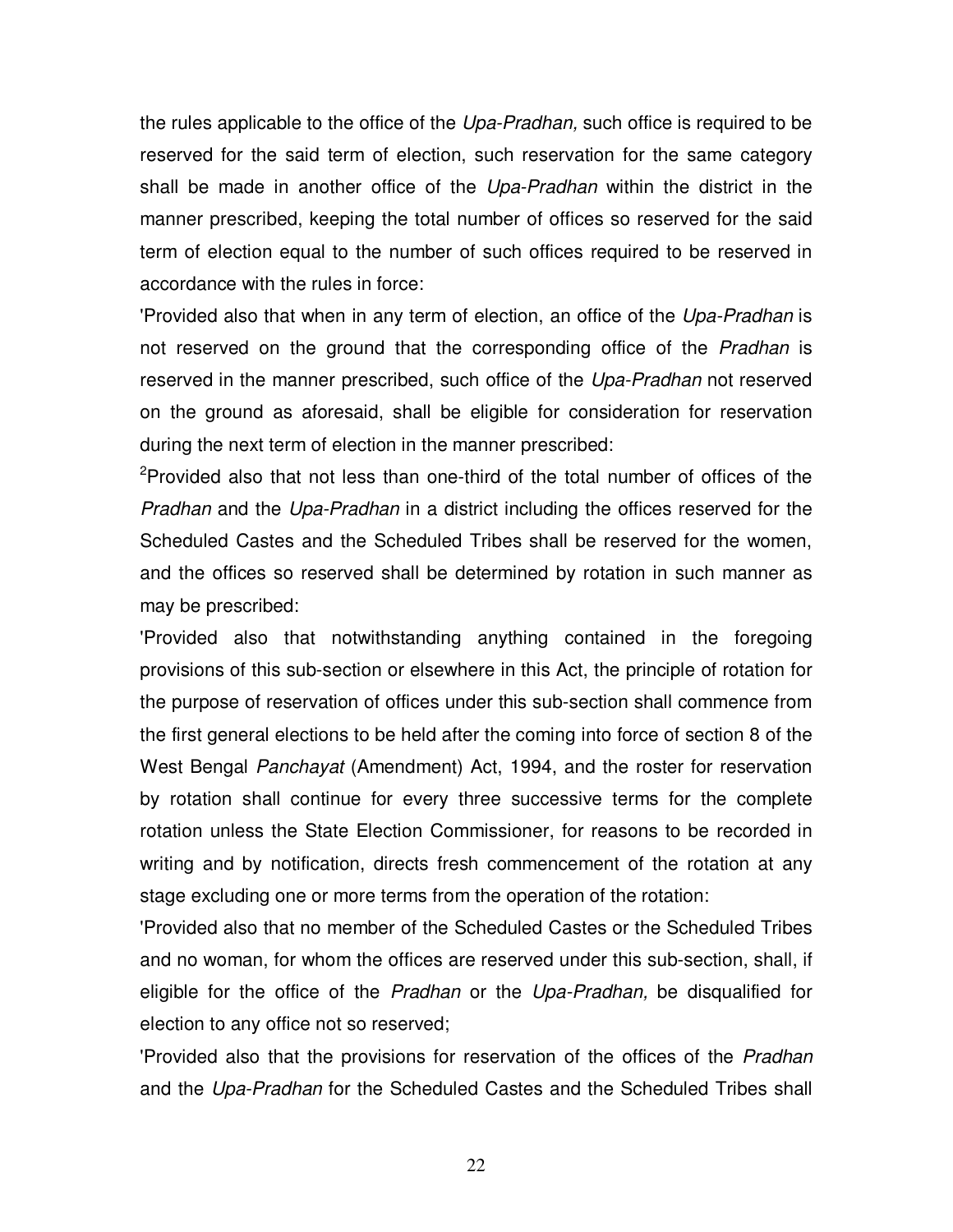cease to have effect on the expiry of the period specified in article 334 of the Constitution of India.

(2) The meeting to be held under sub-section (/) shall be convened by the prescribed authority in the prescribed manner.

(3) The Pradhan and the Upa-Pradhan shall, subject to the provisions of section 12 and to their continuing as members, hold office for a period of  $2$ [five years].

 $3******$ 

(4) When—

(a) the office of the Pradhan falls vacant by reason of death, resignation, removal or otherwise, or

(b) the Pradhan is, by reason of leave, illness or other cause, temporarily unable to act,

the Upa-Pradhan shall exercise the powers, perform the functions and discharge the duties of the Pradhan until a new Pradhan is elected and assumes office or until the Pradhan resumes his duties, as the case may be.

(5) When—

(a) the office of the Upa-Pradhan falls vacant by reason of death, resignation, removal or otherwise, or

(b) the Upa-Pradhan is, by reason of leave, illness or other cause, temporarily unable to act,

the *Pradhan* shall exercise the powers, perform the functions and discharge the duties of the Upa-Pradhan until a new Upa-Pradhan is elected and assumes office or until the Upa-Pradhan resumes his duties, as the case may be.

(6) When the offices of the Pradhan and the Upa-Pradhan are both vacant, or the Pradhan and the Upa-Pradhan are temporarily unable to act, the prescribed authority may appoint ' [for a period of thirty days at a time] a *Pradhan* and an Upa-Pradhan from among the members of the Gram Panchayat to act as such until a Pradhan or an Upa-Pradhan is elected and assumes office <sup>2</sup>[or until the Pradhan or the Upa-Pradhan resumes duties, as the case may be].

(7) The Pradhan and the Upa-Pradhan of a Gram Panchayat shall be entitled to leave of absence for such period or periods as may be prescribed.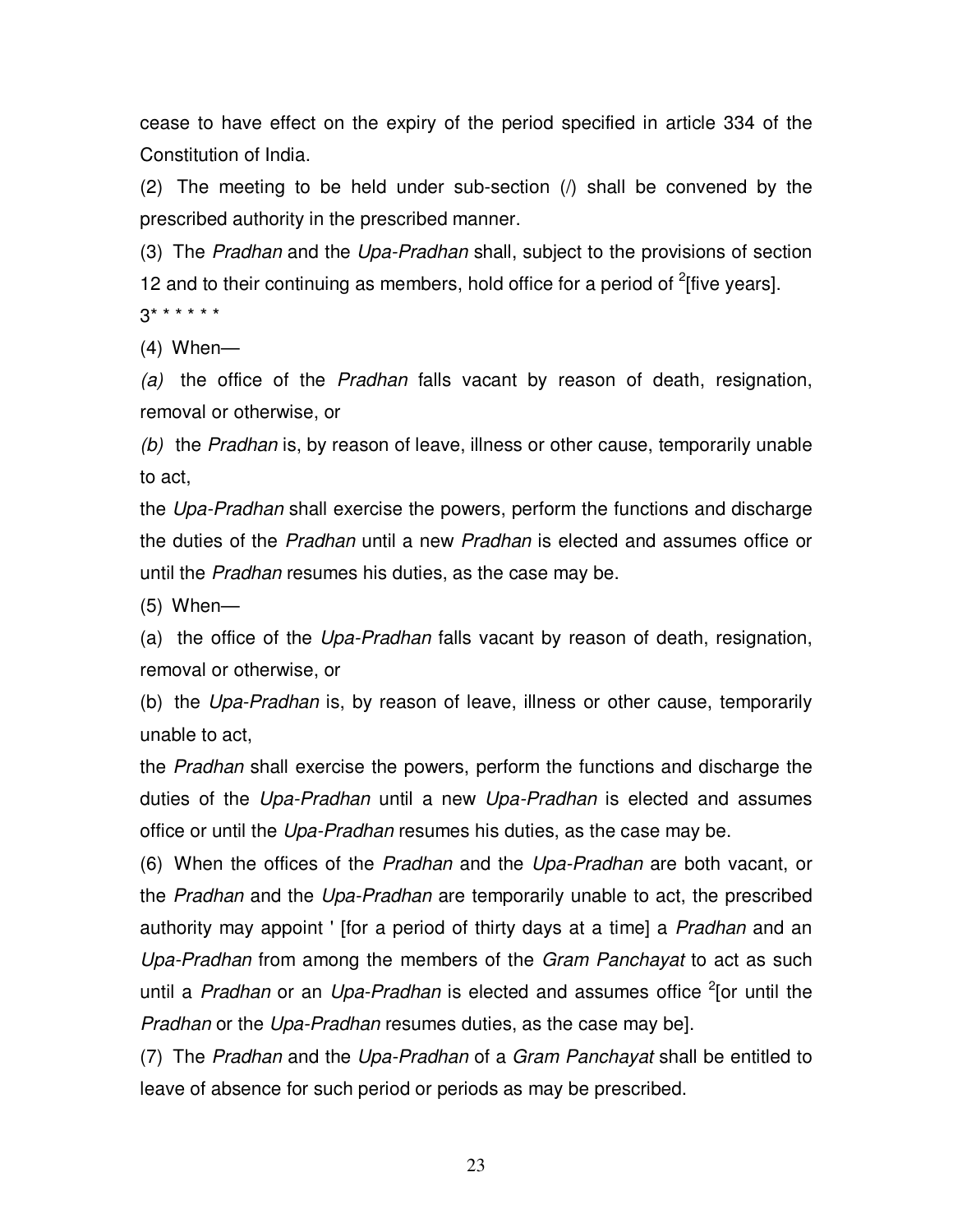$3(8)$  On election of the *Pradhan* following a general election or the office of the Pradhan otherwise falling vacant, the Pradhan holding office for the time being or the Upa-Pradhan or any authority or any other member exercising the powers, performing the functions and discharging the duties of the Pradhan shall make over all case, assets, documents, registers and seals which he may have in his possession, custody or control as soon thereafter as possible on such date, place and hour as may be fixed by the Block Development Officer to the newly elected Pradhan, or, in the case of a vacancy occurring otherwise, to the Upa-Pradhan or to the authority or person, as the case may be referred to in the proviso to sub-section (2) of section 1 or sub-section (6) of this section or clause (b) of sub-section (*l*) of section 215<sup>4</sup> [or section 216] in the presence of the Block Development Officer or any other officer authorised in writing by him in this behalf.

 $5(9)$  On the alteration of the area of a *Gram* under sub-section (3) of section 3 or sub-section (2) of section 6 or inclusion of a Gram in a municipality or a notified area or a Municipal Corporation or a Town Committee or a Cantonment under sub-section (1) of section 6, and the effect of such alteration or inclusion, as the case may be, coming into force, the Pradhan or the Upa-Pradhan or any other authority or any other person exercising the powers, performing the functions and discharging the duties of the Pradhan immediately before such alteration or inclusion of the area of the Gram concerned shall make over the properties, funds and other assets vested in such Gram Panchayat and all the rights and liabilities of such *Gram Panchayat* in compliance with the order of the prescribed authority under sub-section (5) of section 5 and sub-sections (7) and (2) of section 6.

 $1(10)$  Notwithstanding anything to the contrary contained in this Act, the State Government may, by an order in writing, remove a Pradhan or an Upa-Pradhan from his office if, in its opinion he holds any office of profit or carries on or is associated with any business, profession or calling in such manner that shall, or is likely to, interfere with due exercise of his powers, performance of his functions or discharge of his duties: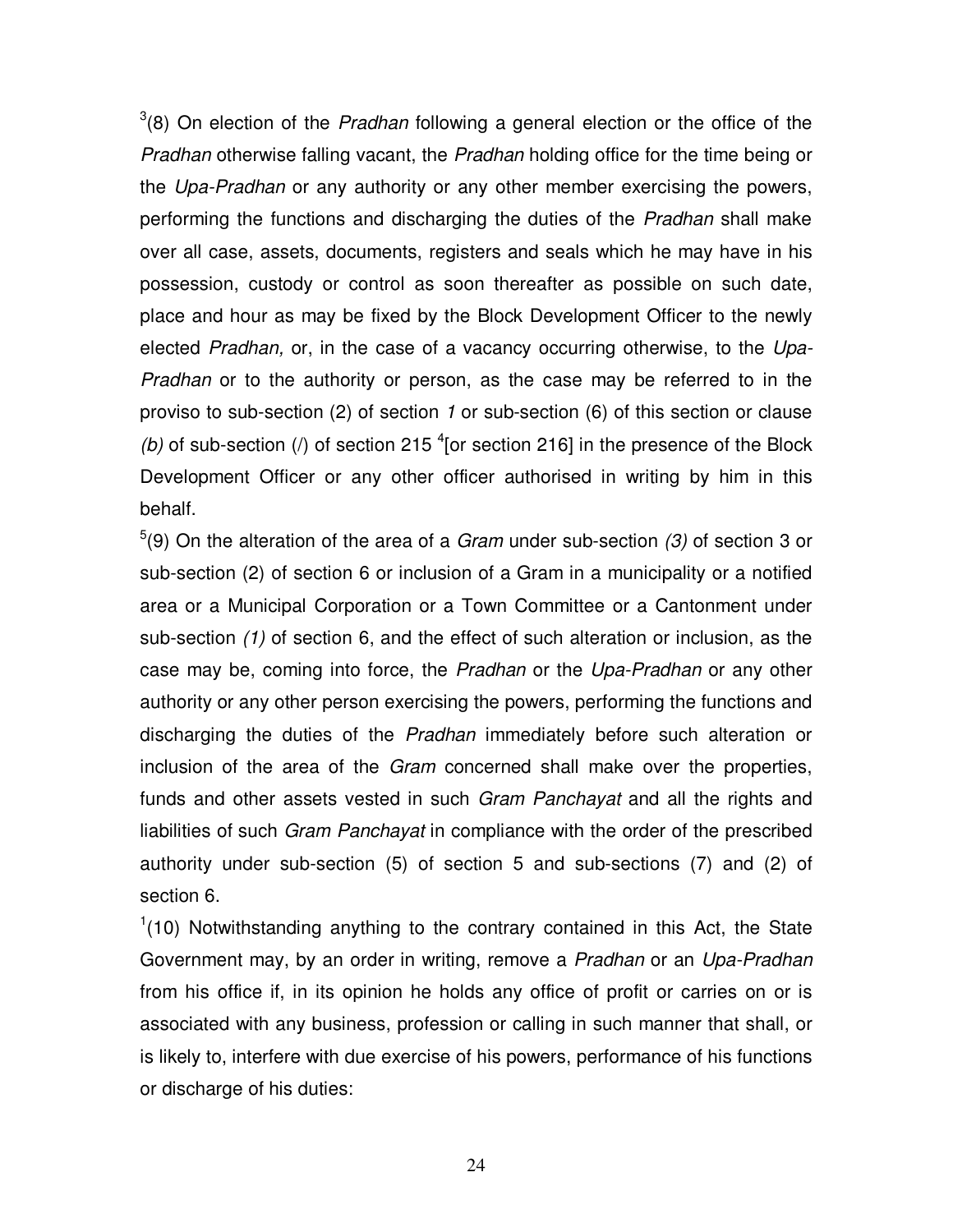Provided that the State Government shall, before making any such order, give the person concerned an opportunity of making a representation against the proposed order.

 $29A$ . If a Pradhan or an Upa-Pradhan or an authority or a person referred to in sub-section  $(8)$  <sup>3</sup>[and sub-section  $(9)$ ] of section 9 fails to comply with the provisions of that sub-section, he shall be punishable with imprisonment for a term which may extend to three years or liable to pay fine not exceeding two thousand rupees or both and the offence shall be cognizable:

Provided that without prejudice to the foregoing penal provisions such default shall also be construed as a misconduct for which he may be debarred from standing as a candidate in any election in any capacity under this Act for such term as may be determined by the prescribed authority after giving the person concerned an opportunity of being heard and any order debarring him shall be in writing stating the reasons therefore and shall also be published in the *Official* Gazette.

# **(Part II.- Gram Panchyat-Chapter II – Constitution of Gram panchyat)**

**10.** (1) A Pradhan or an Upa-Pradhan or a member of a Gram Panchayat may resign his office by notifying in writing his intention to do so to the prescribed authority and on such resignation being accepted the Pradhan, the Upa-Pradhan or the member shall be deemed to have vacated his office.

(2) When a resignation is accepted under sub-section (1), the prescribed authority shall communicate it to the members of the Gram Panchayat within thirty days of such acceptance.

**11.** (1) The prescribed authority may, after giving an opportunity to a member of a *Gram Panchayat* to show cause against the action proposed to be taken against him, by order remove him from office—

(a) if after his election he is convicted by a criminal court of an offence involving moral turpitude and punishable with imprisonment for a period of more than six months; or

Registration of Pradhan Upa-Pradhan or a member.

member of Gram Panchayat.

Removal of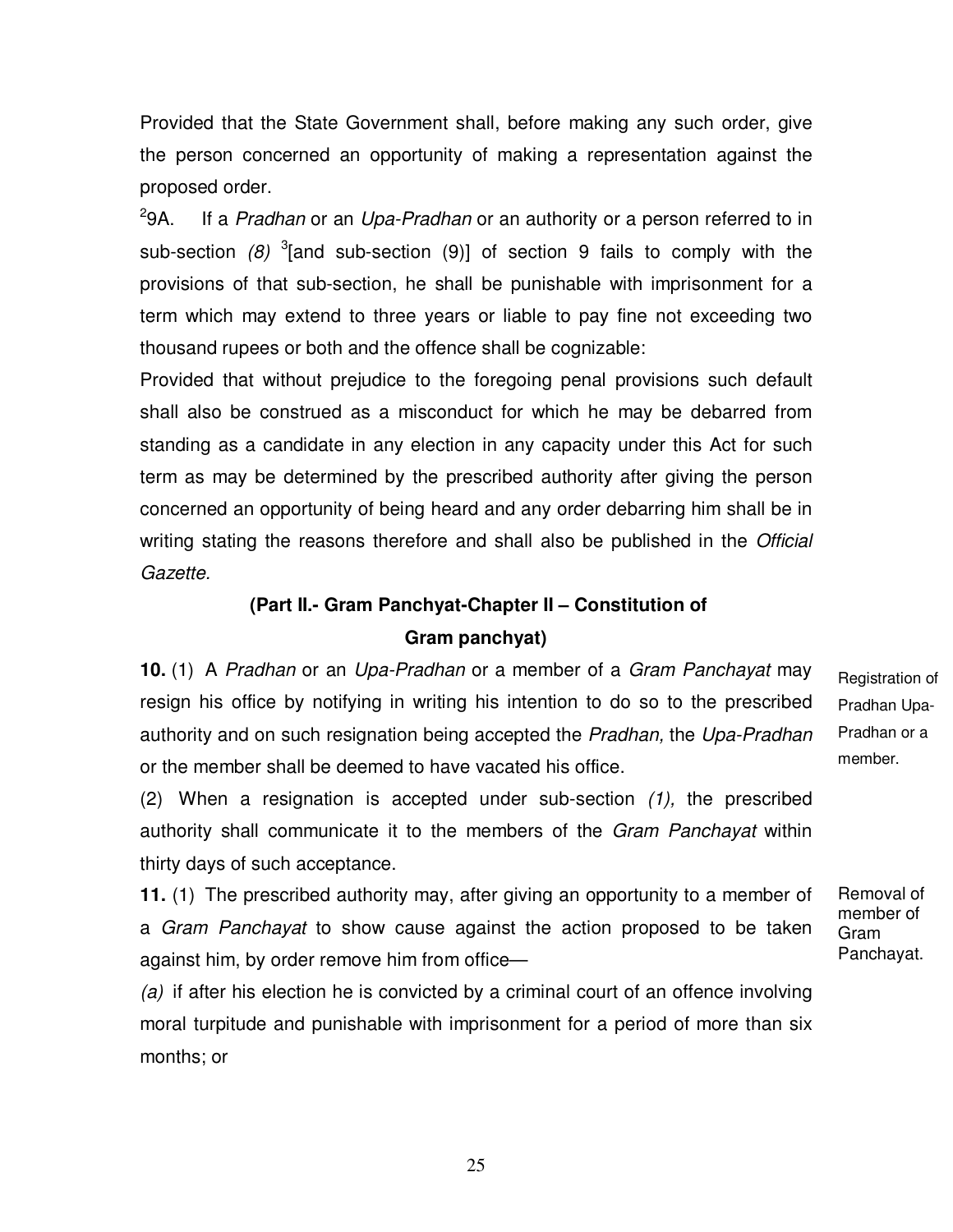(b) if he was disqualified to be a member of the *Gram Panchayat* at the time of his election; or

(c) if he incurs any of the disqualifications mentioned in clauses (b) to (g) of section 8 after his election as a member of the Gram Panchayat; or

 $(d)$  if he is absent from- three consecutive meetings of the Gram Panchayat without the leave of the Gram Panchayat; or

(e) if he does not pay any arrear in respect of any tax, toll, fee or rate payable under this Act, or the Bengal Village Self-Government Act, 1919, or the West Bengal Panchayat Act, 1957, or the West Bengal Zilla Parishads Act, 1963.

(2) Any member of a Gram Panchayat who is removed from his office by the prescribed authority under sub-section (1) may, within thirty days from the date of the order, appeal to such authority as the Stale Government may appoint in this behalf, and, thereupon, the authority so appointed may stay the operation of the order till the disposal of the appeal and may, after giving notice of the appeal to the prescribed authority, and after giving the appellant an opportunity of being heard, modify, set aside or confirm the order.

(3) The order passed by such authority on such appeal shall be final.

### **(Part II.- Gram Panchyat-Chapter II – Constitution of Gram panchyat)**

**12.** [Subject to the other provisions of this section, a Pradhan or an Upa-Pradhan] of a Gram Panchayat may, at any time, be removed from office <sup>2</sup>[by a resolution carried by the majority of the existing members referred to in clause (i) of sub-section (2A) of section 4] at a meeting specially convened for the purpose. Notice of such meeting shall be given to the prescribed authority:

Provided that at any such meeting while any resolution for the removal of the Pradhan from his office is under consideration, the Pradhan, or while any resolution for the removal of the Upa-Pradhan from his office is under consideration, the Upa-Pradhan, shall not, though he is present, preside, and the provisions of sub-section (2) of section 16 shall apply in relation to every such meeting as they apply in relation to a meeting from which the *Pradhan* or, as the case may be, the Upa-Pradhan is absent.

Removal of Pradhan and Upa-Pradhan.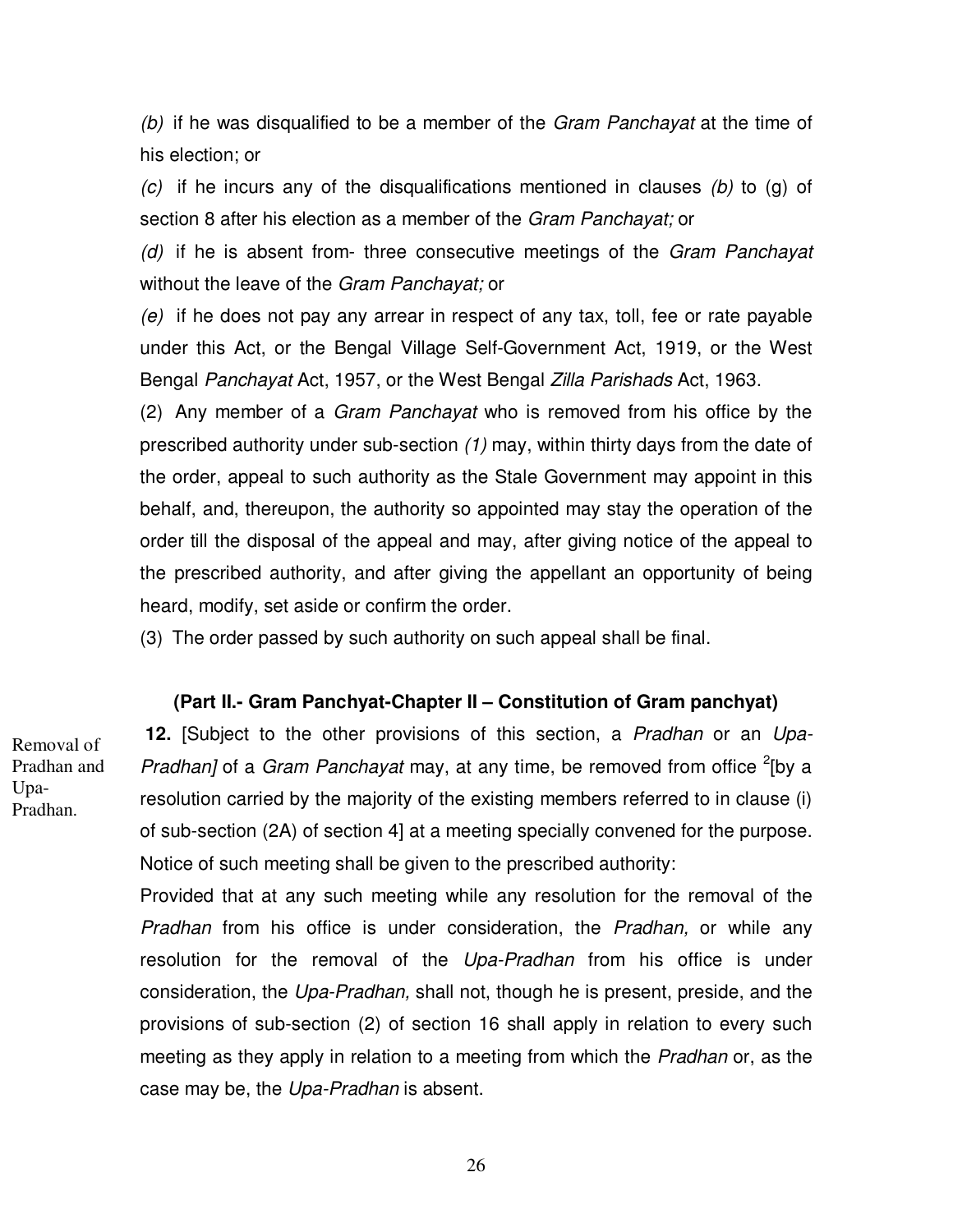<sup>1</sup>Provided further that no meeting for the removal of the *Pradhan* or the Upa-Pradhan under this section shall be convened within a period of one year from the date of election of the Pradhan or the Upa-Pradhan:

<sup>1</sup>Provided also that if, at a meeting convened under this section, either no meeting is held or no resolution removing an office bearer is adopted, no other meeting shall be convened for the removal of the same office bearer within six months from the date appointed for such meeting.

### **(Part II.- Gram Panchayat-Chapter II – Constitution of Gram panchayat)**

**13.** In the event of removal of a Pradhan or an Upa-Pradhan under section 12 or when a vacancy occurs in the office of a Pradhan or an Upa-Pradhan by resignation, death or otherwise, the Gram Panchayat shall elect another Pradhan or Upa-Pradhan in the prescribed manner.

### **(Part II.- Gram Panchayat-Chapter II – Constitution of Gram Panchayat.)**

**14.** If the office of a member of a Gram Panchayat becomes vacant by reason of his death, resignation, removal or otherwise, the vacancy shall be filled in the prescribed manner by election of another person under this Act.

**15.** Every Pradhan or Upa-Pradhan elected under section 13 and every member elected under section 14 to fill a casual vacancy shall hold office for the unexpired portion of the term of office of the person in whose place he becomes a member.

**16.** (1) Every Gram Panchayat shall hold a meeting at least once in a month <sup>2</sup>[in the office of the *Gram Panchayat*. Such meeting shall be held on such date and at such hour as the *Gram Panchayat* may fix at the immediately preceding meeting]:

Provided that the first meeting of a newly constituted *Gram Panchayat* shall be held <sup>3</sup>[on such date and at such hour and] at such place within the local limits of the *Gram* concerned as the prescribed authority may fix:

vacancy in the office of Pradhan or Upa-Pradhan.

Filling of casual

Filling of casual vacancy in place of member of Gram Panchayat.

Term of office of Pradhan,Upa-Pradhan or member filling casual vacancy

Meetings of Gram Panchayat.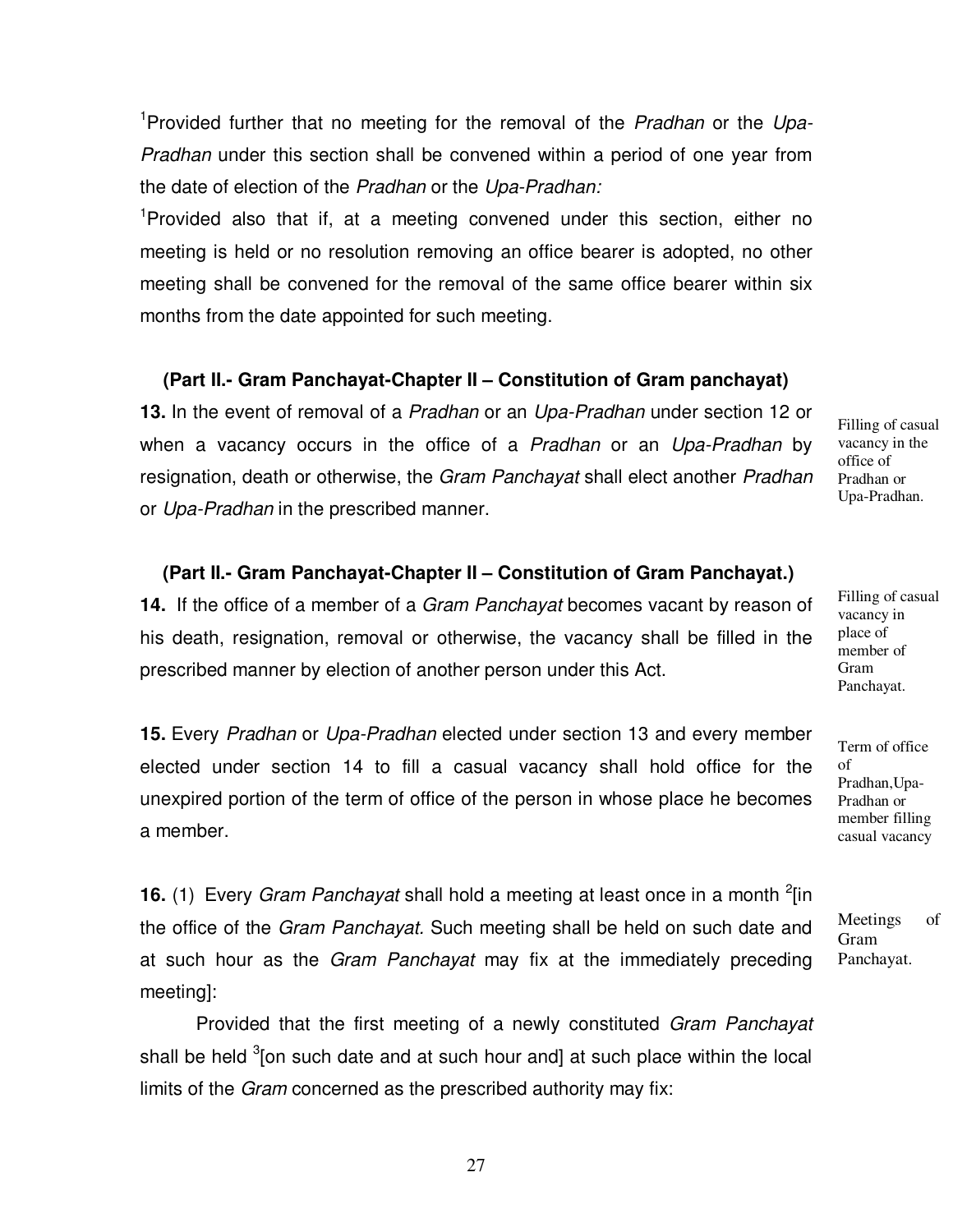Provided further that the Pradhan when required in writing by  $\frac{1}{2}$  [one-third] or the members of the *Gram Panchayat* subject to a minimum of  $2$ <sup>2</sup>[three members] to call meeting  $3$ [shall do so fixing the date and hour of the meeting  $4$ (to be held) within fifteen days after giving intimation to the prescribed authority and seven days' notice to the members of the Gram Panchayat,] failing which the members aforesaid may call a meeting <sup>5</sup>[to be held] <sup>6</sup>[within thirty-five days] after giving intimation to the prescribed authority and seven clear days' notice to the Pradhan and other members of the Gram Panchayat. Such meeting shall be held  $7$ [in the office of the *Gram Panchayat* on such date and at such hour] as the members calling the meeting may decide. <sup>8</sup>[The prescribed authority may appoint an observer for such meeting who shall submit to the prescribed authority a report in writing duly signed by him within a week of the meeting on the proceedings of the meeting. The prescribed authority shall, on receipt of the report, take such action thereon as it may deemed fit]:

<sup>9</sup>Provided also that for the purpose of convening a meeting under section 12, at least one-third of the members referred to in clause (i) of sub-section (2A) of section 4, subject to a minimum of three members, shall require the Pradhan to convene the meeting:

<sup>10</sup>Provided also that if the *Gram Panchavat* does not fix at any meeting the date and the hour of the next meeting or if any meeting of the Gram Panchayat is not held on the date and the hour fixed at the immediately preceding meeting, the Pradhan shall call a meeting of the Gram Panchayat on such date and at such hour as he thinks fit.

(2) The Pradhan or in his absence the Upa-Pradhan shall preside at the meeting of the Gram Panchayat; and in the absence of both <sup>1</sup>[or on the refusal of any or both to preside at a meeting,] the members present shall elect one of them to be the President of the meeting.

(3)  $2$ [One-third] of the total number of members subject to a minimum of <sup>3</sup>[three] members shall form a quorum for a meeting of a *Gram Panchayat*; Provided that no quorum shall be necessary for a adjourned meeting.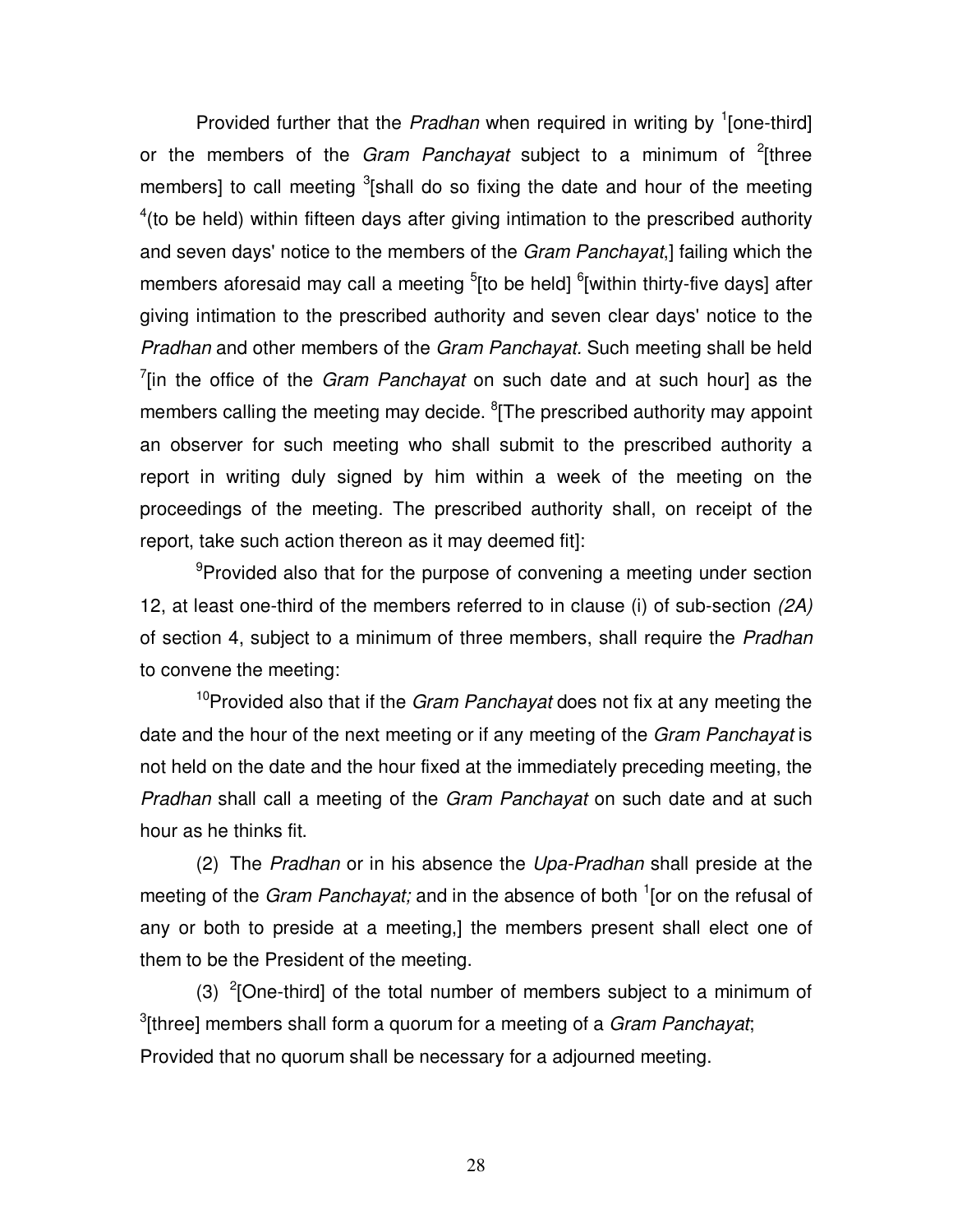(4) All questions coming before a Gram Panchayat shall be decided by a majority of votes:

Provided that in case of equality of votes the person presiding shall have a second or casting vote:

<sup>4</sup>Provided further that in case of a requisitioned meeting for the removal of a Pradhan or an Upa-Pradhan under section 12, the person presiding shall have no second or casting vote.

**6 16A**. (1) Every constituency of a Gram Panchayat under clause (a) of subsection (3) of section 4 shall have a  $^{7}$ [Gram Sansad] consisting of persons whose names are included in the electoral roll of the West Bengal Legislative Assembly for the time being in force pertaining to the area comprised in such constituency of the Gram Panchayat.

Meeting of Gram Sansad.

(2) Every Gram Panchayat shall hold within the local limits of the Gram an annual and a half-yearly meeting for each <sup>7</sup>[Gram Sansad] at such place, on such date and at such hour as may be fixed by the Gram Panchayat:

Provided that the annual meeting of the  $7$ [Gram Sansad] shall be held ordinarily in the month of May and the half-yearly meeting of the  $7$ [Gram Sansad] shall be held ordinarily in the month of November every year:

<sup>1</sup>[Provided further that a *Gram Panchayat* may, in addition to the annual and the half-yearly meeting, hold extraordinary meeting of a Gram Sansad at any time if the situation so warrants or if the State Government, by order, so directs and for the purpose of holding such extraordinary meeting, provisions of this section shall apply.

(3) The Gram Panchayat shall, at least seven days before the date of holding the meetings referred to in sub-section (2), give public notice of such meetings by beat of drums as widely as possible, announcing the agenda, place, date and hour of the meeting. A notice of such meeting shall also be hung up in the office of the Gram Panchayat.

(4) Every meeting of the Gram Sabha shall be presided over by the Pradhan and, in his absence, by the Upa-Pradhan and in the absence of both, the member or one of the members, as the case may be, elected from the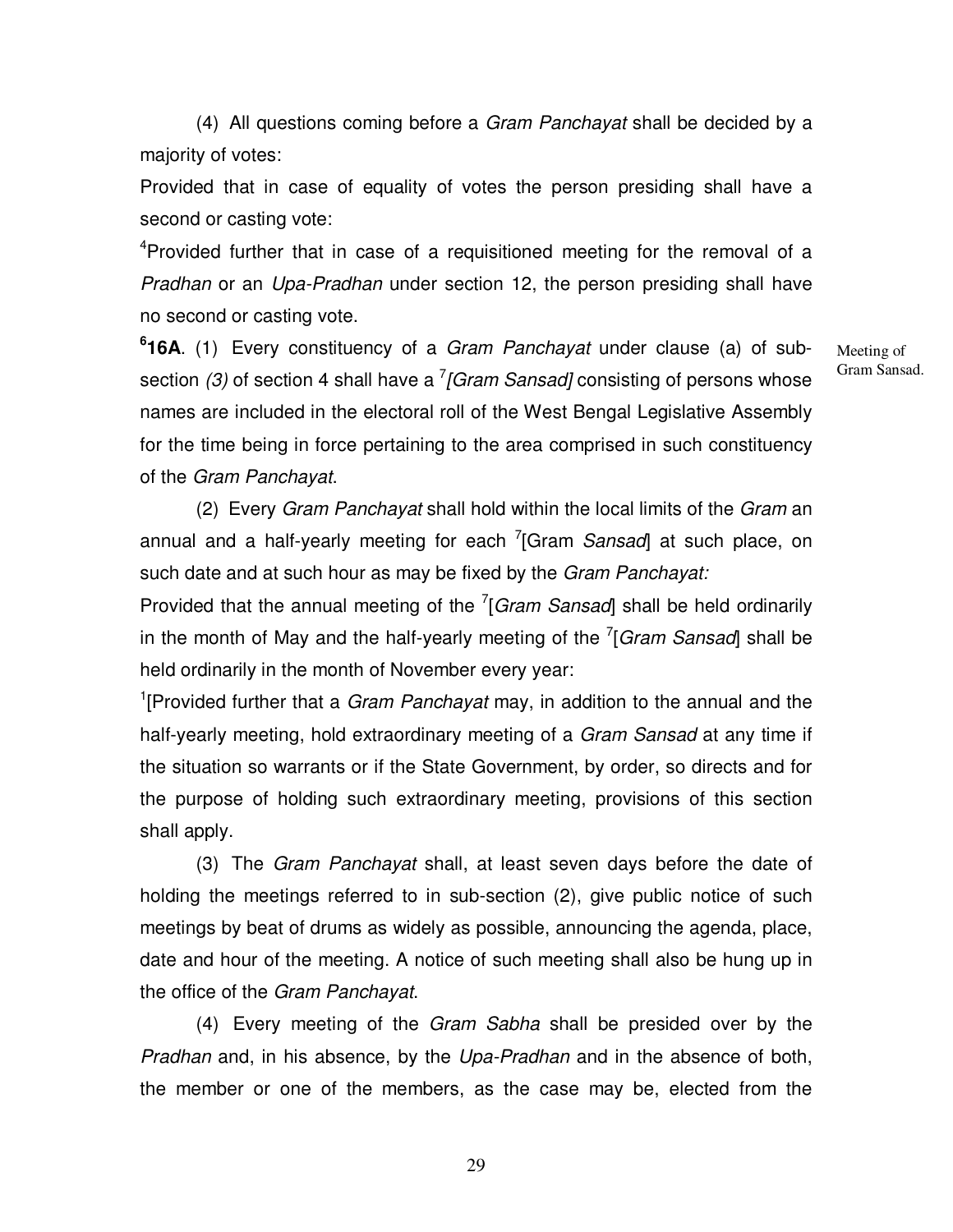constituency comprising the *Gram Sabha* or, in the absence of such member or members, any other member of the *Gram Panchayat* shall preside over the meeting:

Provided that when two members are elected from the constituency, the member senior in age shall have priority in presiding over the meeting:

Provided further that every member elected from the constituency shall attend each meeting of the Gram Sansad.

 $3(4A)$  One-tenth of the total number of members shall form a quorum for a meeting of a Gram Sansad'.

<sup>4</sup>Provided that if there is no quorum available in such meeting, the meeting shall be adjourned to be held at the same place and hour on the seventh day after the date of such meeting in the manner as may be prescribed.

(5) The attendance of the members of the Gram Sabha in the annual and the half-yearly meeting and the proceedings of such meetings shall be recorded by such officer or employee of the Gram Panchayat, or, in the absence of the officers and employees of the Gram Panchayat, by such member of the Gram Panchayat as may be authorised by the presiding member in this behalf. Such proceedings shall be read out before the meeting is concluded and the presiding member shall then sign it.

 $(6)$  <sup>1</sup>A Gram Sansad shall guide and advise the Gram Panchayat in regard to the schemes for economic development and social justice undertaken or proposed to be undertaken in its area and may, without prejudice to the generality of such guidance and advice,—

 $(a)$  identify, or lay down principles for identification of, the schemes which are required to be taken on priority basis for economic development of the village,

(b) identify, or lay down principles for identification of, the beneficiaries for various poverty alleviation programmes,

 $(c)$  <sup>2</sup> constitute a *Gram Unnayan Samiti* with such number of functional committees as may be required, in such manner as may be prescribed, having jurisdiction over the area of the Gram Sansad for ensuring active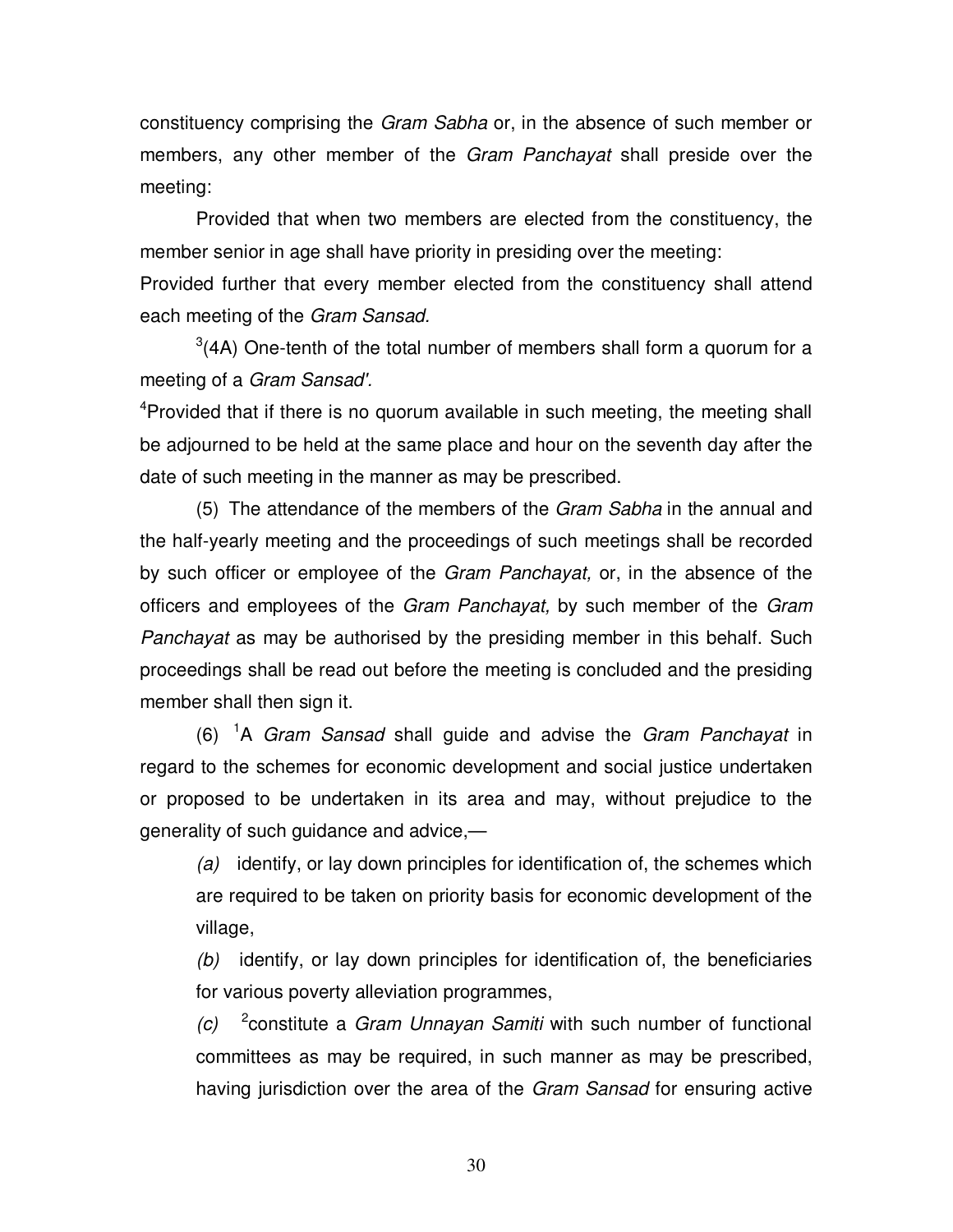participation of the people in implementation, maintenance and equitable distribution of benefits with respect to such subjects, as may be prescribed:

Provided that the Gram Unnayan Samiti shall be accountable for its functions and decisions, to the Gram Sansad and the Gram Sansad shall exercise its power and authority in this behalf in such manner, as may be prescribed;

(d) mobilise mass participation for community welfare programmes and programmes for adult education, family welfare and child welfare,

(e) promote solidarity and harmony among all sections of the people irrespective of religion, faith, caste, creed or race,

 $(f)$  record its objection to any action of the *Pradhan* or any other member of the Gram Panchayat for failure to implement any development scheme properly or without active participation of the people of that area.

**3 16B.** (1) Every Gram shall have a Gram Sabha consisting of persons registered in the electoral roll pertaining to the area of the Gram.

Public Meeting of *Gram Sabha.*

(2) Every Gram Panchayat shall hold within the local limits of the Gram an annual meeting, ordinarily in the month of December every year, of the Gram Sabha after completion of the half-yearly meeting of the Gram Sansads.

(3) One-twentieth of the total number of members shall form a quorum for a meeting of a Gram Sabha:

Provided that no quorum shall be necessary for an adjourned meeting which shall be held at the same time and place after seven days.

(4) The Gram Panchayat shall, at least seven days before the date of holding the meeting referred to in sub-section (2), give public notice of such meetings by beat of drums as widely as possible, announcing the agenda, place, date and hour of the meeting. A notice of such meeting shall also be hung up in the office of the Gram Panchayat. Similar publicity shall also be given in the case of an adjourned meeting.

(5) A meeting of the Gram Sabha shall be presided over by the Pradhan of the concerned Gram Panchayat or, in his absence, by the Upa-Pradhan.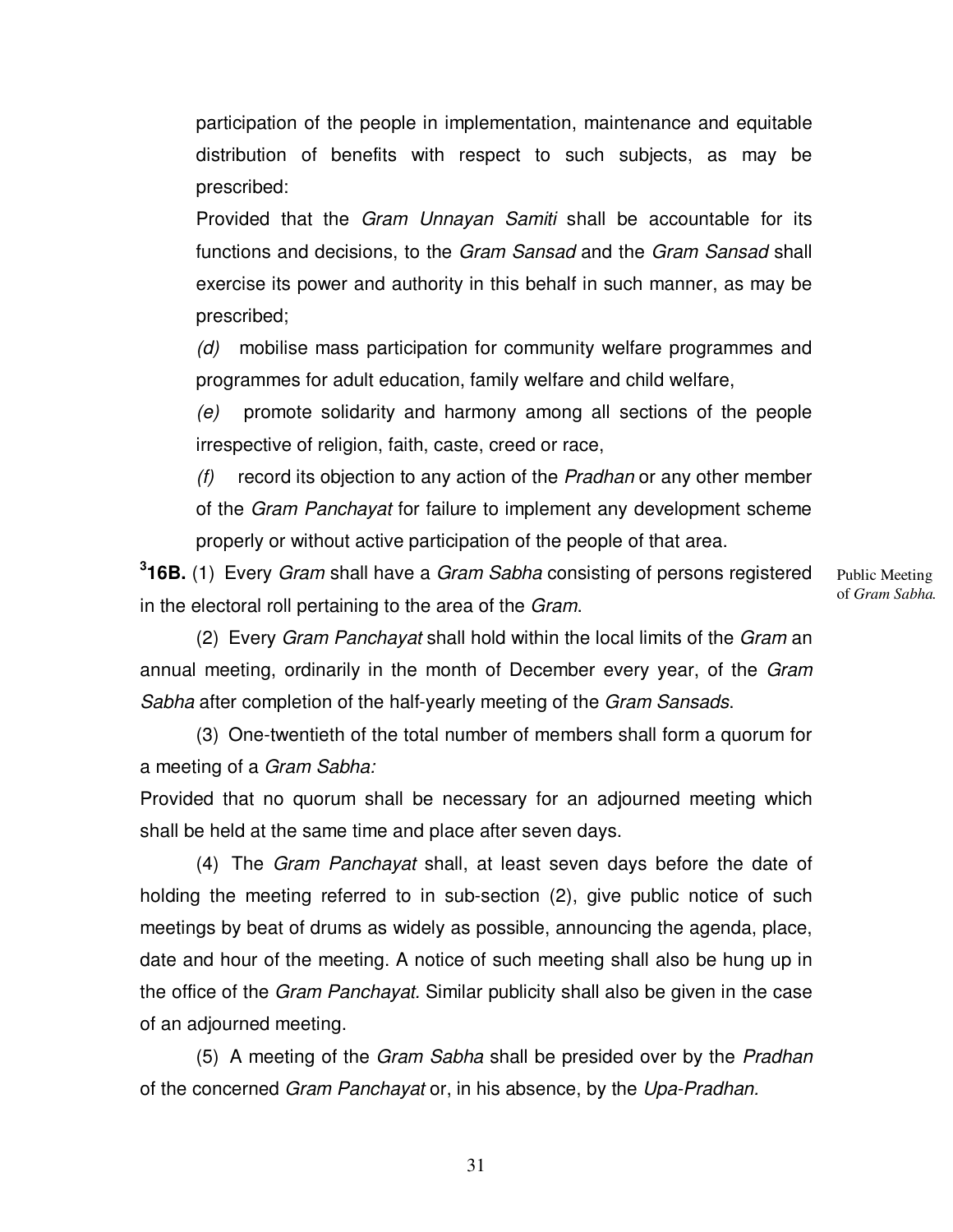(6) All questions coming before a Gram Sabha shall be discussed and points raised there shall be referred to the *Gram Panchayat* for its consideration.

(7) The Gram Sabha shall deliberate upon, recommend for, and adopt resolution on, any matter referred to in sub-section (6) of section 16A and section 17A:

<sup>1</sup>Provided that constitution of a Beneficiary Committee by a Gram Sansad under clause (c) of sub-section (6) of section 16A, shall not be questioned in any meeting of the Gram Sabha.

(8) The Gram Panchayat shall, on considering and collating the resolutions of the Gram Sansads, place before the Gram Sabha the resolutions of the Gram Sansads and the views of the Gram Panchayat together with its report on the actions taken and proposed to be taken on them for deliberation and recommendation by the Gram Sabha.

(9) The proceedings of the meetings of the *Gram Sabha* shall be recorded by such officer or employee of the *Gram Panchayat* or, in the absence of officers and employees of the Gram Panchayat, by such member of the Gram Panchayat as may be authorised by the presiding member in this behalf. Such proceedings shall be read out before the meeting is concluded and the presiding member shall then sign the proceedings.

List of business to be transacted at a meeting.

**17.** A list of the business to be transacted at every meeting of a Gram Panchayat except at an adjourned meeting shall be sent to each member of the Gram Panchayat in the manner prescribed at least seven days before the time fixed for such meeting and no business shall be brought before or transacted at any meeting, other than the business of which notice has been so given, except with the approval of the majority of the members present at such meeting:

Provided that if the Pradhan thinks that a situation has arisen for which an emergent meeting of the Gram Panchayat should be called, he may call such meeting after giving three days' notice to the members:

Provided further that not more than one matter shall be included in the list of business to be transacted at such meeting.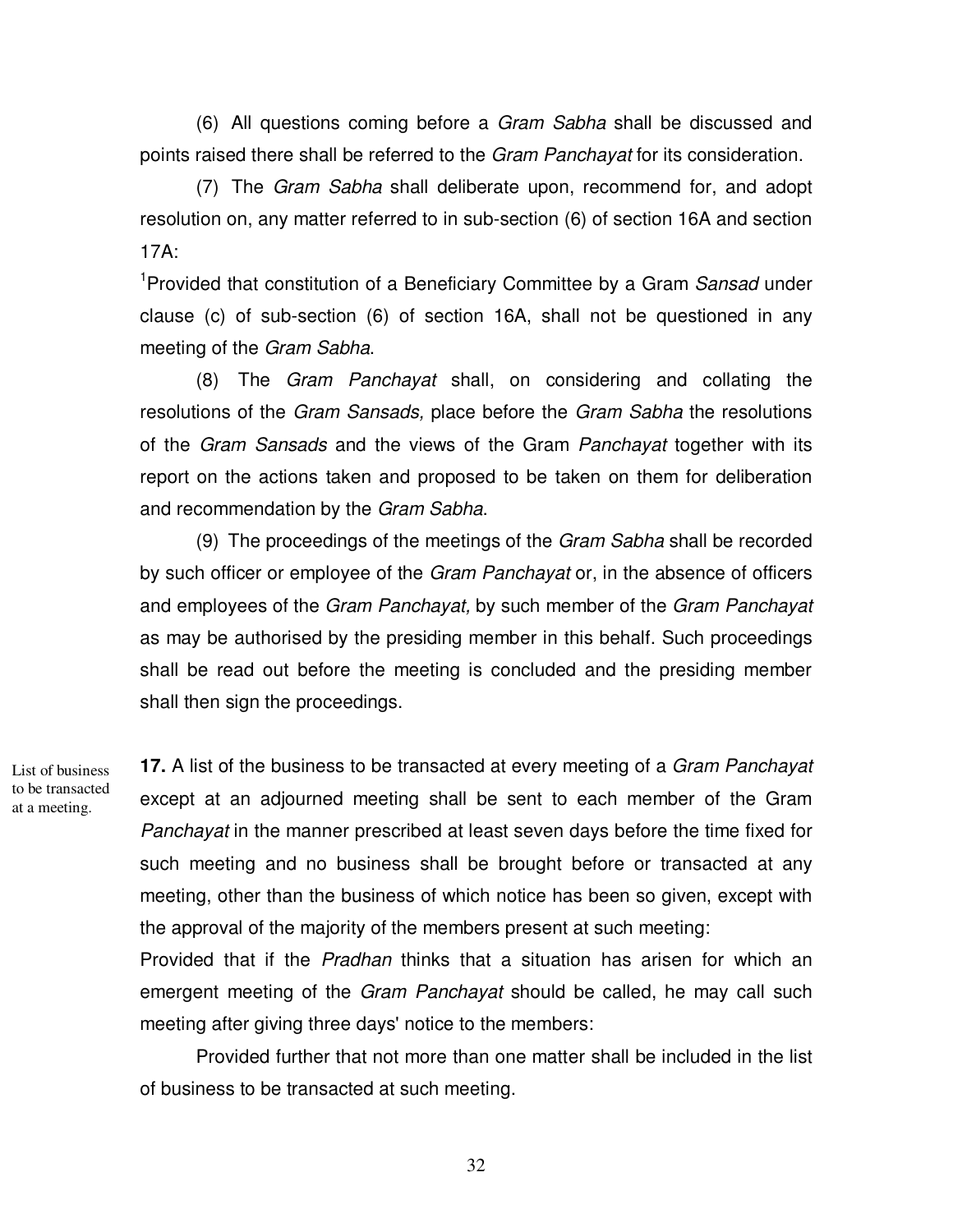<sup>1</sup>Transaction of business at Gram Sansad meeting.

<sup>2</sup>17A. (1) The *Gram Panchayat* shall place for <sup>3</sup>[deliberation, recommendation and suggestion]—

(a) in the annual <sup>4</sup> [meeting of the  $5$  (Gram Sansad)}—

(i)  $6$ [the supplementary budget of the Gram Panchayat for the preceding year,] and

(ii) the report prepared under section 18<sup>7\*</sup> \* \* \*;

 $^{8}$ (b) in the half-yearly meeting of the Gram Sansad—

(i) the budget of the Gram Panchayat for the following year, and

(ii) the latest report on the audit of the accounts of the Gram Panchayat

(2) Such other business relating to the affairs of the Gram Panchayat may also be transacted at such annual or half-yearly <sup>9</sup>[meeting of the <sup>10</sup>(Gram *Sansad)*] as may be agreed upon by the persons present at such meeting.

(3) Every resolution adopted in a meeting of  $a^2$ [Gram Sansad] shall e duly considered by the Gram Panchayat in its meeting and the decisions and actions taken by the Gram Panchayat shall form part of the report under section 18 for the following year.

(4) Any omission to act under Clause (a) or clause (b) of subsection ( $\ell$ ) or under sub-section (3), shall be deemed to be an act of inpropriety and irregularity within the scope and meaning of clause (b) of sub-section (2) of section 190.

(5) Any omission to act under section 16A or section 16B or under clause (a) or clause (6) of sub-section (7), or sub-section (3), of this section shall be deemed to be a willful omission or refusal to carry out the provisions of this Act within the scope and meaning of section 213 or incompetence to perform, or persistent default in the performance of, the duties under this Act within the scope and meaning of section 214, as the case may be.

**18.** (1) The Gram Panchayat shall prepare in the prescribed manner a report on the work done during the previous year and the work proposed to be done during

Report on the work of Gram Panchayat.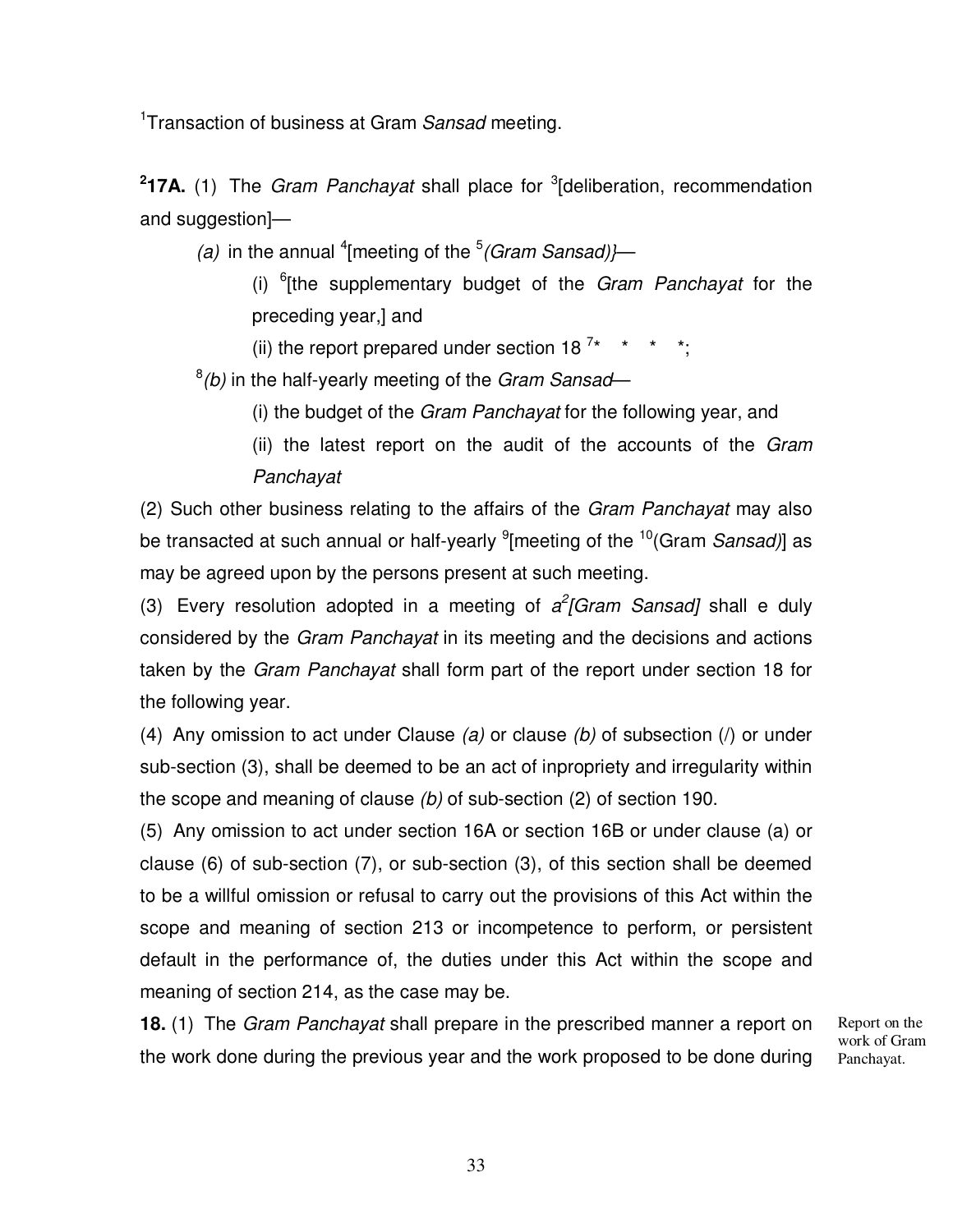the following year and submit it to the prescribed authority and to the *Panchayat* Samiti concerned within the prescribed time.

(2) The Gram Panchayat shall, in October and April every year, prepare a halfyearly report showing the amount received by the Gram Panchayat during the previous half-year from different sources including the opening balance and the amount actually spent on different items of work and a list of beneficiaries.

(3) The Gram Panchayat shall, immediately after the preparation of the report and the list referred to in sub-section (2), publish the same in the office of the Gram Panchayat for information of the general public.

(4) The Gram Panchayat shall, as soon as may be after the preparation of the report under sub-section (1) and the report and the list under subsection (2), place the same in the meetings of the Gram Sansads and the Gram Sabha for discussion and adoption with modifications, if any, and shall furnish copies of the report under sub-section (7) as so modified to the prescribed authority referred to in sub-section (7) and the Panchayat Samiti ordinarily by the middle of January every year.

### **Chapter III**

### **Power and duties of Gram Panchayat.**

**Obligatory** duties of Gram Panchayat.

**19.** (1) A Gram Panchayat shall function as a unit of self-government and, in order to achieve economic development and secure social justice for all, shall, subject to such conditions as may be prescribed or such directions as may be given by the State Government,—

(a) prepare a development plan for the five-year term of the office of the members and revise and update it as and when necessary with regard to the resources available;

(b) prepare an annual plan for each year by the month of October of the preceding year for development of human resources, infra-structure and civic amenities in the area;

(c) implement schemes for economic development and social justice as may be drawn up by, or entrusted upon it.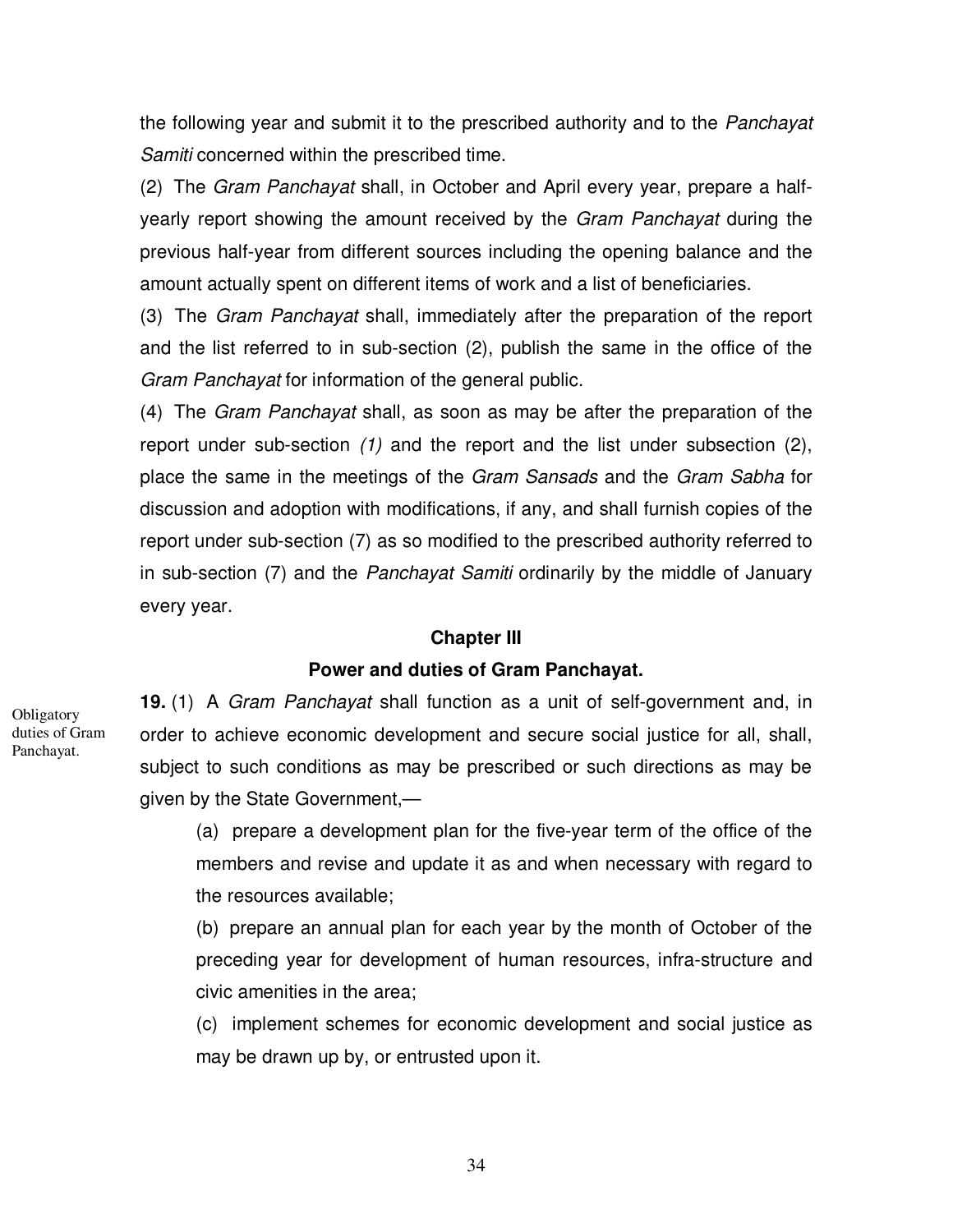(2) <sup>2</sup>[Without prejudice to the generality of the provisions of subsection ( $\ell$ ) and subject to such conditions as may be prescribed or such directions as may be given by the State Government,] the duties of a *Gram Panchayat* shall be to provide within the area under its jurisdiction for—

(a) sanitation, conservancy and drainage and the prevention of public nuisances;

(b) curative and preventive measures in respect of malaria, small pox, cholera or any other epidemic;

(c) supply of drinking water and the cleansing and disinfecting the sources of supply and storage of water;

(d) the maintenance, repair and construction of public streets and protection thereof;

(e) the removal of encroachments of public streets or public places;

 $(f)$  the protection and repair of buildings or other property vested in it;

 $(q)$  the management and care of public tanks, subject to the provisions of the Bengal Tanks Improvement Act, 1939, common grazing grounds, burning ghats and public graveyards;

 $(h)$  the supply of any local information which the District Magistrate, the Zilla Parishad'[, the Mahakuma Parishad, the Council] or the Panchayat Samiti within the local limits of whose jurisdiction the-Gram Panchayat is situated may require;

(i) organising voluntary labour for community works and works for the upliftment of its area;

 $(j)$  the control and administration of the Gram Panchayat Fund established under this Act;

 $(k)$  the imposition, assessment and collection of the taxes, rates or fees leviable under this Act;

(I) the maintenance and <sup>2</sup> [control of *Dafadars*, *Chowkidars* and *Gram* Panchayat Karmees] within its jurisdiction and securing due <sup>3</sup> [performance by the Dafadars, Chowkidars and Gram Panchayat Karmees] of the duties imposed on them under this Act;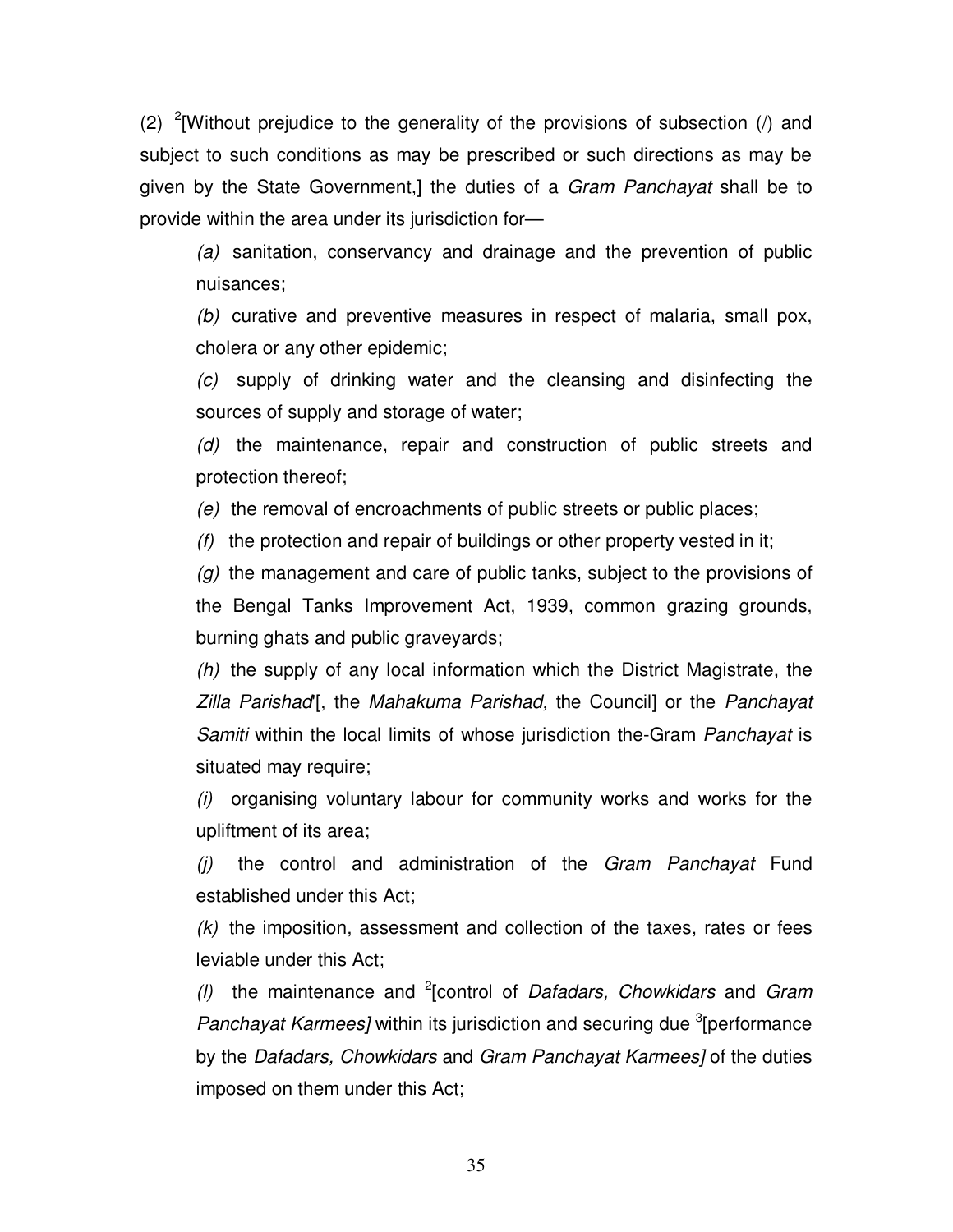(m) the constitution and administration of the Nyaya Panchayat established under this Act; and

 $(n)$  the performance of such functions as may be transferred to it under section 31 of the Cattle-trespass Act, 1871.

 $4(3)$  A *Gram Panchayat* shall not omit or refuse to act upon any recommendations of a *Gram Sansad* relating to prioritization of any list of beneficiaries or scheme or programme so far as it relates to the area of the Gram Sansad unless it decides in a meeting for reasons to be recorded in writing that such recommendation or recommendations are not acceptable or implementable under the provisions of the Act or any rule, order or direction thereunder; such decision of the *Gram Panchayat* shall be placed in the next meeting of the *Gram* Sansad.

(Part II. - Gram Panchayat-Chapter III – Power and duties of Gram Panchayat Section-

20)

 **20.** (1) A Gram Panchayat shall also perform such other functions as the State Government may assign to it in respect of— Other duties

(a) primary, social, technical'[, vocational, adult or non-formal education;]

(b) rural dispensaries, health centres and maternity and child welfare centres;

(c) management of any public ferry under the Bengal Ferries Act, 1885;

(d) irrigation <sup>2</sup>[including minor irrigation, water management and watershed development];

(e) agriculture including agricultural extension and fuel and fodder;

(f) care of the infirm and the destitute;

(g) rehabilitation of displaced persons;

(h) improved breeding of cattle, medical treatment of cattle and prevention of cattle disease;

(i) its acting as a channel through which Government assistance should reach the villages;

(j) bringing waste land under cultivation  ${}^{4}$ [through land improvement and soil conservation];

of Gram Panchayat.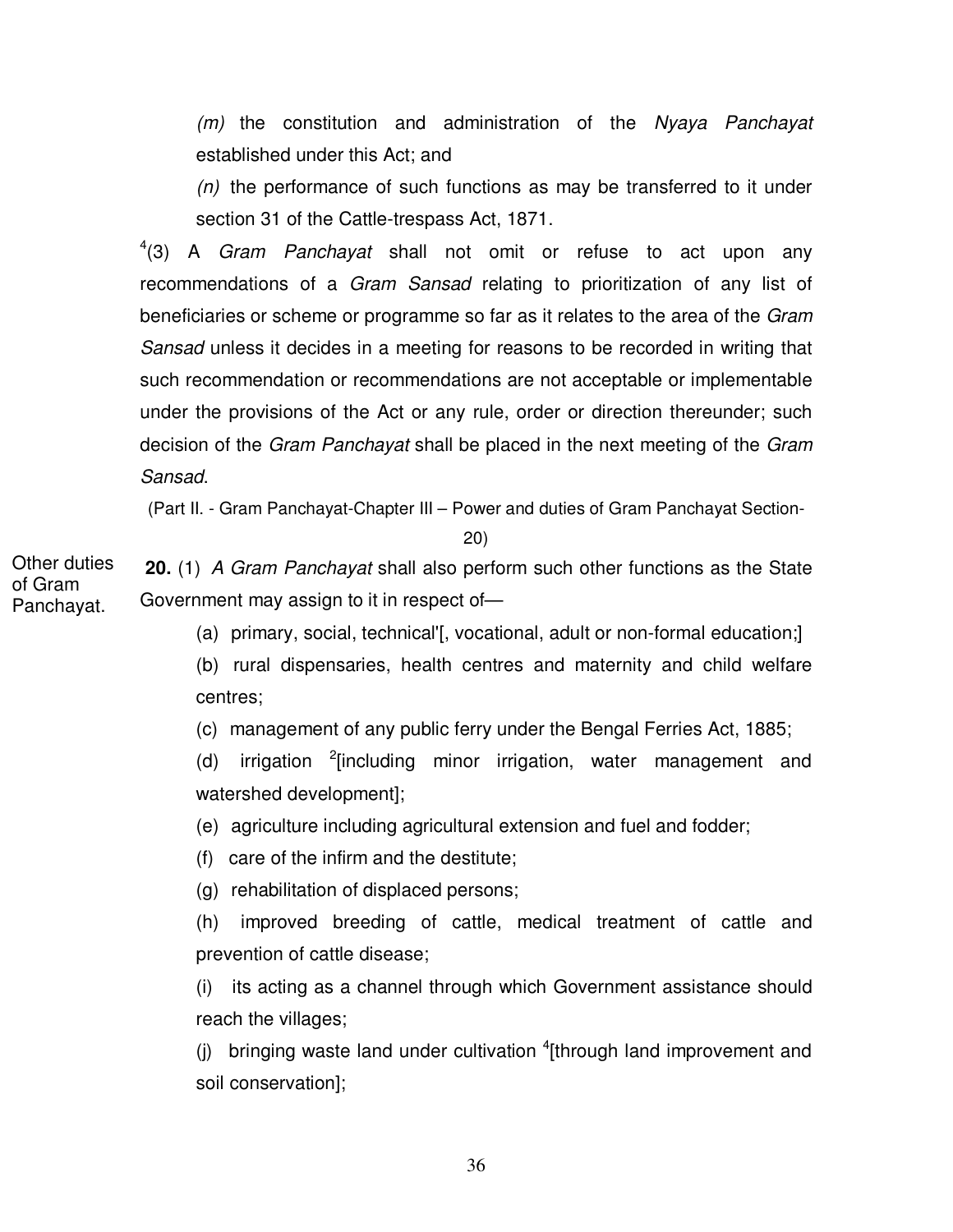(k) promotion of village plantations  $5$ [, social forestry and farm forestry];

(l) arranging for cultivation of land lying fallow;

(m) arranging for co-operative management of land and other resources of the village;

(n) assisting in the implementation of land reform measure in its area;

(o) implementation of such schemes as may be formulated or performance of such acts as may be entrusted to the Gram Panchayat by the State Government;

(p) field publicity on matters connected with development works and other welfare measures undertaken by the State Government;

- (q) minor forest produce;
- (r) rural housing programme;
- (s) rural electrification including distribution of electricity;
- (t) non-conventional energy sources; and
- (u) women and child development.

(2) If the State Government is of opinion that a Gram Panchayat has persistently made default in the performance of any of the functions assigned to it under subsection (7), the State Government may, after recording its reasons, withdraw such function from such Gram Panchavat.

**21.** Subject to such conditions as may be prescribed, a Gram Panchayat may, and shall if the State Government so directs, make provision for—

Discretionary duties of Gram Panchayat.

(a) the maintenance of lighting of public streets;

(b) planting and maintaining trees on the sides of public streets or in other public places vested in it;

(c) the sinking of wells and excavation of ponds and tanks;

(d) the introduction and promotion of co-operative fanning, co-operative stores, and other co-operative enterprises, trades and callings;

(e) the construction and regulation of markets, the holding and regulation of fairs, melas and hats and exhibitions of local produce and products of local handicrafts and home industries;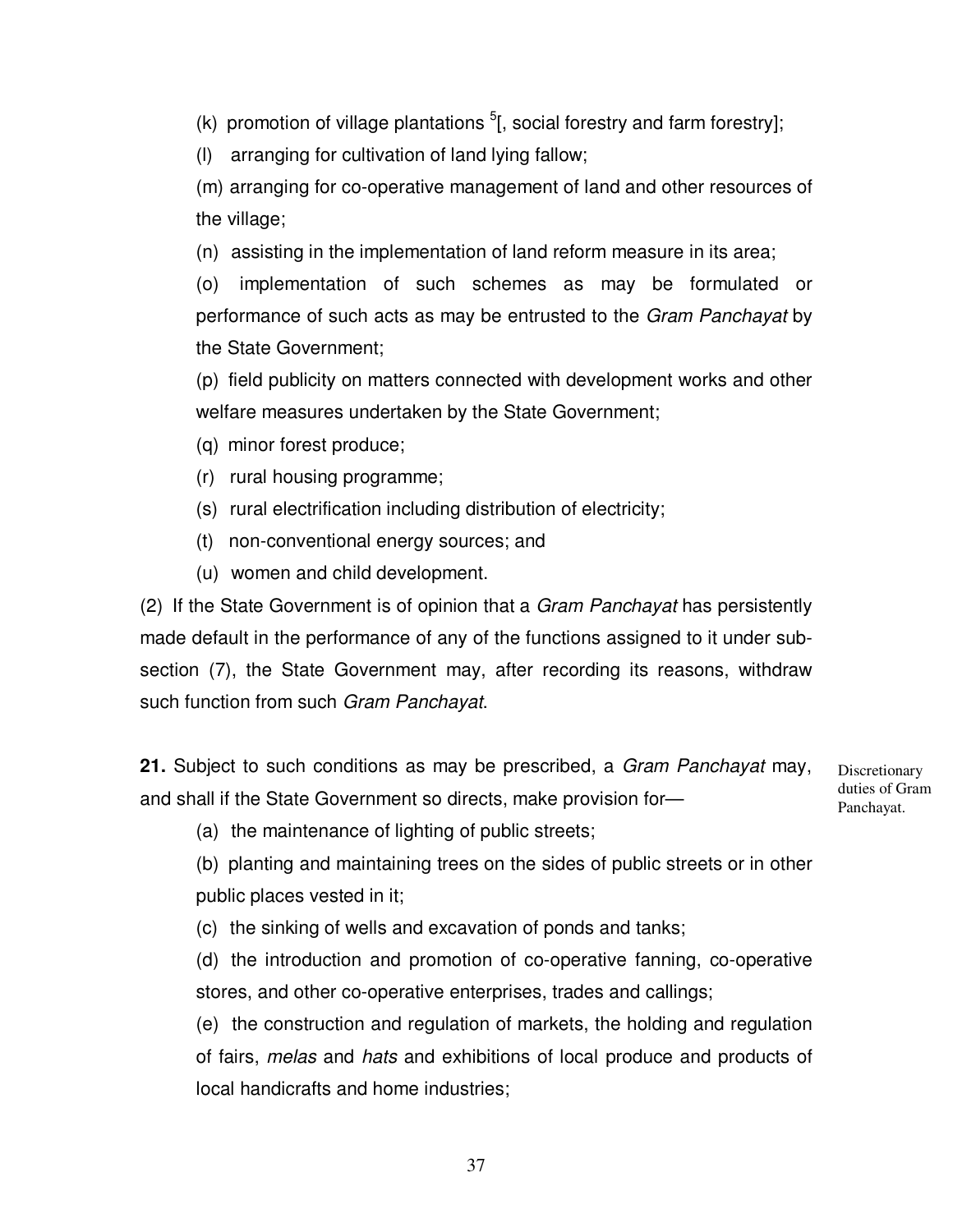(f) the allotment of places for storing manure;

(g) assisting and advising agriculturists in the matter of obtaining State loan and its distribution and repayment;

(h) filling up of insanitary depressions and reclaiming of unhealthy localities;

(i) the promotion and encouragement of cottage  $2$ [, Khadi, village and small-scale including food processing] industries;

 $3(11)$  promotion of dairying and poultry;

 $3$ (i2) promotion of fishery;

(i3) poverty alleviation programme;

(j) the destruction of rabbit or ownerless dogs;

(k) regulating the production and disposal of foodstuffs and other commodities in the manner prescribed;

(l) the construction and maintenance of surais, dharmasalas, rest houses, cattle sheds and cart stands;

(m) the disposal of unclaimed cattle;

(n) the disposal of unclaimed cropses and carcasses;

(o) the establishment and maintenance of libraries and reading rooms;

(p) the organisation and maintenance of akharas, clubs and other places for recreation or games; (p1) cultural activities including sports and games; (p2) social welfare including welfare of the handicapped and mentally retarded:  $(p3)$  welfare of socially and educationally backward classes of citizens and, in particular, of the Scheduled Castes and the Scheduled Tribes;  $(p4)$  public distribution system;  $(p5)$  maintenance of community assets;

(q) the maintenance of records relating to population census, crop census, cattle census and census of unemployed persons and of other statistics as may be prescribed;

(r) the performance in the manner prescribed of any of the functions of <sup>2</sup>[the *Zilla Parishad* or the *Mahakuma Parishad* or the Council, as the case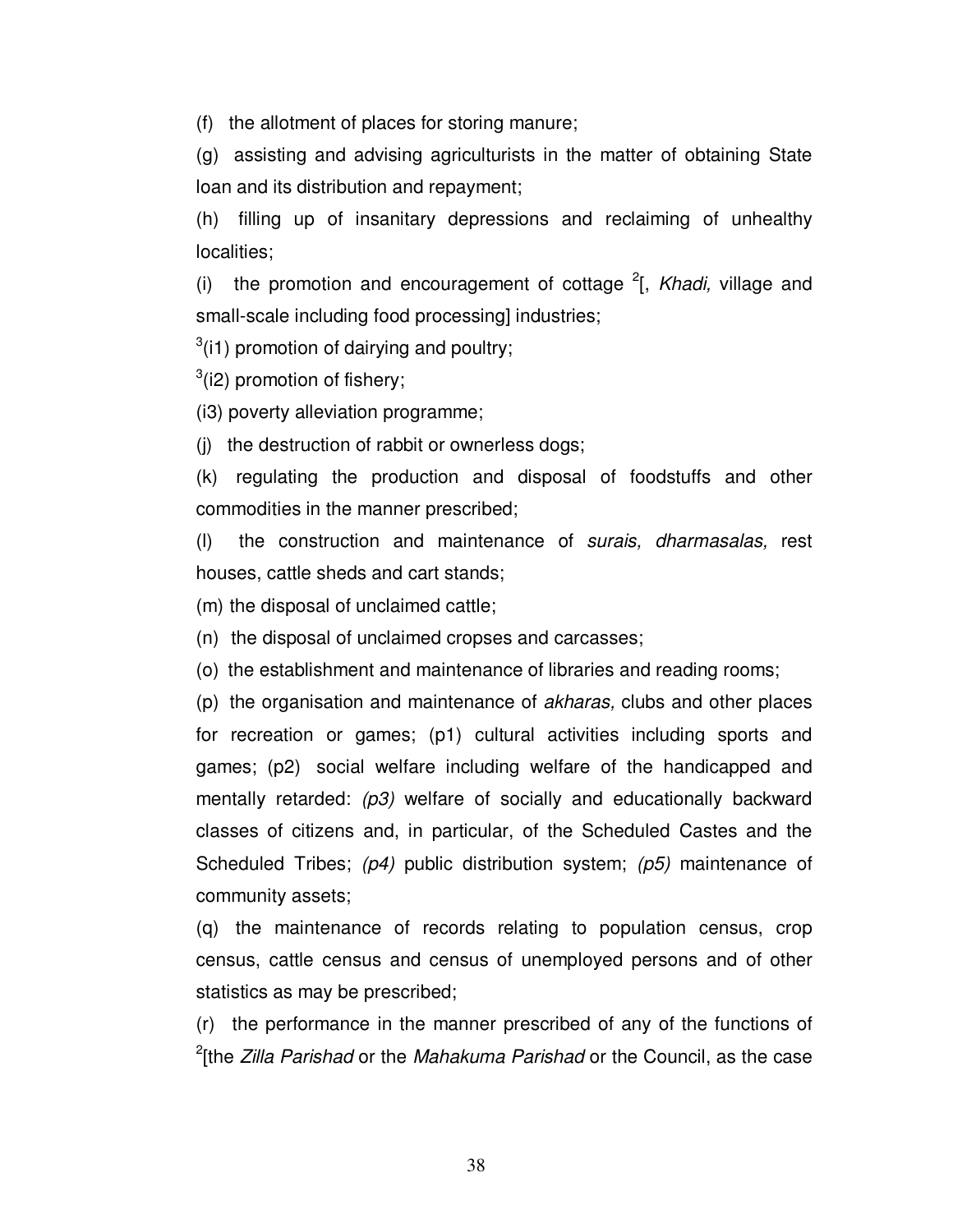may be,] with its previous approval, calculated to benefit the people living within the jurisdiction of the *Gram Panchayat*;

(s) rendering assistance in extinguishing fire and protecting life and property when fire occurs;

(t) assisting in the prevention of burglary and dacoity; and

(u) any other local work or service of public utility which is likely to promote the health, comfort, convenience or material prosperity of the public, not otherwise provided for in this Act.

**22.** Where the State Government assigns any function to a Gram Panchayat under section 20 or where it directs a *Gram Panchayat* to make provision for any of the items enumerated in section 21, it shall place such funds at the disposal of the Gram Panchayat as may be required for the due performance of such function or for making such provision, as the case may be.

**23.** (1) No person shall ''[erect any new structure or new building or make any addition to any structure or building] in any area within the jurisdiction of a Gram Panchayat except with the previous permission in writing of the Gram Panchayat: <sup>2</sup>Provided that such erection of new structure or new building or such addition to any structure or building or such permission of the Gram Panchayat shall be subject to such rules as may be made by the State Government in this behalf:

<sup>2</sup>Provided further that a *Grain Panchayat* shall not accord permission for erection of a new structure or construction of a new building, if the proposal for such erection or construction, as the case may be,—

(a) has any provision for erection or construction of any dry latrine, by whatever name called, and

(b) does not have any provision for erection or construction of a sanitary latrine of any description.

(2) Every person seeking permission under sub-section (1) shall make an application in writing to such authority, in such form, containing such particulars and on payment of such fee  $3****$  as may be prescribed:

State Government to place funds necessary for the performance of functions and duties under Section 20 or 21 at the disposal of Gram Panchayat.

Control of building operations.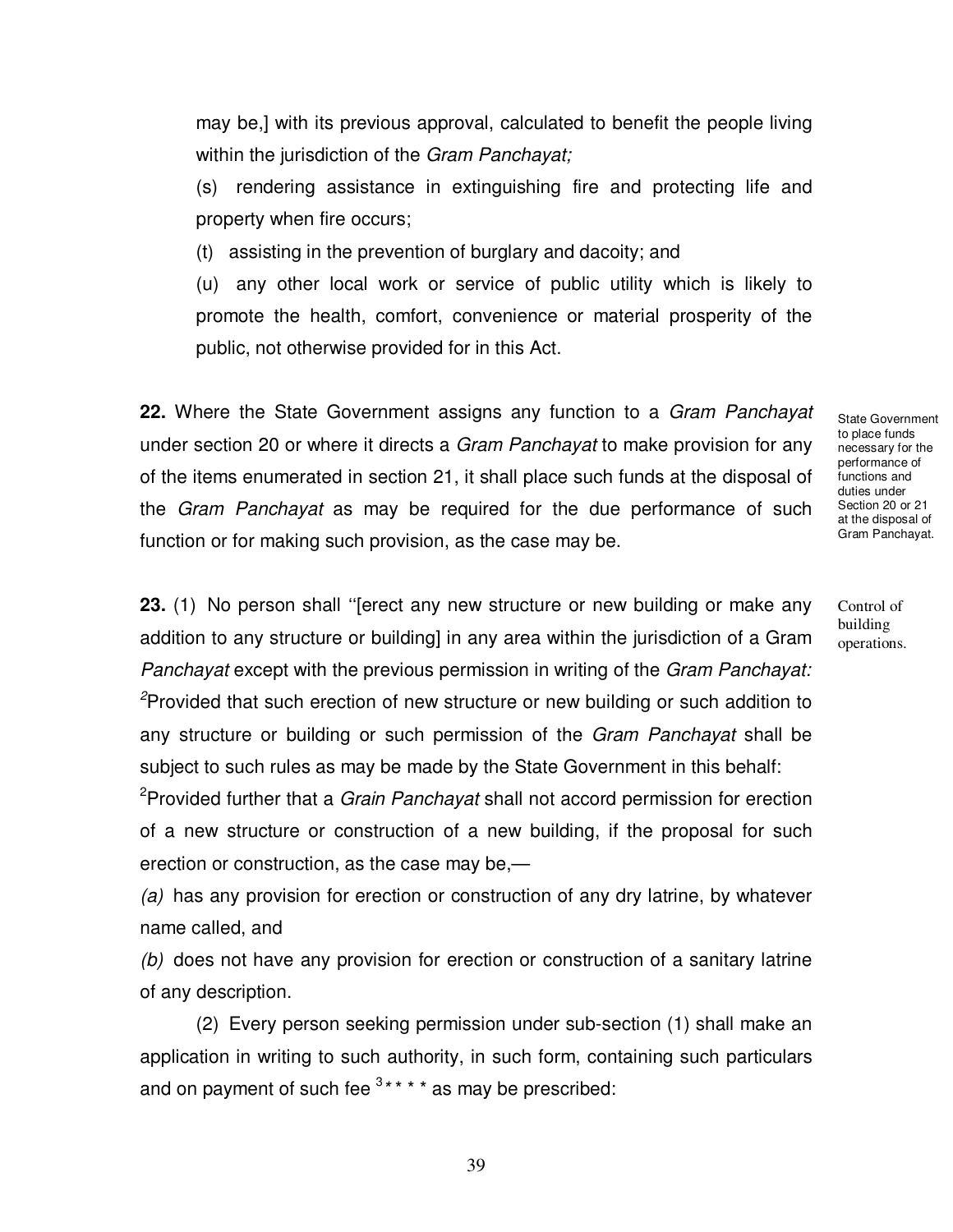<sup>4</sup>Provided that no permission under sub-section (1) shall be necessary for erection of any new thatched structure, tin shed or tile shed without brick wall covering an area not exceeding [eighteen square meters where such structure or shed does not cover more than three-fourths of the total area of the land (including appurtenant land) and there is a setback of not less than nine-tenth meter on the road-side:]

<sup>4</sup>Providcd further that the Stale Government may, by order, exempt any structure or building or any class of structures or buildings from the operation of the provisions of sub-section (1) and of this sub-section.

(3) On receipt of such application the authority, after making such enquiry as it considers necessary and [in accordance with such rules as may be made by the Stale Government in this behalf,] shall, by order in writing, either grant the permission or refuse it, recording in the case of refusal the reasons therefor.

(4) Any person aggrieved by an order of the authority under subsection (3) refusing permission may, within ninety days from the date of communication of such order to him, prefer an appeal to such appellate authority as may be prescribed.

(5) No appeal shall lie against the order of the appellate authority referred to in sub-section (4).

 $(6)$  Where  $(1)$  any new structure or new building or any addition to any structure or building is being or has been erected or made, as the case may be,] in contravention of the provisions of sub-section (1), the authority may, after giving the owner of such building an opportunity of being heard, make an order directing the demolition of the building by the owner within such period as may be specified in the order and in default the authority may itself effect the demolition and recover the cost thereof from the owner as a public demand.

(7) Any person who <sup>2</sup> [contravenes] the provisions of sub-section (1) shall be liable on conviction by a Magistrate to a fine which may extend to two hundred and fifty rupees.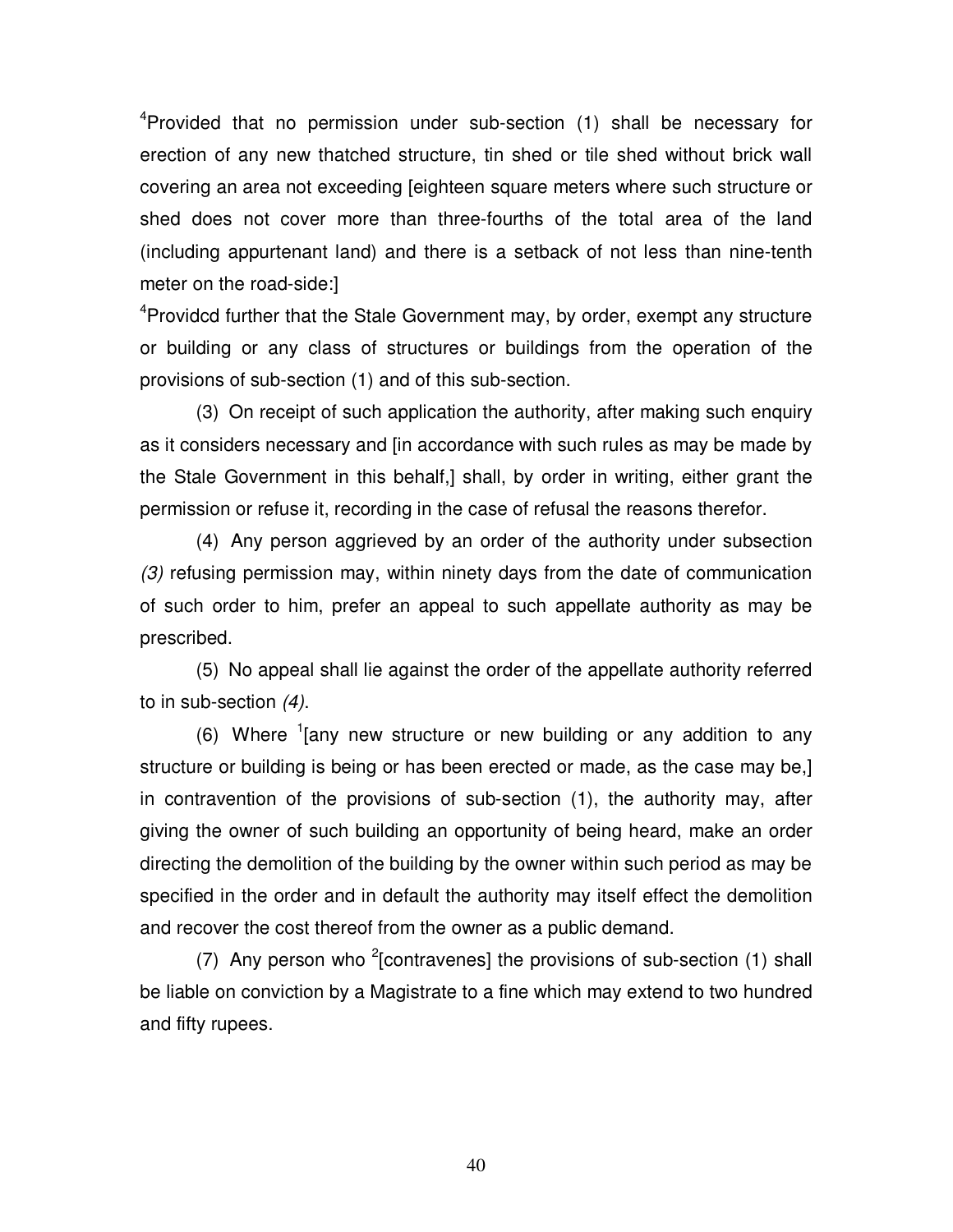Impovement of sanitation.

**24.** (1) For the improvement of sanitation, a Gram Panchayat shall have the power to do all acts necessary for an incidental to the same and in particular and without prejudice to the generality of the foregoing power, a Gram Panchayat may, by order, require the owner or occupier of any land or building, within such reasonable period as may be specified in the notice served upon him and after taking into consideration his financial position—

(a) to close, remove, alter, repair, cleanse, disinfect, or put in good order any latrine, urinal, water-closet, drain, cesspool, or other receptacle for filth, sullage, rubbish or refuse pertaining to such land or building, or to remove or alter any door or trap or construct any drain for any such latrine, urinal or water-closet which opens on to a street or drain or to shut off such latrine, urinal or water-closet by a sufficient roof or wall or 1'ence from the view of persons passing by or dwelling in the neighbourhood;

(b) to cleanse, repair, cover, fill up, drain off or remove water from, a private well, tank, reservoir, pool, pit, depression or excavation therein which may be injurious to health or offensive to the neighbourhood;

(c) to clear off any vegetation, undergrowth, prickly pear or scrub jungle therefrom;

(d) to remove any dirt, dung, night-soil, manure or any obnoxious or offensive matter therefrom and to cleanse the land or building:

Provided that a person on whom a notice has been served as aforesaid may, within thirty days of receipt of such notice, appeal to the prescribed authority against the order contained therein whereupon the prescribed authority may stay the operation of the order contained in the notice till the disposal of the appeal and it may, after giving such notice of the appeal to the Gram Panchayat concerned as may be prescribed, modify, set aside or confirm the order:

Provided further that the prescribed authority shall, when it confirms or modifies the order contained in the notice after the expiry of the period mentioned therein, fix a fresh period within which the order contained in the notice, as confirmed or modified by it, shall be carried out.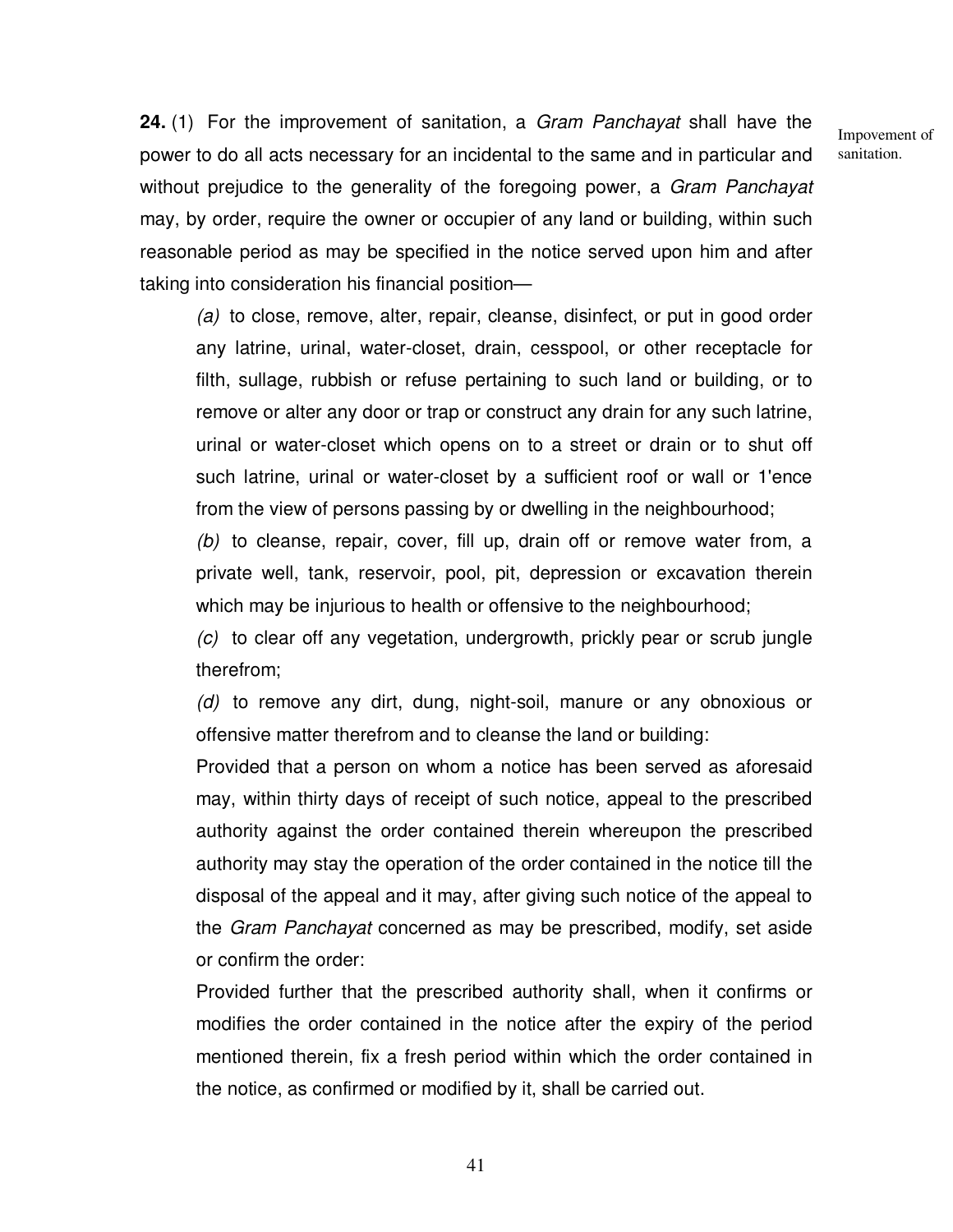(2) If the order contained in a notice served as aforesaid, has not been set aside by the prescribed authority and if the person upon whom the notice has been served fails, without sufficient reason, to comply with the order in its original form or the order as modified by the prescribed authority, within the time specified in the notice or within the time fixed by the prescribed authority, as the case may be, he shall be liable, on conviction by a magistrate, to a fine which may extend to two hundred and fifty rupees.

Power of Gram Panchayat over public streets, water-ways and other matters.

**25.** (1) A Gram Panchayat shall have control over all public streets and waterways within its jurisdiction other than canals as defined in section 3 of the Bengal Irrigation Act, 1876, not being private property and not being under the control of the Central or Slate Government or any local authority and may do all things necessary for the maintenance and repair thereof, and may,—

(a) construct new bridges and culverts;

(b) divert or close any such public street, bridge or culvert;

(c) widen, open, enlarge or otherwise improve any such public street, bridge or culvert and with minimum damage to the neighbouring fields, plant and preserve trees on the sides of such street;

(d) deepen or otherwise improve such waterways;

(e) with the sanction of the Zilla Parishad [or the Mahakuma Parishad or the Council, as the case may be,] and where there is a canal as defined in the Bengal Irrigation Act, 1876, with the sanction also of such officer as the State Government may prescribe, undertake irrigation projects.

(f) trim hedges and branches of trees projecting on public streets; and

 $(q)$  set apart by public notice any public source of water supply for drinking or culinary purposes and likewise prohibit all bathing, washing or other acts likely to pollute the source so set apart.

(2) A Gram Panchayat may, by a notice in writing, require any person who has caused obstruction or encroachment on or damage to any public street or drain or other property under the control and management of the said Gram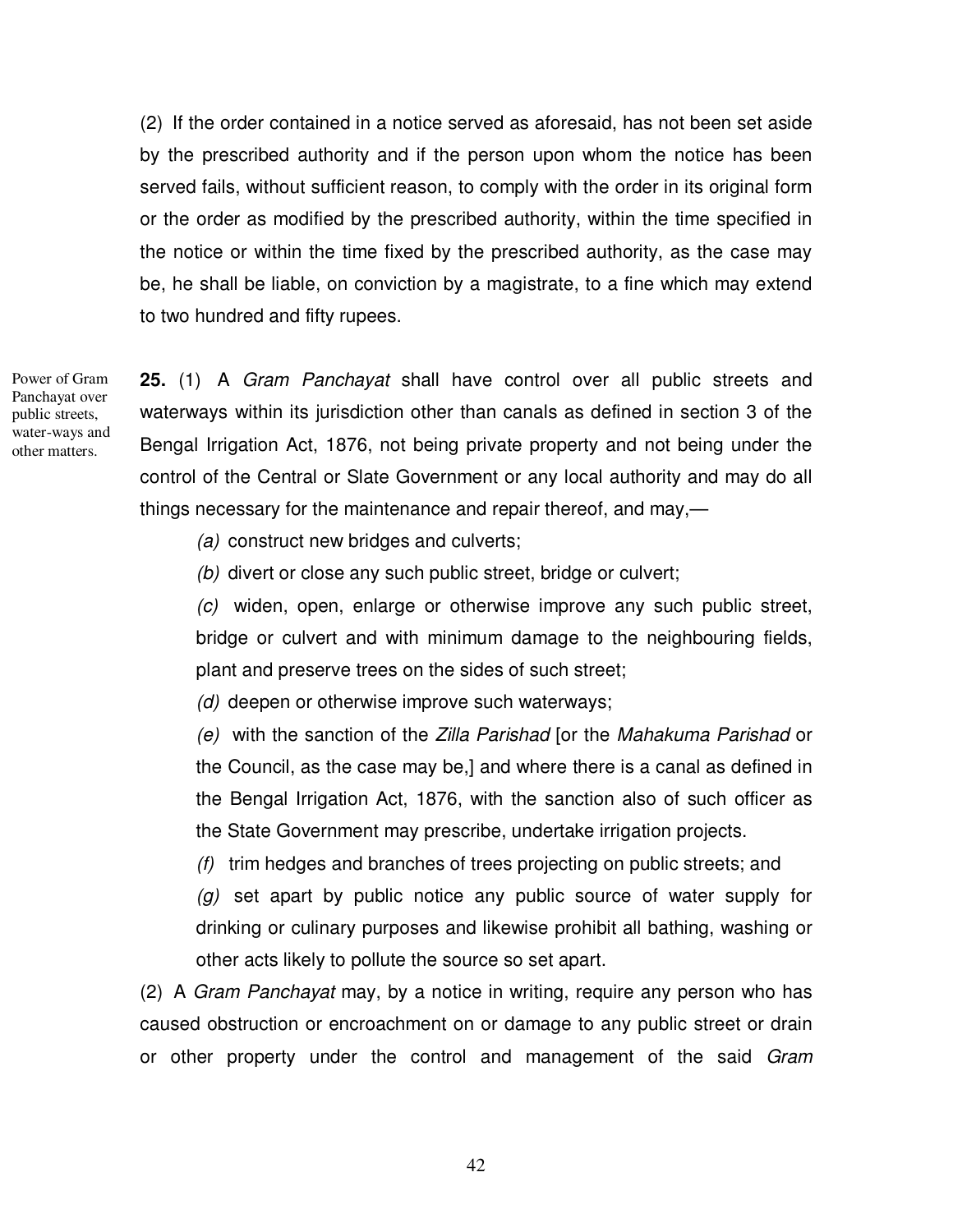Panchayat, to remove such obstruction or encroachment or repair such damage, as the case may be, within the time to be specified in the notice.

(3) If the obstruction of encroachment is not removed or damage is not repaired within the time so specified the *Gram Panchayat* may cause such obstruction or encroachment to be removed or such damage to be repaired and the expenses of such removal or repair shall be recoverable from such person as a public demand.

(4) For the purpose of removal of obstruction or encroachment under subsection (J), the *Gram Panchayat* may apply to the Sub-divisional Magistrate and the Sub-divisional Magistrate shall, on such application, provide such help as may be necessary for the removal of such obstruction or encroachment

**26.** (1) A Gram Panchayat may, by written notice, require the owner of, or the person having control over, a private water-course, spring, tank, well, or other place, the water of which is used for drinking or culinary purpose, after taking into consideration his financial position, to take all or any of the following steps within a reasonable period to be specified in such notice, namely—

Power of Gram Panchayat in respect of polluted watersupply.

(a) to keep and maintain the same in good repair;

(b) to clean the same, from time to lime of silt, refuse or decaying vegetation;

(c) to protect it from pollution; and

(d) to prevent its use, if it has become so polluted as to be prejudicial to public health:

Provided that a person upon whom a notice as aforesaid has been served may, within thirty clays from the date of receipt of the notice, appeal to the prescribed authority against the order contained in the notice' whereupon the prescribed authority may stay the operation of the order contained in the notice till the disposal of the appeal and it may, after giving such notice of the appeal to the Gram Panchayat concerned as may be prescribed, modify, set aside or confirm the order: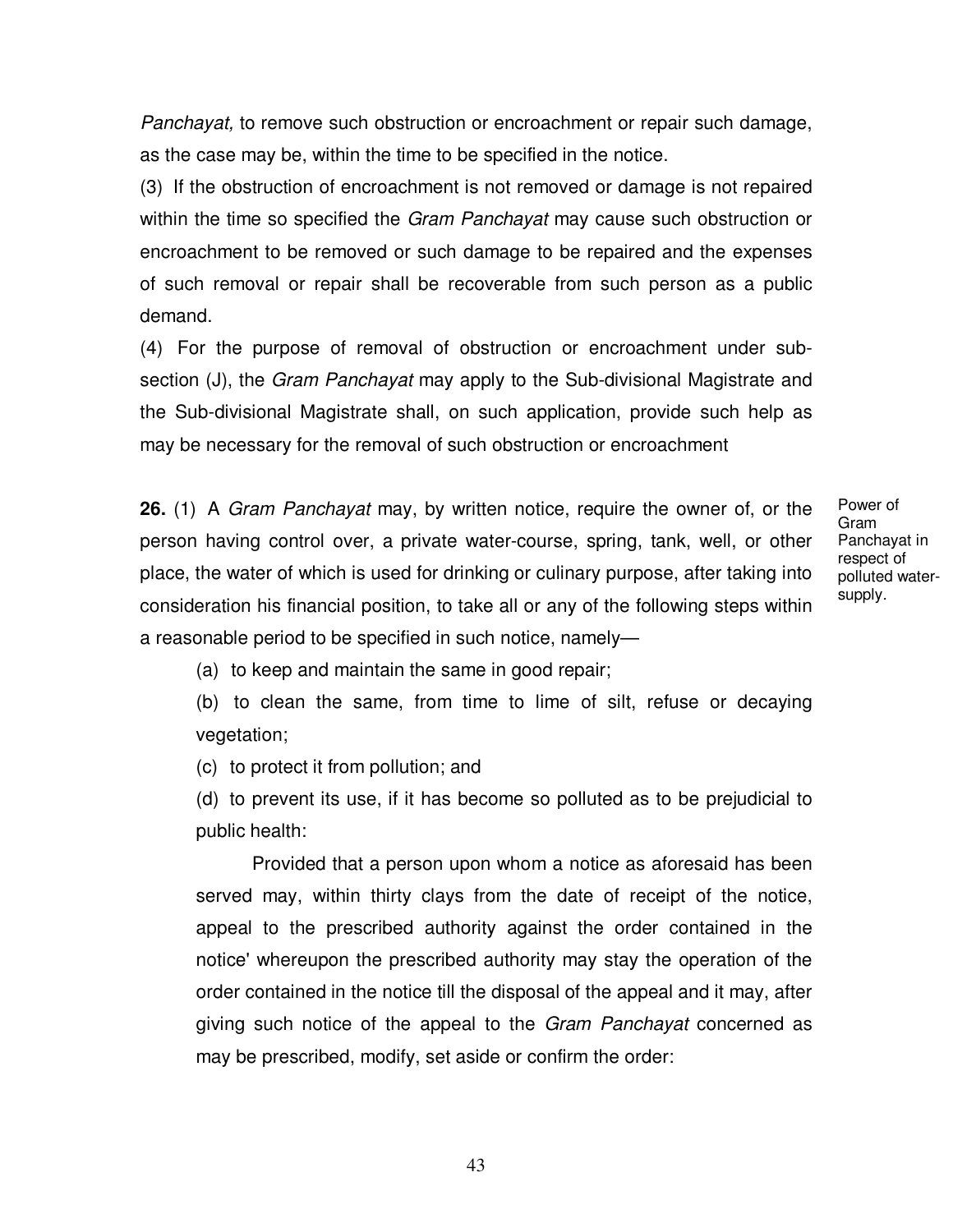Provided further that the prescribed authority shall, when it confirms or modifies the order contained in the notice after the expiry of the period mentioned therein, fix a fresh period within which the order contained in the notice, as confirmed or modified by it, shall be carried out.

(2) If the order contained in a notice served as aforesaid has not been set aside by the prescribed authority and if the person upon whom the notice has been served fails, without sufficient reason, to comply with the order in its original form or the order as modified by the prescribed authority, within the time specified in the notice or within the time fixed by the prescribed authority, as the case may be, he shall be liable, on conviction by a magistrate, to a fine which may extend lo two hundred and fifty rupees.

Power of Gram Panchayat to prevent growth of waterhyacinth or other weed which may pollute water.

**27.** (1) Notwithstanding anything contained in the Bengal Water Hyacinth Act, 1936, a Gram Panchayat may, by written notice, require the owner or occupier of any land or premises, containing a tank or pond or similar deposit of water after taking into consideration his financial position, not to allow water-hyacinth or any other weed which may pollute water to grow thereon and to eradicate the same therefrom within such reasonable period as may be specified in the notice:

Provided that a person on whom a notice as aforesaid has been served may, within thirty days from the date of receipt of the notice, appeal to the prescribed authority against the order contained in the notice whereupon the prescribed authority may stay the operation of the order contained in the notice till the disposal of the appeal and it may, after giving such notice of the appeal to the Gram Panchayat concerned as may be prescribed, modify, set aside or confirm the order:

Provided further that the prescribed authority shall, when it confirms or modifies the order contained in the notice after the expiry of the period mentioned therein, fix a fresh period within which the order contained in the notice, as confirmed or modified by it, shall be carried out,

(2) If the order contained in a notice served as aforesaid has not been set aside by the prescribed authority and if the owner or occupier upon whom the notice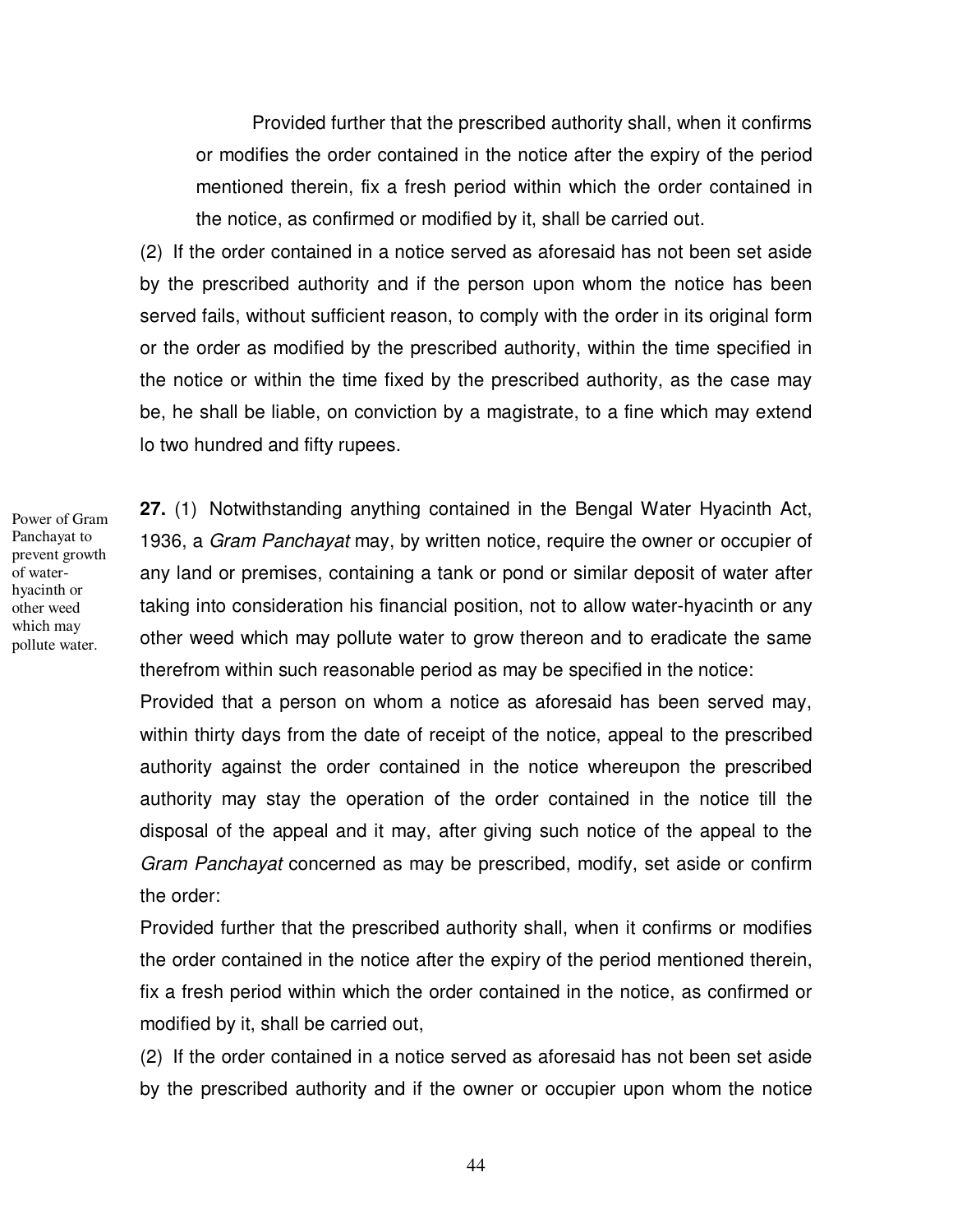has been served fails, without sufficient reason, to comply with the order in its original form or the order as modified by the prescribed authority, within the time specified in the notice or within the time fixed by the prescribed authority, as the case may be, he shall be liable, on conviction by a magistrate, to a fine which may extend to two hundred and fifty rupees.

Emergent power on outbreak of epidemic.

**28.** In the event of an outbreak of cholera or any other water-borne infectious disease in any locality situated within the local limits of the jurisdiction of a *Gram* Panchayat, the Pradhan, the Upa-Pradhan or any other person authorised by the Pradhan may, during the continuance of the outbreak, without notice and at any time, inspect and disinfect any well, tank or other place from which water is, or is likely to be, taken for the purpose of drinking and may further take such steps as he deems fit to prevent the drawing of water therefrom.

Power of recovery of cost for work carried out by Gram Panchayat on failure of any person.

**29.** If any work required to be done by an order contained in a notice served under sections 24, 26 or 27 is not executed within (he period specified in the notice or where an appeal is made to the prescribed authority, within an equal period from the date of the decision on the appeal, the Gram Panchayat may, in the absence of satisfactory grounds for non-compliance cause such work to be carried out and the cost of carrying out such work shall be recoverable as an arrear of public demand from the person on whom the notice was served.

Joint Committees. **30.** (1) Subject to such rules as may be prescribed, two or more Gram Panchayats may combine, by a written instrument duly subscribed  $\setminus$  by them, to appoint a Joint Committee consisting of such representatives as may be chosen by the respective *Gram Panchayat*. for the purpose of transacting any business or carrying out any work in which they are jointly interested and may—

(a) delegate to such Committee the power, with such conditions as the Gram Panchayats may think fit to impose, to frame any scheme binding on each of the constituent Gram Panchayats as to the construction and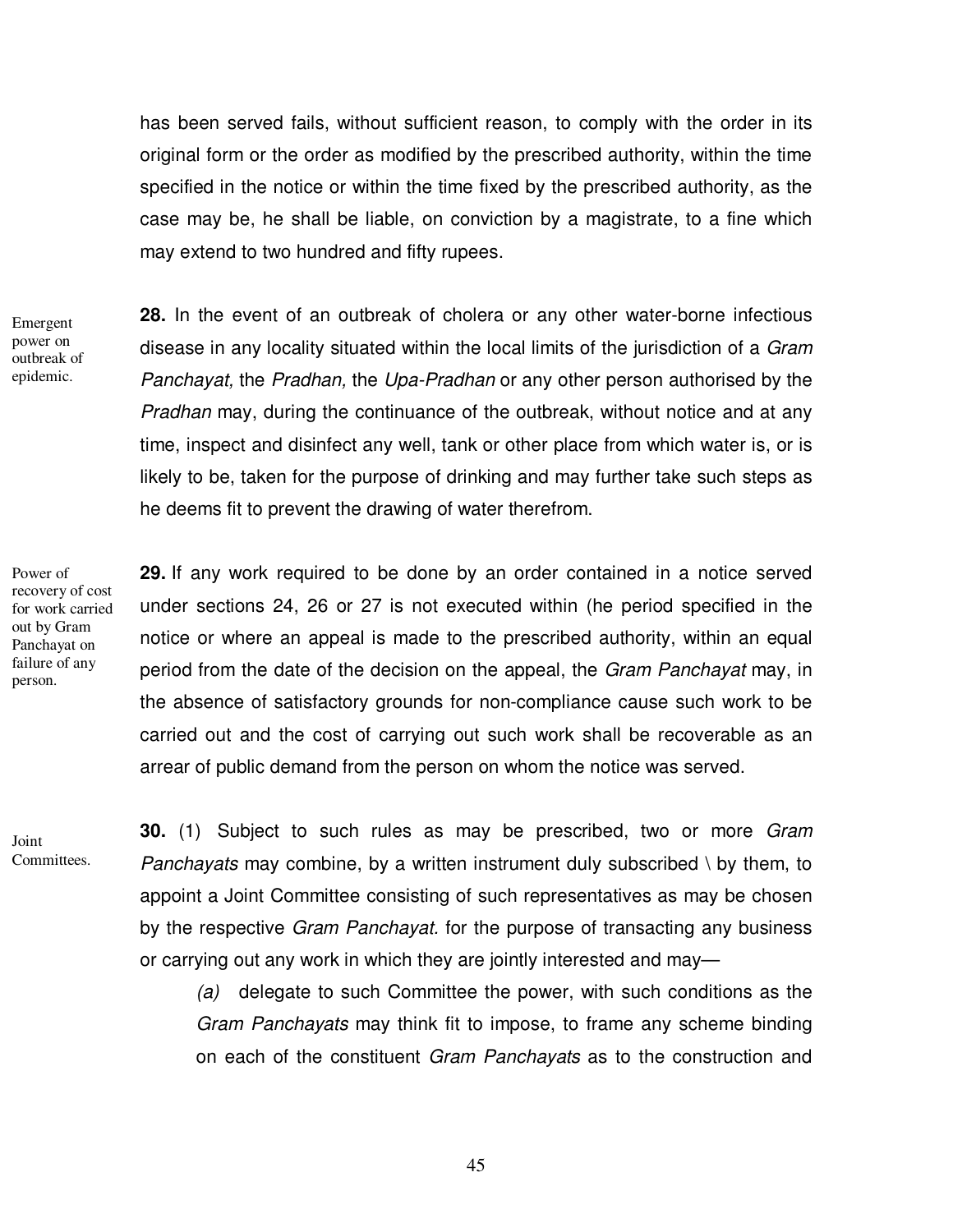maintenance of any joint work and the power, which may be exercised by any such Panchayat in relation to such scheme; and

(b) frame or modify rules regarding the constitution of such committees and the term of office of the members thereof and the method of conducting business.

(2) If any difference of opinion arises between the constituent Grain Panchayats under this section, it shall be referred to such officer as the State Government may prescribe, and the decision of the said officer thereon shall be final and binding on each of the constituent Gram Panchayats.

**31.** (1) A Zilla Paris had' [or the Mahakuma Parishad or the Council] may, with the concurrence of a Gram Panchayat and subject to such restriction and conditions as may be mutually agreed upon, delegate to such Gram Panchayat any of its functions in the manner prescribed.

Deligations of functions by Zilla Parishad.

(2) Where functions are delegated lo a Gram Panchayat, under this section, the Cram Panchayat, in the discharge of such functions, shall act as the agent of <sup>2</sup>[the *Zilla Parishad* or the *Mahakuma Parishad* or the Council, as the case may be.]

**32.** A Gram Panchayat may, at a meeting specially convened for the purpose, by a resolution delegate to its Pradhan such duties or powers of the Gram Panchayat as it thinks fit and may at any time by a resolution, withdraw or modify the same:

Provided that when any financial power is delegated to a Pradhan or such power is withdrawn or modified, the Gram Panchayat shall forthwith give intimation thereof to the prescribed authority.

**32A.** (1) Subject to such direction as may be issued by the State Government in this behalf, a Gram *Panchayat* shall as soon as may be within three months following the first meeting referred to in section 9, constitute Upa-Samitis as

Deligations of functions of Gram Panchayat to its Pradhan.

Constitution of Upa Samities and delegation of powers, functions and duties of Gram Panchayats to Upa Samities.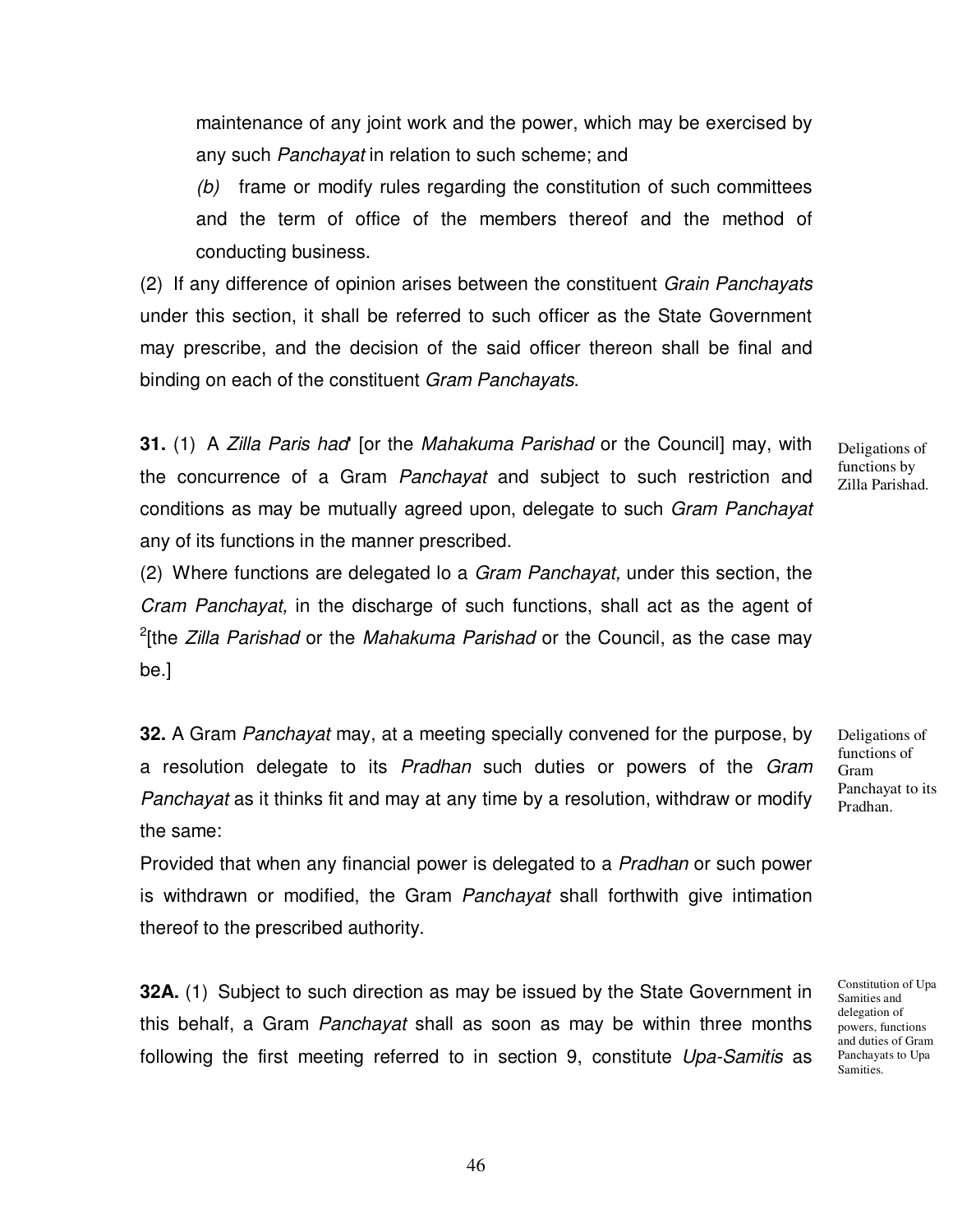referred to in sub-section (2) and delegate its powers, functions and duties to such Upa-Samitis, in such manner as may be prescribed.

(2) Without prejudice to the generality of any other provisions of this Act, a Gram Panchayat shall constitute in such manner as may be prescribed the following Upa-Samitis:—

- i. Artha O Parikalpana Upa-Samiti,
- ii. Krishi O Pranisampad Bikas Upa-Samiti,
- iii. Siksha O Janasasthya Upa-Samiti,
- iv. Nari, Sishu Unnayan 0 Saniaj Kalyan Upa-Samiti,
- v. Shilpa 0 Parikathama Upa-Samiti, and
- vi. such other Upa-Samiti as the Gram Panchayat may, subject to the approval of the State Government, constitute.

(3) The Upa-Samitis referred to in sub-section (2) shall consist of the following members:—

(a) the Pradhan and the Upa-Pradhan, ex-officio;

 $(b)$  such number of members as may be prescribed, to be elected by the members from among themselves; and

(c) such number of members as may be appointed by the State Government by any general or special order:—

(i) from among the officials of the Panchayat bodies having jurisdiction, the State Government or any Statutory Board, Corporation or Organisation or any individual official receiving grant, financial assistance or remuneration from the State Exchequer, and

(ii) any person having any specialised knowledge about the locality or any area of activity;

(d) the Artha O Parikalpana Upa-Samiti shall have the Sanchalaks elected in the manner as mentioned in subsection (4), as members of the Upa-Samiti and shall have no other member referred to in clause (b) of subsection (3);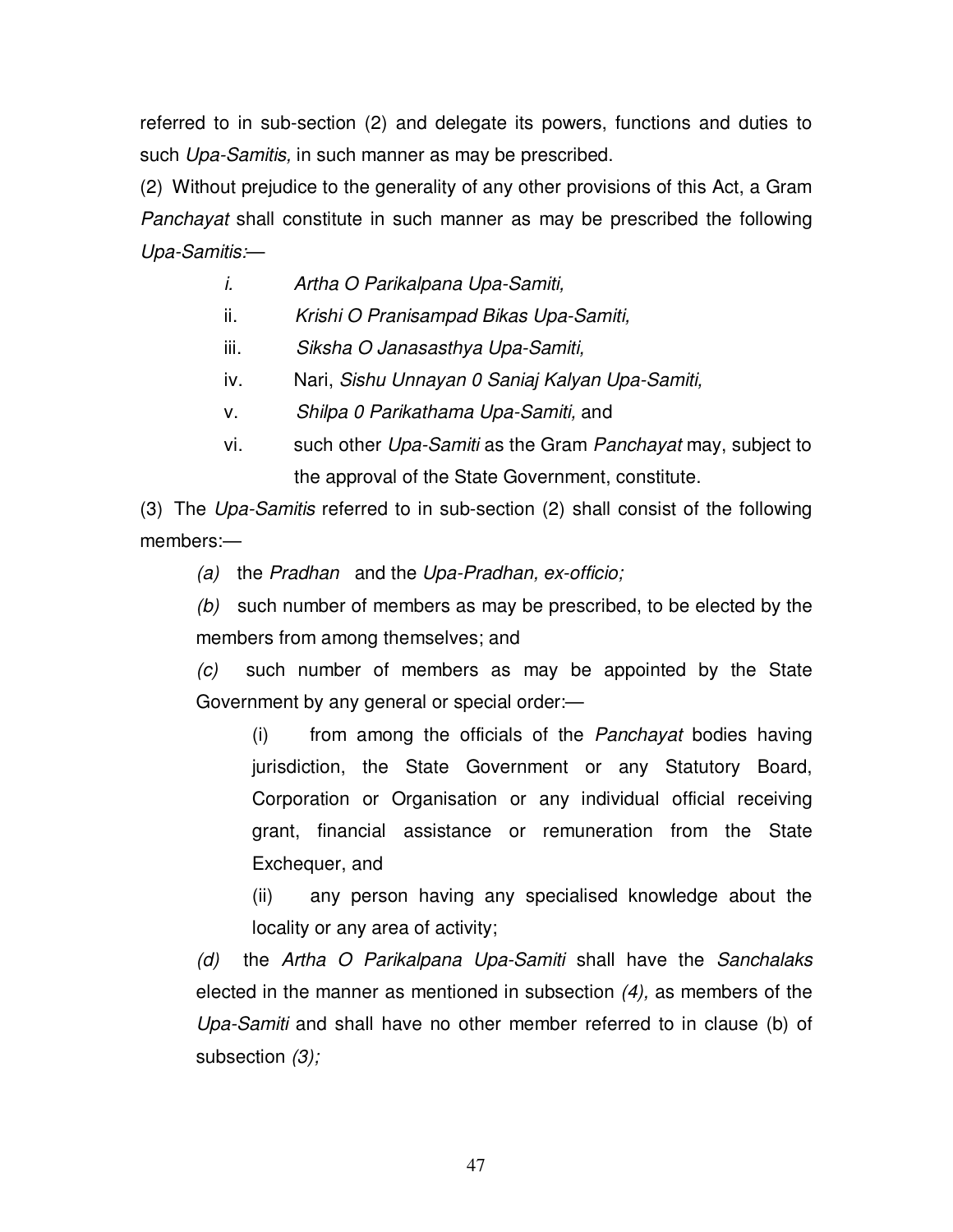(e) the Nari, Sishu Unnayan O Samaj Kalyan Upa-Samiti shall have not less than half of the members referred to in clause (b), elected from among the women members of the Gram Panchayat, in the manner as may be prescribed.

(4) Members of each Upa-Samiti shall elect one member from among themselves in such manner as may be prescribed to act as Sanchalak for such Upa-Samiti and such Sanchalak shall be responsible for convening the meetings of such Upa-Samiti, co-ordinate function of members within such Upa-Samiti and prepare and place report of actions taken or proposed to be taken relating to such Upa-Samiti within the budgetary provision of the Gram Panchayat to the Pradhan and the Gram Panchayat from time to time:

Provided that the Pradhan of the Gram Panchayat shall be the ex-officio Sanchalak of the Artha O Parikalpana Upa-Samiti:

Provided further that the Sanchalak for Nari, Sishu Unnyan O Samaj Kalyan Upa-Samiti shall be elected from among the women members of the Upa-Samiti:

Provided also that (he members referred lo in clause (c) of subsection (3) shall not be eligible for election as Sanchalak and they shall not have any right to vote. (5) The Upa-Samitis shall devise its own procedure for holding the meetings and for performing other functions subject to the direction of the State Government and the Gram Panchayat.

(6) The members of the  $Upa \sim Samitis$  may,—

(a) take, subject lo the direction of the Pradhan, the assistance of the employees of the Gram Panchayat,

(b) seek advice and help of the employees of the State Government of any Department at the appropriate level in discharge of their duties,

(c) place before the Pradhan and the Gram Panchayat a proposal for execution of a scheme, programme or project within the budgetary provisions of the Gram Panchayat for such purpose when the Pradhan or the Gram Panchayat shall consider the proposal for execution and for sanction of funds: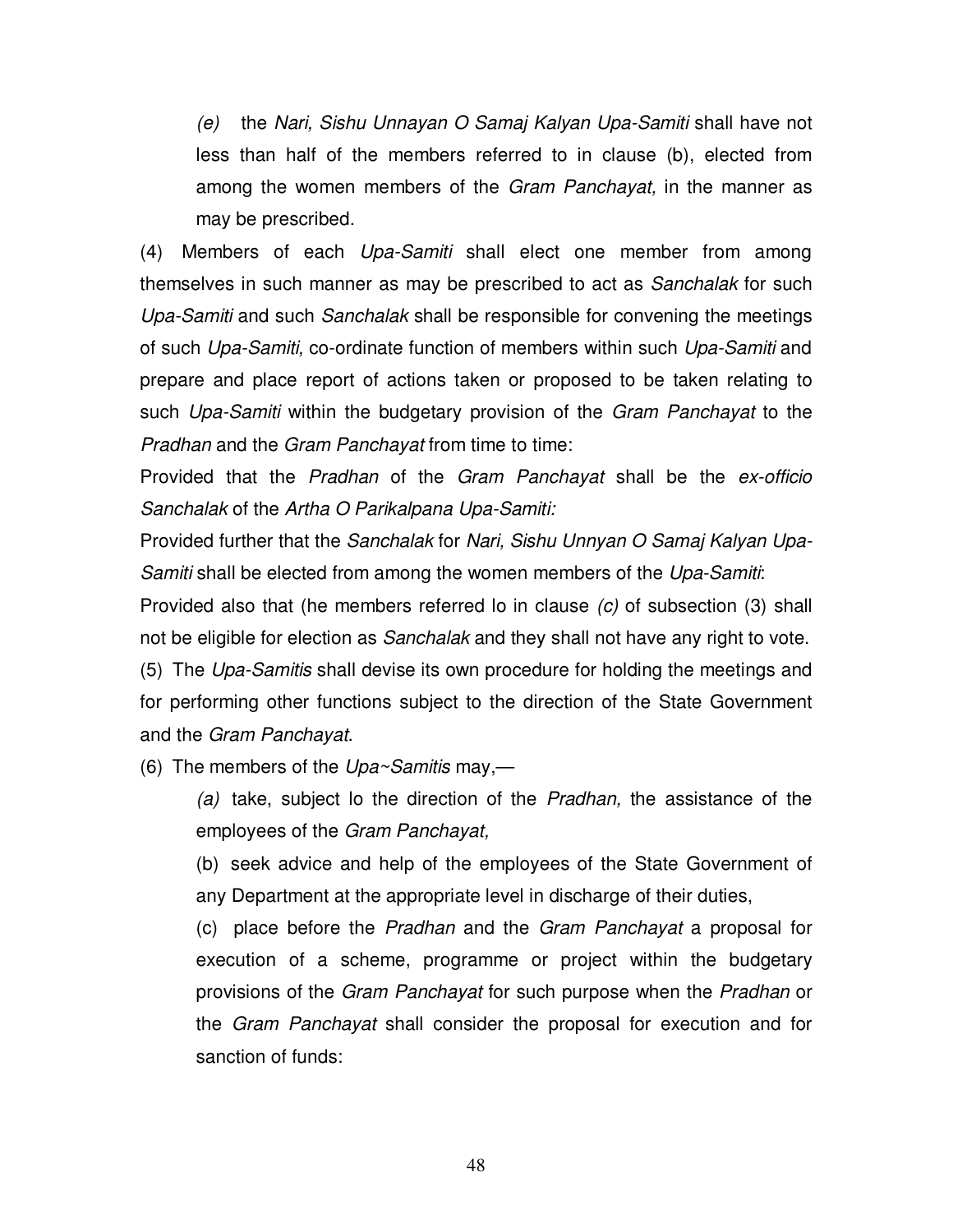Provided that the *Pradhan* shall not sanction any fund for a scheme, programme or project without considering the views of the members of the Upa-Samiti to whom powers have been delegated by the Gram Panchayat with respect to such scheme, programme or project,

(d) call for any information, return, statement, account or report from the office of the Gram Panchayat and enter on and inspect any immovable property of the *Gram Panchayat* or inspect any work in progress connected with the functions and duties of the Upa-Samiti.

(e) exercise such other powers, perform such other functions and discharge such other duties, as the Gram Panchayat may, by general or special resolution, direct or as the State Government may, by rules made in this behalf, prescribe.

(7) Each Upa-Samiti shall hold at least six meetings in a year in the office of the Gram Panchayat.

**33.** The State Government may, by general or special order published in the Official Gazette, empower a Gram Panchayat to manage the estates and all interests therein which are vested in the State and to exercise such powers, perform such functions and discharge such duties in connection therewith as may be conferred, assigned or imposed by or under any other law for the time being in force.

**34.** (1) The Pradhan shall—

 $(a)$  be responsible for the maintenance of the records of the Gram Panchayat;

(b) have general responsibility for the financial and executive administration of the Gram Panchayat;

(c) exercise administrative supervision and control over the work of the staff of the *Gram Panchayat* and the officers and employees whose services may be placed at the disposal of the Gram Panchayat by the State Government;

Gram Panchayat may manage estates and interests vested in the State.

Powers, functions and duties of Gram Panchayat of Pradhan and Upa-Pradhan.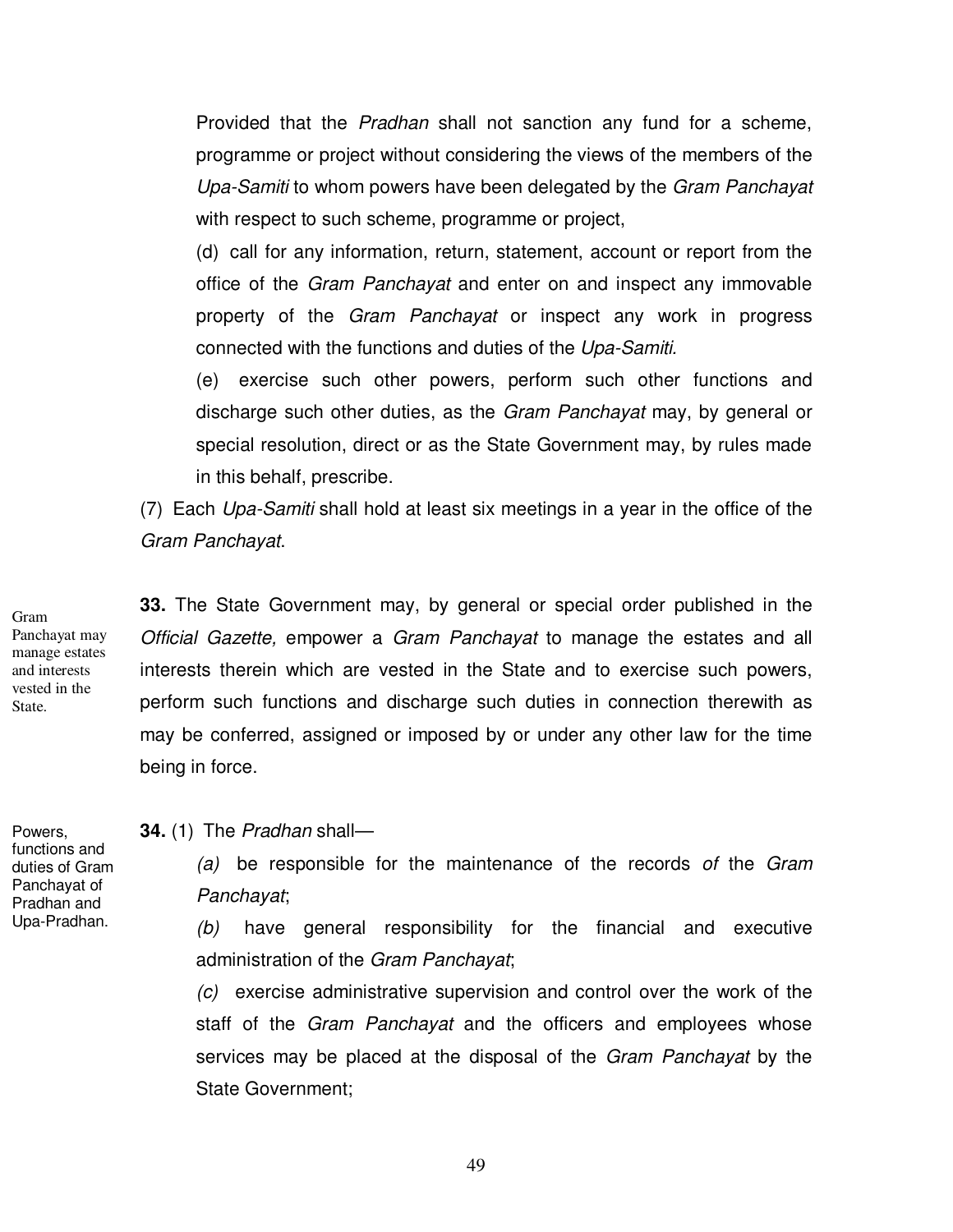(d) for the transaction of business connected with this Act or for the purpose of making any order authorised thereby, exercise such powers, perform such functions and discharge such duties as may be exercised, performed or discharged by the Gram Panchayat under this Act or the rules made thereunder:

Provided that the *Pradhan* shall not exercise such powers, perform such functions or discharge such duties as may be required by the rules made under this Act to be exercised, performed or discharged by the Gram Panchayat at a meeting;

(e) exercise such other powers, perform such other functions and discharge such other duties as the Gram Panchayat may, by general or special resolution, direct or as the State Government may by rules made in this behalf, prescribe.

(2) The Upa-Pradhan shall—

(a) exercise such of the powers, perform such of the functions and discharge such of the duties of the Pradhan as the Pradhan may from time to time, subject to rules made in this behalf by the State Government, delegate to him by order in writing: Provided that the *Pradhan* may at any time withdraw all or any of the powers, functions and duties so delegated to the Upa-Pradhan;

(b) during the absence of the Pradhan, exercise all the powers, perform all the functions and discharge all the duties of the Pradhan;

(c) exercise such other powers, perform such oilier functions and discharge such other duties as the Gram Panchayat may, by general or special resolution, direct or as the State Government may, by rules made in this behalf, prescribe.

## **Chapter IV**

## **Establishment of Gram Panchayat**

**35.** (1) There shall be a Secretary for every Gram Panchayat appointed by the Slate Government or any authority empowered by the State Government in this behalf.

Secretary of the Gram Panchayat.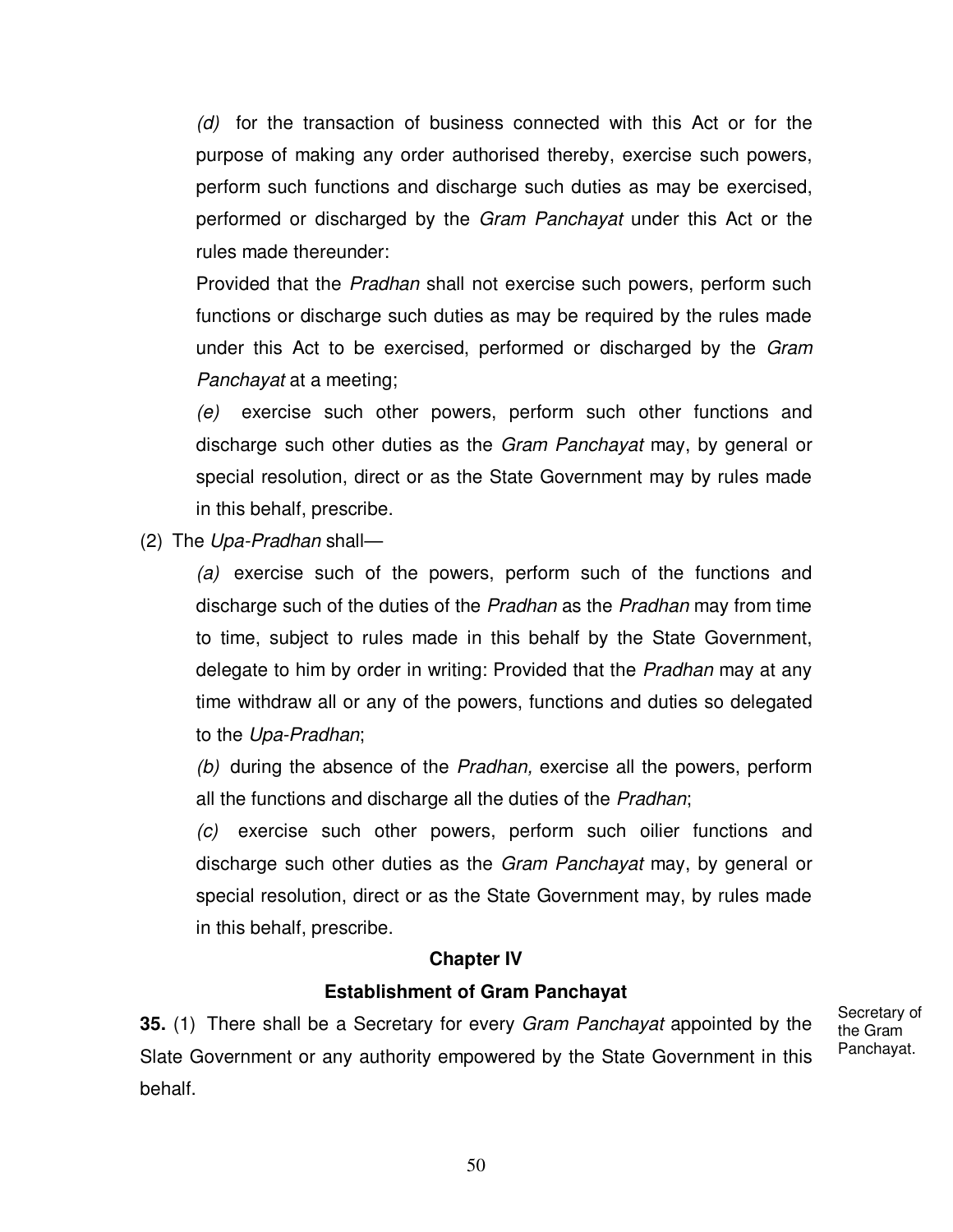(2) The Secretary shall be responsible for maintenance and upkeep of the records of the office of the *Gram Panchayat* and shall discharge such duties us may be prescribed.

(3) The State Government shall make rules relating to the method of recruitment and the terms and conditions of service including the pay and allowances, superannuation, provident fund and gratuity, of the Secretary.

(4) Subject to rules framed by the Slate Government regarding discipline and control, the Secretary shall act in all matters under the control of the Pradhan through whom he shall be responsible to the Gram Panchayat.

Staff of the Gram Panchayat.

**36. (**1) Subject to such rules as may be made by the State Government in this behalf, a Gram Panchayat may appoint such officers and employees as may be required by it and may fix the salaries and allowances to be paid to the persons so appointed:

Provided that no post shall be created or abolished and no revision of the scale of pay of any post shall be made by the Gram Panchayat without the prior approval of the State Government or such authority subordinate to it as may be prescribed.

(2) The State Government may place at the disposal of the Gram Panchayat the services of such officers or other employees serving under it '[and on such terms and conditions] as it may think fit:

Provided that any such officer or employee shall be recalled by the State Government if a resolution to that effect is passed by the *Gram Panchayat* at a meeting specially convened for the purpose, by a majority of the total number of members holding office for the time being:

Provided further that the State Government shall have disciplinary control over such officers and employees.

(3) The State Government shall make rules relating to the method of recruitment and the terms and conditions of service including the pay and allowances, superannuation, provident fund and gratuity of the employees of the Gram Panchayat.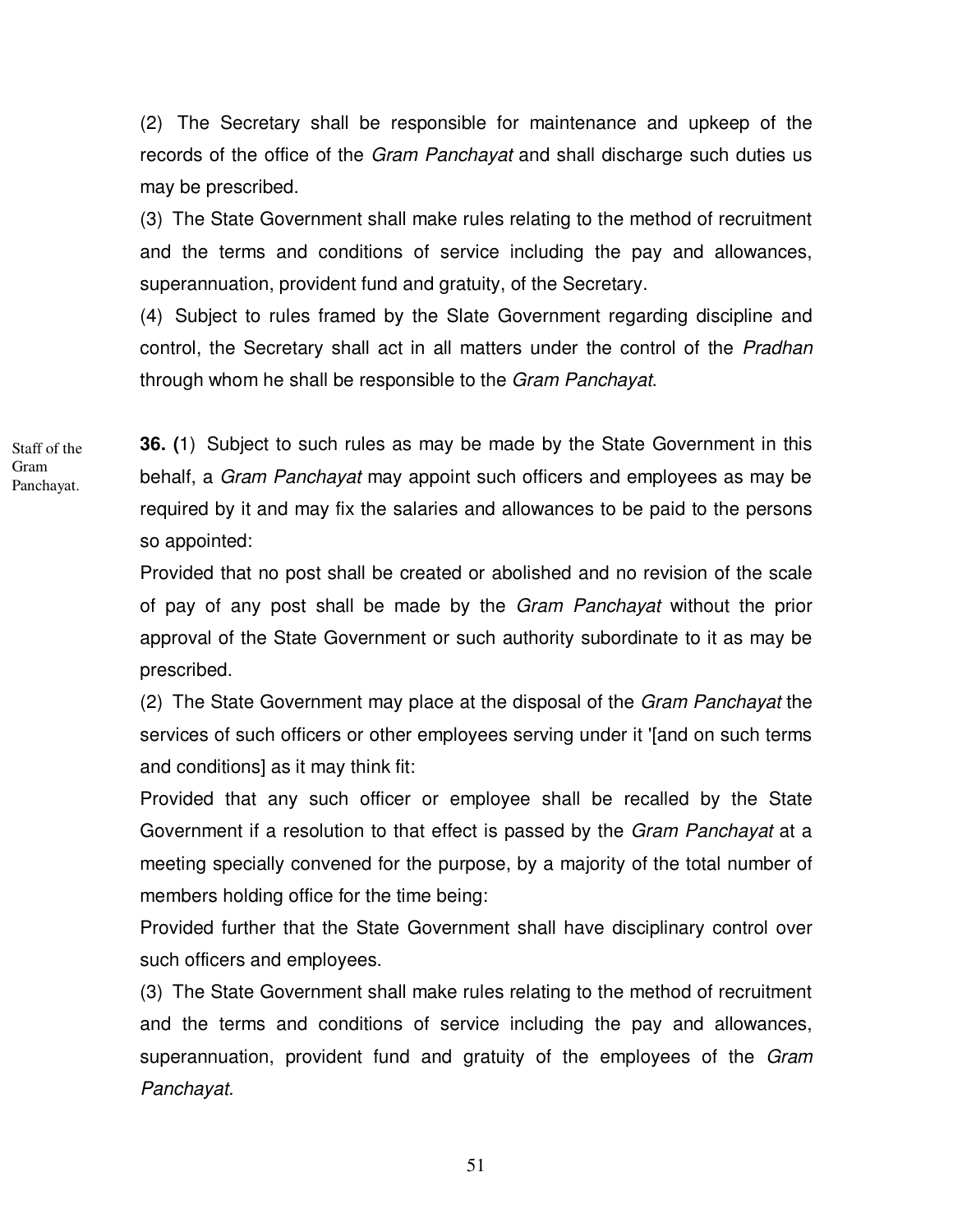**3 36A.** Subject to the provisions of this Act, the rules made thereunder and to any general or special directions as the State Government may give in this behalf, the officers and other employees employed by the Gram Panchayat and the officers and other employees whose services have been placed at the disposal of the Gram Panchayat .shall exercise such powers, perform such functions and discharge such duties as the *Gram Panchayat* may determine.

**37.** (1) For general watch and ward, prevention of crime, protection of life and property <sup>6</sup>[, running of office of the Gram Panchayat] and discharging all functions relevant thereto as hereinafter provided within the local limits of the jurisdiction of a Gram Panchayat every Gram Panchayat shall, unless otherwise directed or other provisions are made by the State Government, maintain under its control such number of <sup>7</sup>[Dafadars, *Chowkidars* and Gram Panchayat Karmees] as the State Government may by general or special order determine.

(2)  $1$ <sup>T</sup> The manner of maintenance of *Dafadars, Chowkidars* and *Gram Panchayat* Karmees by a Gram Panchayat,] the salary, allowances and gratuity to be paid to them and the nature and the cost of their equipment and all matters relating to their recruitment, conditions of service, superannuation, discipline, punishment and dismissal shall be determined in accordance with such rules as may be made: Provided that the Gram Panchayat shall have disciplinary control over \Dafadars, Chowkidars and Gram Panchayat Karmees.]

**38.** The State Government may contribute to the Gram Panchayat Fund the entire or any part of the cost of maintenance of <sup>3</sup>[Dafadars, Chowkidars and Gram Panchayat Karmees] including the amount necessary for the payment of salary, allowances, provident fund and gratuity to <sup>4</sup>[Dafadars, *Chowkidars* and Gram Panchayat Karmees] and the amount necessary for their reward and equipment.

**39.** (1) 5 [Every Chowkidar or Gram Panchayat Karmee] shall exercise the following powers and perform the following duties, namely:—

Dafadars, **Chowkidars** and Gram Panchayat Karmees.

State Government may contribute cost of maintenance.

Power and duties of Chowkidars,Da fadars and Gram Panchayat Karmees.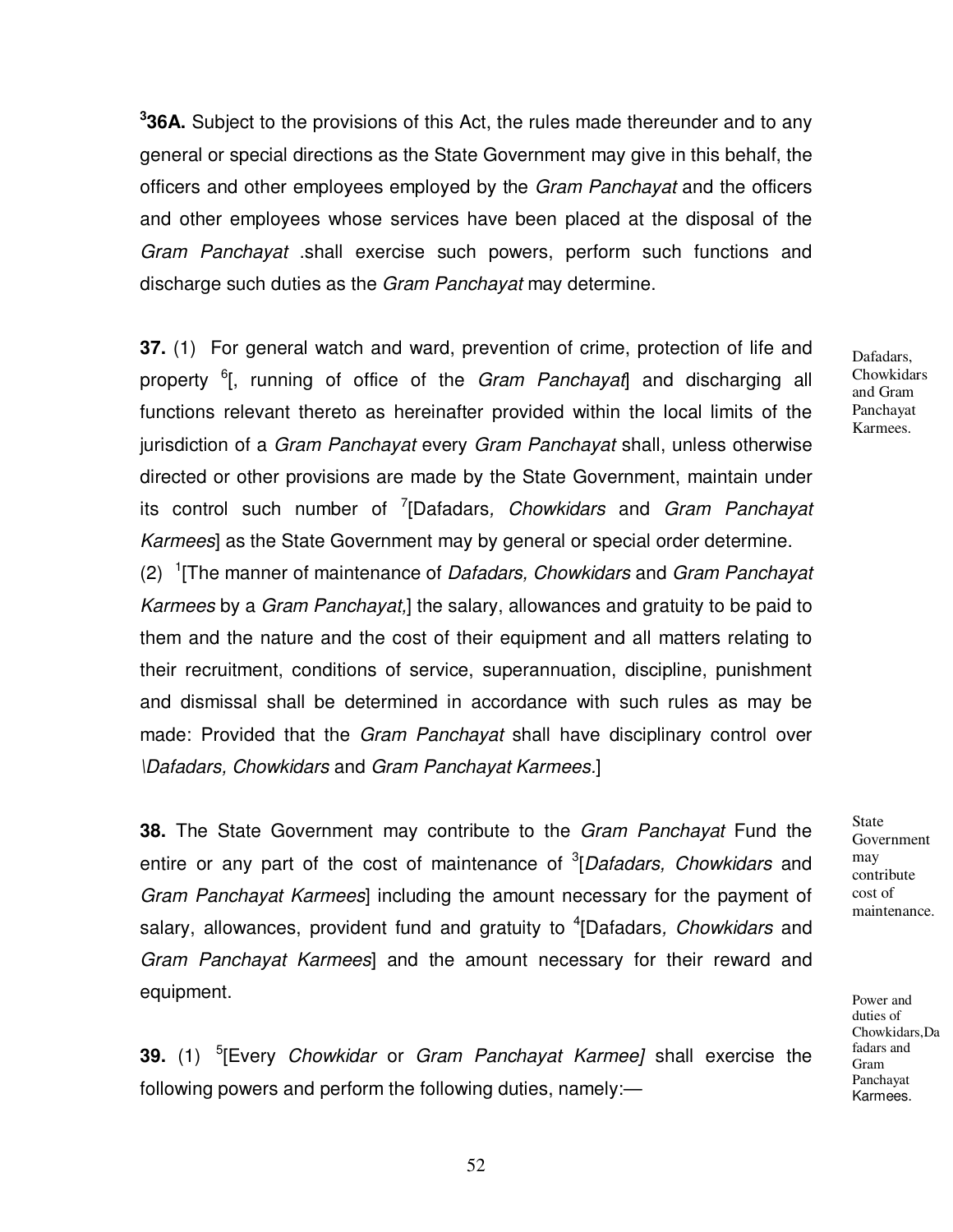i. he shall give immediate information to the officer-in-charge of the policestation having jurisdiction over the area and to the Pradhan of the Gram Panchayat, of every unnatural, suspicious or sudden death which may occur, and of any offence specified in the First Schedule which may be committed within the jurisdiction of the Gram Panchayat and he shall keep the officer-in-charge of the said police-station and the Pradhan informed of all disputes which are likely to lead to a riot or serious affray;

 ii. he may, without an order from a Magistrate and without a warrant, arrest—

> (a) any person who has been concerned in any cognizable offence or against whom a reasonable complaint has been made, or credible information has been received, or reasonable suspicion exists of his having been so concerned,

> (b) any person having in his possession without lawful excuse, the burden of proving which excuse shall lie on such person, any implement of house-breaking,

> (c) any person who has been proclaimed as an offender under any law for the time being in force,

> (d) any person in whose possession anything is found which may reasonably be suspected to be stolen property, or who may reasonably be suspected of having committed an offence, with reference to such things,

> (e) any person who obstructs a police-officer while in the execution of his duty or who has escaped, or attempts to escape, from lawful custody,

> $(f)$  any person reasonably suspected of being a deserter from the Indian Army, Navy or Air Force, and

> $(q)$  any released convict committing a breach of any rule made under sub-section (3) of section 565 of the Code of Criminal Procedure, 1898;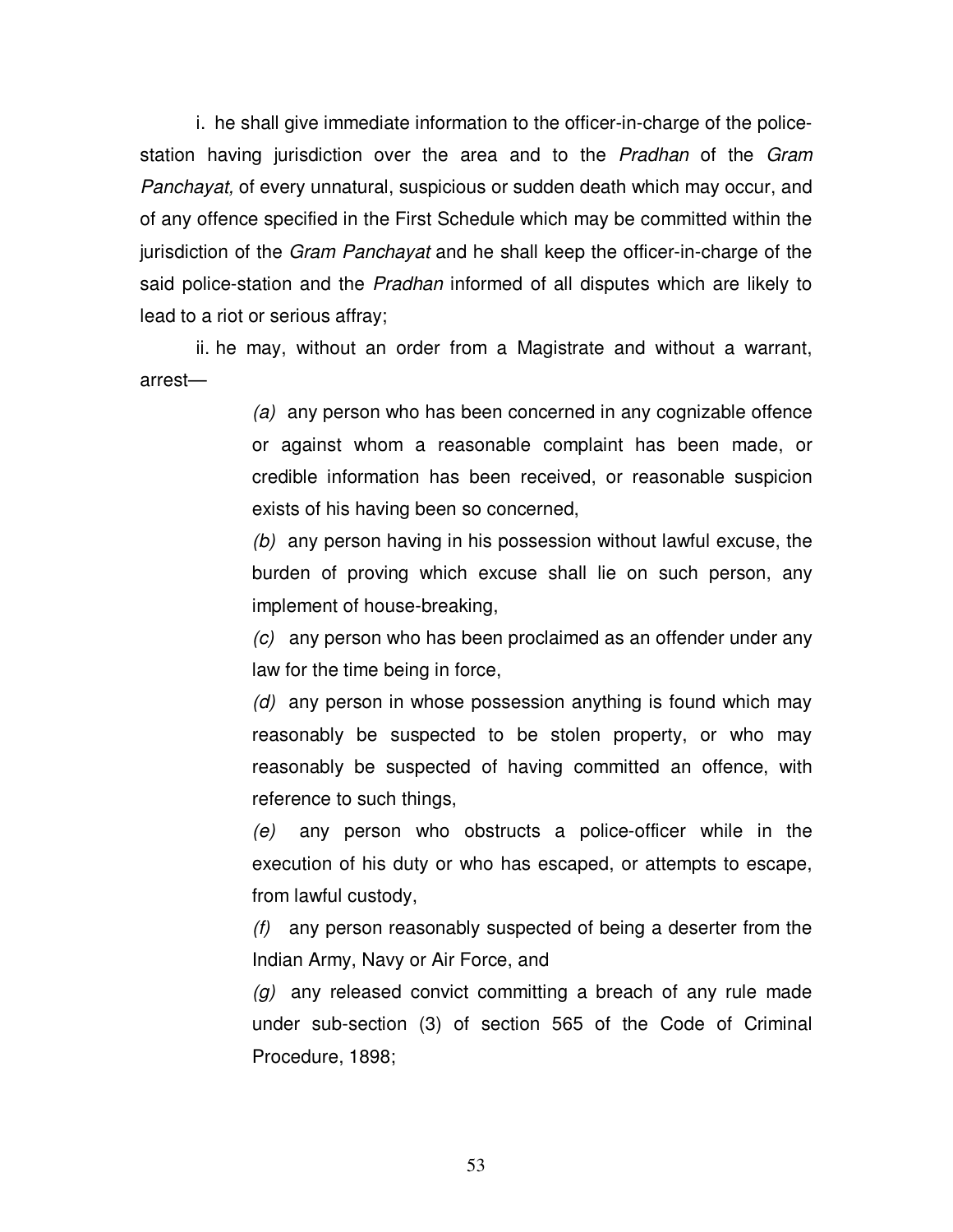(iii) he shall to the best of his ability prevent and he may interpose for the purpose of preventing, the commission of any offence specified in the First Schedule;

 (iv) he shall assist private persons in making such arrests as they may lawfully make, and he shall report such arrests without delay to the officer-incharge of the police-station having jurisdiction over the area;

 (v) he shall observe and from time to time report to such officer-in-charge, the movements of all bad characters within the jurisdiction of the Gram Panchayat;

 (vi) he shall report to such officer-in-charge the arrival of suspicious characters in the neighbourhood;

 (vii) he shall report in such manner as may be directed by the District Magistrate, the births and deaths which have occurred within the local limits of the jurisdiction of the Gram Panchayat;

 (viii) he shall give immediate information to the Pradhan of the Gram Panchayat of the outbreak of any epidemic disease among men or livestock within the local limits of its jurisdiction;

 (ix) he shall supply any local information which the District or Subdivisional Magistrate or any police-officer may require;

 $(x)$  he shall obey the orders of the *Grant Panchayat* in regard to keeping watch within its jurisdiction and in regard to other matters connected with his duties;

 (xi) he shall give immediate information to the Gram Panchayat of the commission of any offence under this Act or any rule made thereunder which has come to his knowledge and of any encroachment on, or obstruction to, any road or waterway within the local limits of the jurisdiction of the *Gram Panchayat*, and of any damage to any property vested in the Gram Panchayat or under its control;

(xii) he shall assist any person duly authorised by the Gram Panchayat to collect any rate, tax or fee;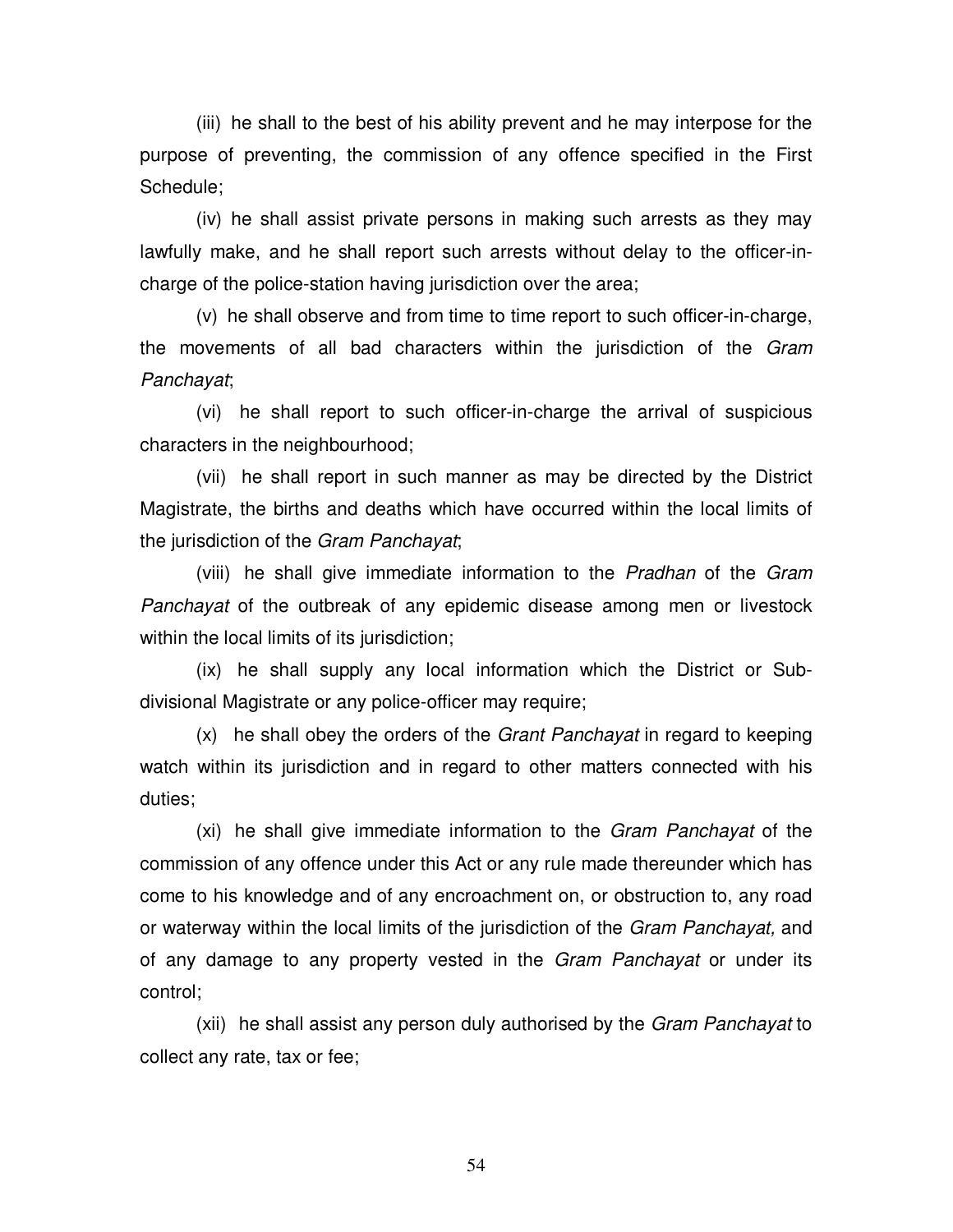(xiii) he shall serve such processes as may be prescribed upon persons residing within the jurisdiction of the Gram Panchayat; "\*

 (xiv) he shall attend the office of the Gram Panchayat on such dates as may be directed by the Pradhan, assist in such manner as may be necessary and act as messenger as and when required; and

 (xv) he shall carry out such other duties as may be entrusted to him from time to time in accordance with this Act or any rule made thereunder.

Every Dafadar shall exercise all the powers conferred on a Chowkidar under subsection (1) and shall perform such duties as may be imposed upon him by rules made under this Act.

Arrested person to be taken to police-station.

**40.** Whenever [Dafadar, Chowkidar or Gram Panchayat Karmee] arrests any person under section 39 he shall forthwith take the person so arrested to the police-station having jurisdiction over the area in which the arrest is made: Provided that if the arrest is made at night such person shall be so taken, as soon as convenient, by the following morning.

Power to acquire,hold and dispose of property.

**41.** A Gram Panchayat shall have power to acquire, hold and dispose of property and to enter into contract:

Provided that in all cases of acquisition or disposal of immovable property the Gram Panchayat shall obtain the previous approval of the State Government.

Vesting of public properties in Gram Panchayat.

**42.** (1) All property within the local limits of the jurisdiction of Gram Panchayat of the nature hereinafter in this section specified, other than property maintained by the Central or the State Government or a local authority or any other Gram Panchayat, shall vest in and belong to the Gram Panchayat, and shall, with all other property of whatsoever nature or kind which may become vested in the Gram Panchayat, be under its direction, management and control, that is to say—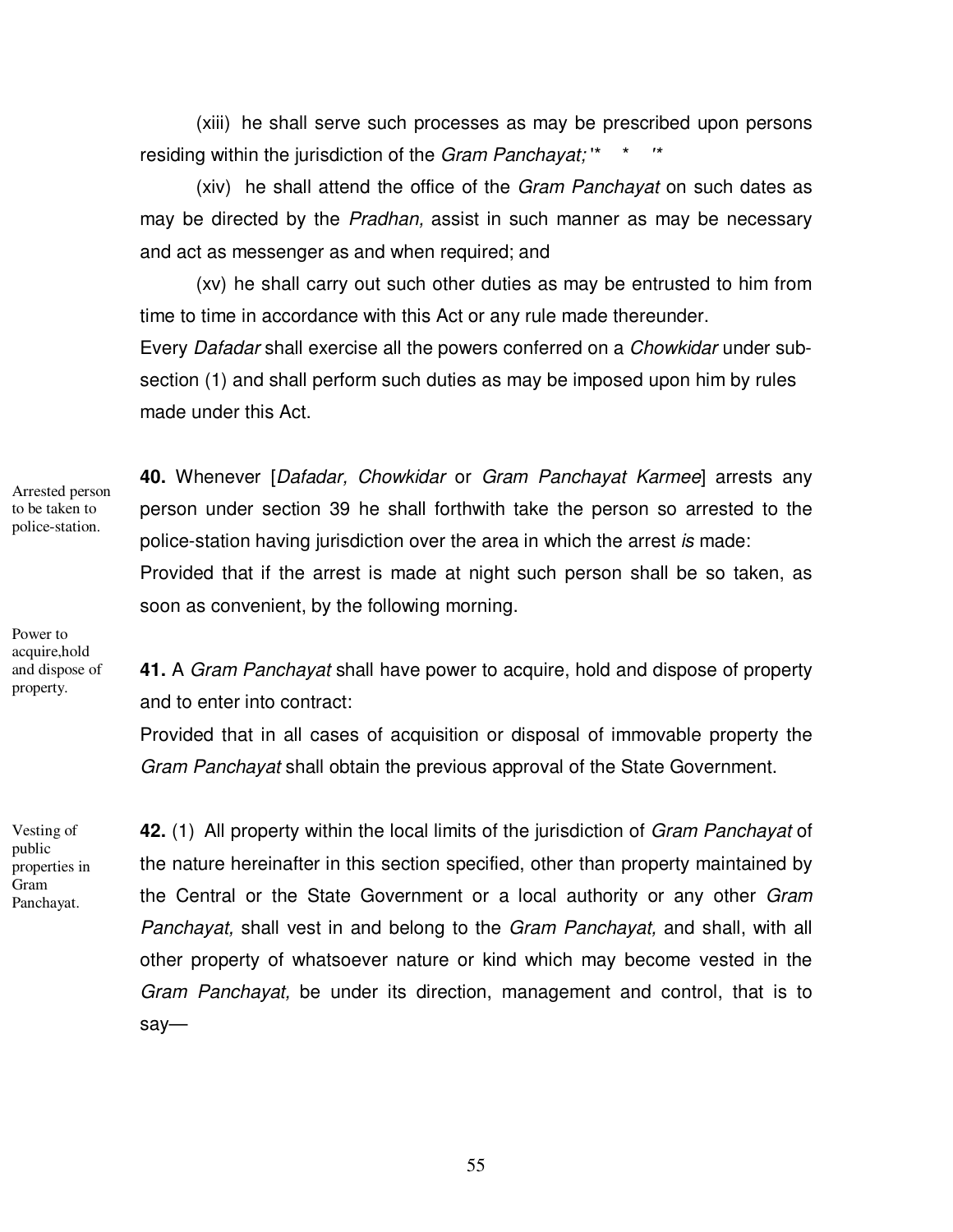(a) all public streets, including the soil, stones and other materials thereof and all drains, bridges, culverts, trees, erection materials, implements and other things provided for such streets;

(b) all public channels, water courses, springs, tanks, ghats, reservoirs, cisterns, wells, aqueducts, conduits, tunnels, pipes, pumps and other waterworks whether made, laid or erected at the cost of the Gram Panchayat or otherwise, and all bridges, buildings, engines, works, materials and things connected therewith or appertaining thereto and also any adjacent land (not being private properly) appertaining to any public tank:

Provided that water pipes and waterworks, connected therewith or appertaining thereto which with the consent of the Gram Panchayat are laid or set up in any street by the owners of any mill, factory, dockyard, workshop or the like primarily for the use of their employees shall not be deemed to be public waterworks by reason of their use by the public;

(c) all public sewers and drains, and all works, materials and things appertaining thereto and other conservancy works:

Provided that for the purpose of enlarging, deepening or otherwise repairing or maintaining any such sewer or drain the sub-soil Appertaining thereto shall also be deemed to vest in the Gram Panchayat:

Provided further that where any installation or work for the treatment or disposal of sewage is constructed by the owners of any mill, factory, dockyard, workshop or the like primarily for the use of their employees, the laying of sewers and other things appertaining thereto in a street with the consent of the Gram Panchayat, shall not by virtue of this clause or by reason of their use by the public cause such installation or sewers or works appertaining thereto to vest in the Gram Panchayat;

(d) all sewage, rubbish and offensive matter deposited on streets or collected by the Gram Panchayat from streets, latrines, urinals, sewers, cesspools and other places;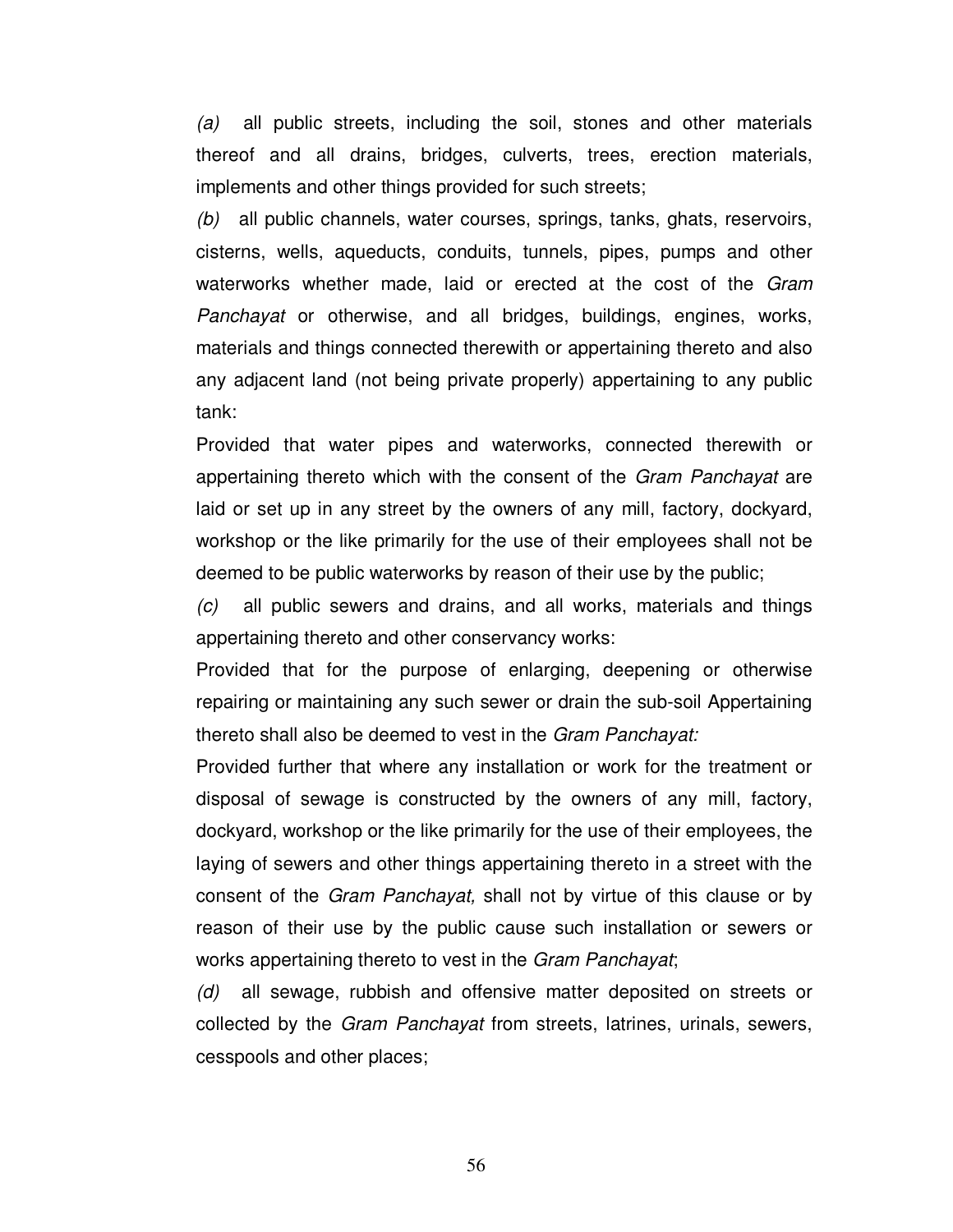$(e)$  all public lamps, lamp-posts and apparatus connected therewith or appertaining thereto; and

 $(f)$  all buildings erected by the *Gram Panchayat* and all lands and buildings or other property transferred to the Gram Panchayat by the Central or the State Government or acquired by gift, purchase or otherwise for local public purposes.

(2) The State Government may, by notification, exclude any street, bridge or drain from the operation of this Act or of any specified section of this Act:

Provided that, if the cost of the construction of the work shall have been paid from the Gram Panchayat Fund, such work shall not be excluded from the operation of this Act or any specified section of this Act except after consideration of the views of the *Gram Panchayat* at a meeting.

**43.** The Slate Government may allocate to a Gram Panchayat any public property situated within its local jurisdiction, and thereupon such property shall vest in and come under the control of the Gram Panchayat. Allocation of properties in Panchayat.

Acquisition of land for Gram Panchayat.

Gram

**44.** Where a Gram Panchayat requires land for carrying out any of the purposes of this Act, it may negotiate with the person or persons having interest in the said land, and if it fails to reach an agreement, it may make an application to the <sup>1</sup>[Collector] for the acquisition of the land, who may, if he is satisfied that the land is required for a public purpose, take steps to acquire the land and such land shall, on acquisition, vest in the Gram Panchayat.

Gram Panchayat Fund.

**45.** (1) For every Gram Panchayat there shall be constituted a Gram Panchayat Fund bearing the name of the Gram Panchayat and there shall be placed to the credit thereof—

(a) contributions and grants, if any, made by the Central or the State Government;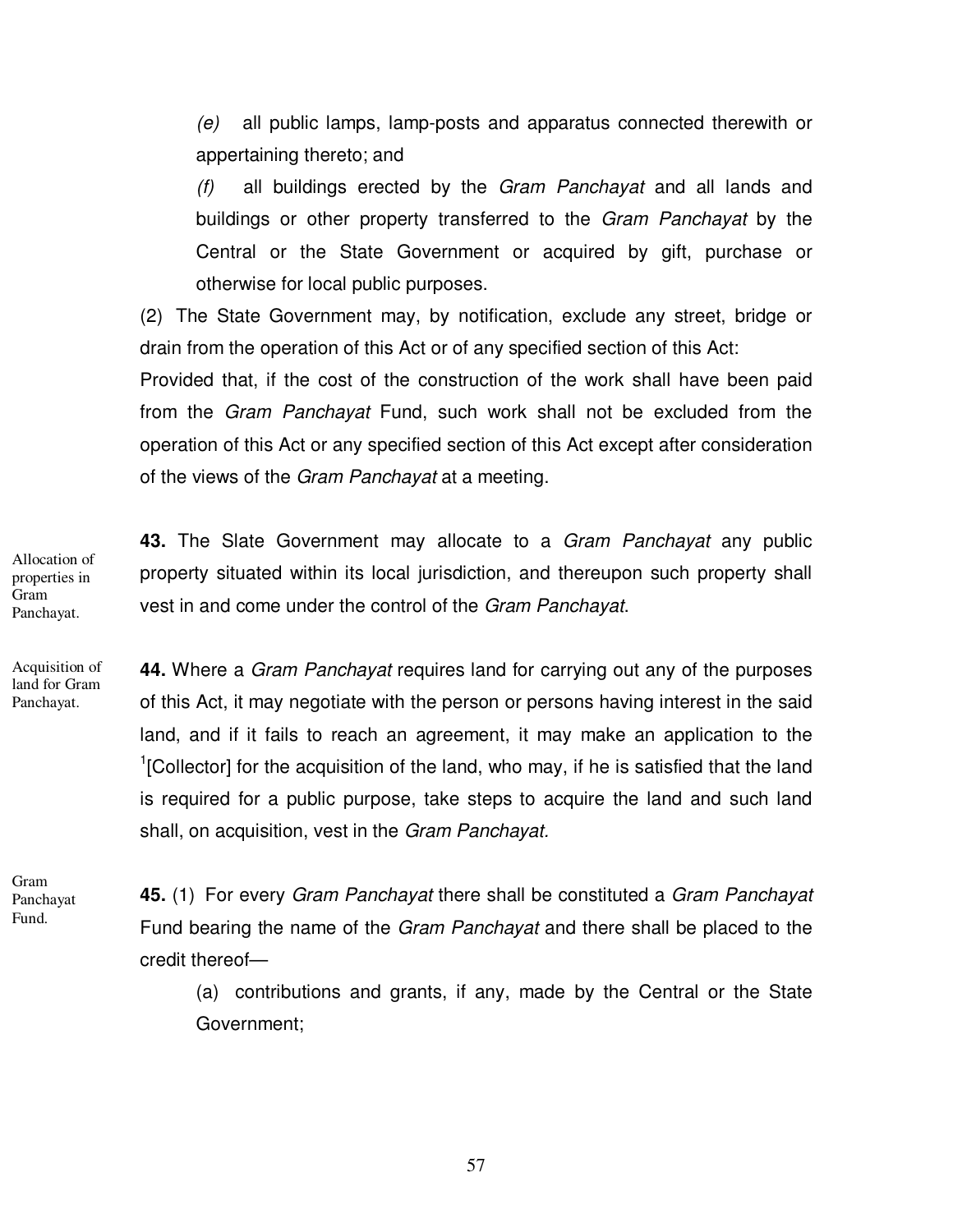(b) contributions and grants, if any, made by the Zilla Parishad, <sup>2</sup>[Mahakuma Parishad, Council,] Panchayat Samiti or any other local authority;

(c) loans, if any, granted by the Central Government or the State Government;

(d) all receipts on account of taxes, rates and fees levied by it;

(e) all receipts in respect of any schools, hospitals, dispensaries, buildings, institutions or works vested in, constructed by or placed under the control and management of, the Gram Panchayat;

(f) all sums received as gift or contribution and all income from any trust or endowment made in favour of the Gram Panchayat;

(g) such fines and penalties imposed and realised under the provisions of this Act as may be prescribed;

(h) all other sums received by or on behalf of the Gram Panchayat.

 $3$ Explanation.—A Gram Panchayat shall not receive to the credit of its Fund—

(a) any loan from any individual, severally or jointly or any member or office bearer of the Gram Panchayat, or

(b) any gift or contribution from any individual, severally or jointly, or any member or office bearer of the Gram Panchayat Save and except in pursuance of a resolution in a meeting of the Gram Panchayat accepting such gift or contribution and stating the purpose for which such gift or contribution is offered and accepted.

(2) Every Gram Panchayat shall set apart and apply annually such sum as may be required to meet—

(a) the cost of administration of the Nyaya Panchayat, and

(b) he cost of maintenance of  ${}^{1}[Dafadars, Chowkidars, and Gram]$ Panchayat Karmees] in terms of section 38, and

(c) the cost of its own administration including the payment of salary, allowances, provident fund and gratuity to the officers and employees and 10 the Secretary.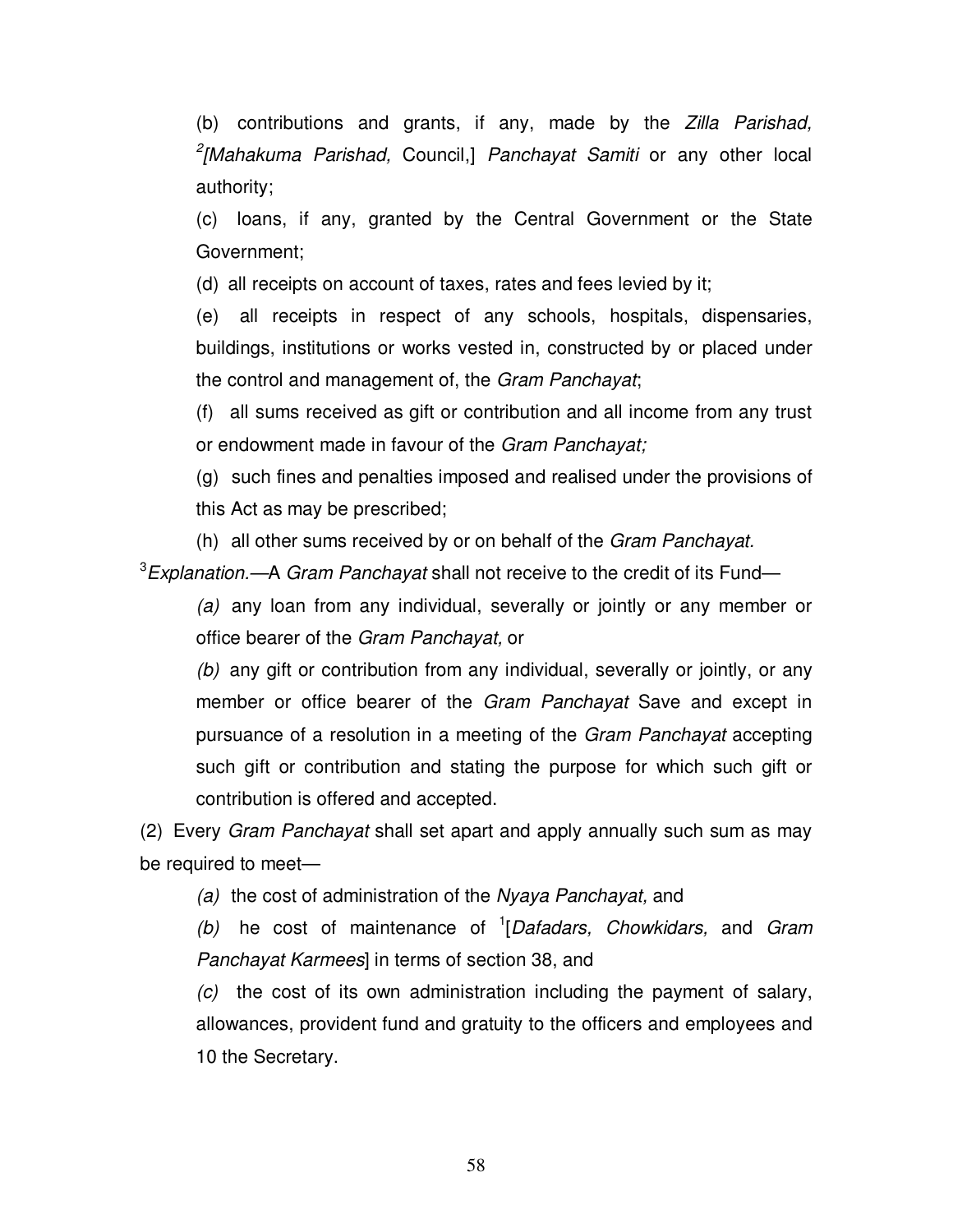(3) Every Gram Panchayat shall have the power to spend such sums as it thinks fit for carrying out the purposes of this Act.

(4) The Gram Panchayat Fund shall be vested in the Gram Panchayat and the balance to the credit of the Fund shall be kept in such custody as the State Government may, from time to time, direct.

(5) In accordance with the powers and functions conferred on the Pradhan under the Act and the rules made thereunder and subject to such general control as the Gram Panchayat may exercise from time to time, all orders for payment from the Gram Panchayat Fund shall be signed by the Pradhan, or in his absence, by the Upa-Pradhan and in pursuance of such orders of payment, cheque or cheques shall be signed jointly by Pradhan, or in his absence, by the Upa-Pradhan and by the Executive Assistant of the Gram Panchayat:

Provided that the Executive Assistant shall be responsible for writing the cheques for signature under the direction of the Pradhan subject to the resolution of the Gram Panchayat:

Provided further that if the post of the Executive Assistant in a Gram Panchayat falls temporarily vacant by reason of leave, transfer, resignation or otherwise, the State Government may, by general or special order made in this behalf, empower any employee of the *Gram Panchayat* to perform, subject to such conditions as may be specified in the order, the functions of the Executive Assistant under this section.

Explanation.—In this section,—

(a) absence of the Pradhan shall be deemed to occur when the office of the Pradhan falls vacant or the Pradhan is temporarily unable to act within the concept and meaning of sub-section (4) of section 9,

(b) "Executive Assistant" of a Gram Panchayat means an employee appointed as such by a Gram Panchayat under section 36 in terms of such rules as the State Government may make in this behalf and shall also include any other employee of the Gram Panchayat empowered to perform the functions of the Executive Assistant.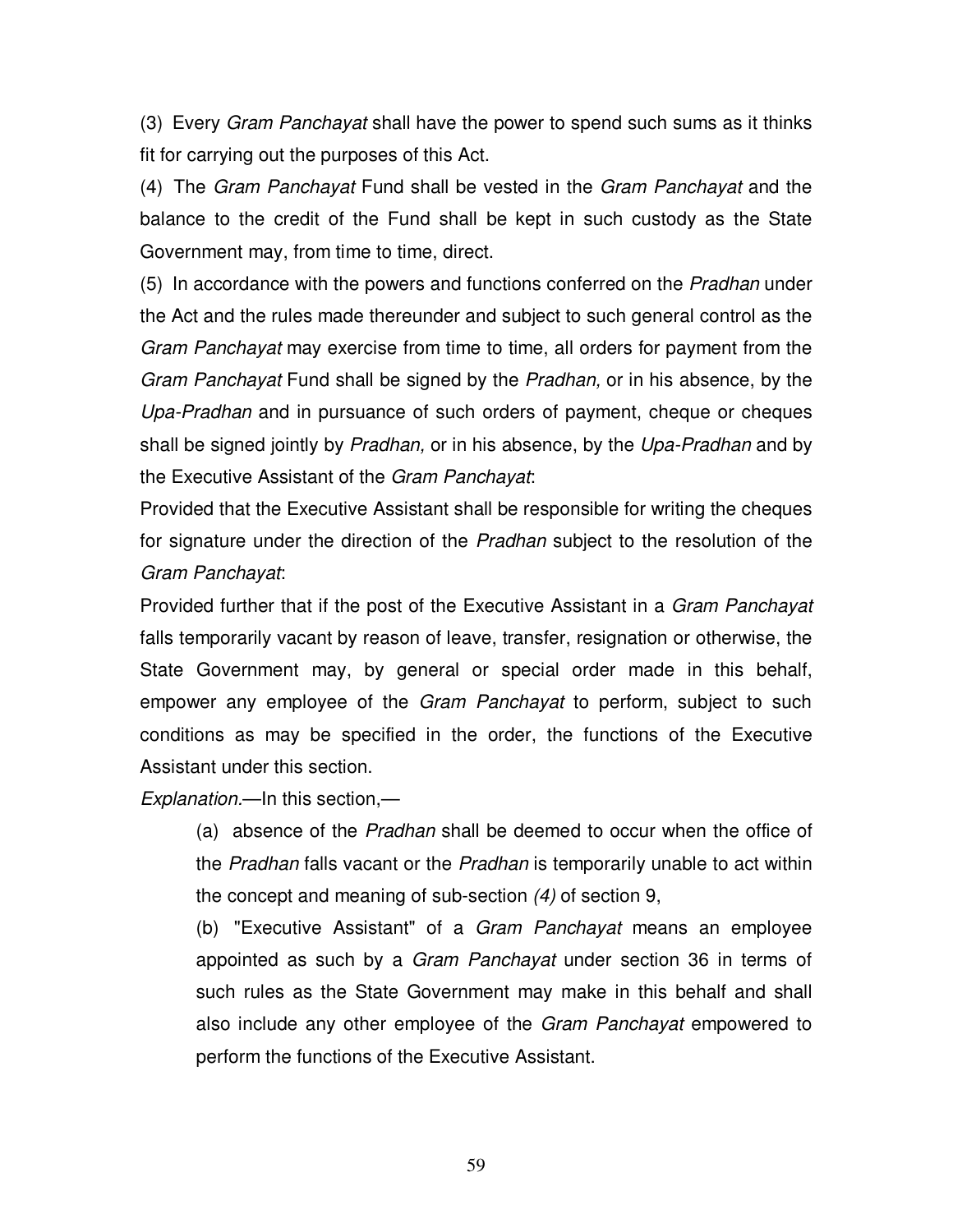**46.** (1) Subject to such rules as may be made in this behalf, a Gram Panchayat shall impose yearly —

Imposition of tax by Gram Panchayat

(a) on lands and buildings within the local limits of its jurisdiction, a tax  $-$ 

(i) at the rate of  $2$ [one *per centum*] of the annual value of such lands and buildings when the annual value does not exceed rupees one thousand, and

(ii) at the rate of  $3$ [two *per centum]* of the annual value of such lands and buildings when the annual value exceeds rupees one thousand,

to be paid by the owners and occupiers thereof;

4 \* \* \* \* \*

(2) The following lands and buildings shall be exempted from imposition of tax under sub-section (1), namely: —

(a) lands and buildings, the annual value of which is not more than  $5$ [two hundred and fifty rupees];

(b) lands and buildings belonging to a local authority and used or intended to be used exclusively for a public purpose and not used or intended to be used for purposes of profits;

(c) lands and buildings used exclusively for religious, educational or charitable purposes.

(3) The State Government may, by notification, exempt either wholly or in part any other class of properties or classes of properties specified in the notification from the taxes or rates leviable under this section.

(4) Subject to such rules as may be made in this behalf a Gram Panchayat shall levy—

(a) on all transfers of immovable property situated within the local limits of the Gram, a duty in the shape of an additional stamp duty at the rate of two per centum or, as the case may be, the amount of the consideration for the sale, the value of the property in the case of a gift, the amount secured by the mortgage, the value of the property of the greater value in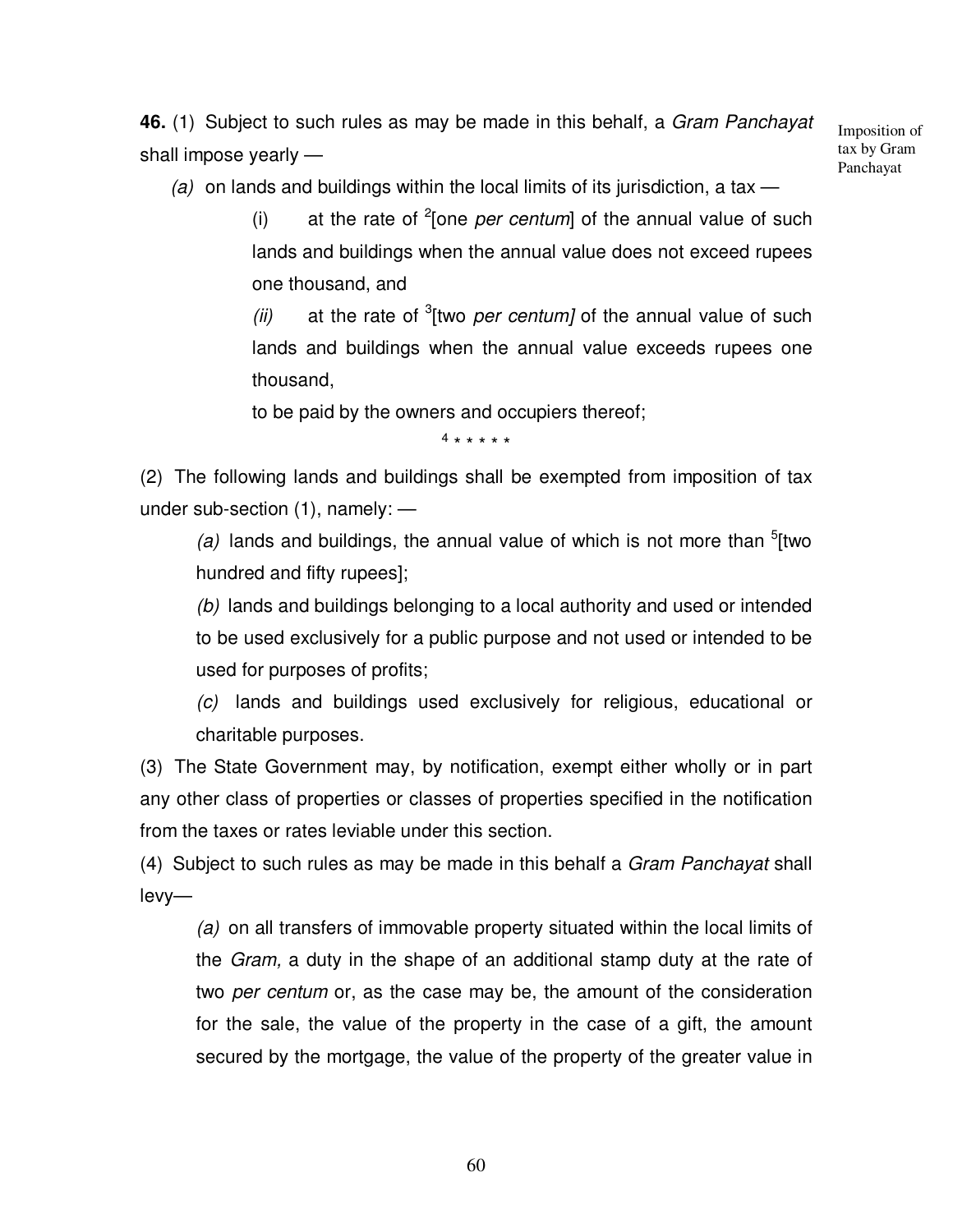the case of exchange, or the value of the rent for the first ten years in the case of a lease, as set forth in the instrument;

(b) a duty in the shape of an additional stamp duty at the rate of ten per centum on all payments for admission to any entertainment.

(5) The State Government may make rules for regulating the collection of the duty on transfers of immovable property and duty on entertainment referred to in sub-section (5), the payment thereof to the *Gram Panchayat* and the deduction of any expenses incurred by the State Government in the collection thereof.

Explanation— In this section,—

(a) "annual value", in relation to any land or buildings, means an amount equal to six per centum of the market value of such land or buildings at the time of assessment estimated in the prescribed manner;

(b) "entertainment" includes any exhibition, cinematograph exhibition, performance, amusement, games or sports to which persons are admitted for payment;

**47.** (1) Subject to such maximum rates as the State Government may prescribe, a *Gram Panchayat* may levy the following <sup>3</sup>[fees, rates and tolls,] namely:—

(i) fees on the registration of vehicles;

(ii) fees on plaints and petitions and other processes in suits and cases instituted before the Nyaya Panchayat concerned;

(iii) a fee for providing sanitary arrangements at such places of worship or pilgrimage, fairs and melas within its jurisdiction as may be specified by the Stale Government by notification;

(iv) a water rate, where arrangement for the supply of water for drinking, irrigation or any other purpose is made by the *Gram Panchayat* within its jurisdiction;

(v) a lighting rate, where arrangement for lighting of public streets and places is made by the Gram Panchayat within its jurisdiction;

Imposition of tax by Gram Panchayat.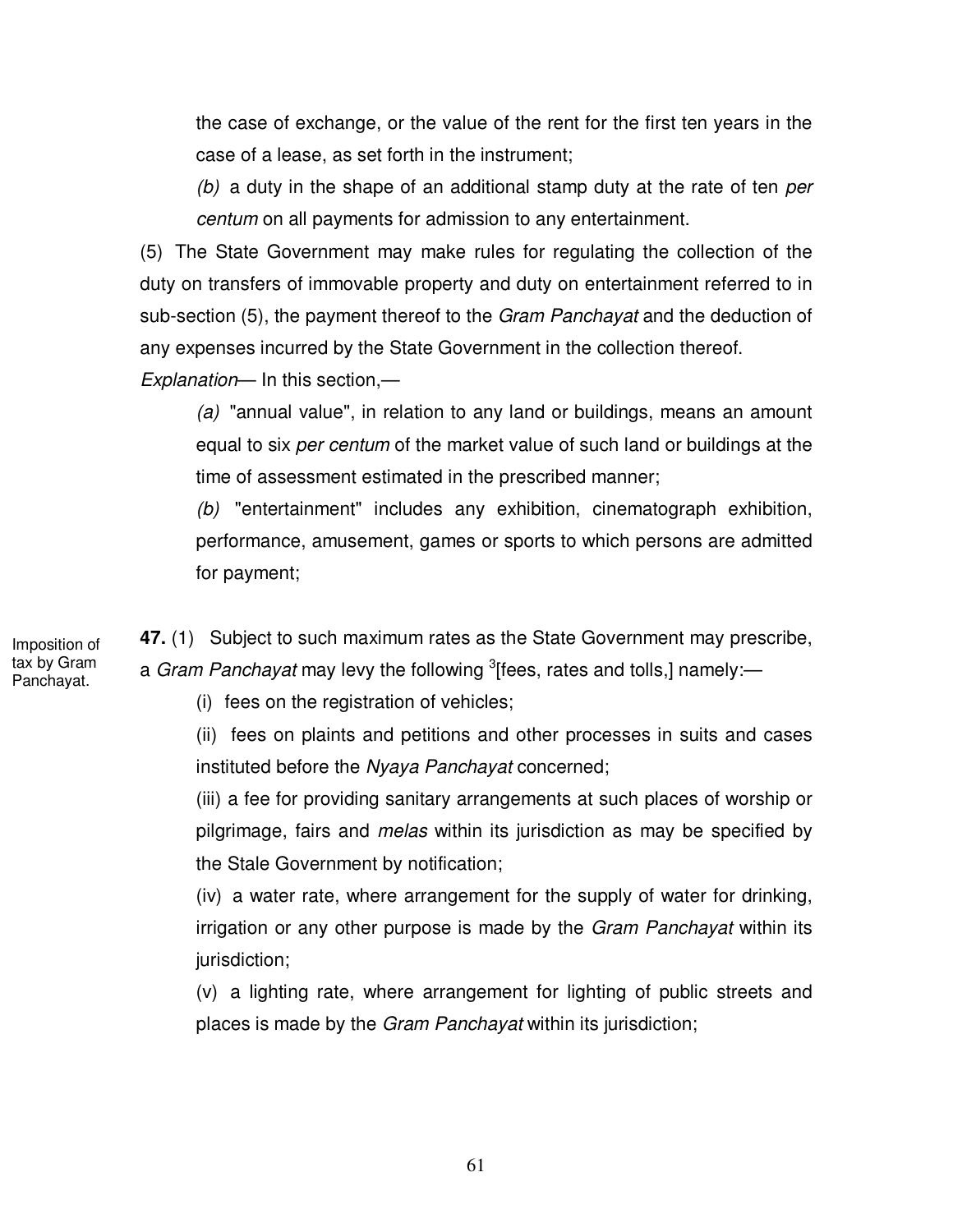(vi) a conservancy rate, where arrangement for clearing private latrines, urinals and cesspools is made by the Gram Panchayat within its jurisdiction;

(vii) fees on <sup>3</sup>fregistration] for running trade, wholesale or retail, within the jurisdiction of the *Gram Panchayat* unless such -[registration] or such trade is prohibited under any law for the time being in force;

(viii) tolls on persons, vehicles or animals or any class of them at any tollbar which is established by the *Gram Panchayat* on any road or bridge vested in, or under the management of, the Gram Panchayat;

(ix) tolls in respect of any ferry established by, or under the management of, the Gram Panchayat;

(x) fees on license on dogs and birds and other domestic pet animals;

(xi) a general sanitary rate where arrangement for the construction and maintenance of public latrines is made by the Gram Panchayat within its jurisdiction;

(xii) a drainage rate where arrangement for regular clearance of common drains is made by the Gram Panchayat within its jurisdiction;

(xiii) fees for grazing cattle on grazing land vested in, or under the management and control of, the Gram Panchayat;

(xiv) fees for use of burning *ghat* vested in, or under the management and control of, the Gram Panchayat;

(xv) fees on registration for [shallow or deep tube-wells] fitted with motordriven pump sets and installed for irrigation for commercial purposes, subject to such terms and conditions as may be prescribed. Explanation.—In this clause, "commercial purpose" includes any purpose for which irrigation water is supplied to the land of any person, other than the owner of the shallow tube-well, on realisation of water rates, by whatever name called, from the owner of such land.

(xvi) fees on the village produces sold in the village market organized by the Gram Panchayat to be determined by means of weight, measurement or by number or any two or more of them;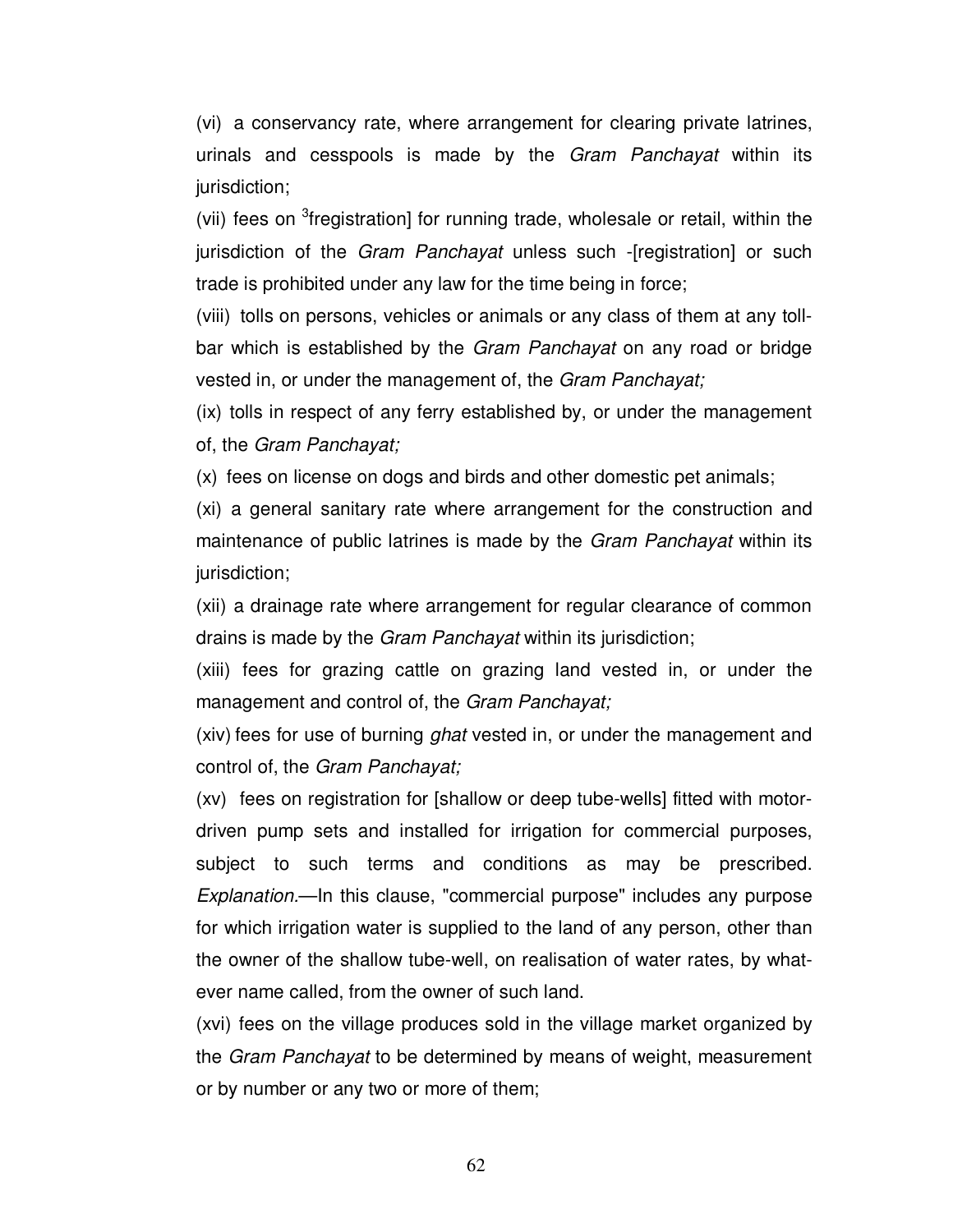(xvii) fees on erection, exhibition, fixing or retaining upon or over any land, building, wall, hoarding, or structure, any advertisement for public display in any manner whatsoever, in any place whether public or private excepting those exhibited by the State Government in the public interest.

(2) The Gram Panchayat shall not undertake registration of a vehicle or levy fee therefor and shall not provide sanitary arrangements at places of worship or pilgrimage, fairs and *melas* within its jurisdiction or levy fee therefor if such vehicle has already been registered by any other authority under any law for the time being in force or if such provision for sanitary arrangement has already been made by any other local authority.

(3) The scales of tolls, and the fees or rates and the terms and conditions of imposition thereof, shall be such as may be provided by bye-laws.

(4) Such bye-laws may provide for exemption from all or any of the tolls, fees or rates in any class of cases.

47A. A Gram Panchayat may borrow money from the Stale Government or <sup>4\*</sup> \* from banks or other financial institutions for furtherance of its objective on the basis of such specific schemes as may be drawn up by the Gram Panchayat for the purpose. Power to borrow money.

- **48.** (1) Every Gram Panchayat shall, at such lime and in such manner as may be prescribed, prepare in each year a budget or its estimated receipts and disbursements for the following year  $1* * * *$ . Budget of Gram Panchayat.
	- $(2)$   $(a)$  The budget prepared under sub-section  $(1)$  shall be written in vernacular of the district or the locality concerned and copies of the budget shall be pasted in such prominent places within the *Gram Panchayat* as may be prescribed, inviting objections and suggestions by the members of the Gram Sabha.

(b) Copies of the budget shall be forwarded to the Panchayat Samiti having jurisdiction over the *Gram* for its views, if any.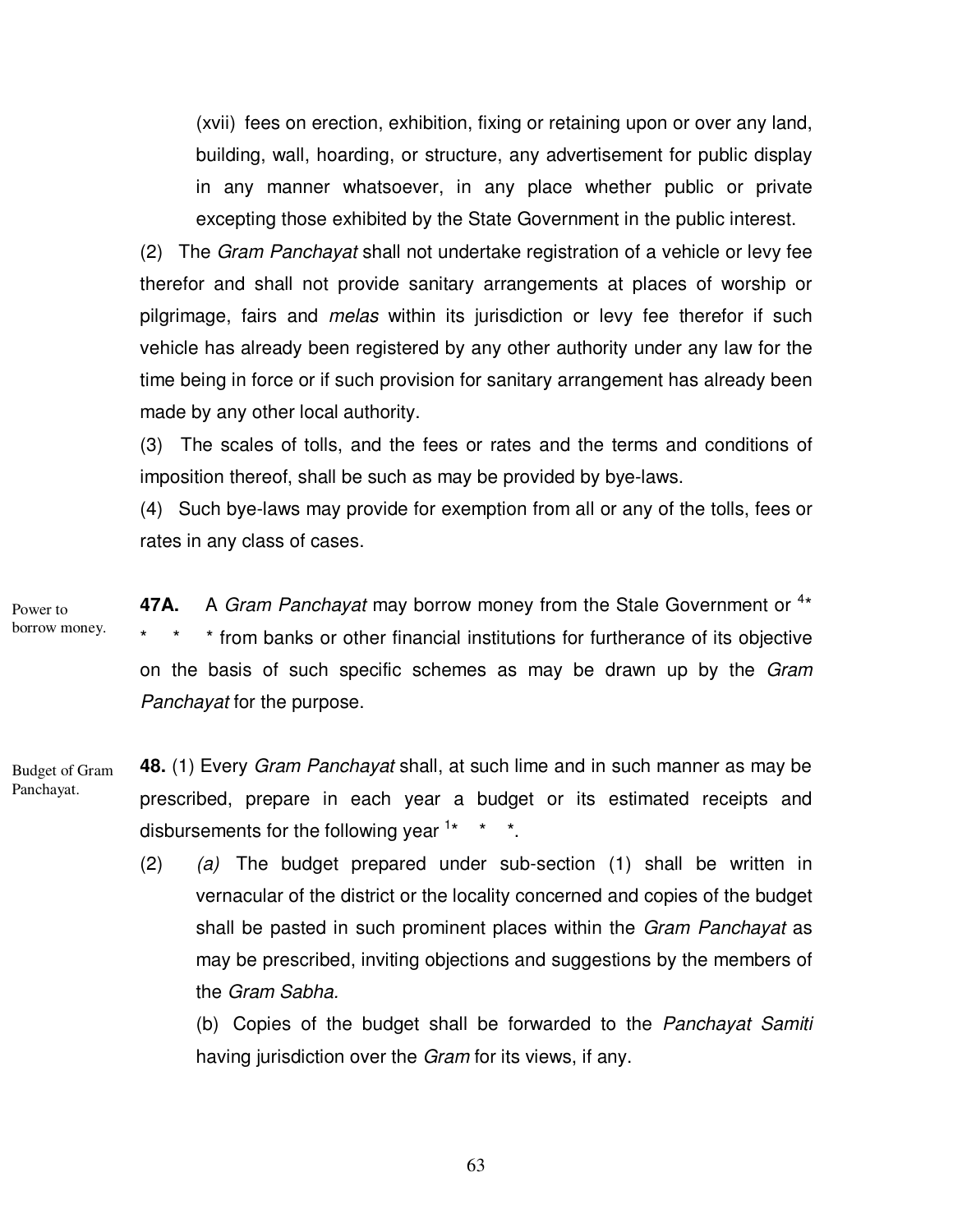(c) The budget with objections, suggestions and views, if any, received from various quarters shall, within such period as may be prescribed, be placed in the meeting of the Gram Sabha for discussions proposing modification, if any, of the budget.

(d) The Gram Panchayat shall, within such time as may be prescribed and in a meeting specially convened for the purpose and in the presence of at least half of the existing members, consider the objections, suggestions, and views, if any, and the discussions in the meeting of the Gram Sabha, and approve the budget with modifications, if any.

(e) A copy of the budget approved under clause  $(d)$  shall be forwarded to the Panchayat Samiti having jurisdiction.

(3) No expenditure shall be incurred unless the budget is approved  $3$ [under clause  $(d)$  of sub-section  $(2).$ ]

**49.** (1) A Gram Panchayat may prepare in each year a supplementary estimate providing for any modification of its budget and  $4$  [approve it in a meeting specially convened for the purpose and in the presence of at least half of the existing members] within such time and in such manner as may be prescribed.

 (2) A copy of the supplementary estimate as approved under subsection (1) shall be forwarded to the Panchayat Samiti having jurisdiction.

**50.** A Gram Panchayat shall keep such accounts and in such form as may be prescribed.

## **Chapter-VII**

## **Naya Pachayats**

**51.** (1) Every Gram Panchayat shall, if authorised by the State Government by notification to do so, constitute a Nyaya Panchayat, consisting of five members, to be called Vicharaks, elected by it at such lime and in such manner as may be prescribed from amongst persons whose names are included in the electoral roll of the West Bengal Legislative Assembly for the time being in force pertaining to the area comprised in the *Gram*, other than a person who is a member of any Supplementary Budget.

Accounts.

Constitution of Nyaya Panchayat.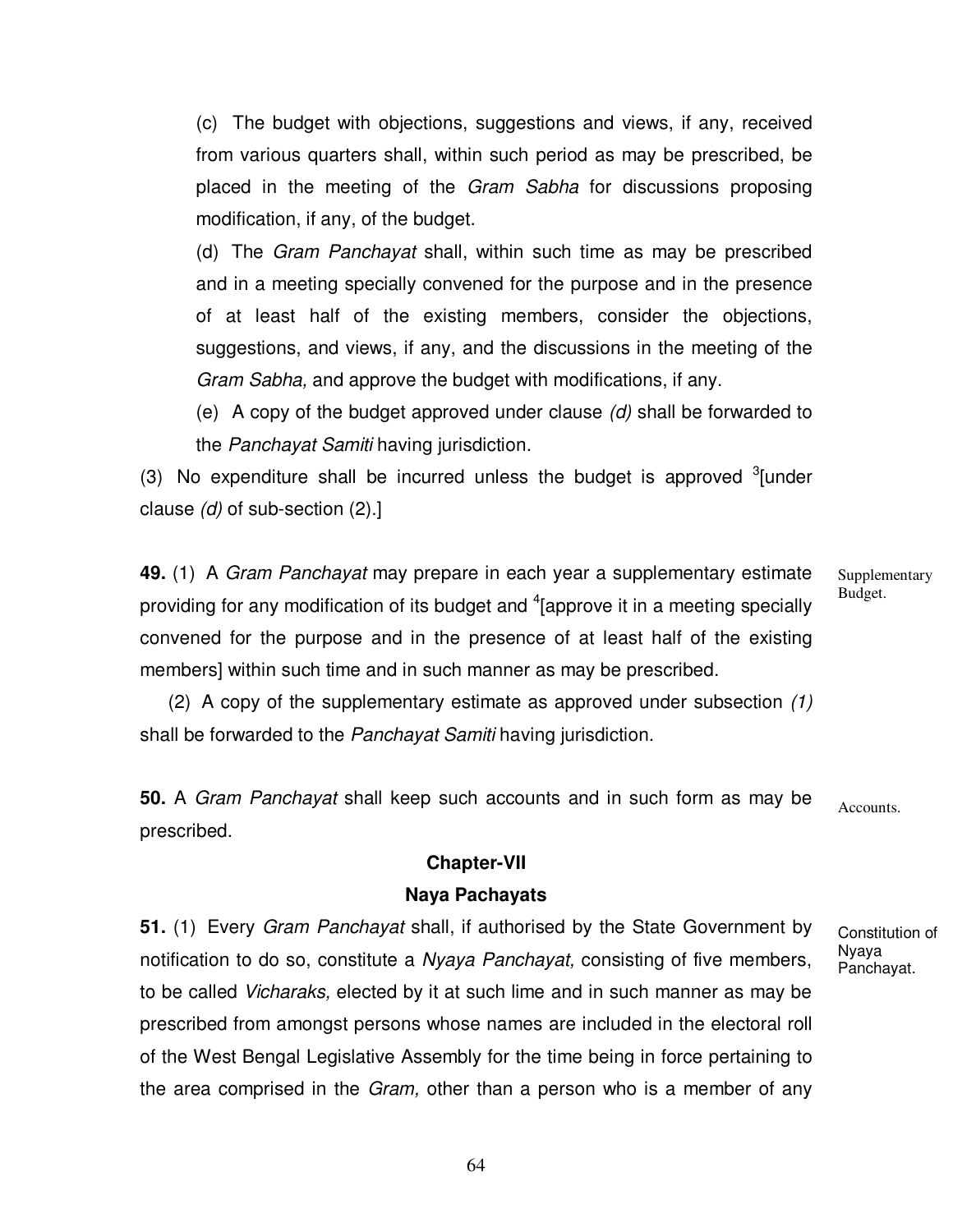Gram Panchayat, Panchayat Samiti<sup>1</sup>[, Zilla Parishad, Mahakuma Paris-had or Council] or of any municipal authority constituted under any of the Acts referred to in sub-section (2) of section I, for the trial of—

(a) the offences specified in the Second Schedule or a case transferred to the Nyaya Panchayat under sub-section (2) of section 52;

(b) all or any of the classes of civil suits specified in section  $61$ :

Provided that no person shall be elected to be a member of Nyaya Panchayat if he has any of the disqualifications mentioned in section 8.

(2) Every Nyaya Panchayat constituted under sub-section (1) shall be notified in the Official Gazette, or in such other manner as may be prescribed, and shall come into office with effect from the date specified in the said notification.

(3) Every Nyaya Panchayat shall elect at such time and in such manner as may be prescribed one of its members to be called Pradhan Vicharak to preside over its sittings and in the absence of the Pradhan Vicharak, the Vicharaks present at the sitting of the Nyaya Panchayat shall elect one of them to be the Pradhan Vicharak for the purpose of that sitting.

(4) The term of office of a member of a Nyaya Panchayat shall be '[five years] from the date of the notification mentioned in subsection (2): Provided that the members of a *Nyaya Panchayat* shall continue in office unlit the election of the members of the Nyaya Panchayat by the newly constituted Gram Panchayat after a general election and assumption of office by such members.

(5) No Nyaya Panchayat shall try any suit, case or other proceeding pending before it unless al least three members of the Nyaya Panchayat are present during such trial.

(6) The Secretary to the Gram Panchayat shall act as the Secretary to the Nyaya Panchayat for the purpose of keeping the records of its proceedings and decisions, and doing such other duties as may be prescribed.

**52.** (1) Notwithstanding anything contained in the Code of Criminal Procedure, 1898, a Nyaya Panchayat constituted under section 51 shall have jurisdiction, within the local limits of the Gram Panchayat constituting such Nyaya Panchayat,

Criminal **Jurisdiction**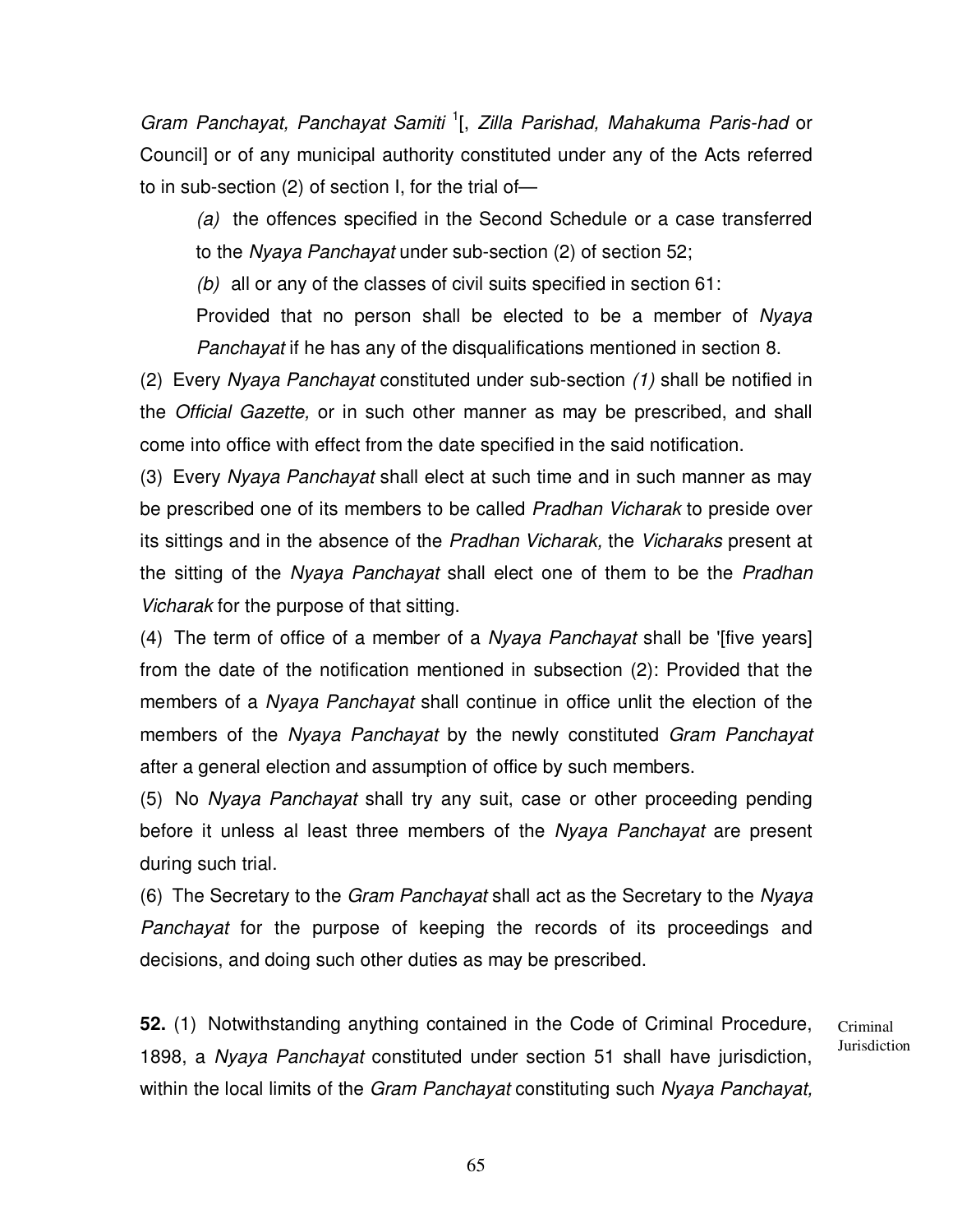to try all offences specified in the Second Schedule, Part A; and, with effect from the dale specified in the notification referred to in sub-section (2) of section 51, no other court shall, except as otherwise provided in this Act, take cognizance of any case triable by a Nyaya Panchayat: Provided that nothing in this Act shall take away the jurisdiction of any court to try a case which a Nyaya Panchayat is prohibited by section 78 from trying or which should be, in the opinion of the Nyaya Panchayat or of the Sessions Judge or the Sub-divisional Judicial Magistrate exercising the power conferred by sub-section (/) of section 79, tried in an ordinary court.

(2) A Nyaya Panchayat may try any offence specified in the Second Schedule, Part B, if the case is transferred to it by a Sessions Judge, a Sub-divisional Judicial Magistrate or any other Judicial Magistrate empowered to receive petitions under section 190 of the Code of Criminal Procedure, 1898:

Provided that—

(a) a Judicial Magistrate before whom a complaint of an offence mentioned in the Second Schedule, Part A cognizable by a Nyaya Panchayat is made, shall transfer the complaint to the Nyaya Panchayat which is competent to try the offence;

(b) the Sessions Judge or Sub-divisional Judicial Magistrate may transfer any case from one Nyaya Panchayat  $\log$  another or to any other court subordinate to him if in the interest of justice he considers it necessary to do so;

(c) the Sessions Judge or Sub-divisional Judicial Magistrate may, with the consent of the parties, transfer any case cognizable by a Nyaya Panchayat, if the place of residence of the complainant is situated within the limits of a Gram Panchayat for which there is no Nyaya Panchayat, to any Nyaya Panchayat situated at a distance from such place of residence convenient, in the opinion of the Sessions Judge or the Sub-divisional Judicial Magistrate, as the case may be, for the parties and witnesses.

(3) Every offence triable by a Nyaya Panchayat shall ordinarily be tried by the Nyaya Panchayat within the local limits of whose jurisdiction it was committed.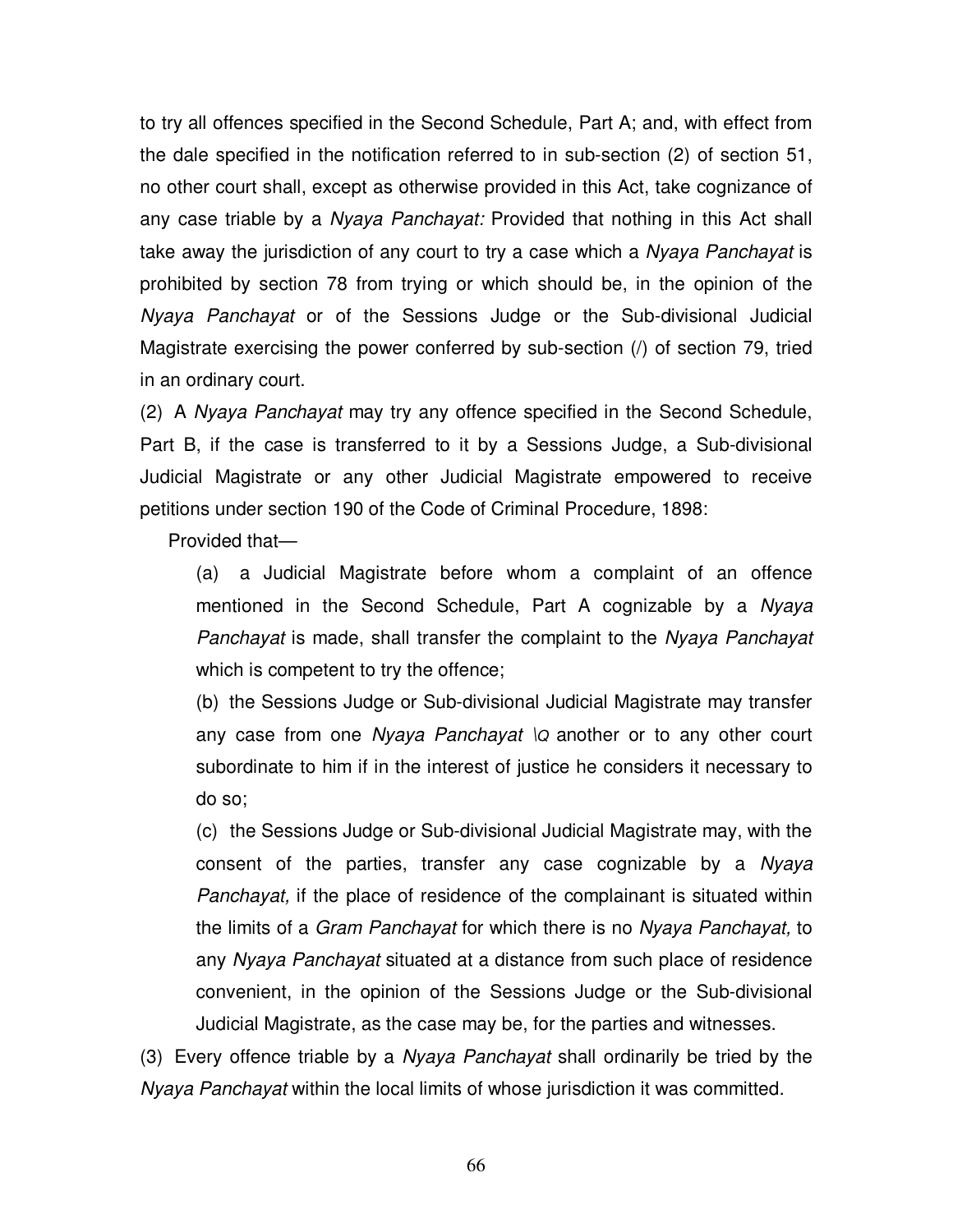(4) The offence of theft triable by a *Nyaya Panchayat* or any offence which includes theft or the possession of stolen property, triable by a Nyaya Panchayat, may be tried by the Nyaya Panchayat within the local limits of whose jurisdiction such offence was committed or the property stolen was possessed by the thief or by any person who received or retained the same knowing or having reason to believe it to be stolen.

(5) An offence triable by a Nyaya Panchayat, committed whilst the offender is in the course of performing a journey, may be tried by the Nyaya Panchayat through or into the local limits of whose jurisdiction the offender, or the person against whom, or the thing in respect of which, the offence was committed, passed in the course of that journey.

(6) When it is uncertain in which of several areas an offence was committed, or where an offence is committed partly in one local area and partly in another, or where an offence is a continuing one and continues to be committed in more local areas than one, or where it consists of several acts done in different local areas, it may be tried by a Nyaya Panchayat having jurisdiction over any such local areas.

(7) Whenever a question arises as to which of two or more Nyaya Panchayats subordinate to the same Sub-divisional Judicial Magistrate ought to try any offence, it shall be decided by the Sub-divisional Judicial Magistrate.

(8) Whenever a question arises as to which of two or more Nyaya Panchayats not subordinate to the same Sub-divisional Judicial Magistrate, but subordinate to the same Sessions Judge, ought to try any offence, it shall be decided by the Sessions Judge.

(9) Where two or more Nyaya Panchayats not subordinate to the same Sessions Judge have taken cognizance of the same offence, the Sessions Judge within the local limits of whose jurisdiction the proceedings were first commenced may direct the trial of such offender to be held in any Nyaya Panchayat subordinate to him and if he so decides all other proceedings against such person in respect of such offence shall be discontinued.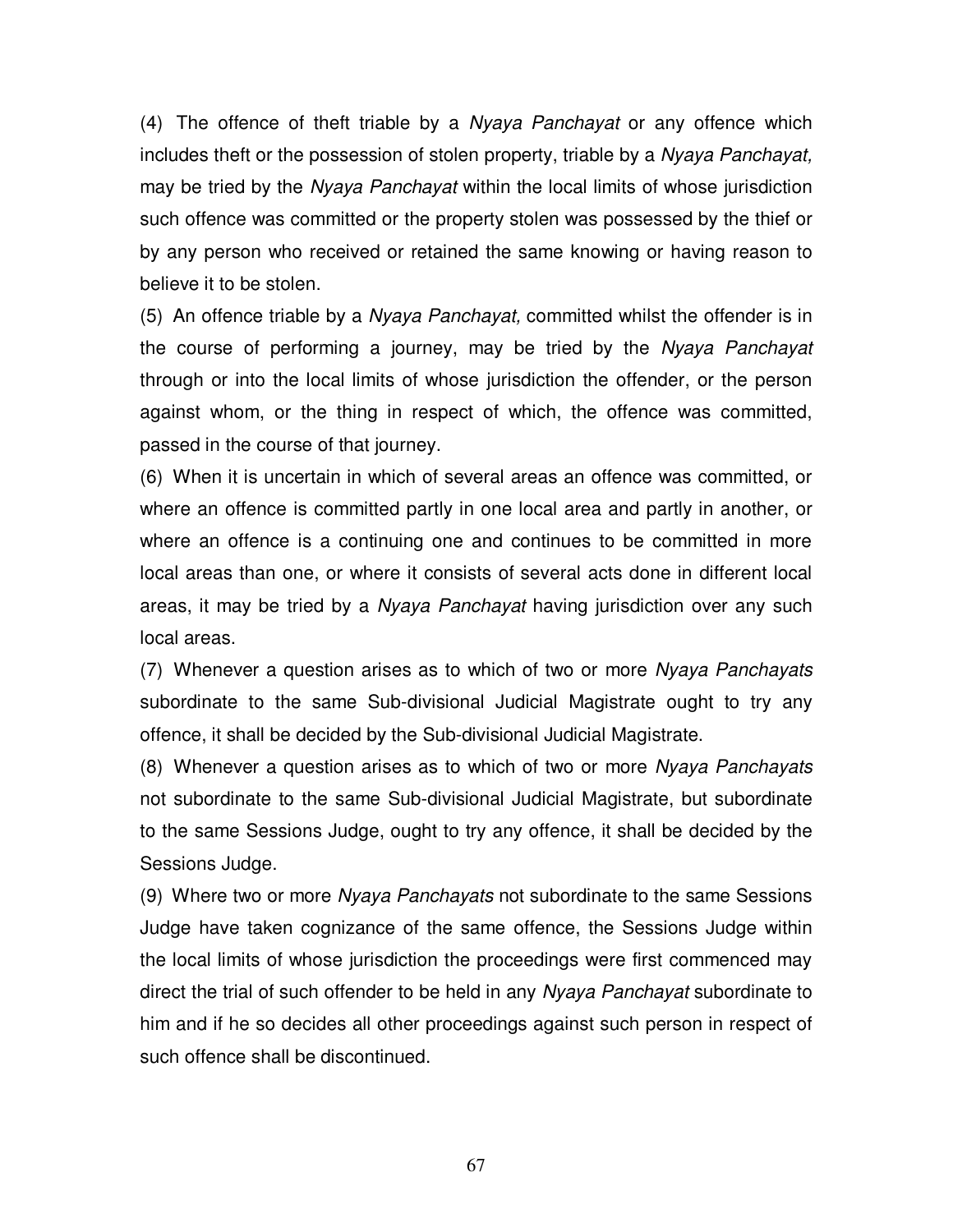**53.** A case before Nyaya Panchayat may be instituted by petition more orally or in writing to the Secretary of the Gram Panchayat or in his absence to a member of the Nyaya Panchayat. If the petition is made orally, the Secretary or the member, as the case may be, shall draw up a statement recording the name of the petitioner, the name of the person against whom the petition is made, the nature of the offence and such other particulars, if any, as may be prescribed, and the signature or the thumb impression of the petitioner shall be taken thereon. The Secretary or the member, as the case may be, shall, thereafter, direct the petitioner to appear before the Nyaya Panchayat on a particular date

**54.** (1) If upon the face of the petition, or on examining the petitioner, the Nyaya Panchayat \s of opinion that the petition is frivolous, vexatious or untrue, it shall dismiss the case by an order in writing.

Power to dissmiss or refuse to entertain petition.

(2) If at any time it appears to the Nyaya Panchayat—

(a) that it has no jurisdiction to try the case; or

(b) that the offence is one for which the sentence which it is competent to pass would be inadequate; or

 $(c)$  that the case is one which should not be tried by it, it shall direct the petitioner by an order in writing to the court which would have had jurisdiction to try the offence but for the provisions of this Act.

**55.** If in any case before a Nyaya Panchayat the petitioner fails, to appear on the day fixed, or if in the opinion of the Nyaya Panchayat, he shows negligence in prosecuting his case, the Nyaya Panchayat may dismiss the case for default, and such order of dismissal shall operate as an acquittal.

**56.** (1) If the petition be not dismissed, the Nyaya Panchayat shall, subject to the provisions of section 83, by summons require the accused to appear and answer the petition.

(2) If the accused fails to appear or cannot be found, the Nyaya Panchayat shall report the fact to the nearest Sub-divisional Judicial Magistrate, who would have Dismissal for default.

Proceeding preliminary to trial.

How case may be instituted.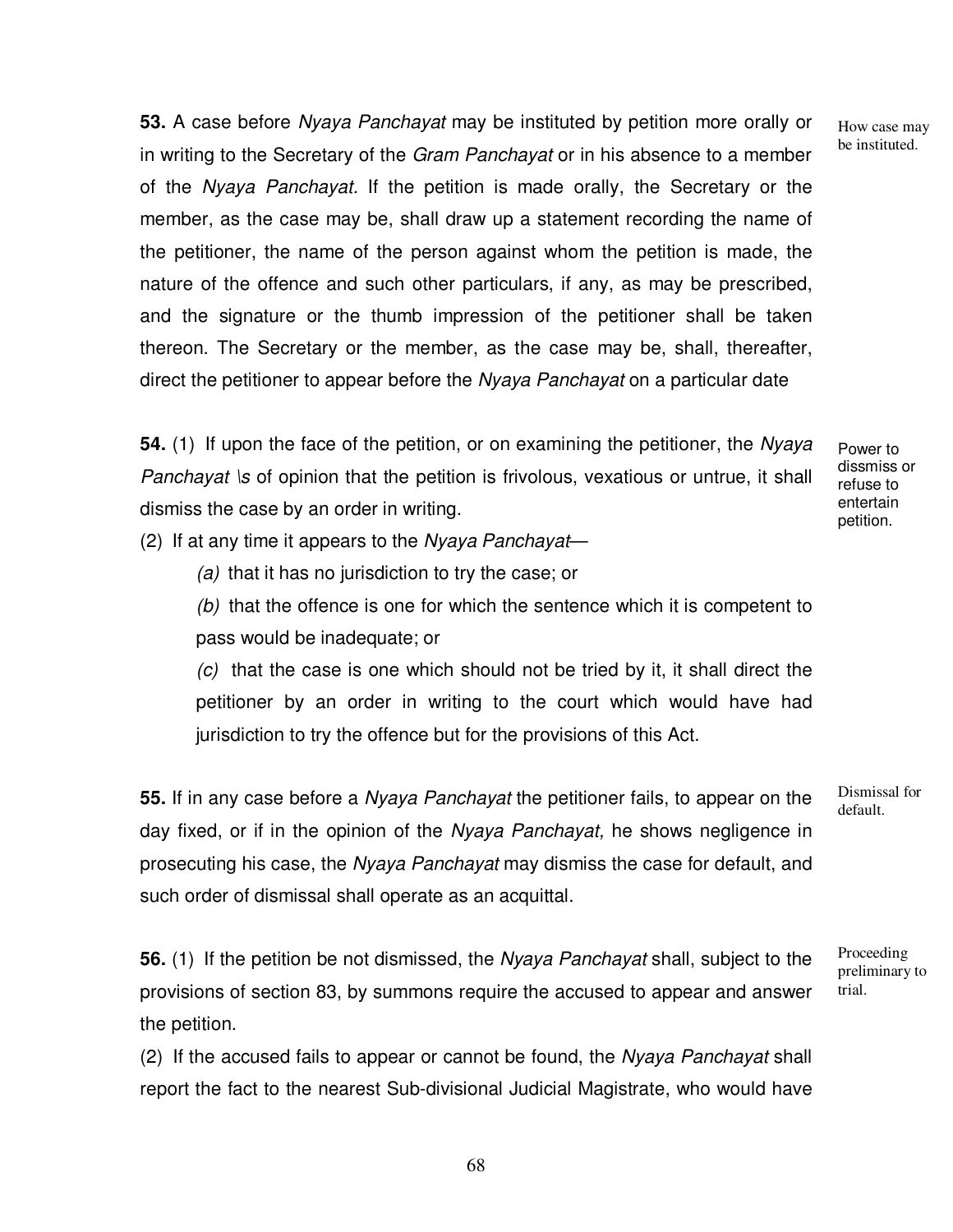had jurisdiction to try the offence but for the provisions of this Act, who may issue a warrant for the arrest of the accused and when arrested may forward him for trial to the Nyaya Panchayat or release him on bail to appear before it.

(3) The Nyaya Panchayat shall, if possible, try the case on the day on which the accused appears or is brought before it, but if that is not possible, the Nyaya Panchayat shall release him on his executing a bond for a sum not exceeding twenty-five rupees to appear before it on any subsequent day or days to which the trial may be adjourned:

Provided that if the accused fails or refuses to execute a bond, the Nyaya Panchayat shall, instead of releasing him, send him back under custody to the Sub-divisional Judicial Magistrate by whom such accused was arrested and thereupon such Sub-divisional Judicial Magistrate shall, notwithstanding anything contained in sub-section (7) of section 52, take cognizance of the complaint made before the *Nyaya Panchayat* and shall try such accused person in the same manner and under the same procedure as if the complaint were made before him.

- **57.** Notwithstanding anything contained in the Code of Criminal Procedure, 1898, the *Nyaya Panchayat* may allow the parties to compound any offence triable by it. Compounding of offences.
- **58.** Notwithstanding anything contained in the Code of Criminal Procedure, 1898, there shall be no appeal by a convicted person in any case tried by a Nyaya Panchayat: Provided that the Sessions Judge or Sub-divisional Judicial Magistrate within the local limits of whose jurisdiction the Nyaya Panchayat is situate, if satisfied that failure of justice has occurred, may, of his own motion, or on the application of any of the parties, concerned, made within thirty days from the date of the order of the Nyaya Panchayat, cancel or modify any order of conviction or of compensation made by a Nyaya Panchayat or direct the retrial of any case by a court of competent jurisdiction subordinate to him, notwithstanding anything contained in sub-section (1) of section 52. Bar to appeal.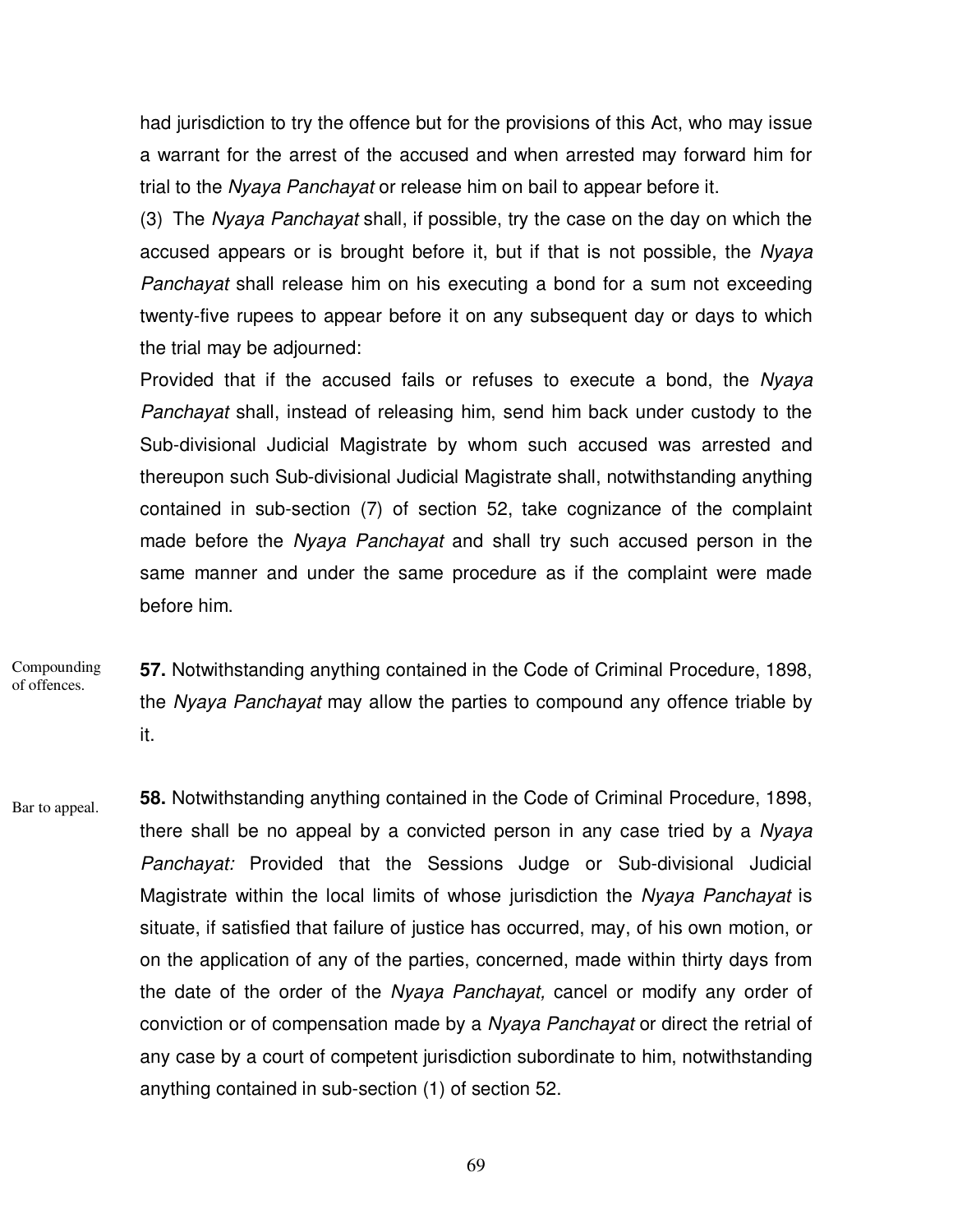**59.** (1) A Nyaya Panchayat shall, after hearing the parties and after considering the evidence adduced by the parties, record its decision in writing, and may sentence any offender convicted by it to pay a fine not exceeding fifty rupees: Provided that if the members of the Nyaya Panchayat present during the trial of a case fail to come to a unanimous decision, the decision of the majority of such members shall be the decision of the Nyaya Panchayat: Provided further that in the case of equality of votes of the members of a Nyaya Panchayat present during the trial of a case, the Pradhan Vicharak, or the person who is elected as Pradhan Vicharak for that sitting, shall have a second or casting vote and the decision of the Nyaya Panchayat shall be in accordance with such second or casting vote.

(2) No sentence of imprisonment, simple or regorous, whether substantive or in default of payment of fine shall be awarded by any Nyaya Panchayat.

(3) When a *Nyaya Panchayat* imposes a fine under sub-section  $($ ), it may, when passing the order, direct that the whole or any part of the fine recovered shall be applied in payment of compensation for any loss or injury caused by the offence.

(4) If a Nyaya Panchayat is satisfied that a complaint made before it or transferred to it for trial is false, vexatious or frivolous, it may order the complainant to pay to the accused, such compensation not exceeding twenty-five rupees, as it thinks fit.

(5) If such fine or compensation is not paid or realised within thirty days of the passing of the sentence or order or within such further time as the Nyaya Panchayat may allow, the Nyaya Panchayat shall record an order declaring the amount of fine imposed or compensation awarded and that it has not been paid, and shall forward the same to the nearest Sub-divisional Judicial Magistrate, who would have had jurisdiction to try the case but for the provisions of this Act, and the Sub-divisional Judicial Magistrate shall—

(a) proceed to execute the order as if it were an order passed by himself, or

Power to impose fine or to award compensation.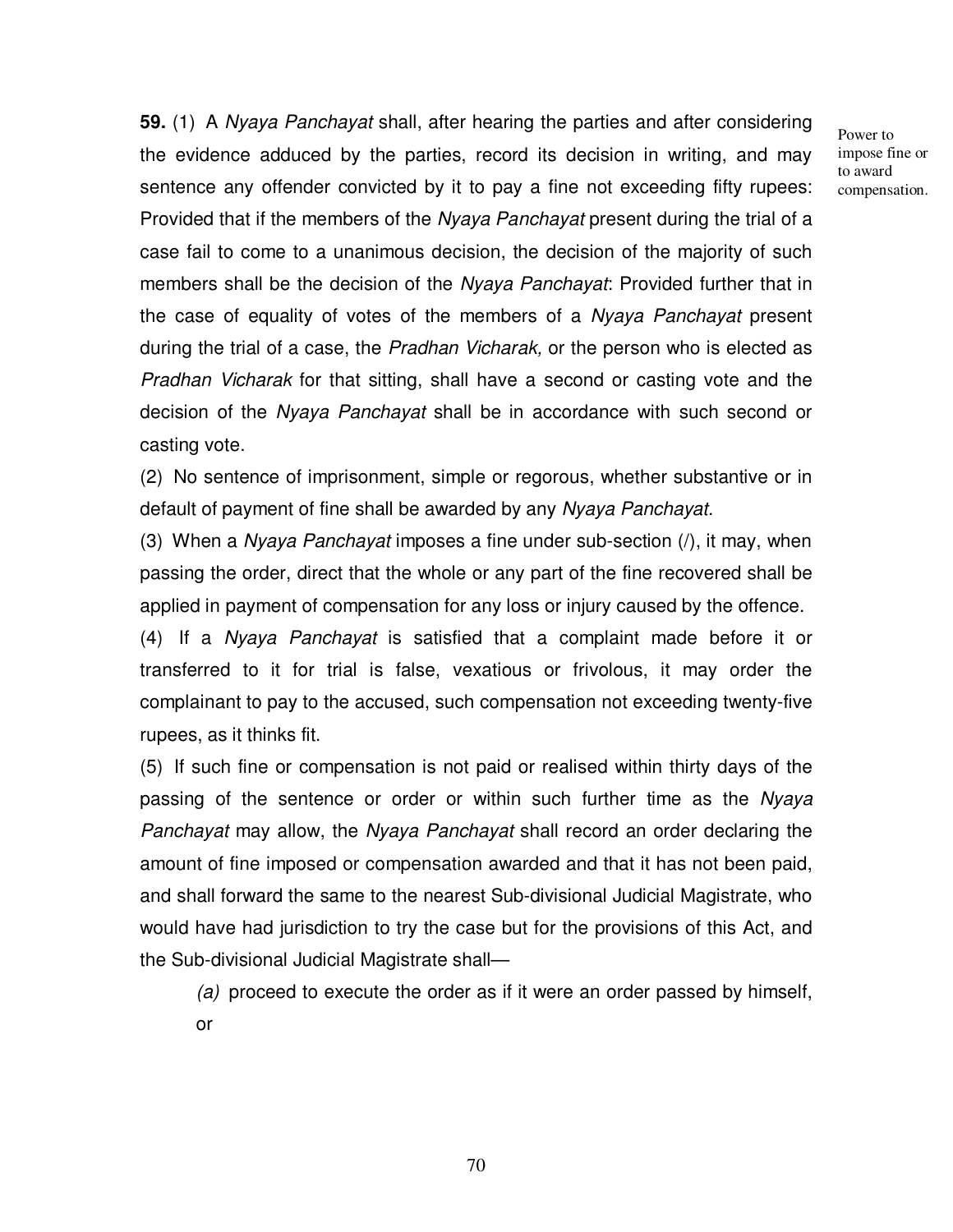$(b)$  in default of payment, sentence the accused to imprisonment in accordance with Chapter III of the Indian Penal Code, notwithstanding anything contained in sub-section (2) of this section:

Provided that, notwithstanding anything contained in the Indian Penal Code—

(a) the fine imposed or compensation awarded by a Nyaya Panchayat shall not be realised from any person who has served his term of imprisonment;

(b) the person serving his term of imprisonment shall be forthwith released, if the fine or compensation is paid before the expiry of the term of imprisonment.

Release after admonition or on probation of good contuduct.

**60.** When any person is convicted by a Nyaya Panchayat and no previous conviction is proved against him, if it appears to the said Nyaya Panchayat that regard being had to the age, character and antecedents of the offender and to the circumstances in which the offence was committed, it is expedient —

(a) that the offender should be released after due admonition the Nyaya Panchayat may, instead of sentencing him to any punishment, release him after due admonition; or

(b) that the offender should be released on probation of good conduct, the Nyaya Panchayat may, notwithstanding anything contained in the Code of Criminal Procedure, 1898, instead of" sentencing him at once to any punishment, direct that he be released on his executing a bond for a sum not exceeding fifty rupees to appear and receive sentence when called upon during such period (not exceeding one year) as it may direct, and in the meantime to keep the peace and be of good behaviour.

Civil Jurisdiction. **61.** (1) Notwithstanding anything contained in the Bengal, Agra and Assam Civil Courts Act, 1887, the Provincial Small Cause Courts Act, 1887 and the Code of Civil Procedure, 1908, and subject to the provisions of sections 62 and 63, a Nyaya Panchayat shall have, within the local limits of the Gram Panchayat constituting such Nyaya Panchayat, jurisdiction to try the following classes of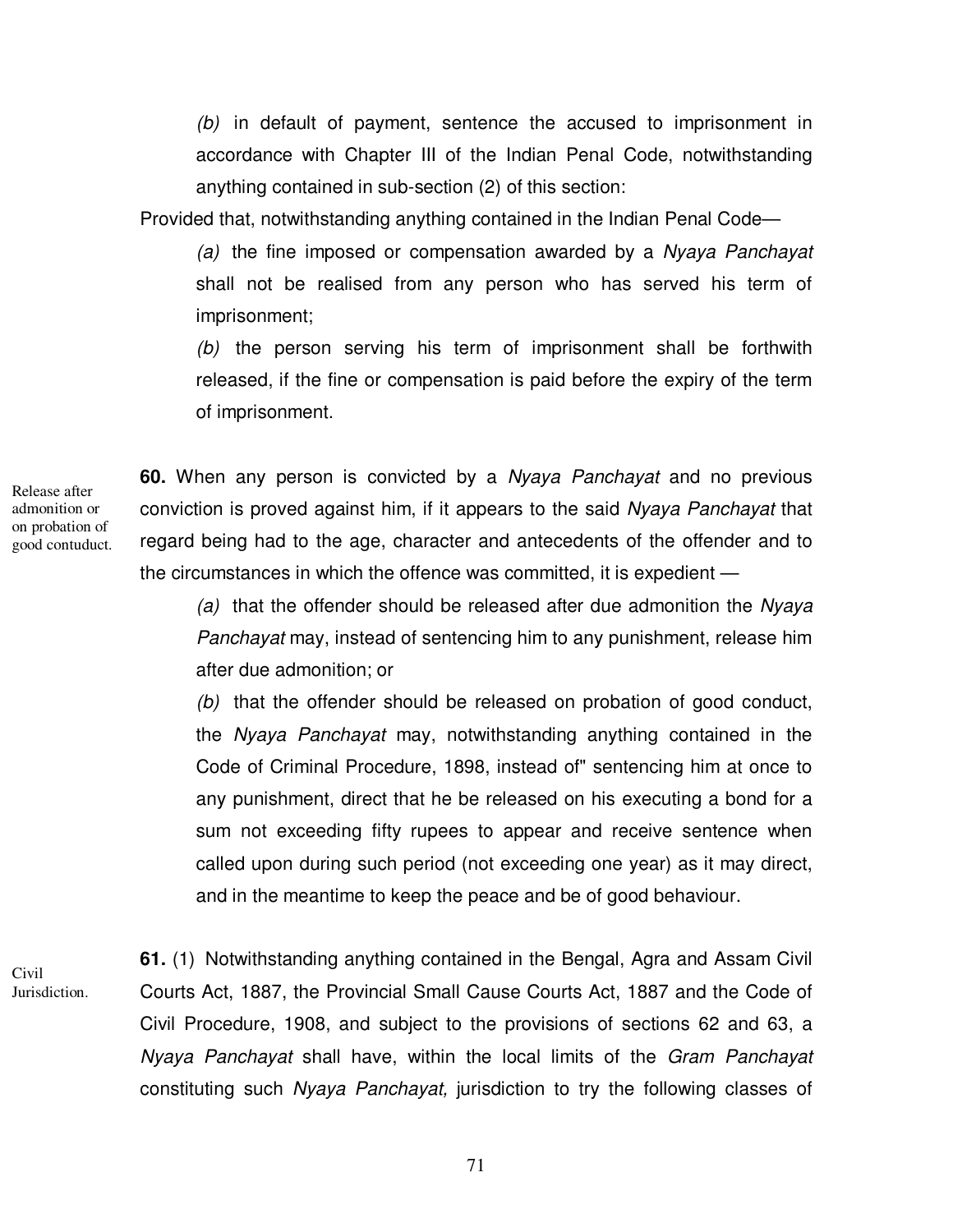suits when the value of the suit does not exceed two hundred and fifty rupees, namely:—

(a) suits for money due on contracts;

(b) suits for the recovery of movable property or the value of such property;

(c) suits for compensation for wrongfully taking or damaging movable property; and

(d) suits for damages by cattle-trespass.

(2) No other court shall have jurisdiction to try any suit of the classes mentioned in sub-section (1):

Provided that nothing in this Act shall lake away the jurisdiction of any court to try a suit which a Nyaya Panchayat is prohibited by section 78 from trying or which should be, in the opinion of the Nyaya Panchayat or of the District Judge exercising the power conferred by sub-section (2) of section 79, tried by an ordinary court.

**62.** No suit shall lie in any Nyaya Panchayat—

Suites not be tried.

(a) on a balance of partnership account;

(b) for a share or part of a share under an intestacy, or for a legacy or part of legacy under a Will;

(c) by or against the Union of India or a State Government or a local authority or public officers for acts done in their official capacity;

(d) by or against minors or persons of unsound mind or when any such person is in the opinion of the Nyaya Panchayat a necessary party;

(e) for the assessment, enhancement, reduction, abatement, apportionment or recovery of rent of immovable property; or

(f) by a mortgagee of immovable properly for the enforcement of the mortgage by foreclosure or sale of the property or otherwise, or by a mortgagor of immovable properly for the redemption of the mortgage.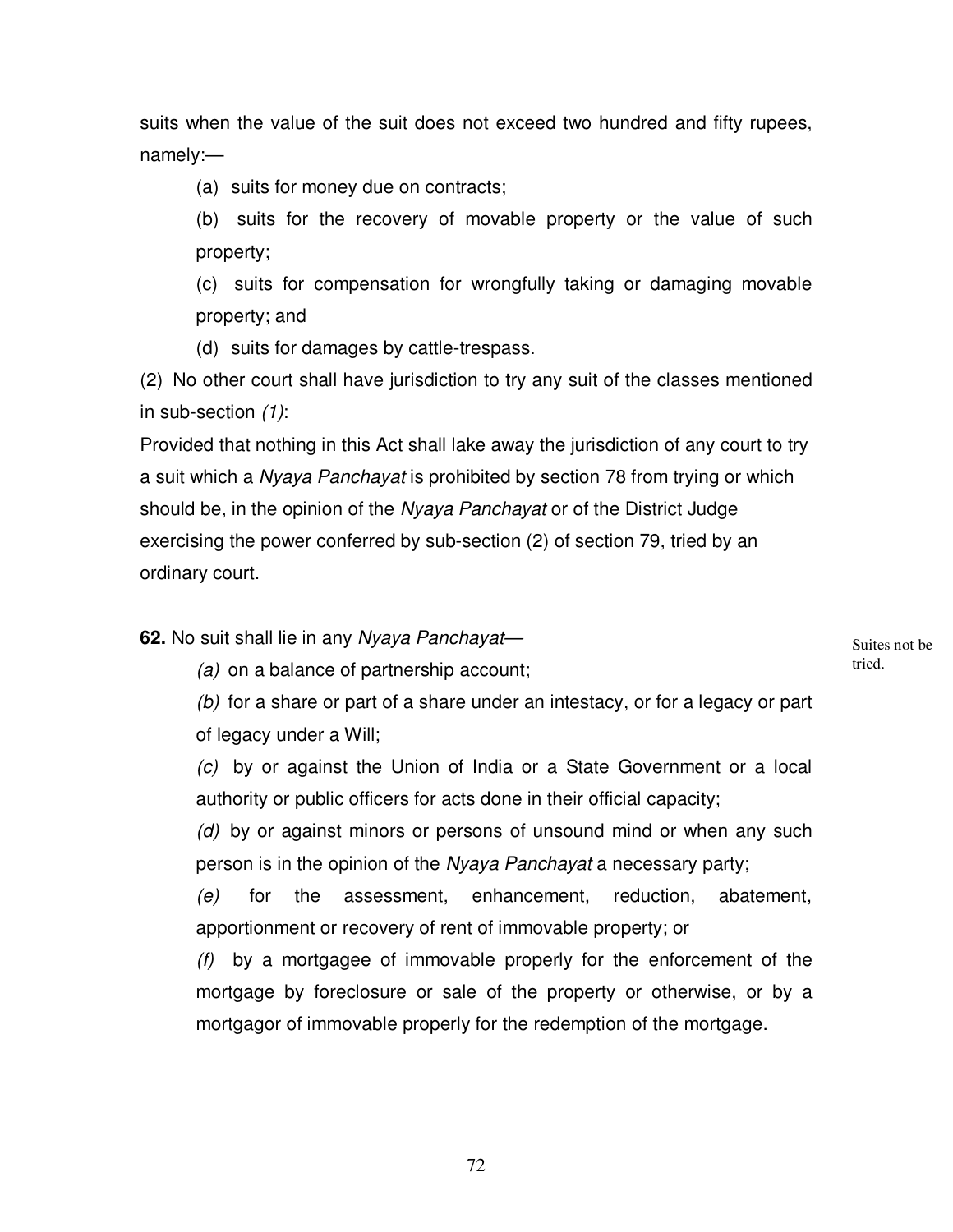Suites to imporve whole claim.

**63.** (1) Every suit instituted before a Nyaya Panchayat shall include the whole of the claim which the plaintiff is entitled to make in respect of the matter in dispute, but he may relinquish any portion of his claim in order to bring the suit within the jurisdiction of the Nyaya Panchayat.

(2) If the plaintiff omits to sue in respect of or relinquishes any portion of his claim, he shall not afterwards sue in respect of the portion so omitted or relinquished.

**64.** No suit shall lie in a Nyaya Panchayat unless at least one of the defendants resides within the limits of its jurisdiction at the time of the institution of the suit, or the cause of action has arisen wholly or in part within those limits. Local limit of jurisdiction.

**65.** (1) A suit before a Nyaya Panchayat may be instituted by petition made orally or in writing to the Secretary of the Gram Panchayat or in his absence to a member of the Nyaya Panchayat. If the petition is made orally the Secretary or the member, as the case may be, shall draw, up a statement recording the name of the petitioner, the name of the person, against whom the petition is made, the nature of the claim and such other particulars, if any, as may be prescribed and the signature or the thumb impression of the petitioner shall be taken thereon. The Secretary or the member, as the case may be, shall thereafter direct the petitioner to appear before the Nyaya Panchayat on a particular date. How suites may be instituted.

(2) The plaintiff on instituting his suit shall state the value of the claim.

Dismissal of suites barried by limition, etc.

**66.** (1) If at any time the Nyaya Panchayat is of opinion that the suit is barred by limitation it shall dismiss the suit by an order in writing.

(2) If at any time it appears to the Nyaya Panchayat that it has no jurisdiction to entertain the suit, it shall direct the petitioner to the Court having jurisdiction to try such suit.

(3) Where it is proved to the satisfaction of the Nyaya Panchayat that a suit has been adjusted wholly or in part by any lawful agreement or compromise or where the defendant satisfies the plaintiff in respect of the whole or any part of the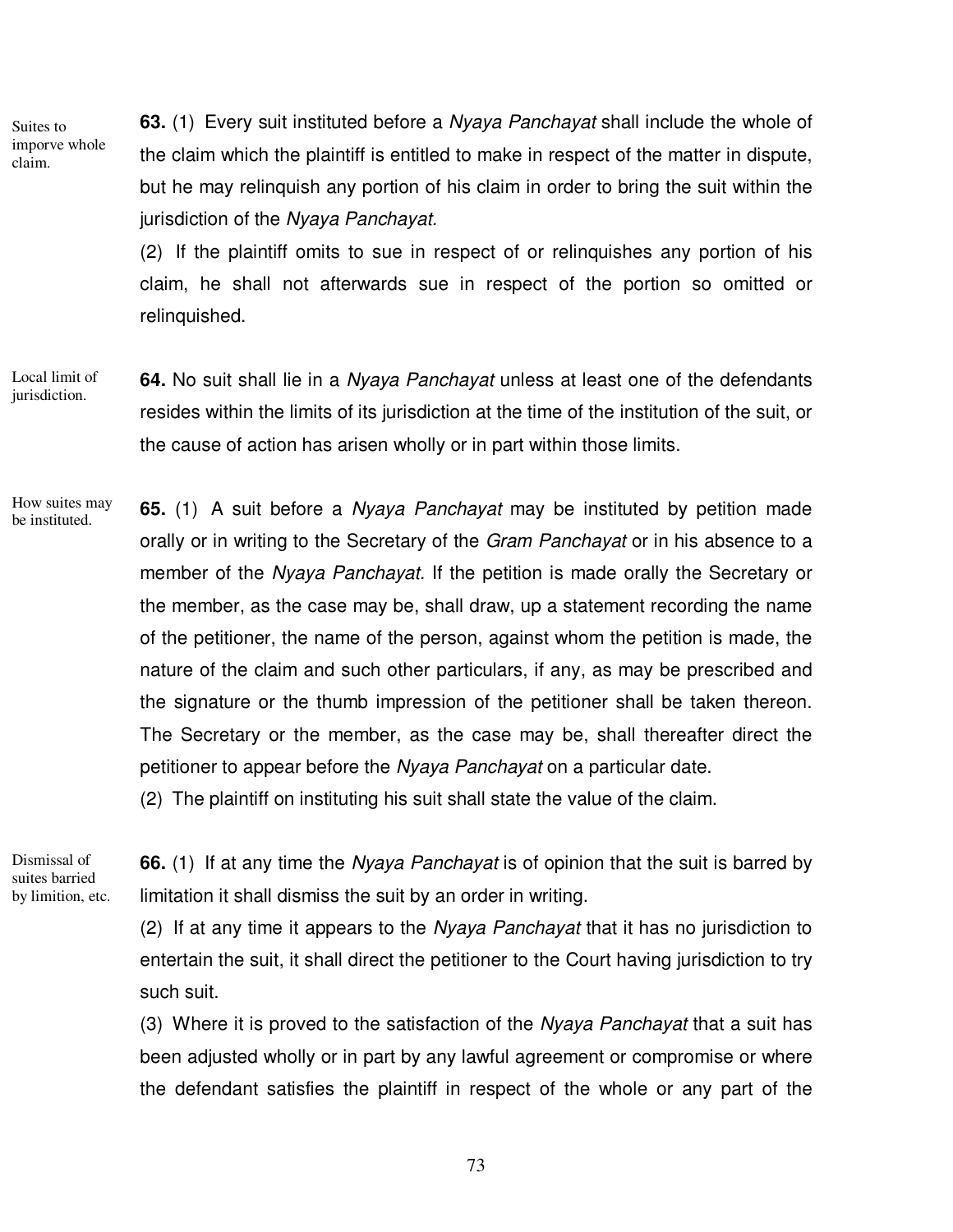subject matter of the suit, the Nyaya Panchayat shall pass a decree in accordance therewith so far as it relates to the suit:

Provided that where the Nyaya Panchayat refuses to pass a decree in accordance with the agreement or compromise, it shall record its reasons in writing for so doing.

**67.** If in any suit before a Nyaya Panchayat the plaintiff fails to default appear on the day fixed, or if in the opinion of the Nyaya Panchayat, he shows negligence in prosecuting his suit, it may dismiss the suit for default:

Dismissal of suties for default.

Provided that a Nyaya Panchayat may restore a suit dismissed for default, if within thirty days from the date of such dismissal the plaintiff satisfies the Nyaya Panchayat that he was prevented by sufficient cause from appearing at the time when the suit was called on for hearing.

**69.** If on receiving the plaint the Nyaya Panchayat is satisfied that the trial of the suit may be proceeded with it shall, by summons, require the defendant to appear and answer the suit either orally or in writing.

defendant to appear.

Summons to

**69.** If the defendant fails to appear and the Nyaya Panchayat is satisfied that the summons was duly served it may decide the suit ex parte: Ex parte

Provided that any defendant against whom a suit has been decided ex parte may, within thirty days from the date of executing any process for enforcement of the decision, apply, orally or in writing, to the Nyaya Panchayat to set aside the order; and the Nyaya Panchayat, if satisfied that the summons was not duly served on the defendant, or that the defendant was prevented from appearing at the time when the suit was called on for hearing by any sufficient cause, shall set aside the decision and shall appoint a day for proceeding with the suit.

**70.** No decision or order of a Nyaya Panchayat shall be set aside under the proviso to section 67 or under the proviso to section 69 unless notice in writing has been served by the Nyaya Panchayat on the opposite party.

decision.

No order to be set aside without notice to opposite party.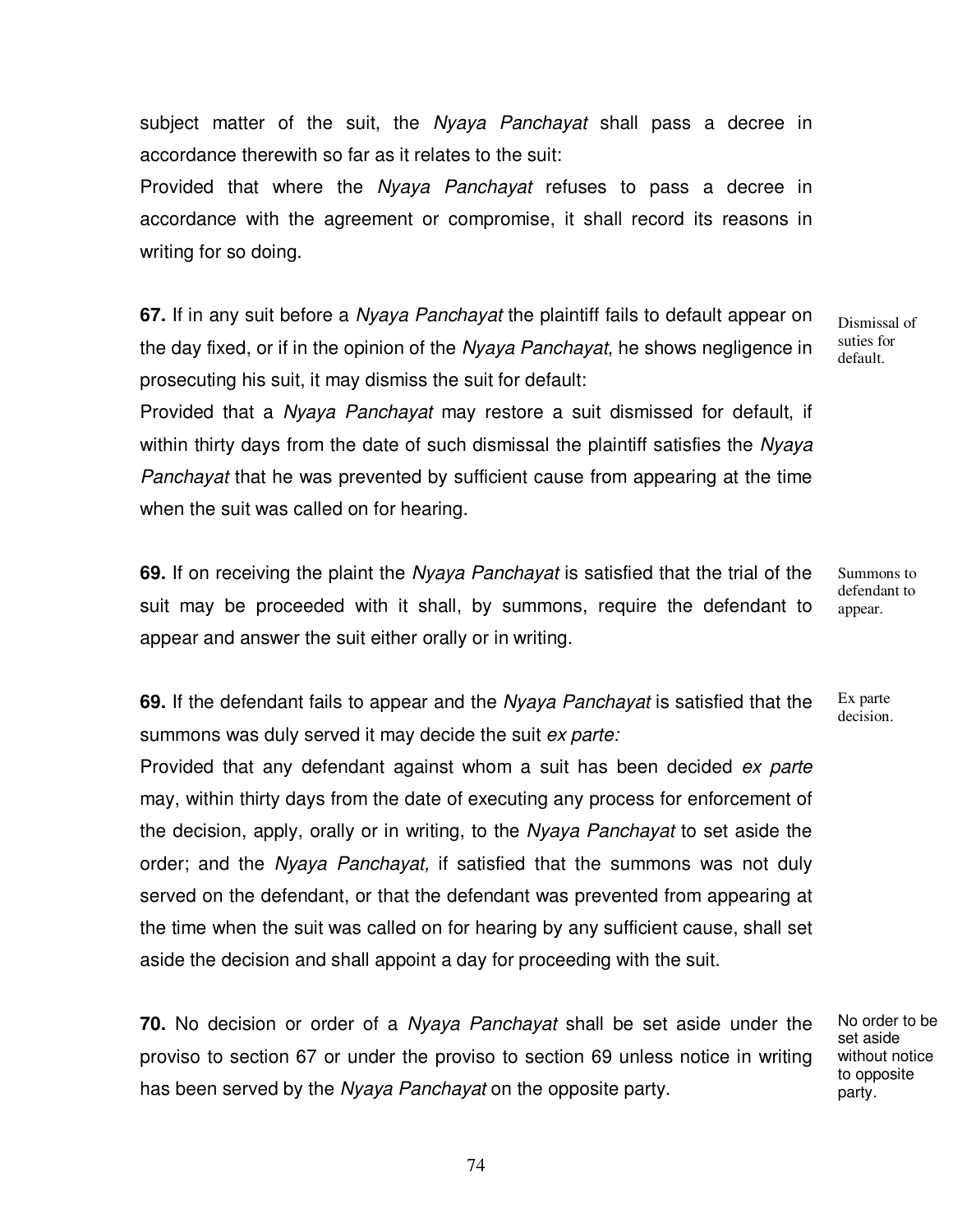Power to determine. **71.** (1) Subject to the provisions of clauses (c) and (d) of section 62, the Nyaya Panchayat shall add as parties to a suit any person whose presence as parties it considers necessary for a proper decision thereof, and shall enter the names of such parties in the register of suits, and the suit shall be tried as between the parties whose names are entered in the said register:

Provided that when any party is added, notice shall be given to him and he shall be given an opportunity to appear before the trial of the suit is proceeded with.

(2) In all cases where a new party appears under the proviso to subsection (*I*) during the trial of a suit, he may require that the trial shall begin de novo,

**72.** (1) When the parties or their agents have been heard and the Decision of evidence on both sides considered, the Nyaya Panchayat shall, by written order, pass such decree as may seem just, equitable and according to good conscience, stating in the decree the amounts of prescribed fees and the amount, if any, paid to witnesses under sub-section (3) of section 82 and the persons by whom such amounts are payable: Decesion of suites.

> Provided that if the members of the Nyaya Panchayat present during the trial of a suit fail to come to a unanimous decision, the decision of the majority of such members shall be the decision of the Nyaya Panchayat:

> Provided further that in the case of equality of votes of the members of a Nyaya Panchayat present during the trial of a suit, the Pradhan Vicharak, or the person who is elected as Pradhan Vicharak for that sitting, shall have a second or casting vote and the decision of the Nyaya Panchayat shall be in accordance with such second or casting vote.

> (2) Subject to such conditions and limitations as may be prescribed, and to the provisions of any law for the time being in force, the costs of an incidental to all suits shall be in the discretion of the Nyaya Panchayat and the Nyaya Panchayat shall have full power to determine by whom and to what extent such costs are to be paid, and to give all necessary directions for the purposes aforesaid:

> > 75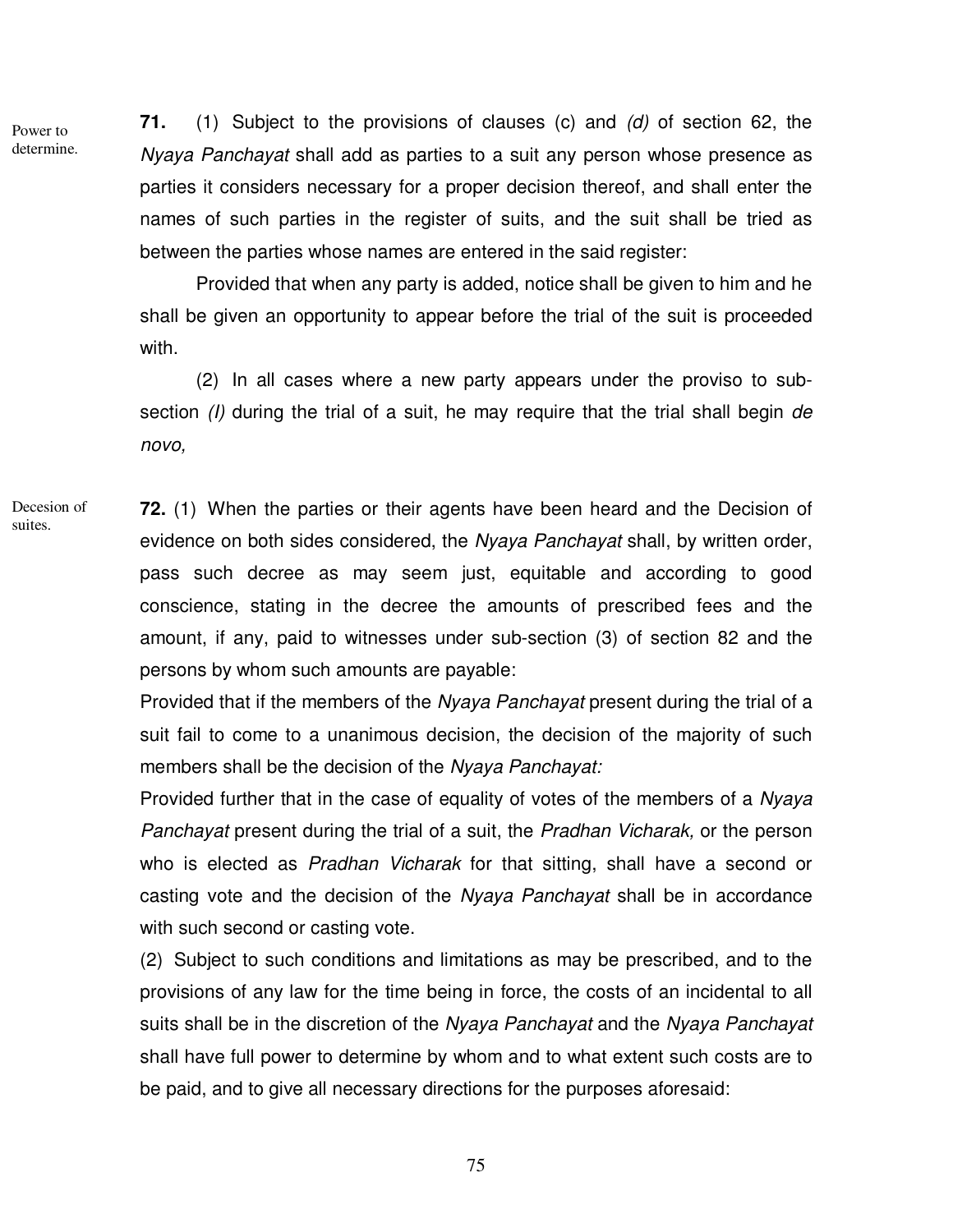Provided that where the Nyaya Panchayat directs that the successful party shall not get the costs of the suit, it shall state its reasons in writing.

(3) If a Nyaya Panchayat is satisfied that a suit instituted before it is false, vexatious or frivolous, it may direct the plaintiff, by an order in writing, to pay to the defendant such compensation, not exceeding twenty-five rupees, as it may think fit.

**73.** A Nyaya Panchayat in ordering the payment of a sum of money or the delivery of any movable property may direct that the money be paid, or the movable property be delivered, by installments. **Instalments** 

**74.** The decision of a Nyaya Panchayat in every suit shall be final as between the parties to the suit: Provided that the Munsif who would have had jurisdiction to try the suit but for the provisions of this Act, may, on the application of any party to the suit made within thirty days of the decree or order of the Nyaya Panchayat, cancel or modify the decree or order of the Nyaya Panchayat or direct a retrial of the suit by the same or any other Nyaya Panchayat if he is satisfied that there has been a failure of justice.

**75.** If the plaintiff or defendant in any suit dies before the suit has been decide, the suit may, subject to the provisions of clause  $(d)$  of section 62, be proceeded with at the instance of, or against the legal representatives of, the deceased plaintiff or defendant, as the case may be.

76. The decision of a *Nyaya Panchayat* on the question of title, legal character, contract or obligation shall not bind the parties except in respect of the suit in which such matter is decided.

77. (1) The provisions of—

*(a)* the West Bengal Court-fees Act, 1970,

*(b)* the Code of Criminal Procedure, 1898,

*(c)* the Code of Civil Procedure, 1908, and

Decision to be but power to Munsif to order retrial.

Death of parties.

Effect of dicision on question of title,etc.

Procedure for Nyaya Pnachyat.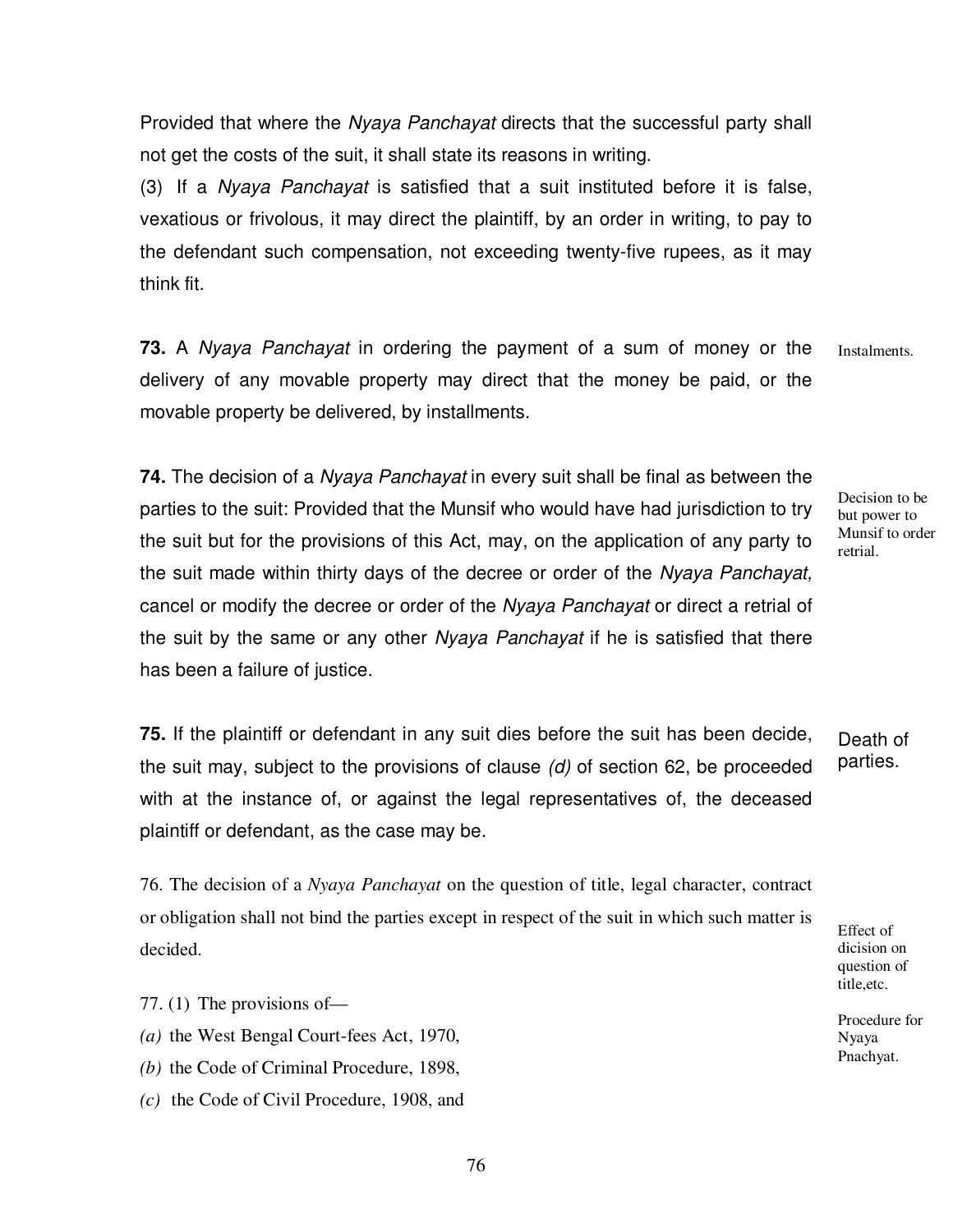- *(d)* the Indian Evidence Act, 1872, shall not apply to any trial before a *Nyaya Panchayat.*
- (2) The procedure to be followed by a *Nyaya Panchayat* in any trial, in the enforcement of its decisions and orders, and in the method of forming a quorum shall, subject to the provisions of this Act, be in accordance with prescribed rules.

Bar to trial of case of suit in which a Panchayat or its member is interested.

Withdrawl or transfer of case or suit.

**78.** No *Nyaya Panchayat* shall try any case or suit or other proceeding in which the *Gram Panchayat* concerned or any member of such *Nyaya Panchayat* is a party or is interested.

**79.** (1) The Sessions Judge or the Sub-divisional Judicial Magistrate within the local limits of whose jurisdiction the *Nyaya Panchayat* is situate, may, of his own motion or on the application of any of the parties to a case or on the motion of the *Nyaya Panchayat*  concerned, withdraw the case pending before a *Nyaya Panchayat* if, for reasons to be recorded by him in writing, he is of opinion-that the case is one which should not be tried or heard by the *Nyaya Panchayat,* and may try or hear the case himself or transfer it for disposal to another Judicial Magistrate who would have had jurisdiction to try the case but for the provisions of this Act.

(2) The District Judge, within the local limits of whose jurisdiction a *Nyaya Panchayat* is situate, may, of his own motion or on the application of any of the parties to a suit or on the motion of the *Nyaya Panchayat* concerned, withdraw the suit pending before a *Nyaya Panchayat* if, for reasons to be recorded by him in writing, he is of opinion that the suit is one which should not be tried or heard by the *Nyaya Panchayat,*  and may try or hear the suit himself or transfer it for disposal to the court of the Munsif who would have had jurisdiction to try the suit but for the provisions of this Act.

(3) If at any stage of a case or a suit any party to such case or suit informs the *Nyaya Panchayat* that he has applied or that he intends to apply for the withdrawal or transfer of the case or suit under sub-section *(I)* or sub-section (2), as the case may be, the *Nyaya Panchayat* shall stay further proceedings in the case or suit until such time as it thinks fit.

Certain suits and case not to be tried.

**80.** (1) No *Nyaya Panchayat* shall try any suit in which the matter suits directly and substantially in dispute has been heard and finally decided by a court of competent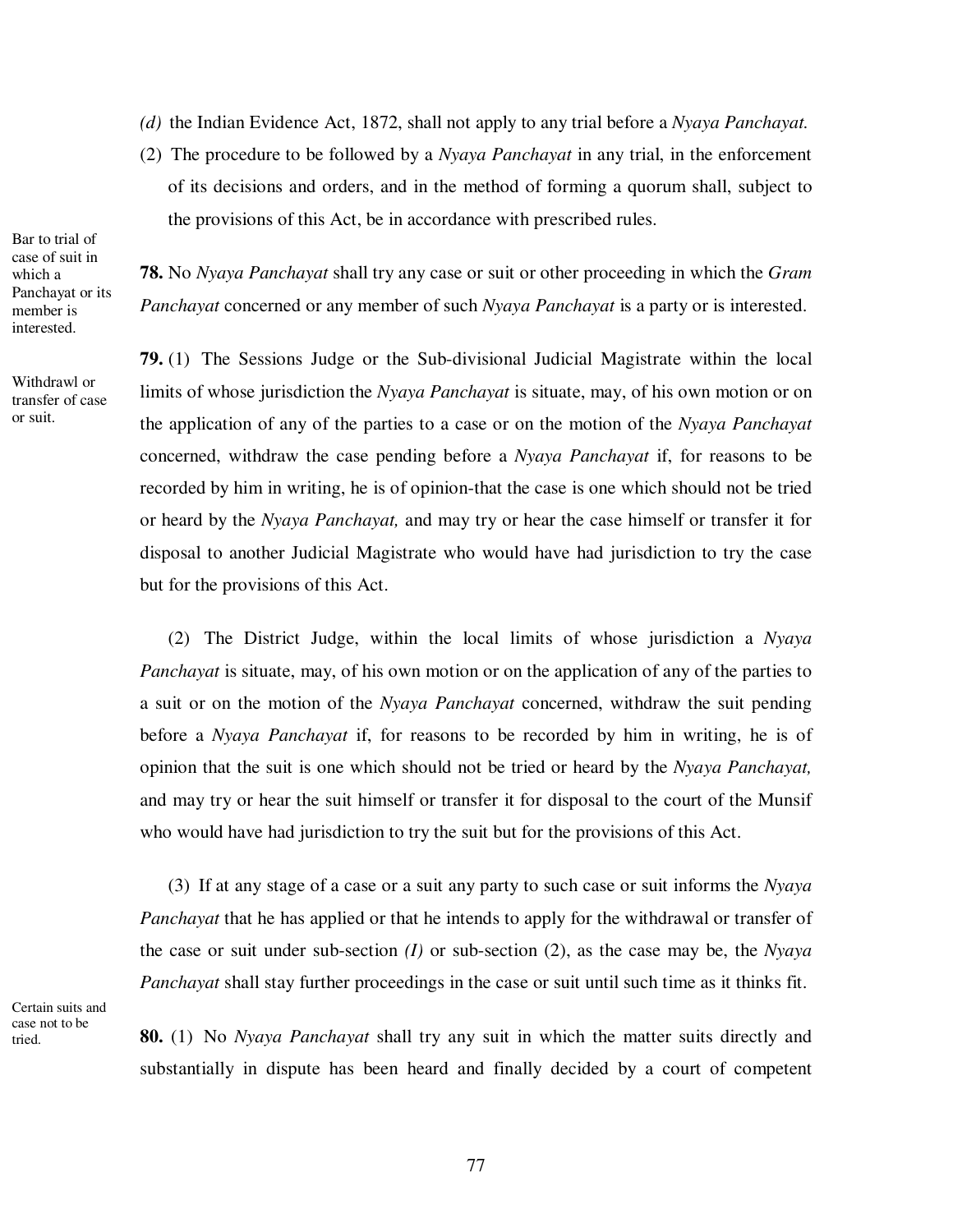jurisdiction in a former suit between the same panics, or between parties under whom they or any of them claim.

- (2) No *Nyaya Panchayat* shall proceed with the trial of any suit in which the matter directly and substantially in dispute is pending for decision in the same *Nyaya Panchayat* or in any other court in a previously instituted suit between the same parties or between parties under whom they or any of them claim.
- (3) No *Nyaya Panchayat* shall try a person who has once been tried by a court or a *Nyaya Panchayat* of competent jurisdiction for an offence and convicted or acquitted of such offence, while such conviction or acquittal remains in force.
- **81.** (1) The Sessions Judge and the Sub-divisional Judicial Magistrate within the local limits of whose jurisdiction the *Nyaya Panchayat* is situate, shall have the power at all times to inspect the proceedings of any criminal case and the records of criminal cases maintained by a *Nyaya Panchayat.*

Inspection**.** 

(2) The District Judge and the Munsif within the local limits of whose jurisdiction the *Nyaya Panchayat* is situate, shall have the power at all times to inspect the proceedings of any suit and the records of suits maintained by a *Nyaya Panchayat,*

**82.** (1) Subject to the provisions of section 85, a *Nyaya Panchayat* may, by summons, send for any person to appear and give evidence or to produce or cause the production of any document: Attendence of witness.

Provided that no person who is exempt from personal appearance in court under sub-section (1) of section 133 of the Code of Civil Procedure, 1908, shall be required to appear in person before a *Nyaya Panchayat.*

- (2) A *Nyaya Panchayat* shall refuse to summon a witness or to enforce a summons already issued against a witness, where, in the opinion of the *Nyaya Panchayat,* the attendance of the witness cannot be procured without an amount of delay, expense or inconvenience which, under the circumstances of the case, would be unreasonable.
- (3) A *Nyaya Panchayat* shall not require any person living outside the limits of the *Gram Panchayat* concerned to give evidence, unless such sum of money as may appear to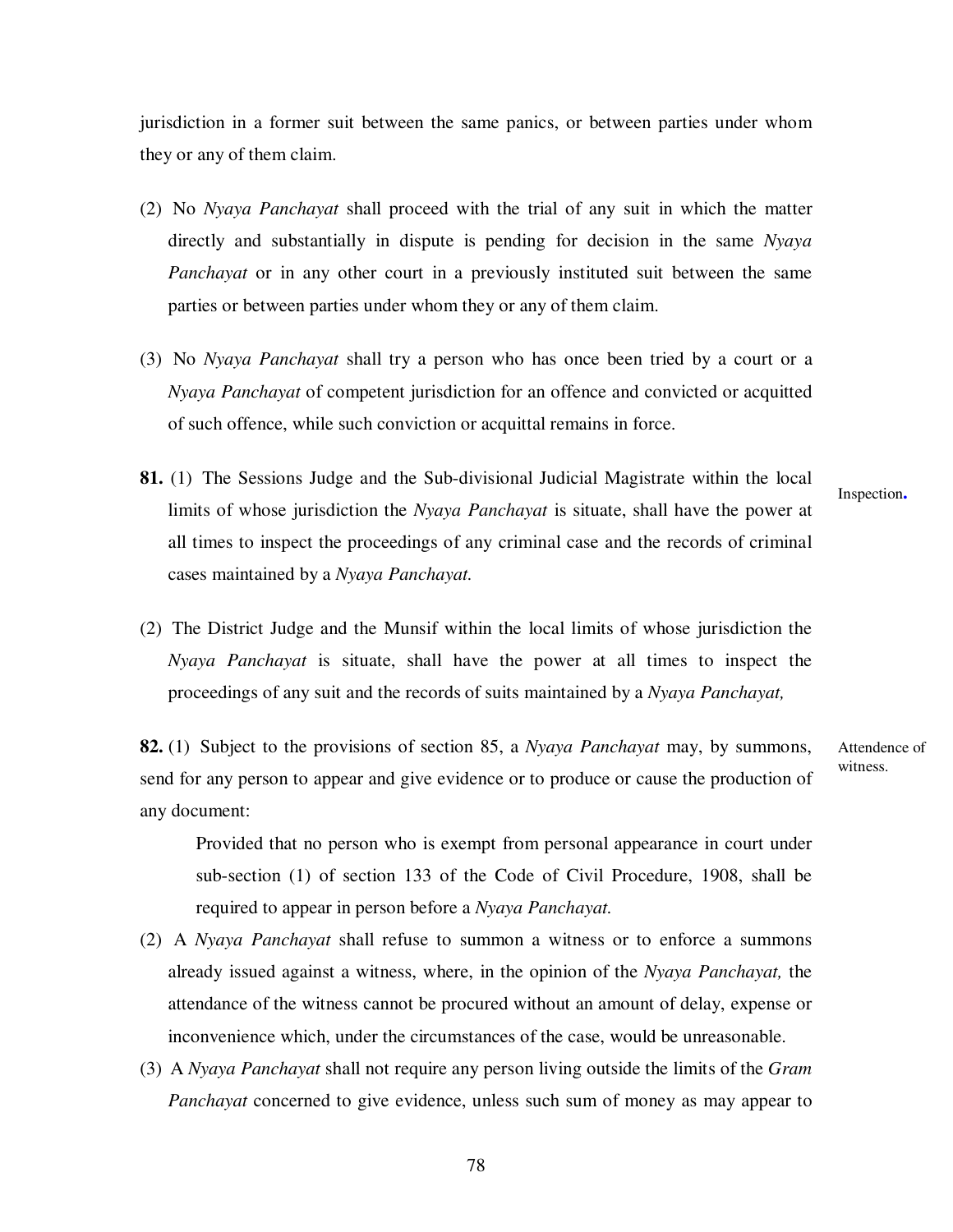the *Nyaya Panchayat* to be sufficient to defray the travelling and other expenses of such person and for one day's attendance is deposited in the *Nyaya Panchayat* by the party who cites such person as his witness.

- (4) If any person whom a *Nyaya Panchayat* summons by written order to appear or give evidence, or to produce any document before it fails, without lawful excuse, to obey such summons and thereby commits an offence, the *Nyaya Panchayat* may take cognizance of such offence and may sentence the person convicted of such offence to a fine not exceeding twenty-five rupees.
- Appearance of parties.
- **83.** (1) The parties to cases triable by a *Nyaya Panchayat* shall appear personally before the *Nyaya Panchayat:* Provided that the *Nyaya Panchayat,* if it thinks fit so to do, may dispense with the personal attendance of an accused and permit him to appear by agent.
	- (2) The parties to suits triable by a *Nyaya Panchayat* may appear by agent. *Explanation—*"agent" in sub-sections (1) and (2), means a person who is authorised in writing to appear and plead for either party.
- (3) Notwithstanding anything contained in sub-section (1) or subsection (2), no person whose name is included in a list of touts framed and published by Sub-divisional Magistrate under section 80A of the Registration Act, 1908, shall be permitted to appear as an agent of a party before a *Nyaya Panchayat*.

**84.** Notwithstanding anything contained in the Legal Practitioners Legal Act, 1879, legal practitioners shall not be permitted to practice before a *Nyaya Panchayat*.

**85.** No woman shall be compelled to appear in person before a *Nyaya Panchayat* as an accused or as a witness. Appreance of women.

Power to issue commission.

Legal

practitioners not to practice.

Trial of suit triable by more than one Nyaya Panchayat.

**86.** Subject to such rules as may be prescribed, a *Nyaya Panchayat* may issue a Commission to examine any person in accordance with such procedure as may be prescribed.

**87.** Where a suit is maintainable in more than one *Nyaya Panchayat,* the plaintiff may bring the suit in any one of such *Nyaya Panchayats* and any dispute regarding the

79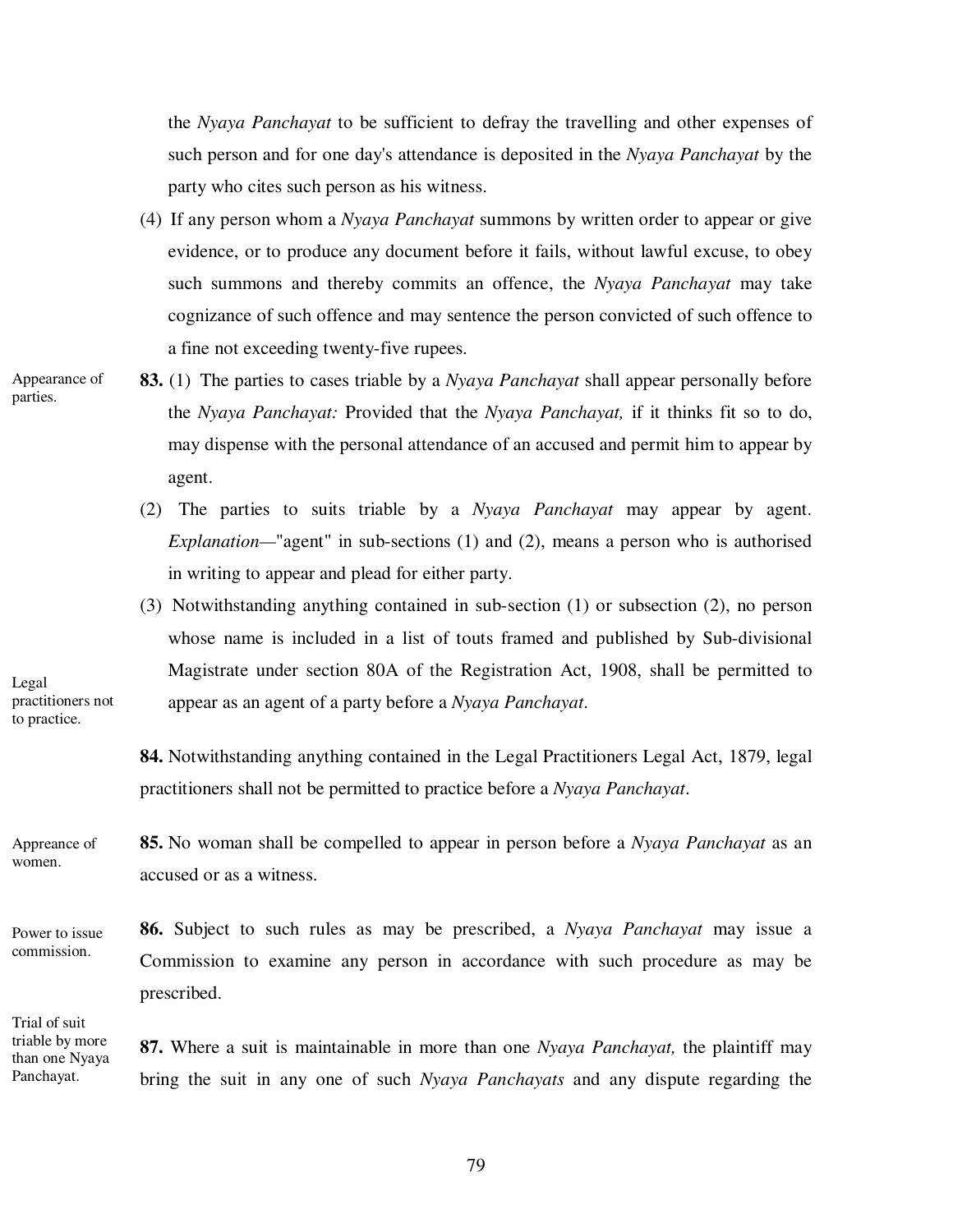jurisdiction of a *Nyaya Panchayat* to entertain any suit shall be decided by the Munsif who would have had jurisdiction to try the same but for the provisions of this Act, and the decision of the Munsif thereon shall be final.

88. (1) All fees imposed and all sums decreed under this Act by a *Nyaya Panchayat* may be realised under the orders of the *Nyaya Panchayat* in the same manner as an arrear of rate or tax imposed under this Act and any amount realised in pursuance of such an order shall be paid to the persons entitled to get the same.

(2) If the *Nyaya Panchayat* granting a decree is unable to effect satisfaction thereof, it shall grant the decree-holder a certificate to that effect stating the amount due to him and the amount due as costs of the suit.

(3) The decree-holder to whom the certificate referred to in subsection (2) is granted, may make an application, on production of such certificate, to the court of the Munsif within the local limits of whose jurisdiction the defendant actually and voluntarily resides or carries on business or personally works for gain, for execution of the decree granted by the *Nyaya Panchayat.*

(4) The court of the Munsif, to which the application referred to in sub-section (jf) is made, shall execute the decree granted by the *Nyaya Panchayat* and in executing such decree it shall have the same powers and it shall follow the same procedure as if it were executing a decree passed by itself.

(5) An application for execution of a decree of a *Nyaya Panchayat* made after the expiry of three years from the date of the decree or of any order under the proviso the section 74 modifying any such decree, shall be dismissed, although limitation has not been pleaded:

Provided that where the decree is for payment of a sum of money or delivery of any movable property which the decree directs to be made at a certain date, the application for execution of the decree may be made within three years from that date.

**89.** Every *Nyaya Panchayat* shall maintain such registers and records and submit such returns as may be prescribed. Registers and records.

Realisation of fees and execution of decrees.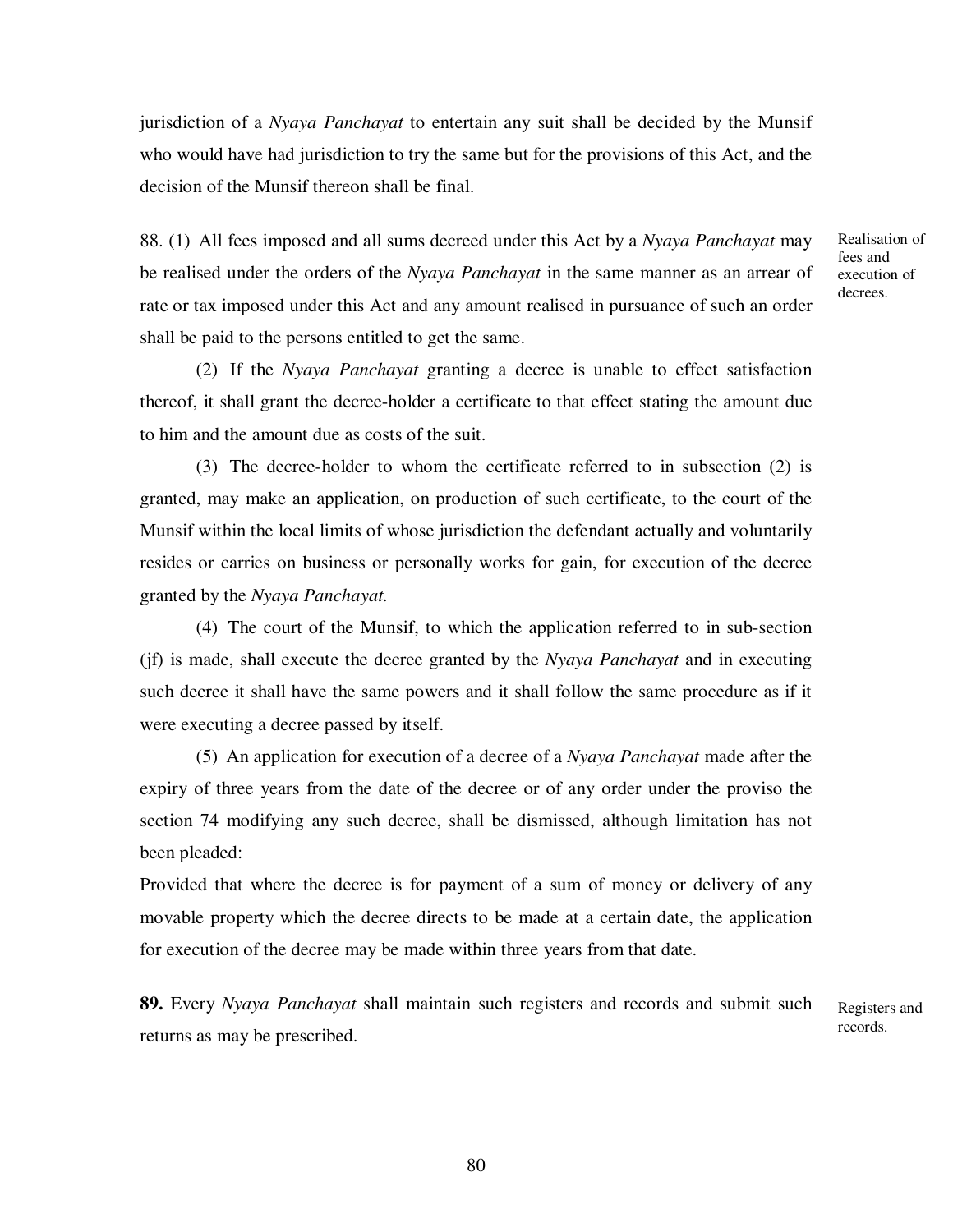Resignation by member of Nyaya Panchayat and filling of casual vacancy.

**90.** (1) A member of a *Nyaya Panchayat* may resign during his term of office by notifying in writing his intention to do so to the prescribed authority and, on such resignation being accepted by the prescribed authority, shall be deemed to have vacated his office.

(2) When the office of a member of a *Nyaya Panchayat* becomes vacant by resignation or otherwise a new member shall, in the same manner as laid down in section 51, be elected by the *Gram Panchayat,* who shall hold office so long as the member whose office he fills would have been entitled to hold office if such vacancy had not occurred: Provided that no act of the *Nyaya Panchayat* shall be deemed to be invalid by reason only that the number of members of the *Nyaya Panchayat* at the time of the performance of such act was less than the prescribed number.

**91.** (1) The State Government may, by an order in writing, at any time, for good and sufficient reason to be stated in such order, remove a member of a *Nyaya Panchayat.* 

(2) Before removing a member under sub-section (1), the State Government shall allow the member concerned an opportunity of being heard in accordance with such rules as may be prescribed.

**92.** Any reference in this Chapter to the Sessions Judge, the Sub-divisional Judicial Magistrate and the Judicial Magistrate shall, in the district where the West Bengal Separation of Judicial and Executive Functions Act, 1970, is not in force, be construed as a reference to the District Magistrate, Sub-divisional Magistrate and Magistrate, respectively.

## **Chapter VIII Constitution of Panchayat Samiti**

**93.** (1) The State Government may, by notification, divide a district into Blocks each comprising such contiguous *Gram* as may be specified in the notification: Provided that a Block may comprise such *Grams* as are not contiguous or have no common boundaries and are separated by an area to which this Act does not extend or in which the remaining sections of this Act referred to in sub-section (3) of section 1 have not come into force. Block.

Removal of member of Nyaya Panchayat.

Reference to **Sessions** Judge,etc.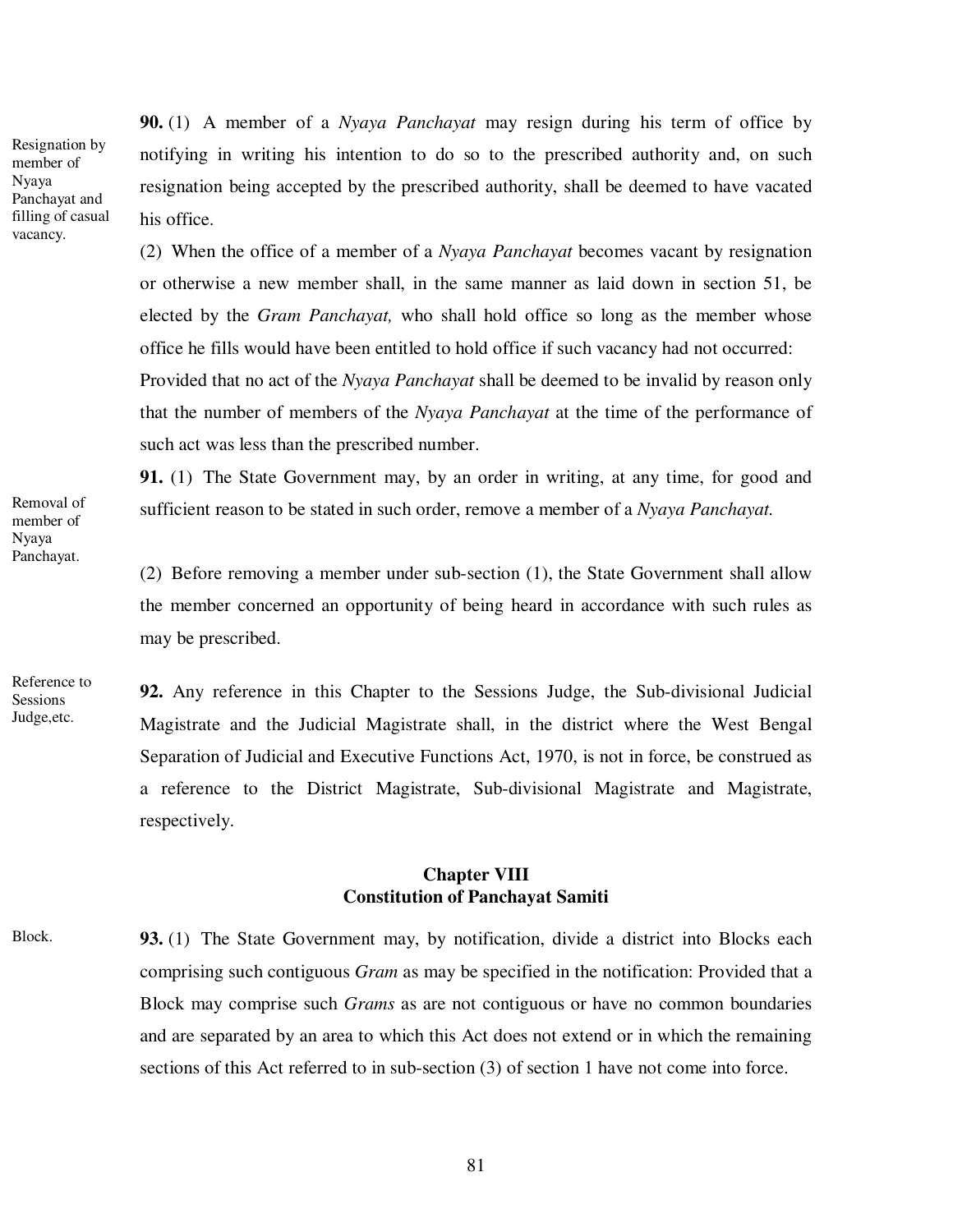(2) The notification under sub-section (1) shall specify the name of the Block by which it shall be known and shall specify the local limits of such block.

(3) The State Government may after making such enquiry as it may think fit and after consulting the views of the *Panchayat Samiti* or *Samities* concerned, by notification—

(a) exclude from any Block any *Gram* comprised therein; or

(b) include in any Block any *Gram* contiguous to such Block or separated by an area to which this Act does not extend or in which the remaining sections of this Act referred to in sub-section (3) of section 1 have not come into force; or

(c) divide the area of a Block so as to constitute two or more Blocks; or

(d) unite the areas of two or more Blocks so as to constitute a single Block.

 **94.** (1) For every Block the State Government shall constitute a *Panchayat Samiti*  bearing the name of the Block.

Panchayat Samati and its constitution.

(2) The *Panchayat Samiti* shall consist of the following members, namely:—

- (i) *Pradhans* of the *Gram Panchayats* within the Block, ex-o*fficio;*
- (ii) such number of persons not exceeding three as may be prescribed  $\frac{1}{2}$ [on the basis of the number of voters in hill areas and other areas] to be elected from each *Gram* within the Block, the *Gram* being divided <sup>2</sup>[by the prescribed authority] for the purpose into as many constituencies as the number of the persons to be elected, and the election being held by secret ballot at such lime and in such manner as may be prescribed,  $3$  [from amongst the persons, whose names are included in the electoral roll <sup>4</sup>Cpertaining to the area comprised in the Block, prepared in accordance with such rules as may be made by the State Government in this behalf and in force on such dale as the State Election Commissioner may declare for the purpose of an election) by persons whose names are included in such electoral roll pertaining to the constituency comprised in such Gram:<sup>]5</sup>Provided that seats shall be reserved for the Scheduled Castes and the Scheduled Tribes in a *Panchayat Samiti* and the number of seats so reserved shall bear, as nearly as may be and in the manner and in accordance with such rules as may be made in this behalf by the State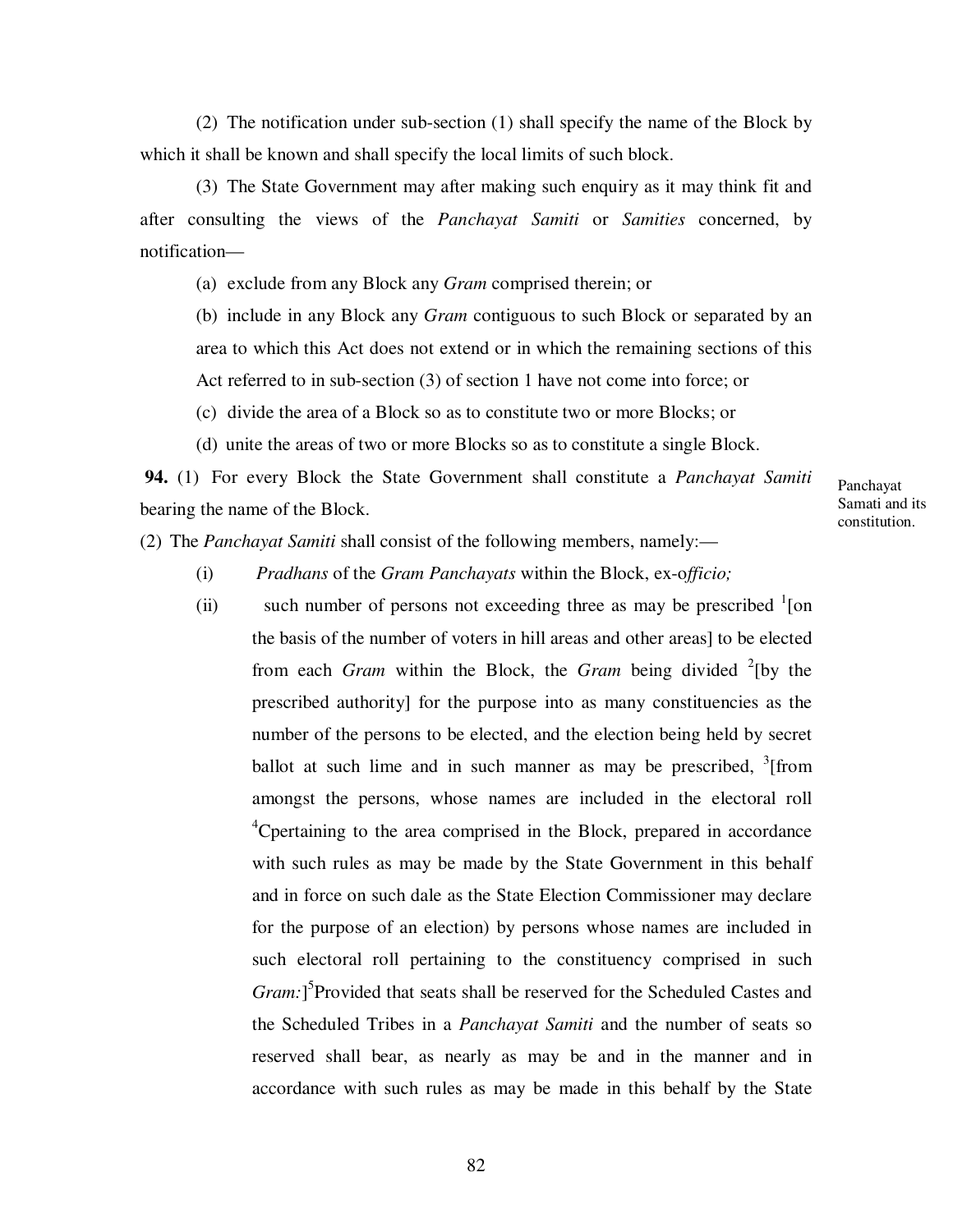Government, the same proportion to the total number of seats in that *Panchayat Samiti* to be filled up by election as the population of the Scheduled Castes in that *Panchayat Samiti* area or of the Scheduled Tribes in that *Panchayat Samiti* area, as the case may be, bears to the total population of that *Panchayat Samiti* area and such seats shall be subject to allocation by rotation, in the manner prescribed, to such different constituencies having Scheduled Castes or Scheduled Tribes population which bears with the total population in that constituency not less than half of the proportion that the total Scheduled Castes population or the Scheduled Tribes population in that *Panchayat Samiti* area, as the case may be, bears with the total population in that *Panchayat Samiti* area:

<sup>1</sup>Provided further that not less than one-third of the total number of seats reserved for the Scheduled Castes and the Scheduled Tribes shall be reserved for women belonging to the Scheduled Castes or the Scheduled Tribes, as the case may be: 'Provided also that not less than one-third of the total number of seats, including the seats reserved for the Scheduled Castes and the Scheduled Tribes, in a *Panchayat Samiti* shall be reserved for women, and the constituencies for the seats so reserved for women shall be determined by rotation, in such manner as may be prescribed:

'Provided also that notwithstanding anything contained in the foregoing provisions of this sub-section<sup>:2\*</sup> \* \* \*, when the number of members to be elected to a *Panchayat Samiti* is determined, or when seals are reserved for the Scheduled Castes and the Scheduled Tribes in a *Panchayat Samiti,*  in the manner as aforesaid, the number of members so determined or the number of seats so reserved shall not be varied for three successive general elections:

'Provided also that no member of the Scheduled Castes or the Scheduled Tribes and no woman for whom seats are reserved under this sub-section, shall, if eligible for election to a *Panchayat Samiti,* be disqualified for election to any seat not so reserved: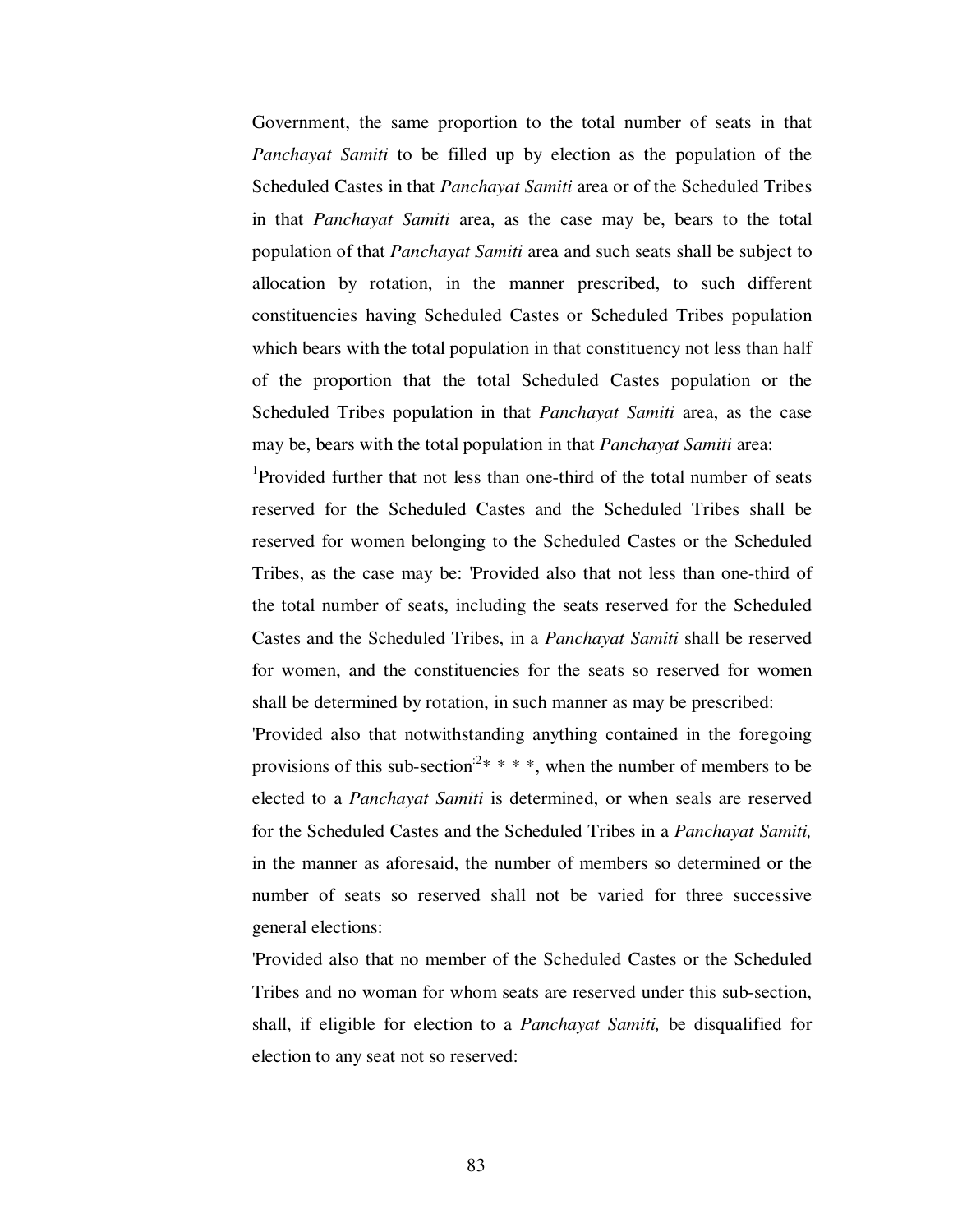<sup>3</sup>Provided also that such division into constituencies shall be made in such manner that the ratio between the population of a Block and the number of constituencies in the *Panchayat Samiti* shall, so far as practicable, be the same in any *Panchayat Samiti*:

<sup>1</sup>Provided also that the Stale Election Commissioner may, at any time, for reasons to be recorded in writing  $2$ [, by order, direct the prescribed authority to make fresh determination], of the number of members in a *Panchayat Samiti* or fresh reservation on rotation of the number of seats in that *Panchayat Samiti* and, on such order being issued by the State Election Commissioner, the determination of the number of members  $\frac{3}{2}$  [or the number of seats to be reserved or the sequence of rotation of reservation of seats or any combination of them as may be specified in such order] shall not be varied for  ${}^{4}$ [the next] three successive general elections:

<sup>1</sup>Provided also that provisions for reservation of seats for the Scheduled Castes and the Scheduled Tribes shall cease to have effect on the expiration of the period specified in article 334 of the Constitution of India;

 $5$ (iii)

- (a) members of the House of the People and the Legislative Assembly of the State elected thereto from a constituency comprising the Block or any part thereof, not being <sup>6</sup>[Ministers;]
- (b) embers of the Council of States, not being Ministers,  $\frac{7}{1}$  (registered as electors within the area of the Block;) and]
- (c) <sup>8</sup>members of the *Zilla Parishad,* not being *Sabhadhipati* or *Sahakari Sabhadhipati,*  elected thereto from the constituency comprising any part of the Block.
- (3) Every *Panchayat Samiti* constituted under this section shall '\* \* \* \* be notified in the *Official Gazette* and shall come into office with effect from the date of its first meeting at which a quorum is present.
- (4) Every *Panchayat Samiti* shall be a body corporate having perpetual succession and a common seal and shall by its corporate name sue and be sued.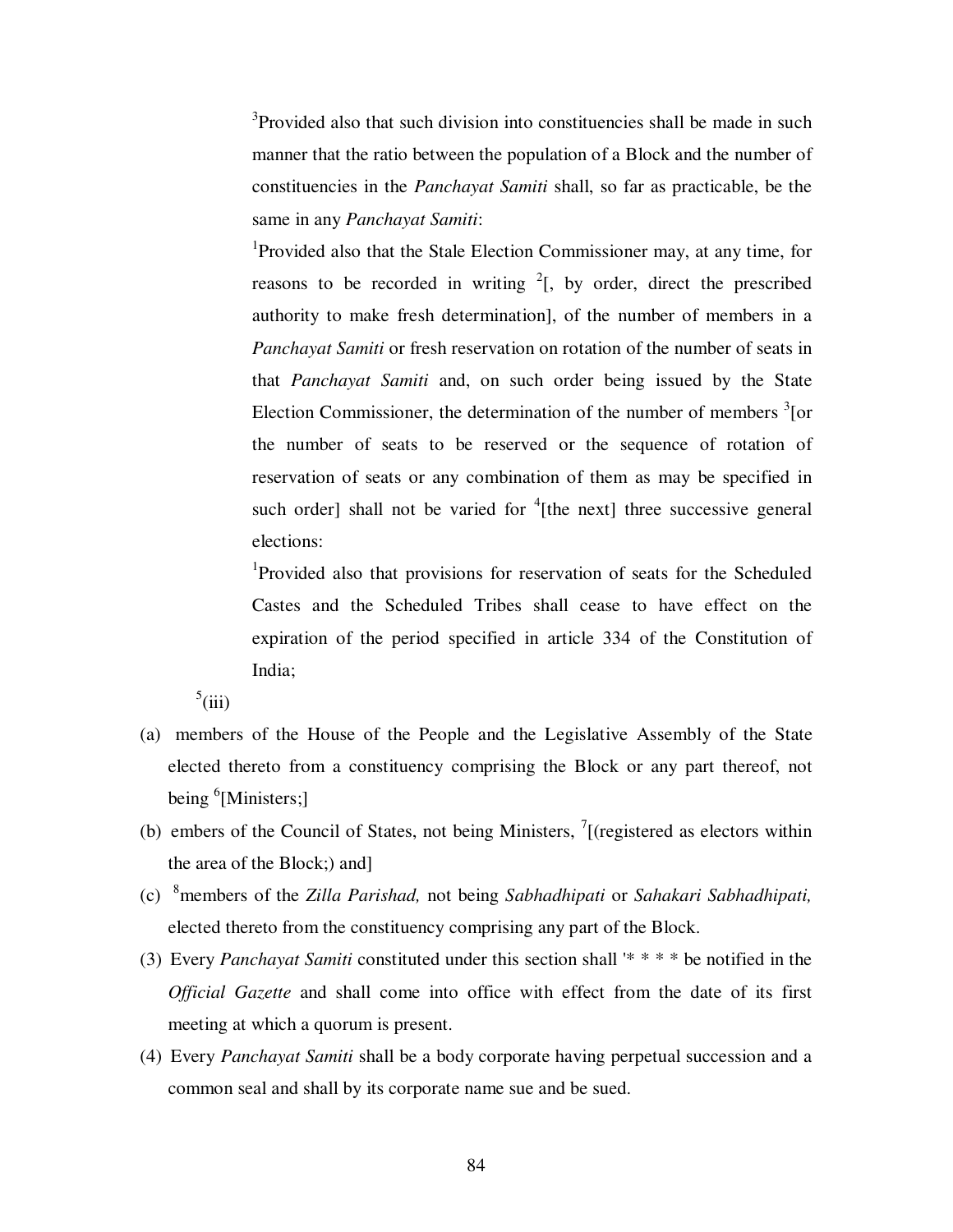**95** (1) When any *Gram* is excluded from a Block under clause (a) of sub section (3) of section 93, such *Grant* shall, as from the date of the notification referred to in that subsection, cease to be subject to the jurisdiction of the *Panchayat Samiti* of that Block and, unless the State Government otherwise directs, to the rules, orders, directions and notifications in force therein.

Effect of the alteration of of area of a block.

(2) When a *Gram* is included in a Block under clause *(b)* of subsection (3) of section 93, the *Panchayat Samiti* for that Block shall, as from the date of the notification referred to in that sub-section, have jurisdiction over such *Gram* and, unless the State Government otherwise directs, all rules, orders, directions and notifications in force in that Block shall apply to the *Gram* so included,

(3) <sup>2</sup>When the area of any Block is divided under clause (c) of subsection (3) of section 93 so as to constitute two or more Blocks, there shall be reconstitution of the *Panchayat Samities* for the newly constituted Blocks in accordance with the provisions of this Act, and the *Panchayat Samiti* of the Block so divided shall, as from the date of coming into office of the newly constituted *Panchayat Samities,* cease to exist.

(4) <sup>3</sup>When the areas of two or more Blocks are united under clause *(d)* of subsection (3) of section 93 so as to constitute a single Block, there shall be reconstitution of the *Panchayat Samiti* for the newly constituted Block in accordance with the provisions of this Act, and the *Panchayat Samities* of the Blocks so united shall, as from the date of coming into office of the newly constituted *Panchayat Samiti,* cease to exist.

(5) When under sub-section *(3)* of section 93 any *Gram* is excluded from or included in, a Block, or a Block is divided so as to constitute two or more Blocks, or two or more Blocks are united to constitute a single Block, the properties, funds and liabilities of the *Panchayat Samiti* or *Samities* affected by such re-organisation shall vest in such *Panchayat Samiti* or *Samities,* and in accordance with such allocation, as may be determined by order in writing by the prescribed authority, and such determination shall be final.

(6) An order made under sub-section (5) may contain such supplemental, incidental and consequential provisions as may be necessary to give effect to such reorganisation.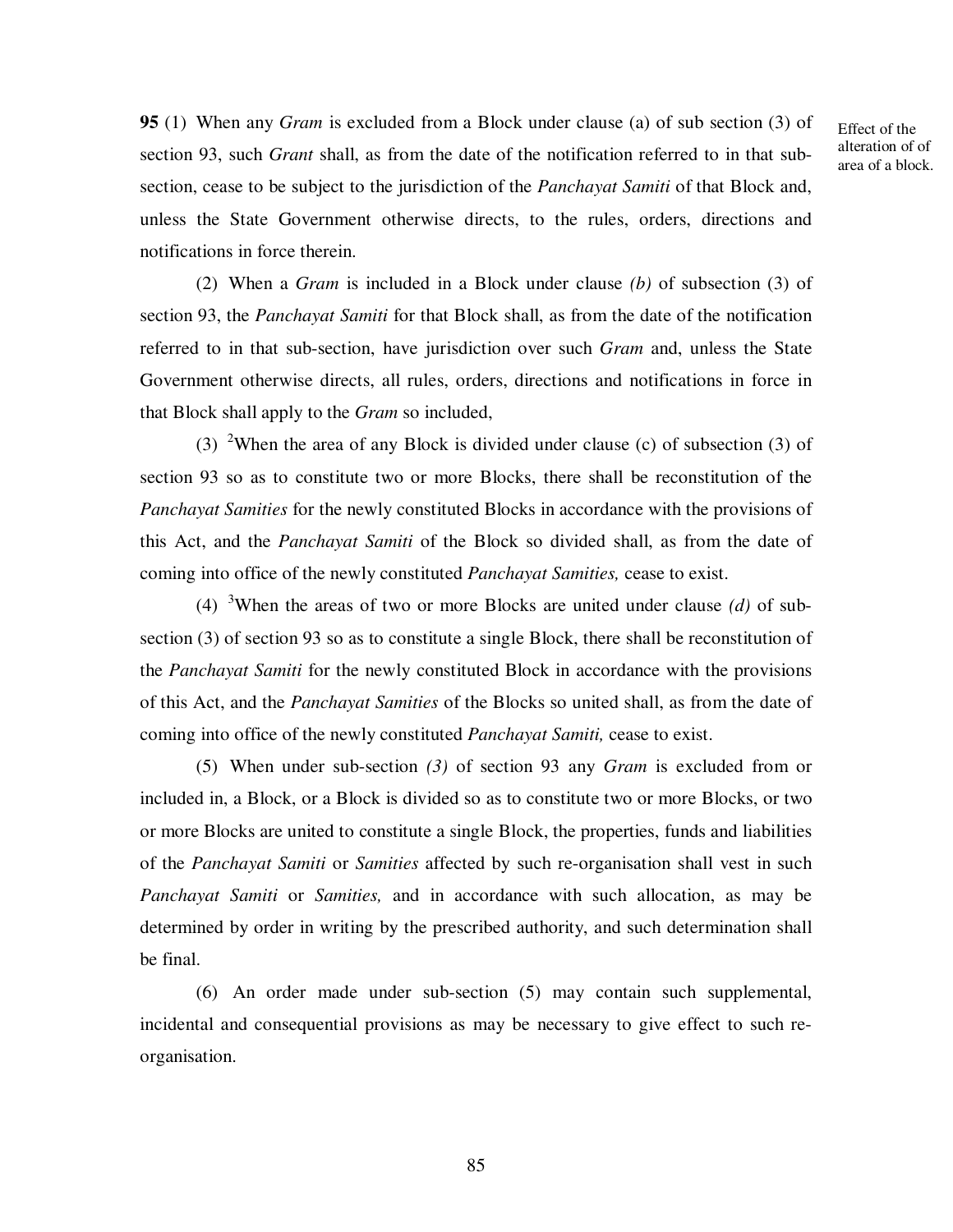*Explanation*— For the purpose of reconstitution of the *Panchayat Samiti* after division referred to in sub-section *(3)* or after unification referred to in sub-section *(4),*—

> *(a)* it shall not be necessary to hold general elections to the newly constituted *Panchayat Samiti* or *Panchayat Samities* when the terms of office of the members of the former *Panchayat Samities* within the scope and meanings of subsection  $(1)$  of section 96, do not expire, and

> *(b)* such members having unexpired terms of office shall be declared by the State Government or such authority as may be empowered, by order, by the State Government in this behalf, by notification in the *Official Gazette* as members to the newly constituted *Panchayat Samiti* that comprises the constituencies, wholly or in part, from which such members were elected to the former *Panchayat Samities* and any such member shall hold office in the newly constituted *Panchayat Samiti* for the unexpired portion of the term of his office.

**2 95A.** If, at any time, the whole of the area of a Block is included in the area of a Municipality by a notification under any law for the lime being in force or in an area under the authority of a Town Committee or a Cantonment, the *Panchayat Samiti* for such area shall cease to exist within six months from the date of the notification or with effect from such date as may be specified in the notification or with effect from the date on which elections to the newly constituted body are completed, whichever is earlier, and the properties, funds and other assets vested in such *Panchayat Samiti* shall vest in and devolve on the Municipality or the Town Committee or the Cantonment Authority, as the case may be, in accordance with the orders of the prescribed authority. The persons employed under-such *Panchayat Samiti* shall, with effect from the date on which the *Panchayat Samiti* ceases to exist, be deemed to be employed by the Municipality or the Town Committee or the Cantonment Authority, as the case may be, on terms and conditions not being less advantageous than what they were entitled to immediately before such inclusion.

Effect of inclusion of any area of Block in any area of Municipality.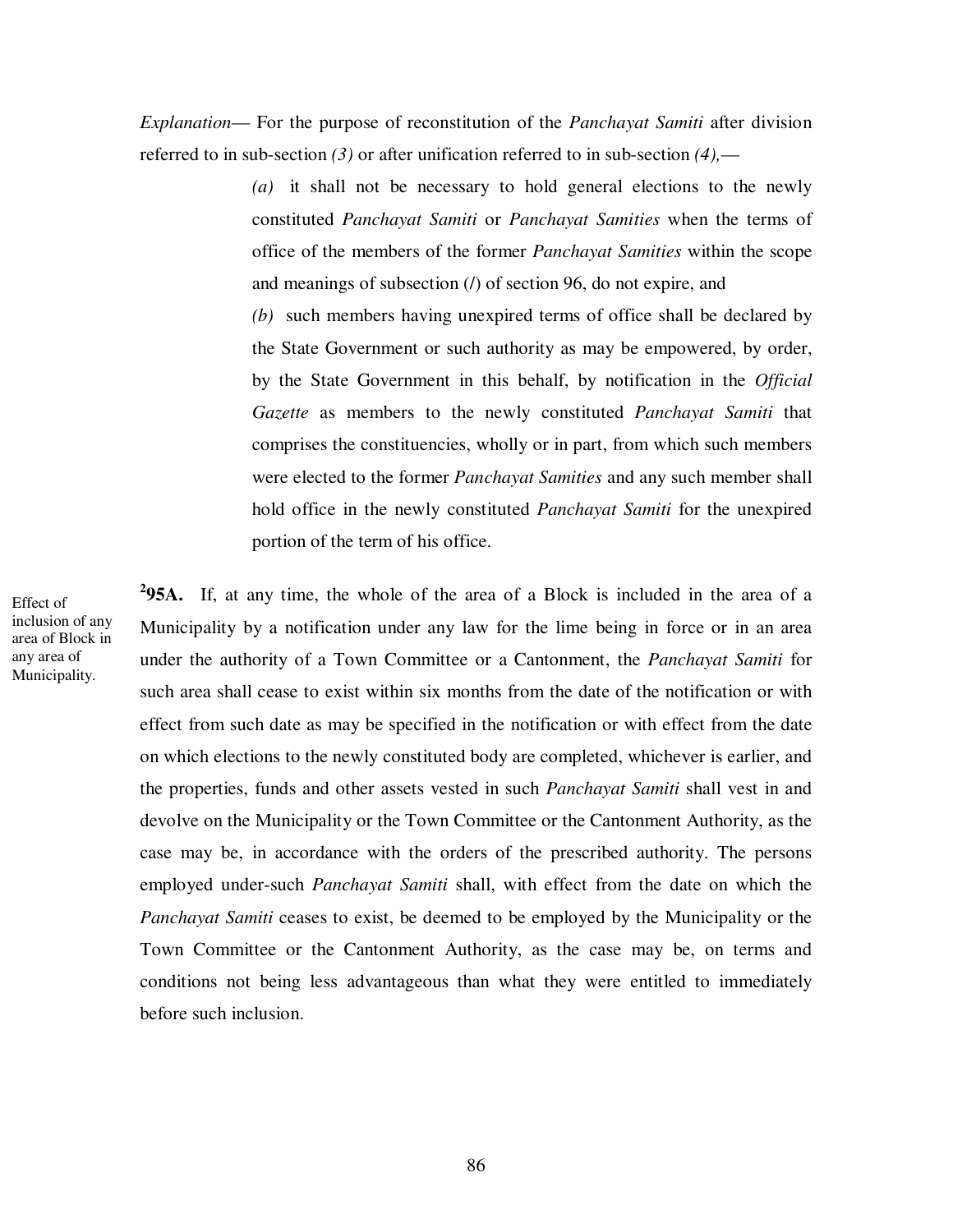**96.** (1) The members of a *Panchayat Samiti,* other than *ex officio* members, shall, subject to the provisions of sections 100 and 213A, hold office for a period of five years from the date of its first meeting and no longer.

Office of the members of Panchayat Samiti.

(2) There shall be held a general election for the constitution of a *Panchayat Samiti*  within a period not exceeding five years from the date of the previous general election held for that *Panchayat Samiti:*

Provided that if the first meeting of the newly-formed *Panchayat Samiti* cannot be held before the expiry of the period of five years under sub-section (/), the State Government may, by order, appoint any authority, person or persons to exercise and perform, subject to such conditions as may be specified in the order, the powers and functions of the *Panchayat Samiti* under this Act or any other law for the time being in force, for a period not exceeding three months or until the date on which such first meeting of the newlyformed *Panchayat Samiti* is held, whichever is earlier.

**2 96A.** [(*General election to* Panchayat Samities.)—*Omitted by s. 24 of the West Bengal*  Panchayat *(Amendment) Act, 1994 (West Ben. Act XVIII of 1994*).]

**97.** Subject to the provisions contained in sections 140 and 142, a person shall not be qualified to be a member of a *Panchayat Samiti,* ifDisqualification s of member of the Panchayat Samiti.

(a) he is a member  $3* * * *$  of any municipal authority constituted under any of the Acts referred to in sub-section (2) of section 1; or

*(b)* he is in the service of the Central or the State Government or a *Gram*  Panchayat or a *Panchayat Samiti* or <sup>2</sup>[a *Zilla Parishad* or the *Mahakuma Parishad* or the Council] and for the purposes of this clause, it is hereby declared that a person in the service of any undertaking of the Central or the State Government or any statutory body or Corporation or any public or Government company or any local authority or any cooperative society or any banking company or any university or any Government sponsored institution or any educational or other institution or undertaking or body receiving any aid from the Government by way of grant or otherwise or a person not under the rule-making authority of the Central or the State Government or a person receiving any remuneration from any undertaking or body or organisation or association of persons as the employee or being in the service of such undertaking or body or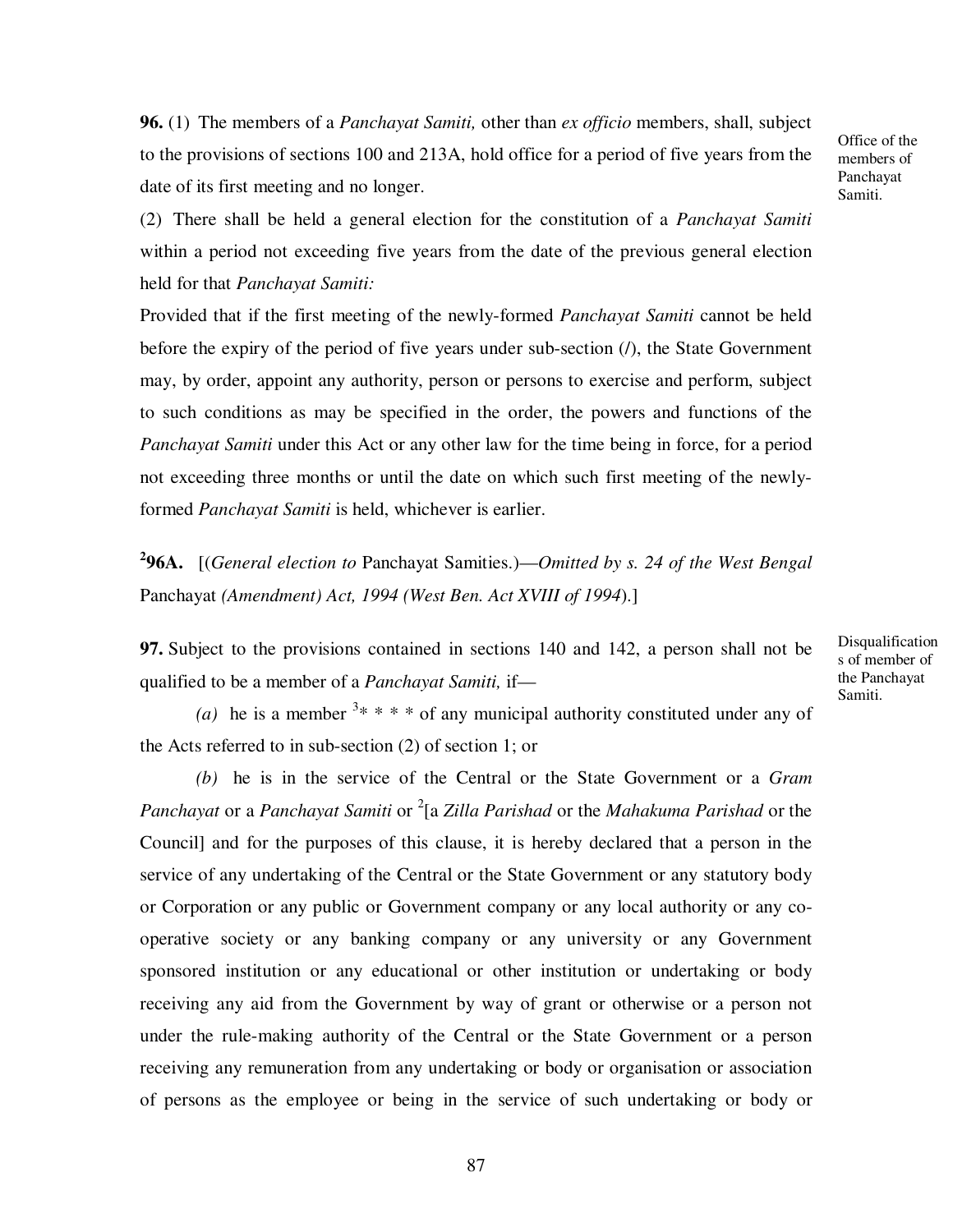organisation or association of persons out of funds provided or grants made or aids given by the Central or the State Government, shall not be deemed to be in the service of the Central or the State Government; or

*(c)* he has, directly or indirectly by himself or by his partner or employer or an employee, any share or interest in any contract with, by or on behalf of, the *Panchayat*  Samiti, or a *Gram Panchayat* within the Block concerned <sup>3</sup>[, or the *Zilla Parishad* of the district, or the *Mahakuma Parishad* or the Council:]

Provided that no person shall be deemed to be disqualified for being elected a member of a *Panchayat Samiti* by reasons only of his having a share or interest in any public company as defined in the Companies Act, 1956, which contracts with or is employed by the *Panchayat Samiti* or any such *Gram Panchayat* <sup>4</sup> [or such *Zilla Parishad* or the *Mahakuma Parishad* or the Council;] or

*(d)* he has been dismissed from the service of the Central or a State Government or a local authority or a co-operative society, or a Government company or a Corporation owned or controlled by the Central or the State Government for misconduct involving moral turpitude and five years have not elapsed from the date of such dismissal; or

- *(e)* he has been adjudged by a competent court to be of unsound mind; or
- *(f)* he is an undischarged insolvent; or

*(g)* he being a discharged insolvent has not obtained from the court a certificate that his insolvency was caused by misfortune without any misconduct on his part; or

 $(h)$ <sup>1</sup>(i) he has been convicted by a court—

(A) of an offence involving moral turpitude punishable with imprisonment for a period of more than six months, or

(B) of an offence under Chapter IXA of the Indian Penal Code, or

(C) under section 3 or section 9 of the West Bengal Local Bodies (Electoral Offences and Miscellaneous Provisions) Act, 1952, and five years have not elapsed from the date of the expiration of the sentence; or *(ii)* he is disqualified for the purpose of elections to the State Legislature under the provisions of Chapter III of Part II of the Representation of the People Act, 1951; or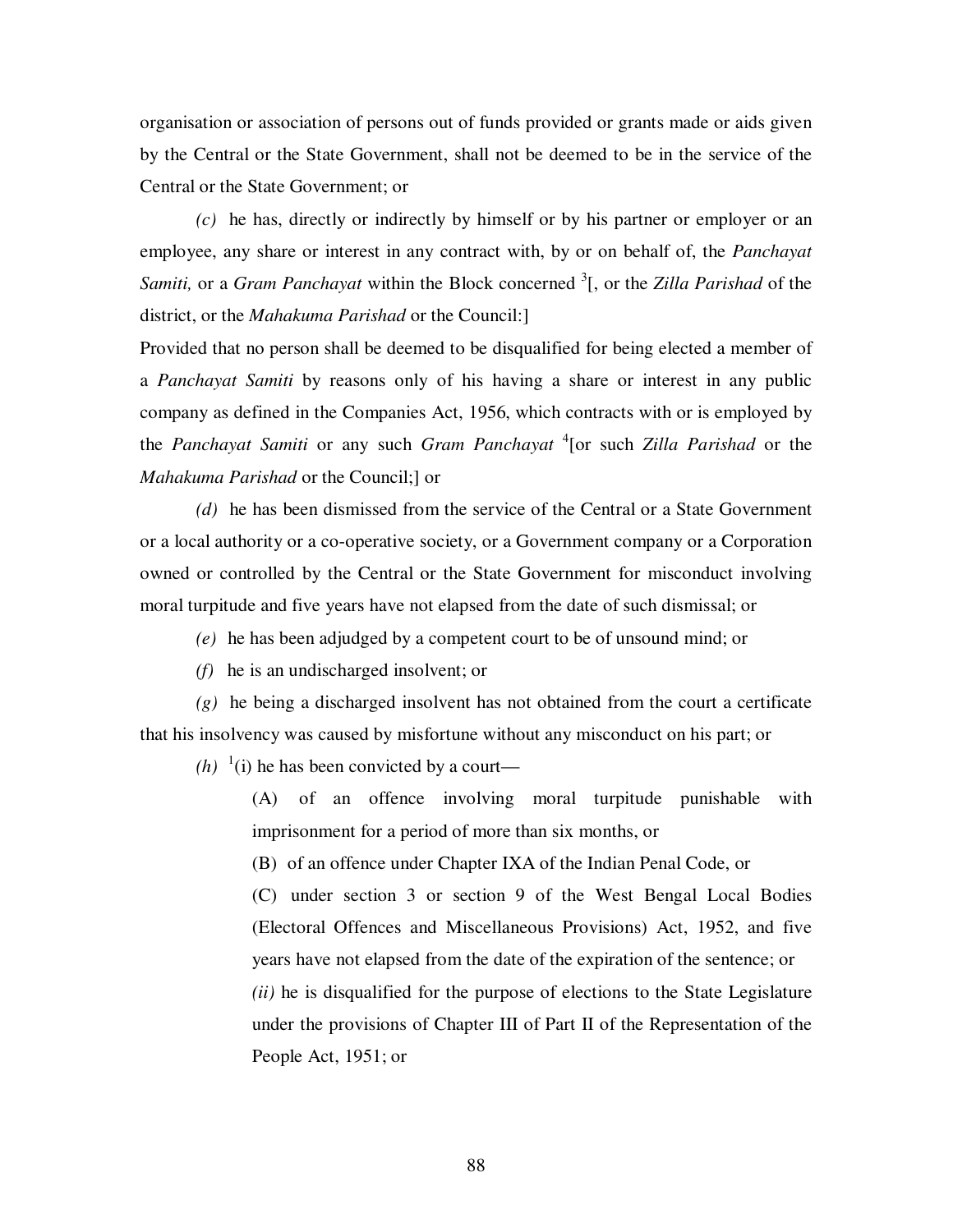$(i)$  <sup>2</sup>he has not attained the age of twenty-one years on the date fixed for the scrutiny of nominations for any elections; or

(*j*)  $^{2}$ he has been convicted under section 189 at any lime during the last ten years; or

 $(k)$  <sup>2</sup>he has been surcharged or charged under section 192 at any time during the last ten years; or

 $(l)$  <sup>2</sup>he has been removed under section 213 at any time during the last five years.

**98.** (1) Every *Panchayat Samiti* shall, at its first meeting at which a quorum is present, elect, in the prescribed manner, one of its members to be the *Sabhapati* and another member to be the *Sahakari Sabhapati* of the *Panchayat Samiti:* 

Sabhapati and Sahakari Sabhapati

Provided that members referred to in  $<sup>1</sup>$ [clauses (i) and (iii) of subsection (2) of</sup> section 94 $2$ [shall neither participate in, nor be eligible for, such election:]

<sup>3</sup>Provided further that subject to such rules as may be made in this behalf by the State Government, a member shall not be eligible for such election unless he declares in writing that on being elected, he shall be a whole time functionary of his office and that during the period for which he holds or is due to hold such office, he shall not hold any office of profit unless he has obtained leave of absence from his place of employment or shall not carry on or be associated with any business, profession or calling in such manner that shall or is likely to interfere with due exercise of his powers, due performance of his functions or due discharge of his duties:

<sup>4</sup> Provided also that subject to such rules as may be made by the State Government in this behalf, the offices of the *Sabhapati* and the *Sahakari Sabhapati* shall be reserved for the Scheduled Castes and the Scheduled Tribes in such manner that the number of offices so reserved at the time of any general election shall bear, as nearly as may be, the same proportion to the total number of such offices within a district as the population of the Scheduled Castes or the Scheduled Tribes, as the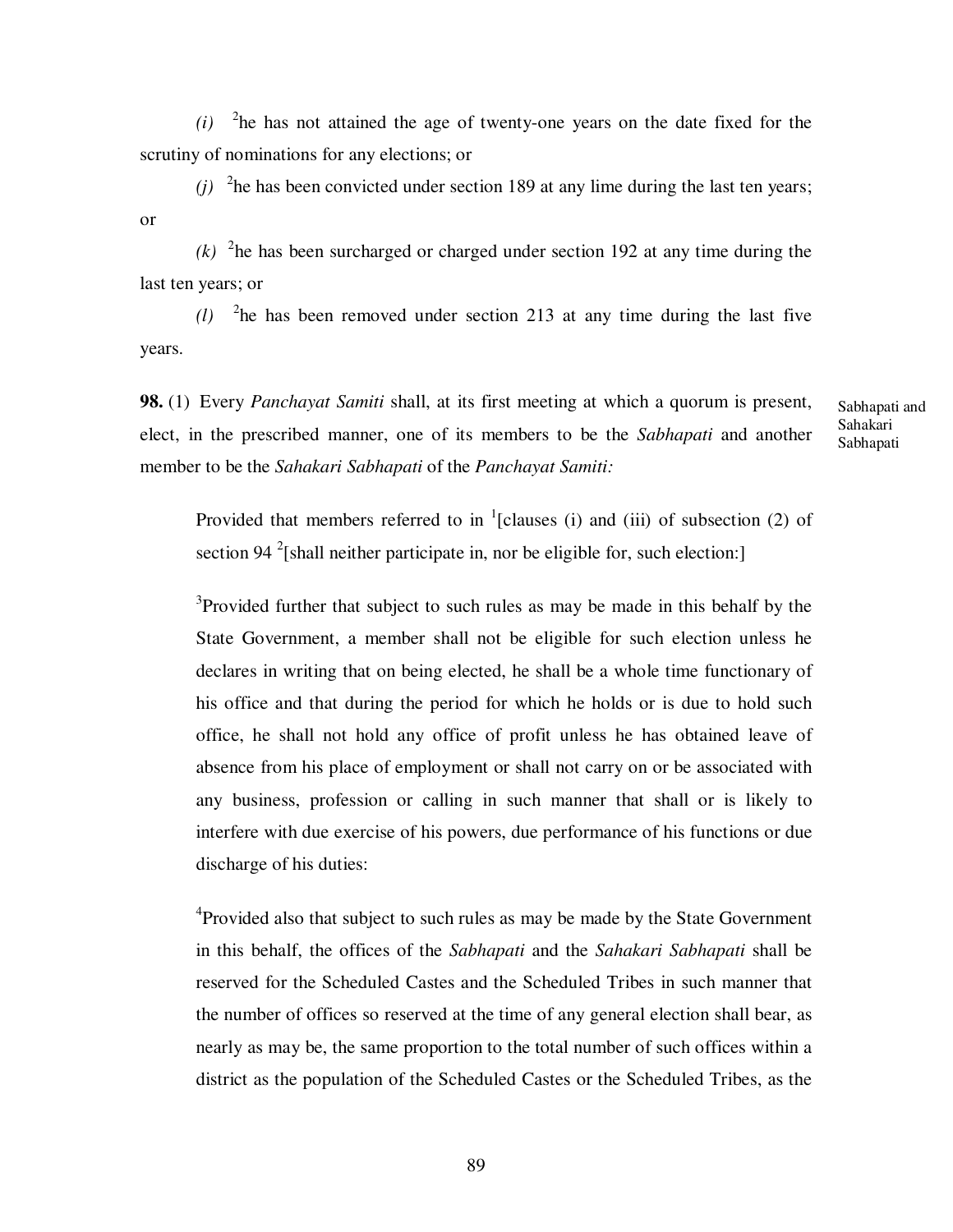case may be, in all the Blocks within such district taken together bears with the total population in the same area, and such offices shall be subject to allocation by rotation in the manner prescribed:

4 Provided also that the offices of the *Sabhapati* and the *Sahakari Sabhapati* in any *Panchayat Samiti* having the Scheduled Castes or the Scheduled Tribes population, as the case may be, constituting not more than five per cent of the total population in the Block, shall not be considered for allocation by rotation:

<sup>1</sup>Provided also that in the event of the number of Blocks having the Scheduled Castes or the Scheduled Tribes population constituting more than five per cent of the total population, falling short of the number of the offices of the *Sabhapati*  and the *Sahakari Sabhapati* required for reservation in a district, the State Election Commissioner may, by order, include, for the purpose of reservation, other such offices of the *Sabhapati* and the *Sahakari Sabhapati* beginning from the Block having higher proportion of the Scheduled Castes or the Scheduled Tribes, as the case may be, until the total number of seats required for reservation is obtained:

1 Provided also that not less than one-third of the total number of the offices of the *Sabhapati* and the *Sahakari Sabhapati* reserved for the Scheduled Castes and Scheduled Tribes in a district, shall be reserved by rotation for the women belonging to the Scheduled Castes or the Scheduled Tribes, as the case may be:

1 Provided also that not less than one-third of the total number of offices of the *Sabhapati* and the *Sahakari Sabhapati* in a district including the offices reserved for the Scheduled Castes and the Scheduled Tribes, shall be reserved for the women, and the offices so reserved shall be determined by rotation in such manner as may be prescribed:

2 Provided also that in a district, determination of the offices of the *Sabhapati*  reserved for the Scheduled Castes, the Scheduled Tribes and women shall precede such determination for the offices of the *Sahakari Sabhapati:*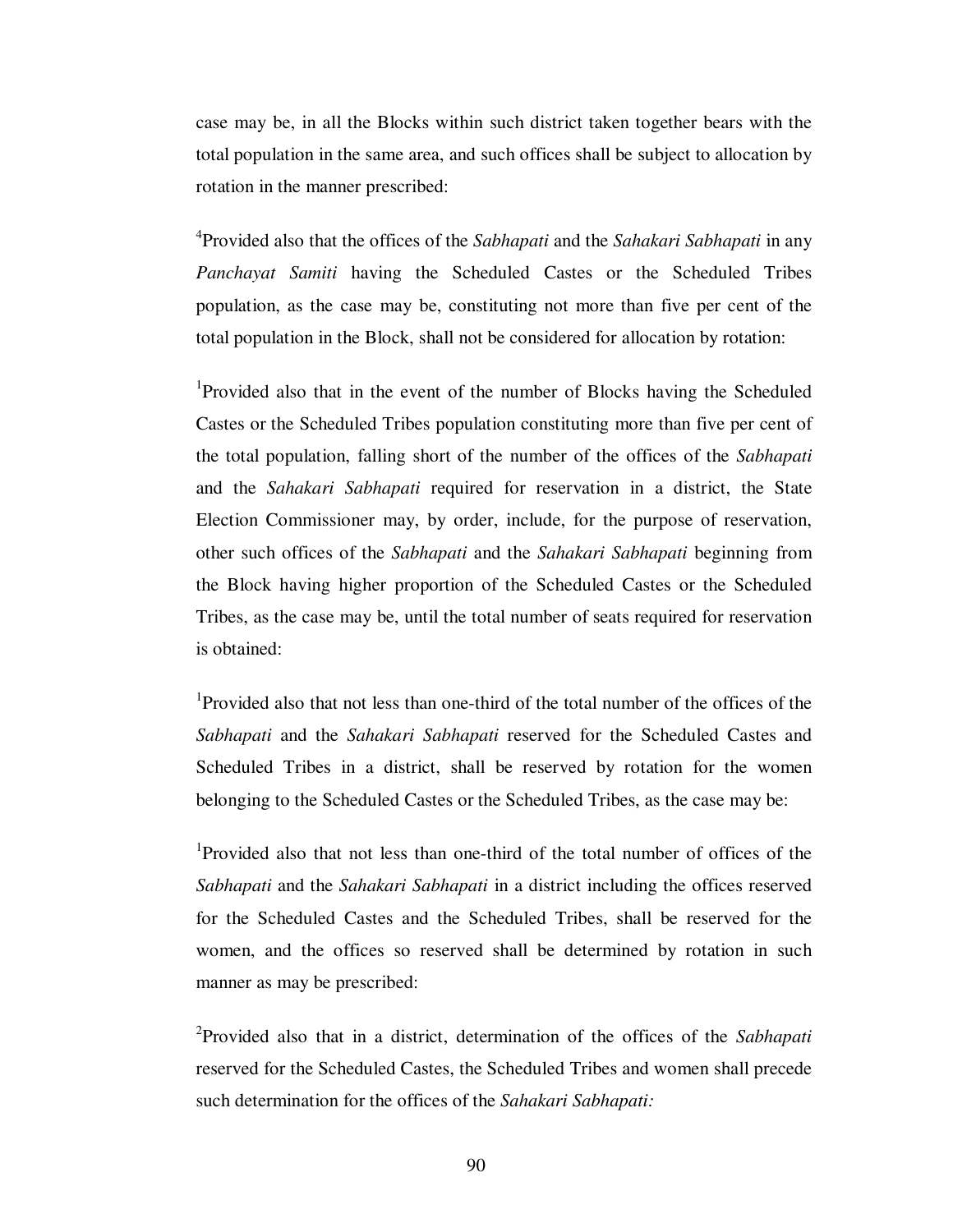<sup>2</sup>Provided also that if, for any term of election (hereinafter referred to in this proviso as the said term of election), the office of the *Sabhapati* in a *Panchayat Samiti* is reserved for any category of persons in terms of the rules in force, the office of the *Sahakari Sabhapati* in that *Panchayat Samiti* shall not be reserved for the said term of election for any category and if, in accordance with the rules applicable to the office of the *Sahakari Sabhapati,* such office is required to be reserved for the said term of election, such reservation for the same category shall be made in another office of the *Sahakari Sabhapati* within the district in the manner prescribed, keeping the total number of offices so reserved for the said term of election equal to the number of such offices required to be reserved in accordance with the rules in force:

2 Provided also that when in any term of election, an office of the *Sahakari Sabhapati* is not reserved on the ground that the corresponding office of the *Sabhapati* is reserved in the manner prescribed, such office of the *Sahakari Sabhapati* not reserved on the ground as aforesaid, shall be eligible for consideration for reservation during the next term of election in the manner prescribed:

<sup>1</sup>Provided also that notwithstanding anything contained in the foregoing provisions of this sub-section or elsewhere in this Act, the principle of rotation for the purpose of reservation of offices under this sub-section shall commence from the first election to be held after the coming into force of section 26 of the West Bengal *Panchayat* (Amendment) Act, 1994, and the roaster for reservation by rotation shall continue for every three successive terms for the complete rotation unless the Slate Election Commissioner, for reasons to be recorded in writing and by notification, directs fresh commencement of the rotation at any stage excluding one or more terms from the operation of the rotation:

'Provided also that no member of the Scheduled Castes or the Scheduled Tribes and no woman, for whom the offices are reserved under this sub-section, shall, if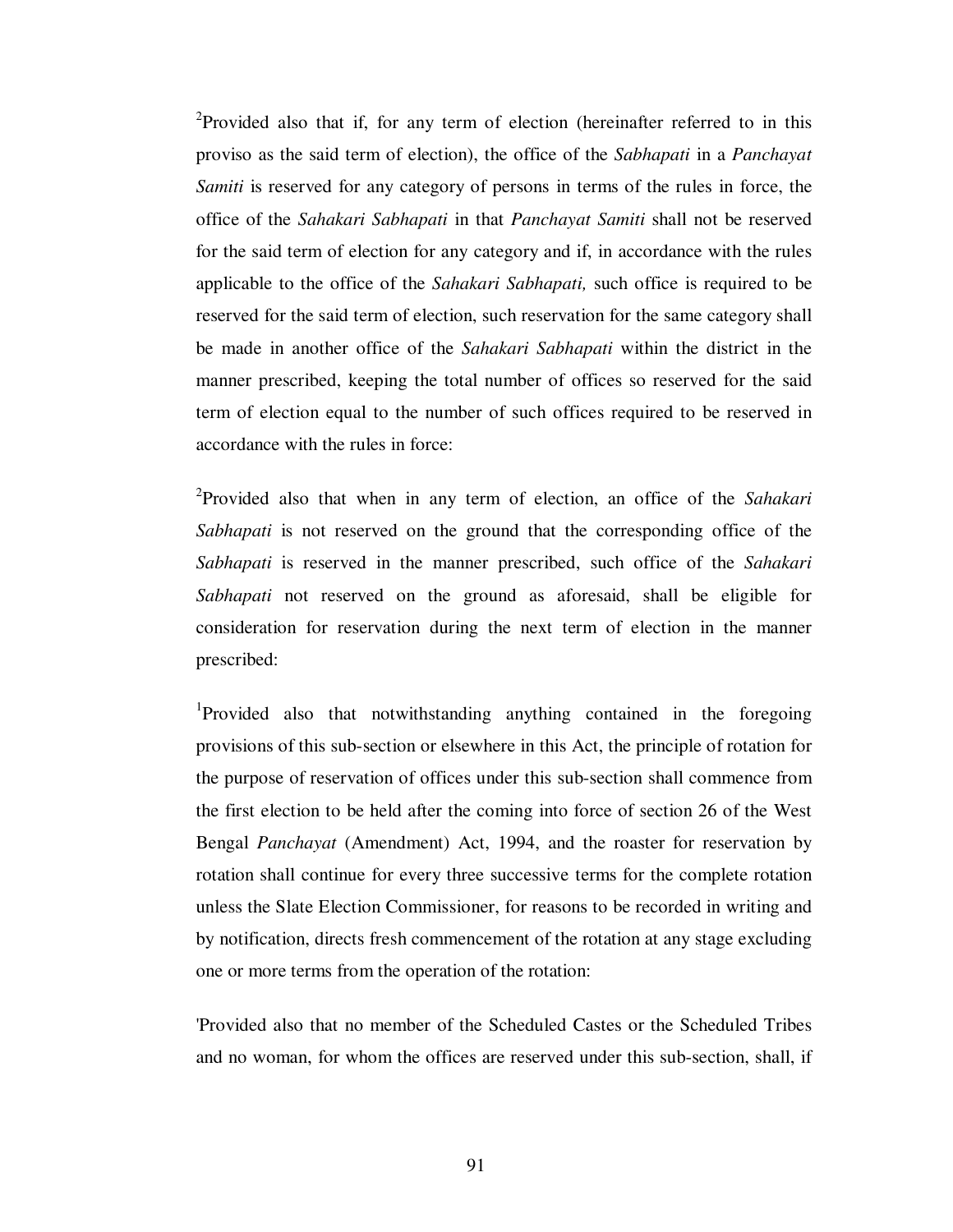eligible for the office of the *Sabhapati* or *Sahakari Sabhapati,* be disqualified for election to any office not so reserved:

'Provided also that the provisions for reservation of the offices of the *Sabhapati*  and the *Sahakari Sabhapati* for the Scheduled Castes and the Scheduled Tribes shall cease to have effect on the expiry of the period specified in article 334 of the Constitution of India.

- (2) The meeting to be held under sub-section (1) shall be convened by the prescribed authority in the prescribed manner.
- (3) The *Sabhapati* and the *Sahakari Sabhapati* shall, subject to the provisions of section 101 and to their continuing as members, hold office for a period of  $2$ [five years]:

3 \* \* \* \* \* \* \*

(4) When—

- *(a)* the office of the *Sabhapati* falls vacant by reason of death, resignation, removal or otherwise, or
- *(b)* the *Sabhapati* is, by reason of leave, illness or other cause, temporarily unable to act, the *Sahakari Sabhapati* shall exercise the powers, perform the functions and discharge the duties of the *Sabhapati* until a new *Sabhapati* is elected and assumes office or until the *Sabhapati* resumes his duties, as the case may be.

 $(5)$  When—

- *(a)* the office of the *Sahakari Sabhapati* falls vacant by reason of death, resignation, removal or otherwise, or
- *(b)* the *Sahakari Sabhapati* is, by reason of leave, illness or other cause, temporarily unable to act, the *Sabhapati* shall exercise the powers, perform the functions and discharge the duties of the *Sahakari Sabhapati*  until a new *Sahakari Sabhapati* is elected and assumes office or until the *Sahakari Sabhapati* resumes his duties, as the case may be.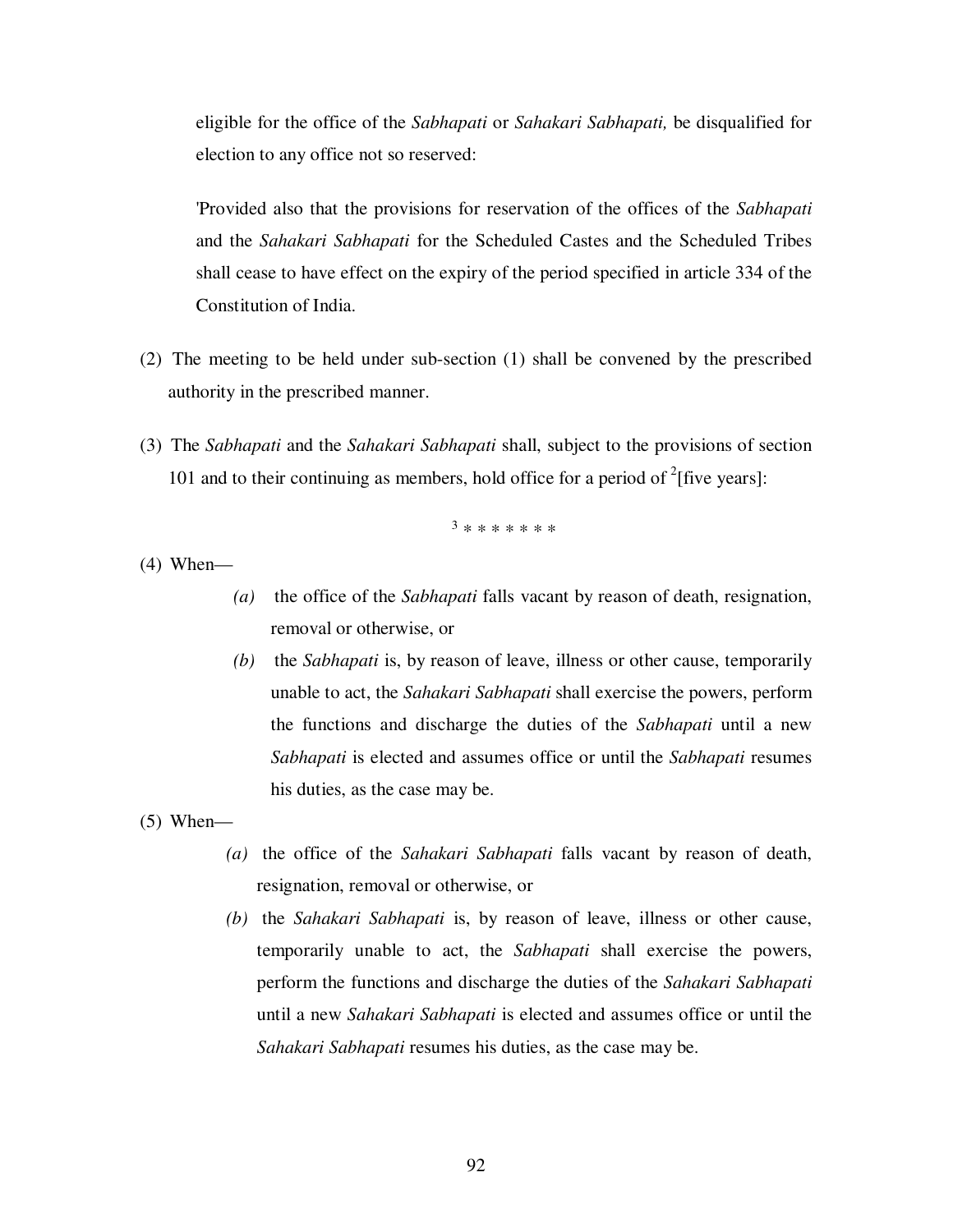- (6) When the offices of the *Sabhapati* and the *Sahakari Sabhapati* are both vacant or the *Sabhapati* and the *Sahakari Sabhapati* are temporarily unable to act, the prescribed authority may appoint '[for a period of thirty days at a time a *Sabhapati* and a *Sahakari Sabhapati* from among the members of the *Panchayat Samiti* to act as such until a *Sabhapati* or a *Sahakari Sabhapati* is elected <sup>2</sup>[and assumes office or until the *Sabhapati* or the *Sahakari Sabhapati* resumes duties, as the case may be] 3 \* \* \* \* \*
- (7) The *Sabhapati* and the *Sahakari Sabhapati* of a *Panchayat Samiti* shall be paid out of the *Panchayat Samiti* Fund such <sup>4</sup>[remuneration] and allowances and shall be entitled to leave of absence for such period or periods and on such terms and conditions, as may be prescribed.
- (8) <sup>5</sup>Notwithstanding anything to the contrary contained in this Act, the State Government may, by an order in writing, remove a *Sabhapati* or a *Sahakari Sabhapati* from his office if, in its opinion, he holds any office of profit or carries on or is associated with any business, profession or calling in such manner that shall, or is likely to interfere with due exercise of his powers, performance of his functions or discharge of his duties:

Provided that the State Government shall, before making any such order, give the person concerned an opportunity of making a representation against the proposed order.

**99.** (1) A *Sabhapati* or a *Sahakari Sabhapati* or a member of a *Panchayat Samiti* may resign his office by notifying in writing his intention to do so to the prescribed authority and on such resignation being accepted the *Sabhapati,* the *Sahakari Sabhapati* or the member shall be deemed to have vacated his office.

Registration of Sabhapati and Sahakari Sabhapati or a member.

(2) When a resignation is accepted under sub-section *(1),* the prescribed authority shall communicate it to the members of the *Panchayat Samiti* within thirty days of such acceptance.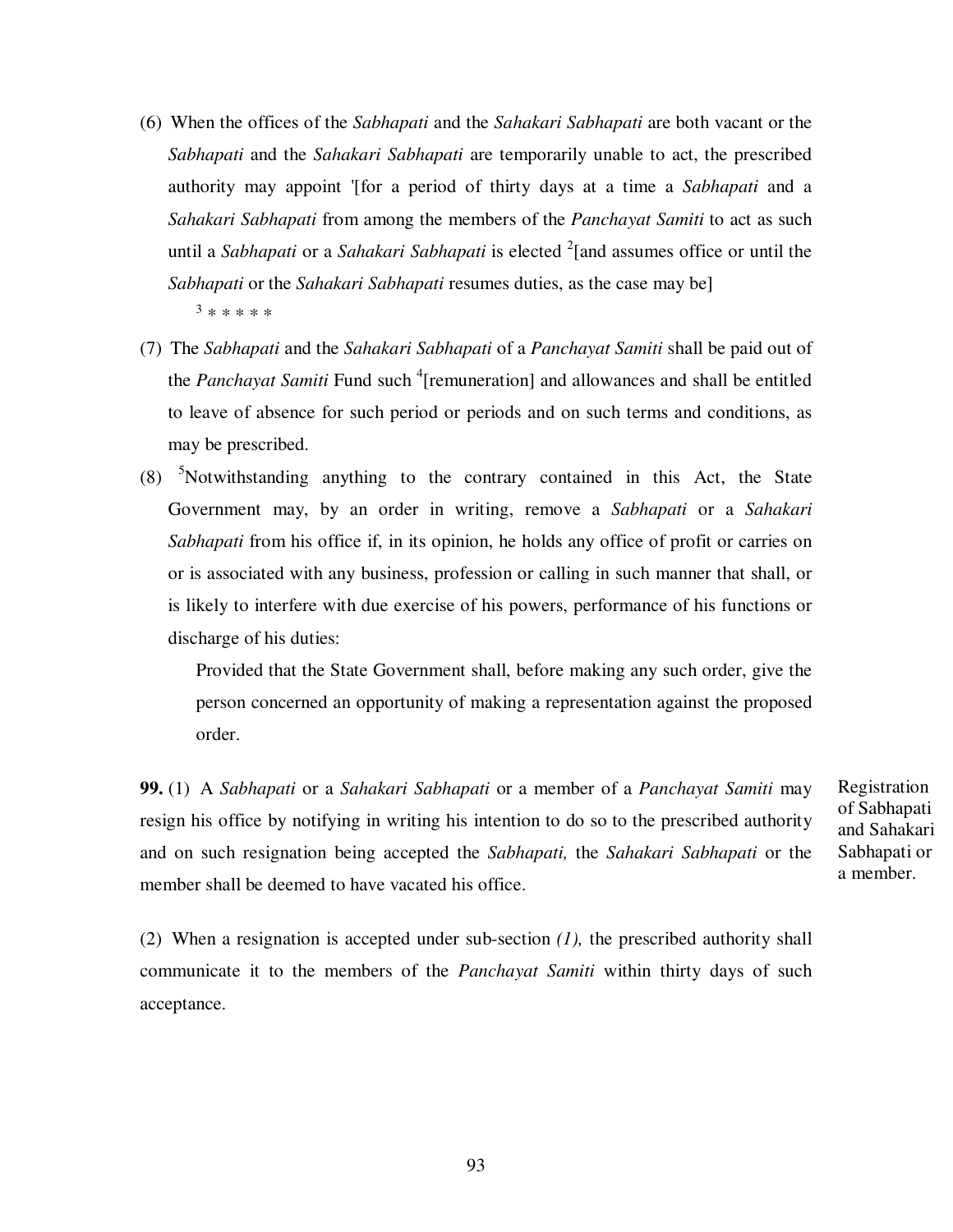Removal of member of Panchyat Samiti.

**100.** (1) The prescribed authority may, after giving opportunity to a member of a *Panchayat Samiti* '[other than an *ex officio* member] to show cause against the action proposed to be taken against him, by order remove him from office—

- *(a)* if after he becomes a member he is convicted by a criminal court of an offence involving moral turpitude and punishable with imprisonment for a period of more than six months; or
- *(b)* if he was disqualified to be a member of the *Panchayat Samiti* m the time of his becoming a member; or
- *(c)* if he incurs any of the disqualifications mentioned in clauses (b) to (g) of section 97 after his becoming a member of the *Panchayat Samiti;* or
- *(d)* if he is absent from three consecutive meetings of the *Panchayat Samiti* without the leave of the *Panchayat Samiti* <sup>2</sup> \* \* \* \* \*; or
- *(e)* if he does not pay any arrear in respect of any tax, toll, fee or rate payable under this Act or the Bengal Village Self-Government Act, 1919 or the West Bengal *Panchayat*  Act, 1957, or the West Bengal *Zilla Parishads* Act, 1963.
- (2) Any member of a *Panchayat Samiti* who is removed from his office by the prescribed authority under sub-section *(1)* may, within thirty days from the date of the order, appeal to such authority as the State Government may appoint in this behalf, and, thereupon, the authority so appointed may stay the operation of the order till the disposal of the appeal and may, after giving notice of the appeal to the prescribed authority, and after giving the appellant an opportunity of being heard, modify, set aside or confirm the order.
- (3) The order passed by such authority on such appeal shall be final.

3\* \* \* \* \* \* \* \*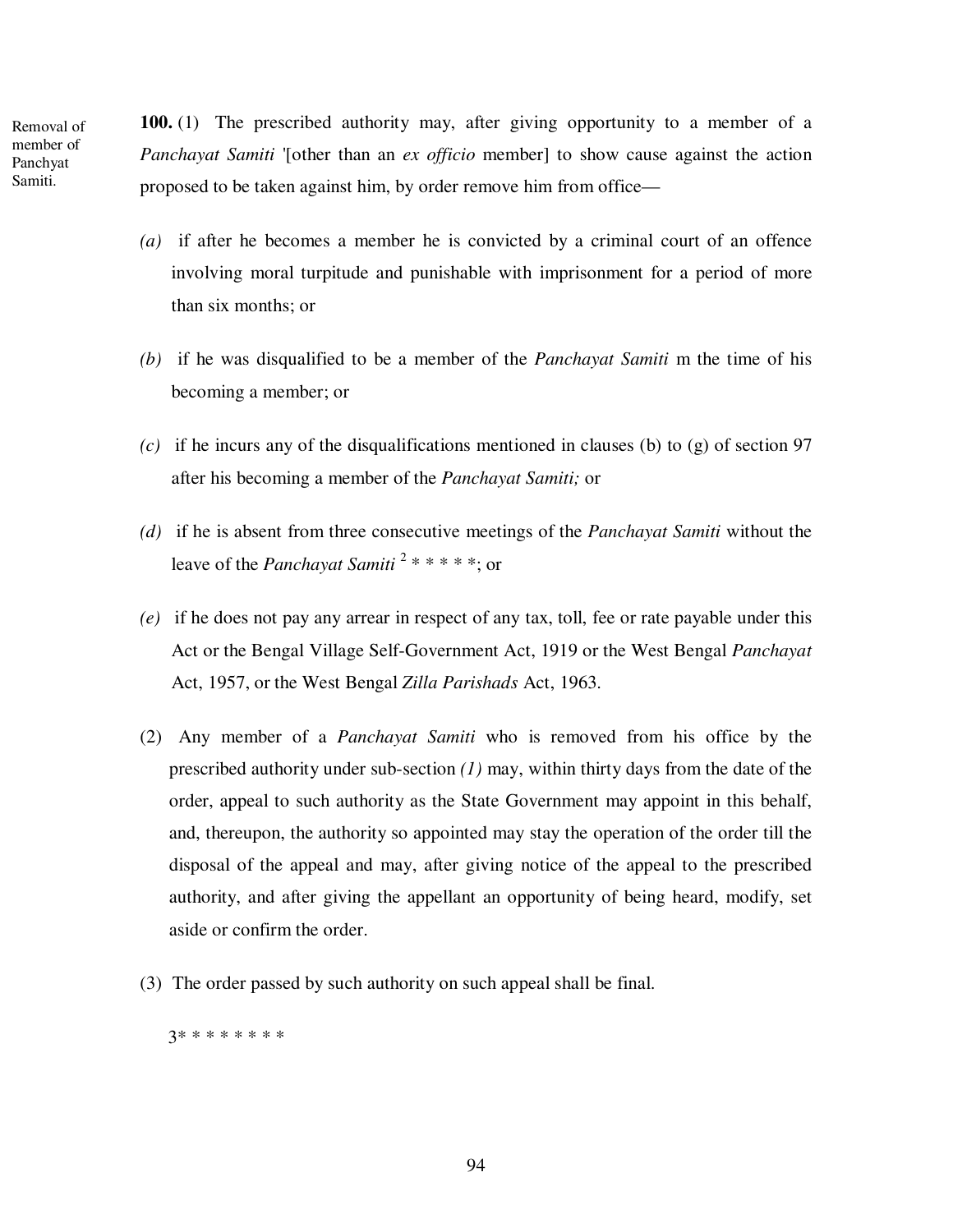**101.** <sup>1</sup> [Subject to the other provisions of this section, a *Sabhapati* or a *Sahakari*  Sabhapati] of a *Panchayat Samiti* may, at any time, be removed from office <sup>2</sup>[by a resolution carried by the majority of the existing members referred to in clause *(ii)* of sub-section (2) of section 94] at a meeting specially convened for the purpose. Notice of such meeting shall be given to the prescribed authority:

Provided that at any such meeting while any resolution for the removal of the *Sabhapati*  from his office is under consideration, the *Sabhapati* or while any resolution for the removal of the *Sahakari Sabhapati* from his office is under consideration, the *Sahakari Sabhapati* shall not, though he is present, preside, and the provisions of subsection (2) of section 105 shall apply in relation to every such meeting as they apply in relation to a meeting from which the *Sabhapati* or, as the case may be, the *Sahakari Sabhapati* is absent:

'Provided further that no meeting for the removal of the *Sabhapati* or the *Sahakari Sabhapati* under this section shall be convened within a period of one year from the date of election of the *Sabhapati* or the *Sahakari Sabhapati:* 

<sup>3</sup>Provided also that if, at a meeting convened under this section, either no meeting is held or no resolution removing an office bearer is adopted, no other meeting shall be convened for the removal of the same office bearer within six months from the date appointed for such meeting.

**102.** In the event of removal of a *Sabhapati* or a *Sahakari Sabhapati* under section 101 or when a vacancy occurs in the office of a *Sabhapati* or a *Sahakari Sabhapati* by resignation, death or otherwise, the *Panchayat Samiti* shall elect another *Sabhapati* or *Sahakari Sabhapati* in the prescribed manner.

**103.** If the office of a member of a *Panchayat Samiti* becomes vacant by reason of his death, resignation, removal or otherwise, the vacancy shall be filled in the prescribed manner.

Filling of casual vacancy in the office of Sabhapati and Sahakari Sabhapati.

Removal of Sabhapati and Sahakari Sabhapati.

Filling of casual vacancy in the office of member of Panchyat Samiti.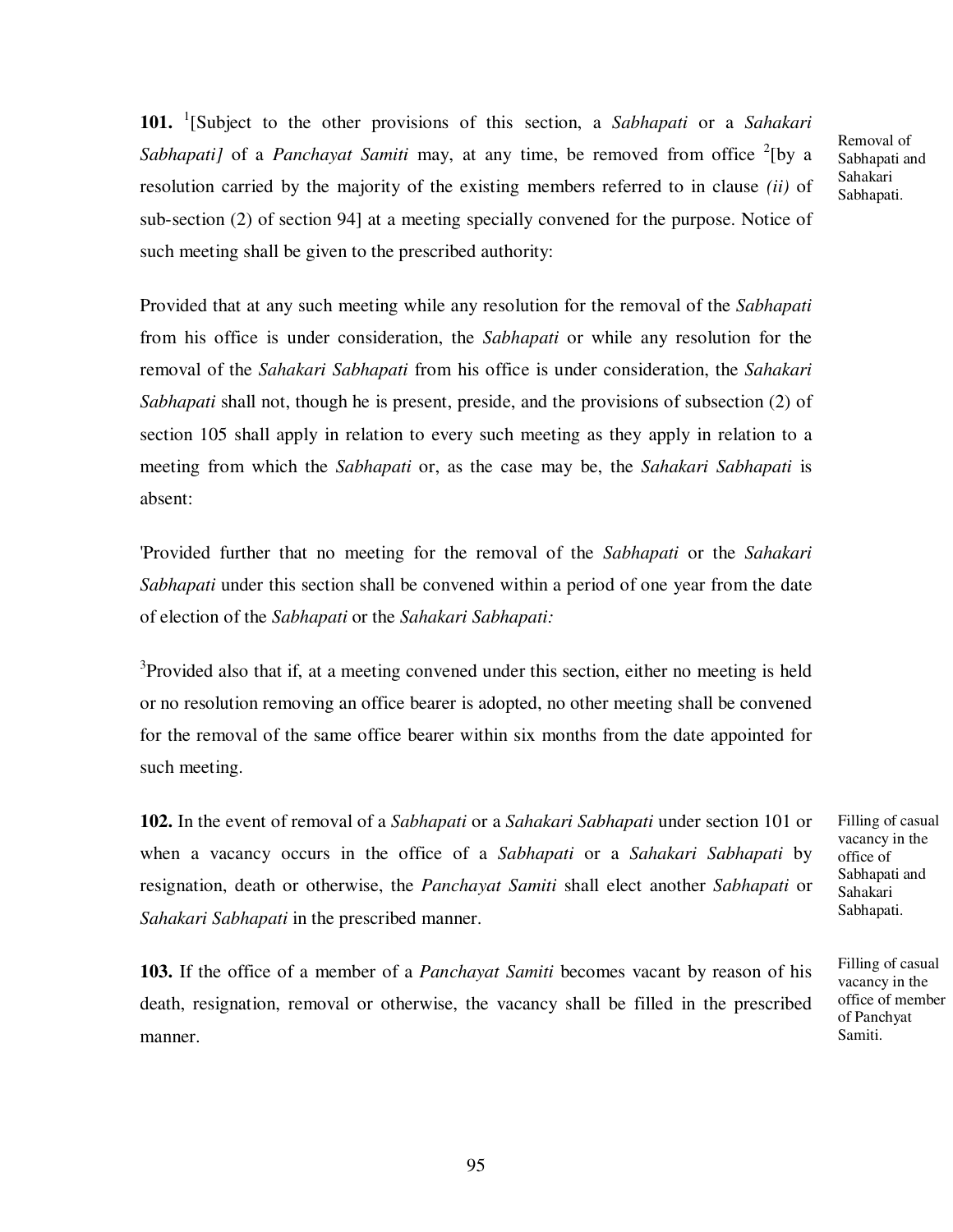**104.** Every *Sabhapati* or *Sahakari Sabhapati* elected under section 102 and a person who becomes a member under section 103 to fill a casual vacancy shall hold office for the unexpired portion of the term of office of the person in whose place he becomes a member.

Sabhapati or member filling casual vacancy. Meetings of

Term of office of Sabhapati, Sahakari

Panchyat Samiti.

**105**. (1) *Panchayat Samiti* shall hold a meeting <sup>1</sup>[in its office at least once in every three months on such date and at such hour as the *Panchayat Samiti* may fix at the immediately preceding meeting:]

Provided that the first meeting of a newly-constituted *Panchayat Samiti* shall be held <sup>2</sup>[on such date and at such hour and at such place within the local limits of the-Block concerned] as the prescribed authority may fix:

Provided further that the *Sabhapati* when required in writing by one-fifth of the members of the *Panchayat Samiti* to call a meeting, <sup>3</sup>[shall do so fixing the date and hour of meeting  $4$  (to be held) within fifteen days after giving intimation to the prescribed authority and seven days' notice to the members of the *Panchayat Samiti},* failing which <sup>5</sup>[the members aforesaid may call a meeting  $6$ (to be held) within thirty-five days] after giving intimation to the prescribed authority and seven clear days' notice to the *Sabhapati*  and the other members of the *Panchayat Samiti*. Such meeting shall be held <sup>7</sup>[in the office of the *Panchayat Samiti* on such date and at such hour] as the members calling the meeting may decide. <sup>8</sup>[The prescribed authority may appoint an observer for such meeting who shall submit to the prescribed authority a report in writing duly signed by him within a week of the meeting on the proceedings of the meeting. The prescribed authority shall, on receipt of the report, take such action thereon as it may deem fit:]

<sup>1</sup>Provided also that for the purpose of convening a meeting under section 101, at least one-fifth of the members referred to in clause (ii) of sub-section (2) of section 94 shall require the *Sabhapati* to convene the meeting:

2 Provided also that if the *'Panchayat Samiti* does not fix at any meeting the date and hour of the next meeting or if any meeting of the *Panchayat Samiti* is not held on the date and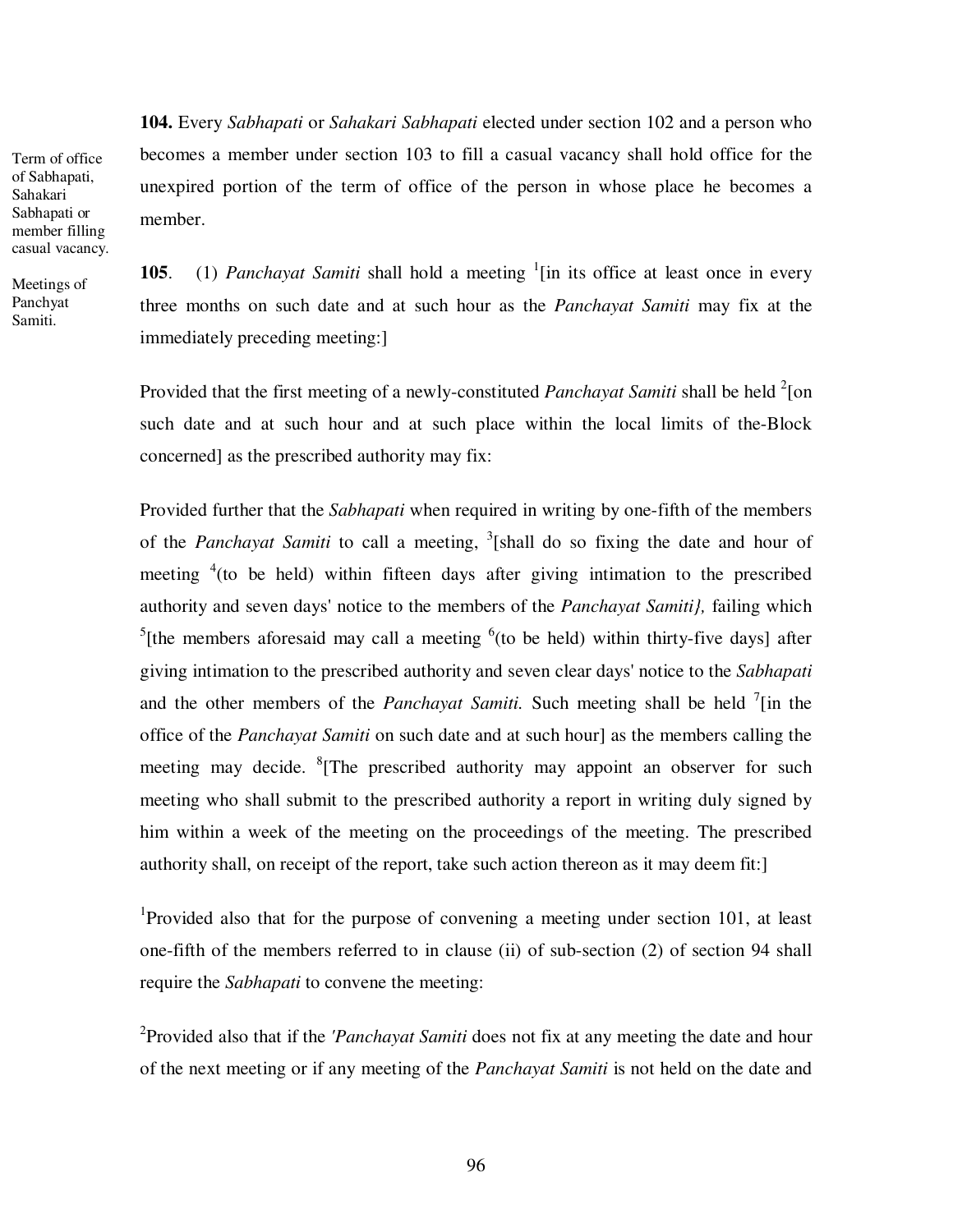hour fixed at the immediately preceding meeting, the *Sabhapati* shall call a meeting of the *Panchayat Samiti* on such date and at such hour as he thinks fit.

(2) The *Sabhapati* or in his absence the *Sahakari Sabhapati* shall preside at the meeting of the *Panchayat Samiti* and in the absence of both <sup>3</sup>[or on the refusal of any or both to preside at a meeting], the members present shall elect one of them to be the President of the meeting.

(3) One-fourth of the total number of members shall form a quorum for a meeting of a *Panchayat Samiti:* 

Provided that no quorum shall be necessary for an adjourned meeting.

(4) All questions coming before a *Panchayat Samiti* shall be decided by a majority of votes:

Provided that in case of equality of votes the person presiding shall have a second or casting vote:

4 Provided further that in case of a requisitioned meeting for the removal of a *Sabhapati* or a *Sahakari Sabhapati* under section 101, the person presiding shall have no second or casting vote.

**106**. A list of the business to be transacted at every meeting of a *Panchayat Samiti,*  except at an adjourned meeting, shall be sent to each member of the *Panchayat Samiti* in the manner prescribed, at feast seven days before the time fixed for such meeting and no business shall be brought before or transacted at any meeting, other than the business of which notice has been so given except with the approval of the majority of the members present at such meeting:

Provided that if the *Sabhapati* thinks that a situation has arisen for which an emergent meeting of the *Panchayat Samiti* should be called, he may call such meeting after giving three days' notice to the members:

List of business to be transacted at a meeting.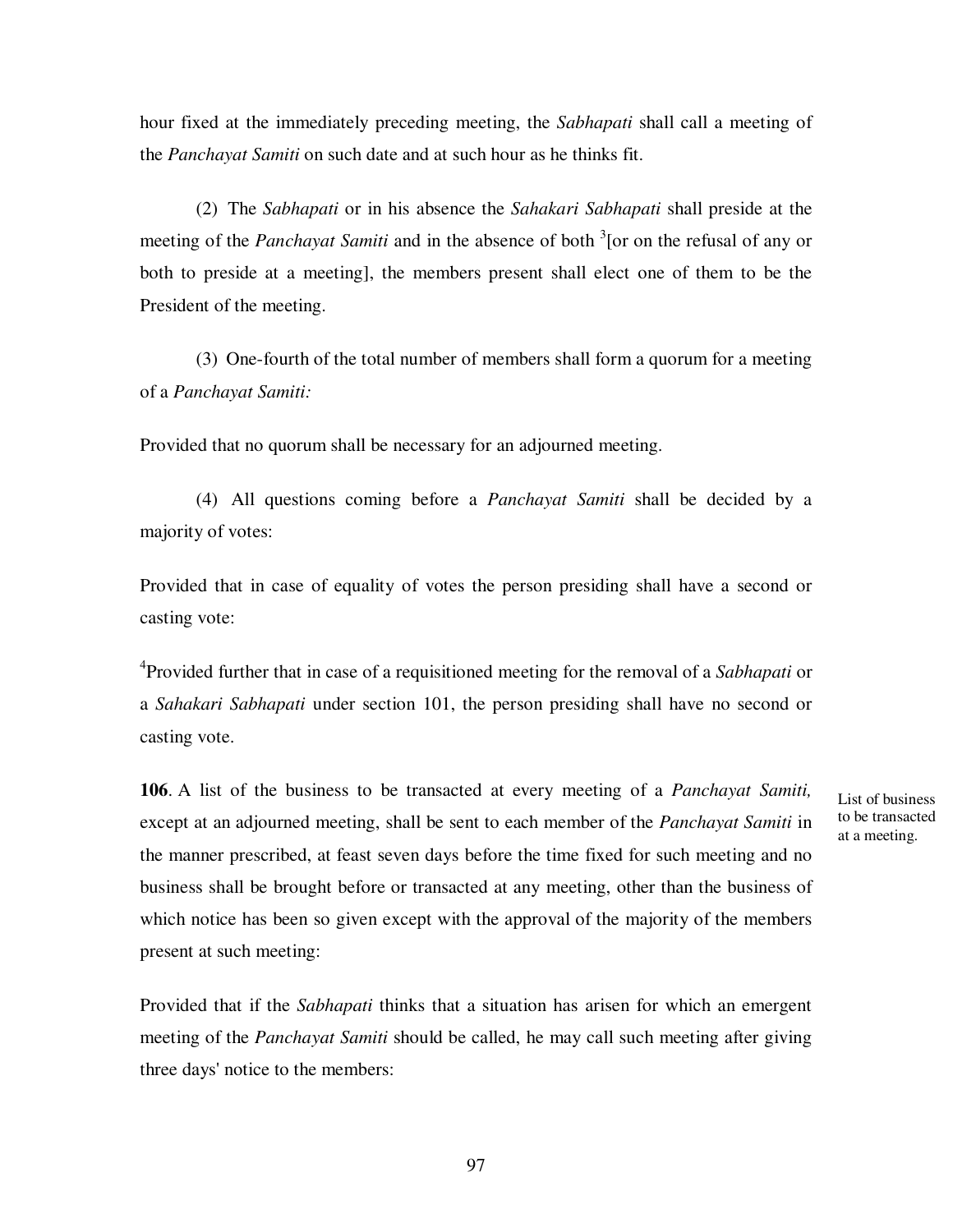Provided further that not more than one matter shall be included in the list of business to be transacted at such meeting.

107. The *Panchayat Samiti* shall prepare in the prescribed manner a report on the work done during the previous year and the work proposed to be done during the following year and submit it to the prescribed authority and to the *Zilla Parishad* concerned within the prescribed time.

**108.** The Block Development Officer shall attend meetings of the *Panchayat Samiti* and shall participate in the deliberations thereof.

## **Chapter IX Power and duties of Panchyat Samiti**

109. (1) <sup>1</sup>[A *Panchayat Samiti* shall function as a unit of self-government and, in order to achieve economic development and secure social justice for all, shall prepare—

(i) a development plan for the five-year term of the office of the members, and

(ii) an annual plan for each year by the month of January of the preceding year, in furtherance of its objective of development of the community as a whole and socioeconomic upliftment of the individual members of the community and, without prejudice to the generality of the above provisions, shall have power to-]

(a) (i) <sup>2</sup>undertake schemes or adopt measures, including the giving of financial assistance, relating to the development of agriculture, fisheries, live stock, *khadi,* cottage and small-scale industries, co-operative movement, rural credit, water-supply, irrigation and minor irrigation including water management and watershed development, public health and sanitation including establishment and maintenance of dispensaries and hospitals, communication, primary and secondary education, adult and non-formal education, welfare of students, social forestry and farm forestry including fuel and fodder, rural electrification including distribution, non-conventional energy sources, women and child development, social welfare and other objects of general public utility;

Report on the work of Panchyat samiti.

Power of Panchyat Samiti.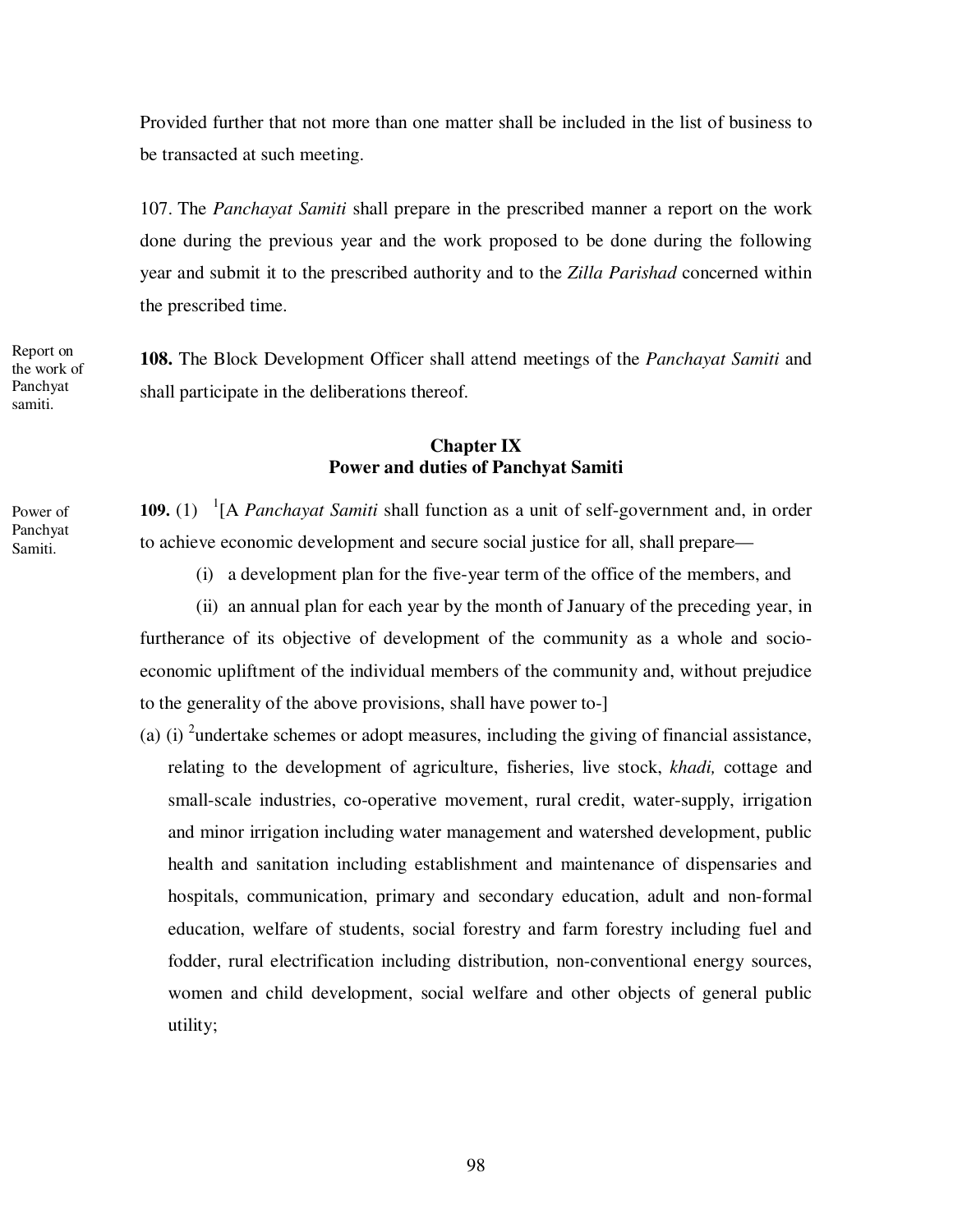(ii) undertake execution of any scheme, performance of any act, or management of any institution or organisation entrusted to it by the State Government or any other authority;

(iii) manage or maintain any work of public utility or any institution vested in it or under its control and management;

(iv) make grants in aid of any school, public institution or public welfare organisation within the Block;

(b) make grants to the *Zilla Parishad* <sup>1</sup> [or *Mahakuma Parishad* or Council] or *Gram Panchayat*:

(c) contribute with the approval of the State Government such sum or sums as it may decide, towards the cost of water-supply or anti-epidemic measures undertaken by a municipality within the Block;

(d) adopt measures for the relief of distress;

(e) co-ordinate and integrate the development plans and schemes prepared by *Gram Panchayats* in the Blocks if and when necessary;

2\* \* \* \* \* \*

(2) Notwithstanding anything in sub-section (1), a *Panchayat Samiti* shall not undertake or execute any scheme confined to an area over which a *Gram Panchayat* has jurisdiction unless the *Gram Panchayat* is of opinion that the implementation of such a scheme is beyond its competence financially or otherwise and passes a resolution to that effect. In the latter case the *Panchayat Samiti* may execute the scheme itself or entrust its execution to the *Gram Panchayat.* and give such assistance as may be required:

3 Provided that a *Panchayat Samiti* may undertake or execute any scheme referred to in sub-clause (ii) of clause *(a)* of sub-section *(1)* confined to an area over which a *Gram Panchayat* has jurisdiction.

(3) A *Panchayat Samiti* may undertake or execute any scheme if it extends to more than one *Gram*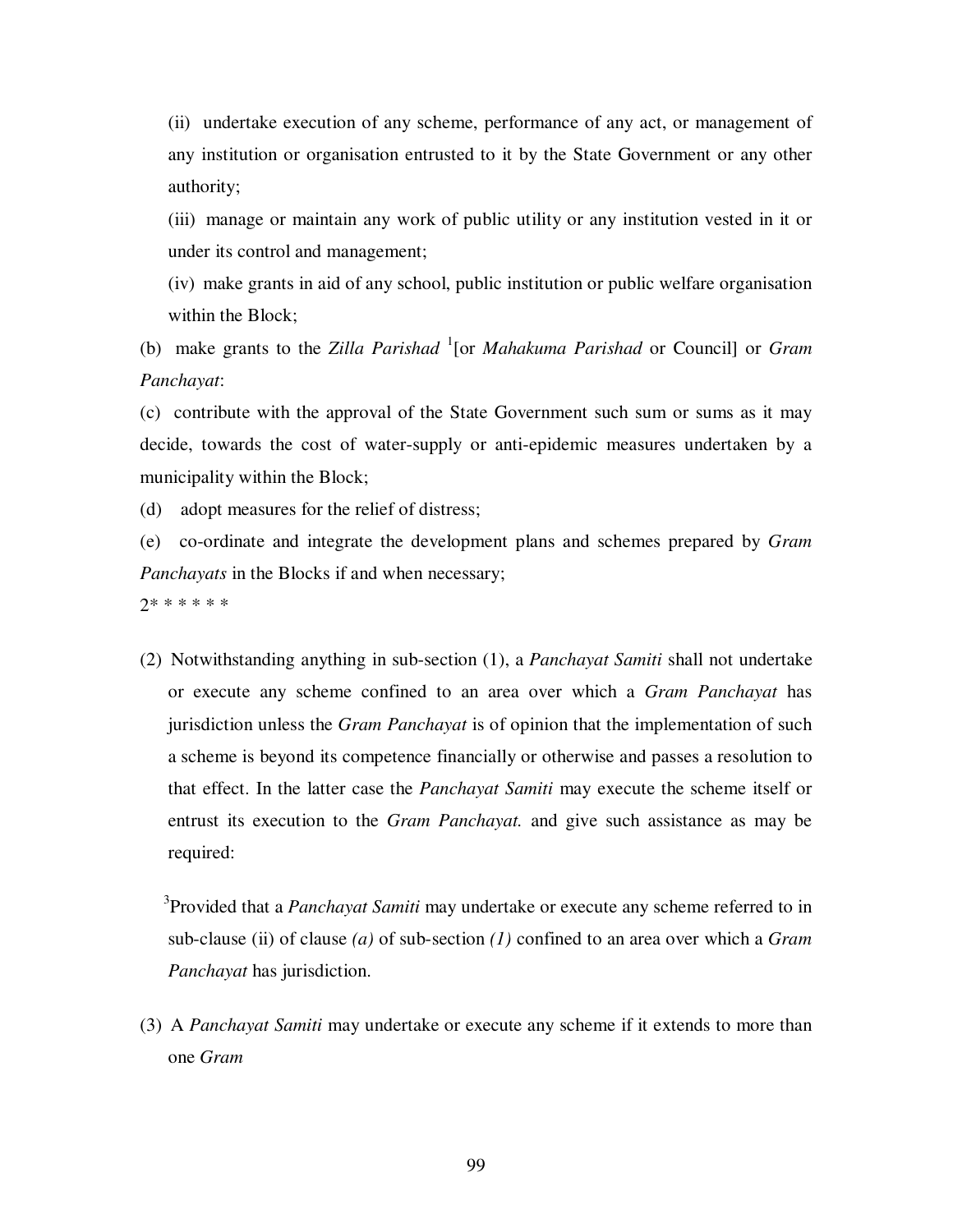State Government may place other property under Panchyat Samiti.

Power of Panchyat Samiti to transfer roads or properties to the State Government or the Zilla Parishad or a Gram Panchyat.

Panchyat Samiti may take over works.

Power of Panchyat Samiti to divert,discont inue or close road.

Vesting Panchyat Samiti with certain powers.

**110.** The State Government may, from time to time, with the consent of a *Panchayat Samiti,* place any road, bridge, ferry, channel, building or other property vested in the State Government and situated within the Block under the control and management of the *Panchayat Samiti* subject to such conditions as it may specify:

Provided that the Stale Government may, after considering the views of the *Panchayat Samiti*, withdraw such control and management to itself subject to such conditions as it may specify.

**111.** A *Panchayat Samiti* may transfer to the State Government or to the *Zilla Parishad*  <sup>2</sup>[or *Mahakuma Parishad* or Council] <sup>3</sup>[or to a *Gram Panchayat]* any road or part of a road or any other property, which is under its control or management, or which is vested in it, on such terms and conditions as may be agreed upon.

**112.** A *Panchayat Samiti* may take over the maintenance and control of any road, bridge, tank, *ghat,* well, channel or drain, belonging to a private owner or any other authority on such terms as may be agreed upon.

**113.** A *Panchayat Samiti* may direct, discontinue or close temporarily any road, which is under its control and management or is vested in it, and may, with the approval of the State Government, close any such road permanently.

**114.** (1) A *Panchayat Samiti* may be vested by the State Government with such powers under any local or special Act as the State Government may think fit.

- (2) A *Panchayat Samiti* shall perform such functions as may be transferred to it by notification under section 31 of the Cattle Trespass Act, 1871.
- (3) A *Panchayat Samiti* shall exercise such other powers, perform such other functions or discharge such other duties as the State Government may, by general or special order, direct.

<sup>1</sup>114A. (1) <sup>2</sup>Without prejudice to the generality of the power under section 1 14 and notwithstanding anything contained in sections 23, 24 and 25, the State Government may, in the public interest, declare, by notification, its intention to prepare and publish a Development Plan in respect of an area within the jurisdiction of a *Panchayat Samiti* in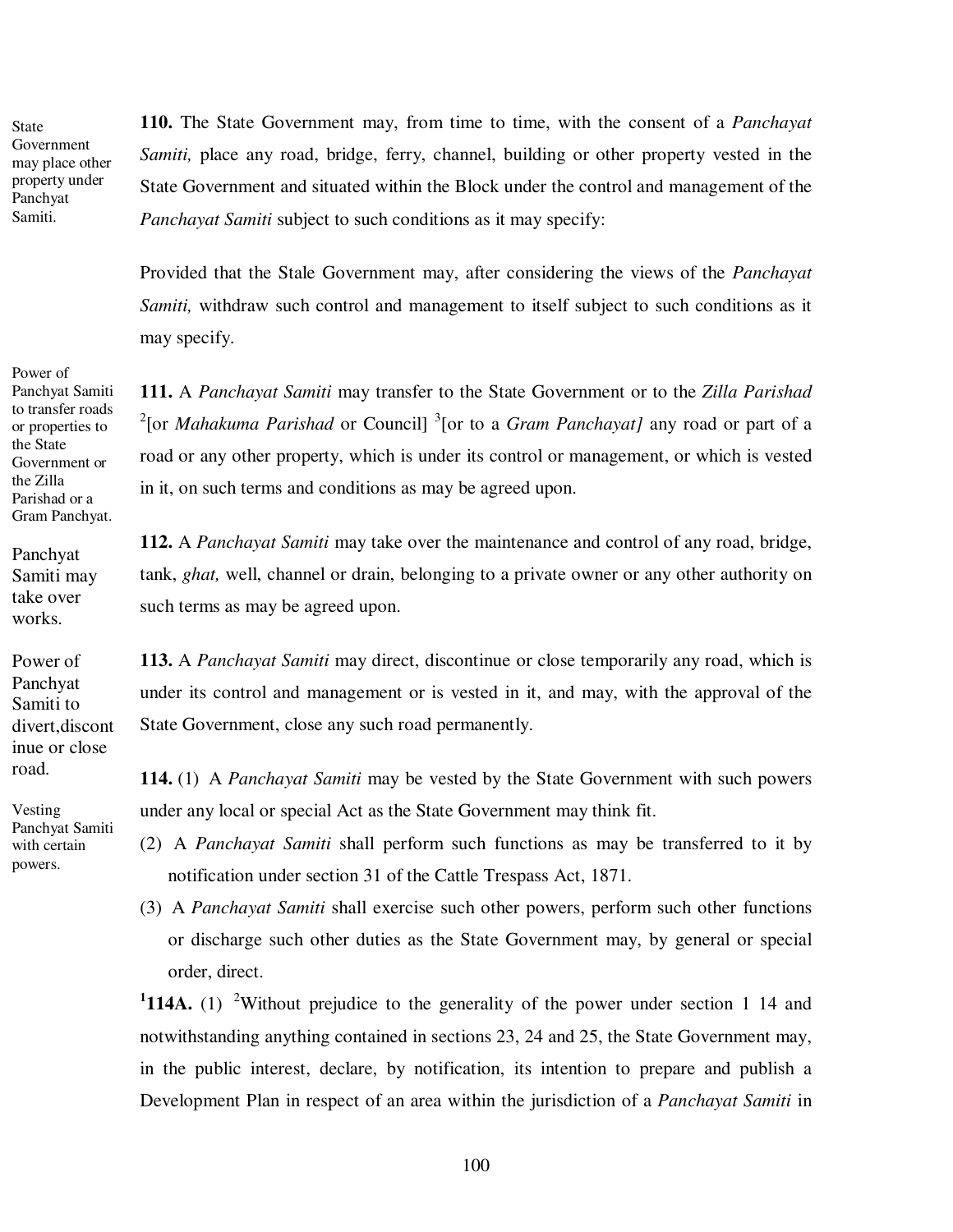accordance with such procedure as may be prescribed or in accordance with the provisions of any other law for the time being in force and, upon the issue of such notification, no new structure or new building shall be erected or constructed or no addition to any structure or building shall be made in such area except with the permission granted by the *Panchayat Samiti* or any authority, person or persons as may be empowered by the *Panchayat Samiti* in this behalf and except in accordance with such specifications and conditions as may be prepared and published by the *Panchayat Samiti*  or such authority, person or persons, as the case may be.

(2) Upon the publication of a Development Plan under subsection  $(1)$ , <sup>3</sup>[the provisions of sections 23, 24 and 25] shall cease to be in force in the area referred to in sub-section  $(1)$ .

(3) The State Government may, by order, direct the *Panchayat Samiti* to make such contribution and grant to one or more *Gram Panchayats* out of the tolls, rates and fees levied by it under section 133 as may be specified in the order.

(4) The State Government may, by order, authorise any officer to render advice, technical or otherwise, to the *Panchayat Samiti* on the performance of its functions and discharge of its duties under this section and, on receipt of such advice, the *Panchayat Samiti* shall give due consideration to such advice in a meeting specially convened for the purpose within a period of two months from the date of receipt of such advice.

(5) Where any new structure or new building is erected or constructed or any addition to any structure or building is made in contravention of the provisions of subsection (1), the *Panchayat Samiti* may, after giving the owner of such structure or building, as the case may be, an opportunity of being heard, make an order directing the demolition of the structure or the building, as the case may be, by the owner within such period as may be specified in the order and, in default, the *Panchayat Samiti* may itself effect the demolition and recover the cost thereof from the owner as a public demand.

(6) Without prejudice to the provisions of sub-section (5), whoever erects any new structure or constructs any new building or makes any addition to any structure or building in contravention of the provisions of sub-section (.1), shall, on conviction by a Court, be punishable with fine not exceeding, in each case, one hundred rupees per square meter per month for the area comprising the unauthorised erection or construction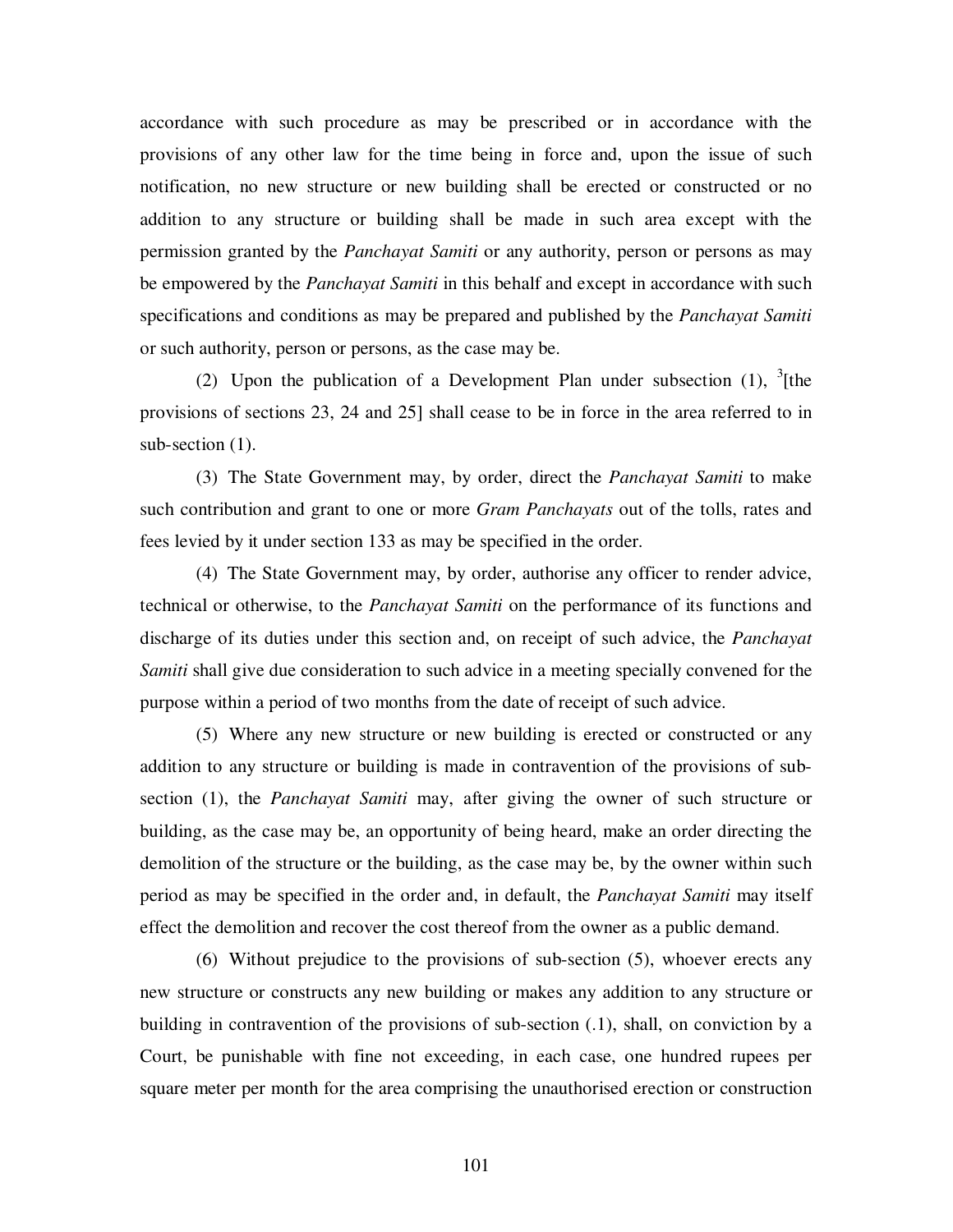or addition, as the case may be, for the period during which such contravention continues, subject to a maximum of two thousand rupees in each such case.

 $(7)$ <sup>1</sup>\* \* \* \* \* \*

(8) If it appears to the *Panchayat Samiti* <sup>2</sup> [or the authority, person or persons empowered under sub-section *(1)]* that it is expedient in the interest of the proper planning of its areas (including the interest or amenities), having regard to the Development Plan prepared, or under preparation, or to be prepared, and to any other material consideration,—

(a) that any use of land should be discontinued, or

(b) that any conditions should be imposed on the continuance thereto, or

(c) that any building or works should be altered or removed, <sup>3</sup> [the *Panchayat Samiti* or the authority, person or persons as aforesaid may] by notice served on the owner—

(i) require discontinuance of that use, or

(ii) impose such conditions as may be specified in the notice on the continuance thereof, or

(iii) require such steps, as may be specified in the notice, to be taken for the alteration or removal of any buildings or works, as the case may be, within such period, being not less than one month, as may be specified therein, after the service of the notice.

(9) Any person aggrieved by any such notice may, within the period specified in the notice, apply to the authority for the cancellation or modification of the notice.

(10) If an application is filed under sub-section (9), the authority or any officer of the authority, appointed in this behalf, may dismiss the application or accept it by quashing or varying the notice as he may think fit.

(11) If any person—

*(a)* who has suffered damage in consequence of the compliance with the notice, by the depreciation of any interest in the land to which he is entitled or by being disturbed in his enjoyment of the land, or

*(b)* who has carried out any work in compliance of the notice, claims from the Panchayat Samiti<sup>1</sup> [or the authority, person or persons empowered under sub-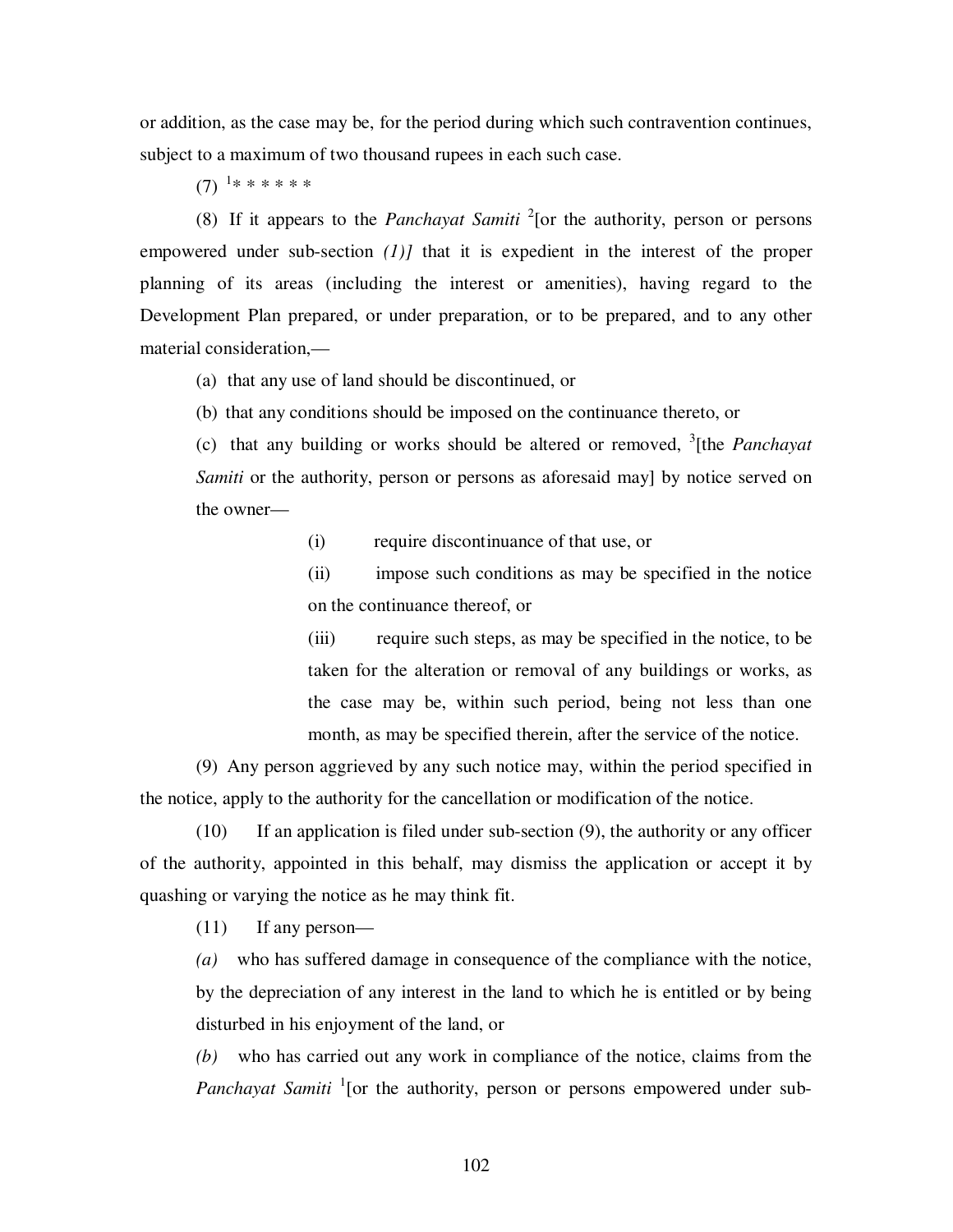section (1)] within the time and in the manner prescribed, for an amount in respect of that damage or of any expenses reasonably incurred by him for complying with the notice, the claim shall be disposed of by the *Panchayat Samiti* <sup>1</sup> [or the authority, person or persons empowered under sub-section (1)] in the manner as prescribed.

(12) After publication of Development Plan under sub-section (1) and subject to the provisions relating to the development charge and other provisions under this section, no development, institution or change of use of any land shall be undertaken or carried out in that area without obtaining a certificate from the *Panchayat Samiti* or its authorised officer certifying that the development charge as leviable under this section has been paid or that no such development charge is leviable:

Provided that the State Government may, by notification, exempt any development, institution or change of use of any land from the operation of the provisions of this subsection.

(13) Any person or body (excluding a department of the Central or the State Government or any local authority) intending to carry any development on any land shall make an application in writing to the *Panchayat Samiti* or an officer authorised by it for permission in such form and containing such particulars and accompanied by such documents and plans as may be prescribed.

(14) On such application having been duly made and on payment of the development charge as may be assessed, the *Panchayat Samiti* or the authorised officer may pass an order,—

- (i) granting permission unconditionally; or
- (ii) granting permission, subject to such conditions as it may think fit; or
- (iii) refusing permission:

Provided that without prejudice to the generality of clauses (i) to *(iii)* of this sub-section, the concerned authority may impose conditions—

> (i) to the effect that the permission granted is only for a limited period and that after the expiry of that period, the land shall be restored to its previous, condition or the use of the land permitted shall be discontinued;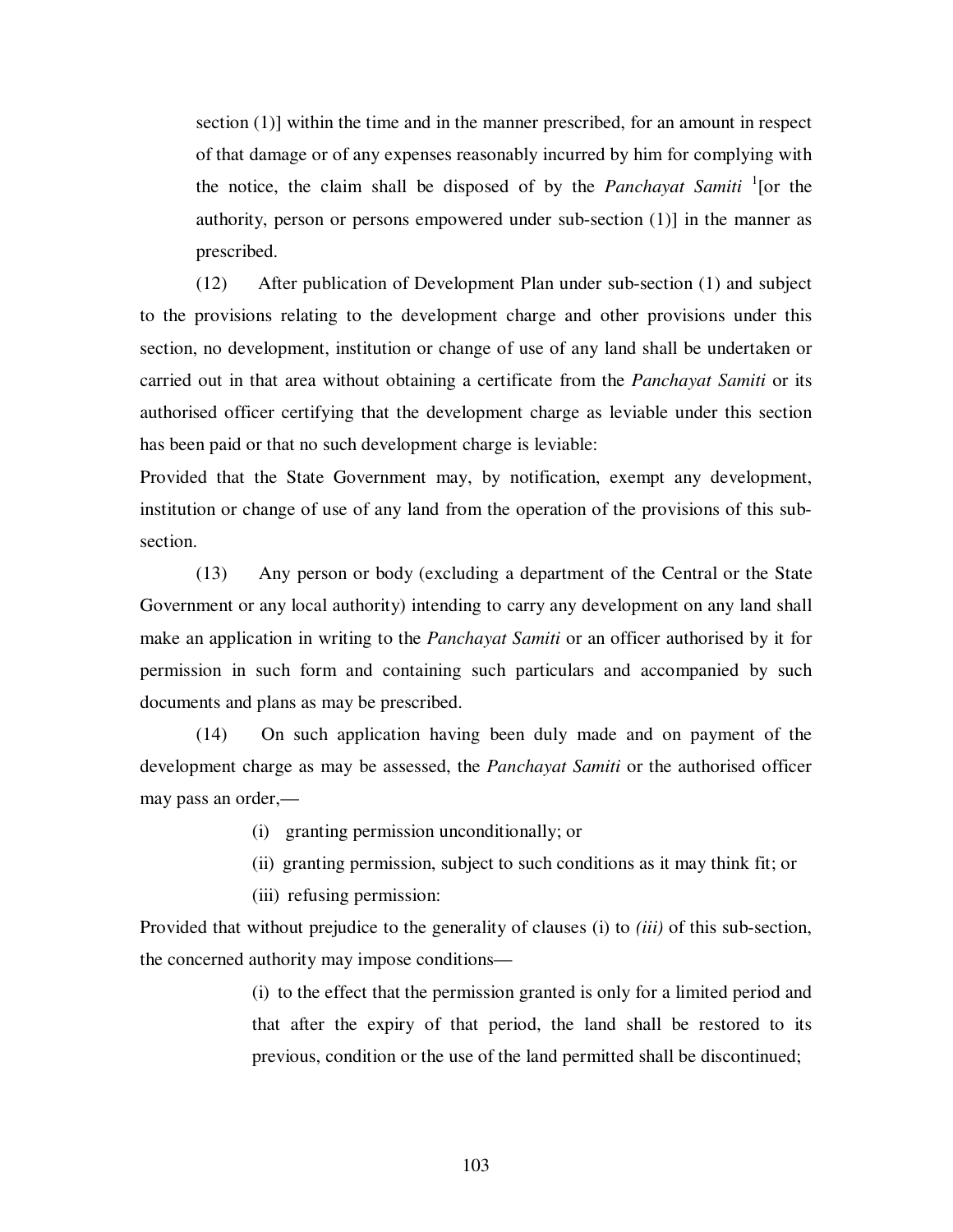(ii) for regulating the development or use of any other land under the control of the applicant or for the carrying out of works on any such .land as may appear to the authority expedient for the purpose of the permitted development:

Provided further that the concerned authority in dealing with the applications for permission shall have regard to the provisions of the Development Plan prepared, under preparation or to be prepared and any other material consideration:

Provided also that when permission is granted subject to conditions or is refused, the grounds of imposing such conditions or such refusal shall be recorded in the order and the order shall be communicated to the applicant:

Provided also that in the case of a department of the Central or the State Government or any local authority intending to carry out any development, other than operational construction (which shall always be outside the purview of the *Panchayat Samiti*), on any land, the concerned department or authority, as the case may be, shall notify in writing to the *Panchayat Samiti* of its intention to do so, giving full particulars thereof and accompanied by such documents and plans as may be directed by the State Government from time to time, at least, one month prior to the undertaking of such development.

(15) In accordance with the provisions of this section and the rules made thereunder and subject to such conditions <sup>1</sup>[as may be laid down by the *Panchayat Samiti* or the authority, person or persons empowered under sub-section (1)], a *Panchayat Samiti*  shall levy a charge (hereinafter called the development charge) on the carrying out of any development or change of use of land, for which permission is required under this section, in the whole or any part of the area covered by the notification under sub-section (1) at a rate not exceeding those specified in the rules in this behalf by the State Government:

Provided that the rates may be different for different parts of the area under notification under sub-section (1):

Provided further that the charge shall be leviable on any person who undertakes or carries out such development or changes any such use: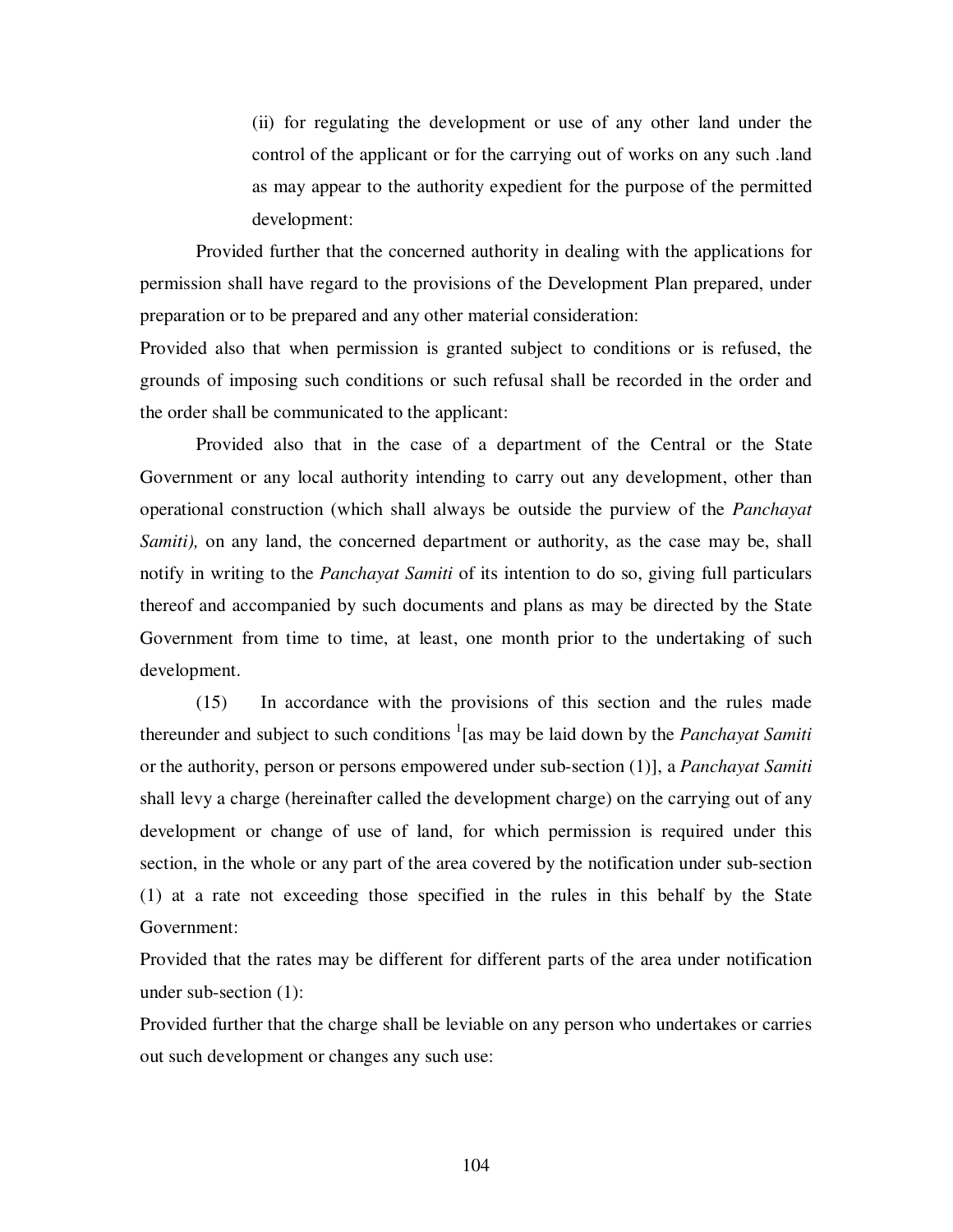Provided also that no development charge shall be levied on development, or change of use, of any land vested in or under the control or possession of the Central Government, the State Government or any local authority:

Provided also that the State Government may, by rules, provide for the exemption from the levy of development charge of any development or change of any use of any land specified in the rules.

(16) Where the erection of any building or the execution of any work has been commenced, or is being carried on, or has been completed without or contrary to the permission under sub-section (1) or in contravention of any other provisions of this section or the rules made thereunder, the *Panchayat Samiti,* or any officer authorised in this behalf by the *Panchayat Samiti,* may, in addition to any other action that may be taken under this section, make an order directing that such erection or work shall be demolished by the person at whose instance the erection or the work has been commenced or is being carried on or has been completed within such period, not being less than five days and more than fifteen days from the date on which a copy of the order of demolition with a brief statement of the reasons therefor has been delivered to such person, as may be specified in the order:

Provided that no order of demolition shall be made unless such person has been given, by means of a notice served in such manner as may be prescribed, a reasonable opportunity of showing cause why such order shall not be made:

Provided further that where the erection or the execution has not been completed, the *Panchayat Samiti* or the authorised officer may by the same order or by a separate order, whether made at the time of issue of the notice under the first proviso or at any other lime, direct such person to stop the erection or the execution until the expiry of the period within which an appeal against the order of demolition, if made, may be preferred:

Provided also that any person aggrieved by such order of the *Panchayat Samiti* or its authorised officer may, within thirty days from the date of the order, prefer and appeal against the order to the Sub-divisional Officer having jurisdiction and when an appeal is preferred, the said Sub-divisional Officer may stay the enforcement of the order on such term as he may think fit: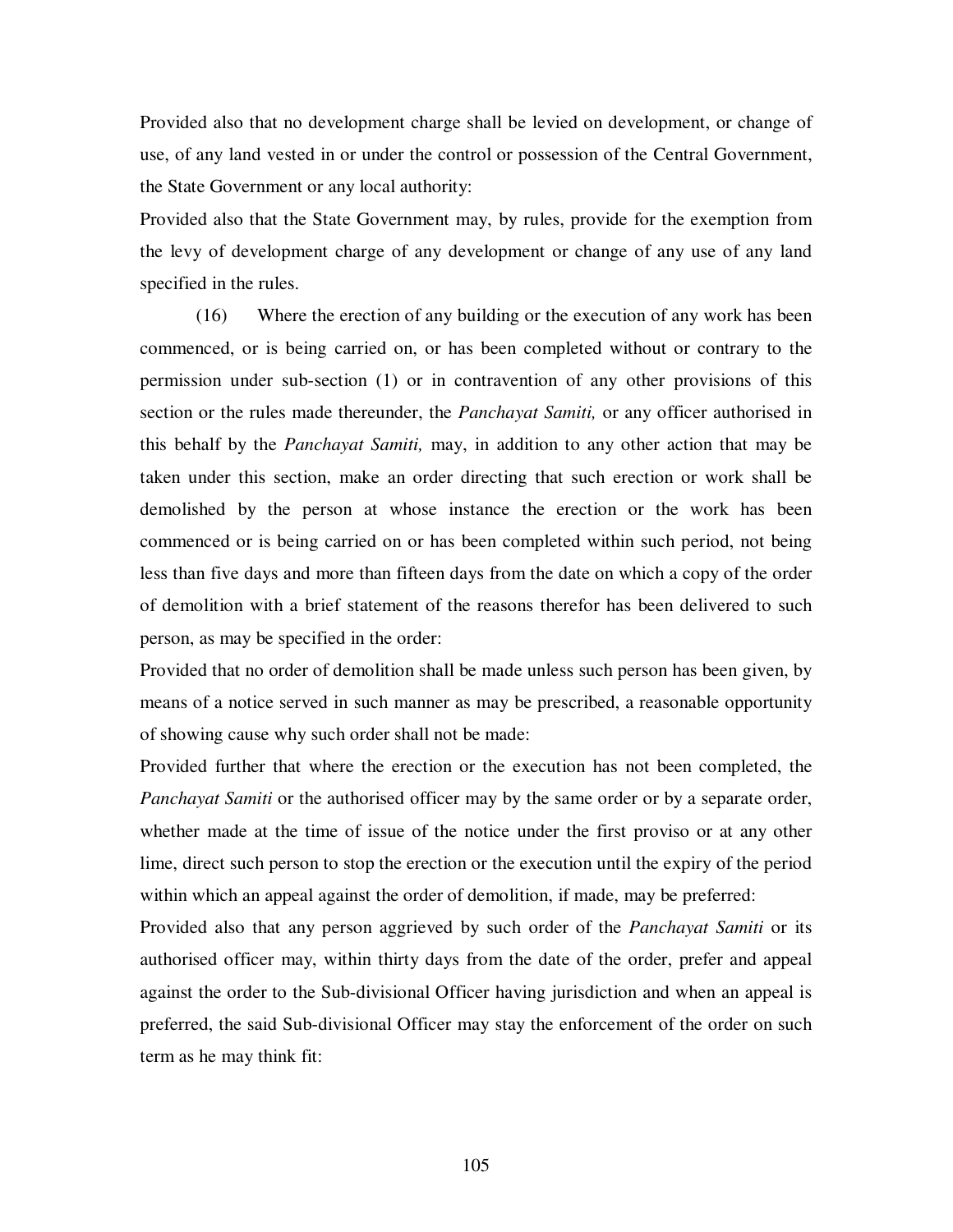Provided also that every order made by the Sub-divisional Officer on an appeal and, subject to such order, the order made by the *Panchayat Samiti* or its authorised officer shall be final and conclusive:

Provided also that where no appeal has been preferred against an order made by the *Panchayat Samiti* or its authorised officer or where an order has been confirmed on appeal, whether with or without modification, the person against whom the order has been made shall comply with the order within the period specified therein or, as the case may be, within the period, if any, fixed by the Sub-divisional Officer on appeal, and on the failure of such person to comply with the order within such period, the *Panchayat Samiti* or its authorised officer may itself or himself cause the building or the work to which the order relates to be demolished and the expenses for such demolition shall be recoverable from such person as a public demand.

(17) The *Panchayat Samiti or* its authorised officer may, at any time before the issue of the order under sub-section (16), by order, require the person at whose instance the building or the work has been commenced or is being carried on to stop the same forthwith.

(18) The *Panchayat Samiti* or its authorised officer may, at any time during the erection of any building or the execution of any work or at any time within three months after the completion thereof, by a written notice, specify any matter in respect of which such erection or execution is without or contrary to this section or is in contravention of any of the provisions of this section or the rules made thereunder and require the person at whose instance the building or the work has been commenced or is being carried on or the owner of such building or work either—

*(a)* to make such alterations as may be specified by the *Panchayat Samiti* or its authorised officer in the notice with the object of bringing the building or the work in conformity with such sanction or such provisions of this section or the rules made thereunder, or

*(b)* to show cause, within such period as may be stated in the notice, why such alterations should not be made:

Provided that if such person or such owner does not show any cause as aforesaid, he shall be bound to make the alteration specified in the notice: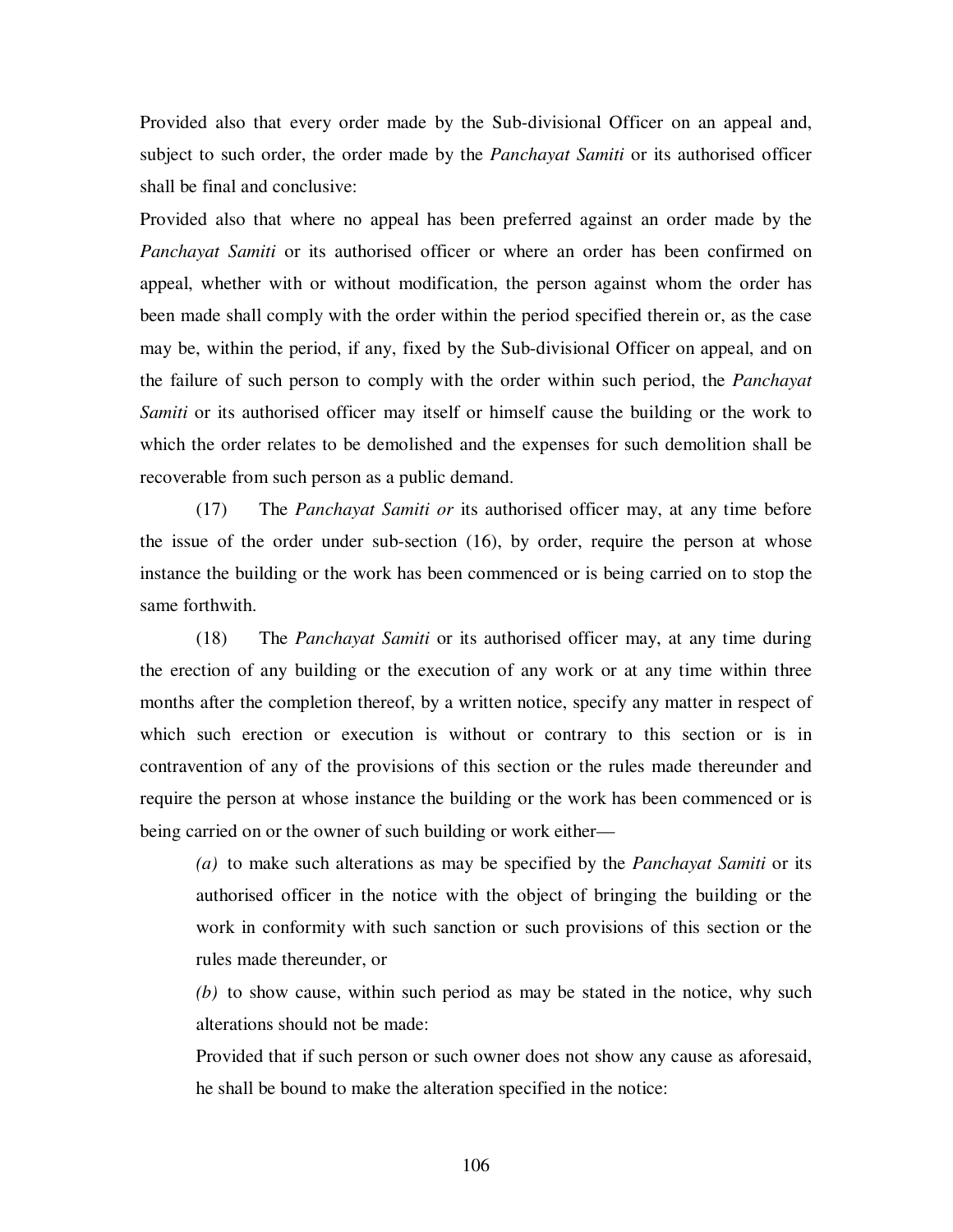Provided further that if such person or such owner shows the cause as aforesaid, the *Panchayat Samiti* or its authorised officer shall, by an order, either cancel the notice issued or confirm the same subject to such modifications as he thinks fit.

**115.** (1) A *Panchayat Samiti* shall exercise general powers of supervision over *Gram Panchayats* in the Block and it shall be the duty of these authorities to give effect to the directions of the *Panchayat Samiti.*<sup>2</sup>\*\*\*\*

- (2) <sup>3</sup>A *Panchayat Samiti* may—
- (a) inspect, or cause to be inspected, any immovable property used or occupied by *Gram Panchayat* within the Block or any work in progress under the direction of a *Gram Panchayat,*
- (b) inspect or examine, or depute an officer to inspect or examine, any department of a *Gram Panchayat,* or any service, work or thing under the control of the *Gram Panchayat,*
- (c) inspect or cause to be inspected utilisation of funds in respect of schemes or programmes assigned to the *Gram Panchayats* by the State Government for execution either directly or through the *Zilla Parishad* <sup>4</sup>[or the *Mahakuma Parishad* or Council] or the *Panchayat Samiti,*
- (d) require a *Gram Panchayat,* for the purpose of inspection or examination,—
	- (i) to produce any book, record, correspondence or other documents, or
	- (ii) to furnish any return, plan, estimate, statement of accounts or statistics, or
	- (iii) to furnish or obtain any report or information.

**1 115A.** (1) Every *Panchayat Samiti* shall have a Block *Sansad* consisting of all members of the *Gram Panchayats* pertaining to the Block and all members of that *Panchayat Samiti.*

Block Sansad and its constitution.

- (2) Every *Panchayat Samiti* shall hold an annual and a half-yearly meeting of such Block *Sansad* at such lime and place and in such manner, as may be prescribed.
- (3) One-tenth of the total number of members shall form a quorum for a meeting of Block *Sansad*: Provided that if no quorum is available for such meeting, the meeting shall be adjourned to be held at the same lime and place on the seventh day from the date of such meeting in the manner as may be prescribed.

Power of supervision by Panchyat Samiti over the Gram Panchyat,etc.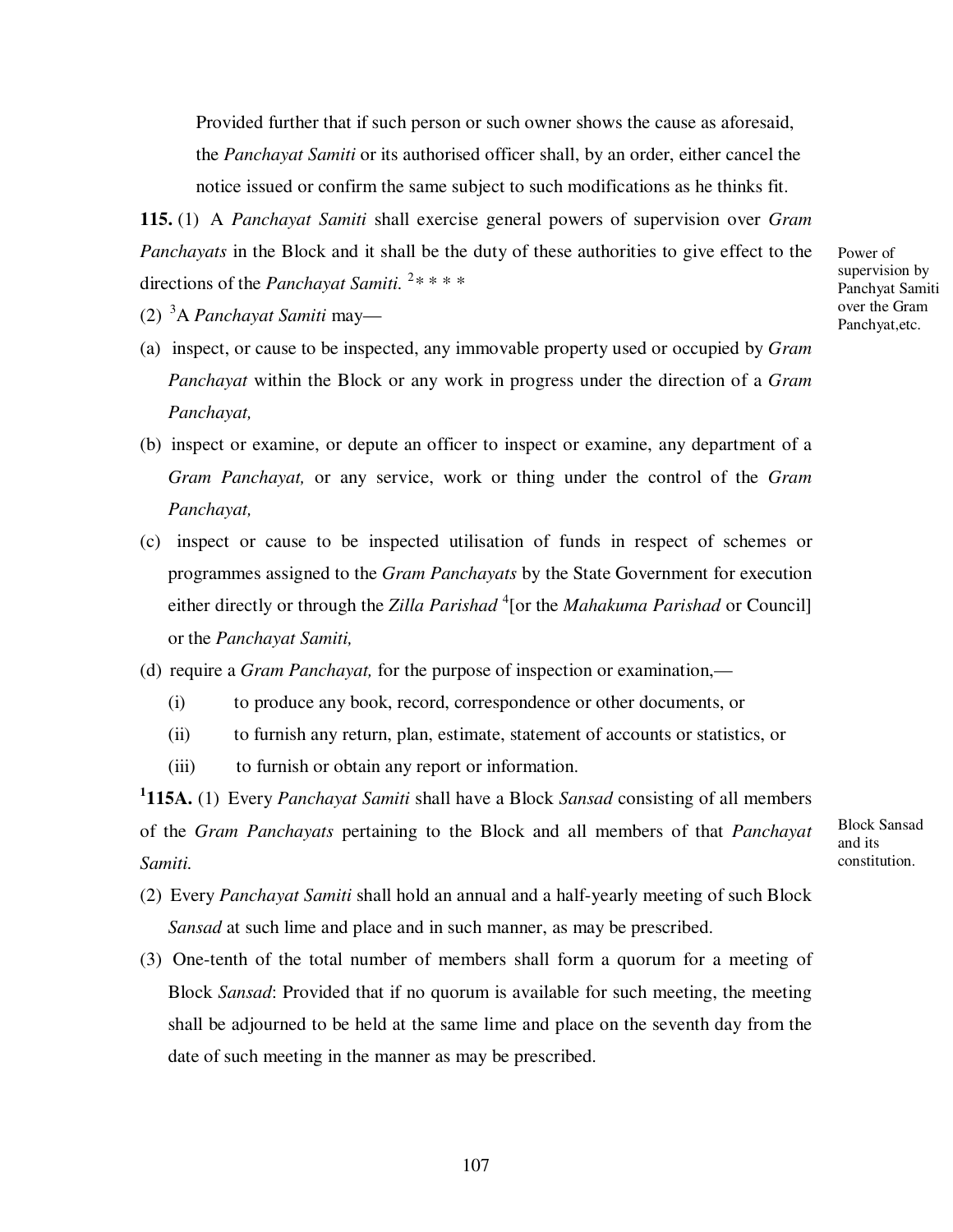- (4) A meeting of the Block *Sansad* shall be presided over by the *Sabhapati* and in his absence by the *Sahakari Sabhapati* of the *Panchayat Samiti.*
- (5) The Block *Sansad* shall guide and advise the *Panchayat Samiti* for all matters relating to development including preparation of annual plan and budget, implementation of development programmes, schemes, or projects and for undertaking such activities for economic development and for ensuring social justice as are undertaken or proposed to he undertaken by the *Panchayat Samiti:*

Provided that for such guidance and advice, any member of the Block *Sansad*  on receipt of the notice for any such meeting, may demand in writing to the Executive Officer for placement of any document such as last report on inspection of accounts of the funds of the *Panchayat Samiti* by the Audit team, budget, Annual Action Plan and on receipt of such demand the Executive Officer with the consent of the *Sabhapati,* shall place such documents in the meeting for deliberation:

Provided further that the deliberations, recommendation and observations passed in the meeting of the Block *Sansad,* shall be considered in the meeting of the *Panchayat Samiti* as soon as possible within one month from the date of the meeting of the Block *Sansad* and the decision of the *Panchayat Samiti*  along with the action taken report shall be placed in the next meeting of the Block *Sansad*.

Power of prohibit certain offensive and dangerous trades without licence and to levy fee.

**116.** (1) No place within a Block shall  $\frac{1}{2}$  [on conviction by a Magistrate,] be used for any trade or business declared by the State Government, by notification, to be offensive or dangerous, without a license, which shall be renewable annually, granted by the *Panchayat Samiti,* subject to such terms and conditions as the *Panchayat Samiti* may think fit to impose.

(2) The *Panchayat Samiti* may levy in respect of any license granted by it under subsection (1) a fee subject to the maximum rate prescribed by the State Government under sub-section (1) of section 133.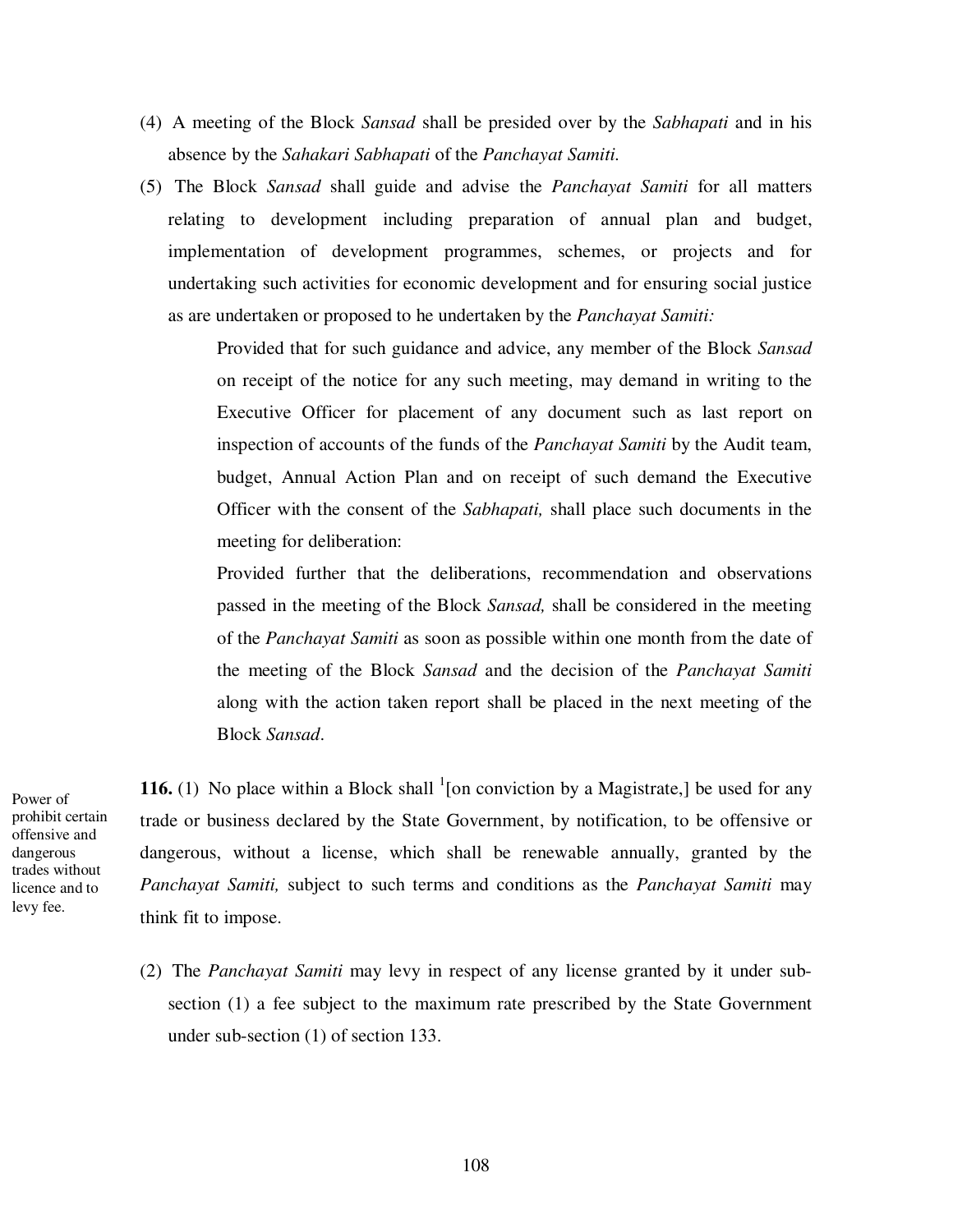- (3) Whoever uses without a license any place for the purpose of any trade or business declared under sub-section (1) to be offensive or dangerous, or fails to comply with any condition in respect of such license, shall be punished with a fine, which may extend to one hundred rupees, and to a further fine, which may extend to twenty-five rupees for each day after conviction during which he continues to do so.
- (4) The *Panchayat Samiti* may, upon the conviction of any person for failure to comply with any condition of a license granted under subsection  $(1)$ , suspend or cancel the license granted in favour of such person.

**117**. A *Panchayat Samiti* may require the owner or the lessee of a *hat* or market or an owner or a lessee of land intending to establish a *hat* or market thereon, to obtain a license in this behalf from the *Panchayat Samiti* on such terms and conditions as may be prescribed and subject to the provisions of section 133, on payment of a fee for such license.

#### **118.** (1) The *Sabhapati* shall—

- (a) be responsible for maintenance of the records of the *Panchayat Samiti;*
- (b) have general responsibility for the financial and executive administration of the *Panchayat Samiti*:
- (c) exercise administrative supervision and control over the work of the staff of the *Panchayat Samiti* and the officers and employees whose services may be placed at the disposal of the *Panchayat Samiti* by the State Government;
- (d) for the transaction of business connected with this Act or for the purpose of making any order authorised thereby, exercise such powers, perform such functions and discharge such duties as may be exercised, performed or discharged by the *Panchayat Samiti* under this Act or the rules made thereunder:

Provided that the *Sabhapati* shall not exercise such powers, perform such functions or discharge such duties as may be required by the rules made under this Act to be exercised, performed or discharged by the *Panchayat Samiti* at a meeting;

Powers,function s and duties of Sabhapati and Sahakari Sabhapati.

Power of Panchyat Samiti to grant licence for hat or market.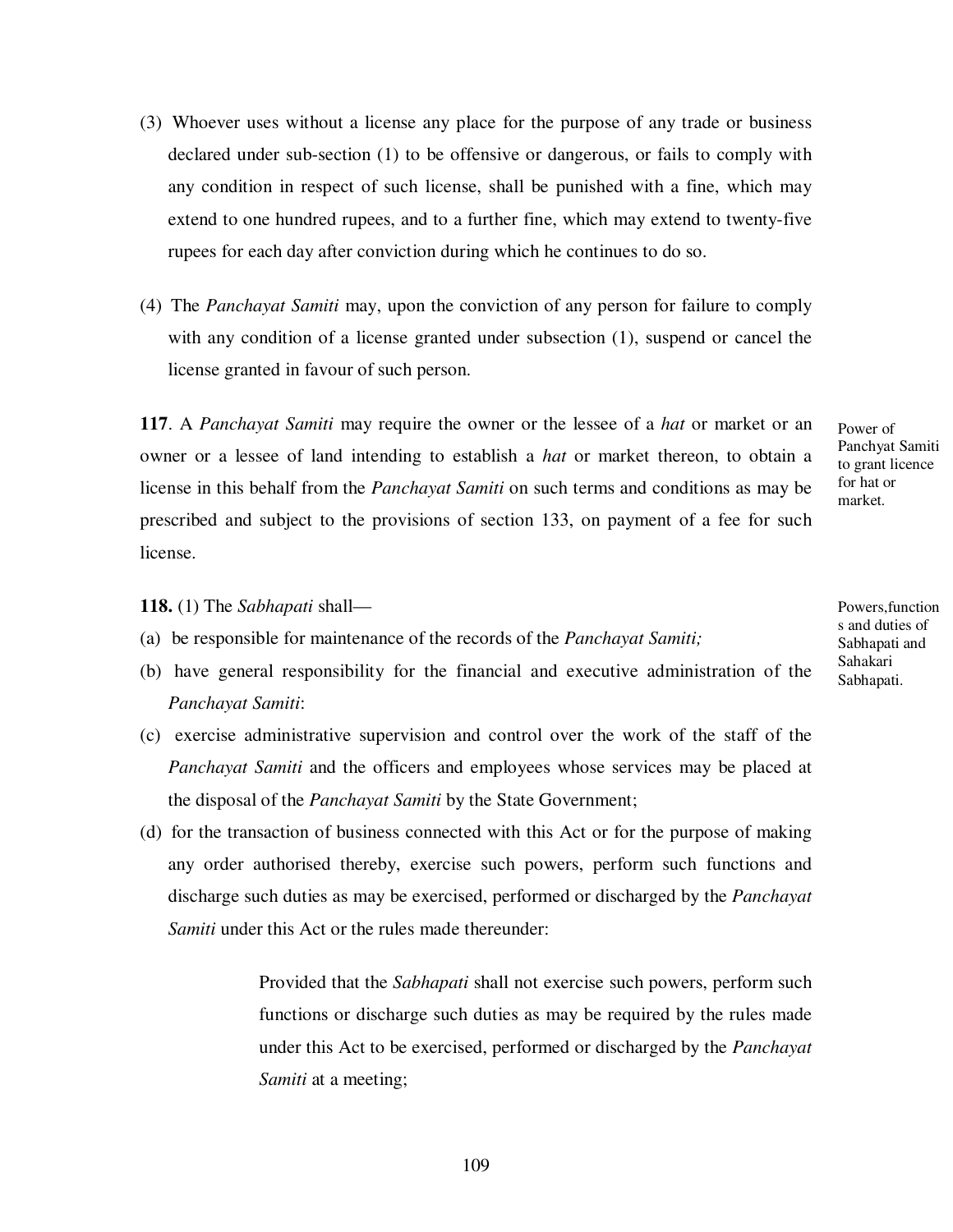(e) exercise such other powers, perform such other functions and discharge such other duties as the *Panchayat Samiti* may, by general or special resolution, direct or as the State Government may by rules made in this behalf, prescribe.

> <sup>1</sup>*Explanation*.—For the purpose of discharge of responsibility and exercise of administrative supervision and control, the *Sabhapati* shall rely on the Executive Officer referred to in section 119 and shall generally act through him.

- (2) the *Sahakari Sabhapati* shall—
- (a) exercise such of the powers, perform such of the functions and discharge such of the duties of the *Sabhapati* as the *Sabhapati* may, from time to time, subject to rules made in this behalf by the State Government, delegate to him by order in writing:

Provided that the *Sabhapati,* may al any time withdraw the powers and functions delegated to the *Sahakari Sabhapati*:

- (b) during the absence of the *Sabhapati,* exercise all the powers, perform all the functions and discharge all the duties of the *Sabhapati*;
- (c) <sup>2</sup> exercise such other powers, perform such other functions and discharge such other duties as the *Panchayat Samiti* may, by general or special resolution, direct or as the State Government may, by rules made in this behalf, prescribe.

**119**. (1) There shall be an Executive Officer for every *Panchayat Samiti* and the Block Development Officer shall be the *ex officio* Executive Officer: Provided that such Block Development Officer shall be recalled by the State Government if a resolution to that effect is passed by the *Panchayat Samiti,* at a meeting specially convened for the purpose, by a majority of the total number of members holding office for the lime being.

> (1A) <sup>1</sup> There shall be a Joint Executive Officer for every *Panchayat Samiti* and the Joint Block Development Officer of the Block shall be the *ex officio*  Joint Executive Officer.

Staff of the Panchyat Samiti.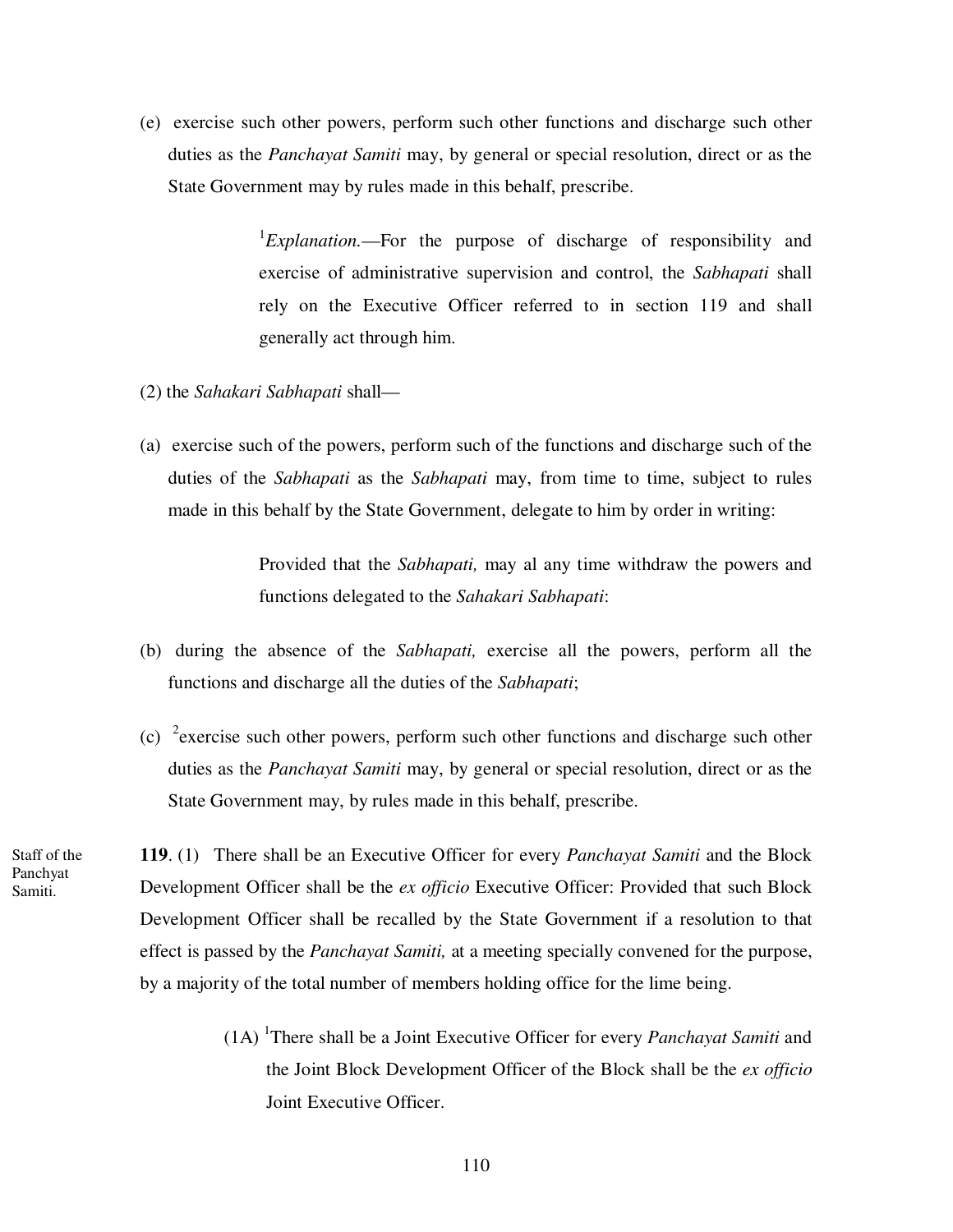- (1B) <sup>1</sup> There shall be a Secretary for every *Panchayat Samiti* and the Extension Officer, *Panchayats* shall be the *ex officio* Secretary.
- (2) 2 [Subject to such rules as may be made by the Stale Government, a *Panchayat Samiti]* may appoint such other officers and employees as may be required by it and may fix the salaries to be paid to the persons so appointed: Provided mat no post shall be created or abolished and no revision of the scale of pay of any post shall be made by the *Panchayat Samiti* without the prior approval of the State Government:

3 Provided further that subject to the decision of the *Panchayat Samiti,* the orders relating to appointment and other service matters concerning any post under the *Panchayat Samiti* <sup>4</sup> [shall be signed by, and be issued by or on behalf of, the Executive Officer.]

(3)  $5$ The State Government shall make rules relating to the method of recruitment and the terms and conditions of service including the pay and allowances, superannuation, provident fund and gratuity of the employees of the *Panchayat Samiti*.

120. The State Government may place at the disposal of the *Panchayat Samiti* the services of such officers or other employees serving under it  $\frac{1}{2}$  [and on such terms and conditions] as it may think fit: Provided that any such officer or employee shall be recalled by the Slate Government if a resolution to that effect is passed by the *Panchayat Samiti*, at a meeting specially convened for the purpose, by a majority of the total number of members holding office for the time being: Provided further that the State Government shall have disciplinary control over such officers and employees.

Placing the services of the **State** Government officersat the disposal of the Panchyat Samiti.

Control and punishment of the stajj of the Panchyat Samiti.

- **121.** (1) The Executive Officer shall exercise general control over all officers and employees of the *Panchayat Samiti*.
- (2) The Executive Officer may award any punishment other than dismissal, removal or reduction in rank to an officer or employee <sup>2</sup>[of a *Panchayat Samiti*].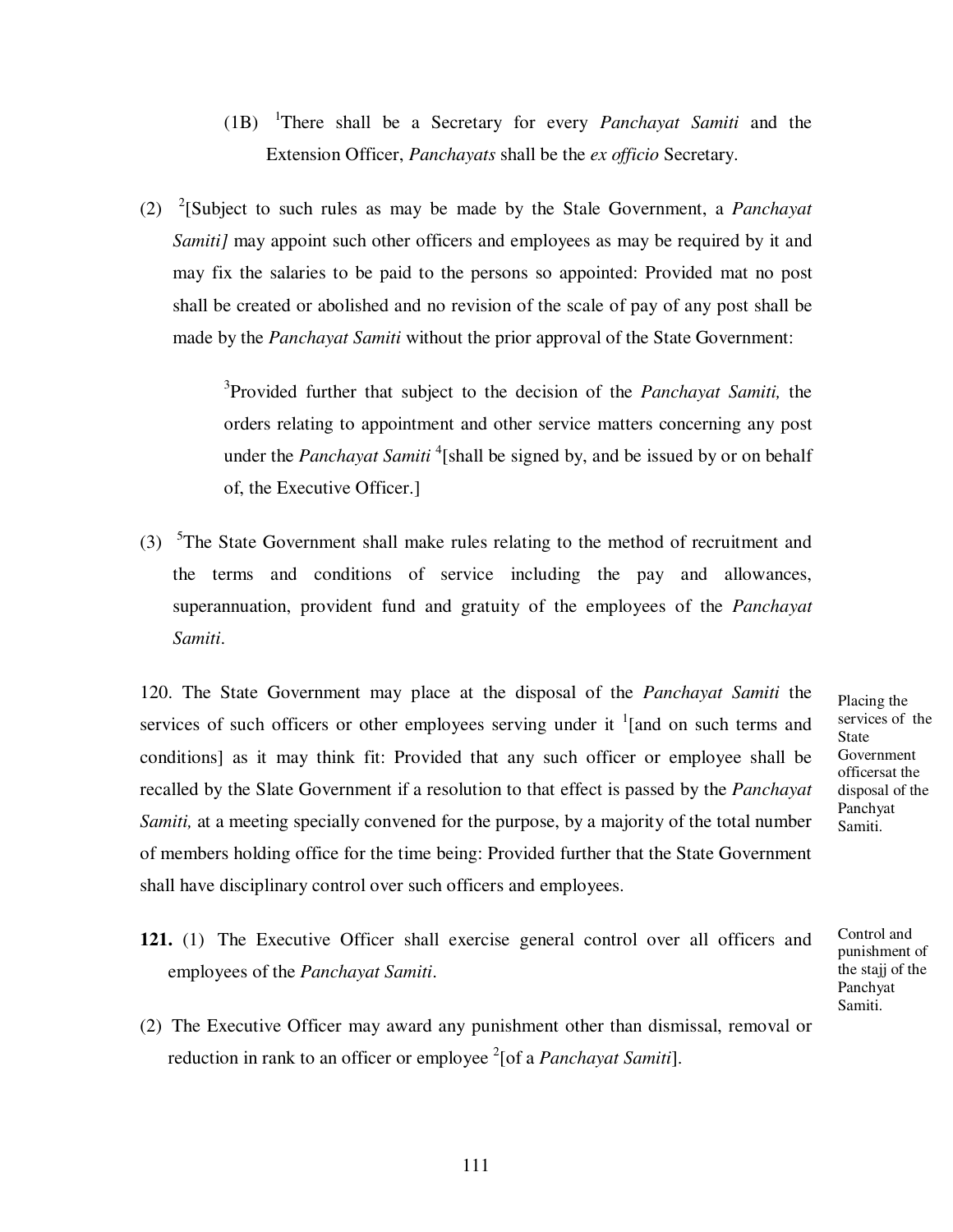- (3) The Executive Officer may recommend the dismissal, removal or reduction in rank of an officer or employee <sup>3</sup>[of a *Panchayat Samiti*] to the <sup>4</sup>[Artha, Sanstha, Unnayan O *Parikalpana*] *Sthayee Samiti* and such *Samiti* shall forward the case to the *Panchayat Samiti* with its own recommendation. The *Panchayat Samiti* may, if it is satisfied with such recommendation of the <sup>4</sup>(Artha, *Sanstha, Unnayan O Parikalpana*] Sthayee *Samiti*, dismiss, remove or reduce in rank and such officer or employee.
- (4) No officer or other employee <sup>5</sup> lof a *Panchayat Samiti*] shall be punished by the *Panchayat Samiti* except by a resolution of the *Panchayat Samiti* passed at a meeting.
- **122.** (1) An appeal shall lie to the *Panchayat Samiti* against an order of punishment awarded by the Executive Officer under sub-section (2) of section 121 within one month from the date of that order.
	- (2) An appeal shall lie to the Divisional Commissioner against an order of punishment awarded by the *Panchayat Samiti* under sub-section (3) or *(4)* of section 121 within one month from the dale of that order.

Exercise of powers,etc.,by the officers and employees.

Appeal.

**133.** Subject to the provisions of (his Act, the rules framed thereunder and to any general or special directions given by (he Slate Government in that behalf the officers and other employees employed by the *Panchayat Samiti* and the officers and other employees whose services have been placed at the disposal of the *Panchayat Samiti* shall exercise such powers, perform such functions and discharge such duties as the *Panchayat Samiti*  may dete

Sthayee Samiti.

- **124.** (1) A *Panchayat Samiti* shall have the following *Sthayee Samitis.* namely:—
	- (i) 1 [*Artha, Sanstha, Unnayan O Parikalpana*] *Sthayee Samiti*.
	- (ii) *Janasasthya* <sup>2</sup> [*O Paribesh*] *Sthayee Samiti*.
	- (iii) *Purta Karya* <sup>3</sup> [*O Paribahan*] *Sthayee Samiti,*
	- (iv) *Krishi Sech O -Samabaya Sthayee Samiti,*
	- (v) 4 [Shiksha*, Sanskriti, Tathya O Krira*] *Sthayee Samiti,*
	- (vi) 5 [*Sishu O Nari Unnayan, Janakalyan O Tran*] *Sthayee Samiti,*
	- (via) <sup>6</sup> *Ban O Bhumi Sanskar Sthayee Samiti,*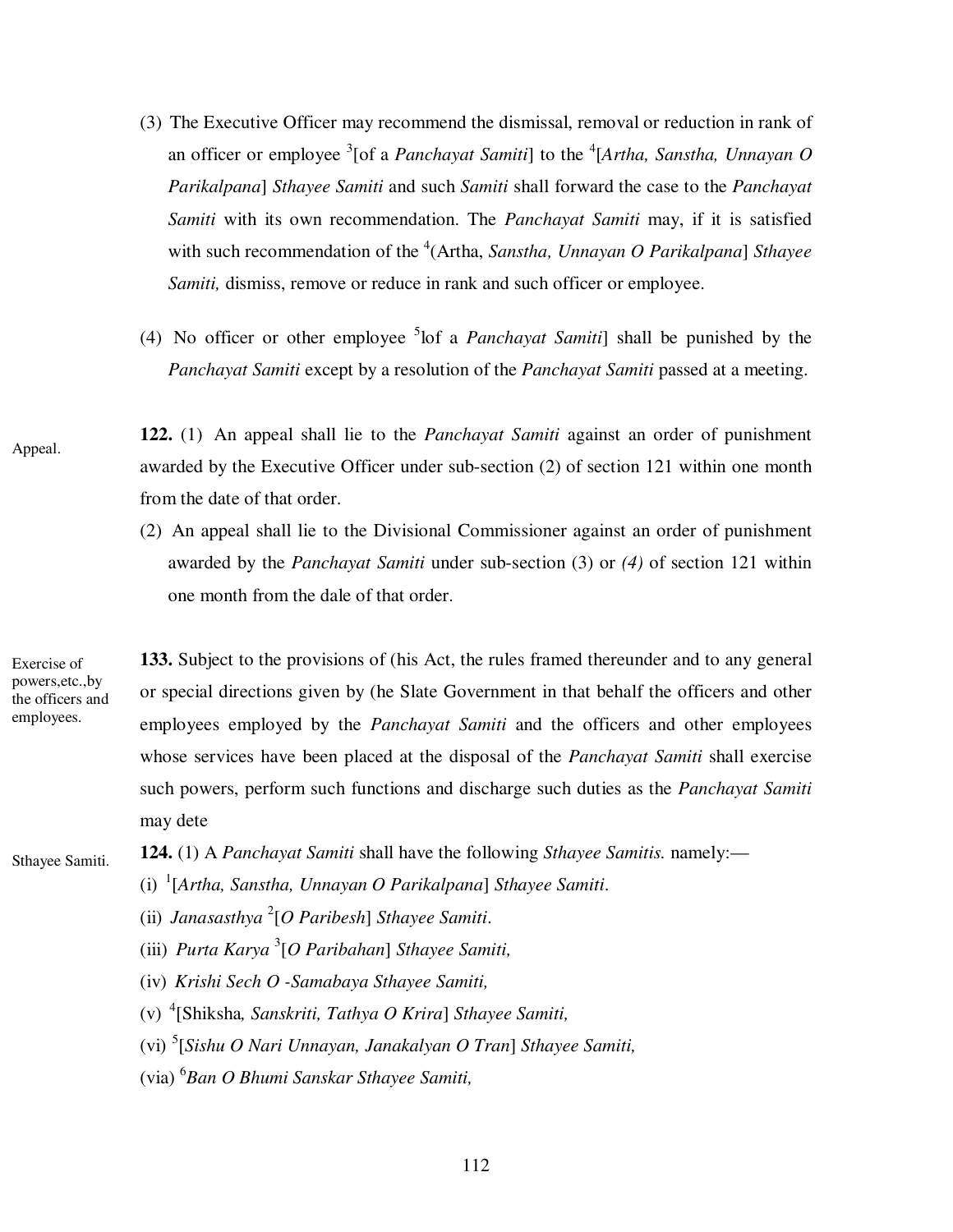*(vib) <sup>6</sup>Matsya O Prani Sampad Bikash Sthayee Samiti,*

*(vic) <sup>6</sup>Khadya 0 Sarbaraha Sthayee Samiti,*

*6 (vid) <sup>7</sup> [Khudra Shilpa, Bidyut O Achiracharit Shakti\ Sthayee Samiti,*

(vii) Such other *Sthayee Samiti* or *Samitis* as the *Panchayat Samiti* may, subject to the approval of the State Government constitute.

(2) A *Sthayee Samiti* shall consist of the following members, namely:—

*(a)* the *Sabhapati* <sup>1</sup> [and *Sahakari Sabhapati]* of the *Panchayat Samiti, ex officio*:

*(b)* 2 [Without prejudice to the provisions in clause *(ba)*] not less than three and not more than five persons to be elected in the prescribed manner by the members of the *Panchayat Samiti* from among themselves;

*3 (ba)* the *Karmadhyakshas* elected in other *Sthayee Samitis* as referred to in section 125 shall be *ex officio* members of the *Artha, Sanstha, Unnayan O Parikalpana Sthayee Samiti* referred to in sub-section *(1)* and no member shall be elected in the manner referred to in clause *(b)*;

 $3(bb)$  leader of the recognized political party in opposition having largest number of members in the *Panchayat Samiti* in comparison with other recognized political parties in opposition shall be a member of *the Art ha, Sanstha, Unnayan O Parikalpana Sthayee Samiti;* 

 $\frac{3}{2}(bc)$ *(bc)* one member from each recognized political party in opposition shall be selected to be a member of each of the *Sthayee Samitis* other than <sup>4</sup>[the *Artha, Sanstha, Unnayan O Parikalpana Sthayee Samiti,* if no member in opposition is elected in a *Sthayee Samiti*  referred to in clause *(b):*]

Provided that the members selected from the recognized political party having larger number of members in the *Panchayat Samiti* shall be the member of *Sthayee Samiti*  placed higher in the consecutive order in sub-section (1):

Provided further that if the number of recognised <sup>5</sup>[political] parties in opposition is less than the number of *Sthayee Samitis,* the independent candidates in opposition in *Panchayat Samiti* shall be members of the *Sthayee Samitis* for which no member of the recognized political parties are available and the member senior in age shall be placed as member in the *Sthayee Samiti* placed higher in the order of sub-section (1):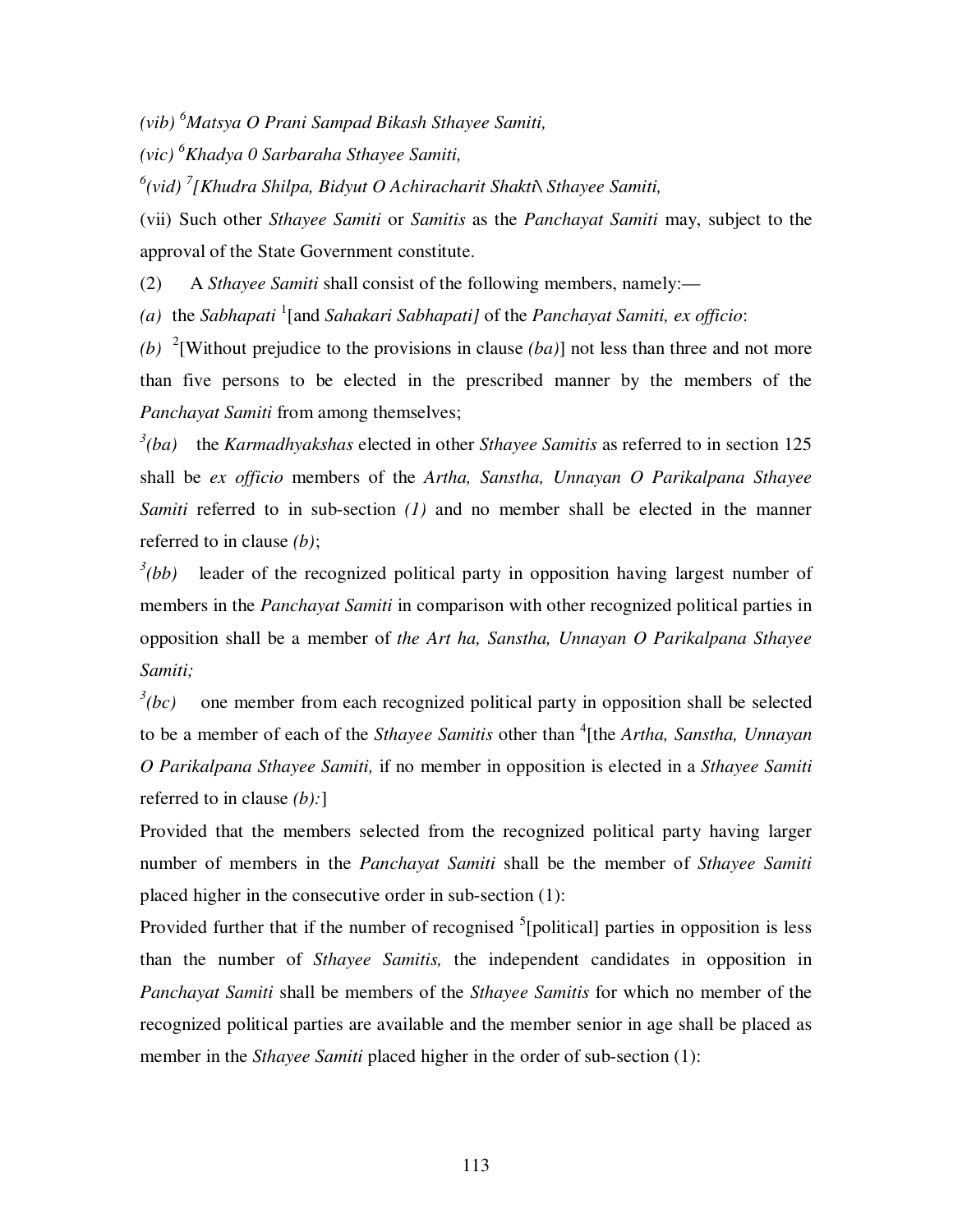Provided also that if the number of recognized political parties added with number of independent members falls short of the number of *Sthayee Samitis,* one additional member from each such political party in opposition in *Panchayat Samiti,* shall be chosen for membership in the *Sthayee Samitis* where no member in terms of this clause has been provided and the same sequential order shall be followed for placement of a member in *a Sthayee Samiti and* such process shall be repeated until all *Sthayee Samitis* have one member under this clause:

Provided also that a member in opposition may be a member of more than three *Sthayee Samitis* if in a term of general election, not more than three members in opposition are elected in the *Panchayat Samiti:* 

Provided also that the members of the recognized political party shall jointly decide and intimate the Executive Officer of the *Panchayat Samiti by* a letter under signature of all such members, the name of the member or members, as the case may be, who shall represent the party as member or members of the *Sthayee Samiti* and in case of an independent member the Executive Officer shall determine the membership in each *Sthayee Samiti:* 

Provided also that the Executive Officer shall place the entire matter of membership under this clause in a meeting of the *Panchayat Samiti* as early as possible in the next meeting.

1 *Explanation—*For the purpose of this clause, a member of the *Panchayat Samiti* shall be considered a member in opposition if in the election of the *Sabhapati* under section 98, he did not cast his vote in favour of the winning candidate or has abstained himself from casting his vote in the said election;

 $(c)$  <sup>2</sup> such number of persons being officers of the State Government or of any statutory body or corporation or being eminent persons having specialised knowledge as the State Government may think fit, appointed by the State Government:

Provided that such officers shall not be eligible for election as *Karmadhyaksha* of the *Sthayee Samiti* and shall not have any right to vote.

(1) No person, oilier than the *Sabhapati* or the *Sahakari Sabhapati,* shall be a member of more than three *Sthayee Samitis* other than the *Artha, Sanstha, Unnayan O Parikalpana Sthayee Samiti.*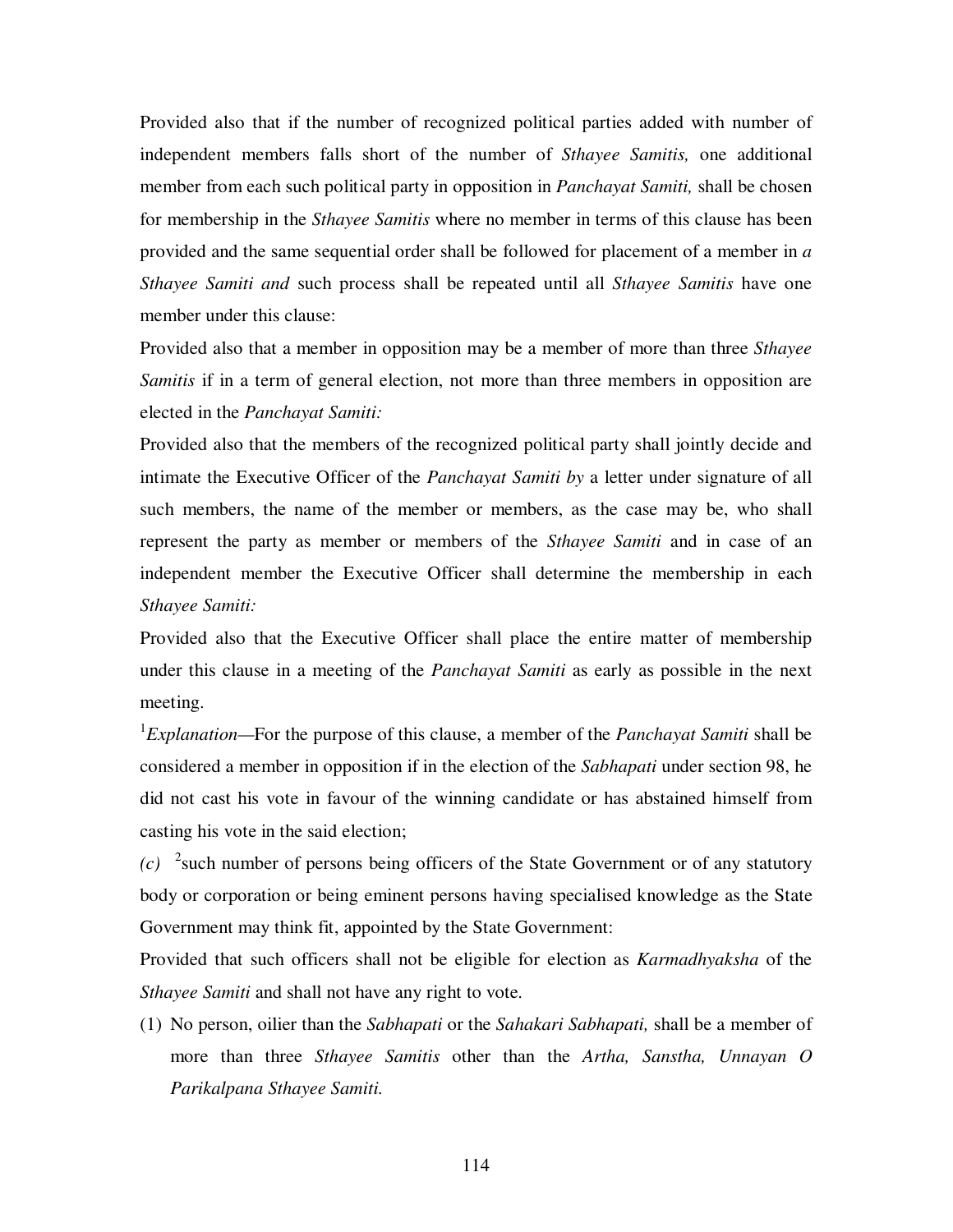- (2) An elected member of a *Sthayee Samiti* shall hold office for a period of  $^{2}$  [five years] or for so long as he continues to be a member of the *Panchayat Samiti,* whichever is earlier.
- (3) The meeting of the *Sthayee Samiti* shall be held <sup>3</sup> [in the office of the *Panchayat Samiti}* at such time and in such manner as may be prescribed.
- (4) A *Sthayee Samiti* shall exercise such powers, perform such functions and discharge such duties as may be prescribed or as may be assigned to it by the *Panchayat Samiti.*
- (5) The State Government may make rules providing for the removal of members of a *Sthayee Samiti* including the *Karmadhyaksha* and for filling up of a casual vacancy.

**125.** (1) The members *of a. Sthayee Samiti* shall elect, in such manner as may be prescribed, a Chairman, to be called *Karmadhyaksha,* from among themselves:

> Provided that the *Sabhapati* of the *Panchayat Samiti* shall be the *ex officio*  Karmadhyaksha of the <sup>4</sup>[Artha, *Sanstha, Unnayan O Parikalpana] Sthayee Samiti:*

> Provided further that the members referred to in  ${}^{5}$ [clauses (i) and (iii)] of subsection (2) of section 94 shall not be eligible for such election. 6 \* \* \* \* \* \*

 $^{1}(3)$ 

- (a) The Extension Officer, *Panchayats* shall act as the Secretary to the <sup>2</sup>[Artha, Sanstha, *Unnayan O Parikalpana*] *Sthayee Samiti.*
- (b) <sup>3</sup>The members referred to in clauses  $^{4}[(a), (b), (ba), (bb)$  and  $(bc)]$  of sub-section (2) of section 124 of a *Sthayee Samiti,* other than the *Artha, Sanstha, Unnayan O*  Parikalpana Sthayee Samiti, shall select, in such manner <sup>5</sup>[as may be determined by the *Sthayee Samiti* in conformity with such direction as may be issued by one or more orders, general or special, of the Slate Government], one of the members referred to in clause (c) of that sub-section to act as the Secretary to such *Sthayee Samiti:*

6 Provided that pending the selection of Secretary to a *Sthayee Samiti* under this clause or during the casual vacancy, if any, in the post of Secretary to a *Sthayee Samiti,* the Secretary of the *Panchayat Samiti* shall act as the Secretary to such *Sthayee Samiti.*

Karmadhyaksha and Secretary.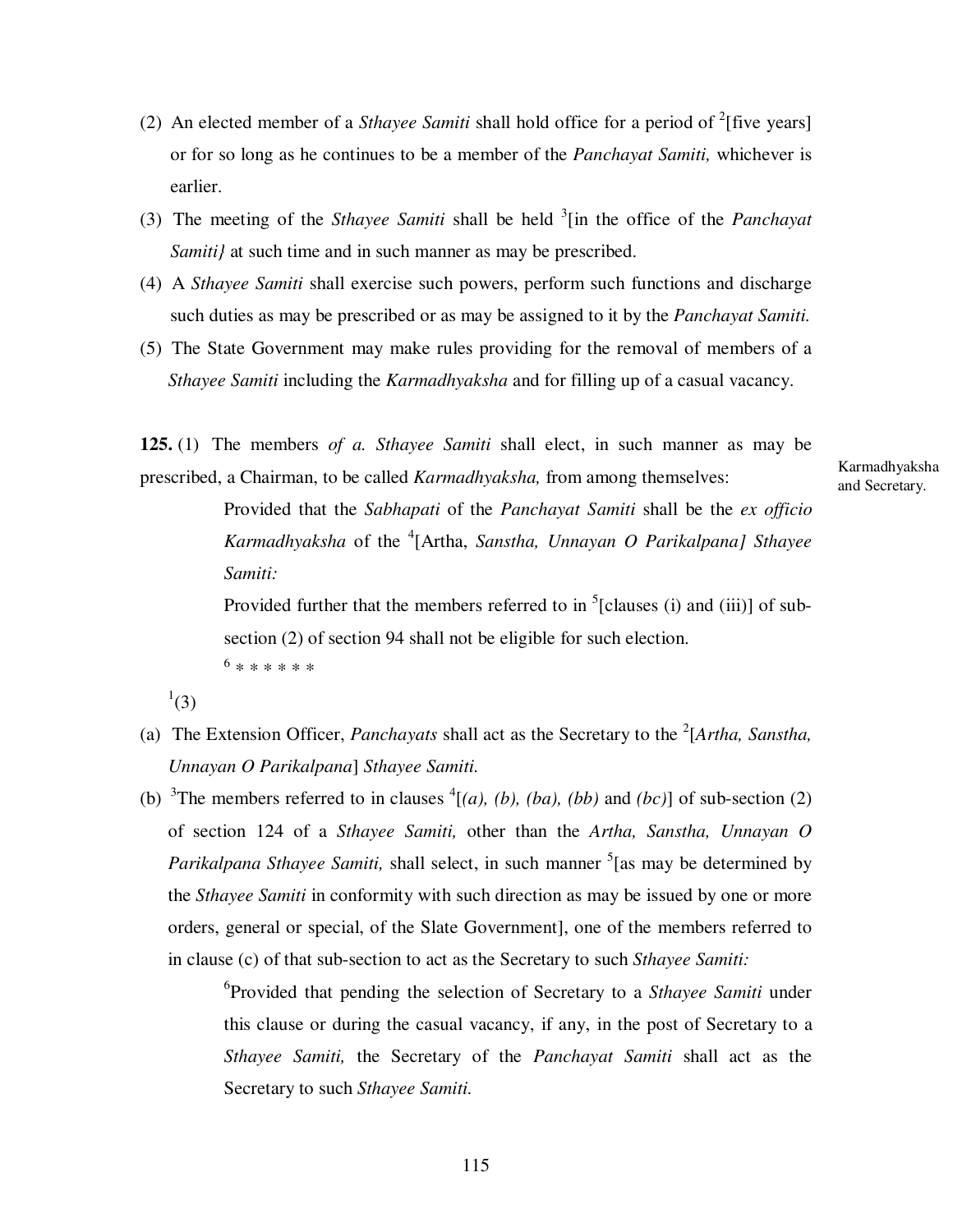- (c) 3 The Secretary to each *Sthayee Samiti* shall, in consultation with the *Karmadhyaksha,*  convene the meetings of that *Sthayee Samiti.*
	- $(4)$ Notwithstanding anything contained in section 118 or elsewhere in this Act, the *Karmadhyaksha* shall—
- *(a)* be responsible for the financial and executive administration in respect of the schemes and programmes <sup>8</sup>(under the purview and control of the *Sthayee Samiti* within the budgetary provisions of the *Panchayat Samiti*;]
- *(b)* be entitled, in respect of the work of the *Sthayee Samiti,* to call for any information, return, statement, account or report from the office of the *Panchayat Samiti* and to enter on and inspect any immovable properly of the *Panchayat Samiti* or to inspect any work in progress and connected with the functions and duties of the *Sthayee Samiti*;
- *(c)* be entitled, when authorised by the *Sthayee Samiti,* to require the attendance at its meeting of any officer of the *Panchayat Samiti*;
- *(d)* exercise such other powers, perform such other functions and discharge such other duties, as the *Panchayat Samiti* may, by general or special resolution, direct or as the State Government may, by rules made in this behalf, prescribe.
- **126.** The *Karmadhyaksha* or any other member of a *Sthayee Samiti* may resign his office by giving notice in writing to the *Sabhapati* and on such resignation being accepted by the *Panchayat Samiti* the *Karmadhyaksha* or such member shall be deemed to have vacated his office. Resigtnation.
- **127.** When a vacancy occurs in the office of a *Karmadhyaksha* or a member of a *Sthayee Samiti* by resignation, death or otherwise, the members of the *Sthayee Samiti* shall elect another *Karmadhyaksha* or 1 [the members of the *Panchayat Samiti* shall elect another] member, as the case may be, in the prescribed manner. The *Karmadhyaksha* or the member so elected shall hold office for the unexpired portion of the term of office of the person in whose place he becomes a member. Casual vacancy.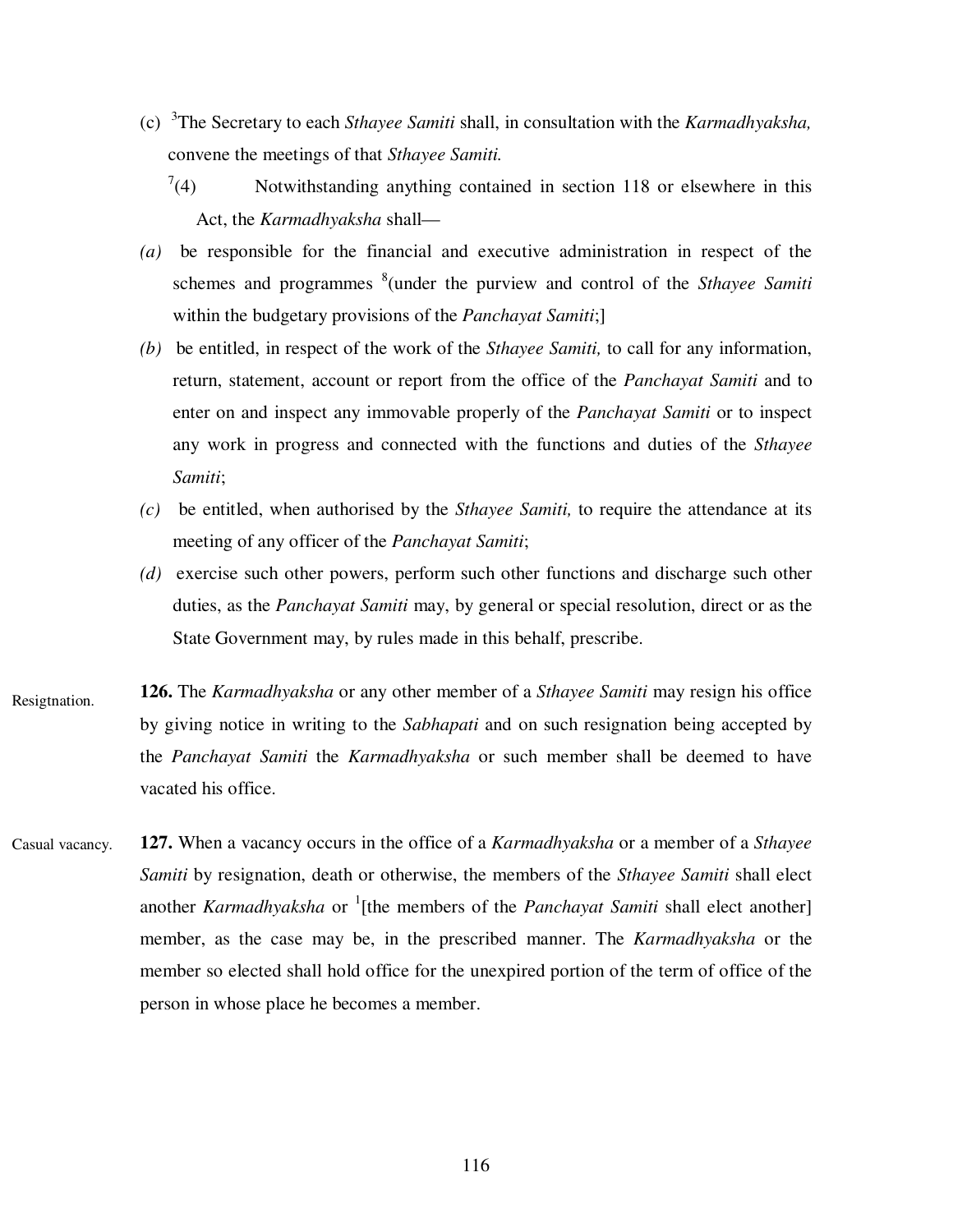### **<sup>2</sup>CHAPTER XIA**

### *Samanway Samiti* of office bearers and *Karmadhyakshas*

**127A.** [(Samanway Samiti.)—*Omitted by s. 10 of the West Bengal* Panchayat *(Amendment) Act, 2003 (West Ben. Act VIII of 2003.]*

**128.** A *Panchayat Samiti* shall have the power to acquire, hold and dispose of property and to enter into contracts:

Provided that in all cases of acquisition or disposal of immovable property the *Panchayat Samiti* shall obtain the previous approval of the State Government.

**129.** All roads, buildings or other works constructed by a *Panchayat Samiti* with its own funds shall vest in it.

**130.** The State Government may allocate to a *Panchayat Samiti* any public property situated within its jurisdiction, and thereupon such property shall vest in and come under the control of the *Panchayat Samiti.*

**131.** Where a *Panchayat Samiti* requires land to carry out any of the purposes of this Act, it may negotiate with the person or persons having interest in the said land, and if it fails to reach an agreement, it may make an application to the Collector for the acquisition of the land, who may, if he is satisfied that the land is required for a public purpose, take steps to acquire the land under the provisions of the Land Acquisition Act, 1894 and such land shall, on acquisition, vest in the *Panchayat Samiti.*

**132.** (1) For every *Panchayat Samiti* there shall be constituted a *Panchayat Samiti* Fund bearing the name of the *Panchayat Samiti* and there shall be placed to the credit thereof—

(a) contribution and grants, if any, made by the Central or the State Government including such part of the land revenue collected in the State as may be determined by the State Government;

Power to aquire, hold and dispose of property.

Works constructted by a Panchyat Samiti to vest in it.

Allocation of properties to Panchayat Samiti.

Acquisition of land for Panchayat Samiti.

Panchayat Samiti Fund.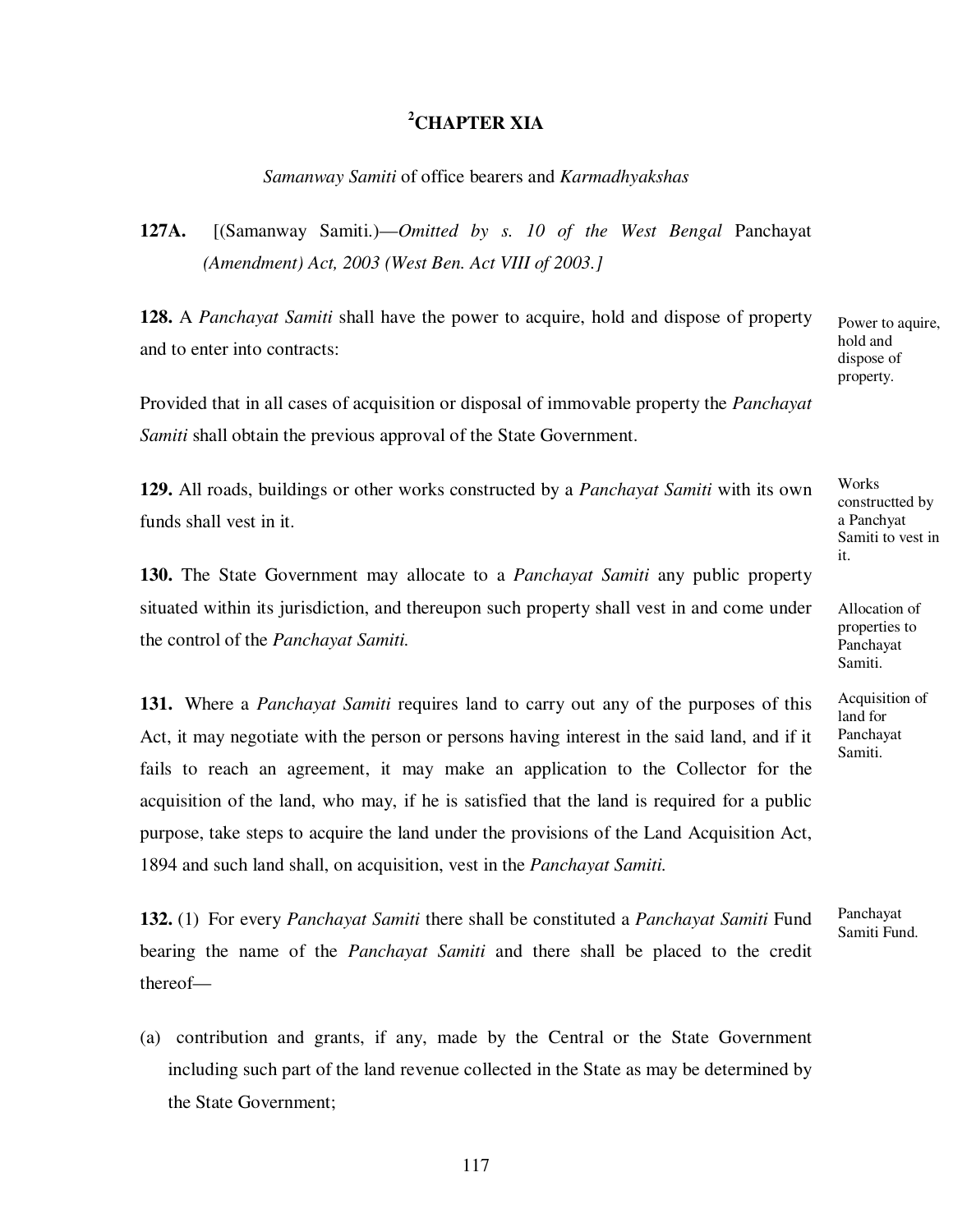- (b) contributions and grants, if any, made by the *Zilla Parishad* <sup>1</sup> [or the *Mahakuma Parishad* or the Councill or any other local authority;
- (c) loans, if any, granted by the Central or the State Government or raised by the *Panchayat Samiti* on Security of its assets;
- (d) all receipts on account of tolls, rates and fees levied by it;
- (e) all receipts in respect of any schools, hospitals, dispensaries, buildings, institutions or works, vested in, constructed by or placed under the control and management of the *Panchayat Samiti*;
- (f) all sums received as gift or contributions and all income from any trust or endowment make in favour of the *Panchayat Samiti*;
- (g) such fines or penalties imposed and realised under the provisions of this Act or of the bye-laws made thereunder, as may be prescribed; and
- (h) all other sums received by or on behalf of the *Panchayat Sam ill.*

<sup>1</sup>Explanation— A *Panchayat Sam in* shall riot receive to the credit of its fund—

- (a) any loan from any individual, severally or jointly, or any member or office bearer of the *Panchayat Samiti,* or
- (b) any gift or contribution from any individual, severally or jointly, or any member or officer bearer of the *Panchayat Samiti* save and except in pursuance of a resolution adopted in a meeting of the *Panchayat Samiti* accepting such gift or contribution and stating the purpose for which such gift or contribution is offered and accepted.
- (2) Every *Panchayat Samiti* shall set apart and apply annually such sum as may be required to meet the cost of its own administration including the payment of salary, allowances, provident fund and gratuity to the officers and employees.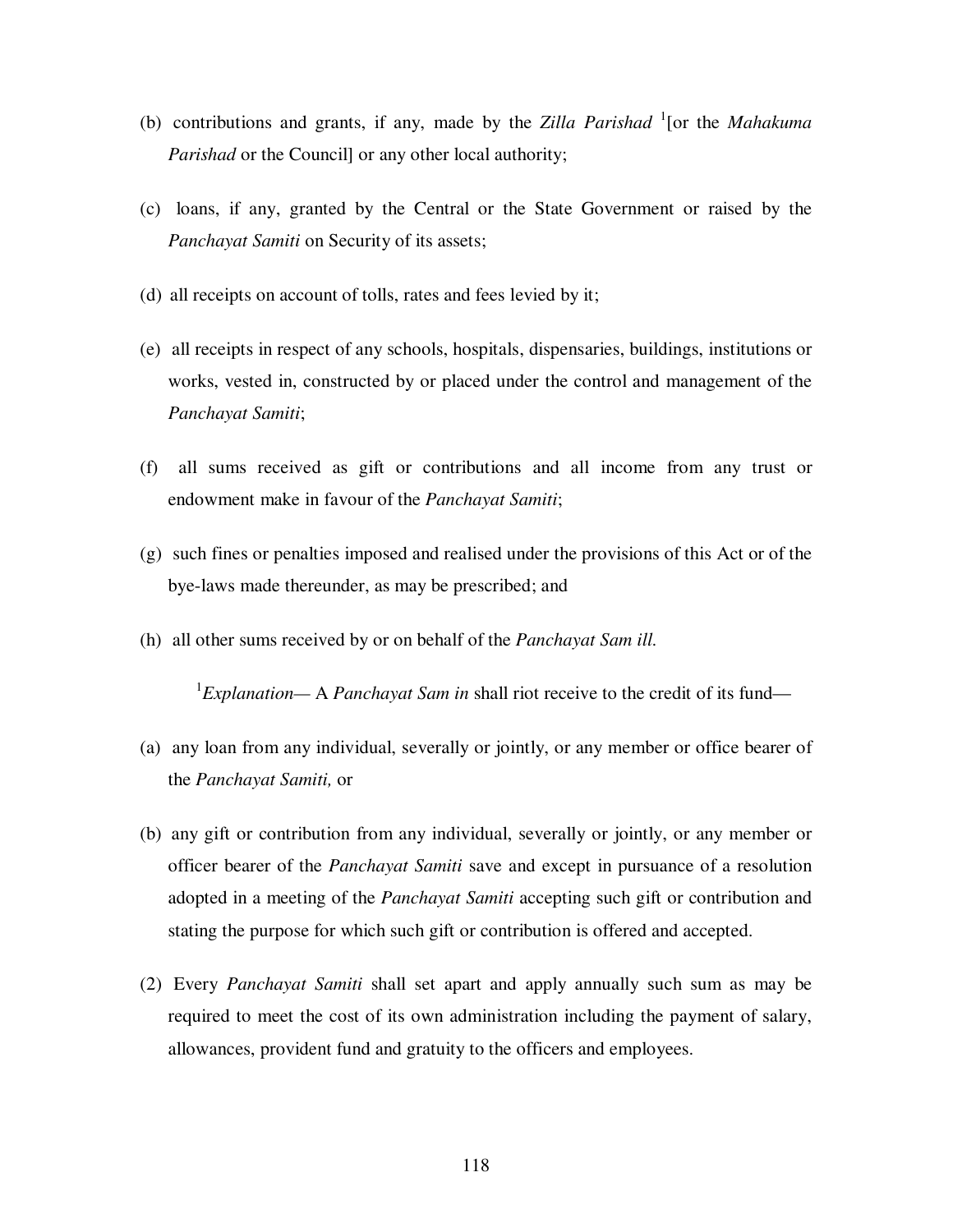- (3) Every *Panchayat Samiti* shall have power to spend such sums as it thinks fit for carrying out the purposes of this Act.
- (4) The *Panchayat Samiti* Fund shall be vested in the *Panchayat Samiti* and the balance to the credit of the Fund shall be kept in such custody as the State Government may, from time to time, direct.

Subject to such general control as the *Panchayat Samiti* may exercise from time to time, all orders and cheques for payments from the *Panchayat Samiti* Fund <sup>2</sup>lshall be signed by the Executive Officer, or if authorized by the Executive Officer, by the Joint Executive Officer, subject to such order as may be issued by the State Government in this behalf.]

**133**. (1) Subject to such maximum rates as the State Government may prescribe, a *Panchayat Samiti* may—

Levy of tolls, rates and fees.

- *(a)* levy tolls on persons, vehicles or animals or any class of them at any toll-bar established by it on any road other than a *Kutcha* road or any bridge vested in it or under its management,
- *(b)* levy tolls in respect of any ferry established by it or under its management,
- *(c)* levy the following fees and rates, namely:—
	- (i) fees on the registration of vehicles;
	- (ii) a fee for providing sanitary arrangements at such places of worship or pilgrimage, fairs and *melas* within its jurisdiction as may be specified by the State Government by notification;
	- (iii) a fees for license referred to in sub-section (2) of section 116;
	- (iv) a fee for license for a *hat* or market referred to in section 117;
	- (v) a water rate, where arrangement for the supply of water for drinking, irrigation or any other purpose is made by the *Panchayat Samiti* within its jurisdiction;
	- (vi) a lighting rate, where arrangement for lighting of public streets and places is made by the *Panchayat Samiti* within its jurisdiction.
- (2) The *Panchayat Samiti* shall not undertake registration of a vehicle or levy fee therefor and shall not provide sanitary arrangements at places of worship or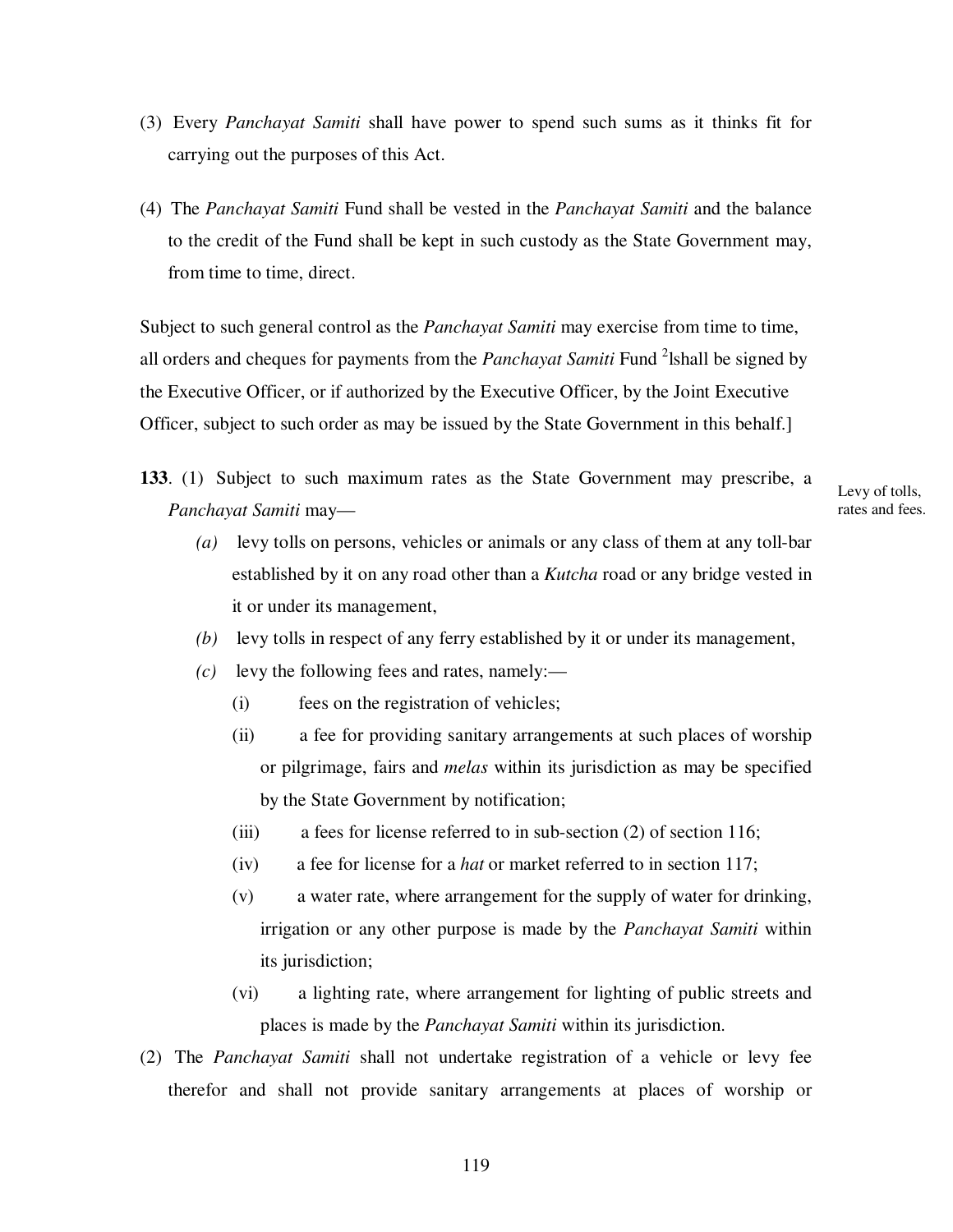pilgrimage, fairs and *melas* within its jurisdiction or levy fee therefor if any such vehicle has already been registered by any other authority under any law for the time being in force or if such provision for sanitary arrangement has already been made by any other local authority.

**134. (**1) The scales of tolls, fees or rates and the terms and conditions for the imposition thereof shall be such as may be provided by bye-laws.

(2) Such bye-laws may provide for exemption from all or any of the tolls, fees or rates in any class of cases.

**135.** A *Panchayat Samiti* may subject to the provisions of any law relating to the raising of loans by local authorities for the time being in force, raise from time to time, with the approval of the State Government, loans for the purposes of this Act and create a sinking fund for the repayment of such loans. Panchayat Samiti.

> **1 135A.** Notwithstanding anything contained in section 135, a *Panchayat Samiti* may borrow money from the State Government or  $2* ** *$  from banks or other financial institutions, for furtherance of its objective on the, basis of specific schemes as may be drawn up by the *Panchayat Samiti* for the purpose.

**136.** (1) Every *Panchayat Samiti* shall, at such time and in such manner as may be prescribed, prepare in each year a budget of its estimated receipts and disbursements for the following year  $3 * * * *$ 

 $^{4}(2)$ 

- *(a)* The budget prepared under sub-section (1) shall be written in English and in vernacular of the district or the locality concerned and copies of the budget in both the languages shall be pasted in such prominent places within the Block as may be prescribed, inviting objections and suggestions from the electors of the *Panchayat Samiti*.
- *(b)* Copies of the budget shall be forwarded to the *Zilla Parishad* or the *Mahakuma Parishad* or the Council, as the case may be, having jurisdiction over the area of the Block for views, if any.

Scales of tolls,etc.,to be provided by bye-laws.

Budget of the Panchayat Samiti.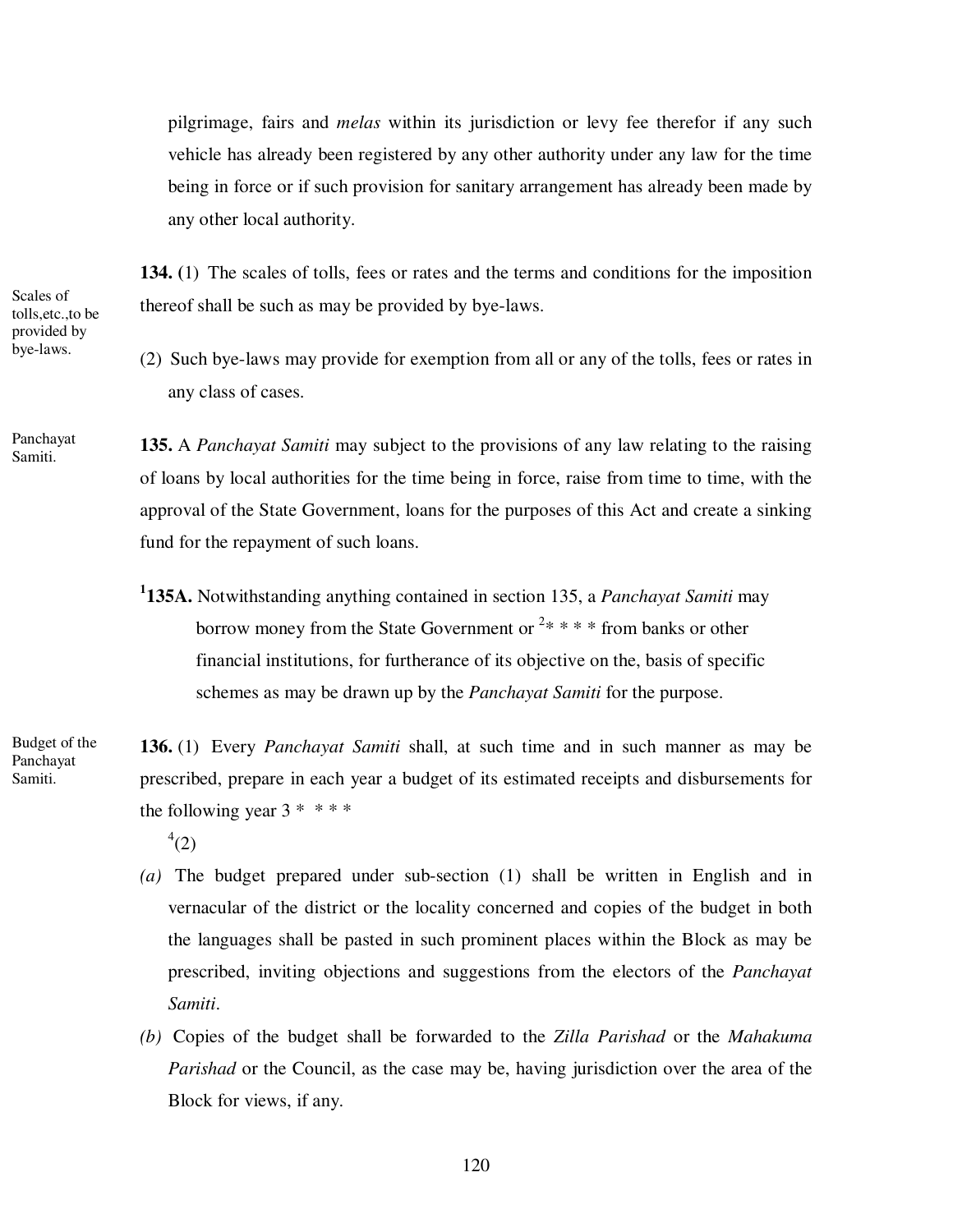- *(c)* The *Panchayat Samiti* shall, within such time as may be prescribed and in a meeting specially convened for the purpose and in the presence of at least half of the existing members, consider the objections, suggestions and views, if any, and approve the budget with modifications, if any.
- *(d)* A copy of the budget approved under clause (c) shall be forwarded to the *Zilla Parishad* or the *Mahakuma Parishad* or the Council, as the case may be, having jurisdiction.
- *(2)* The *Zilla Parishad may,* within such time as may be prescribed, either approve the budget or return it to the *Panchayat Samiti,* for such modifications as it may direct. On such modifications being made, the budget shall be resubmitted within such time as may be prescribed for approval of the *Zilla Parishad.* If the approval of the *Zilla Parishad* is not received by the *Panchayat Samiti* by the last date of the year, the budget shall be deemed to be approved by the *Zilla Parishad.*

137. No expenditure shall be incurred unless the budget is approved  $\frac{1}{2}$  [under clause (c) of sub-section (2) of section 136.] Expenditure.

**138.** (1) <sup>2</sup>The *Panchayat Samiti* may prepare in each year a supplementary estimate providing for any modification of its budget and  $2$ [may approve if in a meeting specially convened for the purpose and in the presence of at least half of the existing members] for approval within such time and in such manner as may be prescribed.

(2) <sup>3</sup>A copy of the supplementary estimate as approved under subsection *(1)* shall be forwarded to the *Zilla Parishad* or the *Mahakuma Parishad* or the Council, as the case may be, having jurisdiction.

**139.** A *Panchayat Samiti* shall keep such accounts and in such form as may be prescribed. Accounts.

**140.** (1) For every district  $\frac{1}{1}$ , except the district of Darjeeling] the State Government shall constitute a *Zilla Parishad* bearing the name of the district.

(2) The *Zilla Parishad* shall consist of the following members, namely:—

*(i) Sabhapatis* of the *Panchayat Samitis* within the district, *ex officio;* 

Supplementary budget.

Zilla Parishad and its constitution.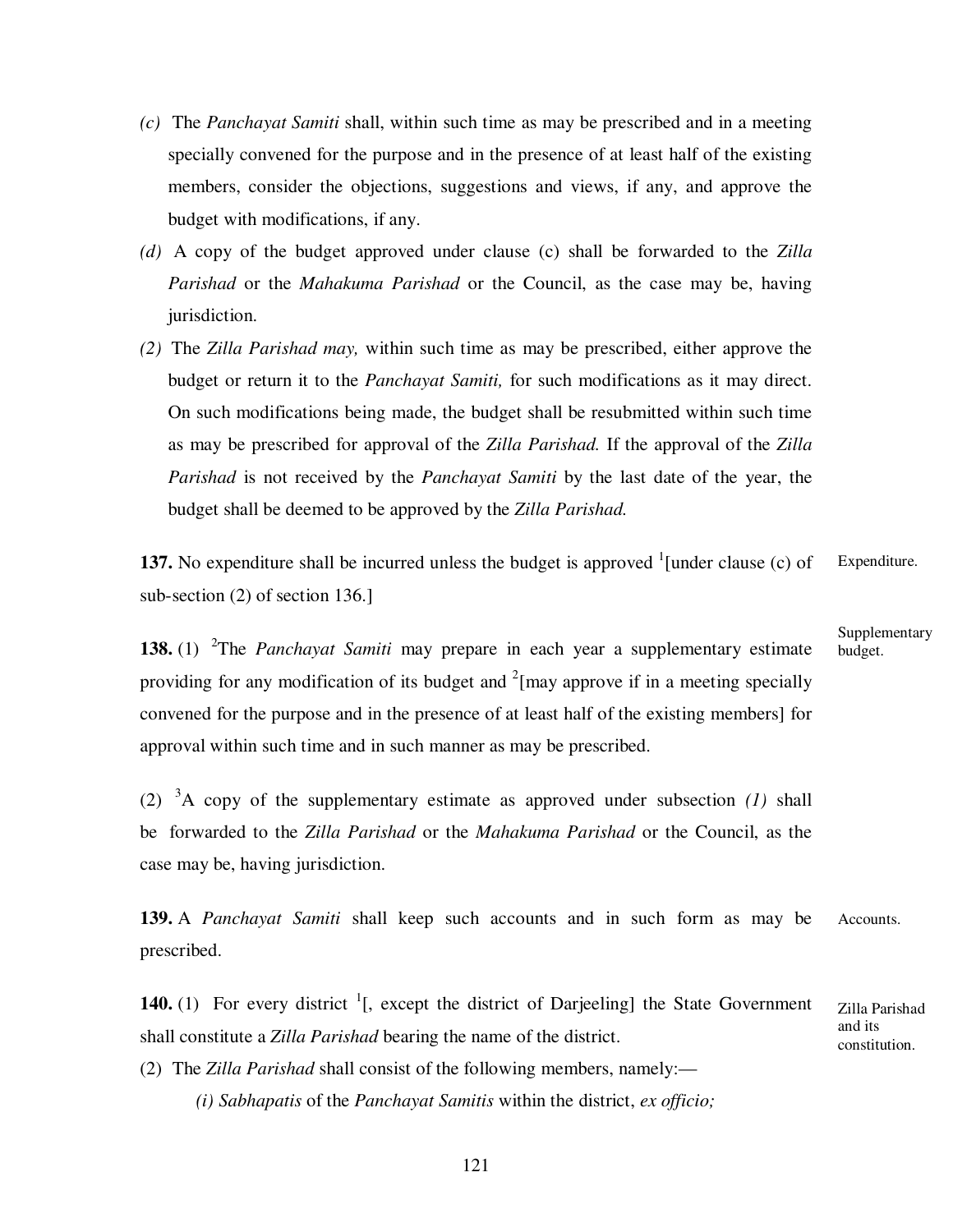(ii)  $2$ [(such number of persons, not exceeding three, as may be prescribed on the basis of the number of voters in the area from each Block within the district, the Block being divided  $3$ {by the prescribed authority} for the purpose into constituencies in the prescribed manner, elected by secret ballot at such time and in such manner as may be prescribed from amongst the persons whose names are included in the electoral roll, pertaining to any Block within the district, prepared in accordance with such rules as may be made in this behalf by the State Government and in force on such date as the State Election Commissioner may declare for the purpose of an election,) by persons whose names are included in such electoral roll pertaining to the constituency comprised in such Block:]

1 Provided that seats shall be reserved for the Scheduled Castes and the Scheduled Tribes in a *Zilla Parishad* and the number of seats so reserved shall bear, as nearly as may be and in the manner and in accordance with such rules as may be made in this behalf by the State Government, the same proportions to the total number of seats in that *Zilla Parishad* to be filled up by election as the population of the Scheduled Castes in that *Zilla Parishad* area, or of the Scheduled Tribes in that *Zilla Parishad* area, as the case may be, bears to the total population of that *Zilla Parishad* area and such seats shall be subject to allocation by rotation, in the manner prescribed, to such different constituencies having Scheduled Castes or Scheduled Tribes population which bears with the total population in that constituency not less than half of the proportion that the total Scheduled Castes population or the Scheduled Tribes population in that *Zilla Parishad* area, as the case may be, bears with the total population in that *Zilla Parishad* area:

<sup>1</sup>Provided further that not less than one-third of the total number of seats reserved for the Scheduled Castes and the Scheduled Tribes shall be reserved for women belonging to the Scheduled Castes or the Scheduled Tribes, as the case may be:

<sup>1</sup>Provided also that not less than one-third of the total number of seats, including the seats reserved for the Scheduled Castes and the Scheduled Tribes, in a *Zilla Parishad* shall be reserved for women, and the constituencies for the seats so reserved for women shall be determined by rotation, in such manner as may be prescribed:

<sup>1</sup>Provided also that notwithstanding anything contained in the foregoing provisions of this sub-section <sup>2\*</sup> \* \* \*, when the number of members to be elected to a *Zilla Parishad* is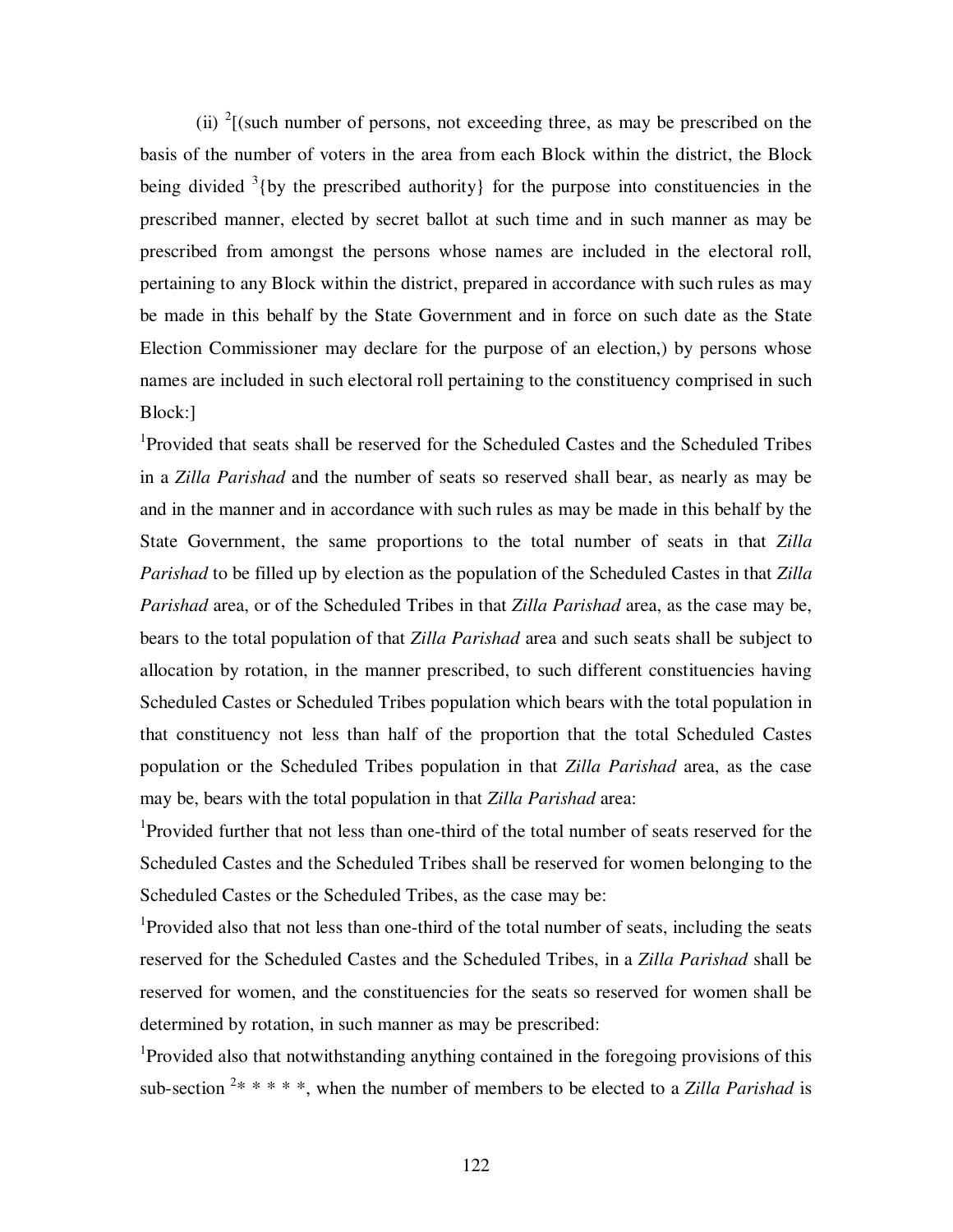determined, or when seats are reserved for the Scheduled Castes and the Scheduled Tribes in a *Zilla Parishad,* in the manner as aforesaid, the number of members so determined or the number of seats so reserved shall not be varied for three successive general elections:

1 Provided also that no member of the Scheduled Castes or the Scheduled Tribes and no woman for whom seats are reserved under this sub-section, shall, if eligible for election *ton Zilla Parishad,* be disqualified for election to any seat not so reserved.

1 Provided also that such division into constituencies shall be made in such manner that the ratio between the total population of all the Blocks in a district and the number of constituencies in the *Zilla Parishad* shall, so far as practicable, be the same in any *Zilla Parishad:* 

<sup>1</sup>Provided also that the State Election Commissioner may, at any time, for reasons to be recorded in writing  $2$ [, issue an order making fresh determination] of the number of members in a *Zilla Parishad* or fresh reservation on rotation of the number of constituencies in that *Zilla Parishad* and, on such order being issued by the State Election Commissioner, the determination of the number of members  $\frac{3}{5}$  [or the number of seats to be reserved or the sequence of rotation of reservation of seats or any combination of them as may be specified in such order] shall not be varied for  ${}^{4}$ [the next] three successive general elections: 'Provided also that the provisions for reservation of seats for the Scheduled Castes and the Scheduled Tribes shall cease to have effect on the expiry of the period specified in article 334 of the Constitution of India;

(iii) members of the  ${}^{5}$ [House of the People and] the Legislative Assembly of the State elected thereto from a constituency comprising the district or any part thereof, not being Ministers;

(iv) members of the Council of States not being Ministers, ^[registered as electors within the area of any Block within the district.]

(3) Every *Zilla Parishad* constituted under this section  $7$ \* \* \* \* \* shall be notified in the *Official Gazette* and shall come into office with effect from the date of its first meeting at which a quorum is present.

(4) Every *Zilla Parishad* shall be a body corporate having perpetual succession and a common seal and shall by its corporate name sue and be sued.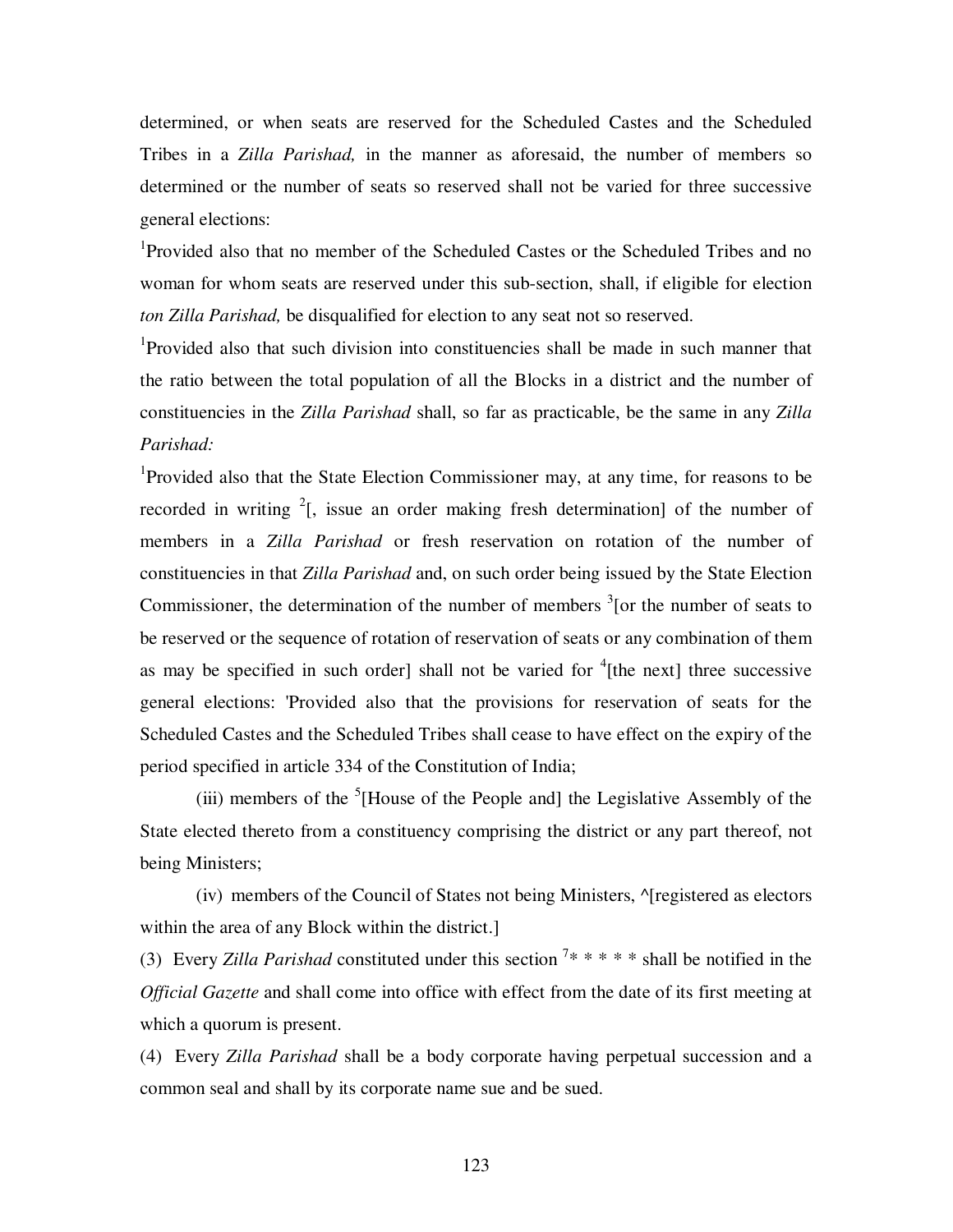$^{1}(5)$ 

*(a)* Notwithstanding anything contained in the foregoing provisions of this section, when the area of a district (hereinafter referred to as the former district) is divided so as to constitute two or more districts, for each of the newly constituted districts the State Government shall by notification constitute a *Zilla Parishad* bearing the name of the district with the following members, namely:—

(i) *Sabhapatis* of the *Panchayat Samitis* within the newly constituted district, *ex officio*;

(ii) the members elected to the *Zilla Parishad* of the former district under clause *(ii)* of sub-section (2) from the constituencies referred to therein comprised in the Blocks within the newly constituted district;

(iii) members of the House of the People and the Legislative Assembly of the State elected thereto from a constituency comprising the newly constituted district or any part thereof, not being Ministers;

(iv) members of the Council of Stales, not being Ministers, having a place of residence in the newly constituted district.

(b) Notwithstanding anything in this Act, every *Zilla Parishad* constituted under this sub-section shall be deemed to have been duly constituted in accordance with the provisions of this Act and shall come into office with effect from the date of its first meeting at which a quorum is present, and the *Zilla Parishad* of the former district shall, with effect from the date of coming into office of the newly constituted *Zilla Parishads,*  cease to exist.

(c) The members of the newly constituted *Zilla Parishad,* other than the *ex officio* members, shall, subject to the provisions of section 145, hold office with effect from the date of its first meeting at which a quorum is present for the unexpired portion of the term of office of the members of the *Zilla Parishad* of the former district.

(d) All rules, orders, bye-laws and notifications made or issued from time to time under any law for the time being in force, applicable to the *Zilla Parishad* of the former district and continuing in force immediately before the coming into office of the newly constituted *Zilla Parishads* under this sub-section, shall, after the coming into office of the newly constituted *Zilla Parishads,* continue in force in so far as they are not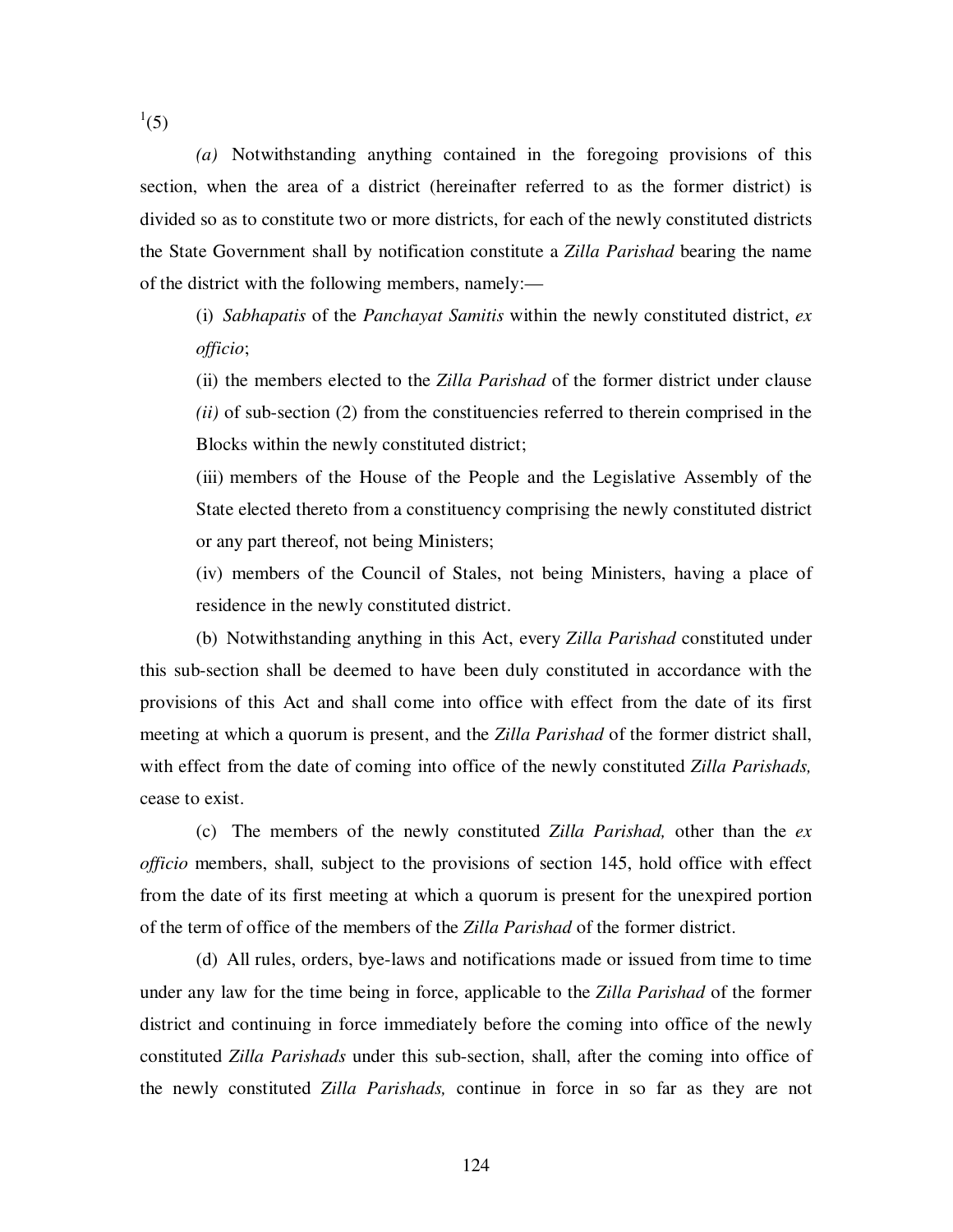inconsistent with the provisions of this Act and shall be applicable to the newly constituted *Zilla Parishads* until they are repealed or amended.

(e) The properties, funds and liabilities of the *Zilla Parishad* of the former district shall vest in the newly constituted *Zilla Parishads* in accordance with such allocation as may be determined by order in writing by the prescribed authority, and such determination shall be final.

(6) An order made <sup>1</sup>[under clause  $(e)$  of sub-section (5)] may contain such supplemental, incidental and consequential provisions as may be necessary to give effect to such re-organisation.

**141.** (1) The members of a *Zilla Parishad,* other than *ex officio* members, shall, subject to the provisions of sections 145 and 213A, hold office for a period of five years from the date of its first meeting and no longer.

Term of office of Zilla Parishad.

(2) There shall be held a general election for the constitution of a *Zilla Parishad* within a period not exceeding five years from the date of the previous general election held for such *Zilla Parishad:*

Provided that if the first meeting of the newly-formed *Zilla Parishad* cannot be held before the expiry of the period of five years under subsection (7), the State Government may, by order, appoint, any authority, person or persons to exercise and perform, subject to such conditions as may be specified in the order, the powers and functions of the *Zilla Parishad* under this Act or any other law for the time being in force, for a period not exceeding three months or until the date on which such first meeting of the newly-formed *Zilla Parishad* is held, whichever is earlier.

**3 141A.** [(General election to Zilla Parishads.) — Omitted by s. 37 of the West Bengal Panchayat (Amendment) Act, 1994 (West Ben. Act XVIII of 1994).]

**142.** A person shall not be qualified to be a member of a *Zilla Parishad,* if—

(*a*) he is a member  $1 * * * * *$  of any municipal authority constituted under any of the Acts referred to in sub-section (2) of section 1; or

Disqualification s of members of Zilla Parishad.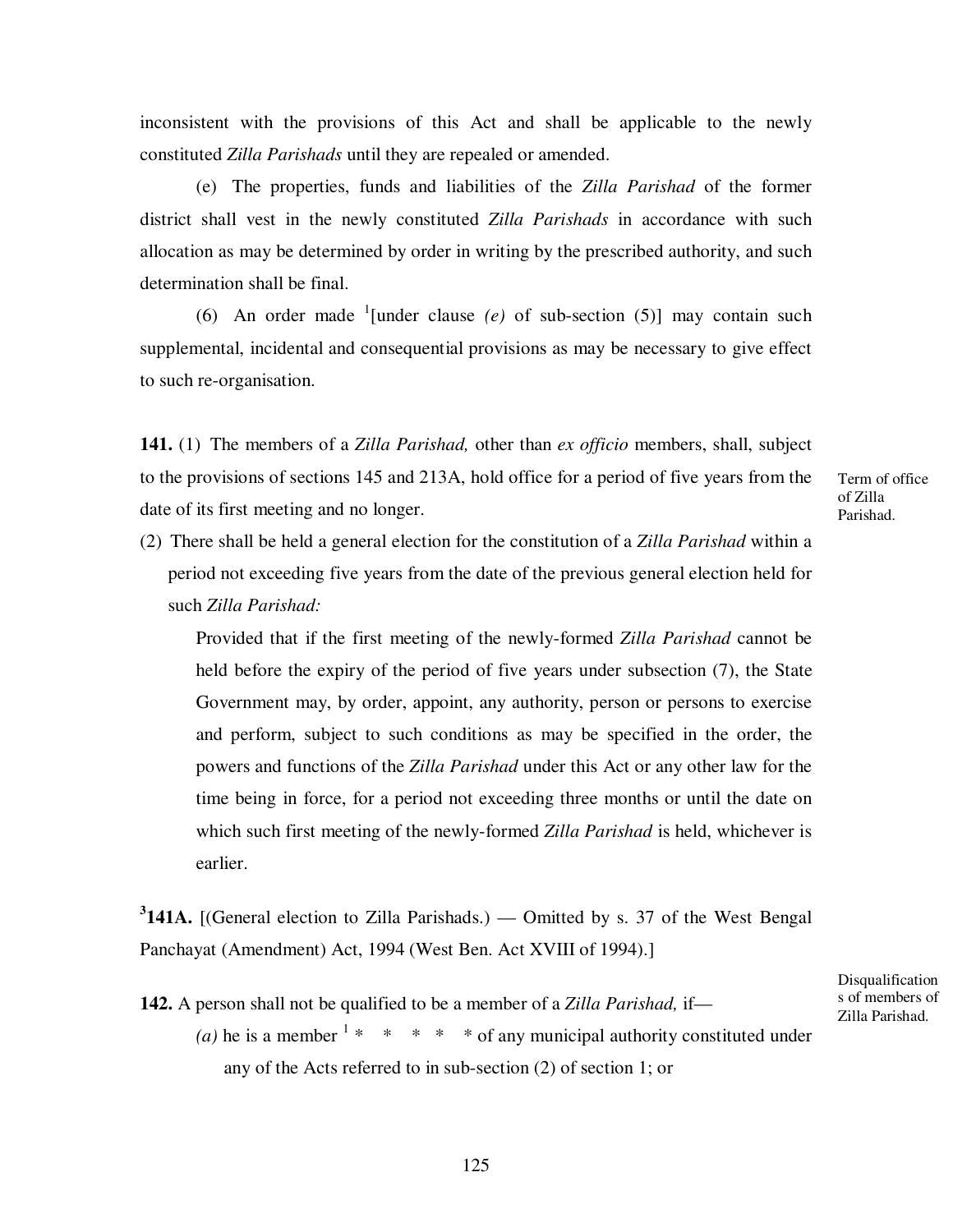- *(b)* 2 he is in the service of the Central or the State Government or a *Gram Panchayat* or a *Panchayat Samiti* or a *Zilla Parishad;* and for the purposes of this clause, it is hereby declared that a person in the service of any undertaking of the Central or the State Government or any statutory body or Corporation or any public or Government company or any local authority or any co-operative society or any banking company or any university or any Government sponsored institution or any educational or other institution or undertaking or body receiving any aid from the Government by way of grant or otherwise or a person not under the rule-making authority of the Central or the State Government or a person receiving any remuneration from any undertaking or body or organisation or association of persons as the employee or being in the service of such undertaking or body or organisation or association of persons out of funds provided or grants made or aids given by the Central or the State Government, shall not be deemed to be in the service of the Central or the State Government; or
- *(c)* he has, directly or indirectly by himself or by his partner or employer or an employee, any share or interest in any contract with, by or on behalf of the *Zilla Parishad* or a *Gram Panchayat* or a *Panchayat Samiti* within the district: Provided that no person shall be deemed to be disqualified for being elected a member of a *Zilla Parishad* by reason only of his having a share or interest in any public company as defined in the Companies Act, 1956, which contracts with or is employed by a *Gram Panchayat,* or a *Panchayat Samiti* within the district or the *Zilla Parishad* of the district; or
- *(d)* he has been dismissed from the service of the Central or a State Government or a local authority or a co-operative society, or a Government company or a Corporation owned or controlled by the Central or the State Government or misconduct involving moral turpitude and five years have not elapsed from the date of such dismissal; or
- *(e)* he has been adjudged by a competent court to be of unsound mind; or
- *(f)* he is an un-discharged insolvent; or
- *(g)* he being a discharged insolvent has not obtained from the court a certificate that his insolvency was caused by misfortune without any misconduct on his part; or
- *(h)* (i) he has been convicted by a court—
	- (A) of an offence involving moral turpitude punishable with imprisonment for a period of more than six months, or

126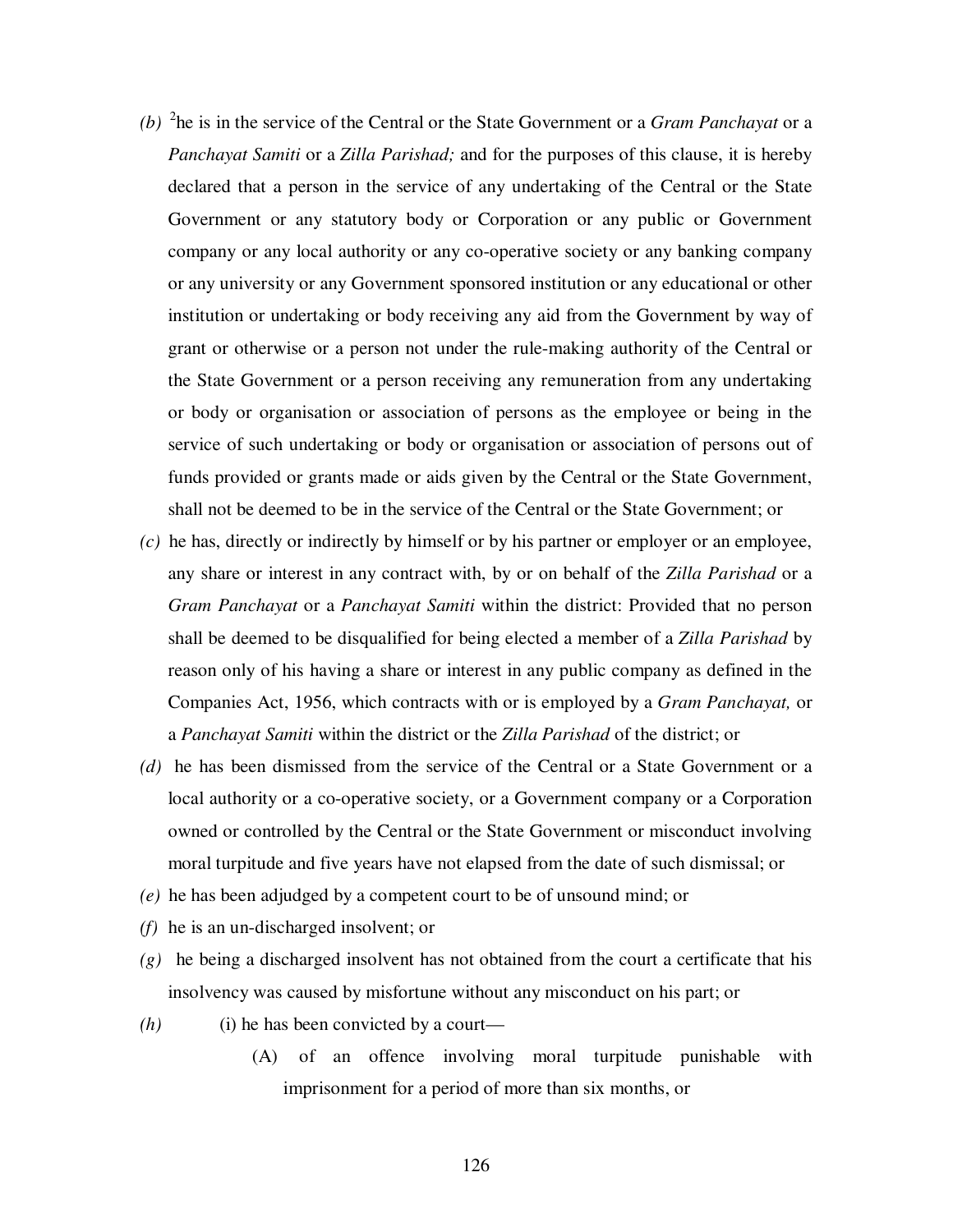- (B) of an offence under Chapter IXA of the Indian Penal Code, or
- (C) under section 3 or section 9 of the West Bengal Local Bodies (Electoral Offences and Miscellaneous Provisions) Act, 1952, and five years have not elapsed from the date of the expiration of the sentence; or
- (ii) he is disqualified for the purpose of election to the State Legislature under the provisions of Chapter III of Pan II of the Representation of the People Act, 1951; or
- *(i)* he has not attained the age of twenty-one years on the date fixed for the scrutiny of nominations for any election; or
- *(j)* he has been convicted under section 189 at any time during the last ten years; or
- *(k)* he has been surcharged or charged under section 192 at any time during the last ten years; or
- *(l)* he has been removed under section 213 at any time during the last five years.

**143.** (1) Every *Zilla Parishad* shall, at its first meeting at which a quorum is present, elect, in the prescribed manner, one of its members to be the *Sabhadhipati* and another member to be the *Sahakari Sabhadhipati* of the *Zilla Parishad:* 

Provided that the members referred to in  $<sup>1</sup>$ [clauses *(i), (iii)* and (iv)] of sub-section</sup> (2) of section 140  $^{2}$ [shall neither participate in, nor be eligible for, such election:]

 $3$ Provided further that subject to such rules as may be made in this behalf by the State Government, a member shall not be eligible for such election unless he declares in writing that on being elected, he shall be a whole time functionary of his office and that during the period for which he holds or is due to hold such office, he shall not hold any office of profit unless he has obtained leave of absence from his place of employment or shall not carry on or be associated with any business, profession or calling in such manner that shall or is likely to interfere with due exercise of his powers, due performance of his functions or due discharge of his duties: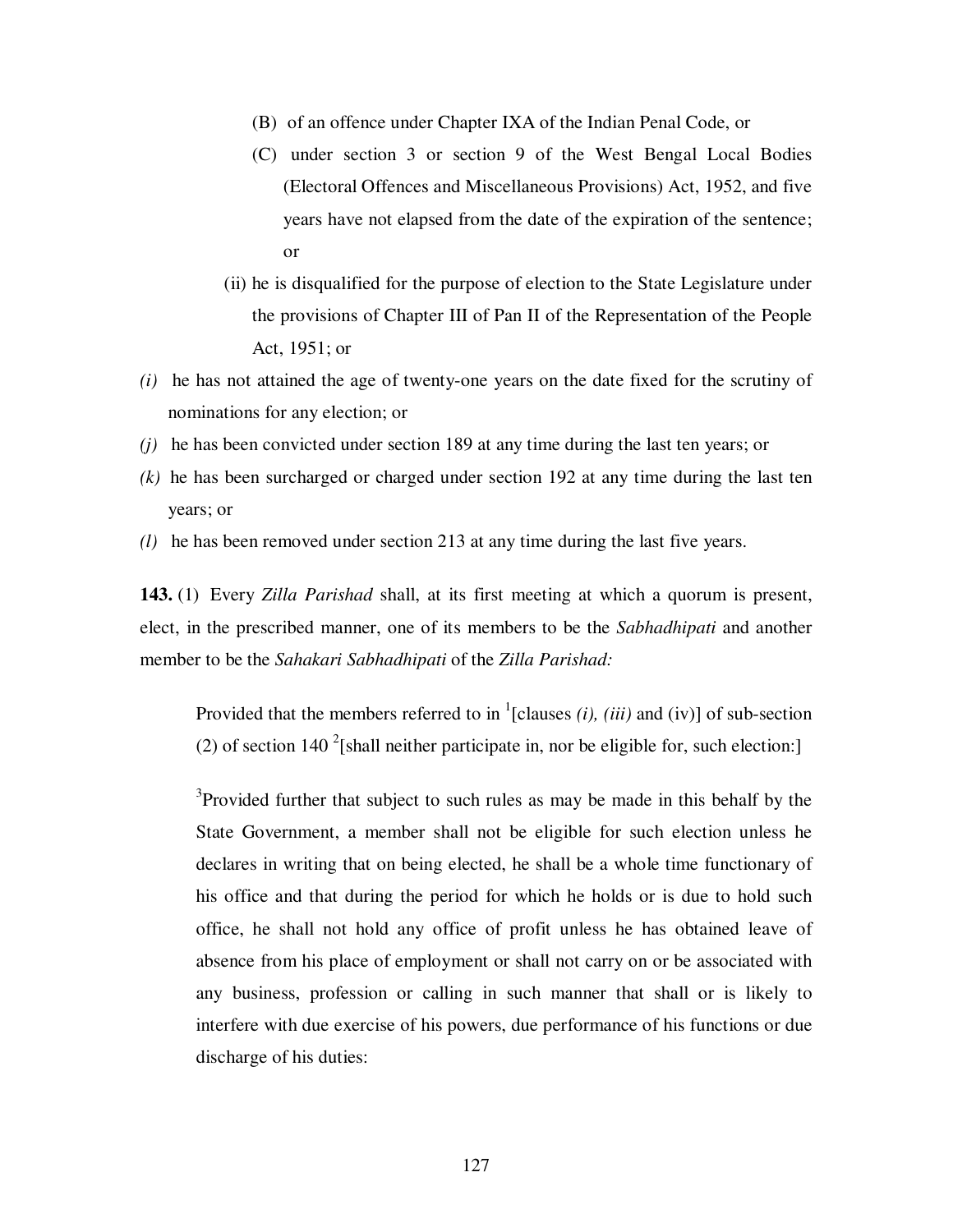<sup>4</sup>Provided also that subject to such rules as may be made by the State Government in this behalf, the offices of the *Sabhadhipati* and the *Sahakari Sabhadhipati* shall be reserved for the Scheduled Castes and the Scheduled Tribes in such manner that the number of offices so reserved at the time of any general election shall bear, as nearly as may be, the same proportion to the total number of such offices in West Bengal as the population of the Scheduled Castes or the Scheduled Tribes, as the case may be, in all the Blocks within West Bengal taken together bears with the total population in the same area, and such offices shall be subject to allocation by rotation in the manner prescribed:

'Provided also that the offices of the *Sabhadhipati* and the *Sahakari Sabhadhipati*  in any *Zilla Parishad* having the Scheduled Castes and the Scheduled Tribes population, as the case may be, constituting not more than five per cent of the total population in the Blocks within the district, shall not be considered for allocation by rotation;

'Provided also that in the event of the number of *Zilla Parishad areas* having the Scheduled Castes or the Scheduled Tribes population constituting more than five per cent of the total population, falling short of the number of offices of the *Sabhadhipati* and the *Sahakari Sabhadhipati* required for reservation in West Bengal the State Election Commissioner, may, by order, include, for the purpose of reservation, other such offices of the *Sabhadhipati* and the *Sahakari Sabhadhipati* beginning from the district having higher proportion of the Scheduled Castes or the Scheduled Tribes, as the case may be, until the total number of seats required for reservation is obtained:

'Provided also that not less than one-third of the total number of offices of the *Sabhadhipati* and the *Sahakari Sabhadhipati* reserved for the Scheduled Castes and the Scheduled Tribes in West Bengal, shall be reserved by rotation for the women belonging to the Scheduled Castes or the Scheduled Tribes, as the case may be: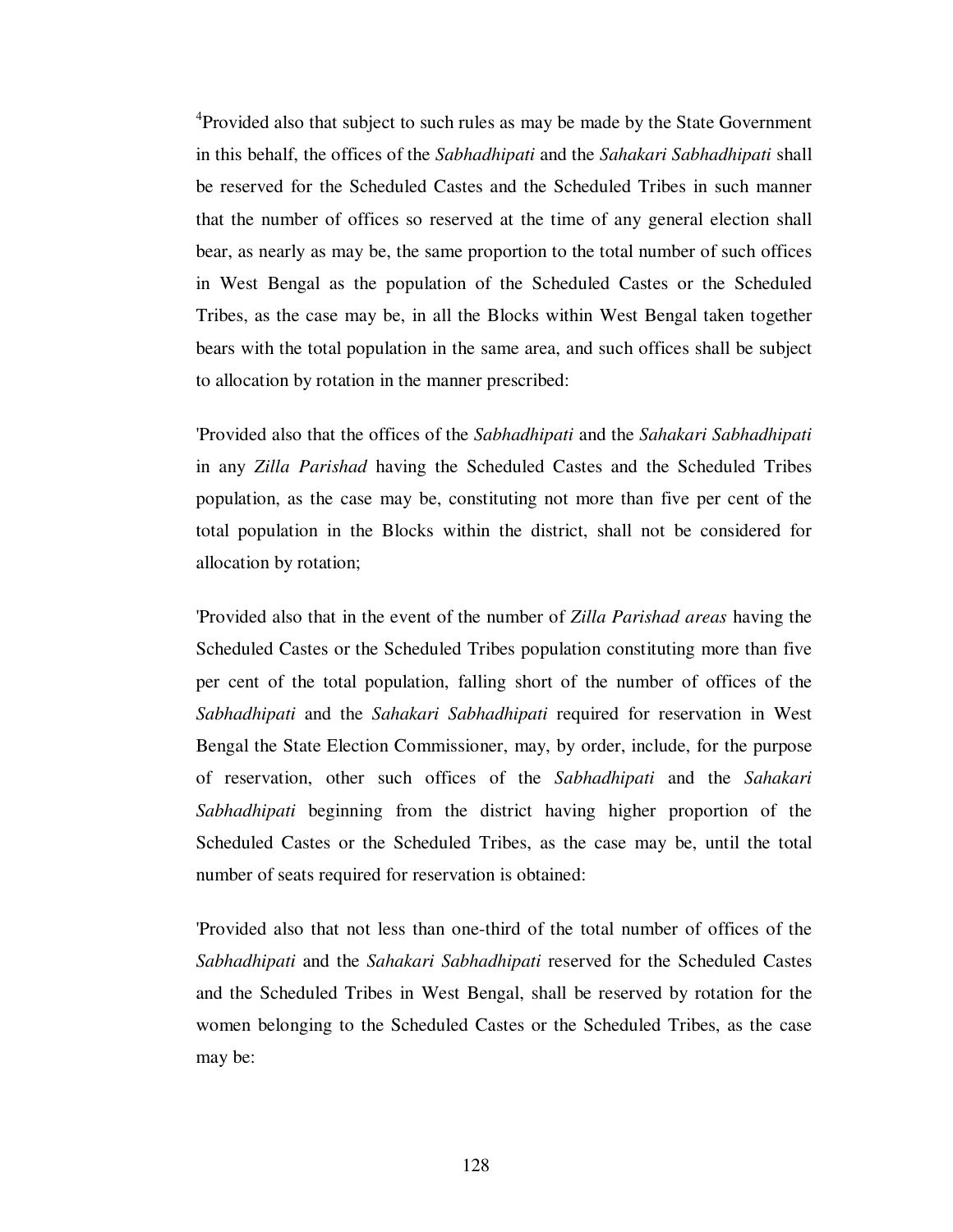'Provided also that not less than one-third of the total number of offices of the *Sabhadhipati* and the *Sahakari Sabhadhipati* in West Bengal including the offices reserved for the Scheduled Castes and the Scheduled Tribes, shall be reserved for the women, and the offices so reserved shall be determined by rotation in such manner as may be prescribed:

2 Provided also that determination of the offices of the *Sabhadhipati* within the State reserved for the Scheduled Castes, the Scheduled Tribes and women shall precede such determination for the offices of the *Sahakari Sabhadhipati:*

<sup>2</sup>Provided also that if, for any term of election (hereinafter referred to in this proviso as the said term of election), the office of the *Sabhadhipati* in a *Zilla Parishad* is reserved for any category of persons in accordance with the rules in force, the office of the *Sahakari Sabhadhipati* in that *Zilla Parishad* shall not be reserved for the said term of election for any category and if, in accordance with the rules applicable to the office of the *Sahakari Sabhadhipati,* such office is required to be reserved for the said term of election, such reservation for the same category shall be made in another office of the *Sahakari Sabhadhipati* within the State in the manner prescribed, keeping the total number of offices so reserved for the said term of election equal to the number of such offices required to be reserved in accordance with the rules in force:

'Provided also that when in any term of election, an office of the *Sahakari Sabhadhipati* is not reserved on the ground that the corresponding office of the *Sabhadhipati* is reserved in the manner prescribed, such office of the *Sahakari Sabhadhipati* not reserved on the ground as aforesaid, shall be eligible for consideration for reservation during the next term of election in the manner prescribed:

<sup>2</sup>Provided also that notwithstanding anything contained in the foregoing provisions of this section or elsewhere in this Act, the principle of rotation for the purpose of reservation of offices under this sub-section shall commence from the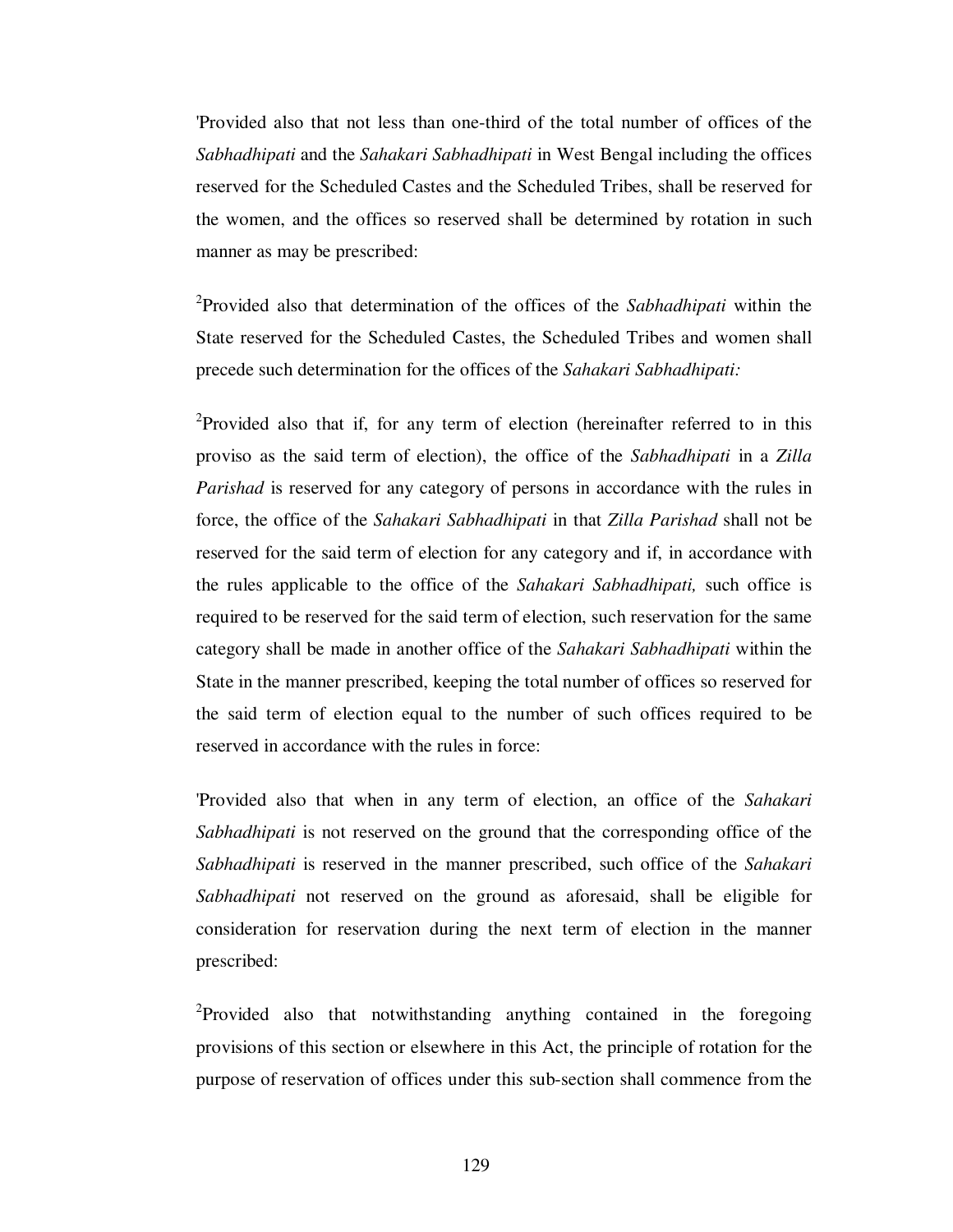first election to be held after the coming into force of section 39 of the West Bengal *Panchayat* (Amendment) Act, 1994, and the roaster for reservation by rotation shall continue for every three successive terms for the complete rotation unless the State Election Commissioner, for reasons to be recorded in writing and by notification, directs fresh commencement of the rotation at any stage excluding one or more terms from the operation of the rotation:

<sup>2</sup>Provided also that no member of the Scheduled Castes or the Scheduled Tribes and no woman, for whom the offices are reserved under this sub-section, shall, if eligible for the office of the *Sabhadhipati* or the *Sahakari Sabhadhipati,* be disqualified for election to any office not so reserved:

<sup>2</sup>Provided also that the provisions for reservation of the offices of the *Sabhadhipati* and the *Sahakari Sabhadhipati* for the Scheduled Castes and the Scheduled Tribes shall cease to have effect on the expiry of the period specified in article 334 of the Constitution of India.

- (2) The meeting to be held under sub-section (1) shall be convened by the prescribed authority in the prescribed manner,
- (3) The *Sabhadhipati* and *the Sahakari Sabhadhipati* shall, subject to the provisions of section 146 and to their continuing as members, hold office for a period of '[five years]: 2\* \*\*\*\*\*
- $(4)$  When—
	- *(a)* the office of the *Sabhadhipati* falls vacant by reason of death, resignation, removal or otherwise, or
	- *(b)* the *Sabhadhipati* is, by reason of leave, illness or other cause, temporarily unable to act, the *Sahakari Sabhadhipati* shall exercise the powers, perform the functions and discharge the duties of the *Sabhadhipati* until a new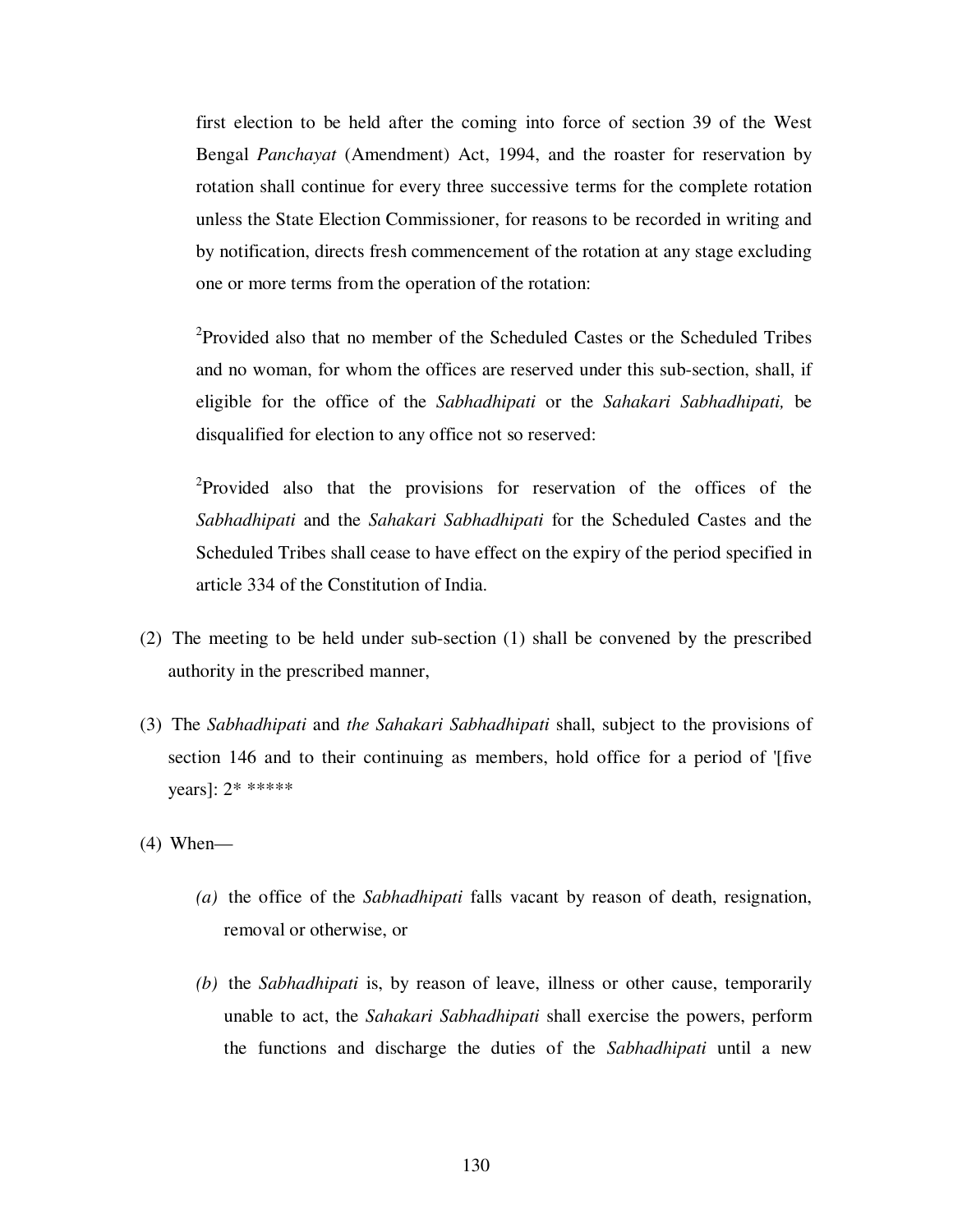*Sabhadhipati* is elected and assumes office or until the *Sabhadhipati* resumes his duties, as the case may be.

 $(5)$  When—

- *(a)* the office of the *Sahakari Sabhadhipati* falls vacant by reason of death, resignation, removal or otherwise, or
- *(b)* when the *Sahakari Sabhadhipati* is, by reason of leave, illness or other cause, temporarily unable to act, the *Sabhadhipati* shall exercise the powers, perform the functions and discharge the duties of the *Sahakari Sabhadhipati* until a new *Sahakari Sabhadhipati* is elected and assumes office or until the *Sahakari Sabhadhipati* resumes his duties, as the case may be.
- (6) When the offices of the *Sabhadhipati* and the *Sahakari Sabhadhipati* are both vacant or the *Sabhadhipati* and the *Sahakari Sabhadhipati* are temporarily unable to act, the prescribed authority may appoint  $3$ [for a period of thirty days at a time] a *Sabhadhipati* and a *Sahakari Sabhadhipati* from among the members of the *Zilla Parishad* to act as such until a *Sabhadhipati* and or a *Sahakari Sabhadhipati* is elected and assumes office <sup>1</sup>[or until the *Sabhadhipati* or the *Sahakari Sabhadhipati* resumes his duties, as the case may be].

2\* \*\*\*\*\*

- (7) The *Sabhadhipati* and the *Sahakari Sabhadhipati* of a *Zilla Parishad* shall be paid out of the *Zilla Parishad Fund* such <sup>3</sup>[remuneration] and allowances and shall be entitled to leave of absence for such period or periods and on such terms and conditions, as may be prescribed.
- (8) <sup>4</sup>Notwithstanding anything to the contrary contained in this Act, the State Government may, by an order in writing, remove a *Sabhadhipati* or a *Sahakari Sabhadhipati* from his office if, in its opinion, he holds any office of profit or carries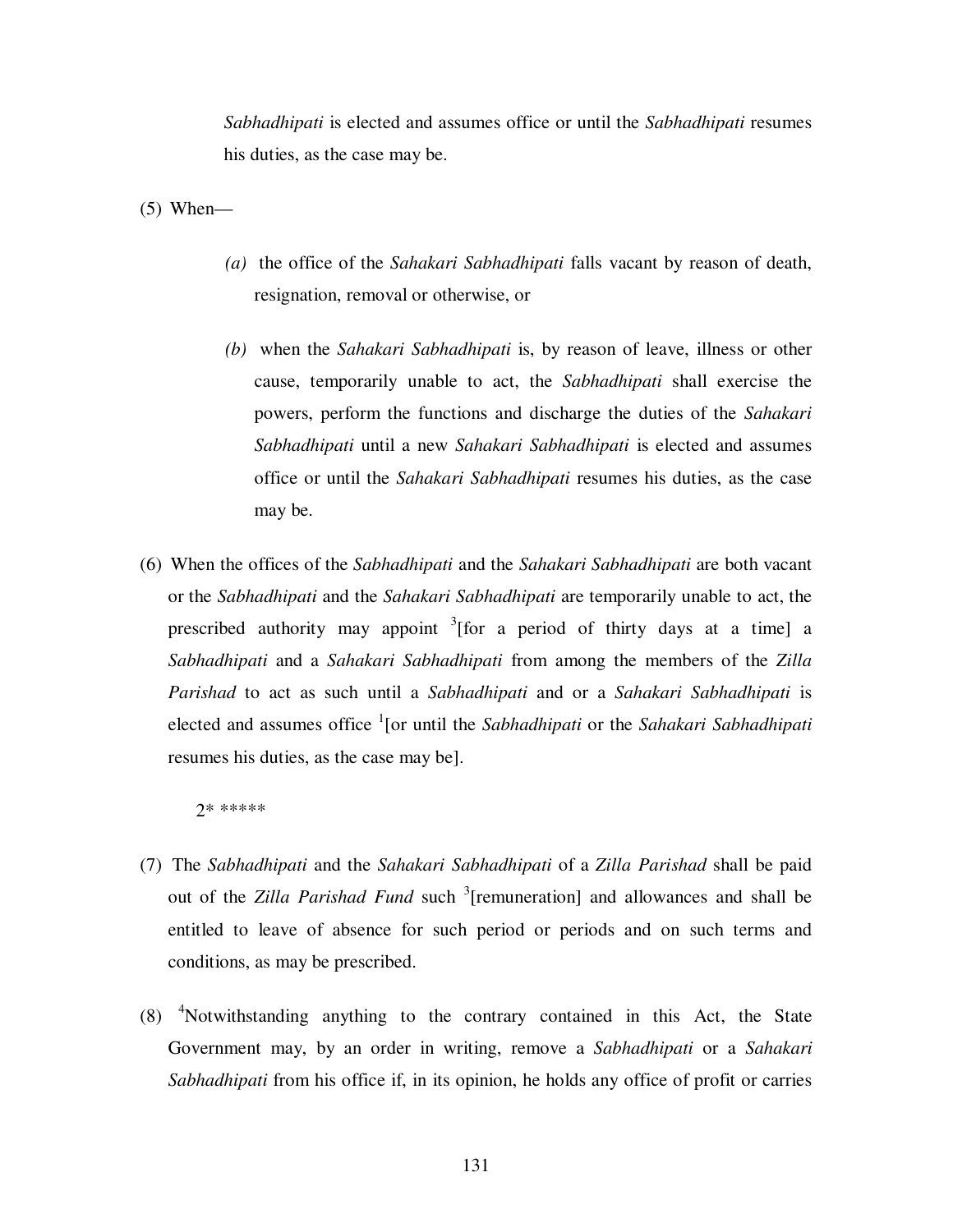on or is associated with any business, profession or calling in such manner that shall, or is likely to, interfere with due exercise of his powers, performance of his functions or discharge of his duties:

Provided that the State Government shall, before making any such order, give the person concerned an opportunity of making a representation against the proposed order,

**145.** (1) The prescribed authority may, after giving an opportunity to a member of a *Zilla Parishad* other than an *ex officio* member to show cause against the action proposed to be taken against him, by order remove him from office—

Removal of member of Zilla Parishad.

- *(a)* if after his election he is convicted by a criminal court of an offence involving moral turpitude and punishable with imprisonment for a period of more than six months; or
- *(b)* if he was disqualified to be a member of the *Zilla Parishad* at the time of his election; or
- *(c)* if he incurs any of the disqualifications mentioned in clauses *(b)* to *(g)* of section 142 after his election as a member of the *Zilla Parishad;* or
- *(d)* if he is absent from three consecutive meetings of the *Zilla Parishad* without the leave of the *Zilla Parishad* <sup>1</sup> \* \* \*; or
- *(e)* if he does not pay any arrear in respect of any tax, toll, fee or rate payable under this Act, or the Bengal Village Self-Government Act, 1919, or the West Bengal *Panchayat* Act, 1957, or the West Bengal *Zilla Parishads* Act, 1963.
- (2) Any member of a *Zilla Parishad* who is removed from his office by the prescribed authority under sub-section (1) may, within thirty days from the date of the order, appeal to such authority as the State Government may appoint in this behalf, and, thereupon, the authority so appointed may stay the operation of the order till the disposal of the appeal and may, after giving notice of the appeal to the prescribed authority, and after giving the appellant an opportunity of being heard, modify, set aside or confirm the order.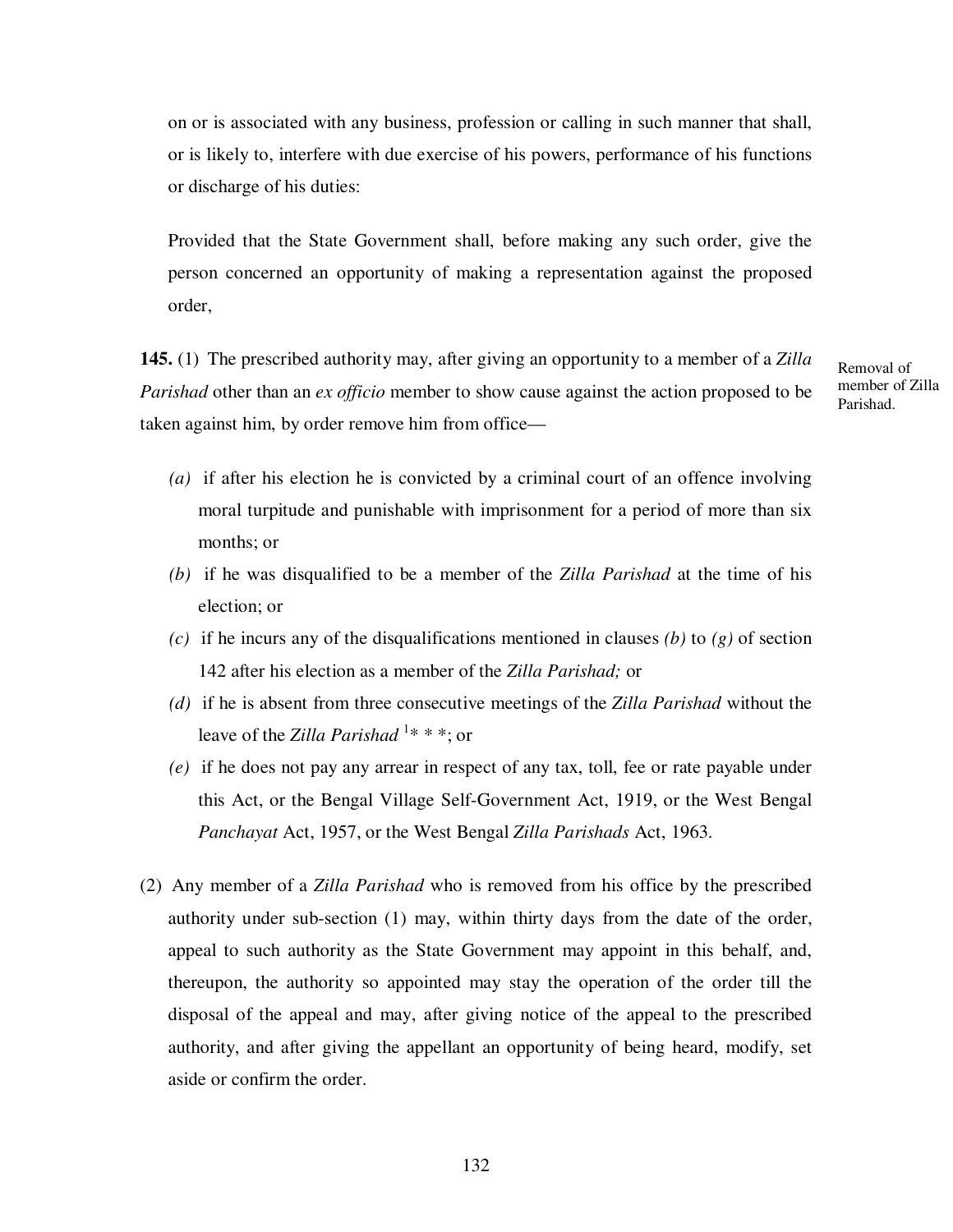(3) The order passed by such authority on such appeal shall be final.

2 \* \* \* \* \* \*

**146.** <sup>1</sup> [Subject to the other provisions of this section, a *Sabhadhipati* or a *Sahakari*  Sabhadhipati] of a Zilla Parishad may, at any time, be removed from office <sup>2</sup>[by a resolution carried by the majority of the existing members referred to in clause (ii) of sub-section (2) of section 140] at a meeting specially convened for the purpose. Notice of such meeting shall be given to the prescribed authority:

Provided that at any such meeting while any resolution for the removal of the *Sabhadhipati* from his office is under consideration, the *Sabhadhipati* or while any resolution for the removal of the *Sahakari Sabhadhipati* from his office is under consideration, the *Sahakari Sabhadhipati* shall not, though he is present, preside, and the provisions of sub-section (2) of section 150 shall apply in relation to every such meeting as they apply in relation to a meeting from which the *Sabhadhipati* or, as the case may be, the *Sahakari Sabhadhipati* is absent:

3 Provided further that no meeting for the removal of the *Sabhadhipati* or the *Sahakari Sabhadhipati* under this section shall be convened within a period of one year from the date of election of the *Sabhadhipati* or the *Sahakari Sabhadhipati:* 

<sup>3</sup>Provided also that if, at a meeting convened under this section, either no meeting is held or no resolution removing an office bearer is adopted, no other meeting shall be convened for the removal of the same office bearer within six months from the date appointed for such meeting.

**147.** In the event of removal of a *Sabhadhipati* or a *Sahakari Sabhadhipati* under section 146 or when a vacancy occurs in the office of a *Sabhadhipati* or a *Sahakari Sabhadhipati*  by resignation, death or otherwise, the *Zilla Parishad* shall elect another *Sabhadhipati,* or *Sahakari Sabhadhipati* in the prescribed manner.

Filling of casual vacancies in the office of Sabhadhipati or Sahakari Sabhadhipati**.**

Removal of Sabhadhipati and Sahakari Sabhadhipati.

133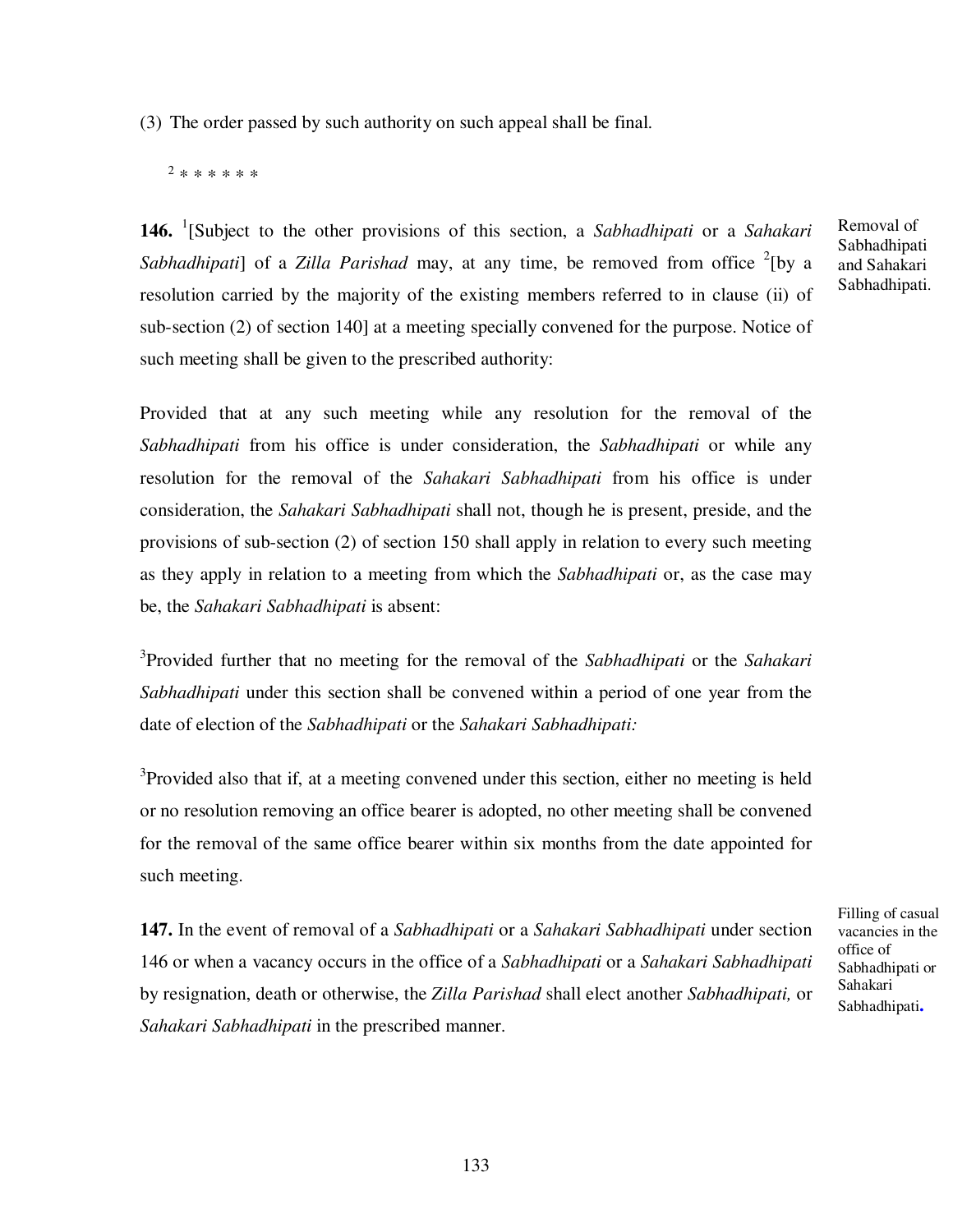Filling of casual vacancies in the place of elected member.

Term of office of Sabhadhipati ,Sahakari Sabhadhipati or member filling casual vacancy.

**148.** If the office of a member of a *Zilla Parishad* becomes vacant by reason of his death, resignation, removal or otherwise, the vacancy shall be filled by election in the prescribed manner.

**149.** Every *Sabhadhipati* or *Sahakari Sabhadhipati* elected under section 147 and every member elected under section 148 to till a casual vacancy shall hold office for the unexpired portion of the term of office of the person in whose place he becomes a member.

# **Section : 150**

## **Key Word : Meeting of Zilla Parishad. (Part IV-Zilla Parishad -Chapter XIII – Constitution of Zilla Parishad. -Section -150)**

150. (1) Every *Zilla Parishad* shall hold a meeting <sup>1</sup>[in its office at least once in every three months on such date and at such hour as the *Zilla Parishad* may fix at the immediately preceding meeting]:

Provided that the first meeting of a newly-constituted *Zilla Parishad* shall be held at such time and at such place within the local limits of the district concerned, as the prescribed authority may fix:

Provided further that the *Sabhadhipati* when required in writing by one-fifth of the members of the *Zilla Parishad* to call a meeting <sup>2</sup>[shall do so fixing the date and hour of the meeting  $3$  (to be held) within fifteen days after giving intimation to the prescribed authority and seven days' notice to the members of the *Zilla Parishad,*] failing which the members aforesaid may call a meeting  ${}^{4}$ [to be held]  ${}^{5}$ [within thirty-five days] after giving intimation to the prescribed authority and seven clear days' notice to the *Sabhadhipati*  and the other members of the *Zilla Parishad.* Such meeting shall be held at such place <sup>1</sup>[in the office of the *Zilla Parishad* on such date and at such hour] as the members calling the meeting may decide. <sup>2</sup> [The prescribed authority may appoint an observer for such meeting who shall submit to the prescribed authority a report in writing duly signed by him within a week of the meeting on the proceedings of the meeting. The prescribed authority shall, on receipt of the report, take such action thereon as it may deem fit:]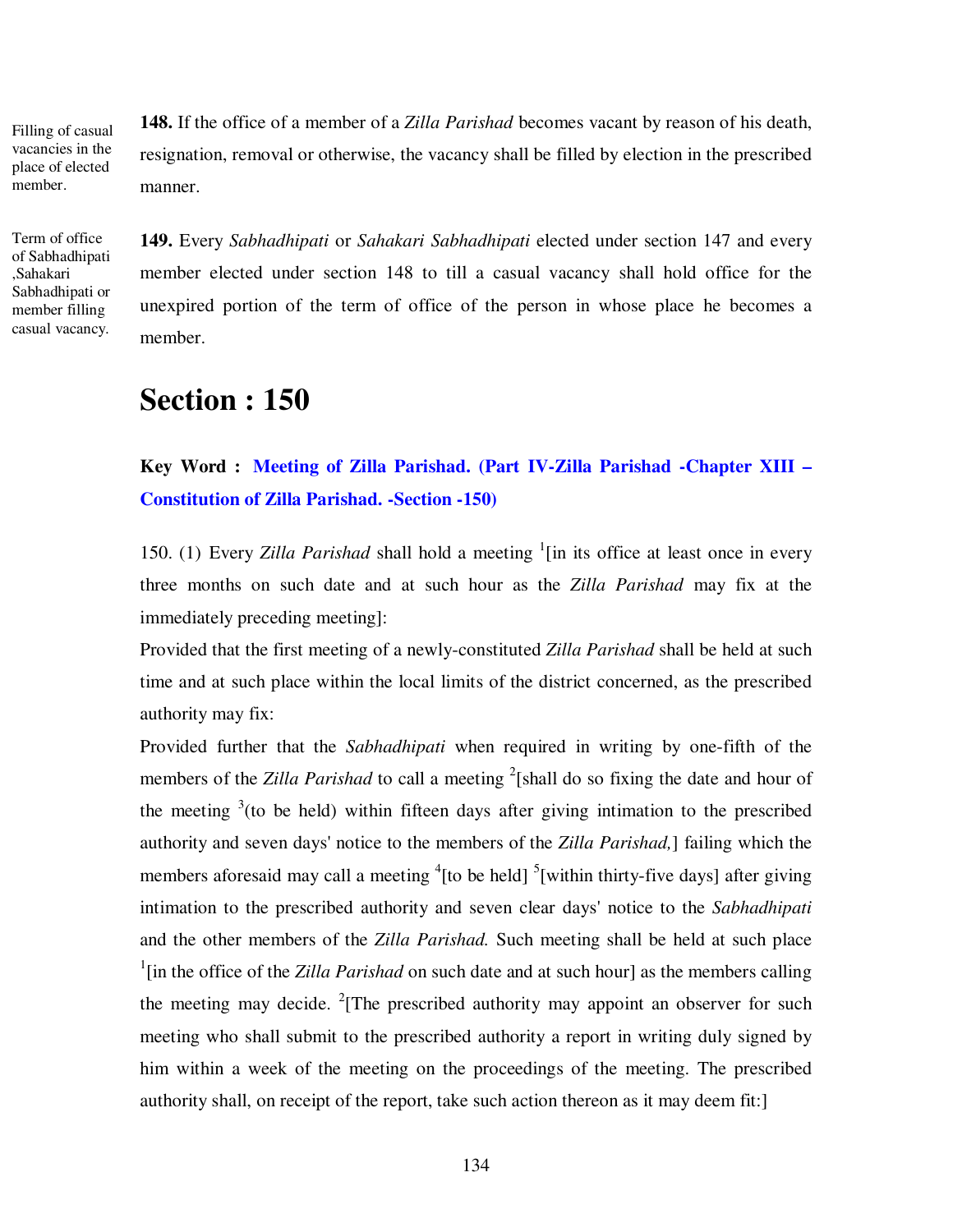$3$ Provided also that for the purpose of convening a meeting under section 146, at least one-fifth of the members referred to in clause (ii) of sub-section (2) of section 140 shall require the *Sabhadhipati* to convene the meeting:

4 Provided also that if the *Zilla Parishad* does not fix at any meeting the date and hour of its next meeting or if any meeting is not held on the date and hour fixed at the immediately preceding meeting, the *Sabhadhipati* shall call a meeting of *Zilla Parishad*  on such date and at such hour as he thinks fit.

(2) The *Sabhadhipati* or in his absence the *Sahakari Sabhadhipati* shall preside at the meeting of the *Zilla Parishad* and in the absence of both <sup>5</sup>[or in the refusal of any or both to preside at a meeting], the members present shall elect one of them to be the President of the meeting.

(3) One-fourth of the total number of members of the *Zilla Parishad* shall form a quorum for a meeting of a *Zilla Parishad:*

Provided that no quorum shall be necessary for an adjourned meeting.

(4) All questions coming before a *Zilla Parishad* shall be decided by a majority of votes: Provided that in case of equality of voles the person presiding shall have a second or casting vote:

<sup>1</sup>Provided further that in case of a requisitioned meeting for the removal of the *Sabhadhipati* or the *Sahakari Sabhadhipati* under section 146, the person presiding shall have no second or casting vole.

(5) <sup>2</sup> [The Executive Officer and the Additional Executive Officer] of a *Zilla Parishad*  shall attend meetings of the *Zilla Parishad* and shall participate in the deliberations thereof:

<sup>3</sup>Provided that if for any reason the Executive Officer "[and the Additional Executive Officer] cannot attend any meeting of the *Zilla Parishad* <sup>5</sup>[the Executive Officer shall] depute the Secretary of the *Zilla Parishad* to attend such meeting.

**151.** A list of the business to be transacted at every meeting of a *Zilla Parishad* except at an adjourned meeting, shall be sent to each member of the *Zilla Parishad* in the manner prescribed, at least seven days before the time fixed for such meeting and no business shall be brought before or transacted at any meeting other than the business of which

List of business to be transacted at a meeting.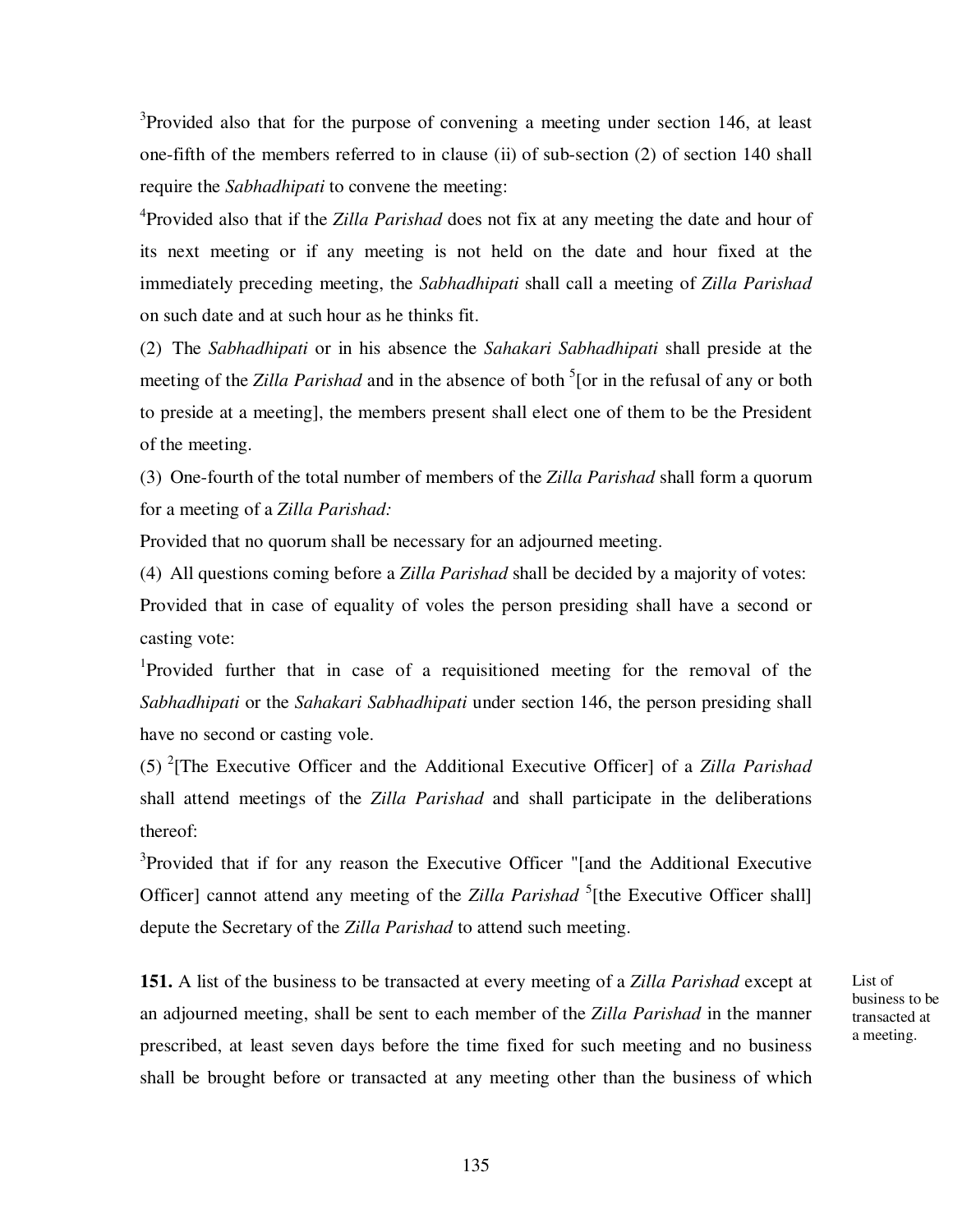notice has been so given except with the approval of the majority of the members present at such meeting:

Provided that if the *Sabhadhipati* thinks that a situation has arisen for which an emergent meeting of the *Zilla Parishad* should be called, he may call such meeting after giving three days' notice to the members:

Provided further that not more than one matter shall be included in the list of business to be transacted at such meeting.

**152.** The *Zilla Parishad* shall prepare and submit annually in the prescribed manner a report on the work done during the previous year and the work proposed to be done during the following year to the prescribed authority within the prescribed time. Report on the work of Zilla Parishad.

Powers of Zilla Parishad.

 **153**. 1 [A *Zilla Parishad* shall function as a unit of self-government and, in order to achieve economic development and secure social justice for all, shall prepare— (i) a development plan for the five-year term of the office of the members, and (ii) an annual plan for each year by the month of January of the preceding year, in

furtherance of its objective of development of the community as a whole and socioeconomic upliftment of the individual members of the community and, without prejudice to the generality of the above provisions, shall have power to—]

 $(a)$  $^{2}$ (i) undertake schemes or adopt measures, including the giving of financial assistance, relating to the development of agriculture, fisheries, live-stock, *khadi,* cottage and small-scale industries, co-operative movement, rural credit, water-supply, irrigation and minor irrigation including water management and watershed development, public health and sanitation including establishment and maintenance of dispensaries and hospitals, communication, primary and secondary education, adult and non-formal education, physical education and games and sports, welfare of students, social forestry and farm forestry including fuel and fodder, rural electrification including distribution, non-conventional energy sources, women and child development, social welfare and other objects of general public utility,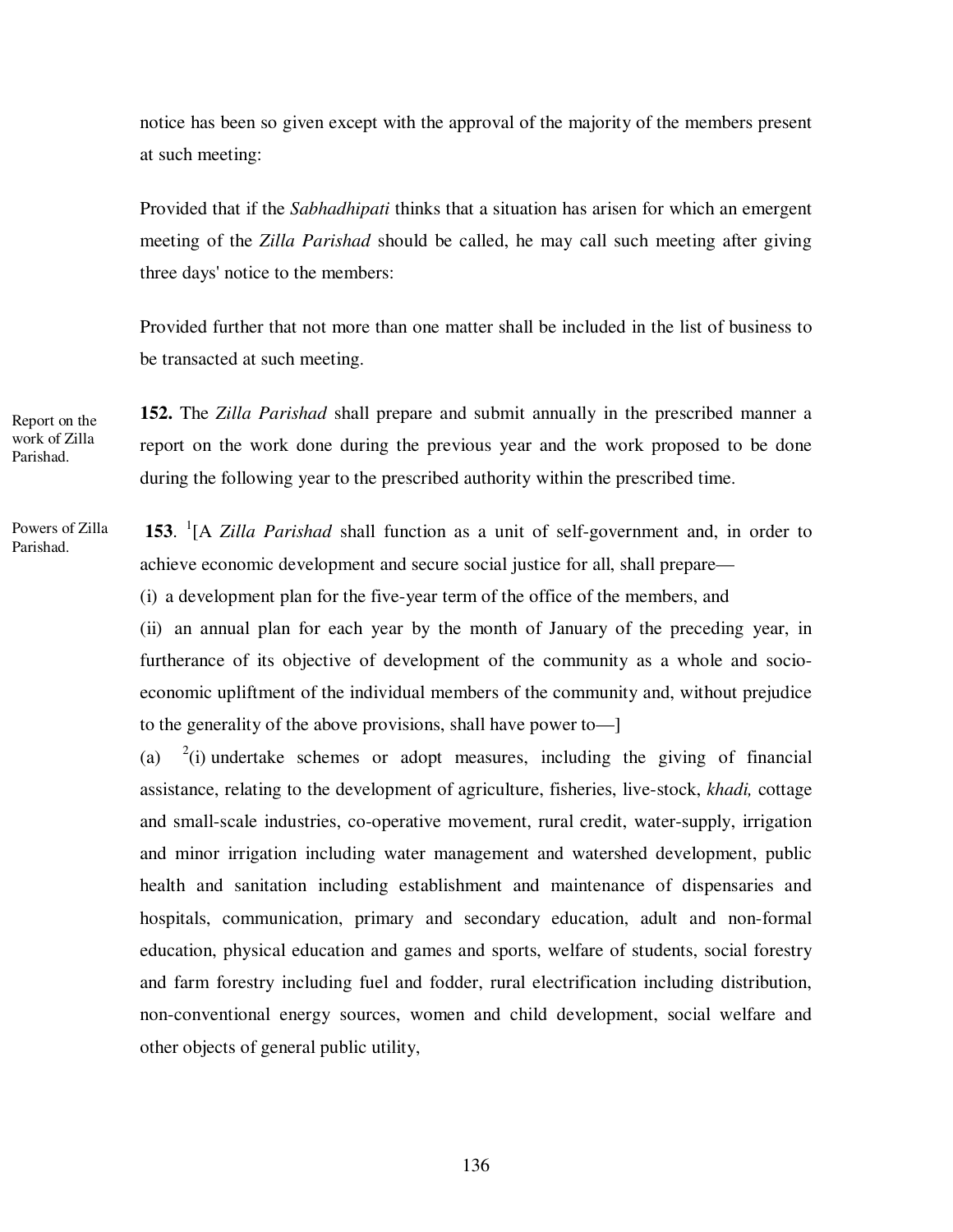(ii) undertake execution of any scheme, performance of any act, or management of any institution or organisation entrusted to it by the State Government or any other authority,

(iii) manage or maintain any work of public utility or any institution vested in it or under its control and management,

(iv) make grants in aid of any school, public library, public institution or public welfare organisation within the district,

(v) contribute such sums as may be agreed upon towards the cost of maintenance of any institutions, situated outside the district, which are beneficial to, and habitually used by, the inhabitants of the district,

(vi) establish scholarships or award stipends within the State for the furtherance of technical or other special forms of education,

(vii) acquire and maintain village *hats* and markets;

*(b)* make grants to the *Panchayat Samitis* or *Gram Panchayats*;

*(c)* contribute, with the approval of the State Government, such sum or sums as it may decide, towards the cost of water-supply or anti-epidemic measures undertaken by the commissioners of a municipality within the district;

*(d)* adopt measures for the relief of distress;

*(e)* co-ordinate and integrate the development plans and schemes prepared by *Panchayat Samitis* in the district; and

 $1*****$ 

(2) A *Zilla Parishad* shall have the power to advise the State Government on all matters relating to the development work among *Gram Panchayats* and *Panchayat Samitis.* 

(3) Notwithstanding anything in sub-section (1), a *Zilla Parishad* shall not undertake or execute any scheme confined to a block unless the implementation of such a scheme is beyond the competence of the *Panchayat Samiti* concerned financially or otherwise. In the latter case the *Zilla Parishad* may execute the scheme itself or entrust its execution to the *Panchayat Samiti* and give it such assistance as may be required:

2 Provided that a *Zilla Parishad* may undertake or execute any scheme referred to in subclause *(ii)* of clause (a) of sub-section (1) confined to an area over which a *Panchayat Samiti* has jurisdiction.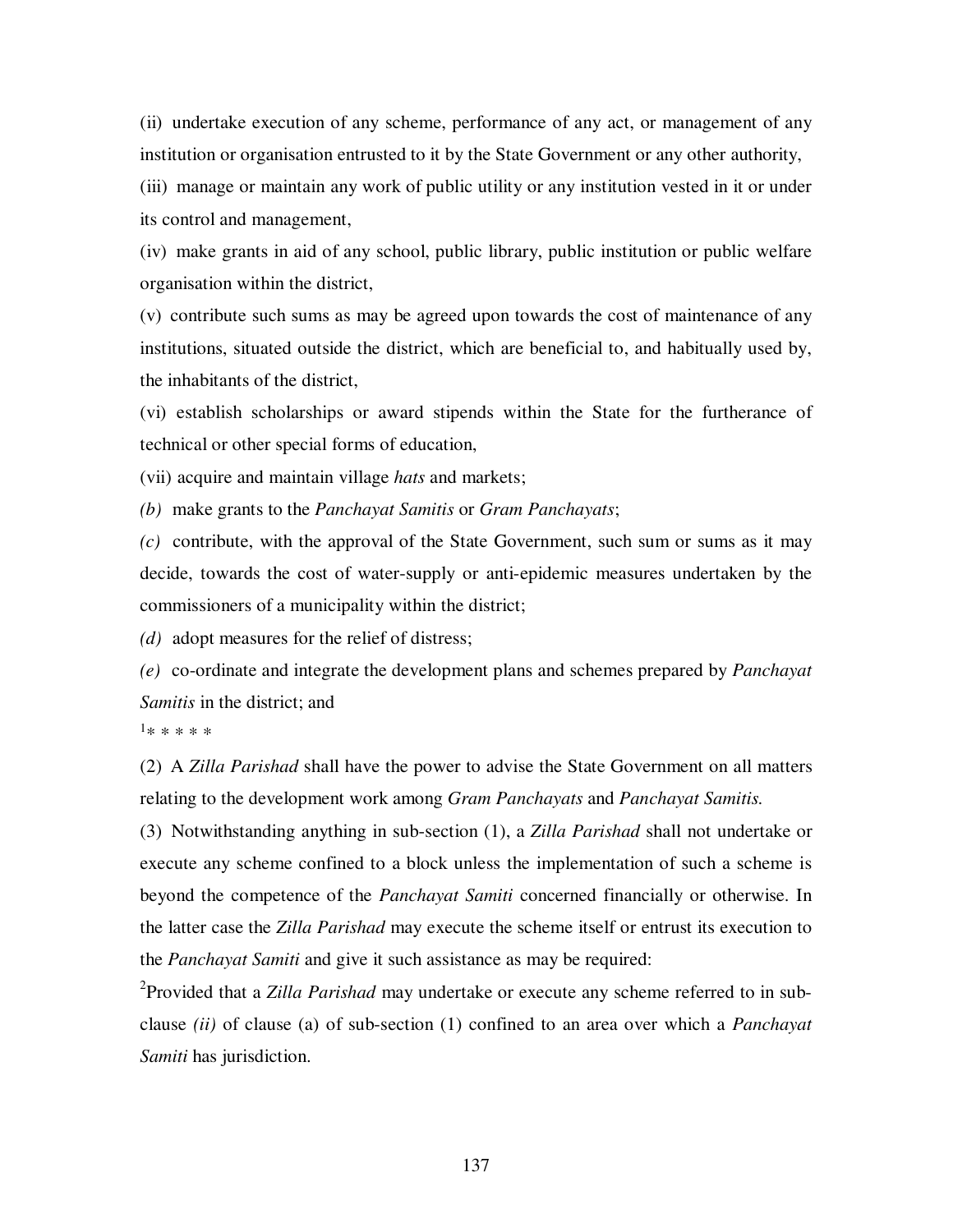(4) A *Zilla Parishad* may undertake or execute any scheme if it extends to more than one block.

Zilla Parishad to have powers of Magistrate in district to which the Vaccination Act extends.

State Government may place other property under Zilla Parshad.

Control and maintenance of roads to the State

Government or Panchayat Samiti.

**154**. In a district to which the Bengal Vaccination Act, 1880, has been, or may hereafter be extended, the *Zilla Parishad* shall exercise all or any of the powers exercisable by the Magistrate of the district under section 25 of the said Act.

**155.** The State Government may from time to time, with the consent of the Zilla Parishad, place any road, bridge, ferry, channel, building or other property vested in the State Government and situated within the district under the control and management of the Zilla Parishad subject to such conditions as it may specify:

<sup>1</sup>Provided that the State Government may, after considering the views of the Zilla Parishad, withdraw such control and management to itself subject to such conditions as it may specify.

**156.** The State Government may, notwithstanding any thing contained in the Bengal Municipal Act, 1932, direct, after consultation with the commissioners of a municipality, that the control and maintenance of any road part of which runs through a municipality and is vested in the commissioners of such municipality shall be taken over by the Zilla Parishad and that the commissioners of such municipality shall make such contribution for the maintenance of the road as may be agreed upon or as may be fixed by the State Government in the absence of agreement. On such direction being given the commissioners of the municipality shall cease to control and maintain such portion of the road as lies within such municipality.

Zilla Parishad may take over works.

Power of Zilla Parishad to divert,discontin ue or close road.

Power of Zilla Parishad to transfer roads to State Government or Panchayat Samiti.

**157.** A Zilla Parishad may take over the maintenance and control of any road, bridge, tank, *ghat*, well, channel or drain, belonging to a private owner or any other authority on such terms as may be agreed upon.

**158.** A Zilla Parishad may divert, discontinue or close temporarily any road, which is under its control and management or is vested in it, and may, with the approval of the State Government, close any such road permanently.

**159.** A Zilla Parishad may transfer to the State Government, the commissioners of a municipality, Panchayat Samiti or a Gram Panchayat any road or part of a road or any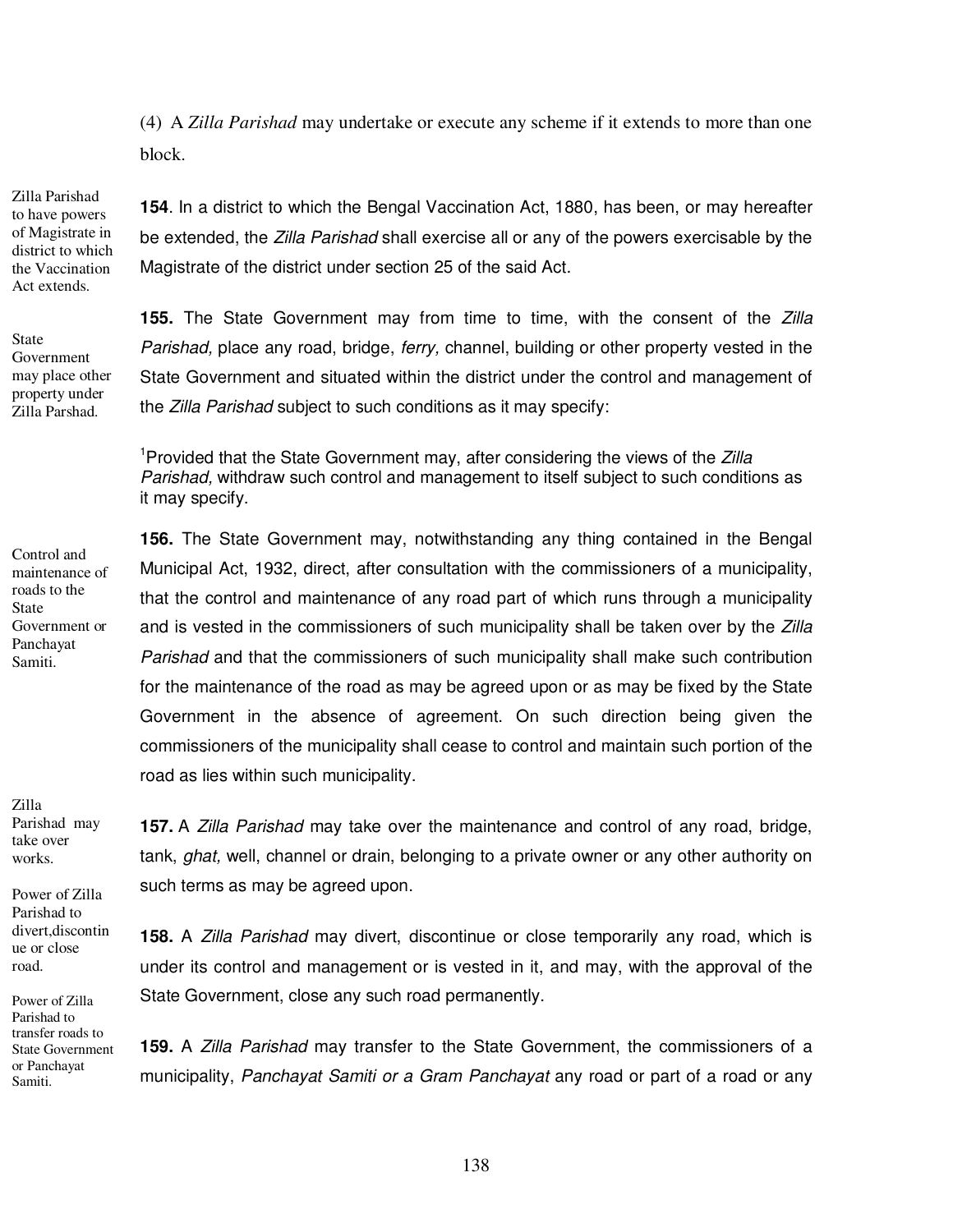other property which is under its control or management or which is vested in it, on such terms and conditions as may be agreed upon.

**160.** (1) A Zilla Parishad may be vested by the State Government with such powers under any local or special Act as the State Government may think fit.

(2) A Zilla Parishad shall perform such functions as may be transferred to it by notification under section 31 of the Cattle-trespass Act, 1871.

(3) A Zilla Parishad shall exercise such other powers, perform such other functions or discharge such other duties as the State Government may, by general or special order, direct.

**161.** The Zilla Parishads of two or more adjacent districts may jointly undertake and execute at common cost any development scheme or project or may jointly establish a common ferry on such terms and conditions as may be agreed upon, and in case of any difference as to the interpretation of such terms and conditions the matter shall be referred to the State Government whose decision shall be final.

**162.** A *Zilla Parishad* may require the owner or the lessee of a fair or *mela* or an owner or a lessee of land intending to hold a fair or *mela* thereon to obtain a license in this behalf from the *Zilla Parishad* on such terms and conditions as may be prescribed and on payment of a fee for such license.

**163.** (1) A *Zilla Parishad* shall exercise general powers of supervision over *Panchayat Samitis* and *Gram Panchayats* in the district and it shall be the duty of these authorities to give effect to any directions of the *Zilla Parishad*<sup>1</sup> \* \* \*.

(2) <sup>2</sup>A *Zilla Parishad* may—

- *(a)* inspect, or cause to be inspected, any immovable property used or occupied by a *Panchayat Samiti* under it or any work in progress under the direction of the *Panchayat Samiti,*
- (b) inspect or examine, or depute an officer to inspect or examine, any department of the *Panchayat Samiti,* or any service, work or thing under the control of the *Panchayat Samiti,*

Vesting of Zilla Parishad with certain powers.

Joint execution of schemes by two or more Zilla Parishad.

Power of Zilla Parishad to grant licence for fair or mela.

Power of supervision by Zilla Parishad over the Panchayat Samiti,etc.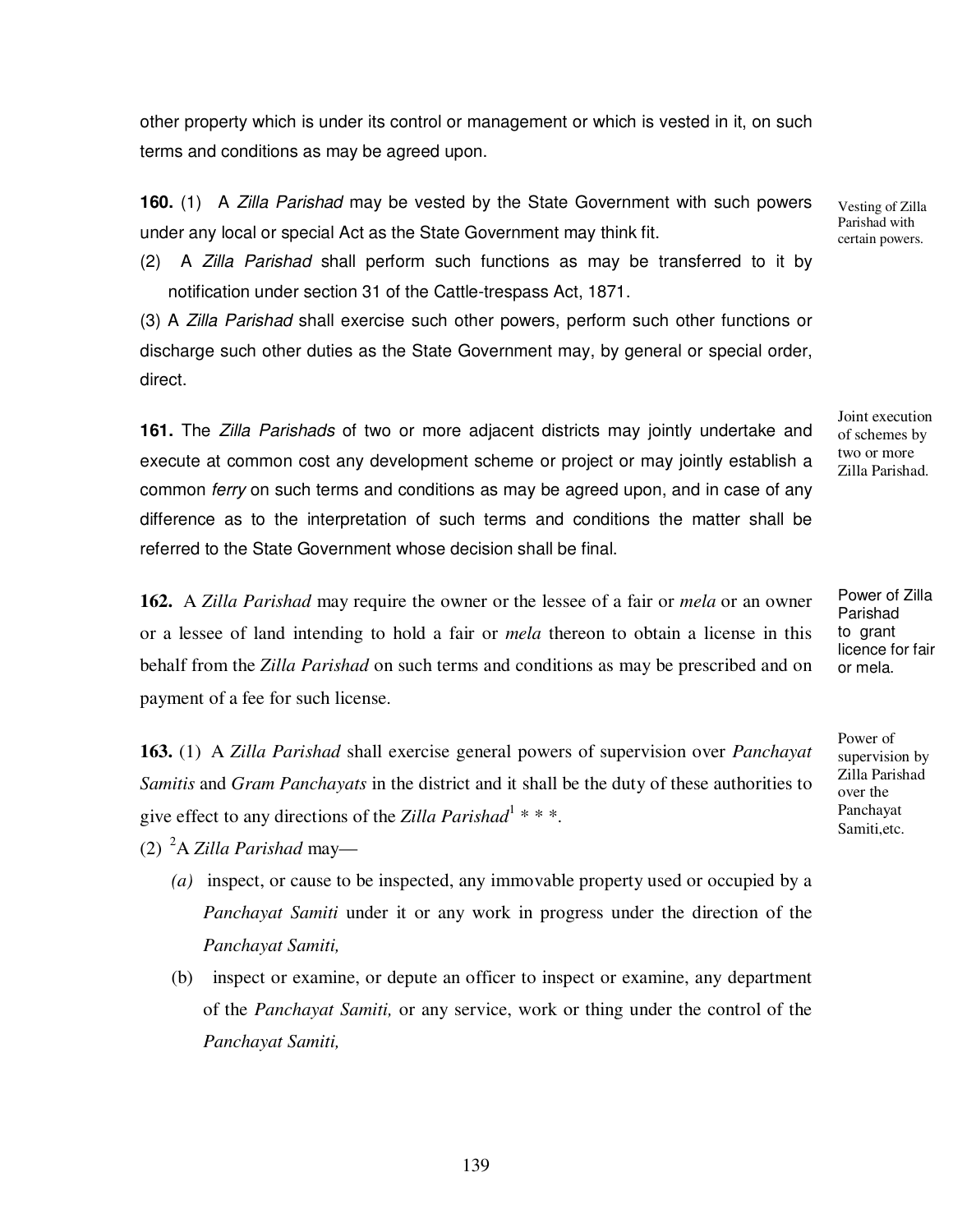- (c) inspect or cause to be inspected utilisation of funds in respect of schemes or programmes assigned to the *Panchayat Samiti* by the State Government for execution either directly or through the *Zilla Parishad*,
- (d) require a *Panchayat Samiti,* for the purpose of inspection or examination,—
	- (i) to produce any book, record, correspondence or other documents, or
	- (ii) to furnish any return, plan, estimate, statement, accounts or statistics, or
	- (iii) to furnish or obtain any report or information.

(3) <sup>1</sup>Notwithstanding anything contained in the foregoing provisions of this section or elsewhere in this Act, a *Zilla Parishad* may—

- *(a)* require a *Panchayat Samiti* or *Gram Panchayat* to take into consideration any objection which appears to it to exist to the doing of anything which is about to be done or is being done by such *Panchayat Samiti* or *Gram Panchayat* or any information which appears to it to necessitate the doing of anything by such *Panchayat Samiti* or *Gram Panchayat* within such period as it may fix;
- *(b)* direct a *Panchayat Samiti* or *Gram Panchayat* to discharge any duty under this Act within a specified period if such *Panchayat Samiti* or *Gram Panchayat* fails to discharge such duty in accordance with the provisions of this Act and, if such duty is not discharged within the period as aforesaid, appoint any person or persons or authority to discharge such duty and direct that the expenses thereof shall be paid by the *Panchayat Samiti* or the *Gram Panchayat* concerned within such period as it may fix:

Provided that such person or persons or authority shall, for the purpose of discharging the duty as aforesaid, exercise such of the powers under this Act as might have been exercised by the *Panchayat Samiti* or the *Gram Panchayat*  concerned while discharging such duty;

- *(c)* direct a *Panchayat Samiti* or *Gram Panchayat* to levy any tax, toll, fee or rate, if it fails to do so in accordance with the provisions of this Act;
- *(d)* call for meetings of a *Panchayat Samiti* or any of its *Sthayee Samitis or a Gram Panchayat if no* meeting of such *Panchayat Samiti* or *Sthayee Samiti* or *Gram Panchayat* is held in accordance with the provisions of this Act or the rules made thereunder,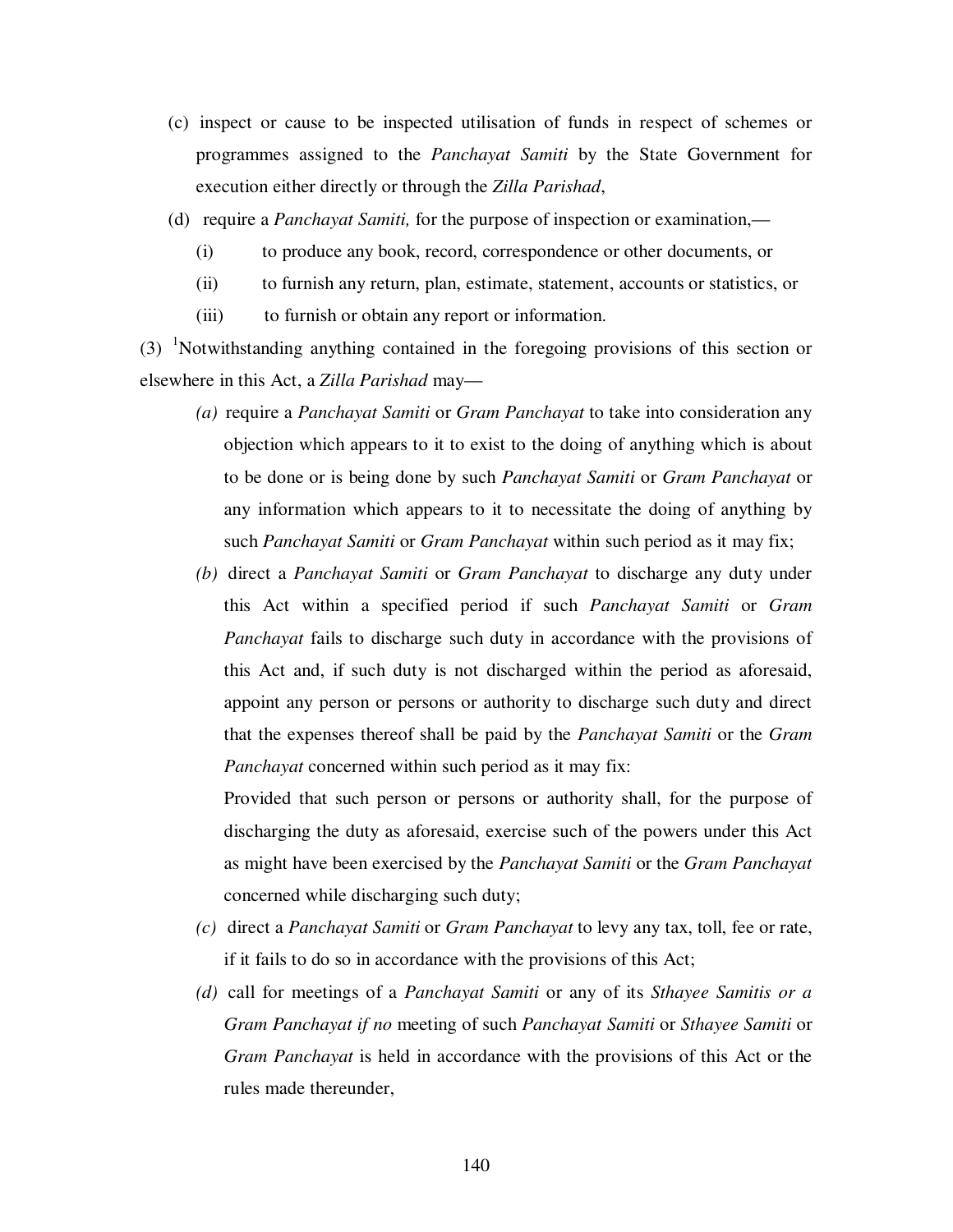(4) <sup>1</sup>When a *Zilla Parishad* takes any action or issues any direction in respect of any *Gram Panchayat,* such action may be taken and such direction may be issued through and with the assistance of the *Panchayat Samiti* having jurisdiction.

(5) <sup>1</sup>A *Panchayat Samiti* or *Gram Panchayat,* as the case may be, may appeal to the State Government against any direction under clause *(b)* of sub-section (3) within thirty days from the date of such direction, and the decision of the State Government on such appeal shall be final.

**2 163A.** (1) Every *Zilla Parishad* shall have a *Zilla Sansad* consisting of the following members:—

- (a) *Pradhans* of all *Gram Panchayats,*
- (b) *Sabhapatis, Sahakari Sabhapatis* and *Karmadhyakshas* of all *Panchayat Samitis* comprising the *Zilla Parishad,*
- (c) and all members of that *Zilla Parishad.*

(2) A *Zilla Parishad* shall hold an annual and a half-yearly meeting of such *Sansad* at such time and place in such manner, as may be prescribed.

(3) One-tenth of the total number of members shall form a quorum for a meeting of a *Zilla Sansad:*

Provided that if no quorum is available for such meeting, the meeting shall be adjourned to be held at the same time and place on the seventh day from the date of such meeting in the manner as may be prescribed.

(4) A meeting of the *Zilla Sansad* shall be presided over by the *Sabhadhipati* and in his absence by the *Sahakari Sabhadhipati* of the *Zilla Parishad.*

(5) The *Zilla Sansad* shall guide and advise the *Zilla Parishad* for all matters relating to development including preparation of annual plan and budget, implementation of development programmes, schemes or projects and undertaking such activities for economic development and for ensuring social justice as are undertaken or proposed to be undertaken by *Zilla Parishad:*

Provided that for such guidance and advice, any member of the *Zilla Sansad* on receipt of the notice for any such meeting, may demand in writing to the Executive Officer for placement of any document such as last report on inspection of accounts of the funds of the *Zilla Parishad* by the Audit team, budget, Annual Action Plan and on receipt of such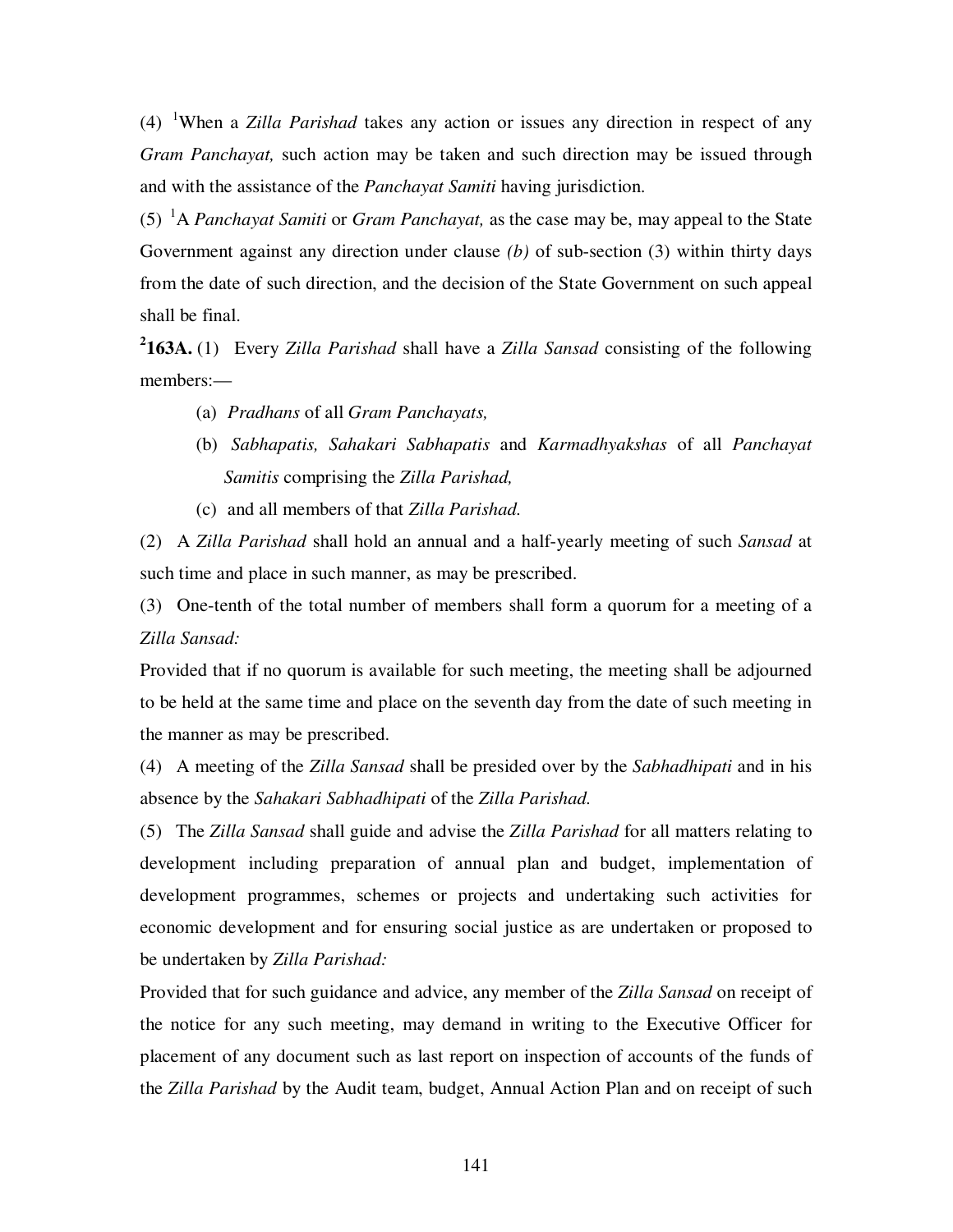demand the Executive Officer with the consent of the *Sabhapati,* shall place such documents in the meeting for deliberation:

Provided further that the deliberation, recommendations and observations passed in the meeting of the *Zilla Sansad,* shall be considered in [he meeting of *Zilla Parishad* as soon as possible within one month from the date of meeting of the *Zilla Sansad* and the decision of the *Zilla Parishad* along with the action-taken report shall be placed in the next meeting of the *Zilla Sansad,-*

Exemption of Sabhadhipati and members of Zilla Parshad from attending registration office.

Powers,function s and duties of Sabhadhipati and Sahakari Sabhadhipati.

**164**. Notwithstanding anything contained in the Registration Act, 1908, or any rules made thereunder, the registering officer shall, on the requisition of the *Sabhadhipati*  made in writing and under the common seal of the *Zilla Parishad,* register a document executed by the *Sabhadhipati* or a member of the *Zilla Parishad* on behalf of the *Zilla Parishad* without requiring the presence of the *Sabhadhipati* or the member concerned at the registration office.

### **165.** (1) The *Sabhadhipati* shall—

- (a) be responsible for the maintenance of the records of the *Zilla Parishad;*
- (b) have general responsibility for the financial and executive administration of the *Zilla Parishad;*
- (c) exercise administrative supervision and control over all officers and other employees of the *Zilla Parishad* and the officers and employees whose services may be placed at the disposal of the *Zilla Parishad* by the State Government;
- (d) for the transaction of business connected with this Act or for the purpose of making any order authorised thereby, exercise such powers, perform such functions and discharge such duties as may be exercised, performed or discharged by the *Zilla Parishad* under this Act or the rules made thereunder:

Provided that the *Sabhadhipati* shall not exercise such powers, perform such functions or discharge such duties as may be required by the rules made under this Act to be exercised, performed or discharge by the *Zilla Parishad* at a meeting;

(e) exercise such other powers, perform such other functions and discharge such other duties as the *Zilla Parishad* may, by general or special resolution, direct or as the State Government may, by rules made in this behalf, prescribe.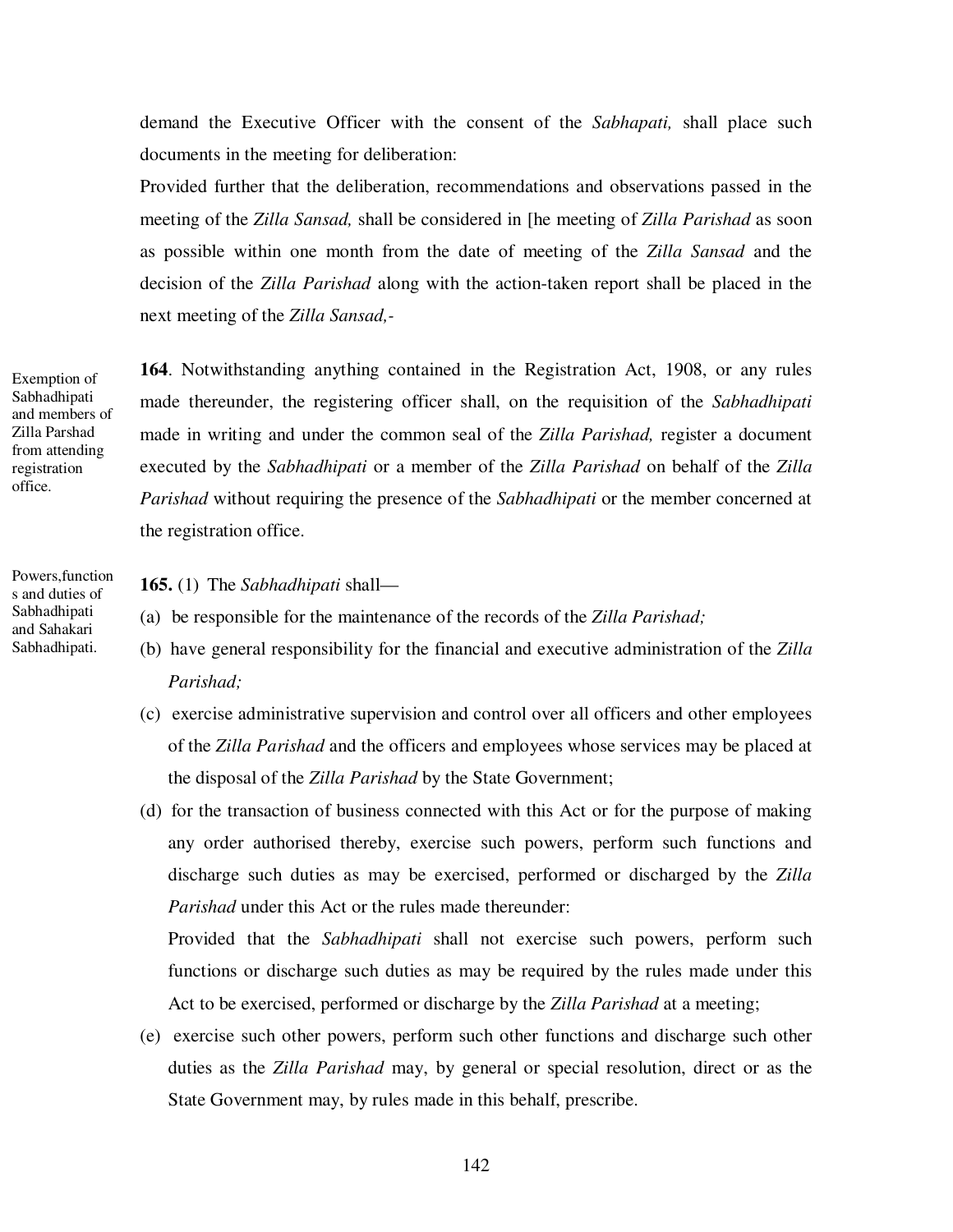*1 Explanation—* For the purpose of discharge of responsibilities and exercise of administrative supervision and control, the *Sabhadhipati* shall rely on the Executive Officer referred to in section 166 and shall generally act through him.

(2) The *Sahakari Sabhadhipati* shall—

*(a)* exercise such of the powers, perform such of the functions and discharge such of the duties of the *Sabhadhipati* as the *Sabhadhipati* may, from time to time, subject to rules made in this behalf by the State Government, delegate to him by order in writing:

Provided that the *Sabhadhipati* may at any time withdraw the powers and functions delegated to the *Sahakari Sabhadhipati*;

(b) during the absence of the *Sabhadhipati,* exercise all the powers, perform all the functions and discharge all the duties of the *Sabhadhipati*;

(c)  $2^{\circ}$  exercise such other powers, perform such other functions, and discharge such other duties as the *Zilla Parishad* may, by general or special resolution, direct or as the State Government may, by rules made in this behalf prescribe.

**166.** (1) There shall be an Executive Officer for a *Zilla Parishad* appointed by the State Government on such terms and conditions as may be prescribed:

Staff of the Zilla Parishad.

Provided that any person so appointed shall be recalled by the State Government if a resolution to that effect is passed by the *Zilla Parishad,* at a meeting specially convened for the purpose, by a majority of the total number of members holding office for the time being.

(1A) The State Government may appoint an Additional Executive Officer for a *Zilla Parishad* on such terms and conditions as may be prescribed:

Provided that any person so appointed shall be recalled by the State Government if a resolution to that effect is passed by the *Zilla Parishad,* at a meeting specially convened for the purpose, by a majority of the total number of members holding office for the time being.

 $1(1B)$  The Additional Executive Officer shall, subject to the provisions of this Act, exercise such powers, perform such functions, and discharge such duties, of the Executive Officer as the State Government may, from time to time, direct.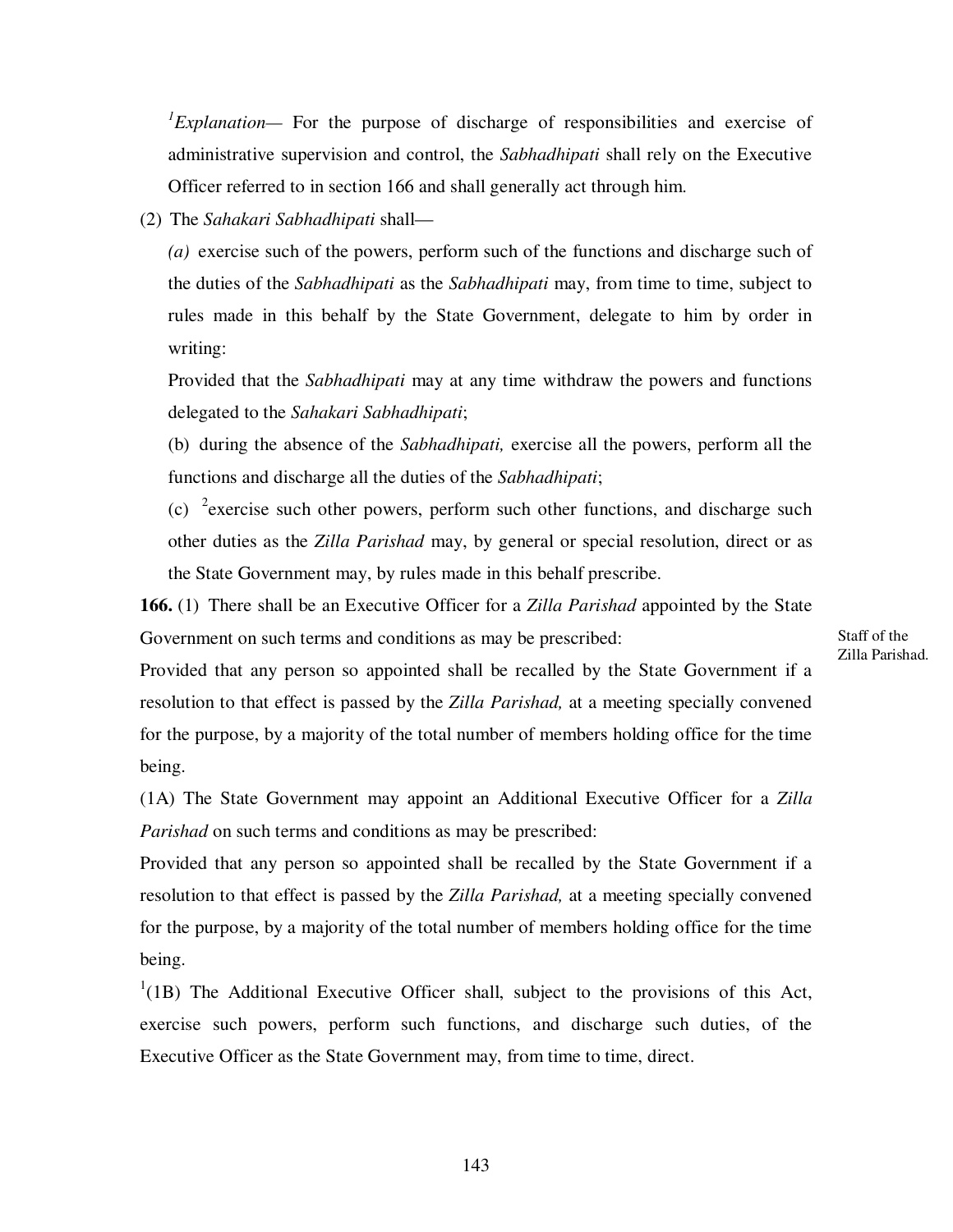(2) 2 The State Government may appoint a Secretary for a *Zilla Parishad* on such terms and conditions as may be prescribed.

*(3)* 3 [Subject to such rules as may be made by the State Government, a *Zilla Parishad*] may appoint such other officers and employees as may be required by it and may fix the salaries to be paid to the persons so appointed:

Provided that no post shall be created or abolished and no revision of the scale of pay of any post shall be made by the *Zilla Parishad* without the prior approval of the State Government.

4 Provided further that subject to the decision of the *Zilla Parishad,* the orders relating to appointment and other service matters concerning any post under the *Zilla Parishad* shall be issued by or on behalf of the Executive Officer.

*(4)* The State Government shall make rules relating to the method of recruitment and the terms and conditions of service including the pay and allowances, superannuation, provident fund and gratuity of the employees of the *Zilla Parishad.*

**167.** The State Government may place at the disposal of the *Zilla Parishad* the services of such officers or other employees serving under it  $6$  [and on such terms and conditions] as it may think fit:

Provided that any such officer or employee shall be recalled by the State Government if a resolution to that effect is passed by the *Zilla Parishad,* at a meeting specially convened for the purpose, by a majority of the total number of members holding office for the time being:

Provided further that the State Government shall have disciplinary control over such officers and employees.

**168.** (1) The Executive Officer shall exercise general control overall officers and other employees of the *Zilla Parishad.* 

(2) The Executive Officer may award any punishment other than dismissal, removal or reduction in rank to an officer or employee <sup>1</sup>[of a *Zilla Parishad*].

(3) The Executive Officer may recommend the dismissal, removal or reduction in rank of an officer or employee <sup>2</sup>[of a *Zilla Parishad*] to the <sup>3</sup>[Artha, Sanstha, Unnayan O *Parikalpana*] *Sthayee Samiti* and such *Samiti* shall forward the case to the *Zilla Parishad* 

Placing the services of State Government officers at the disposal of the Zilla Parishad.

Control and punishment of the staff of the Zilla Parishad.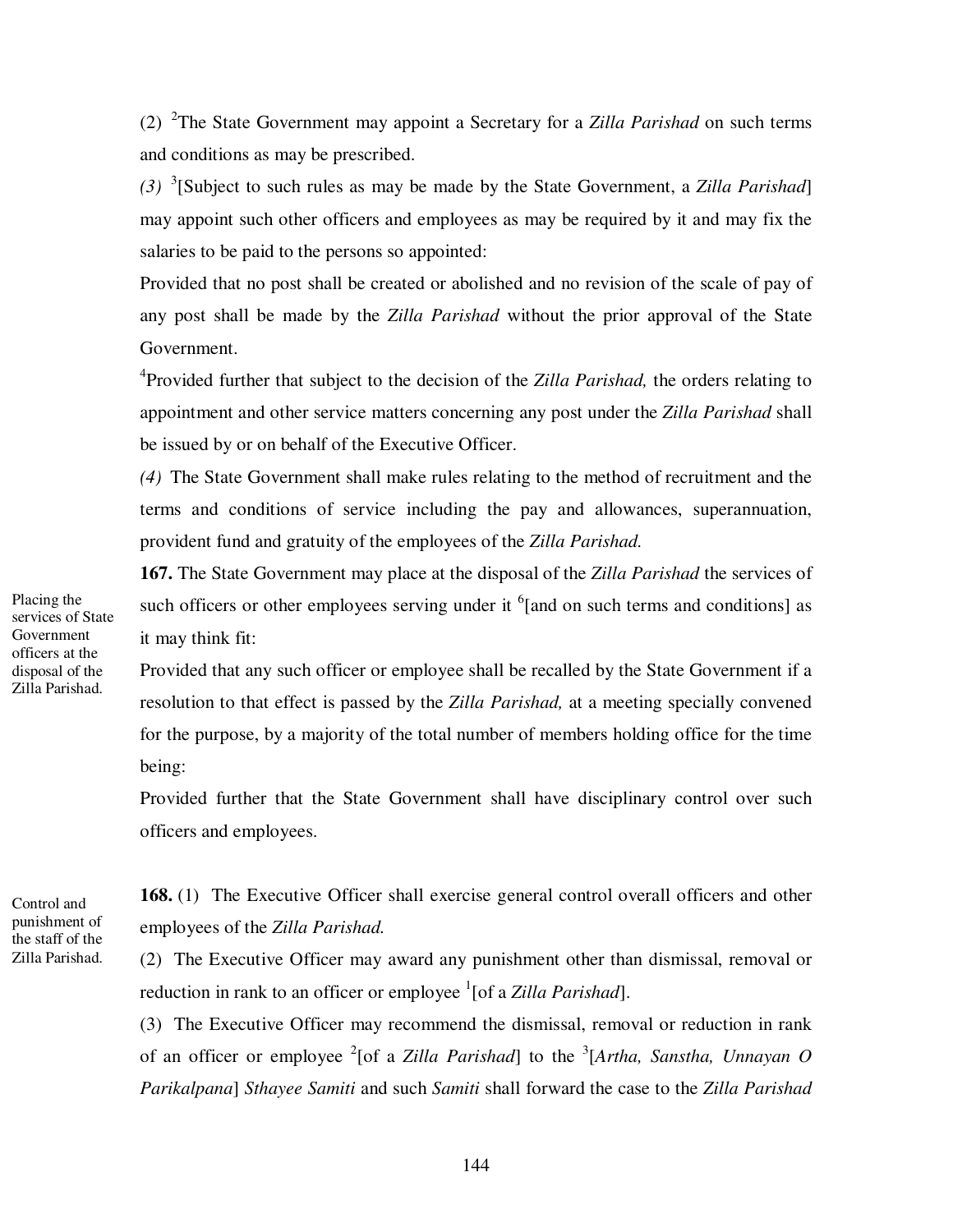with its own recommendation. The *Zilla Parishad* may, if it is satisfied with such recommendation of the *<sup>3</sup> [Artha, Sanstha, Unnayan O Parikalpana] Sthayee Samiti,*  dismiss, remove or reduce in rank any such officer or employee.

(4) No officer or other employee <sup>4</sup>[of a *Zilla Parishad]* shall be punished by the *Zilla Parishad* except by a resolution of the *Zilla Parishad* passed at a meeting.

**169.** (1) An appeal shall lie to the *Zilla Parishad* against an order of punishment awarded by the Executive Officer under sub-section (2) of section 168 within one month from, the date of that order. Appeal.

> (2) An appeal shall lie to the State Government against an order of punishment awarded by the *Zilla Parishad* under sub-section (5) or (4) of section 168 within one month from the date of that order.

Exercise of powers,etc.,by the officers and employees.

**170.** Subject to the provisions of this Act and the rules framed thereunder and to any general or special directions given by the State Government in that behalf, the officers and other employees employed by the *Zilla Parishad* and the officers and other employees whose services have been placed at the disposal of the *Zilla Parishad* shall exercise such powers, perform such functions and discharge such duties as the *Zilla Parishad may determine.*

Sthayee **Samiti.**

**171.** (1) A *Zilla Parishad* shall have the following *Sthayee Samitis,* namely:—

- $(i)$ *[Artha, Sanstha, Unnayan O Parikalpana] Sthayee Samiti;*
- $(i)$ *[Janasasthya O Paribesh\ Sthayee Samiti]*
- (iii) *Purta Karya <sup>3</sup> [O Paribahan] Sthayee Samiti;*

(iv) *Krishi Sech O Samabaya Sthayee Samiti;* 

- $(v)$ *Shiksha, Sanskriti; Tathya O Krira] Sthayee Samiti;*
- (vi) *<sup>5</sup> [Sishu O Nan Unnayan, Janakalyan O Tran\ Sthayee Samiti*;

*6 (via) Ban O Bhumi Sanskar Sthayee Samiti;* 

*6 (vib) Matsya O Prani Sampad Bikash Sthayee Samiti;* 

*6 (vic) Khadya O Sarbaraha Sthayee Samiti;* 

<sup>6</sup>(vid) <sup>7</sup> Khudra Shilpa, Bidyut O Achiracharit Shakti] Sthayee Samiti;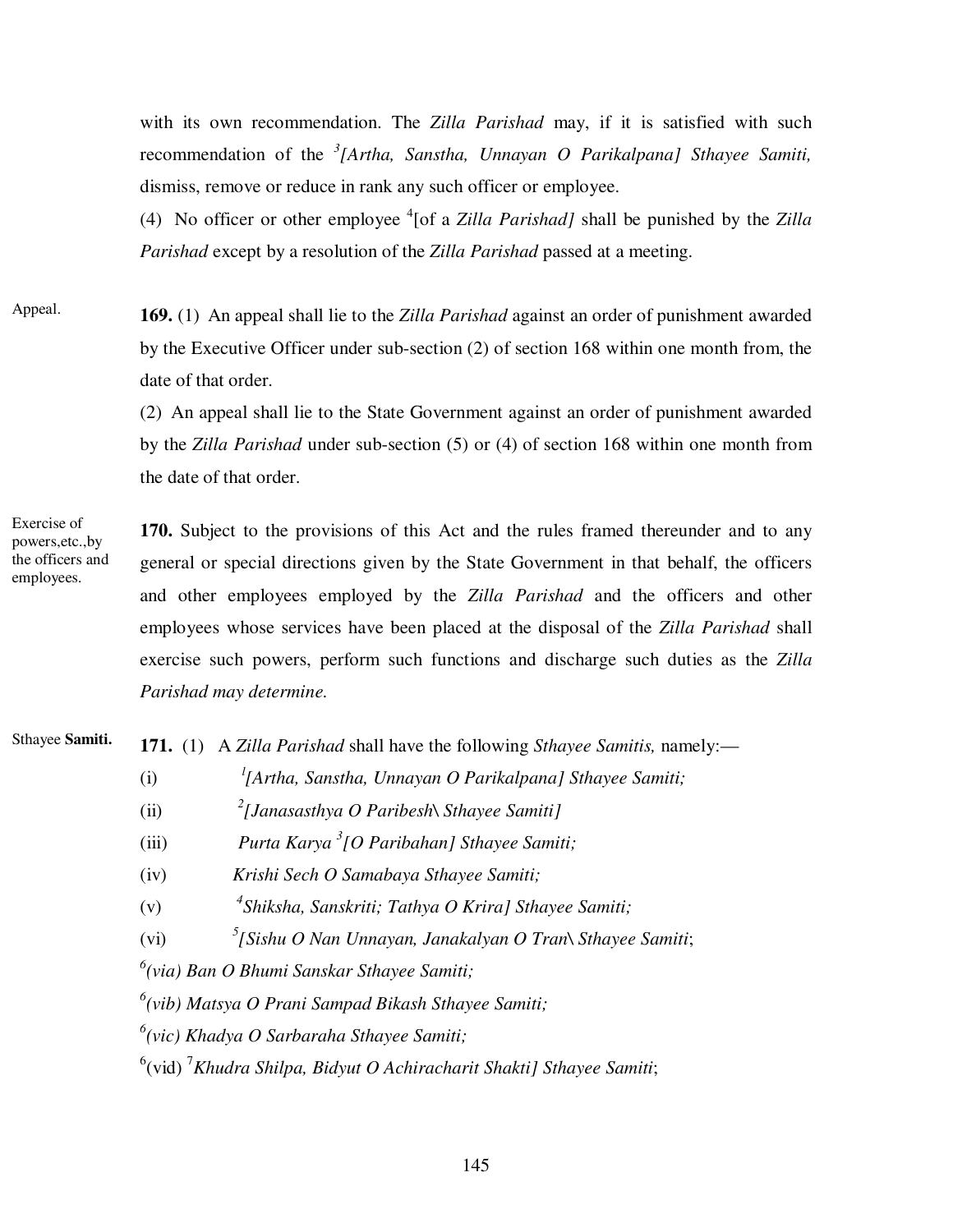- (vii) such other *Samiti* or *Samitis* as the *Zilla Parishad* may, subject to the approval of the State Government, constitute.
- (2) A *Sthayee Samiti* shall consist of the following members, namely:—
- *(a)* the *Sabhadhipait* <sup>8</sup> [and *Sahakari Sabhadhipati*] *ex officio;*

(b) <sup>9</sup>[without prejudice to the provisions in clause  $(ba)$ ] not less than three and not more than five persons to be elected in the prescribed manner by the members of the *Zilla Parishad* from among themselves;

<sup>1</sup>(ba) in *Artha Sanstha Unnayan O Parikalpana Sthayee Samiti, Karmadhyakshas elected* in other *Sthayee Samitis* as referred to in sub-section (1), shall be members *ex officio* and no member shall be elected in the manner referred to in clause (b);

 $1(bb)$  Leader of the recognized political party in opposition having largest number of members in the *Zilla Parishad* in comparison with other recognized political parties in opposition, shall be a member of the *Artha, Sanstha, Unnayan O Parikalpana Sthayee Samiti;* 

 $1$ <sup>1</sup>(bc) one member from each recognized political party in opposition shall be a member of the *Sthayee Samiti* other than <sup>2</sup> [the *Artha Sanstha Unnayan O Parikalpana Sthayee Samiti,* if no member in opposition is elected in a *Sthayee Samiti* referred to in clause  $(b);$ ]

Provided that the members selected from the recognized political party having larger number of members in the *Zilla Parishad* shall be the member of the *Sthayee Samiti*  placed higher in the consecutive order in sub-section (1):

Provided further that if the member of recognized <sup>3</sup>[political] parties in opposition is less than the number of *Sthayee Samitis,* the independent candidates in opposition in *Zilla Parishad* shall be members of the *Sthayee Samitis* for which no member of the recognized political parties are available and the member senior in age shall be placed as member in the *Sthayee Samiti* placed higher in the order of sub-section (1):

Provided also that if the member of recognized political parties added with number of independent members falls short of the number of *Sthayee Samitis,* one additional member from each such political party in opposition in the *Zilla Parishad,* shall be chosen for membership in the *Sthayee Samitis* where no member in terms of this clause has been provided and the same sequential order shall be followed for placement of a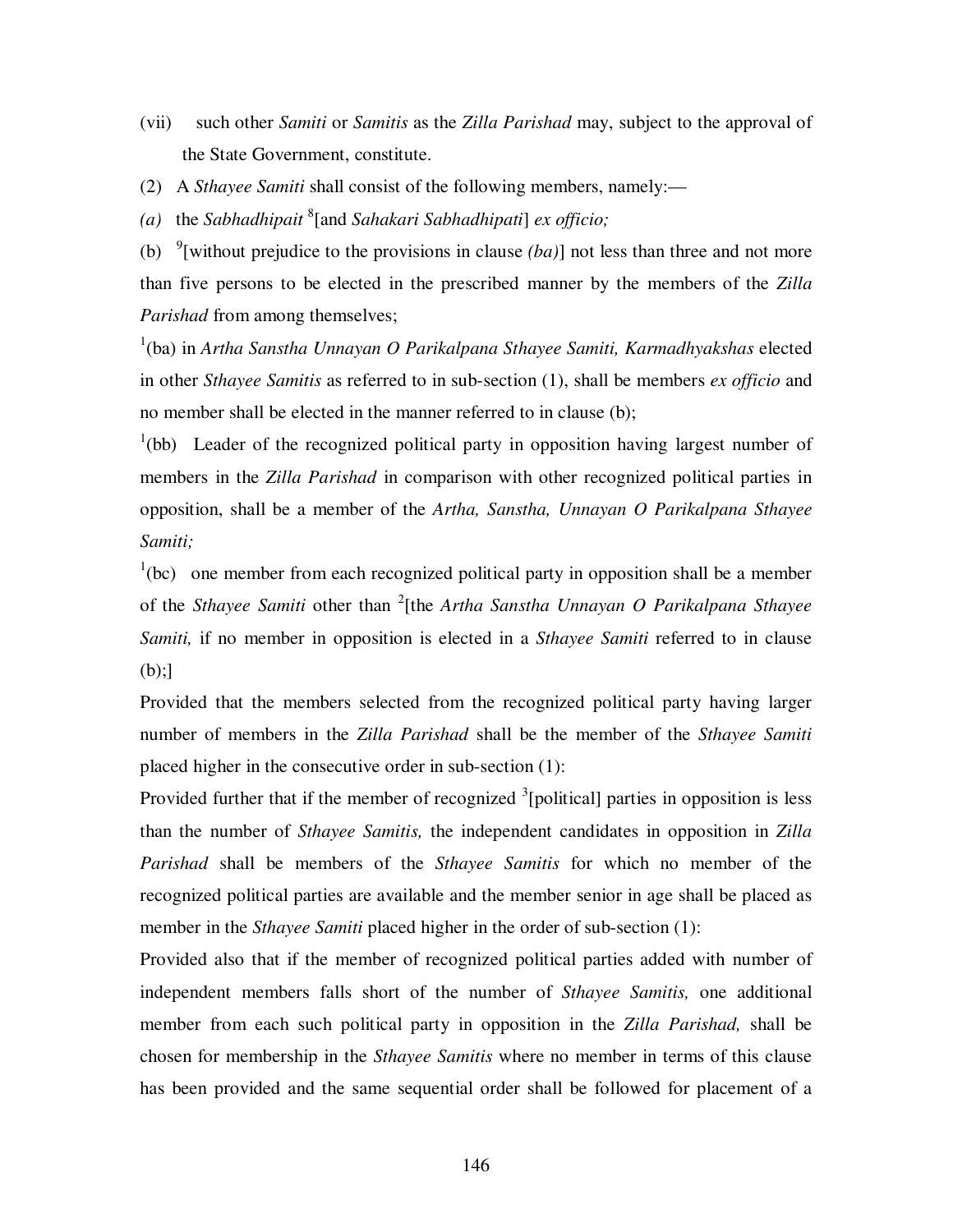member in a *Sthayee Samiti* and such process shall be repeated until all *Sthayee Samitis*  have one member under this clause:

Provided also that a member in opposition may be a member of more than two *Sthayee Samitis* if in a term of general election, not more than four members in opposition, either representing a recognized political party or independent, are elected in the *Zilla Parishad*: Provided also that the members of the recognized political party shall jointly decide and intimate the Executive Officer of the *Zilla Parishad* by a letter under signature of all such members, the name of the member or members who shall represent the party as member of the *Sthayee Samiti* and in case of an independent member the Executive Officer shall determine the membership in each *Sthayee Samiti:* 

Provided also that the Executive Officer shall place the entire matter of membership under this clause in a meeting of the *Zilla Parishad* as early as possible in the next meeting.

1 *Explanation*— For the purpose of this clause, a member of the *Panchayat Samiti* shall be considered a member in opposition if in the election of the *Sabhapati* under section 98, he did not cast his vote in favour of the winning candidate or has abstained himself from casting his vote in the said election;

(c)  $\frac{2}{3}$  auch number of persons being officers of the State Government or of any statutory body or corporation or being eminent persons having specialised knowledge as the Sate Government may think fit, appointed by the Stale Government:

Provided that such officers shall not be eligible for election as *Karmadhyaksha* of the *Sthayee Samiti* and shall not have any right to vote.

*(3)* <sup>3</sup>No person, other than the *Sabhadhipati* or the *Sahakari Sabhadhipati,* shall be a member of more than two *Sthayee Samitis* other than the *Artha Sanstha Unnayan O Parikalpana Sthayee Samiti.* 

(4) An elected member of a *Sthayee Samiti* shall hold office for a period of  $\mathrm{^{4}}$  [five years] or for so long as he continues to be a member of the *Zilla Parishad,* whichever is earlier.

(5) The meeting of the *Sthayee Samiti* shall be held <sup>5</sup>[in the Office of the *Zilla Parishad]* at such time and in such manner as may be prescribed.

(6) A *Sthayee Samiti* shall exercise such powers, perform such functions and discharge such duties as may be prescribed or as may be assigned to it by the *Zilla Parishad.*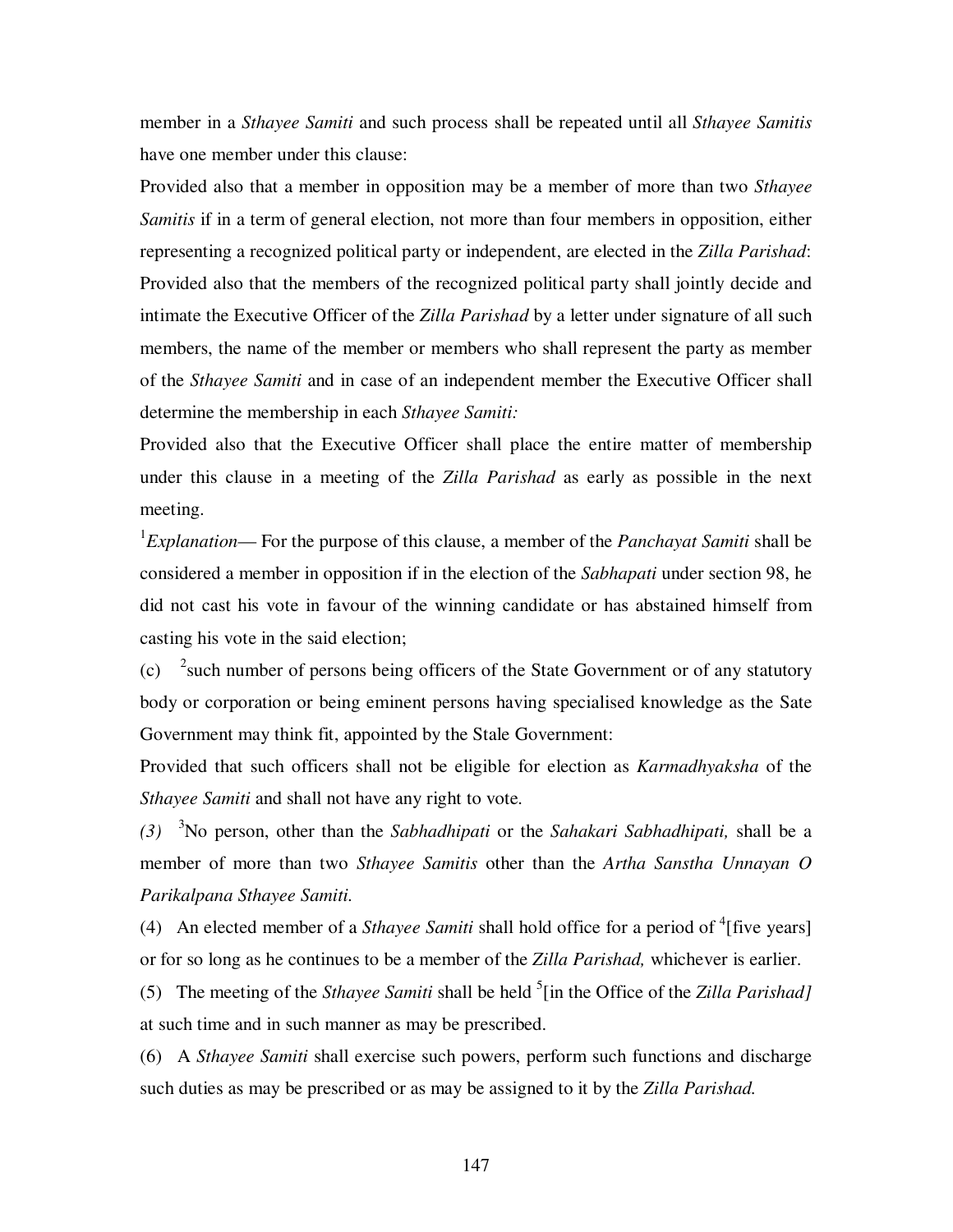(7) The State Government may make rules providing for the removal of members of a *Sthayee Samiti* including the *Karmadhyaksha* and for filling up of casual vacancy.

**172.** *(1)* The members of a *Sthayee Samiti* shall elect, in such manner as may be prescribed, a Chairman, to be called *Karmadhyaksha,* from among themselves:

Provided that the members referred to in  $^1$ [clauses (i), *(iii)* and *(iv)*] of sub-section (2) of section 140 shall not be eligible for such election:

Provided further that the *Sabhadhipati* shall be the *ex officio Karmadhyaksha* of the *2 [Artha, Sanstha, Unnayan O Parikalpana] Sthayee Samiti:* 

<sup>3</sup>Provided also that subject to such rules as may be made in this behalf by the State Government, a member shall not be eligible for such election unless he declares in writing that on being elected, he shall be a whole time functionary of his office and that during the period for which he holds or is due to hold such office, he shall not hold any office of profit unless he has obtained leave of absence from his place of employment or shall not carry on or be associated with any business, profession or calling in such manner that shall or is likely to interfere with due exercise of his powers, due performance of his functions or due discharge of his duties.

4 \* \* \* \* \* \*

(3) The Secretary of the *Zilla Parishad* shall act as Secretary <sup>5</sup> [to the *Artha, Sanstha, Unnayan O Parikalpana Sthayee Samiti]*:

'Provided that the members referred to in clauses <sup>2</sup> $\setminus$ (*a*), (*b*), (*ba*), (*bb*) and (*bc*)] of subsection (2) of section 171 of a *Sthayee Samiti* may select, in such manner <sup>3</sup> [as may be determined by the *Sthayee Samiti* in conformity with such directions as may be issued, by one or more orders, general or special, of the State Government], one of the members referred to in clause *(c)* of that sub-section to act as the Secretary to such *Sthayee Samiti:*  4 Provided further that pending the selection of Secretary to a *Sthayee Samiti* under this clause or during any casual vacancy, in the post of the Secretary to a *Sthayee Samiti,* the Secretary of the *Zilla Parishad* shall act as Secretary to such *Sthayee Samiti*

*(4)*  5 The Secretary to each *Sthayee Samiti* shall, in consultation with the *Karmadhyaksha,* convene the meetings of that *Sthayee Samiti.* 

Karmadhyaksha and Secretary**.**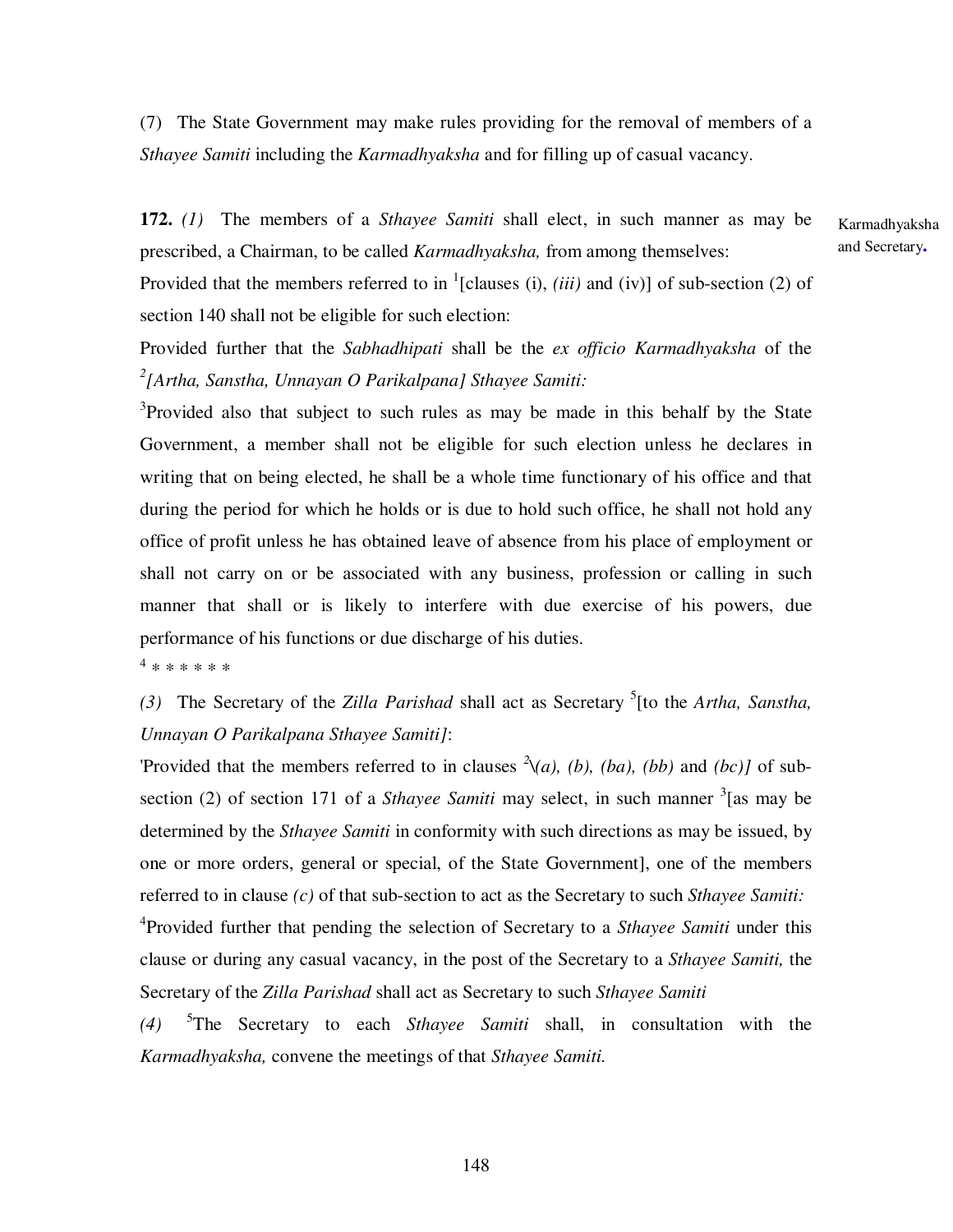*(5)*  <sup>6</sup>Notwithstanding anything contained in section 165 or elsewhere in this Act, the *Karmadhyaksha* shall—

*(a)* be responsible for the financial and executive administration in respect of the schemes and programmes <sup>7</sup>[under the purview and control of the *Sthayee Samiti* within the budgetary provisions of the *Zilla Parishad,];* 

(b) be entitled, in respect of the work of the *Sthayee Samiti,* to call for any information, return, statement, account or report from the office of the *Zilla Parishad* and to enter on and inspect any immovable property of the *Zilla Parishad* or to inspect any work in progress and connected with the functions and duties of the *Sthayee Samiti;*

(c) be entitled, when authorised by the *Sthayee Samiti,* to require the attendance at its meeting of any officer of the *Zilla Parishad;*

(d) exercise such other powers, perform such other functions and discharge such other duties, as the *Zilla Parishad* may, by general or special resolution, direct or as the State Government may, by rules made in this behalf, prescribe.

*(6)*  1 The *Karmadhyaksha* shall be paid out of the *Zilla Parishad* Fund such remuneration and allowances, and shall be entitled to leave of absence for such period or periods and on such terms and conditions, as the State Government may by order direct or may by rules made in this behalf, prescribe.

*(7)*  <sup>1</sup>Notwithstanding anything to the contrary contained in this Act, the State Government may, by an order in writing, remove a *Karmadhyaksha* from his office if, in its opinion, he holds any office of profit or carries on or is associated with any business, profession or calling in such manner that shall, or is likely to, interfere with due exercise of his powers, due performance of his functions or due discharge of his duties:

Provided that the State Government shall, before making any such order, give the person concerned an opportunity of making representation against the proposed order.

**173.** The *Karmadhyaksha* or any other member of a *Sthayee Samiti* may resign his office by giving notice in writing to the *Sabhadhipati* and on such resignation being accepted by the *Zilla Parishad* the *Karmadhyaksha* of such member shall be deemed to have vacated his office. Resignation.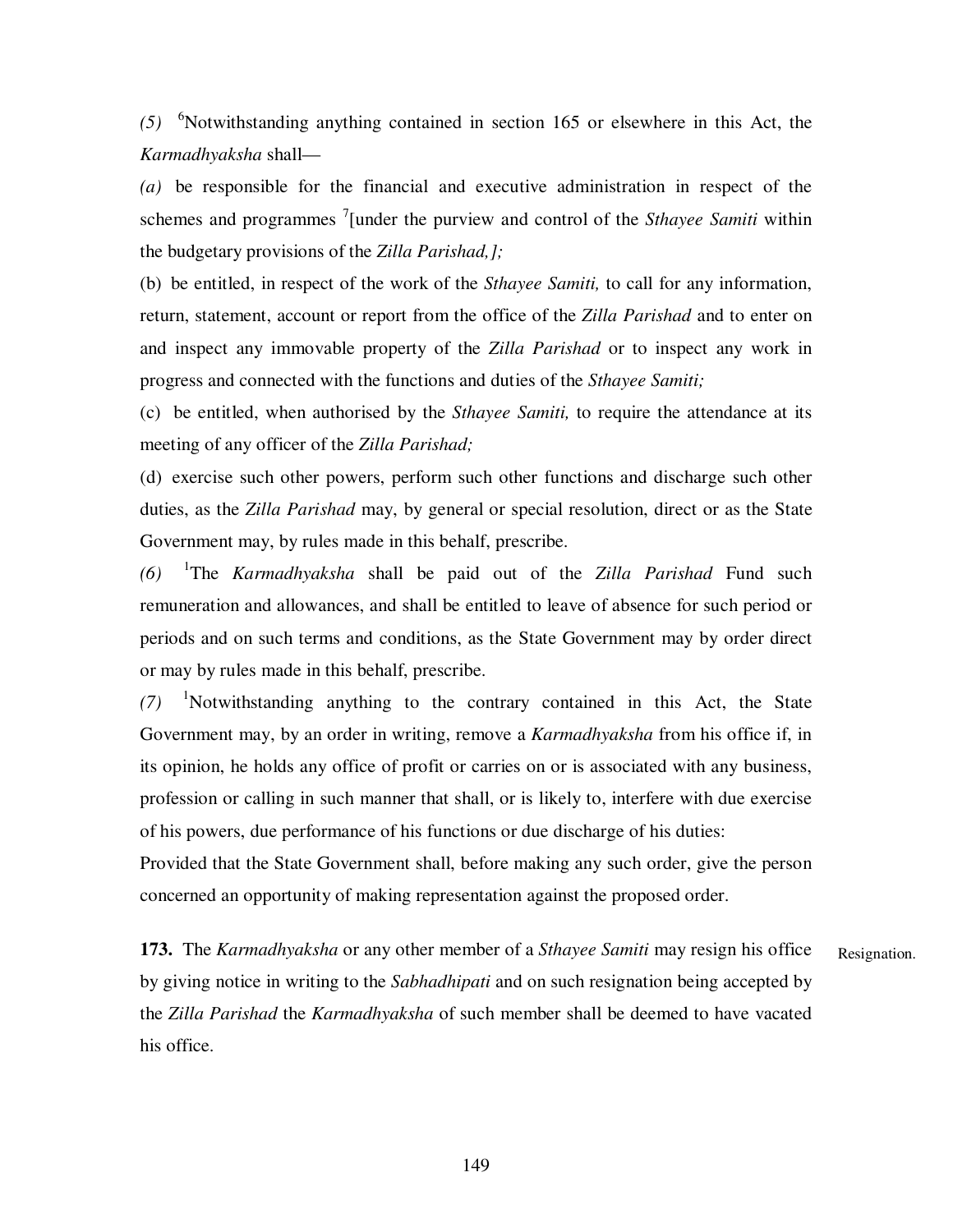Casual Vacancy. **174.** When a vacancy occurs in the office of a Karmadhyaksha or a member of a Sthayee Samiti by resignation, death or otherwise, the members of the Sthayee Samiti shall elect another Karmadhyaksha or <sup>2</sup>[the members of the Zilla Parishad shall elect another] member, as the case may be, in the prescribed manner. The Karmadhyaksha or the member so elected shall hold office for the unexpired portion of the term of office of the person in whose place he becomes a member.

**174A.** [Samanway Samiti.—Omitted by the 15 of the West Bengal Panchayat (Amendment) Act, 2003 (West Ben. Act VIU of 2003).].

Power to acquire,hold and dispose of property**.** 

Works constructed by a Zilla Parishad to vest in it.

Allocation of properties to Zilla Parishad.

Acquisition of land for Zilla Parishad.

**175.** A Zilla Parishad shall have the power to acquire, hold and dispose of property and to enter into contracts: Provided that in all cases of acquisition or disposal of immovable property the *Zilla Parishad* shall obtain the previous approval of the State Government.

**176.** All roads, buildings or other works constructed by a Zilla Parishad with its own funds shall vest in it.

**177.** The State Government may allocate to a Zilla Parishad any public property situated within its jurisdiction, and thereupon, such property shall vest in and come under the control of the Zilla Parishad.

**178.** Where a *Zilla Parishad* requires land to carry out any of the purposes of this Act, it may negotiate with the person or persons having interest in the said land, and if it fails to reach an agreement, it may make an application to the Collector for the acquisition of the land and the Collector may, if he is satisfied that the land is required for a public purpose, take steps to acquire the land under the provisions of the Land Acquisition Act, 1894, and such land shall, on acquisition, vest in the *Zilla Parishad.*

Zilla Parishad Fund.

**179.** *(1)* For every *Zilla Parishad* there shall be constituted a *Zilla Parishad* Fund bearing the name of the *Zilla Parishad* and there shall be placed to the credit thereof —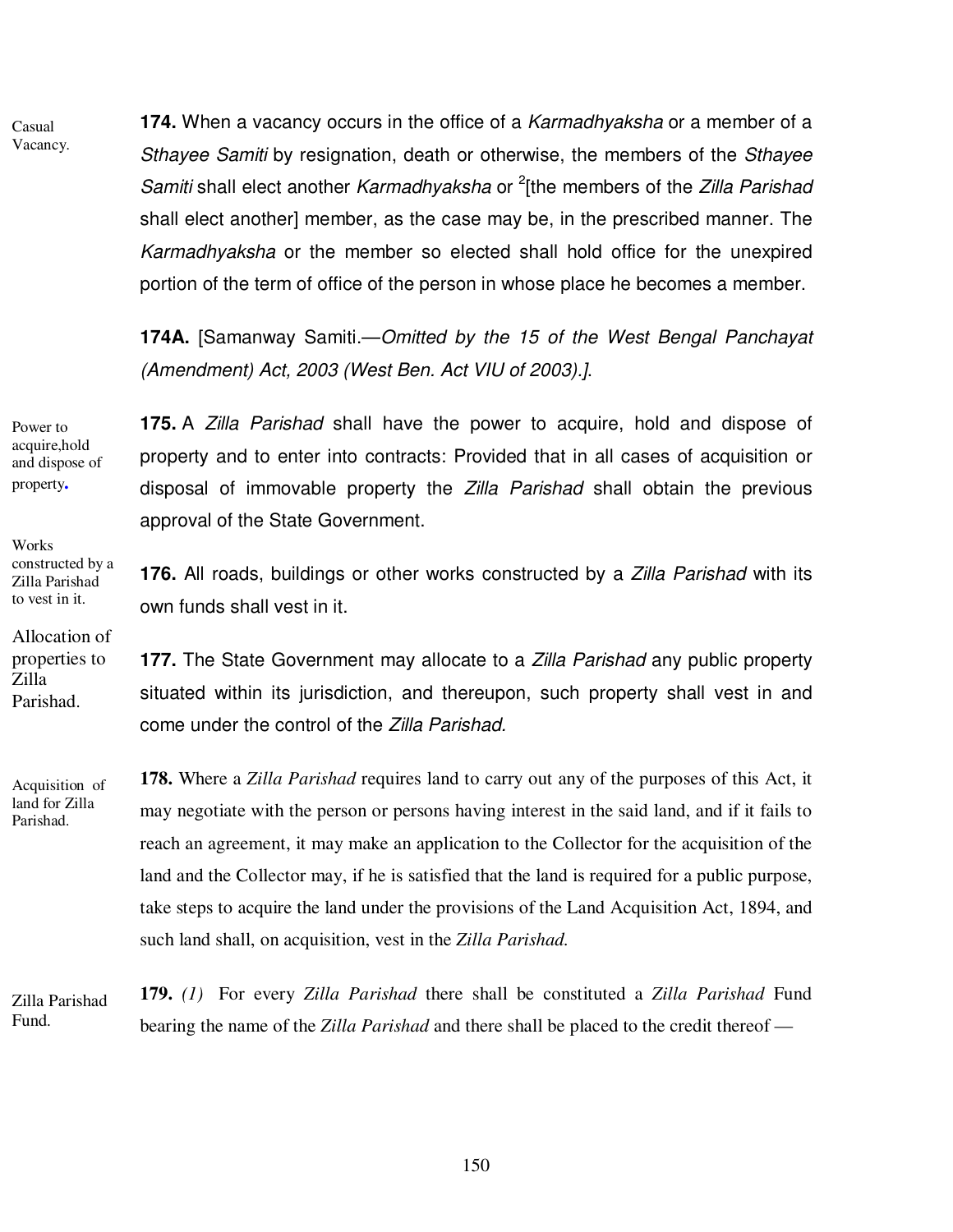(a) contributions and grants, if any, made by the Central or the State Government including such part of land revenue collected in the State as may be determined by the State Government;

(b) contributions and grants, if any, made by a Panchayat Samiti or any other local authority;

(c) loans, if any, granted by the Central or State Government or raised by the Zilla Parishad on security of its assets;

(d) the proceeds of road cess and public works cess levied in the district;

(e) all receipts on account of tolls, rates and fees levied by the Zilla Parishad;

(f) all receipts in respect of any schools, hospitals, dispensaries, buildings, institutions or works, vested in, constructed by or placed under the control and management of, the Zilla Parishad;

(g) all sums received as gift or contribution and all income from any trust or endowment made in favour of the Zilla Parishad:

(h) such fines or penalties imposed and realised under the provisions of this Act or of the bye-laws made thereunder, as may be prescribed;

(i) money, if any, lying to the credit of the district Chowkidary reward fund constituted under section 25 of the Bengal Village Self-Government Act, 1919, the control over which rests with the District Magistrate, shall be credited by the District Magistrate to the Zilla Parishad Fund;

(i) all other sums received by or on behalf of the Zilla Parishad.

 $1$ Explanation— A Zilla Parishad shall not receive to the credit of its fund—

(a) any loan from any individual, severally or jointly, or any member or office bearer of the Zilla Parishad, and

(b) any gift or contribution from any individual, severally or jointly, or any member or office bearer of the Zilla Parishad save and except, in pursuance of a resolution adopted in a meeting of the Zilla Parishad accepting such gift or contribution and stating the purpose for which such gift or contribution is offered and accepted.

(2) Every Zilla Parishad shall—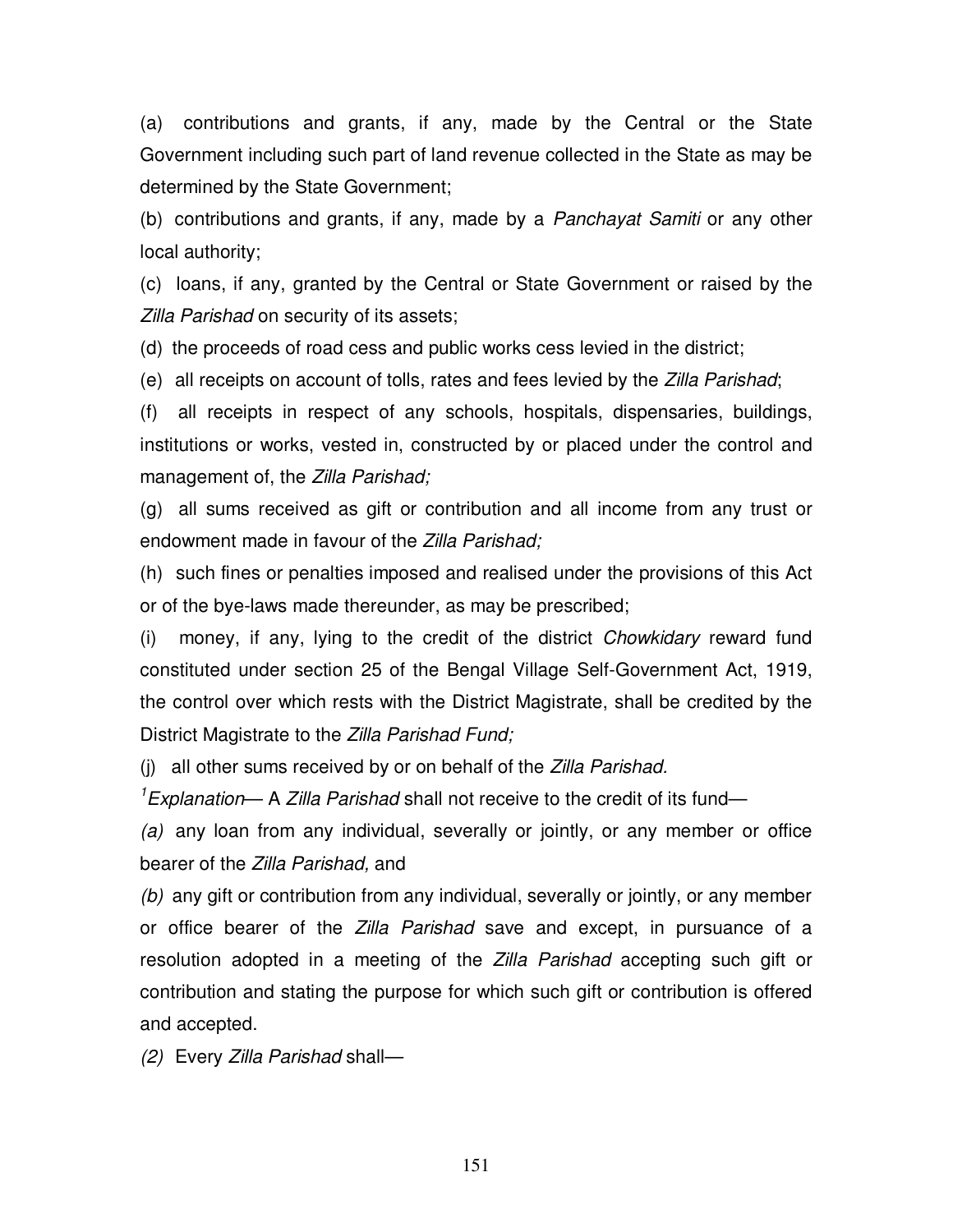- (i) set a part and apply annually such sum as may be required to meet the cost of its own administration including the payment of salary, allowances, provident fund and gratuity to the officers and employees and to the Executive Officer, <sup>2</sup>[the Additional Executive Officer, the Secretary or the Deputy Secretary;]
- (ii) allocate the money received under clause (i) of sub-section (1) among the Gram Panchayats of the district concerned.

(3) Every Zilla Parishad shall have the power to spend such sums as it thinks fit for carrying out the purposes of this Act.

(4) The Zilla Parishad Fund shall be vested in the Zilla Parishad and the amount standing to the credit of the fund shall be kept in such custody or invested in such manner as the State Government may, from time to time, direct.

(5) Subject to such general control as the *Zilla Parishad* may exercise, from time to time, all orders and cheques for payment from the Zilla Parishad Fund shall be <sup>1</sup>[signed by the Executive Officer, or if authorised by the Executive Officer  $2$ <sup>2</sup>(by the Additional Executive Officer, the Secretary or the Deputy Secretary.)]

Proceeds of roads cess and public works cess to be cerdited to the Zilla Parishad Fund.

Levy of tolls,fees and rates.

**180.** Notwithstanding anything to the contrary in the Cess Act, 1880, the proceeds of road cess and public works cess, if any, levied and realised in a district shall be credited to the Zilla Parishad Fund after payment of the expenses mentioned in section 109 of the said Act.

**181.** *(1*) Subject of such maximum rates as the State Government may prescribe, a Zilla Parishad may—

(a) levy tolls on persons, vehicles or animals or any class of them at any toll-bar established by it on any road other than a *kutcha* road or any bridge vested in it or under its management;

(b) levy tolls in respect of any ferry established by it or under its management;

- $(c)$  levy the following fees and rates, namely:—
	- (i) fees on the registration of boats or vehicles;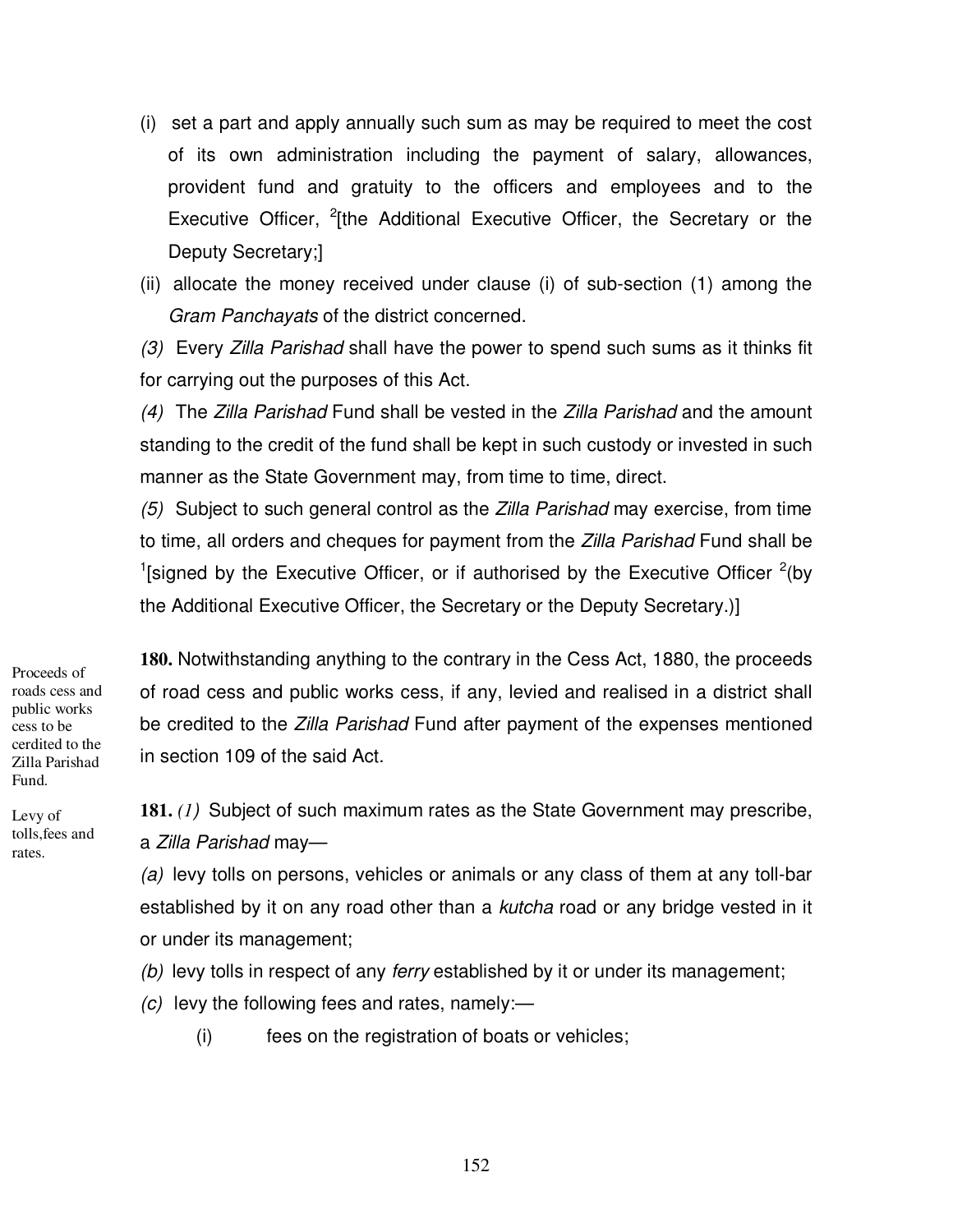(ii) a fee for providing sanitary arrangements at such places of worship or pilgrimage, fairs and *melas* within its jurisdiction as may be specified by the State Government by notification;

(iii) a fee for license referred to in section 162;

(iv) a water-rate, where arrangement for the supply of water for drinking, irrigation or any other purpose is made by the Zilla Parishad within its jurisdiction;

(v) a lighting rate, where arrangement for lighting of public streets and places is made by the Zilla Parishad within its jurisdiction.

(2) The Zilla Parishad shall not undertake registration of any vehicle or levy fee therefor and shall not provide sanitary arrangements at places of worship or pilgrimage, fairs and *melas* within its jurisdiction or levy fee therefor if such vehicle has already been registered by any other authority under any law for the time being in force or if such provision for sanitary arrangement has already been made by any other local authority.

(3) The scales of lolls, fees or rates and the terms and conditions for the imposition thereof shall be such as may be provided by bye-laws, Such bye-laws may provide for exemption from all or any of the tolls, fees or rates in any class of cases.

**182.** A Zilla Parishad may, subject to the provisions of any law relating to the raising of loans by local authorities for the time being in force, raise from time to time, with the approval of the State Government, loans for the purposes of this Act and create a sinking fund for the repayment of such loans. <sup>1</sup>182A. Notwithstanding anything contained in section 182, a Zilla Parishad may borrow money from the State Government or<sup>2\*</sup> \* \* \* from banks or other financial institutions, for furtherance of its objective on the basis of specific schemes as may be drawn up by the Zilla Parishad for the purpose.

**183.** (1) Every Zilla Parishad shall, at such time and in such manner as may be prescribed, prepare in each year a budget of its estimated receipts and disbursements for the following year<sup>3\*</sup> \* \* \*

Zilla Parishad may raise loans and create a sinking fund.

Budget od the Zilla Parishad

153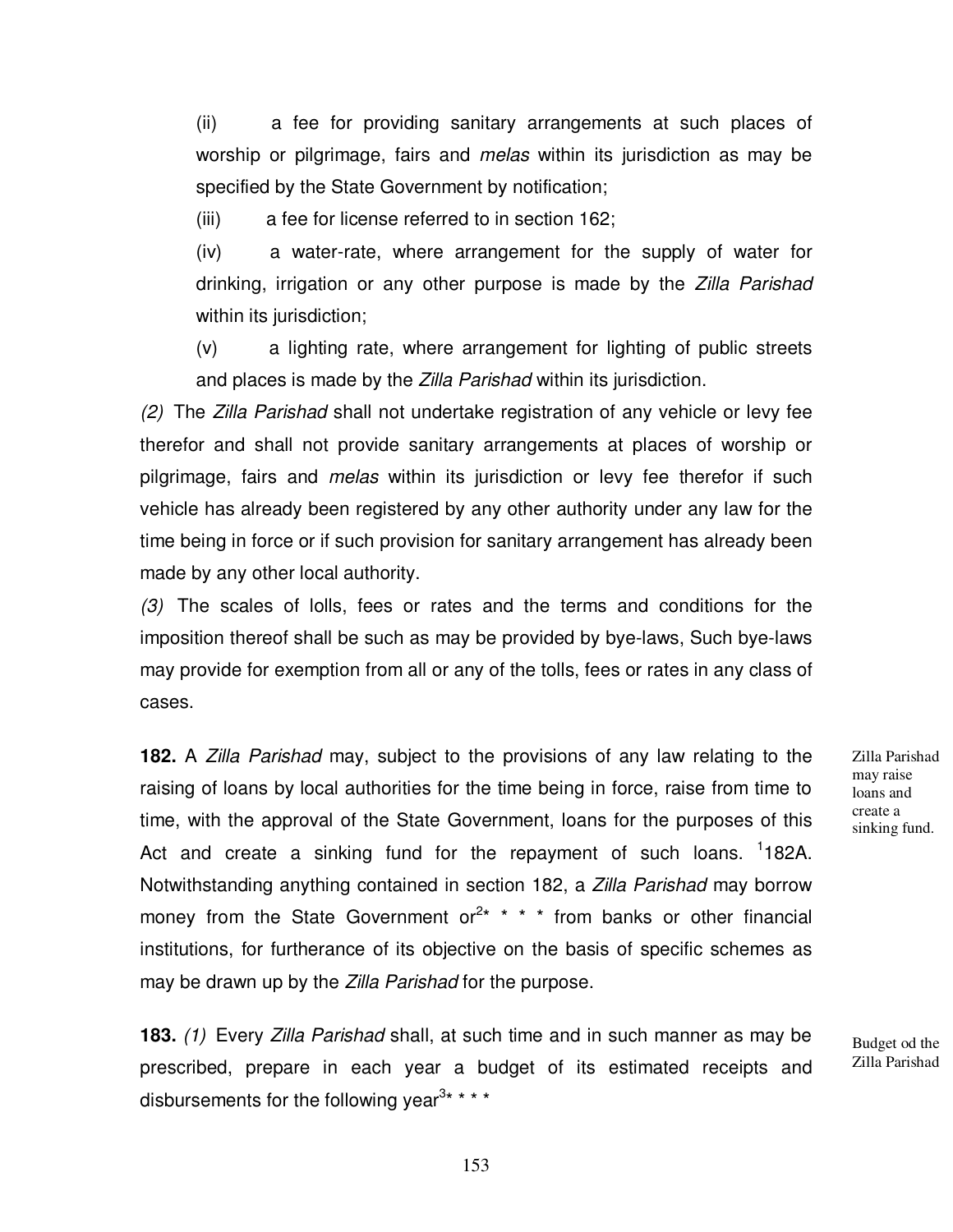$(2)$  (a) The budget prepared under sub-section (1) shall be written in English and in vernacular of the district and copies of the budget in both the languages shall be posted in such prominent places within the district as may be prescribed, inviting objections and suggestions from the electors of the Zilla Parishad.

(b) Copies of the budget shall be forwarded to the State Government for views, if any.

(c) The Zilla Parishad shall, within such time as may be prescribed and in a meeting specially convened for the purpose and in the presence of at least half of the existing members, consider the objections, suggestions and views, if any, and approve the budget with modifications, if any.

(d) A copy of the budget approved under clause (c) shall be forwarded to the State Government.

(3) No expenditure shall be incurred unless the budget is approved by  $\frac{1}{2}$  [under clause (c) of sub-section (2)].

**184.** (1) 2 The *Zilla Parishad* may prepare in each year a supplementary estimate providing for any modification of its budget and  $2$ [may approve it in a meeting specially convened for the purpose and in the presence of at least half of the existing members] within such time and in such manner as may be prescribed.

(2)  ${}^{3}$ A copy of the supplementary estimate as approved under subsection (1) shall be forwarded to the State Government.

**185.** A *Zilla Parishad* shall keep such accounts and in such manner as may be prescribed.

**4 185A.** (1) With effect from the date of coming into office of the Council, the *Zilla Parishad* for the district of Darjeeling constituted under this Act shall stand dissolved and the members of the *Zilla Parishad* shall be deemed to have vacated their offices forthwith.

(2) Upon such dissolution of the *Zilla Parishad,* the Council shall exercise all the powers, discharge all the duties and perform all the functions of the *Zilla Parishad* under this Act.

(3) Notwithstanding anything contained in sub-section (7) of this section or elsewhere in this Act,—

Supplementar y budget.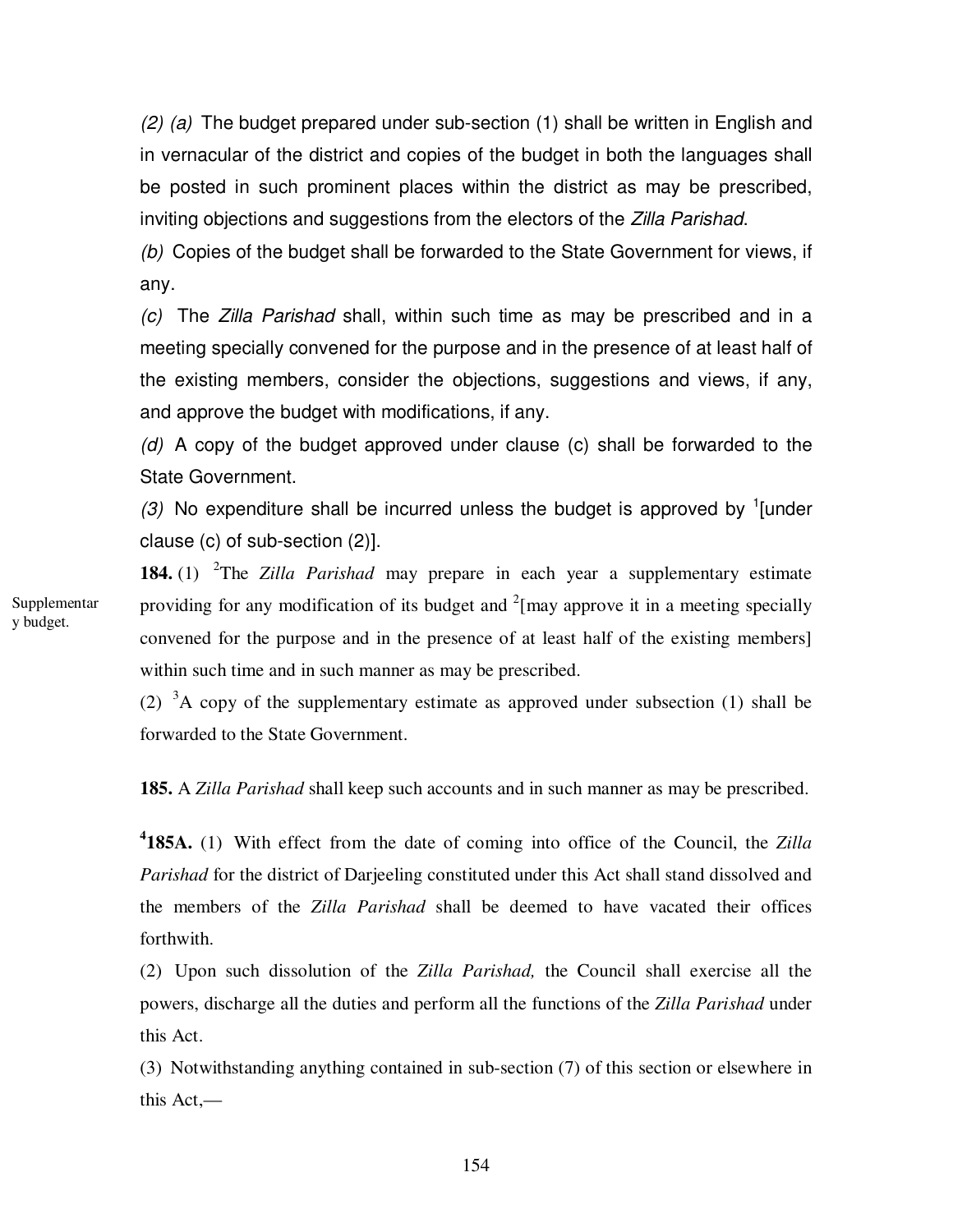*(a)* anything done or any action taken by the *Zilla Parishad* under this Act prior to the coming into office of the Council, and

*(b)* all rules, orders, bye-laws and notifications made or issued from time to time under the provisions of the West Bengal *Panchayat* Act, 1957, or the West Bengal *Zilla Parishads* Act, 1963, or this Act, applicable to the *Zilla Parishad,* and continuing in force immediately before the coming into office of the Council, shall, after such coming into office, continue in force in so far as they are not inconsistent with the provisions of the Darjeeling Gorkha Hill Council Act, 1988 until they are repealed or amended.

(4) Notwithstanding anything contained in section 29 of the Darjeeling Gorkha Hill Council Act, 1988, the properties, funds and liabilities of the *Zilla Parishad* and the officers and employees of the *Zilla Parishad* holding office immediately before the coming into office of the Council, shall be determined and apportioned between the Council and the *Mahakuma Parishad* in such manner as may be prescribed, and such determination and apportionment shall be final.

(5) An order made under sub-section *(4)* may contain such supplemental, incidental and consequential provisions as may be necessary to give effect to such re-organisation.

 $(6)$  <sup>1</sup>Notwithstanding anything to the contrary contained in this Act or in any other law for the time being in force,—

*(a)* no executive power referred to in section 24 of the Darjeeling Gorkha Hill Council Act, 1988, shall be exercised by a *Gram Panchayat* or *Panchayat Samiti* in the hill areas unless the Council assigns such power to such *Gram Panchayat* or *Panchayat Samiti,* as the case may be, on such terms and conditions as the Council may, by general or special direction, specify, and

*(b)* the State Government shall not assign any power, function or duty in relation to any matter, referred to in section 207B or in any other provision of this Act, to any *Gram Panchayat* or *Panchayat Samiti* in the hill areas without prior consultation with the Council and, on transfer of such power, function or duty, the Council shall have power and authority to issue any direction, and adopt any measure, for supervision and monitoring with respect to the exercise of such power, performance of such function and discharge of such duty by the *Gram Panchayat* or the *Panchayat Samiti,* as the case may be.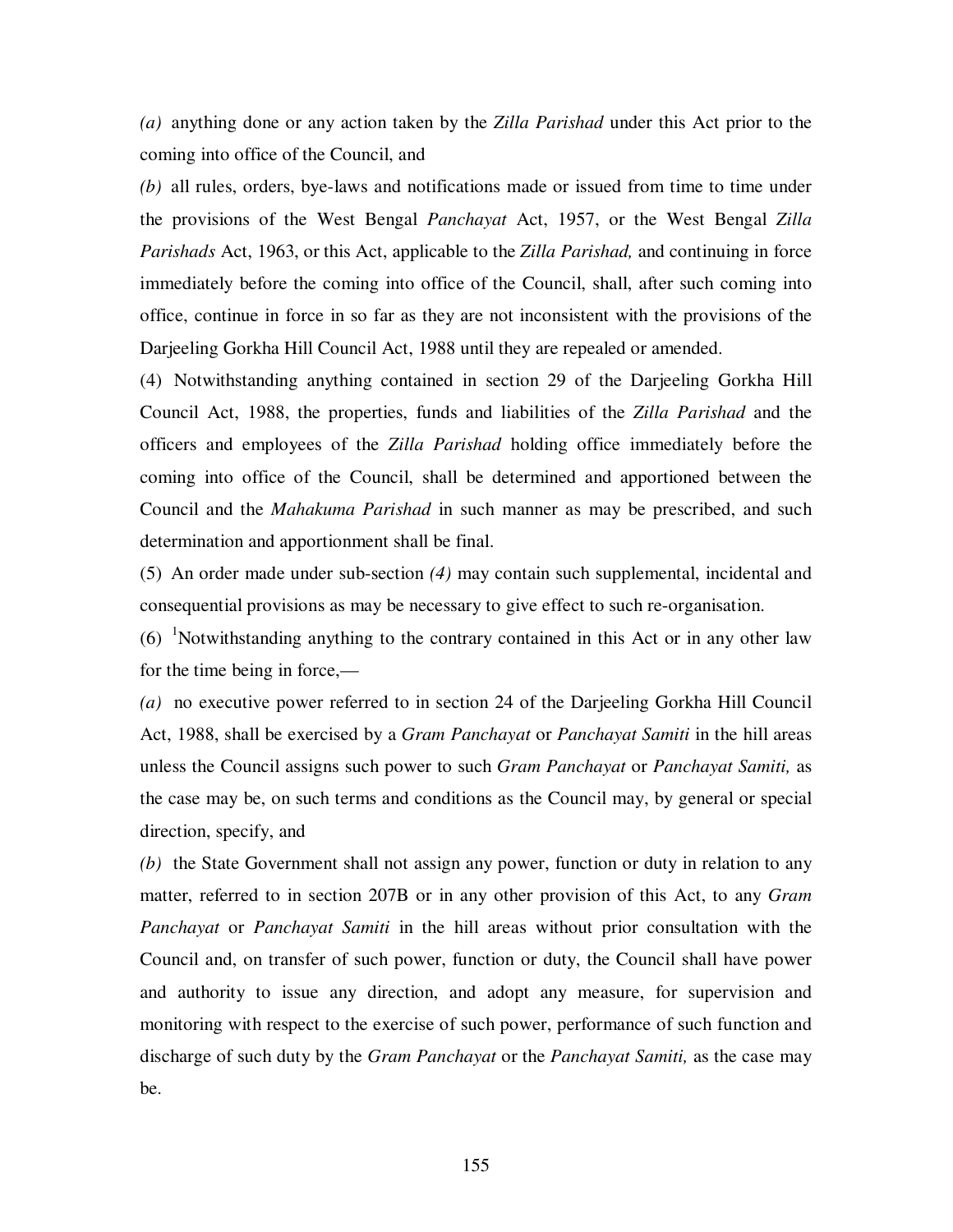**1 185B.** (1) For the sub-division of Siliguri in the district of Darjeeling the State Government shall constitute a Mahakuma Parishad bearing the name of the subdivision.

(2) The Mahakuma Parishad shall comprise the areas of the blocks within the sub-division excluding such *mouzas* of the sub-division as are comprised in the hill areas.

(3) The Mahakuma Parishad shall consist of the following members, namely:—

(i) Sabhapatis of the Panchayat Samitis within the sub-division, ex officio;

(ii)  $2$ [such number of persons, not exceeding three, as may be prescribed on the basis of the n umber of voters in each B lock within the sub-division, the Block being divided  $3$ (by the prescribed authority) for the purpose into constituencies in the prescribed manner,] elected by secret ballot, at such time and in such manner as may be prescribed, <sup>4</sup>[from amongst the persons, whose names are included in the electoral roll  $5$  (prepared in accordance with such rules as may be made by the State Government in this behalf and in force on such date as the State Election Commissioner may declare for the purpose of an election,) pertaining to any Block within the area of Mahakuma Parishad, by persons whose names are included in such electoral roll pertaining to the constituency comprised in such Block;]:

<sup>6</sup>Provided that seats shall be reserved for the Scheduled Castes and the Scheduled Tribes in a *Mahakuma Parishad* area and the number of seats so reserved shall bear, as nearly as may be and in the manner and in accordance with such rules as may be made in this behalf by the State Government, the same portion to the total number of seats in that Mahakuma Parishad to be filled up by election as the population of the Scheduled Castes in that Mahakuma Parishad area or of the Scheduled Tribes in that Mahakuma Parishad area, as the case may be, bears to the total population of that Mahakuma Parishad area and such seats shall be subjected to allocation by rotation, in the manner prescribed to such different constituencies having Scheduled Castes or Scheduled Tribes population which bears with the total population in that constituency not less than half of the proportion that the total Scheduled Castes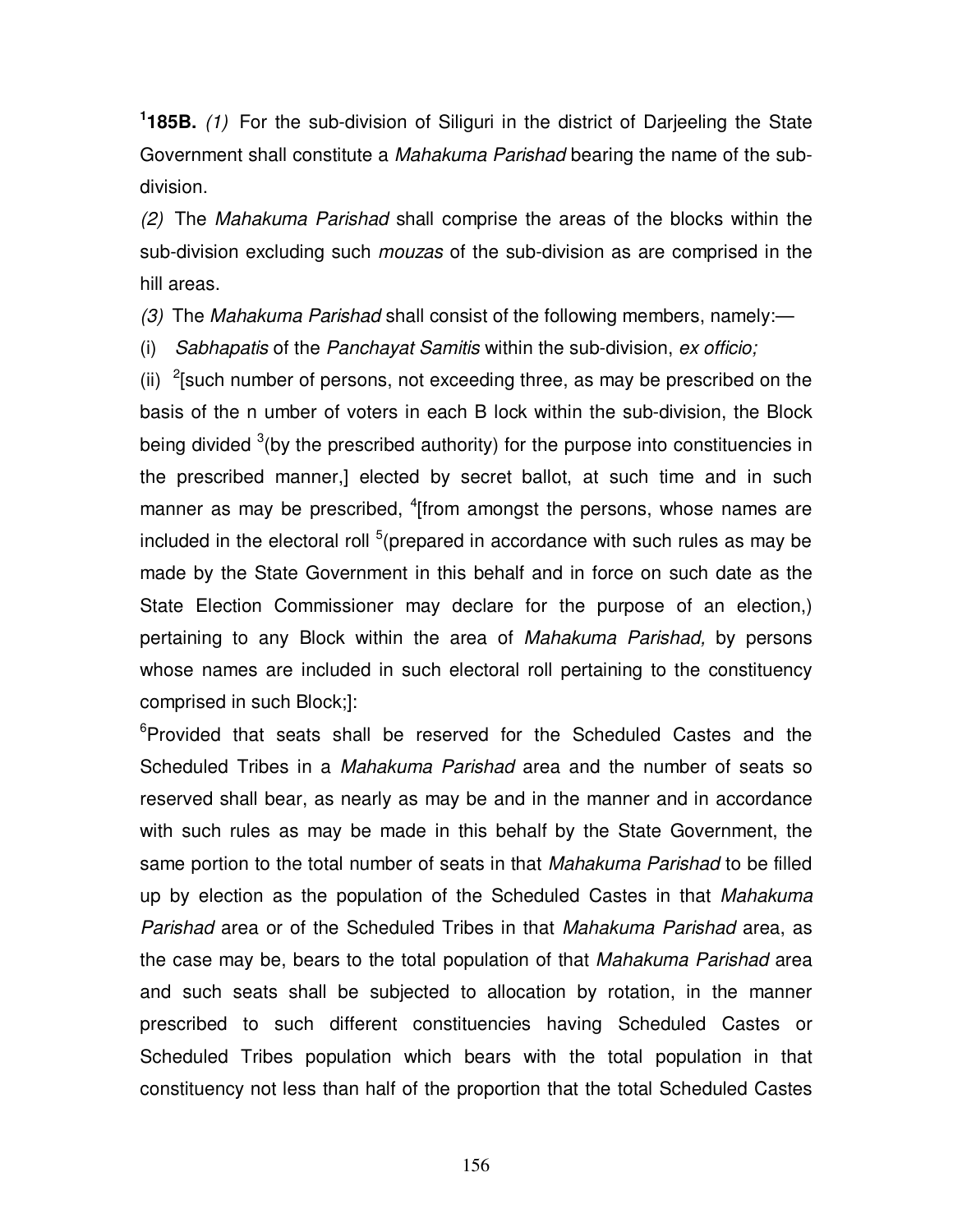population or the Scheduled Tribes population in that *Mahakuma Parishad* area, as the case may be, bears with the total population in that *Mahakuma Parishad* area:

<sup>1</sup>Provided further that not less than one-third of the total number of seats reserved for the Scheduled Castes and the Scheduled Tribes shall be reserved for women belonging to the Scheduled Castes or the Scheduled Tribes, as the case may be:

<sup>1</sup>Provided also that not less than one-third of the total number of seats, including the seats reserved for the Scheduled Castes and the Scheduled Tribes, in the Mahakuma Parishad shall be reserved for women, and the constituencies for the seats so reserved for women shall be determined by rotation, in such manner as may be prescribed:

<sup>1</sup>Provided also that notwithstanding anything contained in the foregoing provisions of this sub-section  $2***$ , when the number of members to be elected to the Mahakuma Parishad is determined, or when seats are reserved for the Scheduled Castes and the Scheduled Tribes in the Mahakuma Parishad, in the manner as aforesaid, the number of members so determined or the number of seats so reserved shall not be varied for three successive general elections:

<sup>1</sup>Provided also that no member of the Scheduled Castes or the Scheduled Tribes and no woman for whom seats are reserved under this sub-section, shall, if eligible for election to the Mahakuma Parishad, be disqualified for election to any seat not so reserved:

<sup>3</sup>Provided also that such division into constituencies shall be made in such manner that the ratio between the population of all the Blocks in the Mahakuma Parishad and the number of constituencies in the Mahakuma Parishad shall, so far as practicable, be the same as in any Zilla Parishad:

<sup>1</sup>Provided also that the State Election Commissioner may, at any time, for reasons to be recorded in writing  ${}^{2}f$ , issue an order making fresh determination], of the number of members in the *Mahakuma Parishad* or fresh reservation on rotation of the number of constituencies in the *Mahakuma Parishad* and, on such order being issued by the State Election Commissioner, the determination of the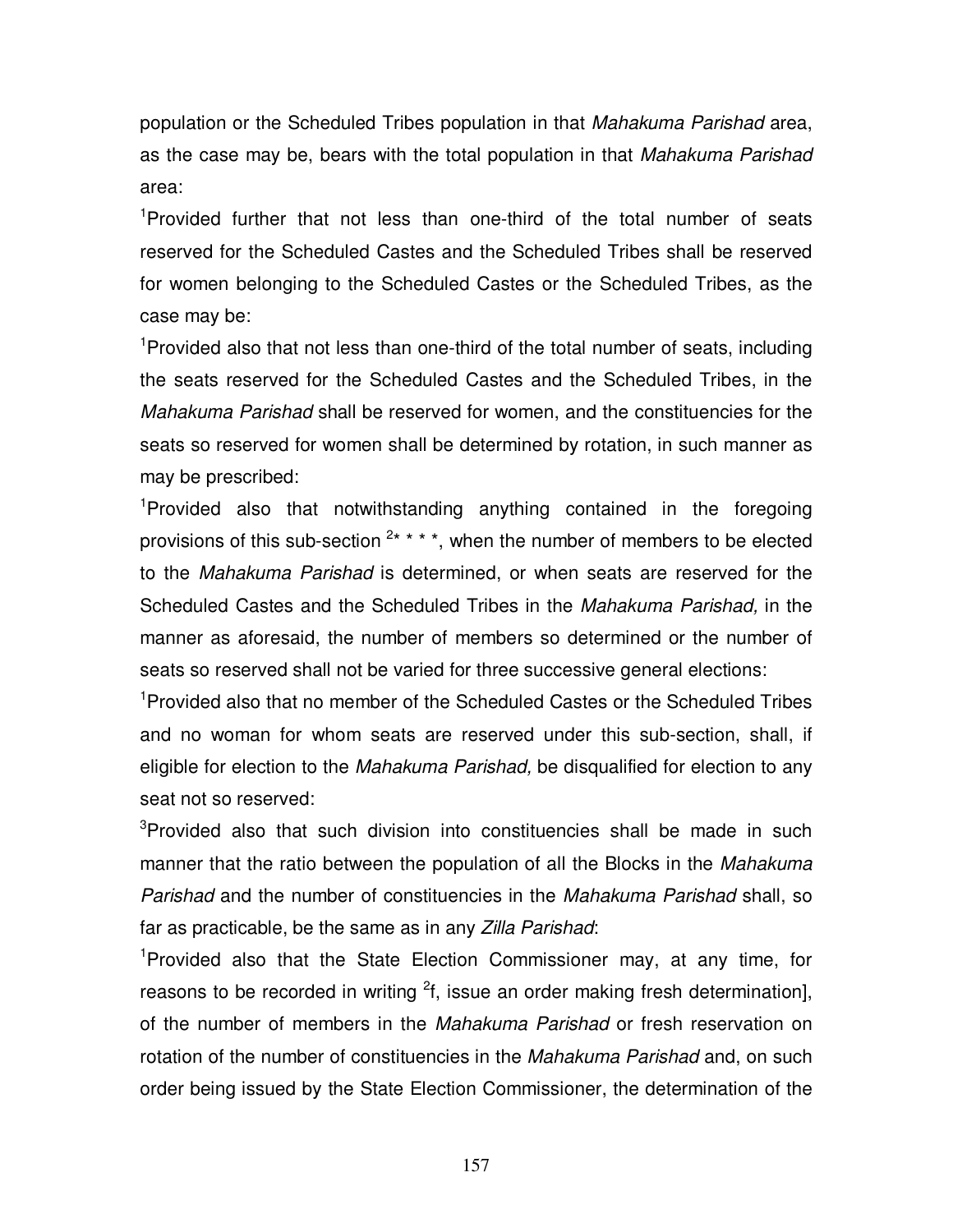number of members and the reservation of the number of constituencies shall not be varied for '[the next] three successive general elections:

<sup>1</sup>Provided also that the provisions for reservation of seats for the Scheduled Castes and the Scheduled Tribes shall cease to have effect on the expiry of the period specified in article 334 of the Constitution of India;

(iii) members of the House of the People and the Legislative Assembly of the State elected thereto from a constituency comprising the sub-division or any part thereof (excluding the part comprised in the hill areas), not being Ministers;

(iv) members of the Council of States, not being Ministers, <sup>4</sup>[registered as electors within the area of any Block] in the sub-division (excluding the place emprised in the hill areas).

(4) The Mahakuma Parishad constituted under this section shall be notified in the Official Gazette and shall come into office with effect from the date of its first meeting at which a quorum is present.

(5) The Mahakuma Parishad shall be a body corporate having perpetual succession and a common seal and shall by its corporate name sue and be sued.

 $(6)$  Notwithstanding anything contained in this Act,—

(a) anything done or any action taken by the Zilla Parishad under this Act prior to the coming into office of the Mahakuma Parishad, and

(b) all rules, orders, bye-laws and notifications made or issued from time to time under the provisions of the West Bengal Panchayat Act, 1957, or the West Bengal Zilla Parishads Act 1963, or this Act, applicable to the Zilla Parishad, and continuing in force immediately before the coming into office of the Mahakuma Parishad under this Act, shall, after such coming into office, be applicable to the Mahakuma Parishad and shall continue in force in so far as they are not inconsistent with the provisions of this Act until they are repealed or amended.

(7) (a) The Mahakuma Parishad shall have a Sthayee Samiti, namely, Artha, Sanstha, Unnayan O Parikalpana Sthayee Samiti.

(b) The Mahakuma Parishad may have such other Sthayee Samiti or Samitis as it may, subject to the approval of the State Government, constitute.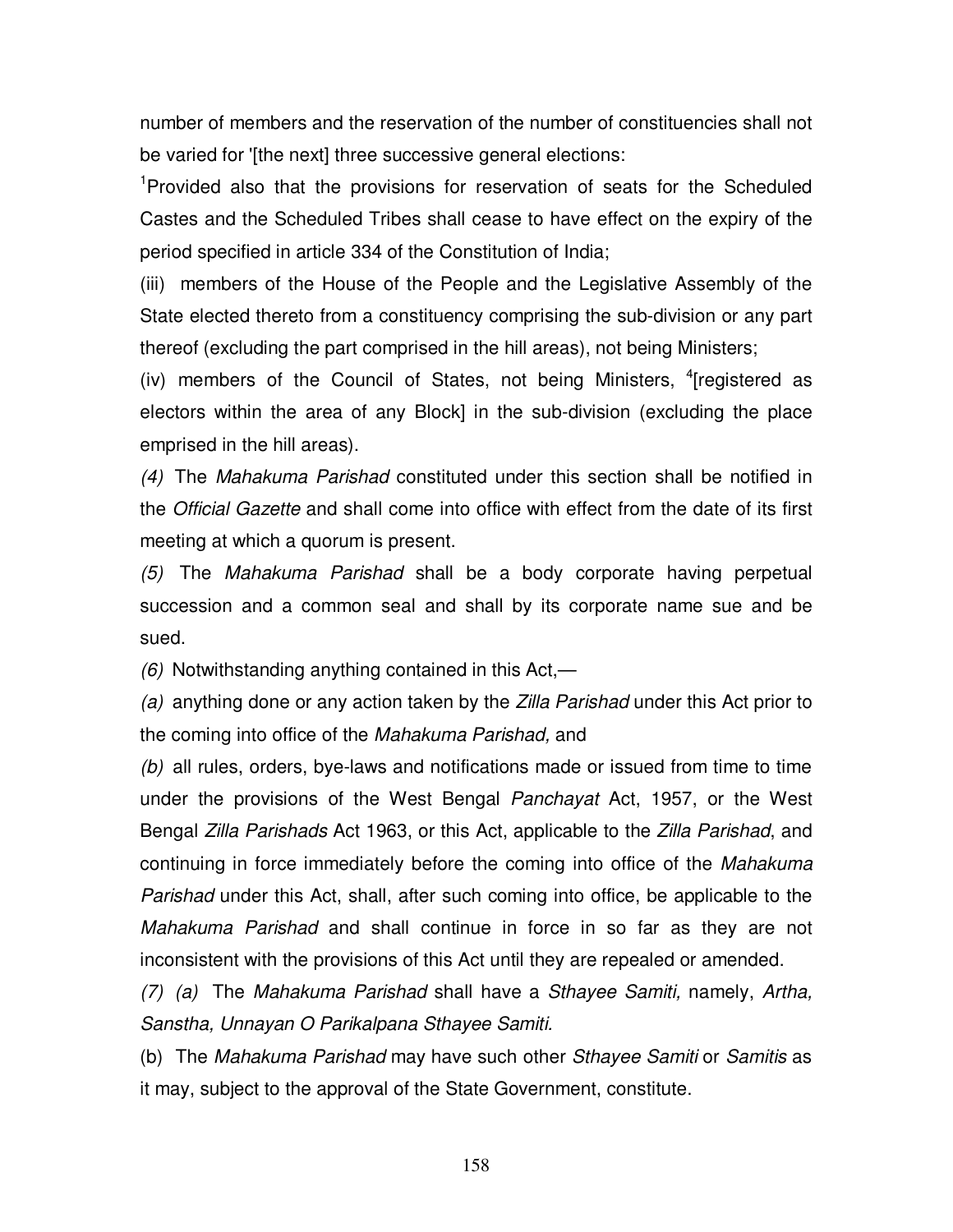(c) A Sthayee Samiti shall consist of the following members:—

(i) the Sabhadhipati  $1$ [and the Sahakari Sabhadhipati], ex officio;

(ii) three persons to be elected in the prescribed manner by the members of the Mahakuma Parishad from among themselves;

(iii) <sup>2</sup> such number of persons, being Officers of the State Government or of any statutory body or corporation or being eminent persons have specialised knowledge, as the State Government may think fit, appointed by the State Government. ,

(d) No person, other than the Sabhadhipati or the Sahakari Sabhadhipati, shall be a member of more than two Sthayee Samitis,

(e) All the provisions of sub-sections (4) to (7) of section 171 and sections 172 to 174 shall apply mutatis mutandis to a Sthayee Samiti constituted under this section.

(8) All the provisions of sections 141 to 152, 153 to 165, 166 to 170, 175 to 185, 186 to 196, 196A, 196B, 197, 197A, 197B, 198 to 202, 202A, 203 to 216, 220 to 221 and 223 shall apply to the Mahakuma Parishad mutatis mutandis.

**186.** (1) The accounts of the funds of a Gram Panchayat, a Panchayat Samiti or a Zilla Parishad shall be examined and audited by an auditor appointed in that behalf by the State Government at such time and place, to such extent and in such manner as the State Government may prescribe.

(2) An auditor appointed under this section shall be deemed to be a public servant within the meaning of section 21 of the Indian Penal Code.

**187.** The *Pradhan,* the *Sabhapati* or the *Sabhadhipati,* as the case may be, shall produce, or cause to be produced, to the auditor all such accounts of the fund of the *Gram Panchayat,* the *Panchayat Samiti* or the *Zilla Parishad* concerned as may be required by the auditor.

Audit of accounts fund.

Submission of accounts to audit**.**

Power of auditors.

188. (1) <sup>1</sup> For the purposes of an audit under this Act an auditor may— (i) require in writing the production before him of any document or the supply of any information which he considers to be necessary for the proper conduct of the audit;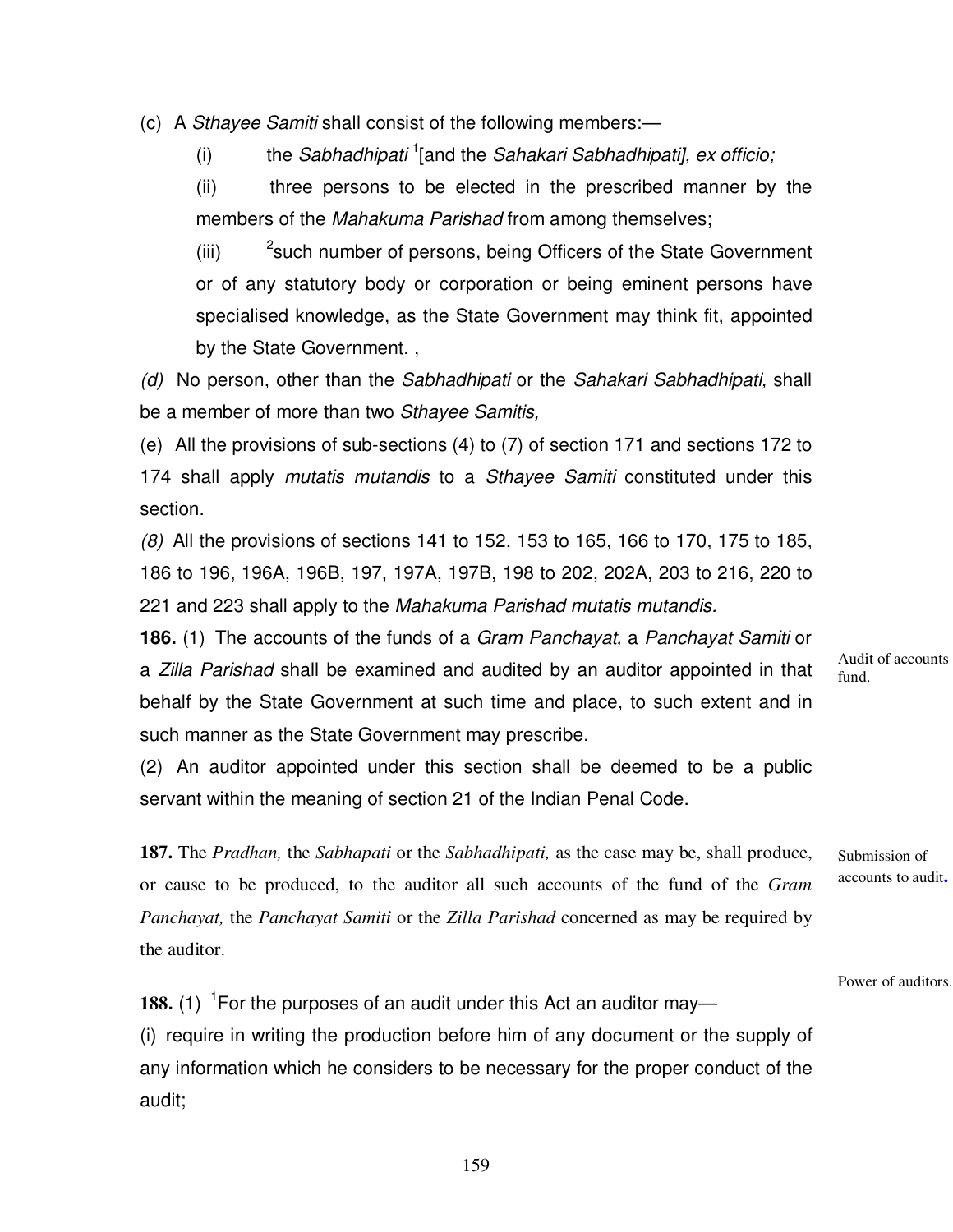(ii) require in writing the personal appearance before him of any person accountable for, or having the custody or control of, any such document, or having, directly or indirectly and whether by himself or his partner, any share or interest in any contract made with, by or on behalf of, the members of the Gram Panchayat, the Panchayat Samiti or Zilla Parishad concerned; and

(iii) require any person so appearing before him to make and sign declaration in respect of any such document of to answer any question or prepare and submit any statement.

 $(2)$  <sup>1</sup> If any person neglects or refuses to comply with the requisition made by the auditor under sub-section (1), the auditor may, at any time, refer the matter to the Sub-divisional Officer in the case of a *Gram Panchayat*, or the District Magistrate in the case of a Panchayat Samiti, or the Divisional Commissioner in the case of a Zilla Parishad, having jurisdiction, and thereupon the Sub-divisional Officer or the District Magistrate or the Divisional Commissioner, as the case may be, shall be competent to issue such direction to the person neglecting or refusing to comply with the requisition made by the auditor as he may think fit, and such direction shall be binding on such person.

**189.** Any person who neglects or refuses to comply with the requisition made by the auditor under section 188, within such time as may be specified, shall, on conviction by a Court, be punishable with a fine which may extend to one hundred rupees is respect of each item included in the requisition. Penalty.

**190.** (1) Within two months from the date on which an audit under this Act is completed, the auditor shall prepare a report and shall send the report to the Pradhan, the Sabhapati or the Sabhadhipati, as the case may be, of the Gram Panchayat, the Panchayat Samiti or the Zilla Parishad and a copy thereof to the State Government. Audit report.

(2) The auditor shall append to his report a statement showing—

(a) the grants-in-aid received by the Gram Panchayat, the Panchayat Samiti or the Zilla Parishad and the expenditure incurred therefrom;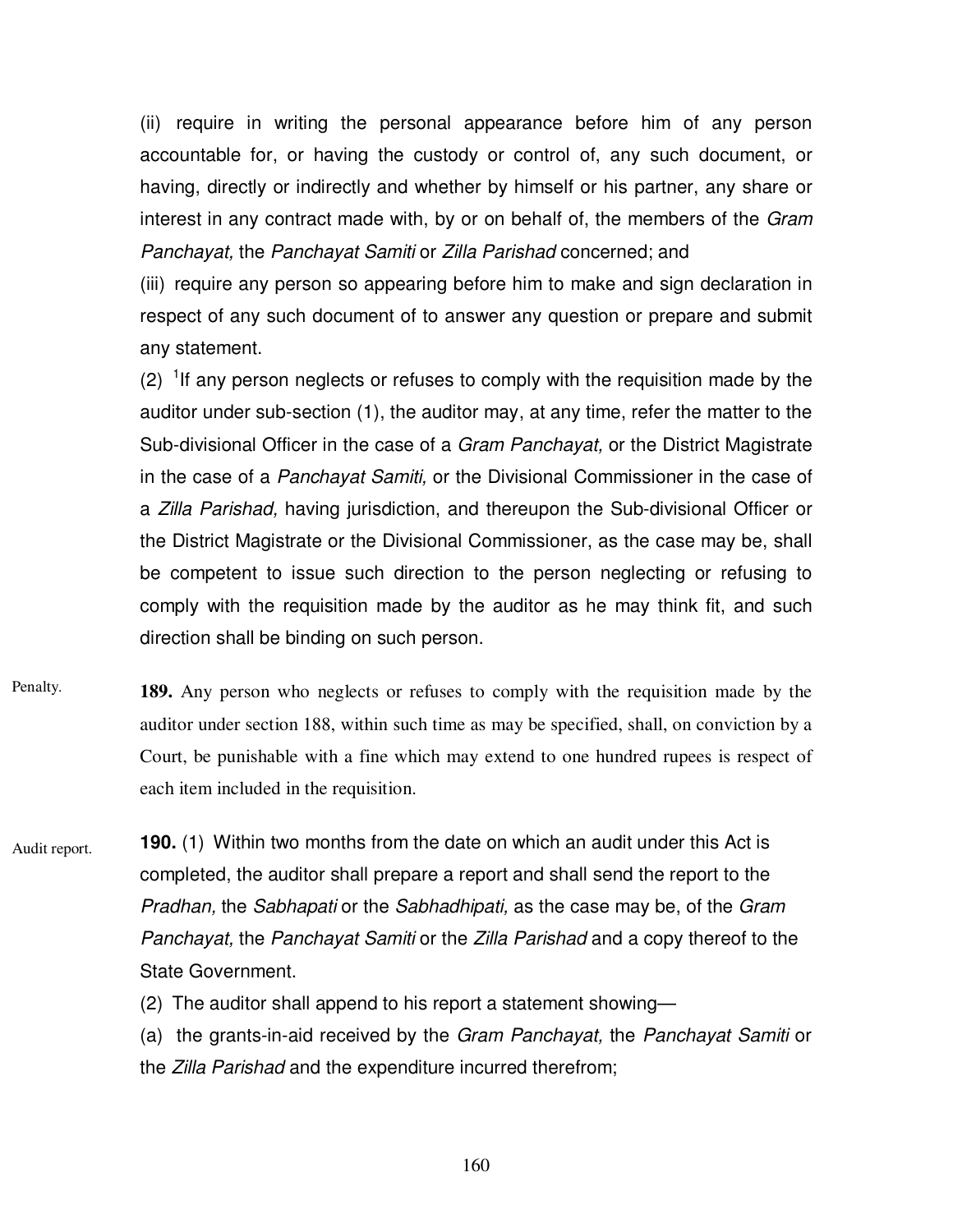(b) any material impropriety or irregularity which he may observe in the expenditure or in the recovery of the monies due to the *Gram Panchayat*, the Panchayat Samiti or the Zilla Parishad or in the accounts of the Gram Panchayat, the Panchayat Samiti or the Zilla Parishad Fund;

(c) any loss or wastage of money or other property owned by or vested in the Gram Panchayat, the Panchayat Samiti or the Zilla Parishad.

**191.** (1) Within two months from the receipt of the report referred to in section 190, the Gram Panchayat, the Panchayat Samiti or the Zilla Parishad concerned shall, at a meeting, remedy any defect or irregularity pointed out in the report and shall also inform the auditor of the action taken by it. The Gram Panchayat, the Panchayat Samiti or the Zilla Parishad concerned shall give reasons or explanations in case any defect or irregularity is not removed.

(2) If, within the period referred to in sub-section (1), no information is received by the auditor from the Gram Panchayat, the Panchayat Samiti, or the Zilla Parishad concerned or if the reasons or explanations given by it for not remedying any defect or irregularity as aforesaid is not considered sufficient by the auditor, the auditor shall if he has not already exercised or does not propose to exercise the powers conferred upon him by section 192,  $1$ [refer the matter to Sub-divisional Officer in the case of a *Gram Panchayat*, or the District Magistrate in the case of a Panchayat Samiti, or the Divisional Commissioner in the case of a Zilla Parishad, having jurisdiction, and thereupon the Sub-divisional Officer or the District Magistrate or the Divisional Commissioner, as the case may be, shall issue such direction to the Gram Panchayat, Panchayat Samiti or Zilla Parishad, as the case may be, as he may think fit.]

 $1(2A)$  If within thirty days from the date of issue of any direction under sub-section (1), no information is received from the Gram Panchayat or the Panchayat Samiti or the Zilla Parishad, as the case may be, or if the reasons or explanations given by it for not removing the defect or irregularity pointed out in the report referred to in section 190 are not considered sufficient, the Sub-divisional Officer or the District Magistrate or the Divisional Commissioner, as the case may be, shallAction on audit report.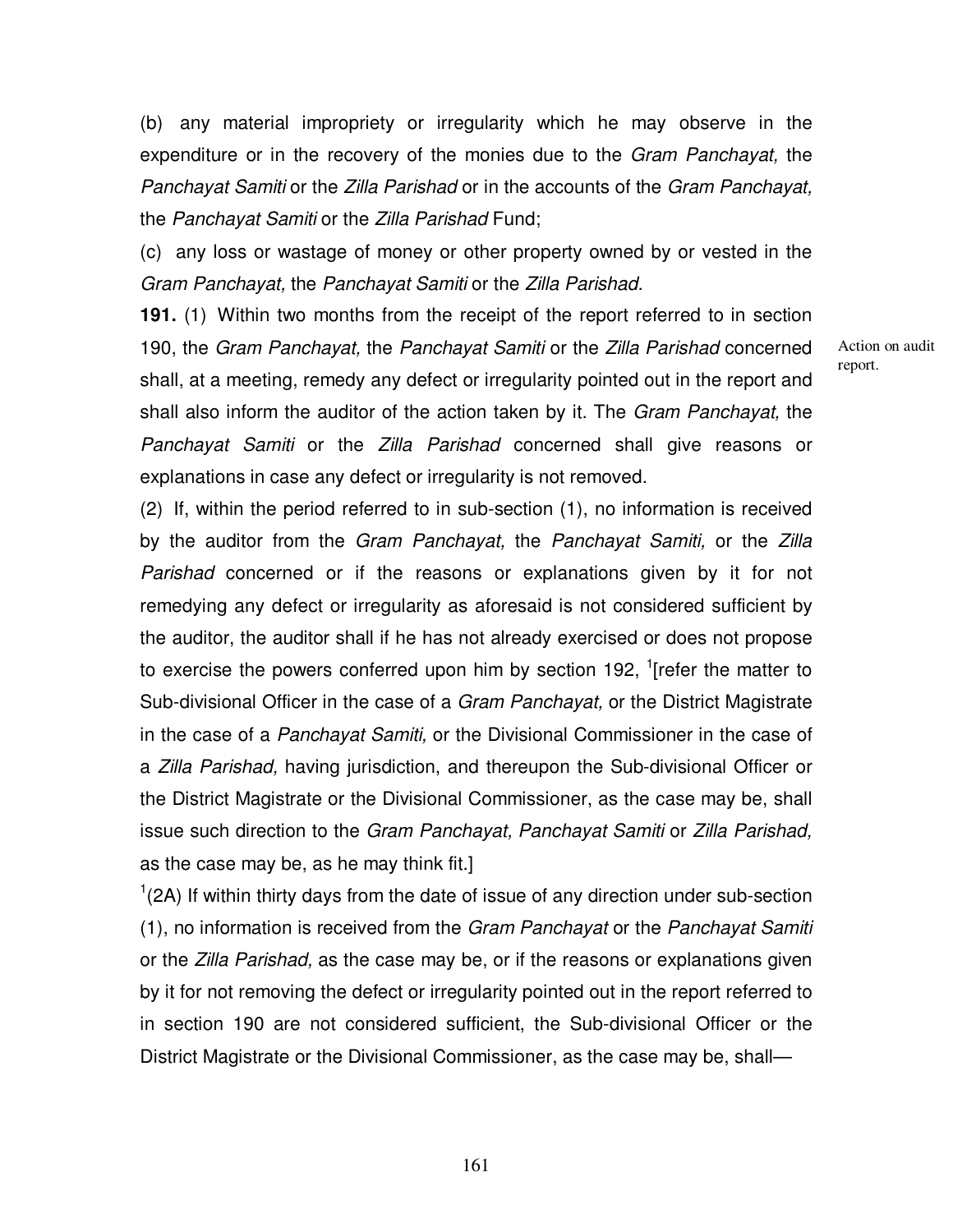(i) specially convene a meeting of the Gram Panchayat, the Panchayat Samiti or the Zilla Parishad, as the case may be, by giving seven days' notice to the members for discussion of the report as aforesaid, and may appoint an observer for such meeting who shall submit a report on the proceedings of the meeting in writing, duly signed by him, within a week of such meeting;

(ii) refer the matter to the State Government with his recommendation for appropriate action under section 192A, section 196B, section 213 or section 214, as the case may be:

Provided that the Sub-divisional Officer or the District Magistrate or the Divisional Commissioner, as the case may be, may make recommendations under all or any of the sections 192A, 196B, 213 and 214.

(3) It shall be competent for the State Government to pass such orders thereon as it may think fit. The orders of the State Government shall, save as provided in sections 192 and 193, be final and the Gram Panchayat, the Panchayat Samiti or the Zilla Parishad concerned shall take action in accordance therewith.

(4) If the Gram Panchayat, the Panchayat Samiti or the Zilla Parishad concerned fails to comply with the order within the period specified therein, the State Government may appoint a person to carry out the order, and may determine the remuneration payable to such person, and may direct that such remuneration and any cost incurred in carrying out the order shall be paid from the fund of the Gram Panchayat, the Panchayat Samiti or the Zilla Parishad concerned.

(5) A person appointed under sub-section (4) shall, for the purpose of carrying out the order, exercise any of the powers, which might have been exercised by the concerned Gram Panchayat, Panchayat Samiti or Zilla Parishad.

Power of auditor to surcharge, etc.

**192.** (1) Any person from whom any sum has been certified by the auditor to be due under section 192 may, within two months of the receipt by him of the certificate, appeal to the State Government to set aside or modify the disallowance, surcharge or charge in respect of which the certificate was made and the State Government may pass thereon such orders as it thinks fit, and such orders shall be final.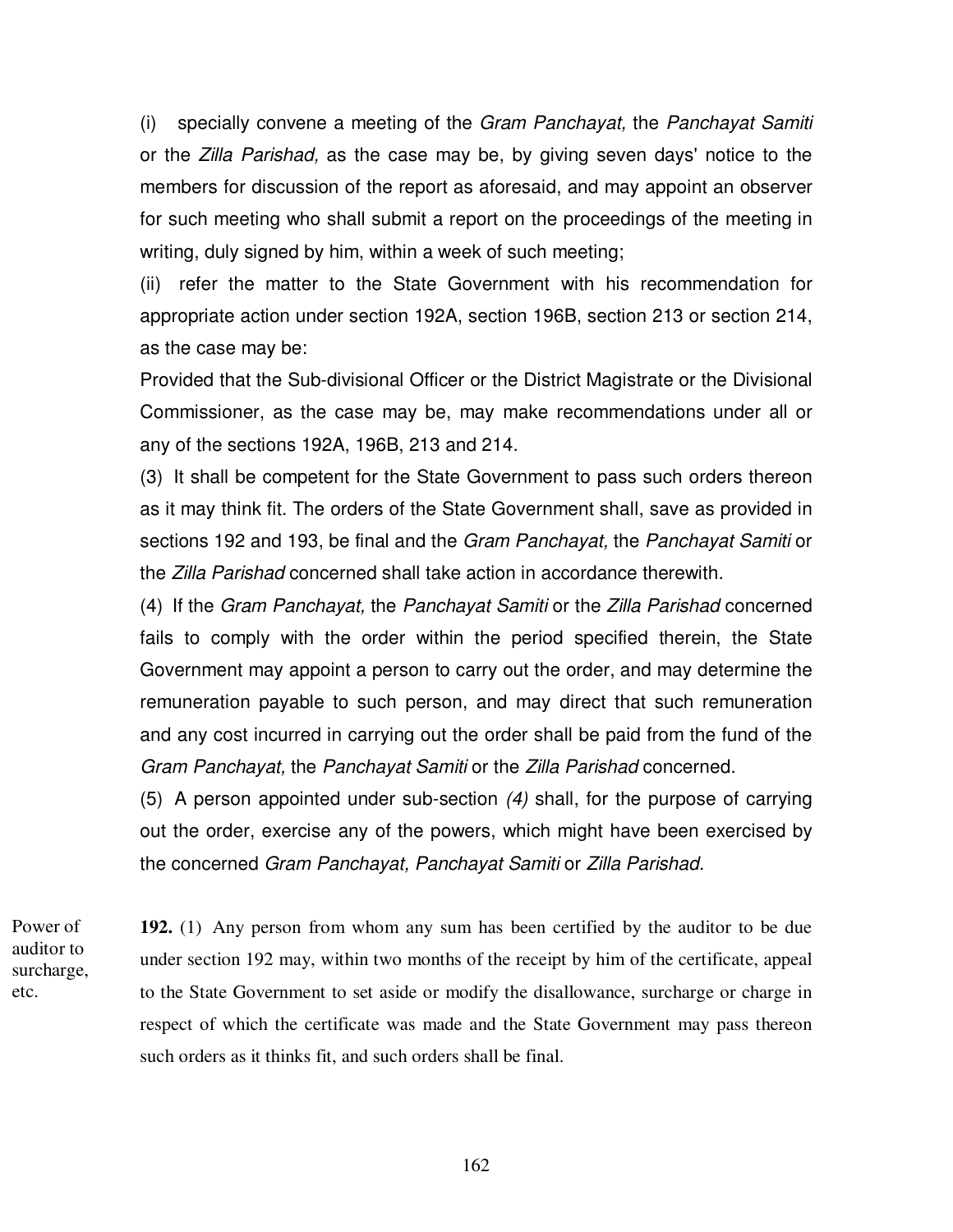(2) Where a person referred to in sub-section (2) of section 192, who has been surcharged as authorising an illegal expenditure, appeals to the State Government under this section, the State Government shall set aside such surcharge if it is proved to its satisfaction that such person voted for the resolution or motion in good faith.

**193.** (1) Any person from whom any sum has been certified by the auditor to be due under section 192 may, within two months of the receipt by him of the certificate, appeal to the State Government to set aside or modify the disallowance, surcharge or charge in respect of which the certificate was made and the State Government may pass thereon such orders as it thinks fit, and such orders shall be final. Appeal.

(2) Where a person referred to in sub-section (2) of section 192, who has been surcharged as authorising an illegal expenditure, appeals to the State Government under this section, the State Government shall set aside such surcharge if it is proved to its satisfaction that such person voted for the resolution or motion in good faith.

 **194.** (1) The sum certified by the auditor to be due from any person under section 192 or where an appeal is made under sub-section (1) of section 193, such sum as may be ordered by the State Government to be due from such person shall, within two months of the date of certification, or order, as the case may be, be paid by such person to the *Gram Panchayat,* the *Panchayat Samiti* or the *Zilla Parishad* concerned which shall credit the sum to the fund of the *Gram Panchayat,* the *Panchayat Samiti* or *Zilla Parishad*  concerned.

(2) Any sum not paid in accordance with the provisions of subsection (1) shall be recoverable as a public demand and the Collector of the district shall, for the purposes of section 4 of the Bengal Public Demands Recovery Act, 1913, be deemed to be the person to whom such demand is payable.

(3) The Collector of the district shall pay to the *Gram Panchayat,* the *Panchayat Samiti*  or the *Zilla Parishad concerned* any sum recovered by him under sub-section (2).

Payment of certified sums.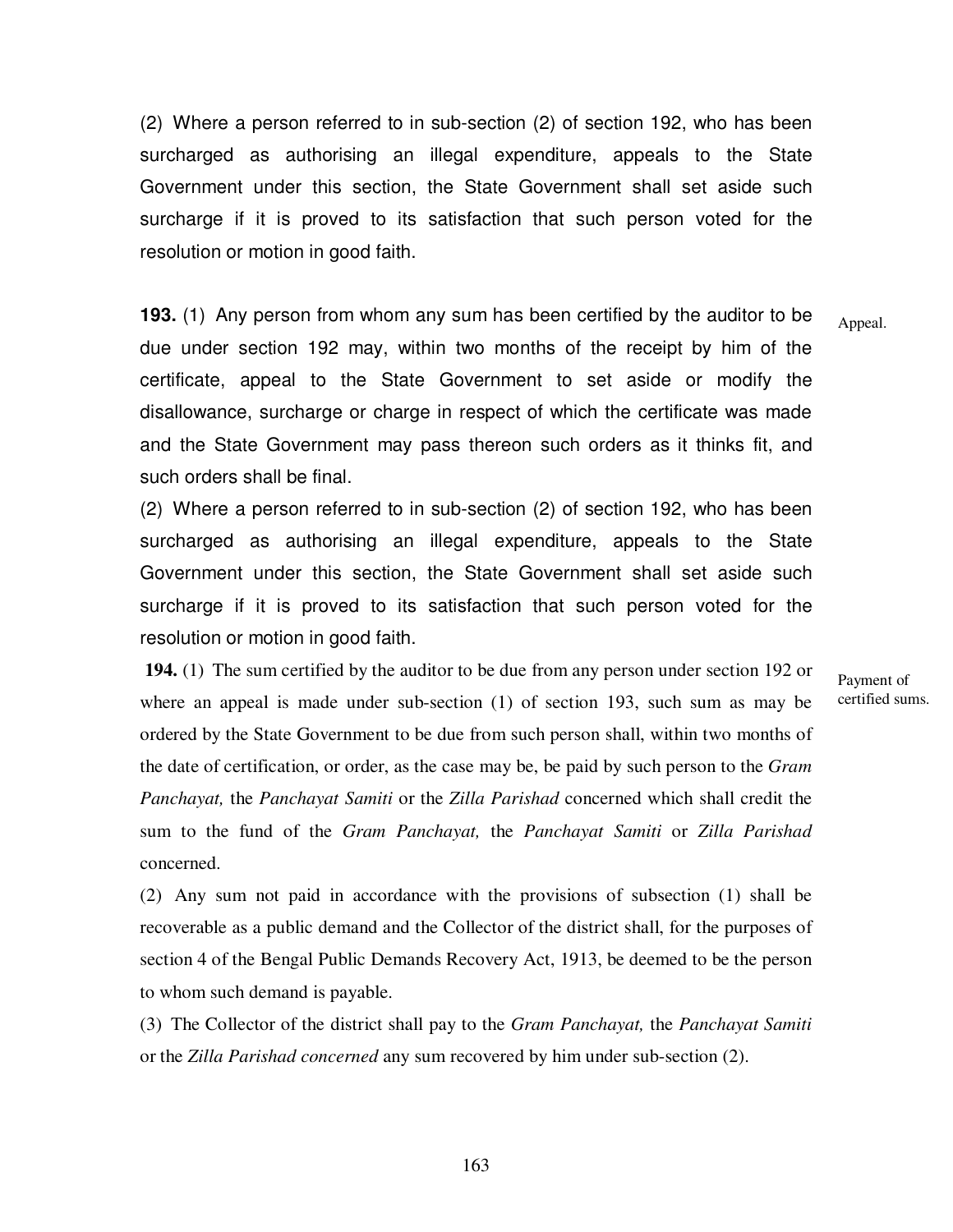Certain costa and expences payble out of funds.

**195.** (1) All expenses incurred by the Gram Panchayat, the Panchayat Samiti or the Zilla Parishad concerned in complying with any requisition of the auditor under section 188 and in prosecuting an offender under section 189 shall be paid from the fund of the Gram Panchayat, the Panchayat Samiti or the Zilla Parishad concerned.

(2) All expenses incurred by the Collector of the district in connection with the proceedings for recovery of any sum under sub-section (2) of section 194 from a person, if not recovered from the person, shall be paid from the fund of the Gram Panchayat, the Panchayat Samiti or the Zilla Parishad concerned.

(3) If the Gram Panchayat, the Panchayat Samiti or the Zilla Parishad concerned fails to pay expenses referred to in sub-sections (1) and (2) within such period as may be determined by the State Government in this behalf, the State Government may attach the fund of the Gram Panchayat, the Panchayat Samiti or the Zilla Parishad concerned or any portion thereof.

(4) After such attachment no person except an officer appointed in this behalf by the State Government shall in any way deal with the attached fund or portion thereof, but such officer may do all such acts in respect thereof, as the Gram Panchayat, the Panchayat Samiti or the Zilla Parishad concerned referred to in sub-section (1) might have done if the attachment had not taken place, and may apply the proceeds of the fund in satisfaction of the expenses due, the interest accruing in respect of such expenses and any additional expenses resulting from the attachment and any subsequent proceedings:

Provided that no such attachment shall defeat or prejudice any charge or debt for which the fund attached was previously liable in accordance with law but all such prior charges and debt shall be paid out of the proceeds of the fund before any part of the proceeds of the fund is applied to the satisfaction of the costs and expenses payable to the State Government under this section.

**Certain** expences not chargeable to funds without **previous sanction**

**196.** The members of the Gram Panchayat, the Panchayat Samiti or the Zilla Parishad concerned shall not without the previous sanction of the State Government incur any expenditure from the fund of the Gram Panchayat, the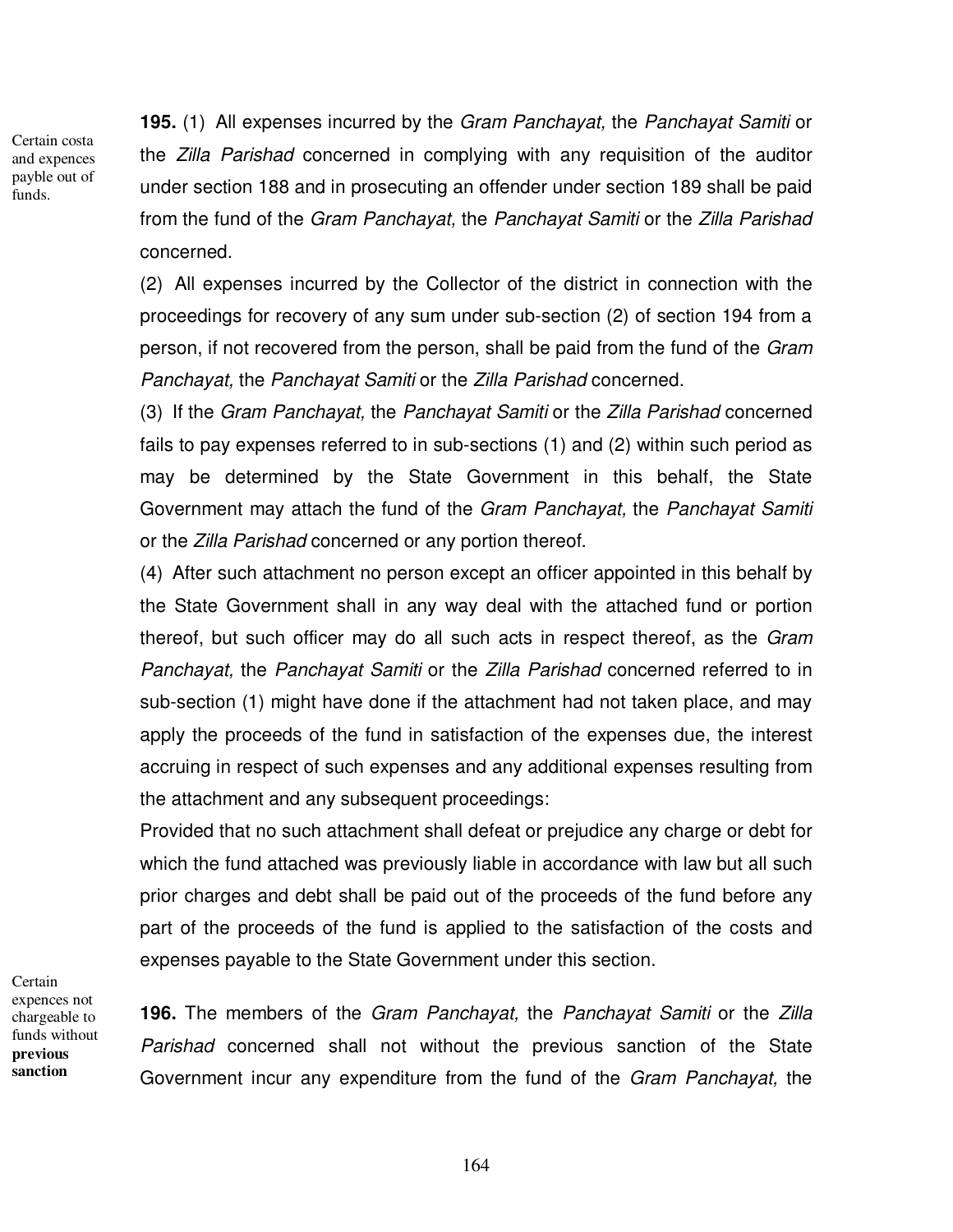Panchayat Samiti or the Zilla Parishad concerned in connection with any appeal or proceedings against surcharge, in respect of which a certificate is issued by the auditor.

**1 196A.** Notwithstanding anything contained in section 186, the accounts of the funds of a *Gram Panchayat,* a *Panchayat Samiti* or a *Zilla Parishad* shall be organised, examined and audited periodically by an officer appointed in this behalf by the State Government in such manner as the State Government may direct.

**1 196B.** Notwithstanding anything contained in sections 186 and 196A, the State Government may issue direction for special audit of the Accounts of the funds of a *Gram Panchayat,* a *Panchayat Samiti* or a *Zilla Parishad* by such authority as the State Government may direct.

**197.** Every member of a *Gram Panchayat,* a *Panchayat Samiti* or a *Zilla Parishad* other than a member referred to in <sup>2</sup>[clauses (i) and *(iii)* of sub-section (2) of section 94 and clauses (i), *(iii)* and (iv) of subsection (2) of section 140] shall before taking his seat make and subscribe before such authority as may be specified by the Slate Government in this behalf, an oath or affirmation according to the form set out for the purpose in the Third Schedule,

Oath or affirmation.

**1 197A.** Notwithstanding anything to the contrary contained in this Act,—

(a) if at a general election of members in Gram Panchayat, Panchayat Samiti or Zilla Parishad, poll in any constituency is countermanded or cannot be held, or, if held, the result of such election cannot be declared for any reason within such period as it considers reasonable, the State Government may, if it finds that at least two-thirds of total number of members for that Gram Panchayat, Panchayat Samiti or Zilla Parishad, as the case may be, <sup>2\*\*\*\*\*\*</sup> have been elected and are competent to assume office, notify the constitution of such Gram Panchayat, Panchayat Samiti or Zilla Parishad, in the manner provided in this Act and the Gram Panchayat, Panchayat Samiti or Zilla Parishad, as the case may be, shall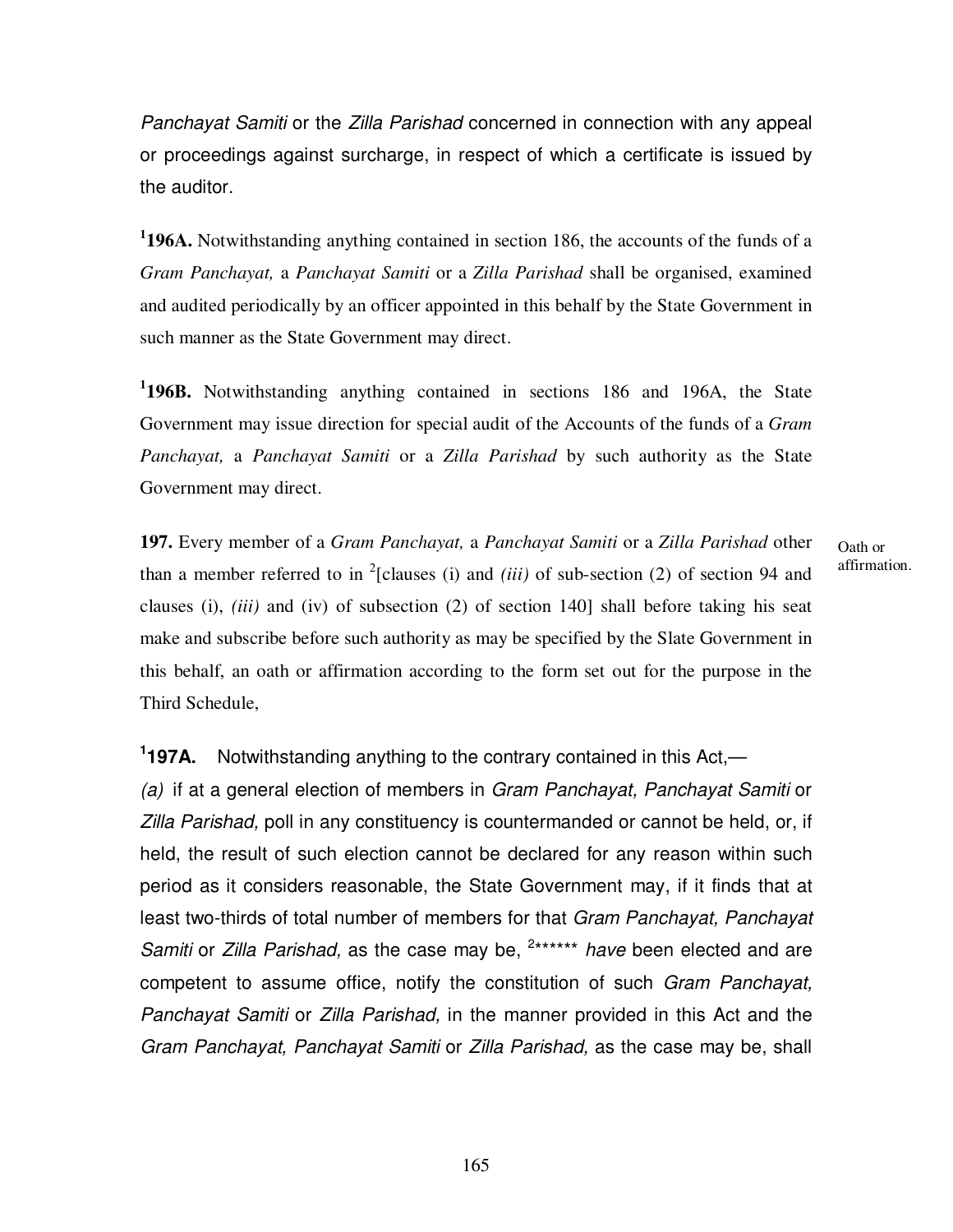be deemed to have been constituted under section 4, section 94 or section 140, respectively;

(b) the name of any member of a Gram Panchayat, Panchayat Samiti or Zilla Parishad subsequently elected shall be notified in the Official Gazette and such member shall be entitled to assume office and remain a member for the unexpired period of <sup>3</sup>[five years] referred to in subsection (1) of section 7, subsection (1) of section 96 or sub-section (1) of section 141, respectively.

**4 197B.** (1) Notwithstanding the provisions contained in sections 7, 96 and 141, if at any time the whole of the area of a constituency of a Gram Panchayat, a Panchayat Samiti or a Zilla Parishad is included in a municipality,  $5***$  or Town Committee or a Cantonment, the member elected from such constituency to the Gram Panchayat, Panchayat Samiti or Zilla Parishad, as the case may be, shall, as from the date of such inclusion, cease to be a member of the Gram Panchayat, Panchayat Samiti or Zilla Parishad concerned.

(2) If for inclusion of whole of, the area of a constituency or constituencies of a Gram Panchayat in a municipality <sup>1\*</sup> \* \* \* or a Town Committee or a Cantonment under sub-section (1), the number of members of a Gram Panchayat falls short of the number referred to in sub-section (2) of section 4, the Gram Panchayat shall continue to function in accordance with the direction of the State Government till its reconstitution or unification with another Gram Panchayat under clause  $(d)$  of sub-section  $(3)$  of section 3.

**198.** No act or proceeding of a *Gram Panchayat,* a *Panchayat Samiti* or a Zilla *Parishad,*  shall be deemed to be invalid merely by reason of the existence of any vacancy in the *Gram Panchayat, Panchayat Samiti* or *Zilla Parishad,* as the case may be, or any defect or irregularity in the constitution thereof. Validation.

**199.** All members, officers and employees of the *Gram Panchayat, Panchayat Samiti* and *Zilla Parishad* shall be deemed, when acting or purporting to act in pursuance of the discharge of their duties, or in the exercise of their powers under this Act or under the Members,offi cers and employees to be public servants.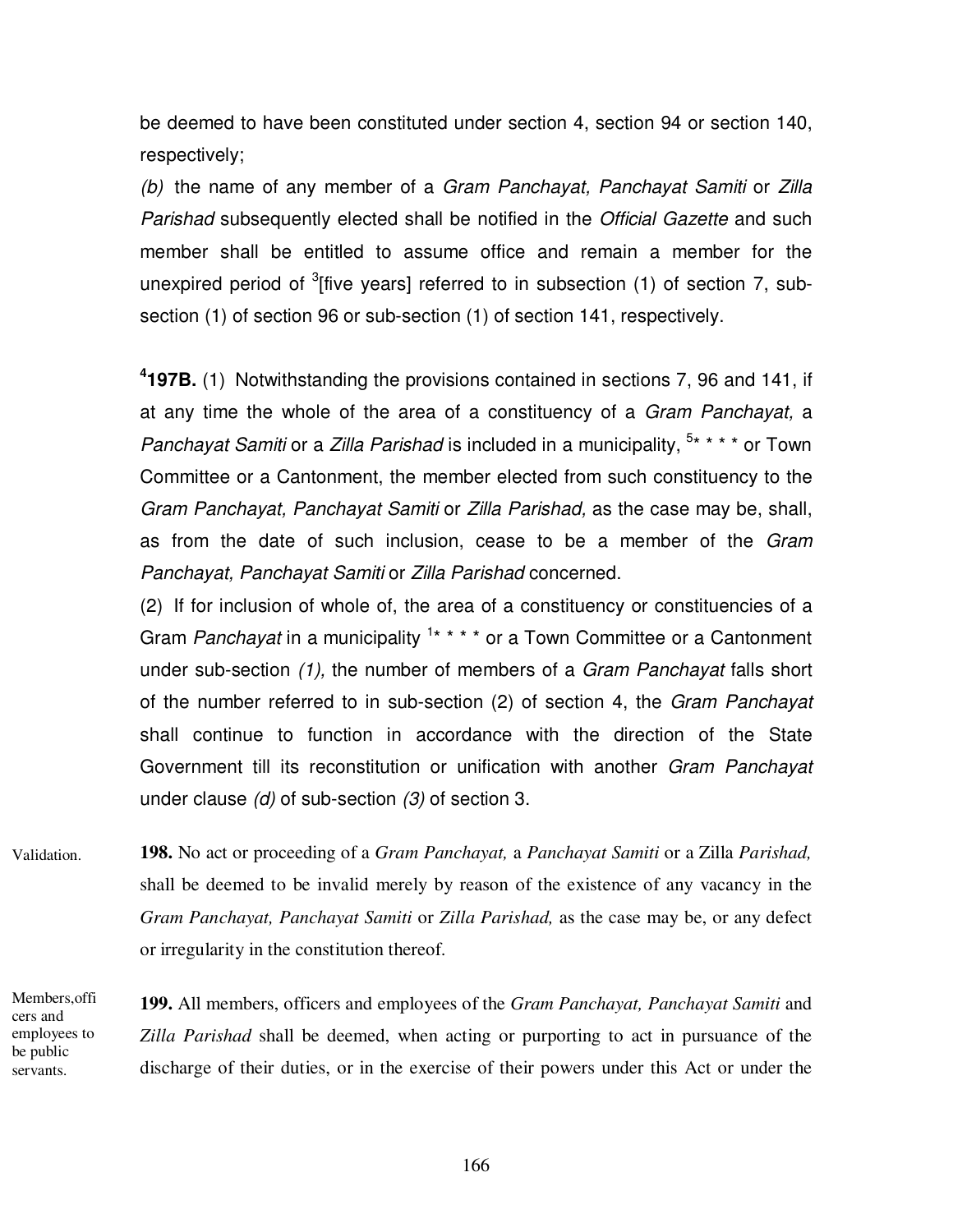rules or bye-laws made thereunder, to be public servants within the meaning of section 21 of the Indian Penal Code.

**200.** No suit or other legal proceeding shall lie against a *Gram Panchayat,* a *Panchayat Samiti,* a *Zilla Parishad* or against any member thereof or any officer or employee for anything in good faith done or intended to be done in pursuance of this Act or of any rules or bye-laws made thereunder.

**201.** (1) If any dispute arises between two or more *Gram Panchayats* within the jurisdiction of the same *Panchayat Samiti,* if shall be referred to the *Panchayat Samiti* by any party to the dispute and the decision of the *Panchayat Samiti* thereon shall be final.

(2) If any dispute arises between two or more *Panchayat Samitis* or between two or more *Gram Panchayats* within the jurisdiction of different *Panchayat Samitis* or between a *Panchayat Samiti* and a *Gram Panchayat,* within the jurisdiction of the same *Zilla Parishad,* it shall be referred to the *Zilla Parishad* by any party to the dispute and the decision of the *Zilla Parishad* thereon shall be final.

(3) If any dispute arises—

*(a)* between a *Gram Panchayat* or a *Panchayat Samiti* within a district on the one side and the *Zilla Parishad* of the same district on the other, or

*(b)* between two or more *Zilla Parishads,* or

*(c)* between one or more *Gram Panchayats* in one district on the one side and one or more *Gram Panchayats* in another district on the other, or

*(d)* between one or more *Panchayat Samitis* in one district on the one side and one or more *Panchayat Samitis* in another district on the-other, or

*(e)* between one or more *Gram Panchayats* in one district on the one side and one or more *Panchayat Samitis* in another district on the other, or

*(f)* between one or more *Gram Panchayats* in one district on the one side and the *Zilla Parishad* of another district on the other, or

*(g)* between one or more *Panchayat Samitis* in one district on the one side and the *Zilla Parishad* of another district on the other,

the dispute shall be referred to the State Government by any party to the dispute and the decision of the State Government thereon shall be final.

Indemnity.

Reference of dispute.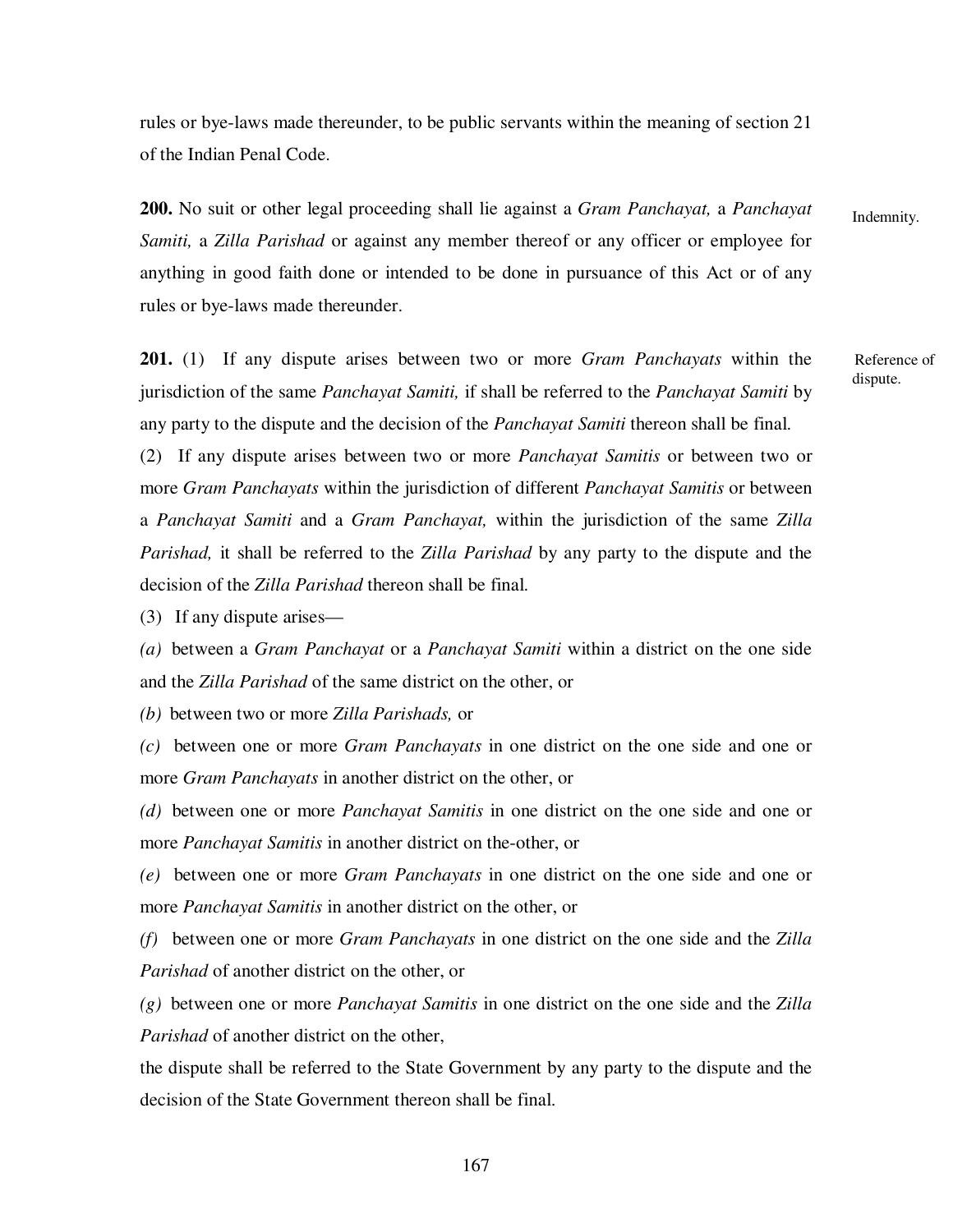**202.** [*(Bar of Simultaneous candidature for election.)—Omitted by s. 17 of the West Bengal* Panchayat *(Amendment) Act, 2003 (West Ben. Act VIII of 2003)*].

**1 202A.** A member—

*(a) of* a *Gram Panchayat* on being elected a member of a *Panchayat Samiti* or a *Zilla Parishad,* 

(b) *of a Panchayat Samiti on* being elected a member of a *Gram Panchayat* or a *Zilla Parishad,*

(c) of a *Zilla Parishad* on being elected a member of a *Gram Panchayat of* a *Panchayat Samiti,*

(d) of a *Nyaya Panchayat* on being elected a member of a *Gram Panchayat* or a *Panchayat Samiti* or a *Zilla Parishad,*

shall cease to be the member of the *Gram Panchayat* or the *Nyaya Panchayat* or the *Panchayat Samiti* or the *Zilla Parishad,* as the case may be, with effect from the date on which he is declared elected to the *Gram Panchayat, Panchayat Samiti* or *Zilla Parishad,*  as the case may be, and shall continue to be a member of the *Gram Panchayat* or the *Panchayat Samiti* or the *Zilla Parishad,* as the case may be, to which he is elected.

**204.** [*(Elections.)*—*Omitted by s. 18 of the West Bengal* Panchayat *(Amendment) Act, 2003 (West Ben. Act VIII of 2003)*].

**205.** (1) The State Government shall appoint a Director of Panchayats and such other officers as it may consider necessary for the purpose of inspecting or superintending the work of all, or any class of, *Gram Panchayat, Panchayat Samitis* or *Zilla Parishads.* Inspection.

> (2) An officer appointed to inspect or superintend the work of a *Gram Panchayat, Panchayat Samiti* or *Zilla Parishad* may at any time—

> *(a)* inspect or cause to be inspected any immovable property used or occupied by the *Gram Panchayat, Panchayat Samiti* or *Zilla Parishad* or any work in progress under the direction of the *Gram Panchayat, Panchayat Samiti* or *Zilla Parishad;*

> (b) inspect or examine, or depute any other officer of the Government to inspect or examine, any department of the *Gram Panchayat, Panchayat Samiti* or *Zilla Parishad or*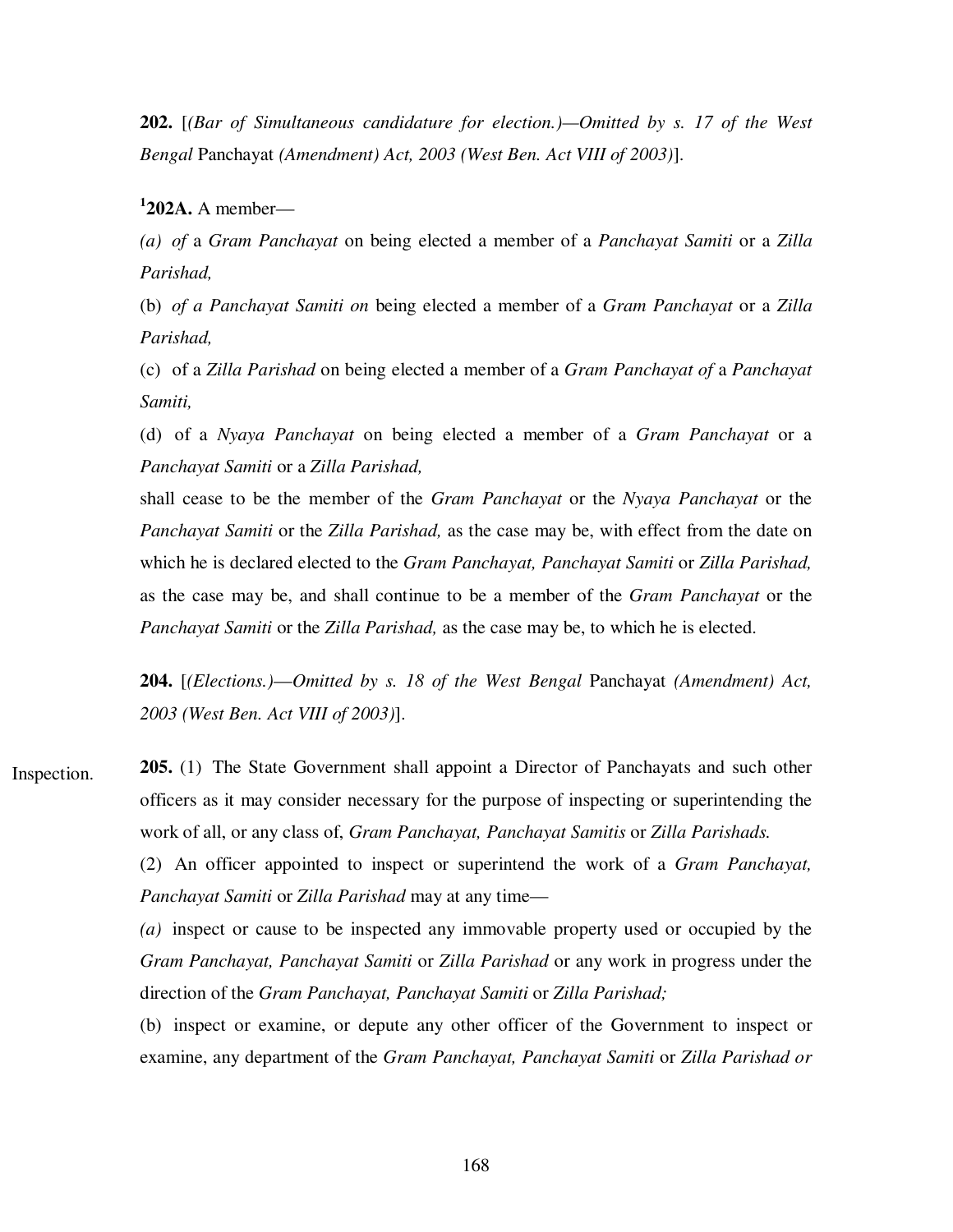any service, work or thing under the control of the *Gram Panchayat, Panchayat Samiti* or *Zilla Parishad*;

(c) require, for the purposes of inspection or examination, the *Gram Panchayat, Panchayat Samiti* or *Zilla Parishad—*

- (i) to produce any book, record, correspondence, plan or other document, or
- (ii) to furnish any return, plan, estimate, statement, accounts or statistics, or
- (iii) to furnish or obtain any report or information.

(3) The Divisional Commissioner or any other officer not below the rank of a '[Joint Block Development Officer of The Block] when authorised by the State Government in this behalf, may exercise all or any of the powers conferred on an inspecting officer under sub-section  $(2)$ .

(4) When an inspection of a *Gram Panchayat, Panchayat Samiti* or *Zilla Parishad* is undertaken by any officer referred to in sub-section (3), a report of such inspection shall be submitted by such officer to the State Government.

**206.** The State Government may, by notification, delegate, subject to such conditions as it may specify all or any of its powers under this Act except the powers mentioned in section 224 to any person or authority subordinate to it.

Delegation.

<sup>1</sup>206A. (1) <sup>2</sup>As soon as may be after the commencement of the West Bengal Panchayat (Amendment) Act, 1994, and thereafter at the expiry of every five years, there shall be a Finance Commission constituted by the Governor, by notification, under clause (1) of article 243-1 of the Constitution of India which shall consist of not more than five members including the Chairman, selected from amongst the jurists, economists, administrators and social and political workers of eminence.

(2) The Finance Commission shall review the financial position of the  $\frac{3}{2}$ [Panchayats] and shall make recommendations as to  $-$ 

- (a) the principles which should govern  $-$ 
	- (a) the distribution between the State and the  $\text{Panchayats}$  of the net proceeds of taxes, duties, tolls and fees leviable by the State, which may be divided between them, and the allocation between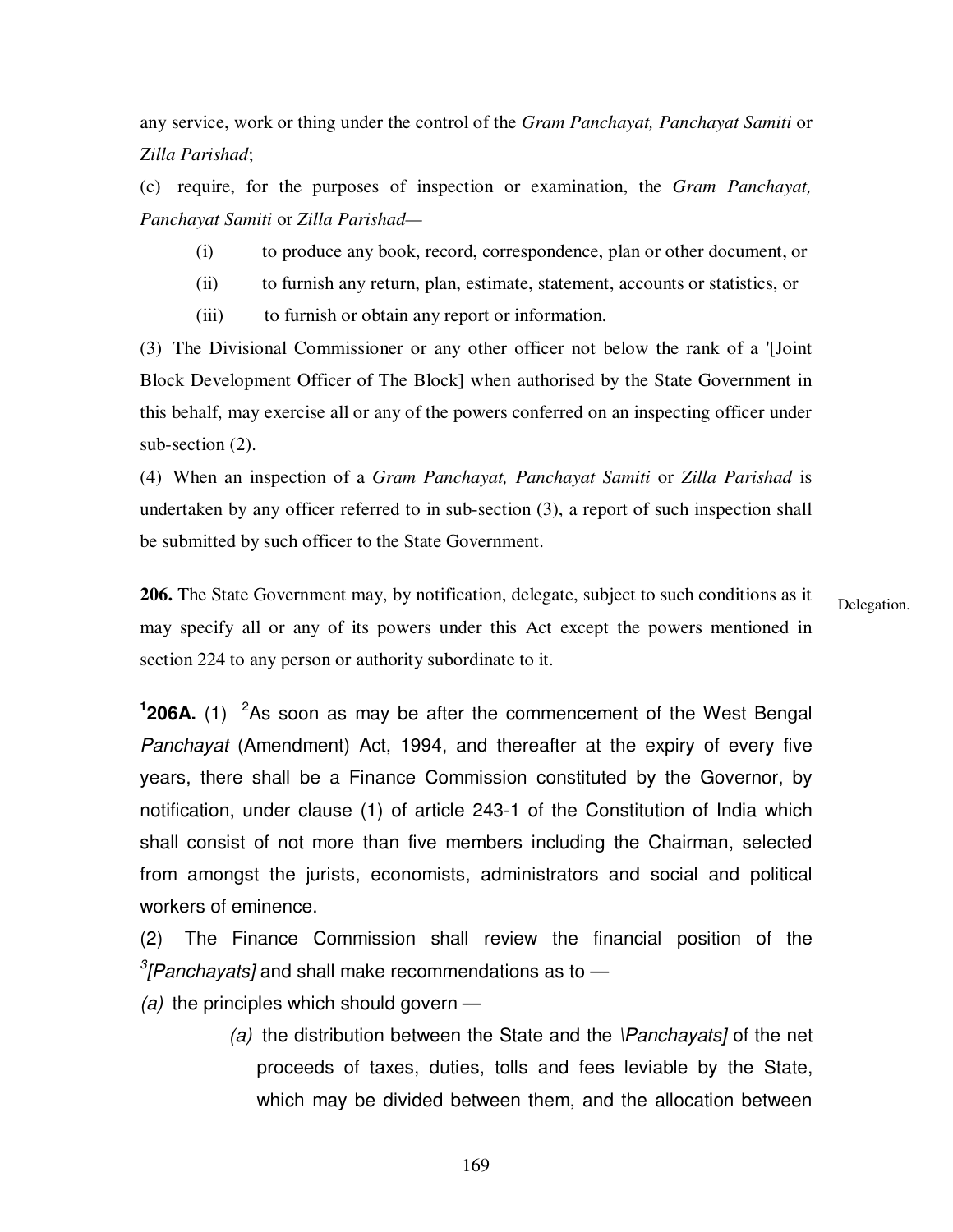the \Panchayats] at all levels of their respective shares of such proceeds;

- (b) the determination of taxes, duties, tolls and fees which may be assigned to, or appropriated by, the <sup>3</sup>[Panchayats];
- (c) the grants-in-aid to the  ${}^{3}$ [Panchayats] from the Consolidated Fund of the State;
- (b) any other matter referred to the Finance Commission by the  $\rm ^4$ [Governor] in the interest of sound finance of the  $\rm ^3$ *[Panchayats*].

(3) The Chairman and the other members of the Finance Commission shall hold office for one year and <sup>5</sup>[the term of office may be extended for six months at a time by the State Government by notification, and they shall be paid such fees and allowances as the State Government may, by order, determine.]

(4) The Chairman or any other member of the Finance Commission may resign his office by writing under his hand addressed to the Chief Secretary to the Government of West Bengal, but he shall continue in office until his resignation is accepted by the State Government.

(5) 1 The Finance Commission shall, in the performance of its functions, determine its own procedure, and exercise such powers, summon such persons and examine such records as may be prescribed.

 $(6)$  <sup>2</sup>The Governor, on receipt of the recommendations of the Finance Commission, shall take such actions as may be considered necessary, and the recommendations of the Finance Commission together with an explanatory memorandum of actions taken thereon, shall be laid for not less than fourteen days before the State Legislature as soon as possible after such recommendations are received and shall be accepted with such modifications as the State Legislature may make during the session in which they are so laid.

(7) The State Government may appoint a Secretary for the Finance Commission and such other officers and employees as that Government may think necessary, and may determine the salaries of the Secretary and the other officers and employees.

170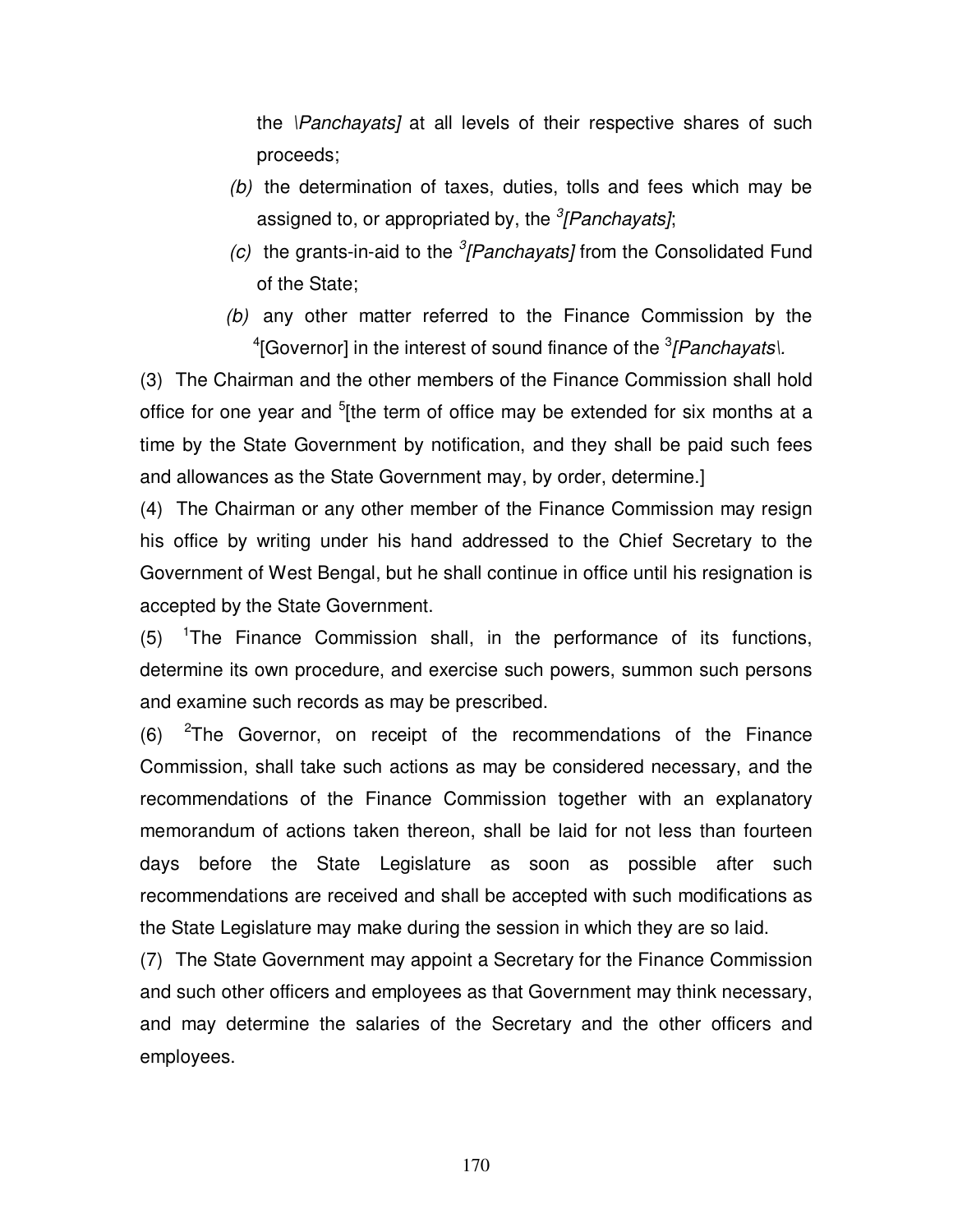**207.** (1) The State Government may transfer any institution under its management or control to a *Zilla Parishad* or a *Panchayat Samiti* or a *Gram Panchayat* subject to such conditions, limitations and restrictions as may be agreed upon.

Transfer of institution.

(2) When any institution is transferred under sub-section *(1),* persons employed by the State Government shall with effect from the date of such transfer be deemed to be employed by the *Zilla Parishad* or *Panchayat Samiti* or *Gram Panchayat* to which such institution is transferred, on terms and conditions, not being less advantageous than what they were entitled to immediately before such transfer.

**5 207A.** (1) Notwithstanding anything to the contrary contained in this Act or in any other law for the time being in force,—

(a) upon the issue of any direction to any Gram Panchayat, Panchayat Samiti or Zilla Parishad to exercise any power or perform any function or discharge any duty, or

(b) upon the transfer to any Gram Panchayat, Panchayat Samiti or Zilla Parishad of any function, or control and management of any property,

under any provisions of this Act, the State Government shall, subject to such conditions as it may deem fit to impose, place at the disposal of the Gram Panchayat, Panchayat Samiti or Zilla Parishad, as the case may be, the services of such officers and employees as may be necessary to enable it to exercise such power or perform such function or discharge such duty, as the case may be.

(2) The officers and employees whose services are so placed at the disposal of the Gram Panchayat, Panchayat Samiti or Zilla Parishad, shall continue to be the employees of the State Government and their salary, allowances and other benefits shall be met from the Consolidated Fund of the State:

Provided that where any disciplinary or other action is required to be taken against any such officer or employee, the Gram Panchayat, Panchayat Samiti or Zilla Parishad, as the case may be, shall make a reference to the State Government for appropriate action.

(3) Where any power or function or duty is conferred or imposed on any Gram Panchayat, Panchayat Samiti or Zilla Parishad by or under any other law for the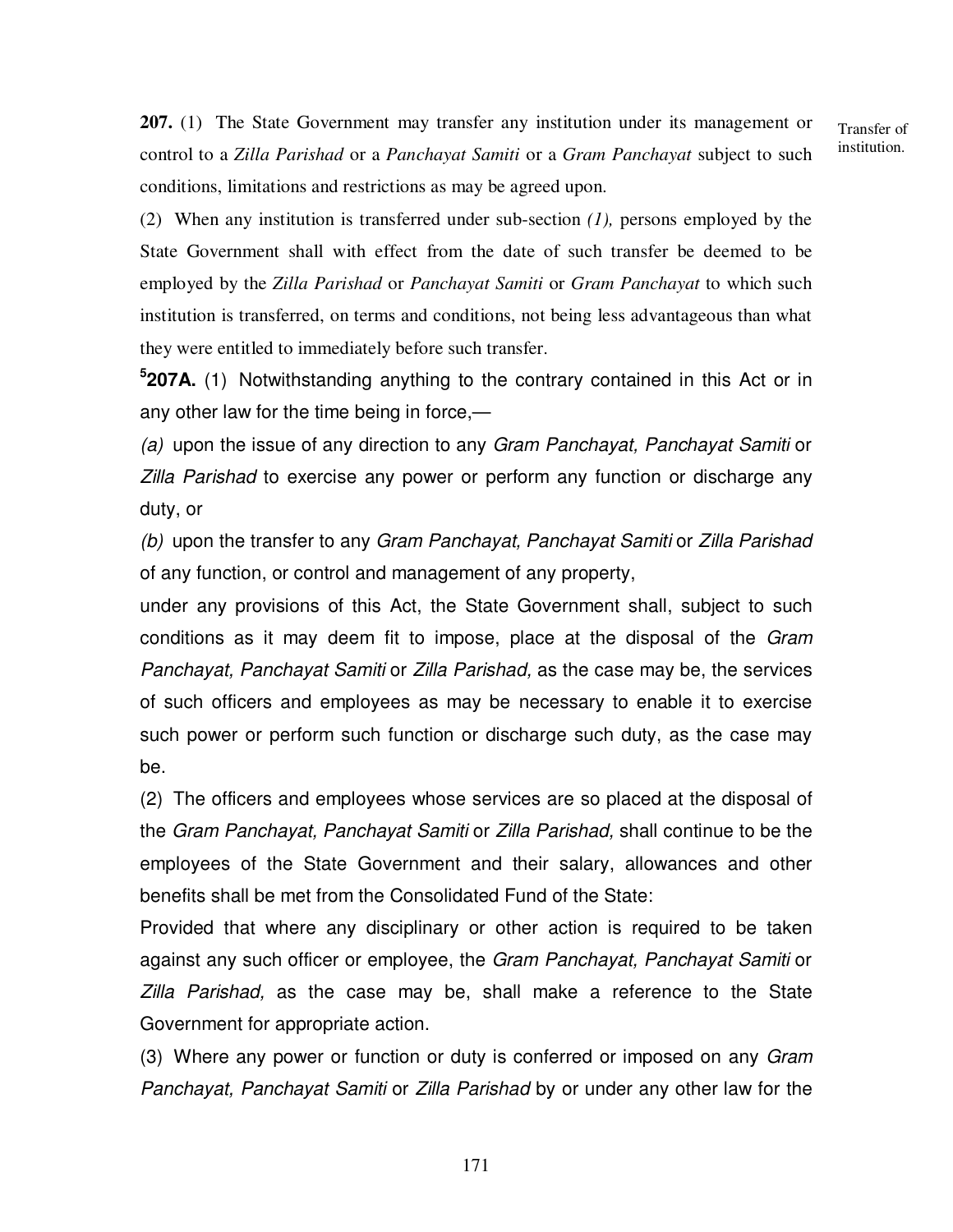time being in force, such law shall have effect as if this section had formed a part of such law, and thereupon such law shall be deemed to have been amended accordingly.

'207B. (1) Without prejudice to the generality of the provisions contained in section 207 or elsewhere in this Act, the State Government may, by order published in the *Official Gazette*, transfer, under such terms and conditions as may be specified in the order, to a *Panchayat* such powers, functions and duties as are exercised, performed and discharged by the State Government under any law made by the State Legislature or otherwise under the executive power of the State in relation to any or all of the following matters:—

(i) agriculture including agricultural extension, agricultural marketing and food processing;

(ii) irrigation, minor irrigation and water management;

(iii) animal resources development;

(iv) health and family welfare;

(v) public health engineering and rural water supply;

(vi) social welfare, women and child development, welfare of handicapped, mentally retarded and weaker sections of people;

(vii) land and land reforms, land improvement and soil conservation;

(viii) co-operation;

(ix) *khadi,* and cottage and small scale industries;

(x) rural housing;

(xi) public works and communications;

(xii) education including primary and secondary schools, technical training, vocational education, libraries and cultural activities;

(xiii) fisheries;

(xiv) social forestry, farm forestry and minor forest-produce; *(xv)* rural electrification including distribution of power and non-conventional energy sources;

(xv) poverty alleviation programme;

(xvi) public distribution system.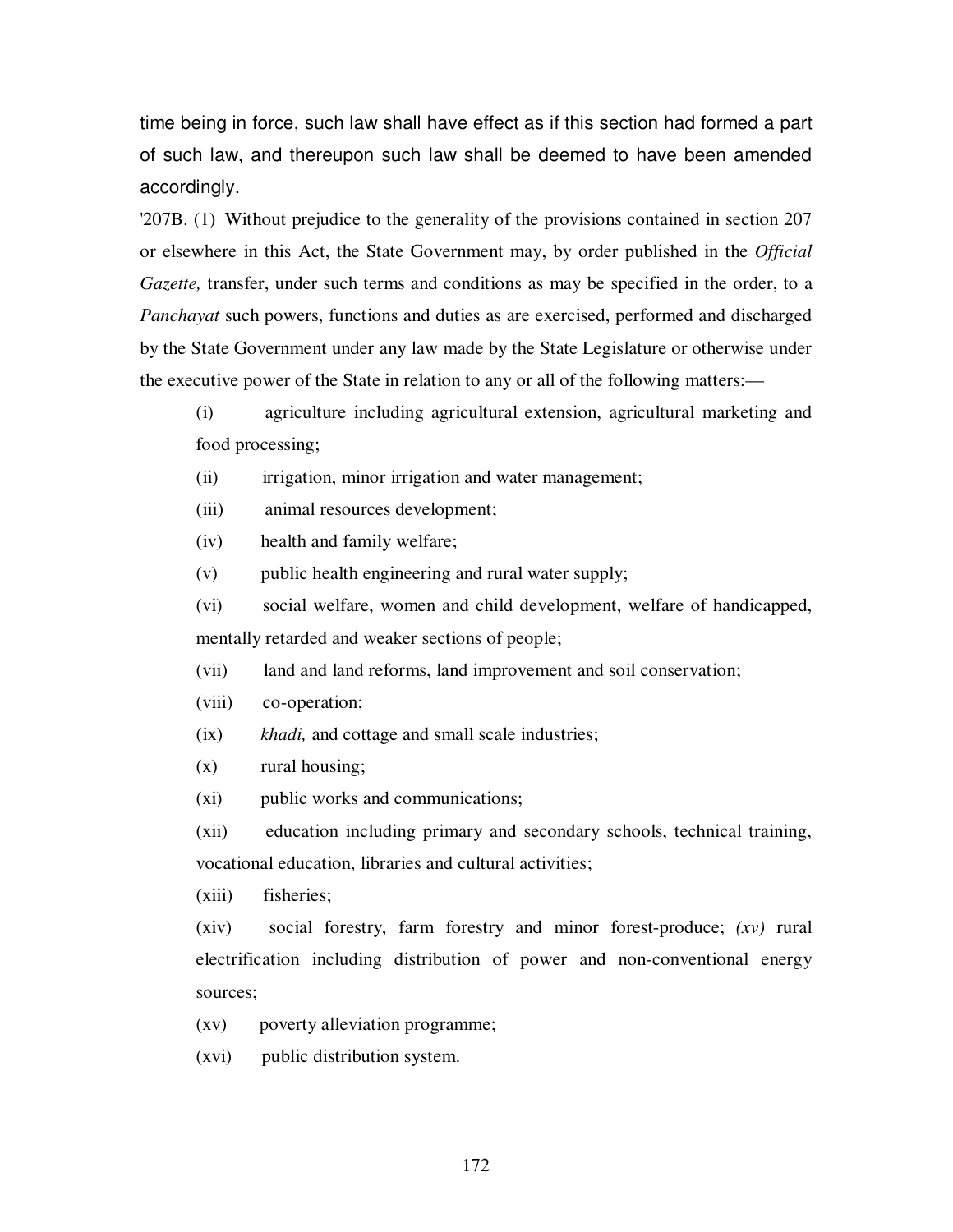(2) Upon the transfer of any powers, functions or duties under subsection (7), the State Government shall allot to the *Panchayat* such fund and personnel as may be necessary to enable that *Panchayat* to exercise the powers, perform the functions or discharge the duties so transferred.

(3) here any powers, functions or duties conferred by or under any other law for the time being in force, are transferred or delegated to a *Panchayat,* such law shall have effect as if this section had formed a part of such law, and thereupon such law shall be deemed to have been amended accordingly.

**208.** Notwithstanding anything contained in the Limitation Act, 1963, the period of limitation for the institution of any suit by or on behalf of a *Gram Panchayat,* a *Panchayat Samiti* or a *Zilla Parishad* for the possession of any immovable property vested in such *Gram Panchayat, Panchayat Samiti* or *Zilla Parishad* from which it has been dispossessed or of which it has ceased to have possession shall be sixty years from the date of dispossession or discontinuance.

**209.** (1) The State Government may, by order in writing, rescind any resolution passed by a Gram Panchayat, Panchayat Samiti or Zilla Parishad, if in its opinion such resolution—

(a) has not been legally passed, or

(b) is in excess or abuse of the powers conferred by or under this Act or any rules made thereunder.

(2) The State Government shall, before taking any action under sub-section (1), give the Gram Panchayat, Panchayat Samiti or Zilla Parishad concerned an opportunity of making any representation against the proposed order.

(3) The prescribed authority may, by order, in writing suspend the execution of any resolution or order of a Gram Panchayat, Panchayat Samiti or Zilla Parishad or prohibit the doing of any act which is about to be done or is being done, in pursuance of, or under cover of, this Act or any rules made thereunder, if in his opinion the resolution, or order or act is in excess '[or an abuse] of the powers conferred by or under this Act or any rules made thereunder, or the execution of the resolution or order, or the doing of the act, is likely to lead to serious breach Period of limitation for suits.

Power of State Government to rescind or suspend resolution of a Gram Panchayat,Panc hayat Samiti or Zilla Parishad.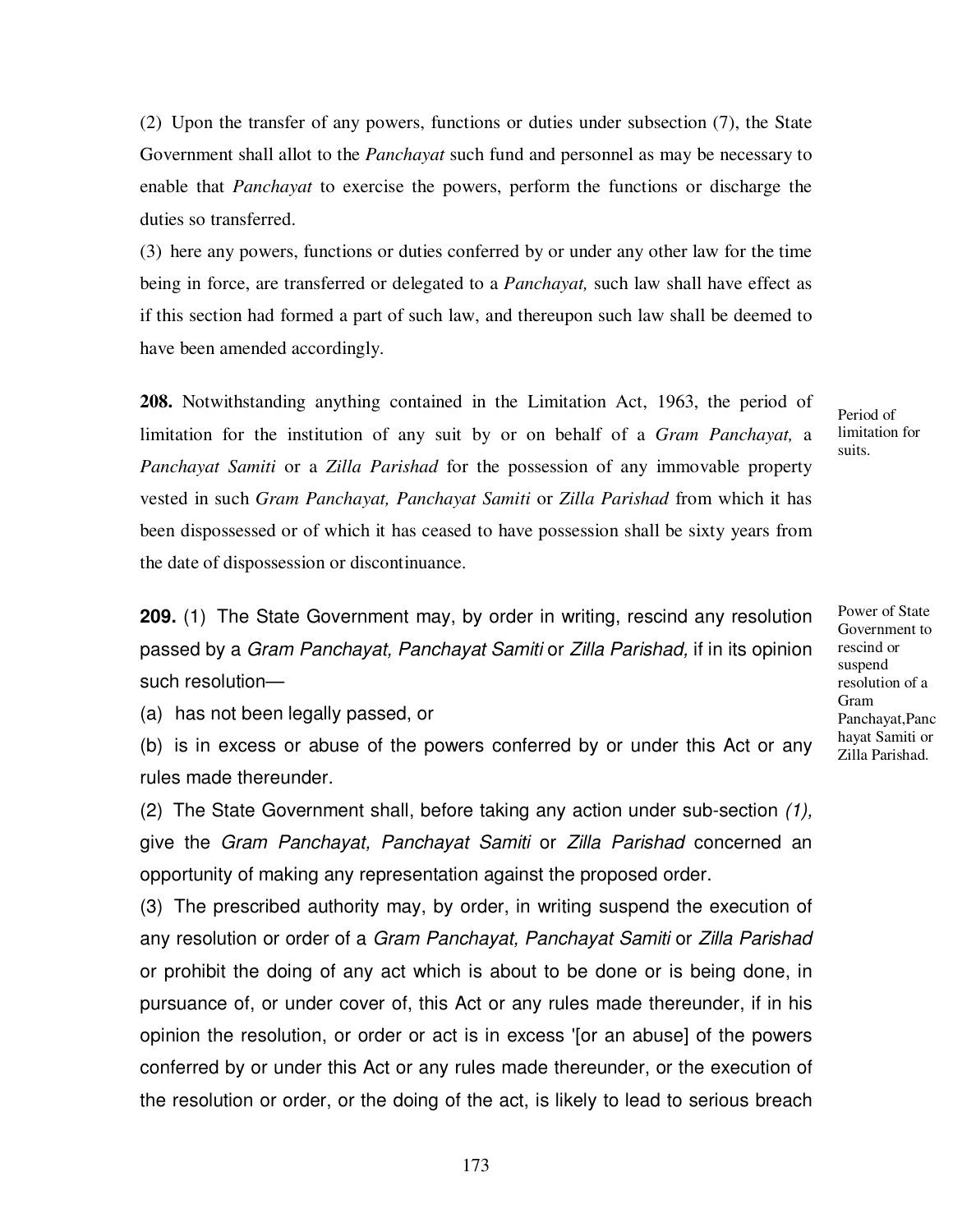of the peace or to cause serious injury or annoyance to the public, or to any body of persons.

(4) When the prescribed authority makes an order under sub-section (3), he shall forthwith forward a copy thereof, with a statement of his reason for making it, to the State Government, who may thereupon rescind the order or direct that it shall continue in force with or without modification, permanently or for such period as it thinks fit.

**210.** [(Appointment of members by State Government.)—Omitted by s. 35 of the West Bengal Panchayat (Amendment) Act, 1992 (West Ben. Act XVII of 1992)].

**211.** The State Planning Board and the District Planning Committee shall have power to supervise and evaluate the works of any Gram Panchayat, Panchayat Samiti or Zilla Parishad.

**122.** In the discharge of their functions the Gram Panchayat, the Panchayat Samiti and the Zilla Parishad shall be quided by such instructions or directions as may be given to them by the State Government from time to time in conformity with the provisions of this Act.

**213.** (1) The State Government may, notwithstanding anything contained in <sup>2</sup>[sub-section (3), of section 9], sub-section (3) of section 93 and sub-section (3) of section 143, by an order in writing, remove with effect from a date to be specified in the order any Pradhan or Upa-Pradhan, any Sabhapati or Sahakari Sabhapati or any Sabhadhipati or Sahakari Sabhadhipati from his office if, in its opinion, he willfully omits or refuses to carry out the provisions of this Act or of any rules or orders made thereunder or abuses the powers vested in him under this Act.

(2) The State Government shall, before making any order under subsection (1) give to the person concerned an opportunity of making a representation against the proposed order.

**1 213A.** (1) Notwithstanding anything to the contrary contained in this Act or in any other law for the time being in force, the prescribed authority for such Panchayat as may be specified by notification in this behalf, may, subject to the

Power of State Planning Board and the District Planning Committee.

Directions by State Government.

Power of remove Pradhan,Upa-Pradhan,Sabhap ati,Sahakari Sabhapati,Sabh adhipati and Sahakari Sabhadhipati.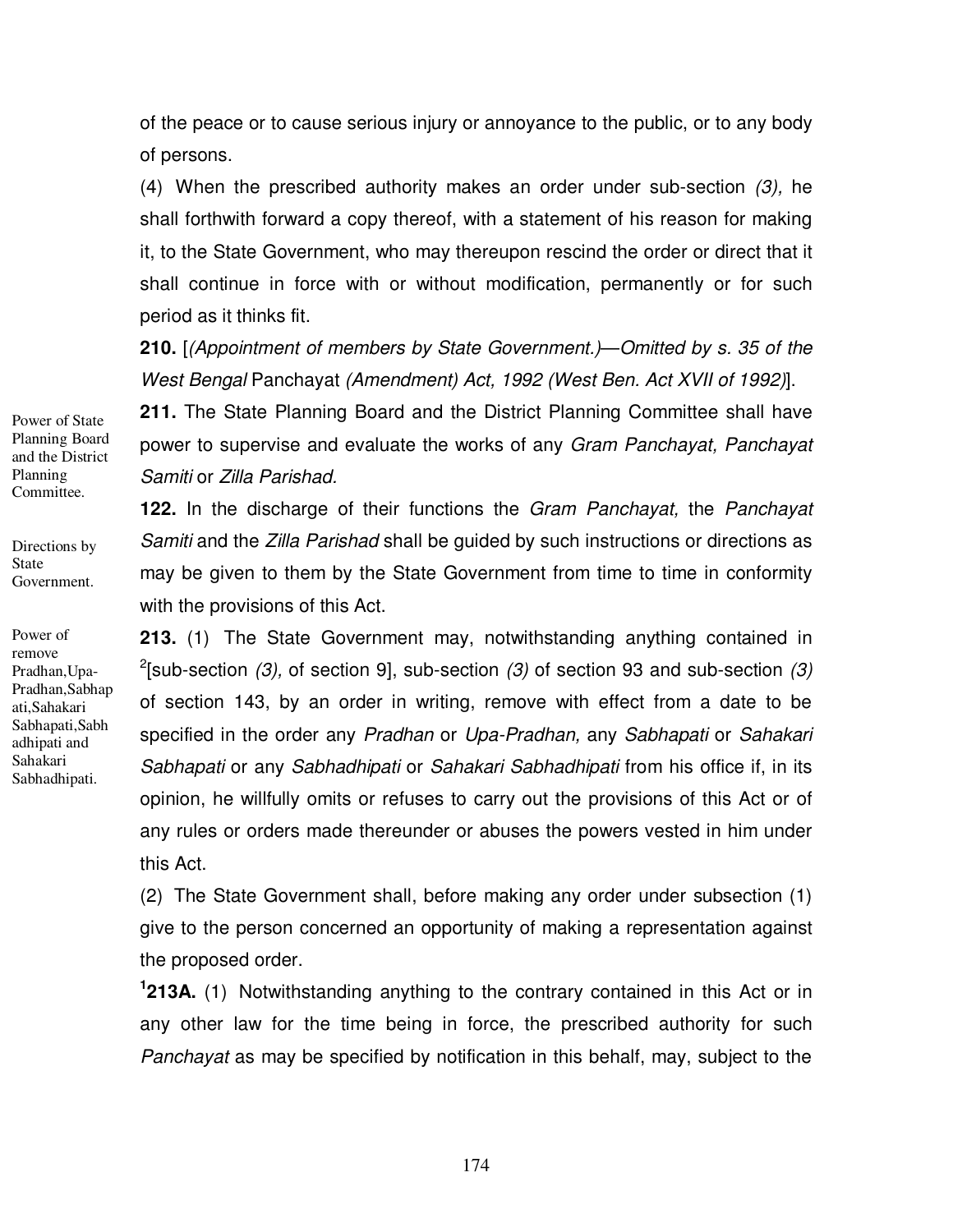other provisions of this section, declare, for reasons to be recorded in writing, a member of such *Panchayat* to be disqualified for being a member thereof, if—

- (a) he is an elected member set up by a recognised political party and has—
- (i) voluntarily given up his membership of such recognised political party, or
- (ii) exercised the voting right contrary to the manner of voting of the majority members set up by such recognised political party in such Panchayat; or

(b) he is an elected member not set up by any recognised political party and he has joined a recognised political party on the expiry of six months from the date of election:

Provided that the prescribed authority shall not declare any member to be disqualified under this section without giving to such member a reasonable opportunity to represent his case and to be heard in person:

Provided further that an elected member referred to in sub-clause (ii) of clause (a) shall not, on the prescribed authority being satisfied in this behalf, be declared to be disqualified, if—

(a) the action of such member was taken on obtaining prior permission of, or was condoned by, such recognised political party, or

(b) such member claims that he and any other members of such recognised political party in the Panchayat constitute a group representing a faction consisting of not less than one-third of the total number of members set up by such recognised political party in the Panchayat and that all the members of such group have voluntarily given up their membership of such recognised political party, or

(c) the former recognised political party of the member merges with another recognised political party, and he claims that he and other members of his former recognised political party, or

- (i) have become members of such other recognised political party or of a new recognised political party formed out of merger, as the case may be, or
- (ii) have not accepted the merger, and from the lime of such merger, he and such other members constituting not less than one-third of the total number of members set up by the former recognised political party in the *Panchayat*,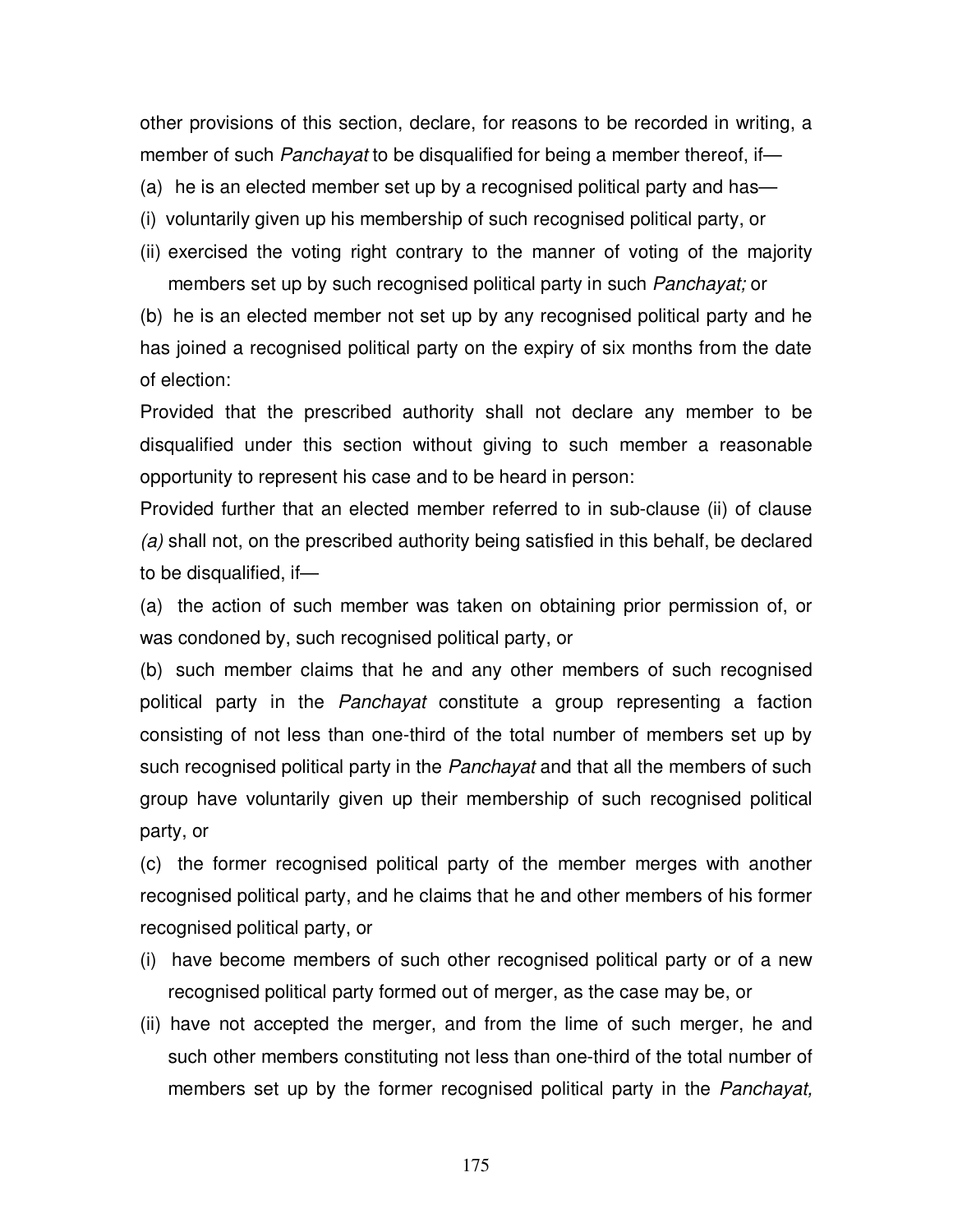have opted to remain members of the former recognised political party or have formed a new recognised political party.

(2) On being declared to be disqualified under sub-section (1), a member shall, subject to the provisions of sub-section (12), stand removed from the Panchayat from the date of such declaration.

(3) As soon as may be within one month from the date of the first meeting of a Panchayat or within one month from the date on which this section comes into force, as the case may be, elected members set up by the recognised political parties shall, by adopting a resolution, select one member from amongst themselves to be the Leader and such Leader shall, within fifteen days from the date of such selection, furnish to the prescribed authority referred to in subsection  $(1)$  —

- (i) a copy of the resolution,
- (ii) a signed statement containing the names, addresses and constituencies of himself and other members set up by such recognised political party, and
- (iii) a copy of a set of rules and regulations, if any, by whatever name called, of such recognised political party:

Provided that an office-bearer may also hold the office of the Leader:

<sup>1</sup>Provided further that the prescribed authority referred to in sub-section  $(1)$  shall not refuse to accept, or to rely on, the documents furnished by the Leader merely on the ground that the resolution selecting the Leader was not adopted within one month from the date of the first meeting of the *Panchayat* or within one month from the date on which this section comes into force, as the case may be, or that the documents as aforesaid were not furnished to him within fifteen days from the date of such selection.

(4) Where there is only one elected member set up by a recognised political party in a Panchayat, he shall furnish the documents referred to in sub-section (5) in relation to himself:

Provided that in the event of any increase in the number of members of such recognised political party, the provisions of sub-section (3) shall apply as if the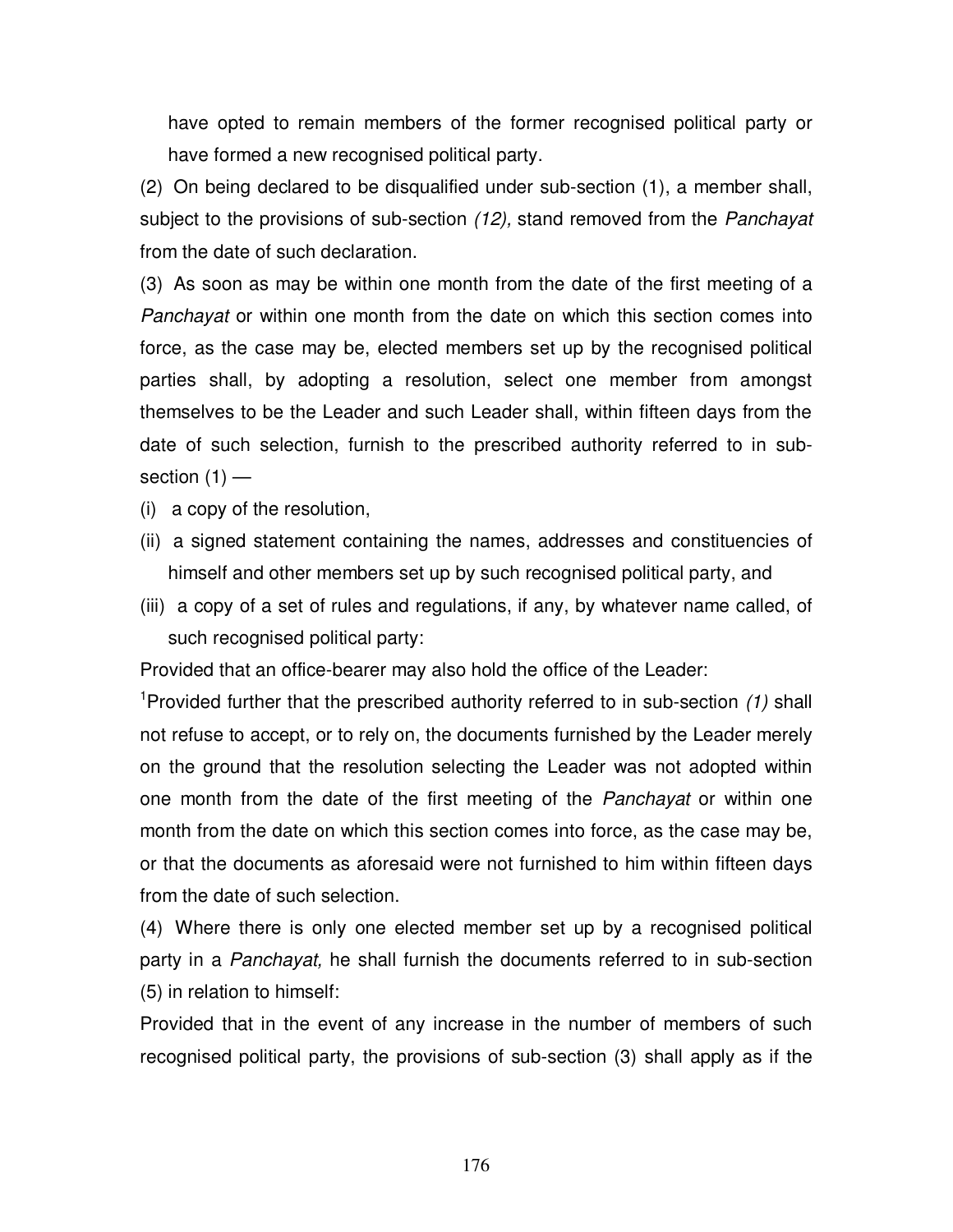first meeting of the *Panchayat* was held or this section came into force, as the case may be, on the date on which such increase took place.

(5) A member not belonging to any recognised political party shall furnish a statement to that effect to the prescribed authority referred to in sub-section (1) within one month from the date of the first meeting of the Panchayat.

(6) In the event of any change of the information furnished under sub-section (3), sub-section (4) or sub-section (5), the Leader or the member, as the case may be, shall, as soon as may be within fifteen days from the date of such change, furnish in writing such change of information to the prescribed authority referred to in sub-section (1).

(7) The Leader of any recognised political party referred to in sub-section (3) may at any time file a petition endorsed by the General Secretary, or, if there is no General Secretary, the Secretary, of the district unit of such recognised political party to the prescribed authority referred to in sub-section (7), stating that—

(a) one or more members of such recognised political party have—

- (i) voluntarily given up his or their membership of such recognised political party, or
- (ii) have exercised the voting right contrary to the manner of voting of the majority members set up by such recognised political party in the Panchayat, or

(b) the member referred to in sub-section (4) has voluntarily given up his membership of the recognised political party that set him up, or

(c) the member referred to in sub-section (5) has joined a recognised political party on the expiry of six months from the date of election, and that such member or members should be declared to be disqualified under sub-section (7) and should be removed from the Panchayat.

(8) Every petition referred to in sub-section (7)—

(a) shall contain a concise statement of the material facts on which the petitioner relies, and

(b) shall be accompanied by copies of the documentary evidence, if any, on which the petitioner relies and, where the petitioner relies on any information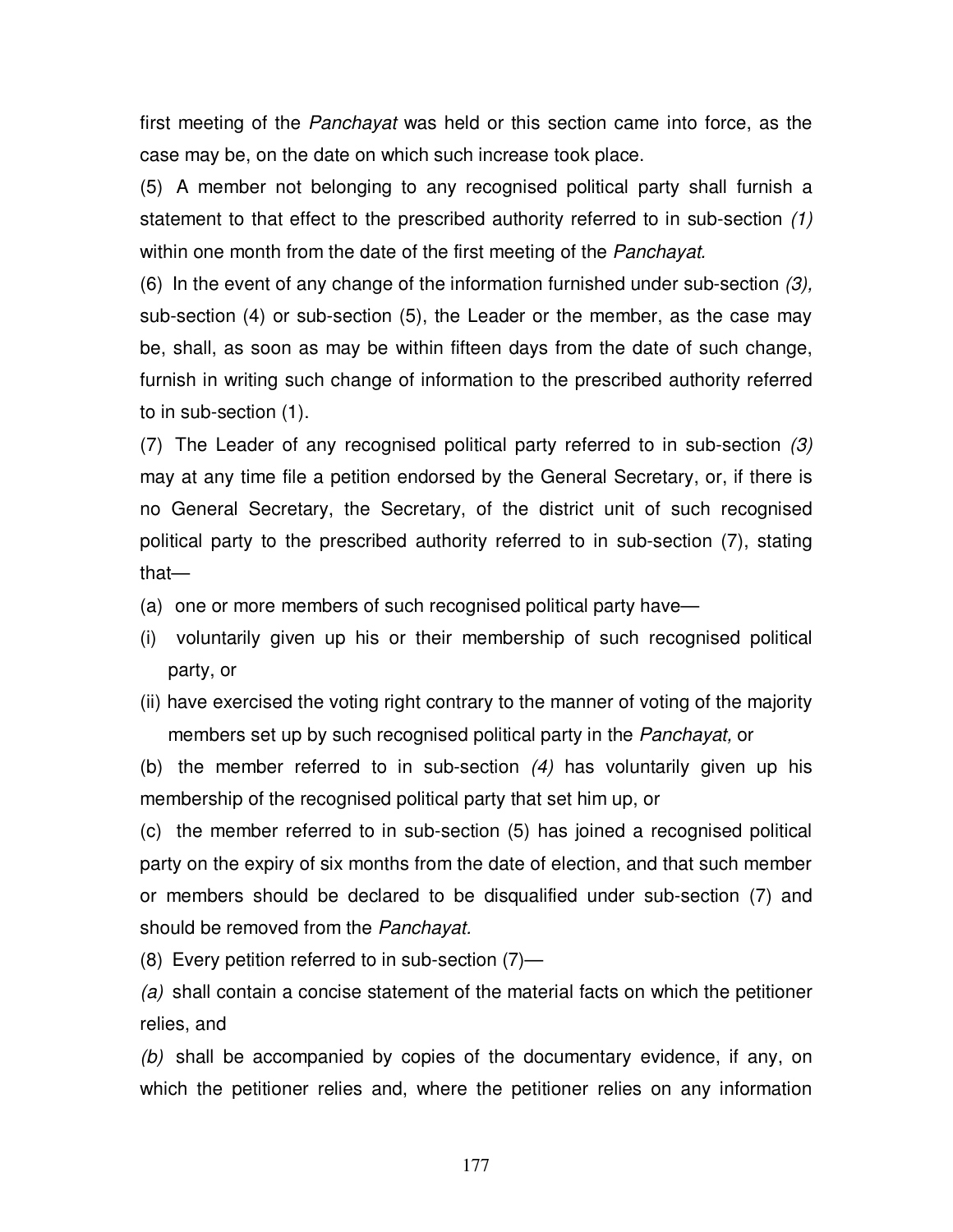furnished to him by any person or persons, a statement containing the names and addresses of such person or persons and the gist of such information as furnished by such person or each of such persons.

(9) On receipt of the petitioner referred to in sub-section (7), the prescribed authority referred to in sub-section (1) shall, as soon as possible within six weeks from the date of the receipt of such petition, proceed to make an enquiry to satisfy himself, among others, as to—

(a) the common decision in regard to the manner of voting to be exercised by the majority members set up by the recognised political party, and

(b) whether the member or members against whom such petition is filed, exercised the voting right, in a meeting of the Panchayat contrary to such manner of voting.

(10) For the purpose of enquiry under sub-section (9), the prescribed authority may summon such members of the recognised political party or other persons, and require such signed statements from, and production of such documents and records by, the members or other persons as aforesaid, as he may deem necessary.

(11) As soon as possible within eight weeks from the date of receipt of the petition referred to in sub-section (7), the prescribed authority shall, in consideration of the facts and the documents and the records before it,—

(a) reject the petition, or

(b) admit the petition wholly or in part and declare any member or members to be disqualified under sub-section (1) for being members of the Panchayat.

(12) Any member of a Panchayat declared disqualified under subsection (1) or the Leader of the recognised political party referred to in sub-section (7), if aggrieved by the decision of the prescribed authority, may, within thirty days from the date of the order, appeal to such authority as the State Government may appoint in this behalf, and, thereupon, the authority so appointed may stay the operation of the order till the disposal of the appeal and may, after giving notice of the appeal to the prescribed authority, and <sup>1</sup>[after giving the appellant and the opposite parties an opportunity of being heard, set aside or confirm the order or

178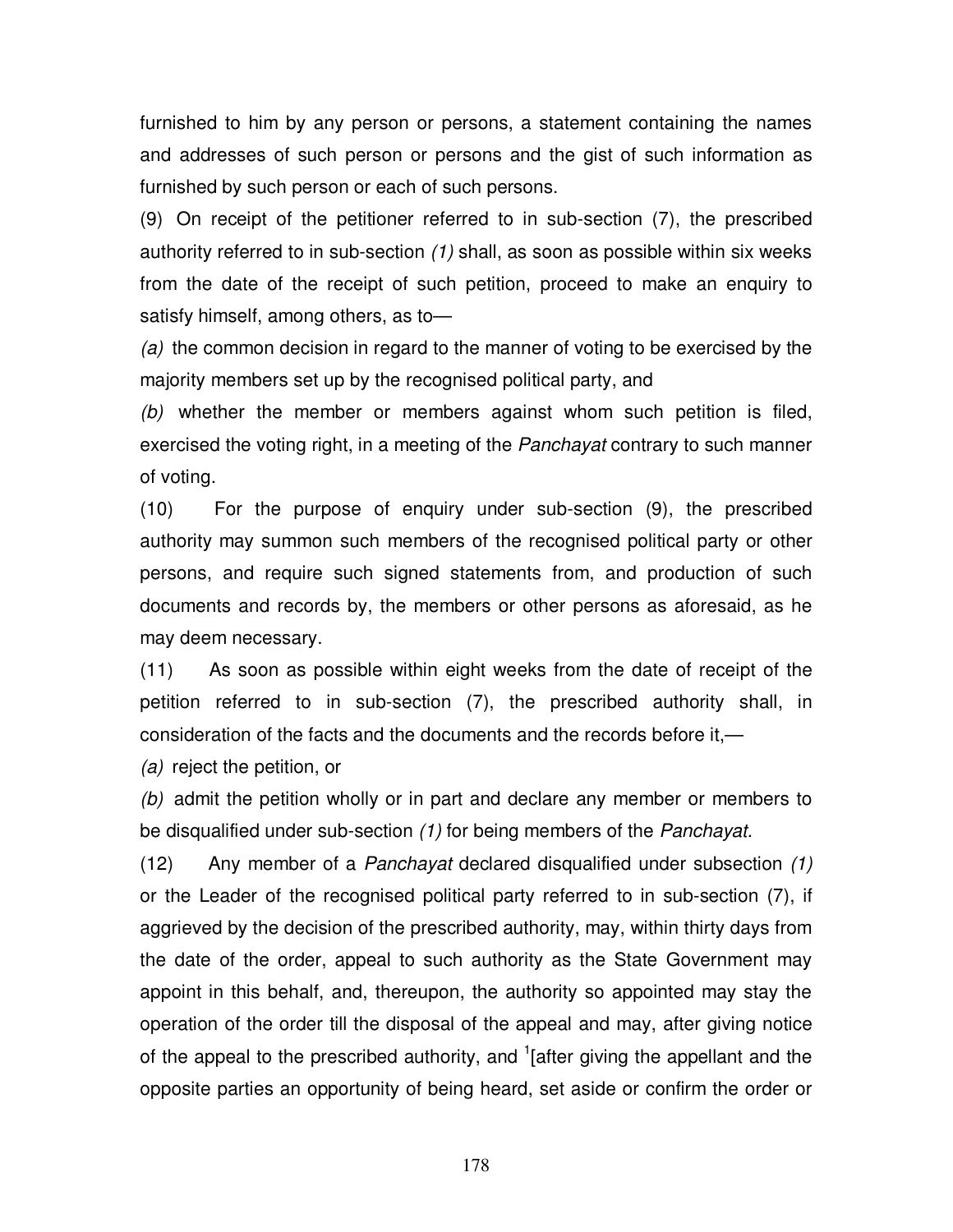declare any member or members to be disqualified in the manner referred to in sub-section (1) and, upon such declaration, the member or members shall stand removed from the Panchayat.]

(13) The order passed by the authority appointed under subsection (12) on the appeal shall be final.

(14) Notwithstanding anything to the contrary contained in this Act or in any other law for the time being in force, no court shall have any jurisdiction in respect of any matter arising out of a member being declared to be disqualified under sub-section (1) for being a member of the Panchayat.

(15) The State Government may, by notification, make rules for carrying out the purposes of this section.

Explanation.—For the purposes of this section, an elected member shall be deemed to be set up by a recognised political party if he has contested election with the symbol reserved for such recognised political party or if he has contested election with a free symbol and joins a recognised political party and furnishes a declaration to that effect to the prescribed authority referred to in subsection (7) before the expiry of six months from the date of election.

**1 213B.** (1) Notwithstanding anything to the contrary contained in this Act or in any other law for the time being in force, the prescribed authority for such *Panchayat* as may be specified by notification, may, after giving an office bearer or member of such *Panchayat*  an opportunity to show cause against such action as may be proposed to be taken against him, place such office bearer or member under suspension, if he—

(i) has, *prima facie,* been found to be guilty of criminal breach of trust or criminal negligence or gross financial irregularity or impropriety in an inspection report on audit of accounts and his suspension is necessary to prevent any likely delay in further investigation or any tampering or destruction of records, or

(ii) has, in an inspection held by a competent authority, *prima fade,* been found guilty of criminal breach of trust, financial irregularity, misuse or abuse of power for wrongful gain or gross negligence of duty requiring penal action by a competent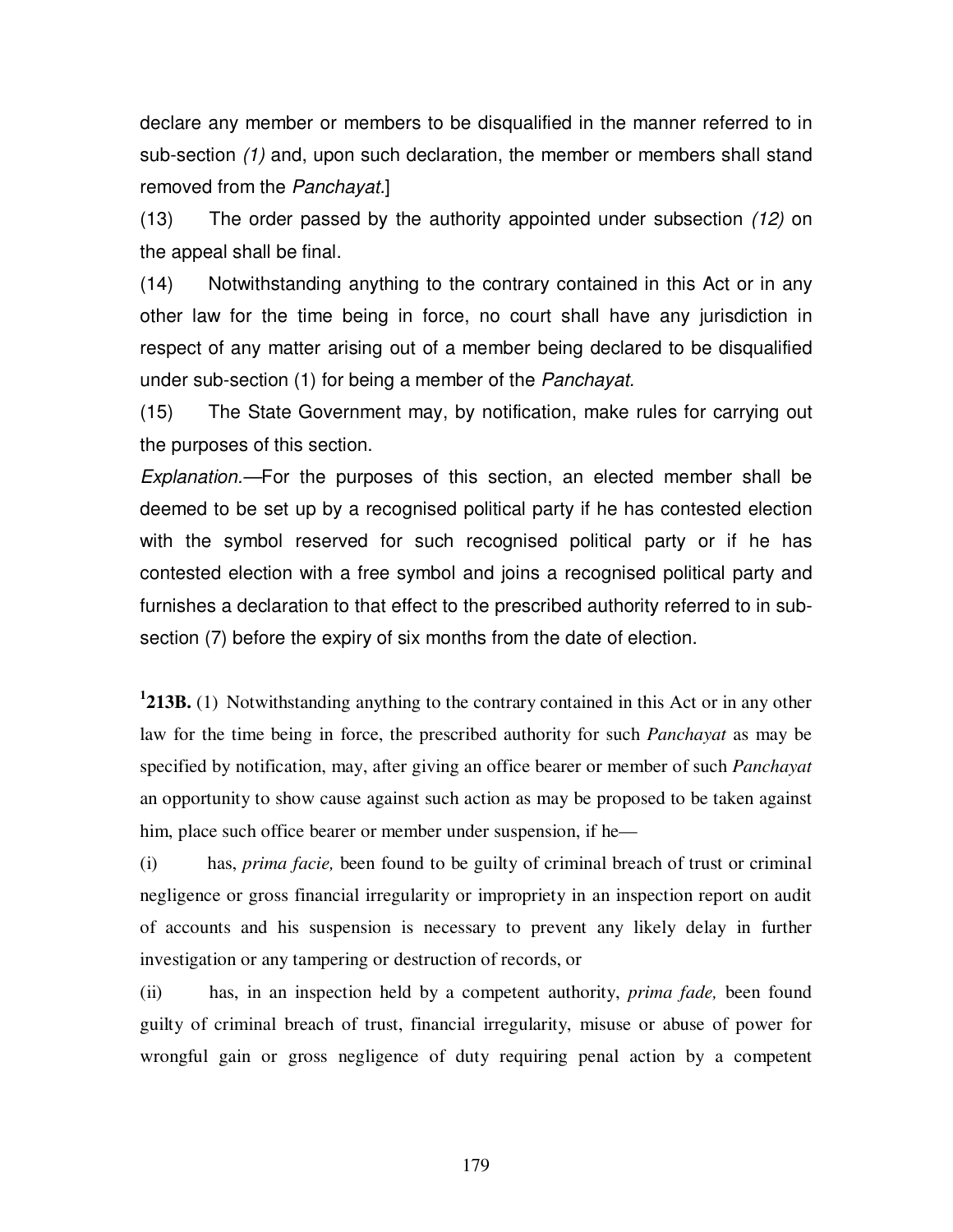authority and his suspension is necessary to prevent any likely delay in further investigation or any tampering or destruction of records, or

(iii) <sup>2</sup>has been implicated in a proceeding commenced against him on any criminal charge referred to in clause *(h)* of section 8, section 97 or section 142, as the case may be, and in pursuance of such proceeding, either he has been detained in custody for a period exceeding forty-eight hours or a charge in the precise formulation of the specific accusation within the concept and meaning of the Code of Criminal Procedure, 1973, has been framed against him in a competent court of law:

<sup>1</sup>Provided that the prescribed authority immediately after placing the office bearer under suspension, shall proceed to cause a full enquiry into the accusations made against such office bearer and on completion of such enquiry, may—

(a) institute a proceeding against him on a criminal charge under any law for the time being in force,

(b) furnish a proposal to a competent authority recommending such legal measures against him under the Act or any rule thereunder as deemed appropriate, or

(c) revoke the order for suspension and reinstate him in his office with such direction as may be deemed fit, if the prescribed authority is of the opinion that there is reasonable ground to believe that there has been an irregularity committed without proof of any criminal intent and without any wrongful gain to him or any wrongful loss to the *Panchayat* and on such reinstatement, such office bearer shall be deemed to hold the charge of his office without any interruption because of suspension,

(2) <sup>2</sup>When an office bearer in a *Panchayat* is placed under suspension under sub-section  $(1)$ —

*(a)* subject to the provisions under clause (b), the other office bearer in such *Panchayat*  shall exercise the powers, perform the functions and discharge the duties of the office bearer under suspension, under sub-section *(4)* or sub-section (5) of section 9, section 98 or section 143, as the case may be,

*(b)* notwithstanding the provision under clause *(a),* such *Panchayat* may, by majority decision of the existing members directly elected to that *Panchayat,* in a meeting specially convened for the purpose, select a person from among them not being an office bearer, to act temporarily in place of the office bearer under suspension and on being so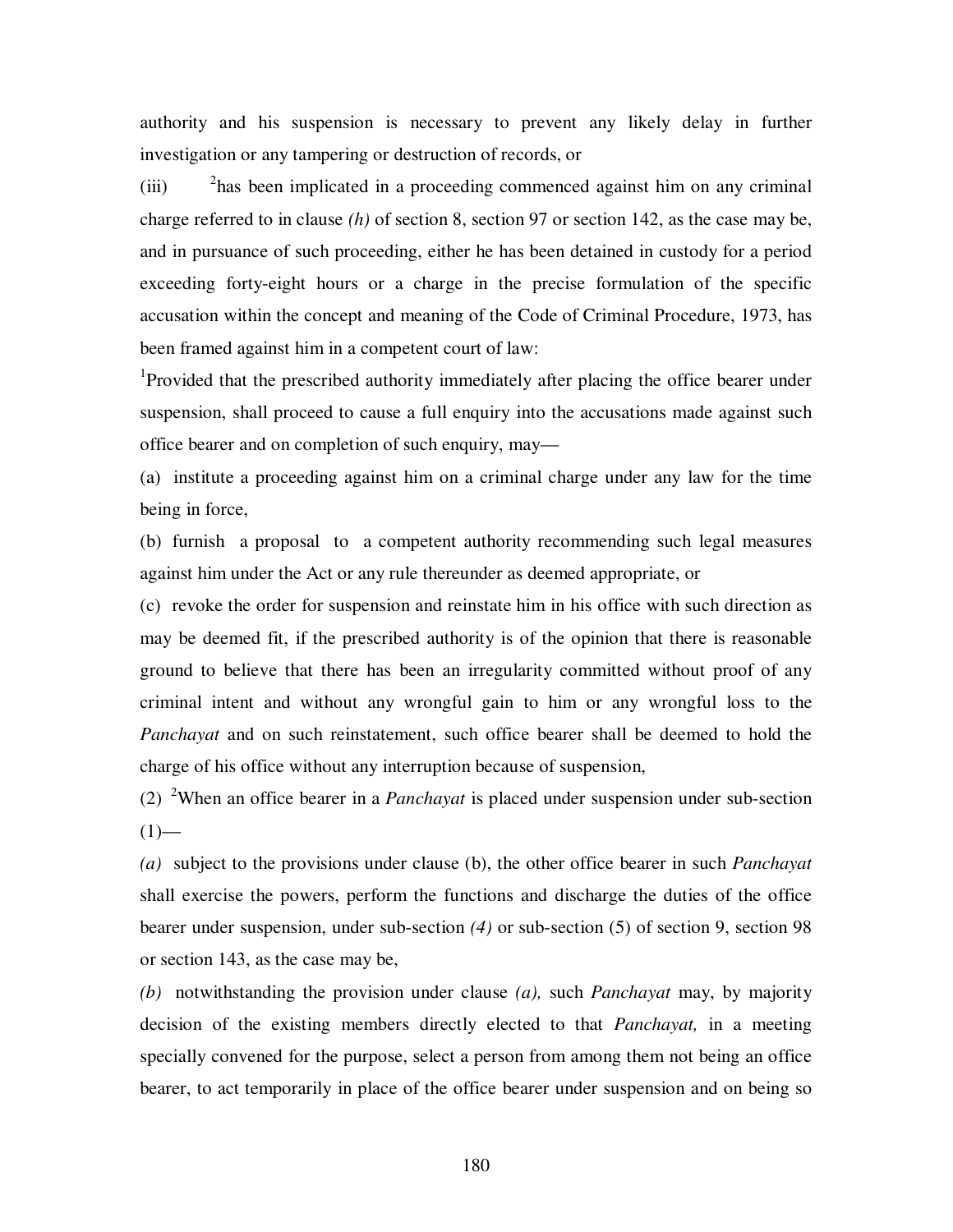selected, he shall exercise the powers, perform the functions and discharge the duties of such office bearer until the office bearer placed under suspension is reinstated in his office or is subsequently removed or vacates the office by resignation or otherwise in conformity with the provisions of the Act and the rules made thereunder;

Provided that the notice of such meeting shall be given by the office bearer holding the charge with an intimation to the prescribed authority referred to in first proviso to subsection (1) of section 16, section 105 or section 150, as the case may be, and such prescribed authority may appoint an observer for such meeting who shall submit to the prescribed authority a report in writing within a week of the meeting on the proceedings of the meeting.

(3) Any office-bearer or member, who is placed under suspension under sub-section (1), may within thirty days from the date of the order of suspension, prefer an appeal to such authority as the State Government may appoint in this behalf and thereupon the authority so appointed may stay the operation of the order till the disposal of the appeal and may, after giving notice of the appeal to the prescribed authority and after giving the appellant an opportunity of being heard, modify, set aside or confirm the order.

(4) The order passed by the authority as aforesaid on such appeal shall be final.

**214**. (1) If, in the opinion of the State Government, any Gram Panchayat, Panchayat Samiti or Zilla Parishad—

(i) has shown its incompetence to perform or has persistently made default in the performance of the duties imposed on it by or under this Act or any other law, or

(ii) has exceeded or abused its powers,

the State Government may, by order, to be published in the Official Gazette stating the reasons therefor supersede the Gram Panchayat, Panchayat Samiti or Zilla Parishad, as the case may be, and direct that it be reconstituted <sup>1</sup>[within such period not exceeding six months] as may be specified in the order:

<sup>1</sup>Provided that the members of the Gram Panchayat, Panchayat Samiti or Zilla Parishad as reconstituted shall hold office for the unexpired portion of the period for which the members of the Gram Panchayat, Panchayat Samiti or Zilla Power of State Government to supersede a Gram Panchayat,Panc hayat Samiti or Zilla Parishad.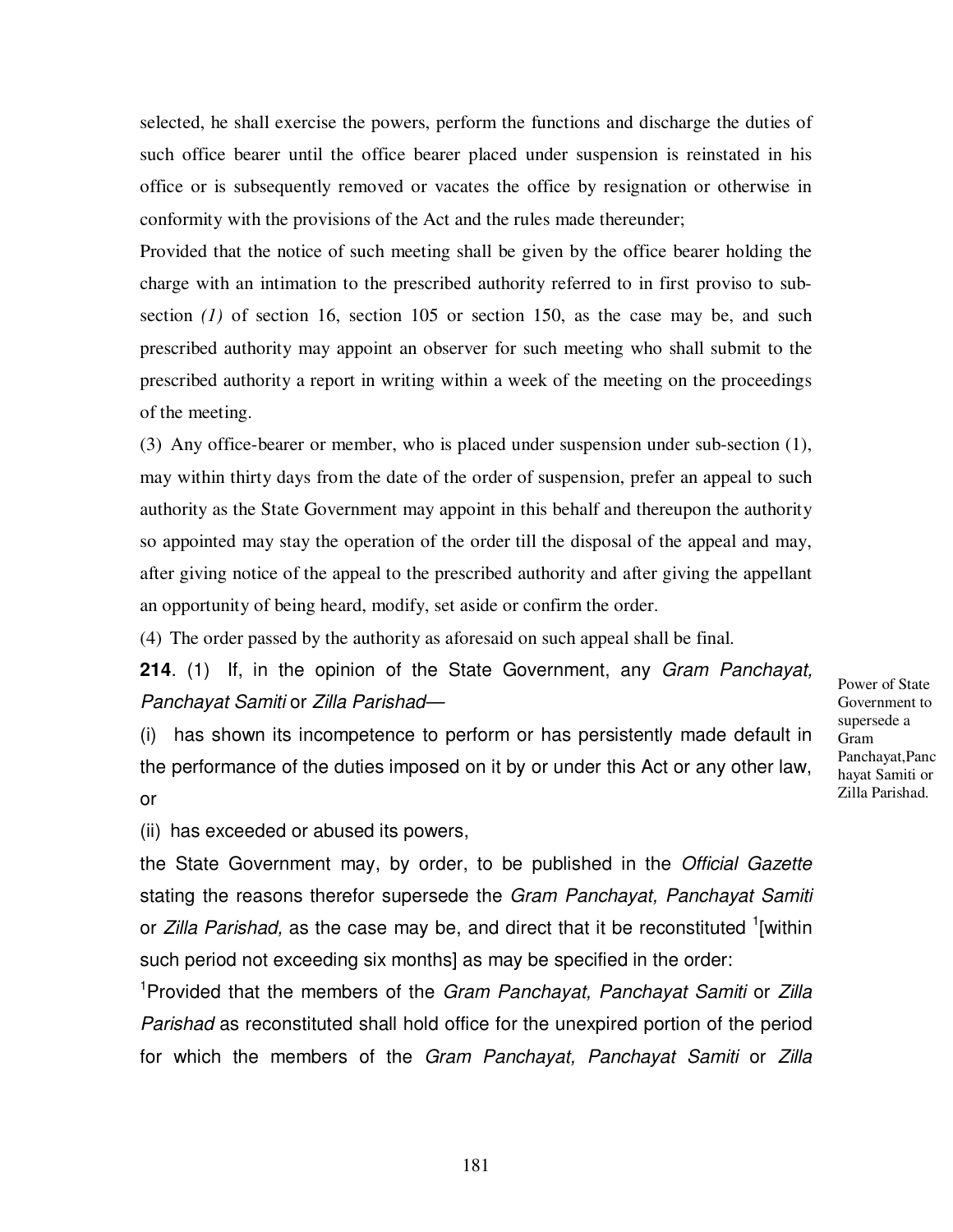Parishad, as the case may be, would have held office has the Gram Panchayat, Panchayat Samiti or Zilla Parishad, as the case may be, not been superseded.

(2) The State Government shall, before making any order under subsection (1), give the Gram Panchayat, the Panchayat Samiti or the Zilla Parishad, as the case may be, opportunity of making a representation against the proposed order. **2 214A.** (1) There shall be a District Council for Panchayat in each district consisting of the following members:—

(i) Adhyaksha or the Chairperson—the Leader of the recognised political party in opposition having largest number of members directly elected with the reserved symbol of such recognised political party in the *Zilla Parishad* or the Mahakuma Parishad: Provided that if, in a term of general election, no member in opposition is elected with the reserved symbol of a recognised political party in a Zilla Parishad or Mahakuma Parishad, the Adhyaksha for that term shall be elected from amongst the members, not being Sabhadhipati, Sahakari Sabhadhipait or Karmadhyaksha, by the members of the Zilla Parishad or the Mahakuma Parishad, as the case may be, on majority vote in a meeting;

(ii) Upadhyaksha or the Vice-Chairperson—to be elected from amongst the members, not being the Sabhadhipati, Sahakari Sabhadhipati or Karmadhyaksha, by the members of the Zilla Parishad or the Mahakuma Parishad, as the case may be, on majority vote in a meeting;

(iii) five members elected by the members of the Zilla Parishad or the Mahakuma Parishad, as the case may be, from amongst themselves;

(iv) three members, being officers of the Stale Government or of any statutory body or corporation and having such specialised knowledge as the State Government may think fit, nominated by the State Government;

(v) Additional Executive Officer of the Zilla Parishad or the Mahakuma Parishad—Member-Secretary.

(2) Notwithstanding anything to the contrary contained in this Act or in any other law for the time being in force, the functions of the District Council shall be as follows:—

182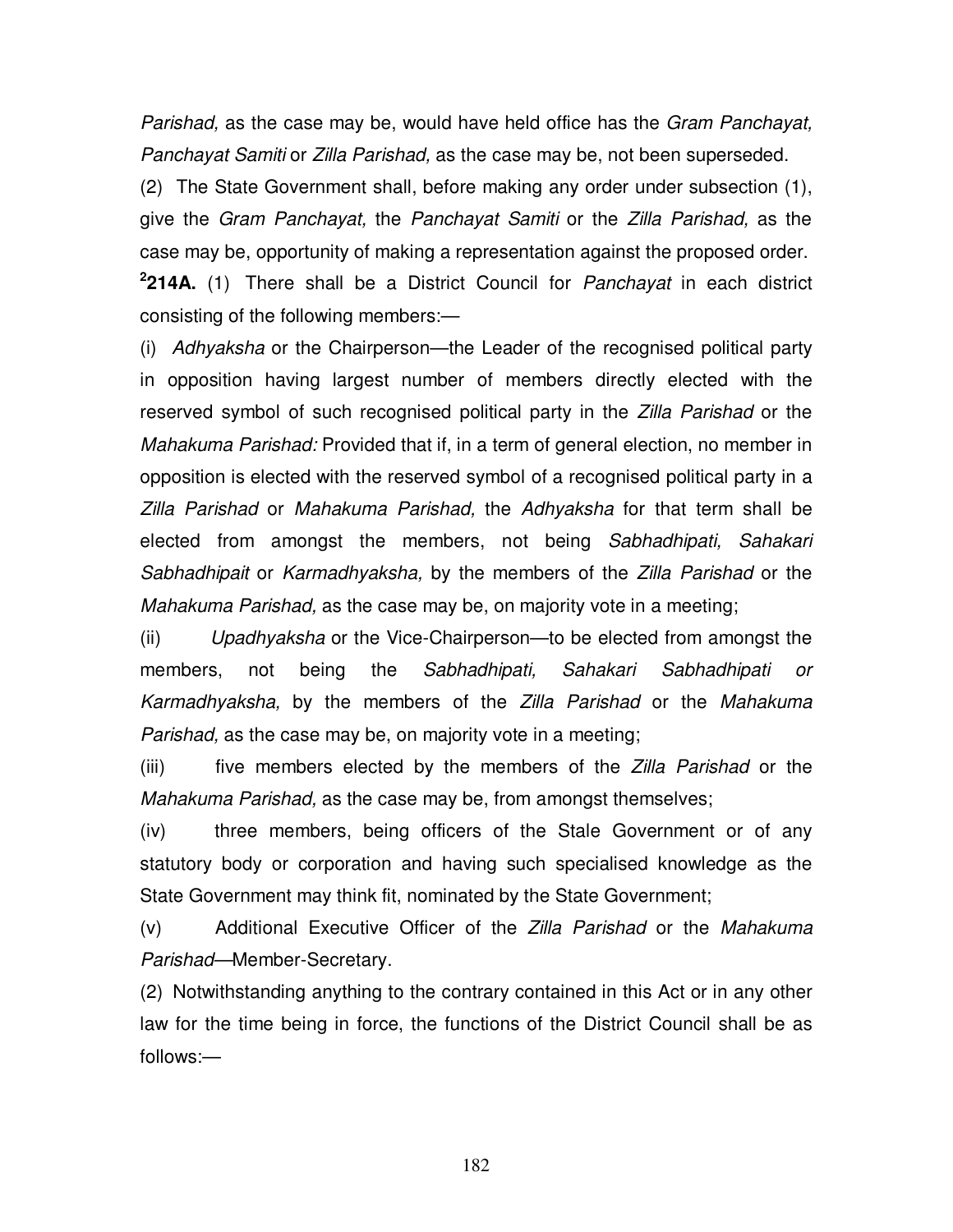(a) to examine the accounts of the Panchayats within its territorial jurisdiction, in relation to the budget approved by the *Panchayats* concerned for the expenditure to be incurred by such Panchayats, the annual report of such Panchayats and such other accounts of such *Panchayats* as the District Council may think fit;

(b) to satisfy itself, while scrutinizing the accounts of the *Panchayats*, that—

(i) the moneys shown in the accounts as having been disbursed where legally available for, and applicable to, the service or purpose to which they have been applied,

(ii) the expenditure conforms to the rules governing such expenditure and also the financial proprieties of such expenditure, and

(iii) every re-appropriation has been made in accordance with such rules as are applicable;

(c) to consider the inspection reports on the annual audit of accounts of any Panchayat within its jurisdiction, conducted by the auditors appointed under section 186, and to examine the replies thereto furnished by the respective Panchayats;

(d) to examine the accounts of stores and stocks maintained by the Panchayats within the area of their respective jurisdictions;

(e) to pursue the matters relating to the unsettled objections raised in any inspection report on audit of accounts of such Panchayats and refer such matters to the authorities concerned suggesting corrective actions;

 $(f)$  to suggest ways and means to remove the difficulties, if any, experienced by the Panchayats in giving effect to any provision of this Act or the rules made thereunder within their respective jurisdictions.

(3) The term of office of the members of the District Council shall be for the entire period of the term of office of the members of the *Zilla Parishad*, unless a member of the District Council is restrained by any other provision of this Act from continuing as a member of the Zilla Parishad.

(4) The District Council shall determine its own procedure and shall have the right to obtain a copy of every inspection report on audit of accounts of any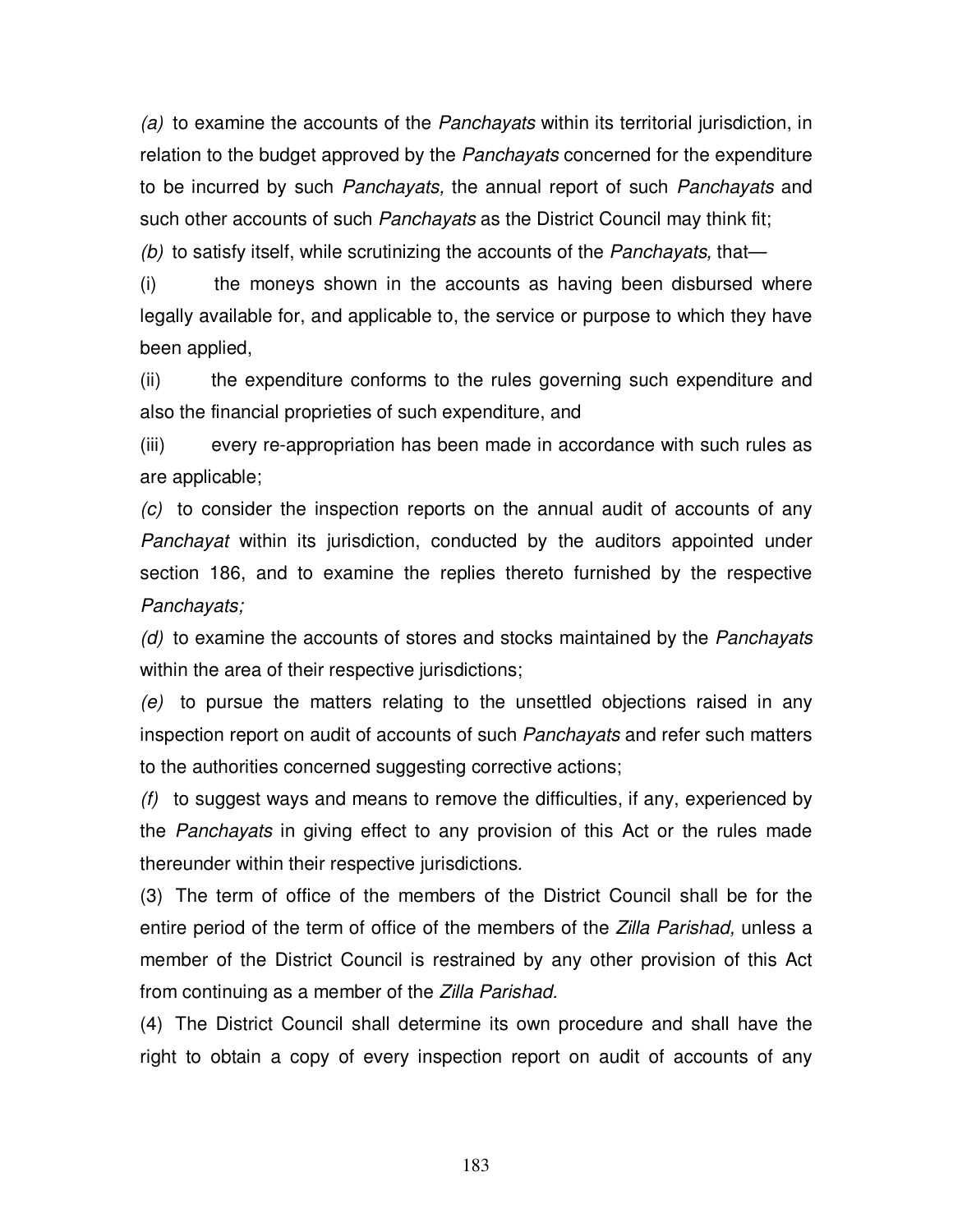Panchayat within the area of its jurisdiction and may call for any record of any Panchayat within such area to be produced for its inspection.

(5) Without prejudice to the generality of the provisions in subsection (4), the State Government may, be general or special order, provided for—

(a) the procedure for convening of the meetings of the District Council and the procedure for the meetings,

(b) the powers and duties of the Secretary of the District Council,

(c) the terms of office of different members of the District Council and the travelling allowances admissible to such members.

(6) Any elected or nominated member of the District Council may resign his office as such member by tendering his resignation in writing to the Sabhadhipati of the Zilla Parishad or the Mahakuma Parishad, as the case may be, and such resignation shall take effect from the date on which it is accepted by the Sabhadhipati.

(7) Any casual vacancy in the office of any member of the District Council shall be filled in such manner as may be prescribed and the member elected or nominated to fill such casual vacancy shall hold office for the unexpired portion of the term of the Zilla Parishad.

**215.** (1) When an order of suppression has been passed under section 214 then with effect from the date of the order—

(a) all the members of the Gram Panchayat, the Panchayat Samiti or the Zilla Parishad, as the case may be, and all the members of the Sthayee Samitis thereof shall vacate their offices;

(b) all the powers, duties and functions which, under the provisions of this Act or any rule or bye-law made thereunder or any law for the time being in force, may be exercised, discharged or performed by the *Gram Panchayat*, the *Panchayat* Samiti or the Zilla Parishad, as the case may be, or any Sthayee Samiti thereof shall be exercised, discharged or performed by such authority, person or persons as may be appointed by the State Government in this behalf;

(c) all properties vested in the Gram Panchayat, the Panchayat Samiti or the Zilla Parishad, as the case may be, shall remain vested in the State Government

**Consequenence** s of supersession.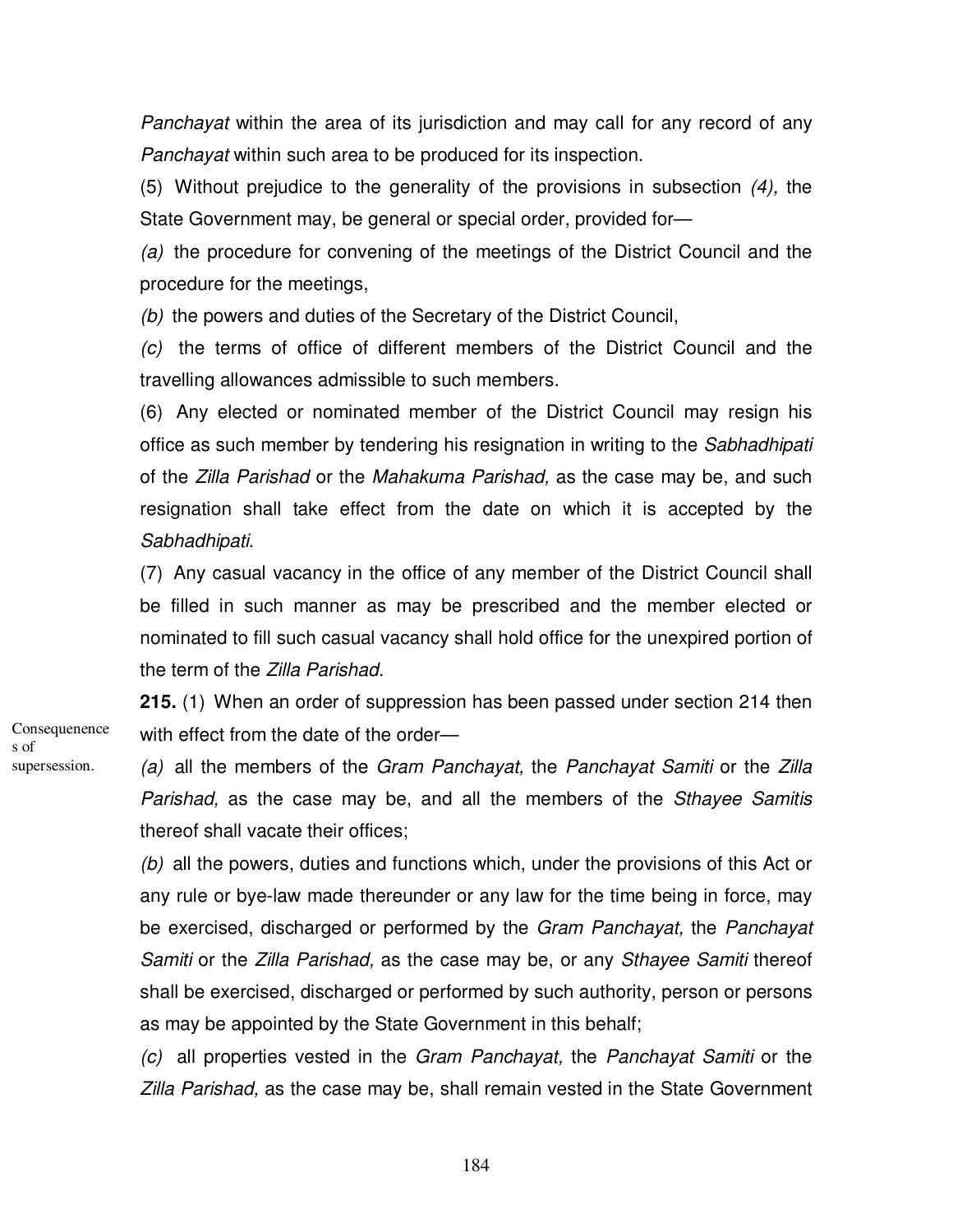until the reconstitution of such Gram Panchayat, Panchayat Samiti or Zilla Parishad.

(2) On the reconstitution of the Gram Panchayat, Panchayat Samiti or Zilla Parishad, as the case may be, the authority, person or persons appointed under clause (b) of sub-section (1) shall cease to exercise his functions.

**216.** Where by reason of an order of a competent court a Gram Panchayat, a Panchayat Samiti or a Zilla Parishad is unable to exercise or perform the powers, duties or functions conferred or imposed on it by or under any law, the State Government may appoint any authority, person or persons to exercise or perform, as the case may be, during the period of such inability, any or all of such powers, duties and functions in such manner and under such conditions as the State Government may direct.

Special provision in case of prohibitory orders from Courts.

**217.** (1) After the coming into force of this Act in any area, the Slate Government may appoint any authority, person or persons for any Gram Panchayat or Anchal Panchayat constituted in that area under the West Bengal Panchayat Act, 1957, or any Anchalik Parishad or Zilla Parishad established in that area under the West Bengal *Zilla Parishads* Act, 1963, and the authority, person or persons so appointed shall exercise, perform and discharge all the powers, functions and duties of such Gram Panchayat, Anchal Panchayat, Anchalik Parishad or Zilla Parishad, as the case may be.

(2) With the appointment of the authority, person or persons referred to in subsection (1), all the members of the *Gram Panchayat, Anchal Panchayat, Anchalik* Parishad or Zilla Parishad, as the case may be, in respect of which such authority, person or persons, as the case may be, has been so appointed shall vacate their offices as such members.

**218.** With effect from the date of the coming into office of a Gram Panchayat under sub-section (4) of section 4, the provisions of the West Bengal Panchayat Act, 1957, <sup>1</sup>[relating to Gram Sabha, Gram Panchayat, Anchal Panchayat and Nyaya Panchayat shall stand repealed within the territorial limits of the Gram and

**Transitory** provisions.

Repeal.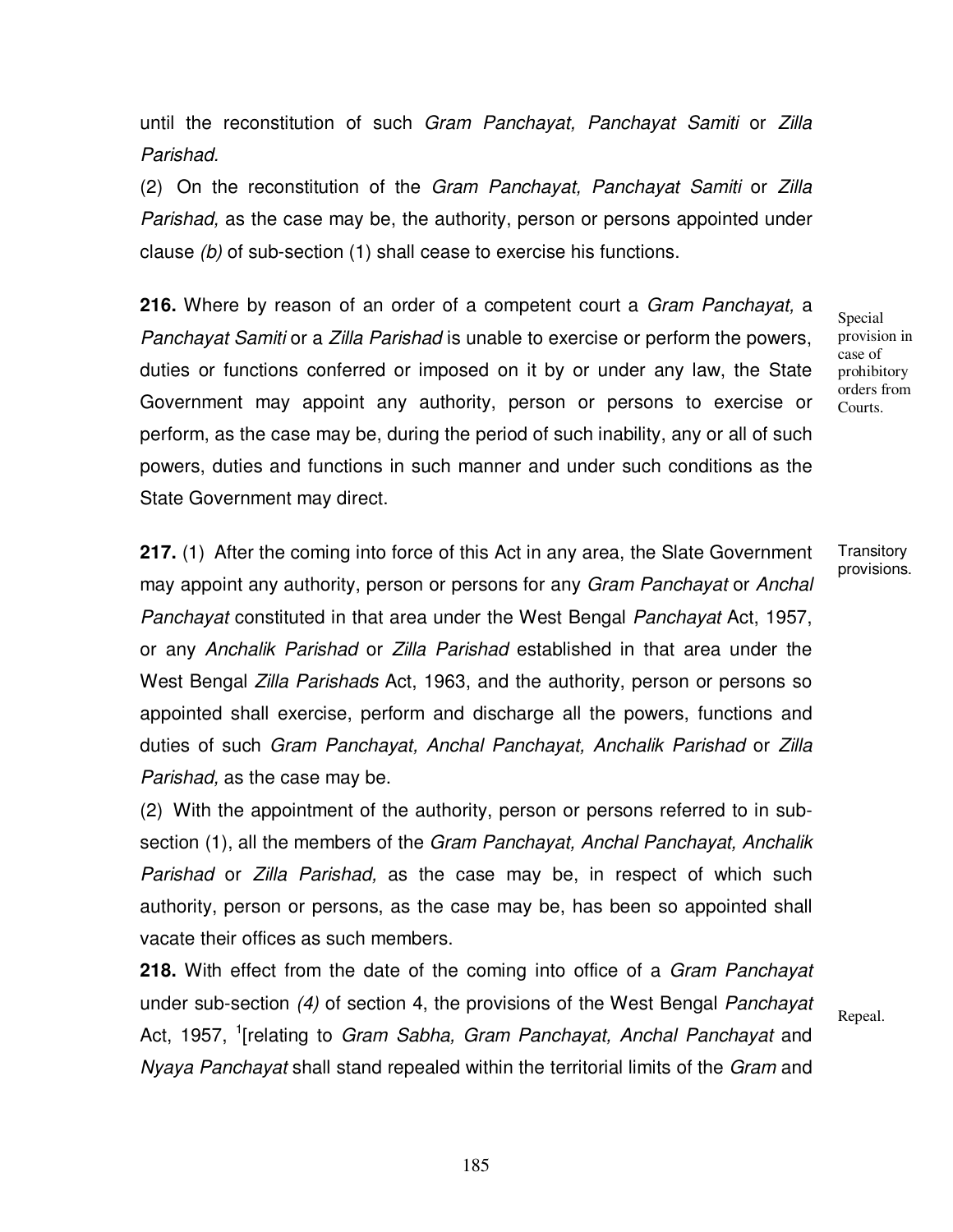the Union Board constituted under the Bengal Village Self-Government Act, 1919, shall cease to function].

(1) With effect from the date of the coming into office of a Panchayat Samiti under sub-section (3) of section  $94, ^{2*}$  \* \* \* the provisions of the West Bengal Zilla Parishads Act, 1963, relating to Anchalik Parishads shall stand repealed within the territorial limits of the Block.

(2) With effect from the date of the coming into office of a Zilla Parishad under sub-section (3) of section 140, the provisions of the West Bengal Zilla Parishads Act, 1963, relating to Zilla Parishads shall stand repealed in the district.

**219.** When in consequence of the repeal of the enactment referred to in section 218 any Gram Panchayat, Nyaya Panchayat or Anchal Panchayat constituted under the West Bengal Panchayat Act, 1957, or any Anchalik Parishad or Zilla Parishad established under the West Bengal Zilla Parishads Act, 1963, ceases to exist <sup>1</sup>[or when the Union Board constituted under the Bengal Village Self-Government Act, 1919, ceases to function,] in any area—

(a) the authority, person or persons, if any, appointed under section 217 in respect of such Gram Panchayat, Anchal Panchayat, Anchalik Parishad or Zilla Parishad, as the case may be, shall cease to exercise all functions;

(b) all properties movable or immovable and all assets-

(i) vested in such *Gram Panchayat* shall vest in the *Gram Panchayat* or Gram Panchayats constituted under this Act in such area in accordance with such allocation as may be determined by the prescribed authority and such determination shall be final,

(ii) vested in such Anchal Panchayat shall vest in such Gram Panchayat or Gram Panchayats constituted under this Act in such area in accordance with such allocation as may be determined by the prescribed authority and such determination shall be final,

 $2$ (iia) vested in such Union Board shall vest in such Gram Panchayat or Gram Panchayats constituted under this Act in such area in accordance with such

Vesting.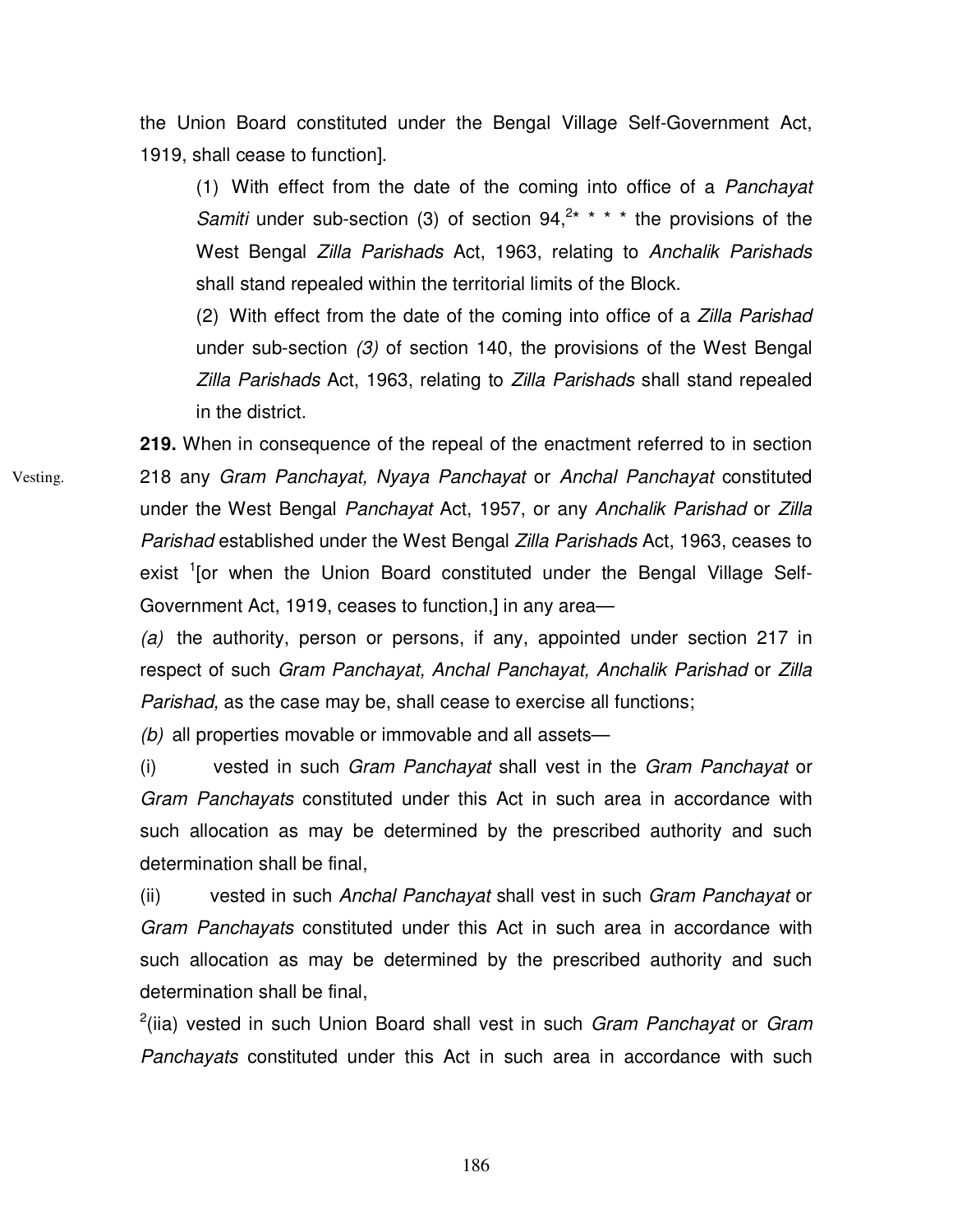allocation as may be determined by the prescribed authority and such determination shall be final,

(iii) vested in such Anchalik Parishad shall vest in such Panchayat Samiti or Panchayat Samitis constituted under this Act in such area in accordance with such allocation as may be determined by the prescribed authority and such determination shall be final,

(iv) vested in such *Zilla Parishad* shall vest in the *Zilla Parishad* constituted under this Act;

(c) all rights acquired, all debts and obligations incurred, all matters and things engaged to be done —

(i) by such Gram Panchayat shall be deemed to have been acquired, incurred or engaged to be done by the Gram Panchayat or Gram Panchayats constituted under this Act in such area, as may be determined by the prescribed authority under sub-clause (z) of clause (b),

(ii) by such Anchal Panchayat shall be deemed to have been acquired, incurred or engaged to be done by such Gram Panchayat or Gram Panchayats constituted under this Act in such area, as may be determined by the prescribed authority under sub-clause  $(ii)$  of clause  $(b)$ ,

 $1$ (iia) by such Union Boards shall be deemed to have been acquired, incurred or engaged to be done by such Gram Panchayat or Gram Panchayats constituted under this Act in such area, as may be determined by the prescribed authority under sub-clause  $(iia)$  of clause  $(b)$ ,

(iii) by such Anchalik Parishad shall be deemed to have been acquired, incurred or engaged to be done by such Panchayat Samiti or Panchayat Samitis constituted under this Act in such area, as may be determined by the prescribed authority under sub-clause  $(iii)$  of clause  $(b)$ ,

(iv) by such *Zilla Parishad* shall be deemed to have been acquired, incurred or engaged to be done by the Zilla Parishad constituted under this Act;

(d) all suits or other legal proceedings instituted or which but for the coming into office of the Gram Panchayat, the Panchayat Samiti or the Zilla Parishad constituted under this Act, might have been instituted by or against <sup>2</sup>[the Union

187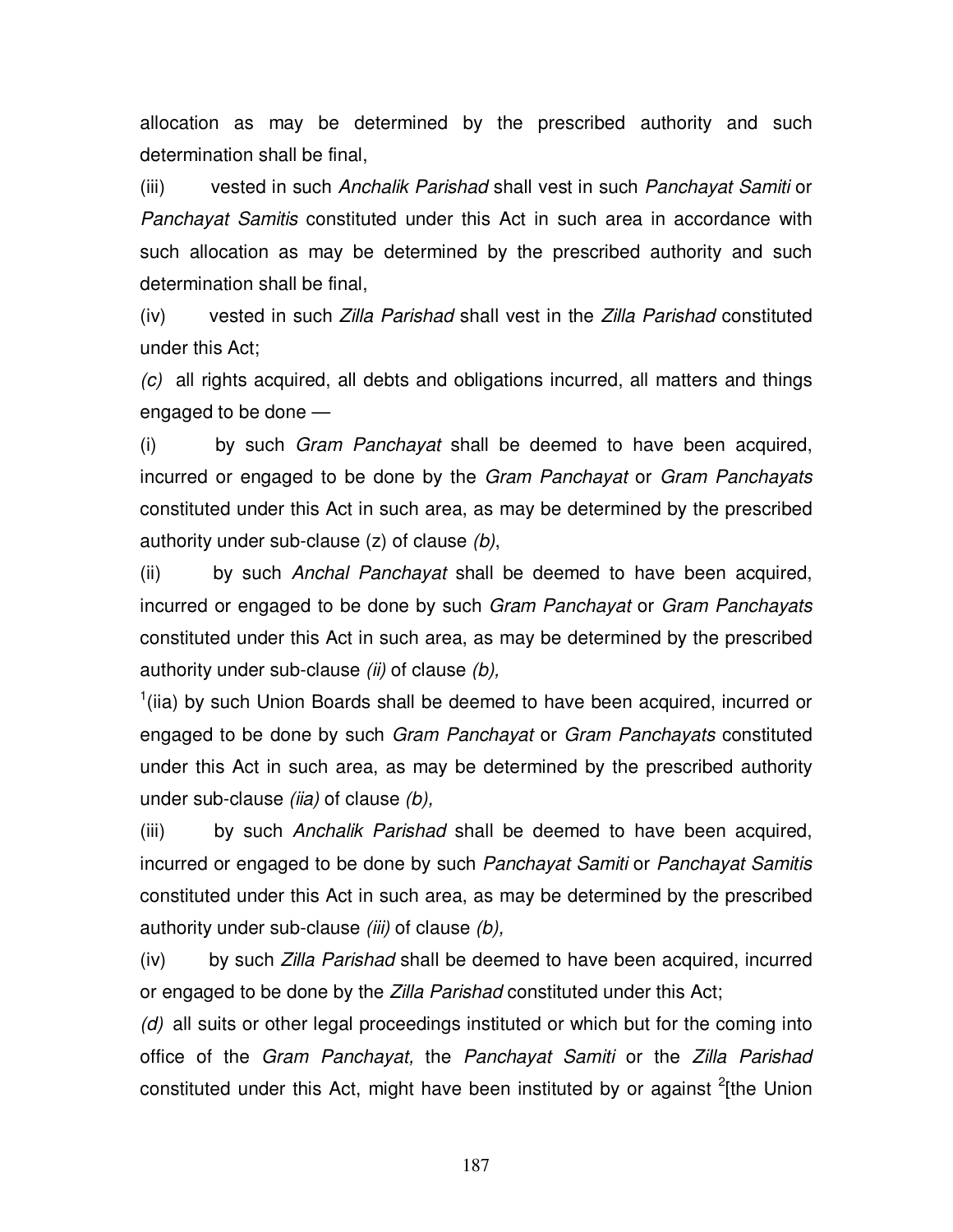Board constituted under the Bengal Village Self-Government Act, 1919, or] the Gram Panchayat or Anchal Panchayat, constituted under the West Bengal Panchayat Act, 1957, or the Anchalik Parishad or Zilla Parishad established under the West Bengal Zilla Parishads Act, 1963, may be continued or instituted by or against the Gram Panchayat or Panchayat Samiti, as determined by the prescribed authority under sub-clauses (i),  $(ii)$ ,  $(iii)$  or  $(iii)$  of clause (b), or the Zilla Parishad, as the case may be, and in all such suits or other legal proceedings pending immediately before such constitution or establishment, such Gram Panchayat, Panchayat Samiti or Zilla Parishad constituted under this Act, shall stand substituted;

(e) all suits and cases pending before a Nyaya Panchayat West Ben. constituted under the West Bengal Panchayat Act, 1957, shall be deemed to have been transferred to such Nyaya Panchayat constituted under this Act as may be determined by the prescribed authority;

 $(f)$  persons employed by-

(i) such Gram Panchayat and continuing in office immediately before the coming into office of the Gram Panchayat constituted under this Act for such area shall be deemed to be employed by such Gram Panchayat or Gram Panchayats constituted under this Act, as may be determined by the prescribed authority,

(ii) such Anchal Panchayat and continuing in office immediately before the coming into office of the Gram Panchayat or Gram Panchayats constituted under this Act for such area shall be deemed to be employed by such Gram Panchayat or Gram Panchayats constituted under this Act, as may be determined by the prescribed authority,

 $2$ (iia) such Union Board and continuing in office immediately before the coming into office of the Gram Panchayat or Gram Panchayats constituted under this Act for such area shall be deemed to be employed by such Gram Panchayat or Gram Panchayats constituted under this Act, as may be determined by the prescribed authority,

(iii) such Anchalik Parishad and continuing in office immediately before the coming into office of the Panchayat Samiti or Panchayat Samitis constituted

188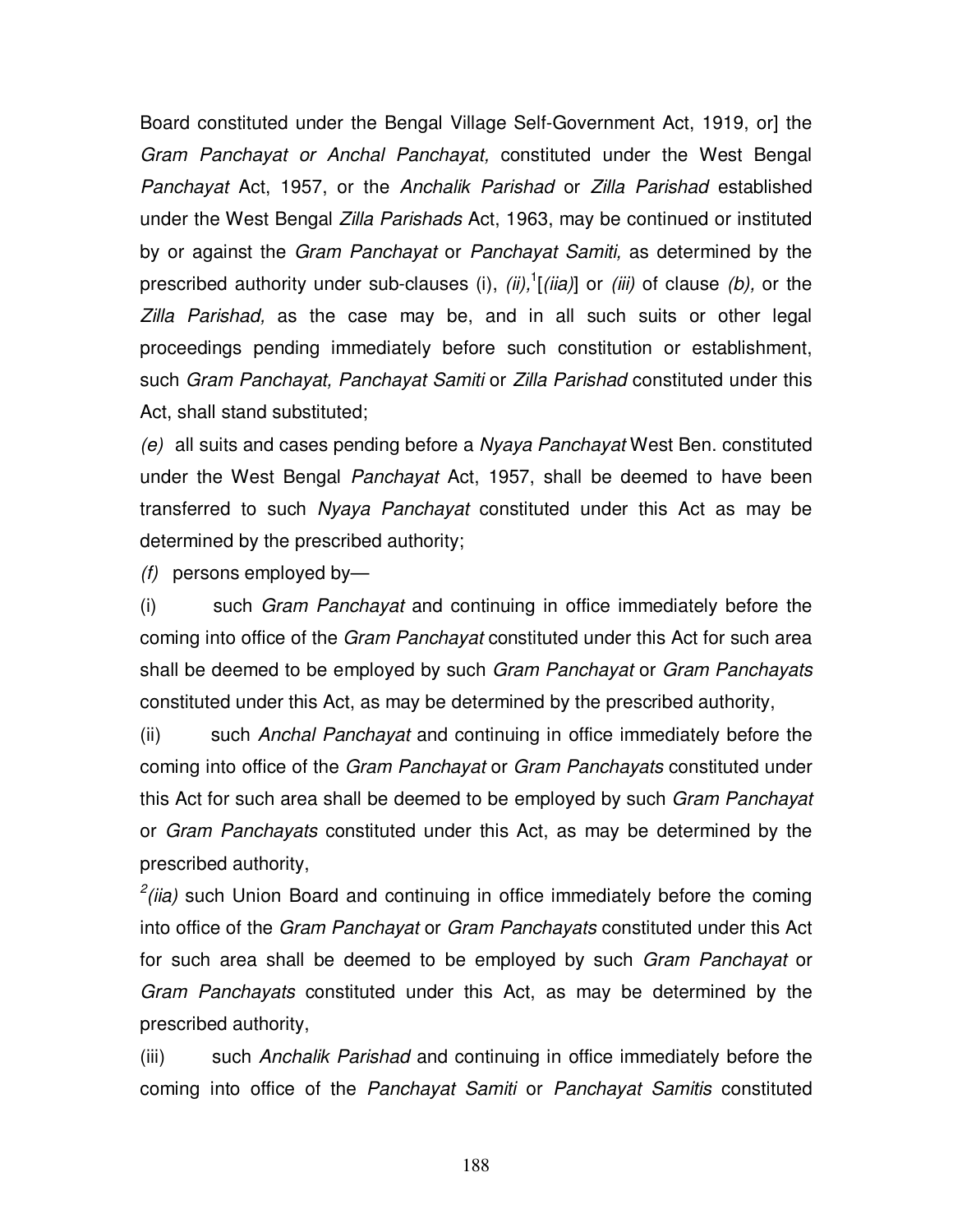under this Act for such area shall be deemed to be employed by such Panchayat Samiti or Panchayat Samitis as may be determined by the prescribed authority,

(iv)  $1$  such *Zilla Parishad* and continuing in office immediately before the coming into office of the Zilla Parishad constituted under this Act shall be deemed to be employed by such Zilla Parishad:

Provided that the terms and conditions of such persons shall not be less advantageous than those enjoyed by them immediately before the coming into office of such Gram Panchayat, Panchayat Samiti or Zilla Parishad, as the case may be;

 $(q)$  all rules, orders, bye-laws and notifications made or issued from time to time under the provisions of the Bengal Local Self-Government Act, 1885, applicable to the District Board, <sup>2</sup>[or the Bengal Village Self-Government Act, 1919, applicable to the Union Board,] or the West Bengal Panchayat Act, 1957, or the West Bengal Zilla Parishads Act, 1963, applicable to the Gram Panchayat, Anchal Panchayat, Anchalik Parishad and Zilla Parishad and continuing in force immediately before the coming into office of the Gram Panchayat, Panchayat Samiti and Zilla Parishad under this Act shall, after such coming into office, continue in force in so far as they are not inconsistent with the provisions of this Act until they are repealed or amended.

**220.** Prosecution in a court under this Act for breach of bye-laws may be instituted by a Gram Panchayat, a Panchayat Samiti or a Zilla Parishad or by any person authorised by such Gram Panchayat, Panchayat Samiti or Zilla Parishad, as the case may be, in this behalf. Prosecution.

**221.** <sup>3</sup> [All arrears of taxes, tolls, rates, fees and cess] leviable by a *Gram Panchayat,* a *Panchayat Samiti* or *Zilla Parishad* under this Act shall, without prejudice to any other mode of recovery, be recoverable as public demands. Recovery of arrears.

**222.** [*(Provisions for removing difficulties.)*—*Omitted by s. 61 of the West Bengal* Panchayat *(Amendment) Act, 1984 (West Ben. Act XXXVII of I984).*]